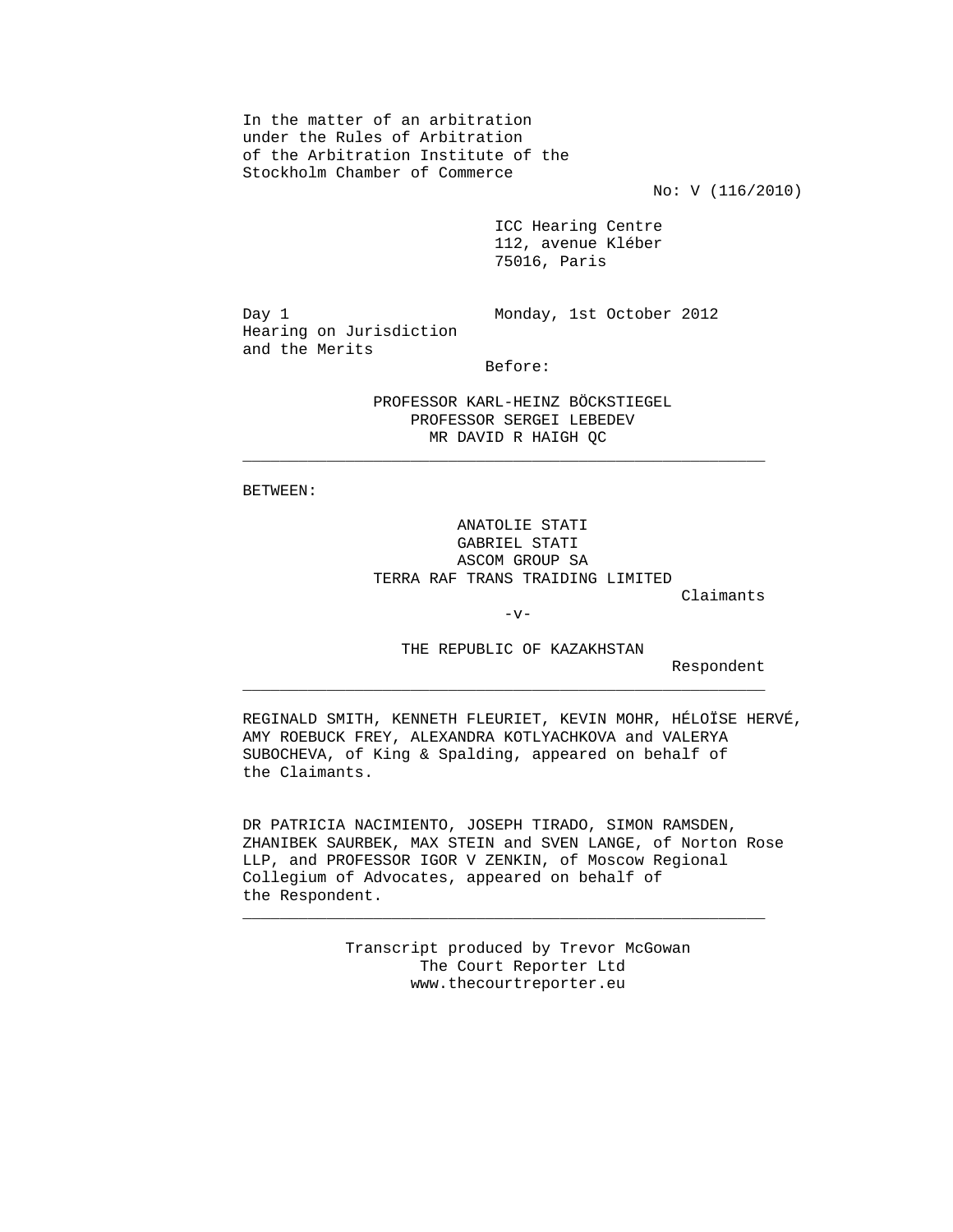ALSO APPEARING

## FOR CLAIMANTS

 ZHENNIA SILVERMAN, King & Spalding VICKI MASON, King & Spalding MIHAIL POPOVICI, Ascom Group SA

FOR RESPONDENT

 ANASTASIA MALTSEVA, Norton Rose LLP NATALIA NIKIFOROVA, Norton Rose LLP MARAT BEKETAYEV, Secretary of the Ministry of Justice and Deputy Minister of Justice YERLAN TUYAKBAYEV, Director of the Department of Legal Support and International Cooperation of the Financial Police ALAN TLENCHIEV, Head of the Division on the Supervision over Compliance with Environmental Legislation of the Department of Supervision over Compliance with Legislation in the socio-economic sphere of the General Prosecutor's Office AMAN SAGATOV, Senior Prosecutor of the Division on the Supervision over Compliance with Environmental Legislation of the Department of Supervision over Compliance with

 Legislation in the socio-economic sphere of the General Prosecutor's Office

 GANI BITENOV, Chief Expert of the Department of Protection of State Property Rights of the Ministry of Justice PROFESSOR MARTHA BRILL OLCOTT, Carnegie Endowment for International Peace

FOR THE TRIBUNAL

KATHERINE SIMPSON, Secretary to the Tribunal

## INTERPRETERS

 ALEXANDRE TCHEKHOV, Russian-English Interpreter NATALY HOLM, Russian-English Interpreter DANIELA IONESCU, Romanian-English Interpreter SILVIA STATESCU, Romanian-English Interpreter

 $\frac{1}{2}$  ,  $\frac{1}{2}$  ,  $\frac{1}{2}$  ,  $\frac{1}{2}$  ,  $\frac{1}{2}$  ,  $\frac{1}{2}$  ,  $\frac{1}{2}$  ,  $\frac{1}{2}$  ,  $\frac{1}{2}$  ,  $\frac{1}{2}$  ,  $\frac{1}{2}$  ,  $\frac{1}{2}$  ,  $\frac{1}{2}$  ,  $\frac{1}{2}$  ,  $\frac{1}{2}$  ,  $\frac{1}{2}$  ,  $\frac{1}{2}$  ,  $\frac{1}{2}$  ,  $\frac{1$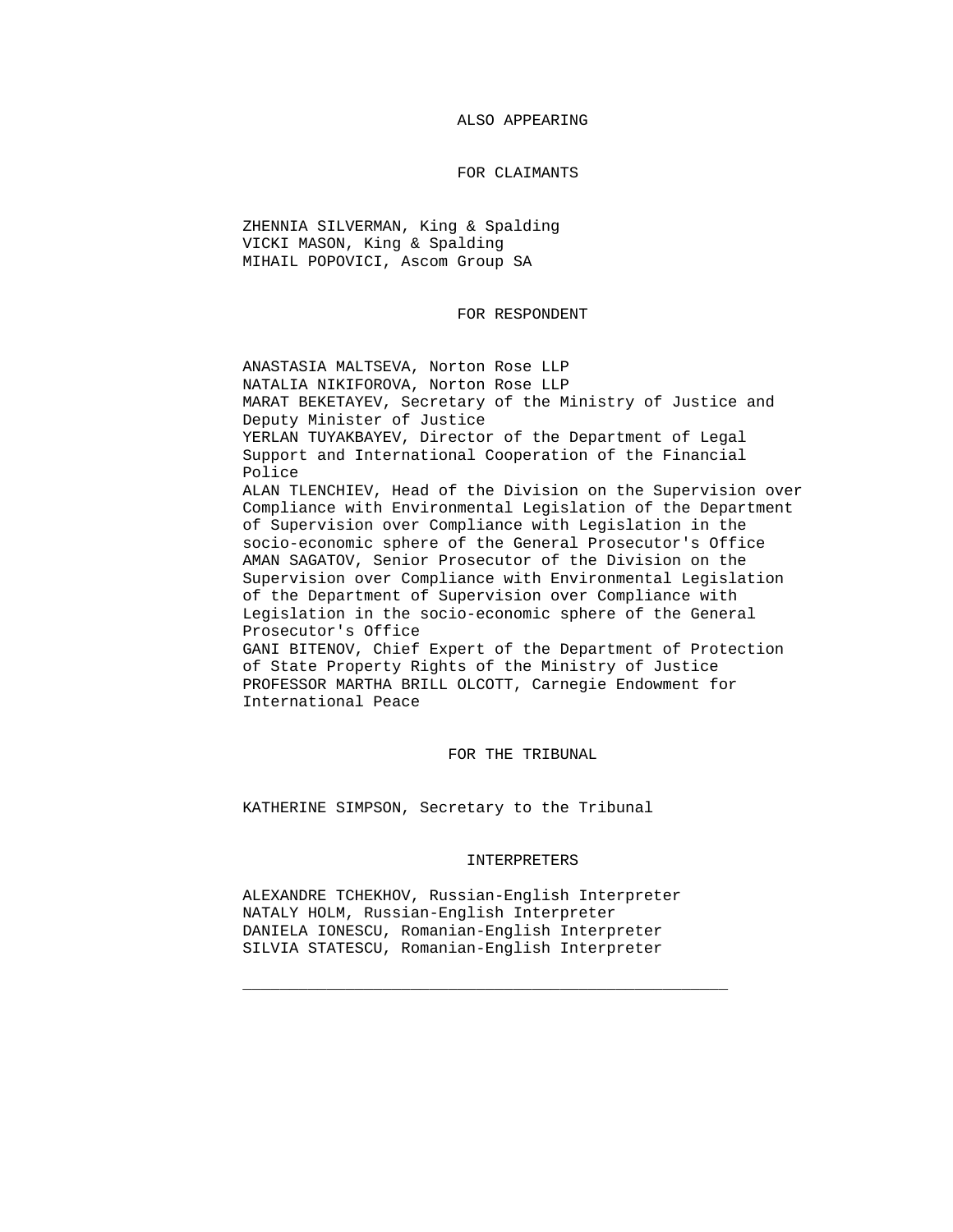2 (9.32 am)

| 3       | THE CHAIRMAN: Good morning, ladies and gentlemen.<br>I see |
|---------|------------------------------------------------------------|
| 4       | all chairs occupied, so that seems to indicate that        |
| 5       | everybody is here who should be here. So may I welcome     |
| 6       | you to this hearing in the SCC Arbitration 116 of 2010     |
| 7       | between four claimants, Anatolie Stati, Gabriel Stati,     |
| 8       | Ascom Group and Terra Raf Trans Traiding, versus the       |
| 9       | Republic of Kazakhstan.                                    |
| 10      | May I introduce the Tribunal: on my left,                  |
| 11      | David Haigh QC, and on my right, Professor Sergei          |
| $12 \,$ | Lebedev. I am Karl-Heinz Böckstiegel, as you probably      |
| 13      | have guessed by now. And behind us is                      |
| 14      | Katherine Simpson, the Secretary to the Tribunal, of       |
| 15      | whom you have heard before as well.                        |
| 16      | I welcome you here. We have distinguished parties          |
| 17      | in this case, as well as distinguished lawyers             |
| 18      | representing them. I therefore have no doubt that it       |
| 19      | should be, in spite of the many disputed areas and large   |
| 20      | financial relevance of this case, to conduct this          |
| 21      | hearing from the side of all concerned in a professional   |
| 22      | way.                                                       |
| 23      | Let me first recall that this hearing is on                |
|         |                                                            |

 24 jurisdiction and liability only, and that a further 25 hearing will take place in January 2013 on quantum.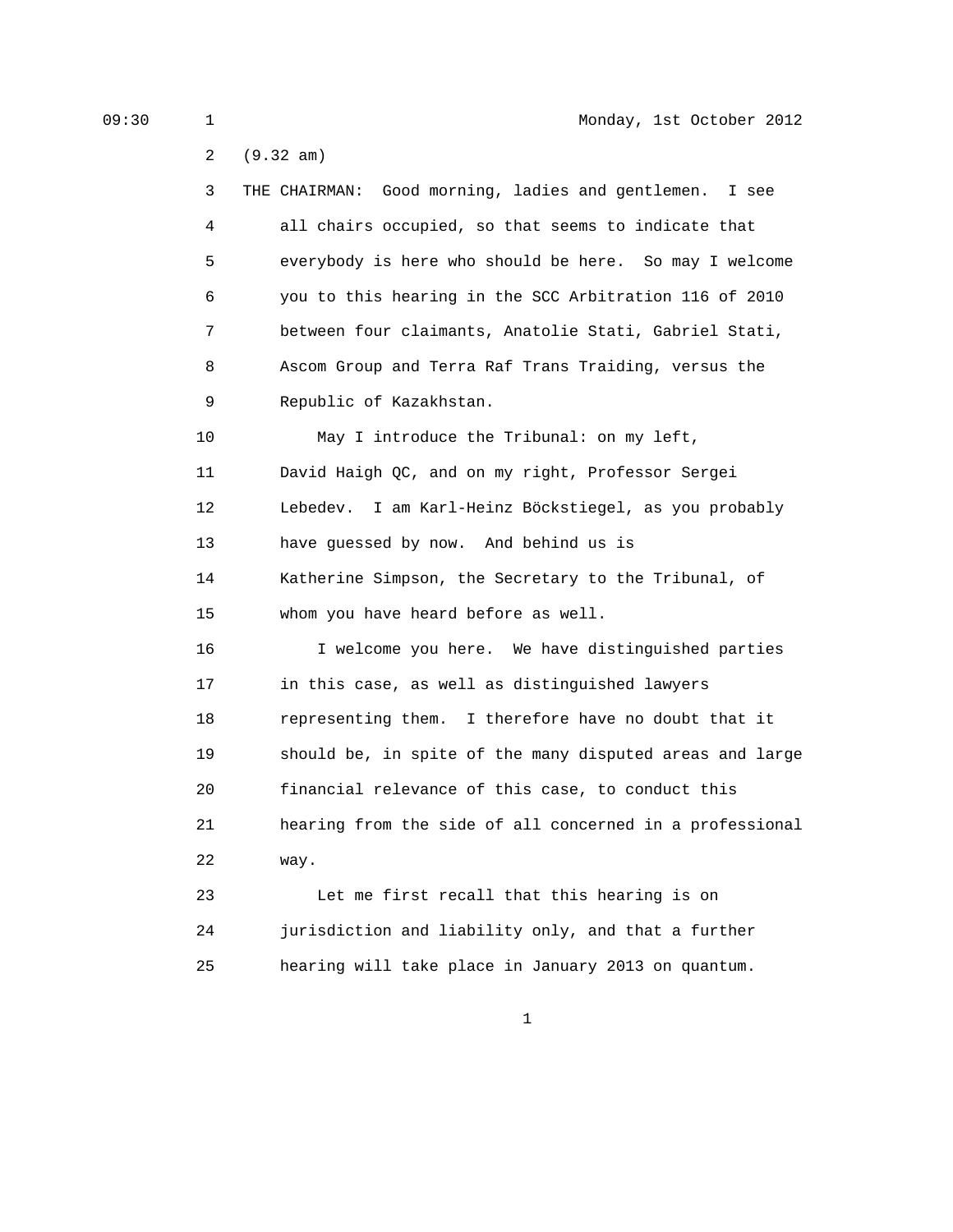09:34 1 To avoid any misunderstanding during the hearing, 2 and in order to have just one reference document, the 3 Tribunal, in its Procedural Order No. 5 of 4 18th September, has recalled all earlier rulings still 5 relevant for the hearing and added all new rulings for 6 this hearing. I will not repeat all this here, but 7 I suggest that we use Procedural Order No. 5 as our 8 reference document. 9 But let me just recall the following nevertheless: 10 first, the agenda. 11 Number 1 is introduction by the Chairman: that is 12 obviously what is happening right now. 13 Number 2: opening statements of not more than 14 a total of two hours for each party; first on 15 jurisdiction, the respondent up to 30 minutes and the 16 claimants up to 30 minutes; and thereafter on all other 17 issues including the merits, for which the claimants 18 have up to 90 minutes and the respondent has also 19 90 minutes. 20 Regarding the examination of fact witnesses, also 21 from Procedural Order No. 5: in order to make most 22 efficient use of time at the hearing, written witness 23 statements shall generally be used in lieu of direct 24 oral examination, though exceptions may be admitted by

2

25 the Tribunal. Therefore, insofar as at the hearing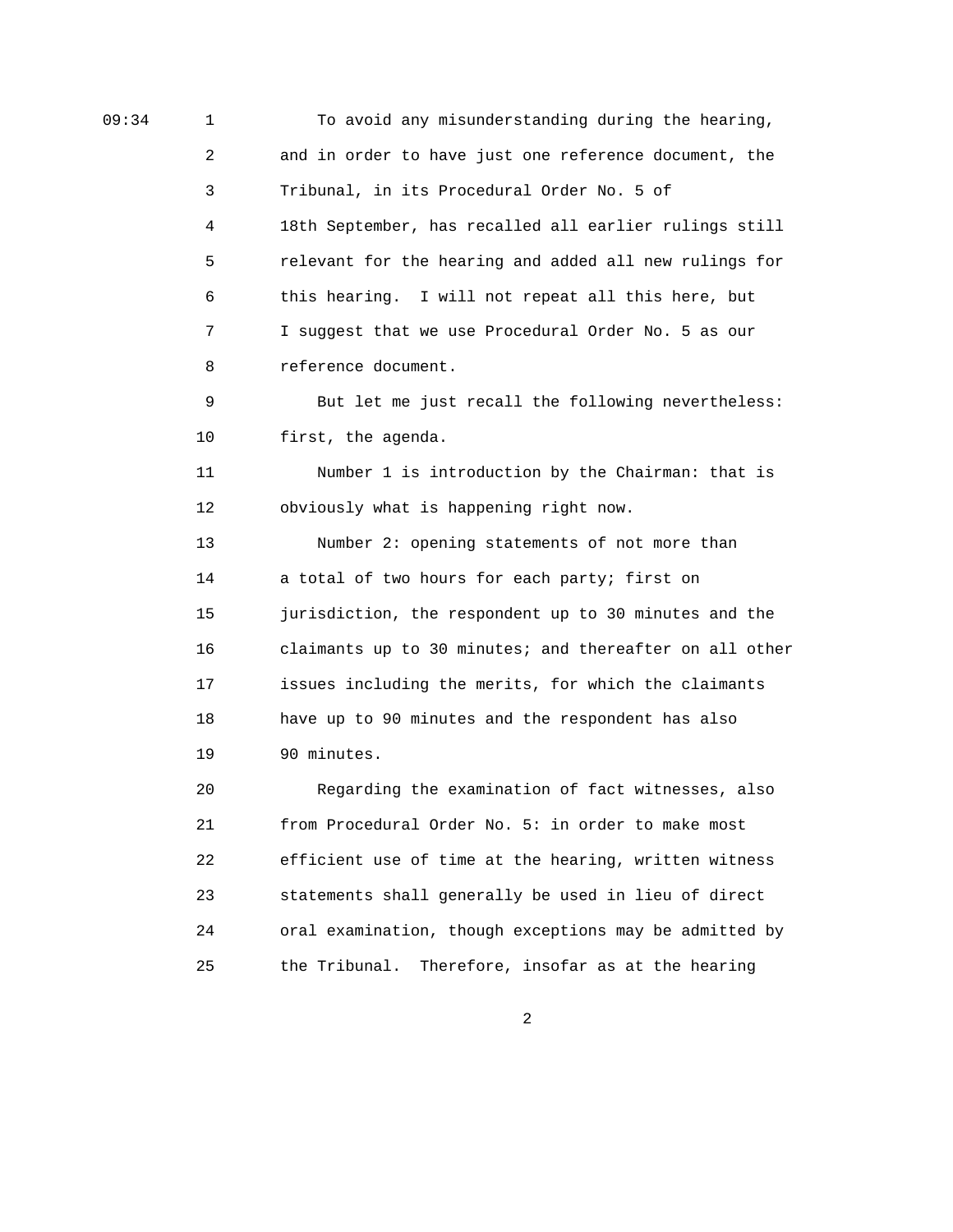09:35 1 witnesses are invited by the presenting party or asked 2 to attend at the request of the other party, the 3 presenting party may introduce the witness for up to 4 five minutes, and add a short direct examination on 5 issues, if any, which have occurred after the last 6 written statement of the witness has been submitted. 7 The remaining time shall be reserved for 8 cross-examination and re-direct examination, as well as 9 for questions by the arbitrators.

> 10 Unless otherwise agreed by the parties, first there 11 will be the examination of claimants' fact witnesses, in 12 the order set by claimants. For each witness, the 13 examination will be conducted as follows: (a) 14 an affirmation of the witness to tell the truth -- 15 I have prepared a text for that declaration that I will 16 put on the table there; (b) a short introduction by 17 claimants; (c) cross-examination by respondent; (d) 18 re-direct examination by claimants, but only on issues 19 raised in cross-examination; (e) re-cross-examination by 20 respondent, but only on issues raised in re-direct 21 examination; and (f) thereafter, remaining questions by 22 members of the Tribunal, but we may raise questions at 23 any given time if we feel it fits better at that time. 24 Then we will have the examination of the 25 respondent's fact witnesses in the order set by the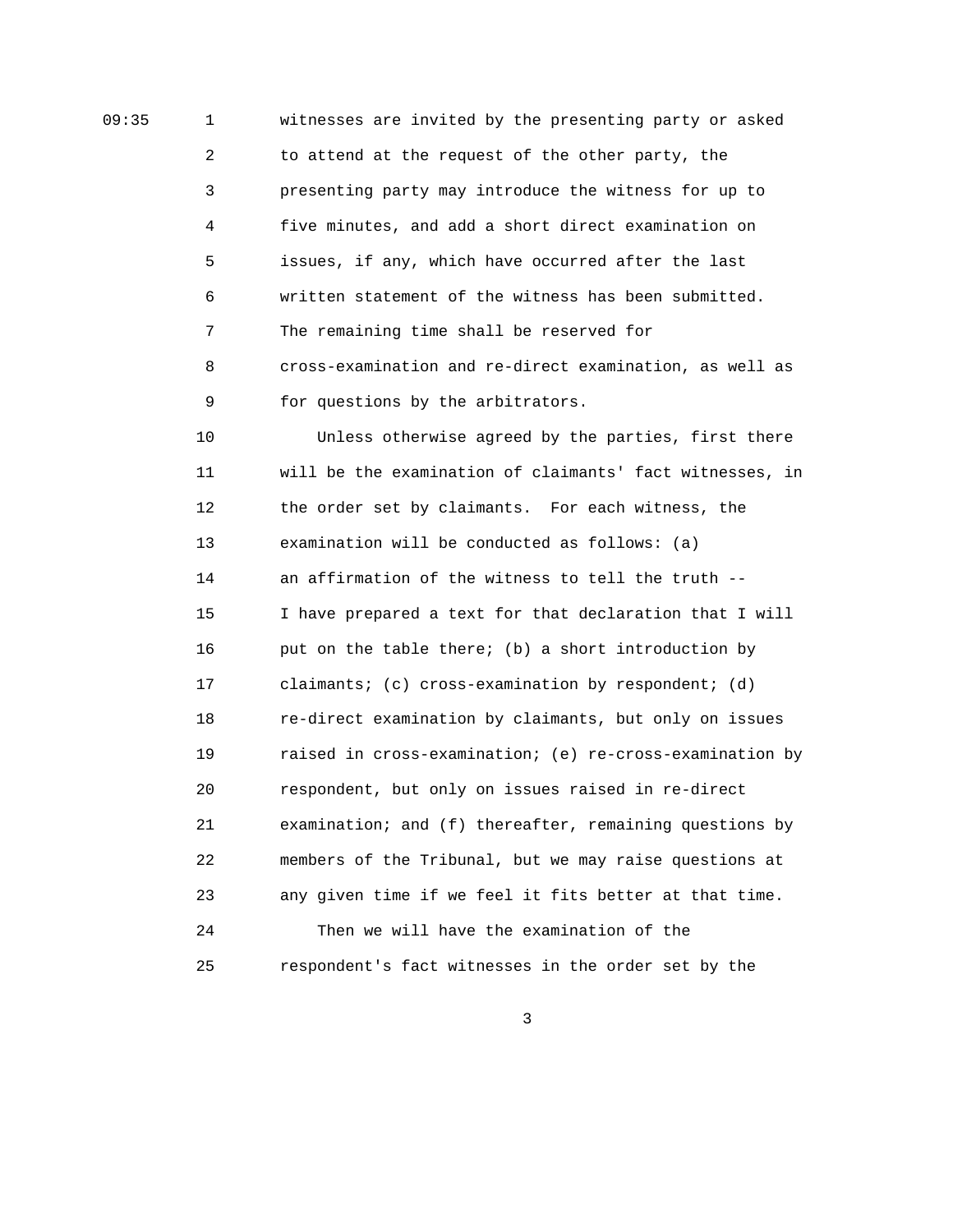09:37 1 respondent. For each, the examination will be conducted 2 as mentioned for the claimants' witnesses just a minute 3 ago.

> 4 Regarding the examination of experts, following 5 a little dispute, it has been established that no 6 experts will be examined orally at the hearing. I draw 7 attention to the respective rulings in the Tribunal's 8 letter of 11th September 2012 regarding experts.

 9 Any witness may only be recalled for rebuttal 10 examination by a party or the members of the Tribunal if 11 such is announced at the time of the first examination, 12 to ensure the availability of the witness during the 13 time of the hearing.

 14 6 -- we are still on the agenda -- remaining 15 questions by the members of the Tribunal, if any.

 16 7. A discussion regarding the timing and details of 17 post-hearing submissions and other procedural issues, 18 including the question whether post-hearing briefs shall 19 be submitted soon after the October hearing, or only 20 after the January hearing.

 21 Furthermore, let me recall from Procedural Order 22 No. 5 the following: as ruled in section 4.11 of 23 Procedural Order No. 4, the hearings shall be held from 24 today, 1st October, to 5th October; and, if found 25 necessary by the Tribunal after consultation with the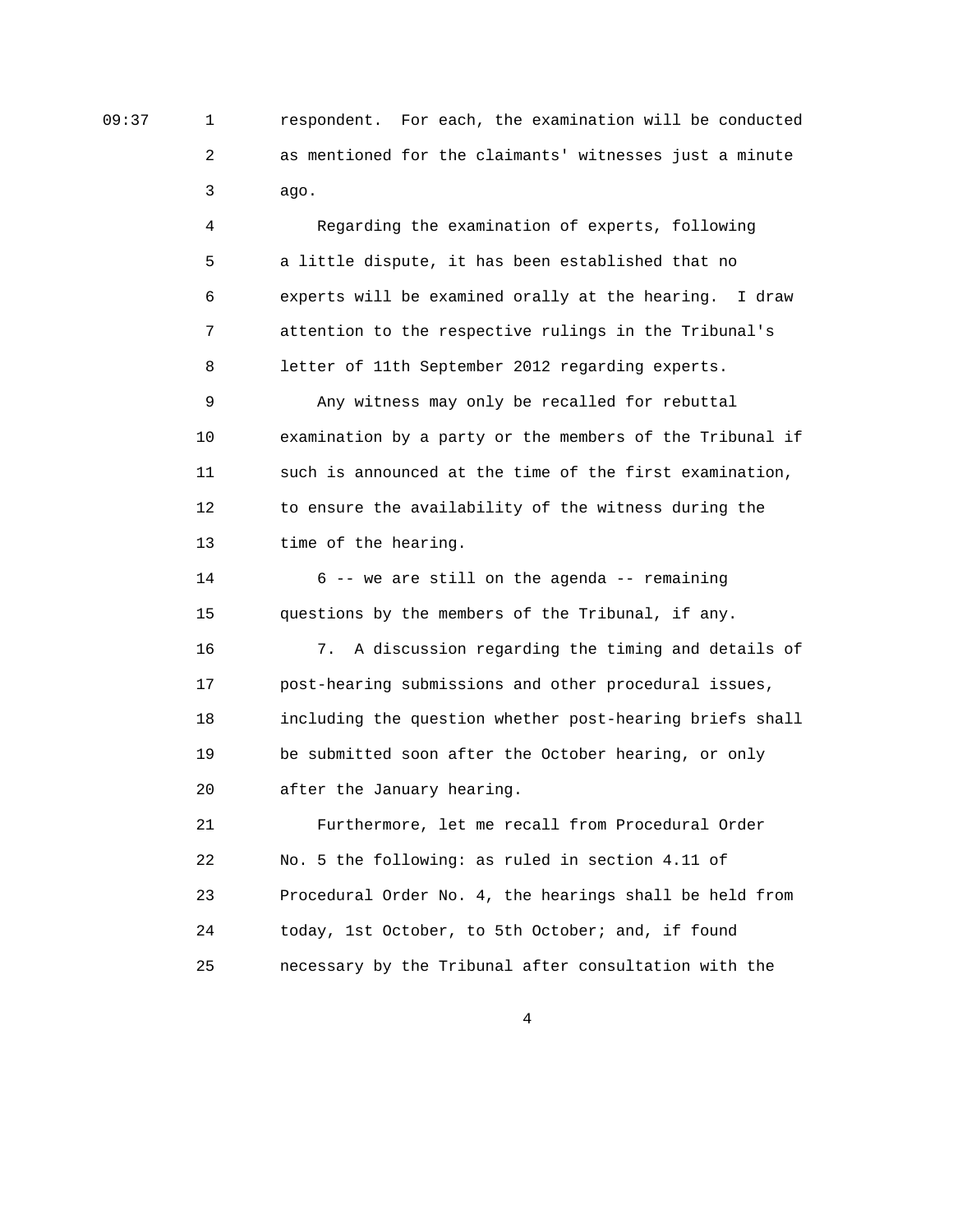09:39 1 parties, extended to continue to 8th and 9th October. 2 No extension of the hearing will be possible beyond that 3 time.

> 4 To give sufficient time to the parties and the 5 arbitrators to prepare for and evaluate each part of the 6 hearings, the daily sessions will not go beyond the 7 period from 9.30 am to 5.30 pm. However, the Tribunal, 8 in consultation with the parties, may change that, 9 depending on where one is at the time of the hearing. 10 In accordance with section 10.5 of Procedural Order 11 No. 1 -- this is still from Procedural Order No. 5 -- 12 the Tribunal established the following maximum time 13 periods which the parties shall have available for their 14 presentations and examination and cross-examination of 15 all witnesses. Taking into account the calculation of 16 hearing time attached to Procedural Order No. 5, the 17 total maximum time available for the parties, including 18 their opening statements and closing arguments, if any, 19 shall be as follows: 15.5 hours for claimants and 20 15.5 hours for respondent.

> 21 It is left to the parties how much of their allotted 22 total time they want to spend on their various agenda 23 items which are mentioned, as long as the total time 24 period allotted to a party is maintained. Our Tribunal 25 Secretary will keep track of the time used by each side

 $\sim$  5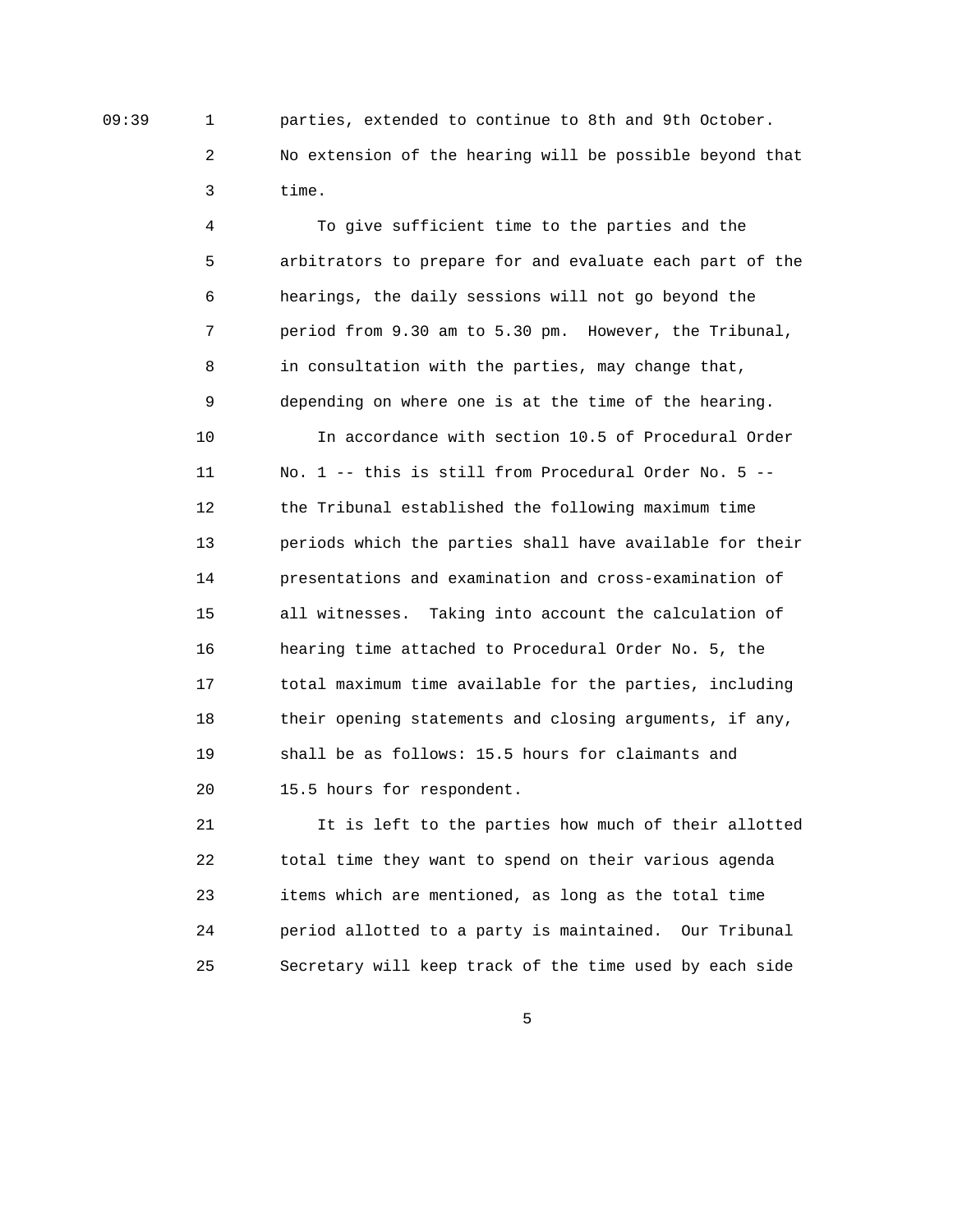09:40 1 and can inform us at the end of each day where we are, 2 if you are interested.

> 3 In addition to this recollection of earlier rulings 4 and agreements, may I point out the following regarding 5 the intention and scope of the hearing.

 6 Since the beginning of this arbitration, many and 7 voluminous submissions have been filed, including 8 extensive arguments and many exhibits. Furthermore, 9 procedural orders and other rulings have provided 10 further opportunities for the party to submit more 11 arguments and more exhibits. This was done to ensure 12 that, with regard to all issues, every party had a full 13 opportunity to present all factual and legal aspects of 14 its case and answer fully to what the other party has 15 presented. This exchange was intended to lead to 16 an oral hearing at which as much as possible, so to 17 speak, all the facts are already on the table.

 18 It is therefore not the intention of this hearing, 19 nor is there time available during these days, to orally 20 repeat all the material submitted in writing. To assure 21 equal opportunity for both parties, the Tribunal has 22 told both parties well before this hearing how much time 23 they will have available for that purpose. The long and 24 detailed procedure and the relevant orders of the 25 Tribunal follow the common intention that as much as

 $\overline{6}$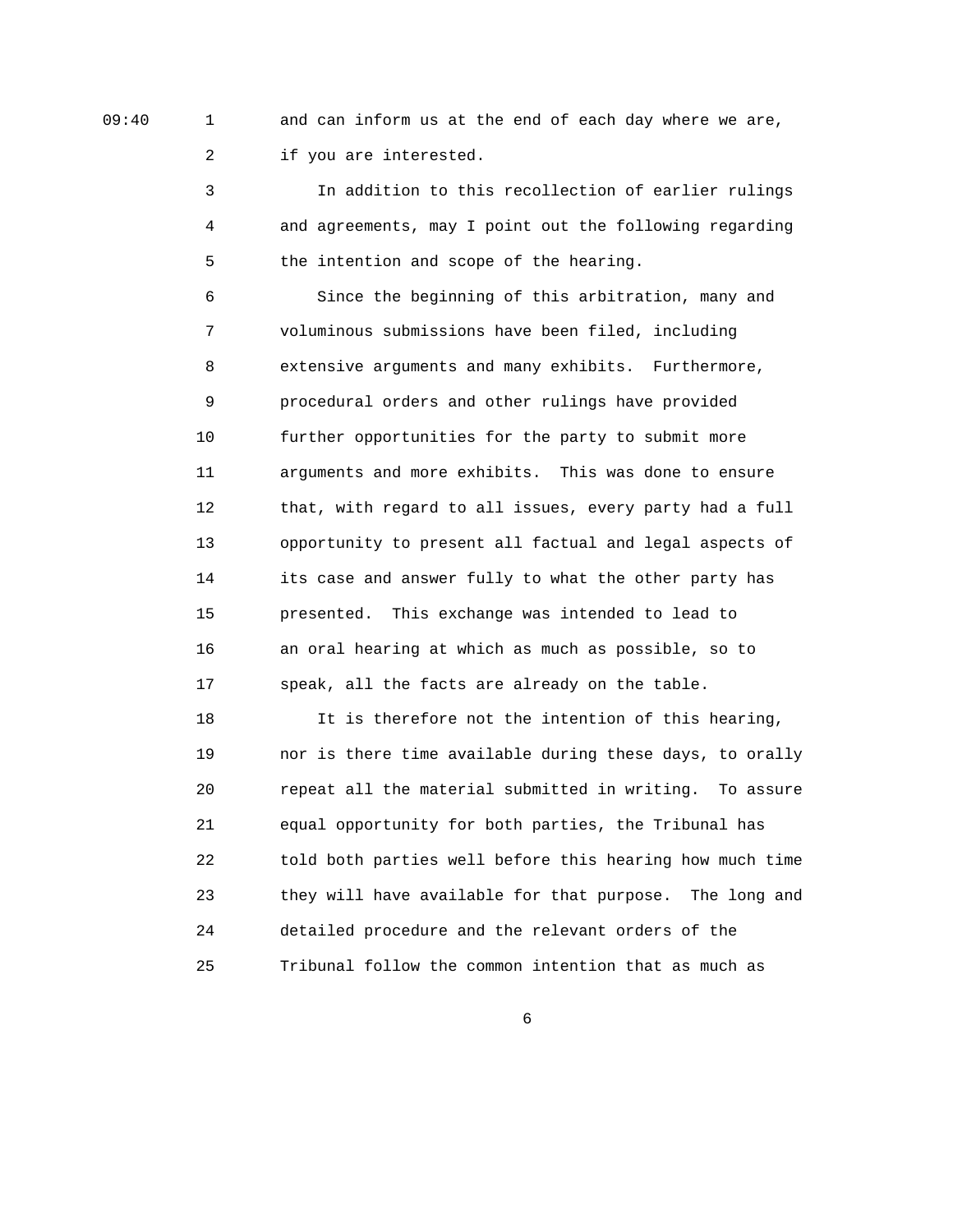09:42 1 possible the impression and evaluation of this hearing 2 should not depend on surprises to the other party, but 3 on a prepared, balanced exchange between the parties and 4 with the Tribunal on the facts and the law of this case.

> 5 We must also recall that we are here not under the 6 procedure as it is used before the courts of our home 7 countries, but that we are here in an international 8 arbitration procedure. As you know, the procedure shall 9 be in accordance with the relevant provisions of the 10 SCC Arbitration Rules, and that lacking provisions 11 therein in respect of a given procedural issue, the 12 procedure shall be determined by the Arbitral Tribunal.

> 13 In order to have a productive hearing, the Tribunal 14 would be grateful if we would not use major parts of the 15 limited time available in this hearing on procedural 16 battles between the parties, but could concentrate on 17 the factual and legal issues in this case.

 18 In the same spirit, I suggest that we give each 19 party time to finish their respective presentations as 20 provided for in our agenda, and within the time given 21 for these presentations, and that only thereafter the 22 other party takes up procedural or substantive 23 objections which it may have.

 24 In the same spirit, finally, we, as members of the 25 Tribunal, though we may raise a question at any time, as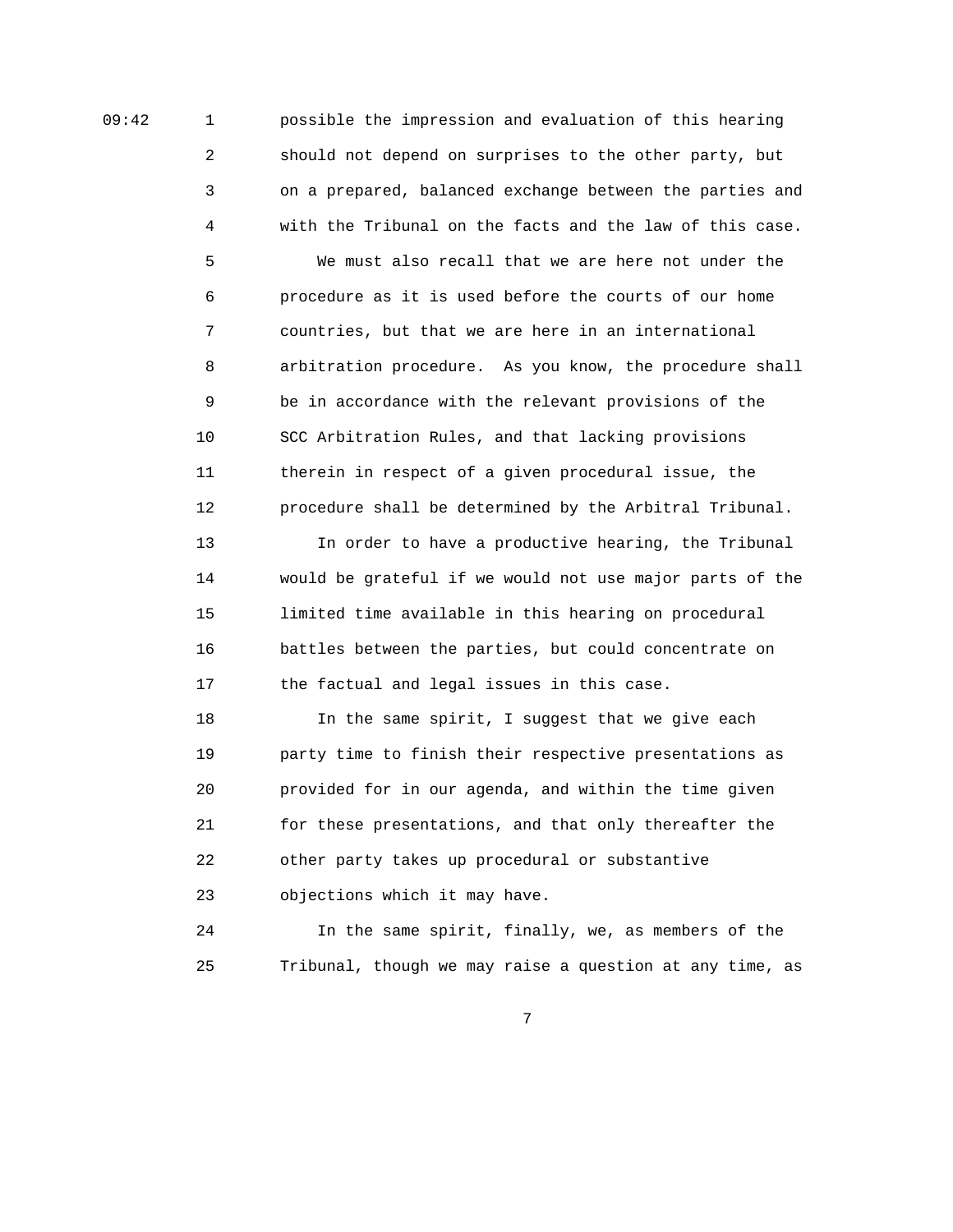09:43 1 I mentioned before, intend to normally wait with our 2 questions until the respective presentation by the party 3 has been finished. Experience in arbitration hearings 4 of this kind shows that often a spontaneous question one 5 may have at a given point of a party's presentation may 6 be answered at a later stage within the same 7 presentation or may pose itself differently after one 8 has heard the comments of the other party. Therefore, 9 often the question does not even have to be posed 10 anymore once the presentation is finished.

> 11 Two remarks on logistics: for the benefit of the 12 court reporter -- welcome again; we have met on other 13 occasions before -- but also to ensure that everybody 14 understands clearly what has been said, all oral 15 communications in this hearing should be made into the 16 microphones that you have in front of you.

 17 Another trivial matter: please turn off your mobile 18 phones or put them on vibration. It is very disturbing 19 and embarrassing when you have these things going on all 20 the time.

 21 Further, the parties are also invited to provide us 22 as soon as possible with a list indicating the order in 23 which first claimants' and then respondent's witnesses 24 shall be examined at this hearing.

25 Let me recall from my letter of 28th September the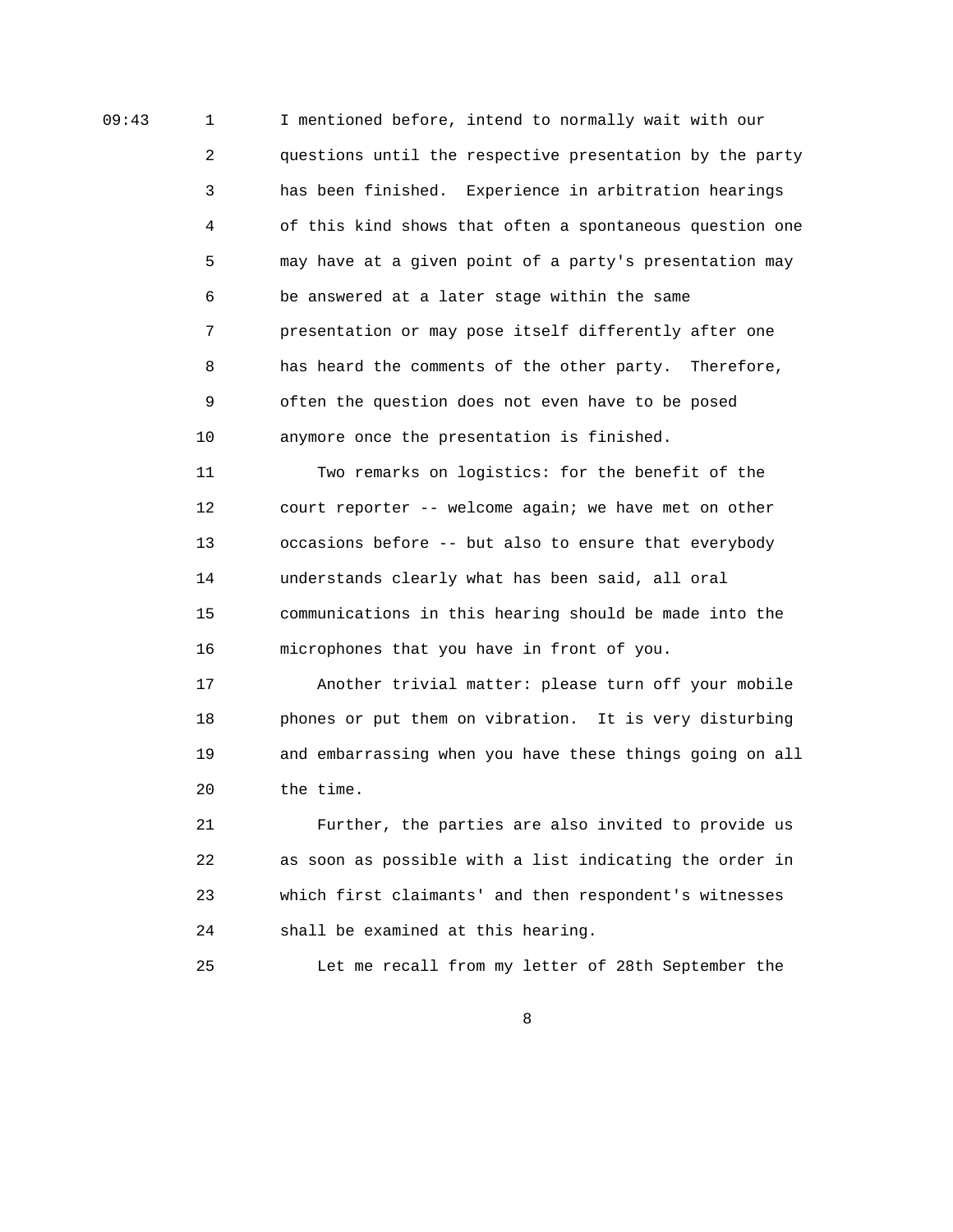## 09:45 1 following rules.

 2 As far as the exclusion of documents not translated 3 into English is concerned, we have some sort of 4 a settlement, I have seen that, but I will ask you in 5 a minute whether you have any further procedural matters 6 in that regard.

 7 Let me see whether I have the next point still open. 8 I think the matters raised in my letter of 9 28th September are to a great extent solved by now, but 10 I will give you the opportunity, as soon as we are 11 finished with this introduction and the introduction of 12 the people in the room, to raise any other procedural 13 matters that you have. I understand we did receive 14 a motion from the respondent this morning which 15 I haven't even read, but you will have an opportunity to 16 present it and I'm sure you want to respond to that as 17 well.

 18 Alright. That's as far, I think, as I have to go. 19 The parties have provided us, as I requested, this 20 morning a list of the people attending on their 21 respective sides in this room, but it would be nice to 22 be able to connect names with faces; some faces we know, 23 most we don't know. Therefore I would like to ask you 24 to introduce the persons on your respective sides first. 25 After that, I will give you a chance to raise any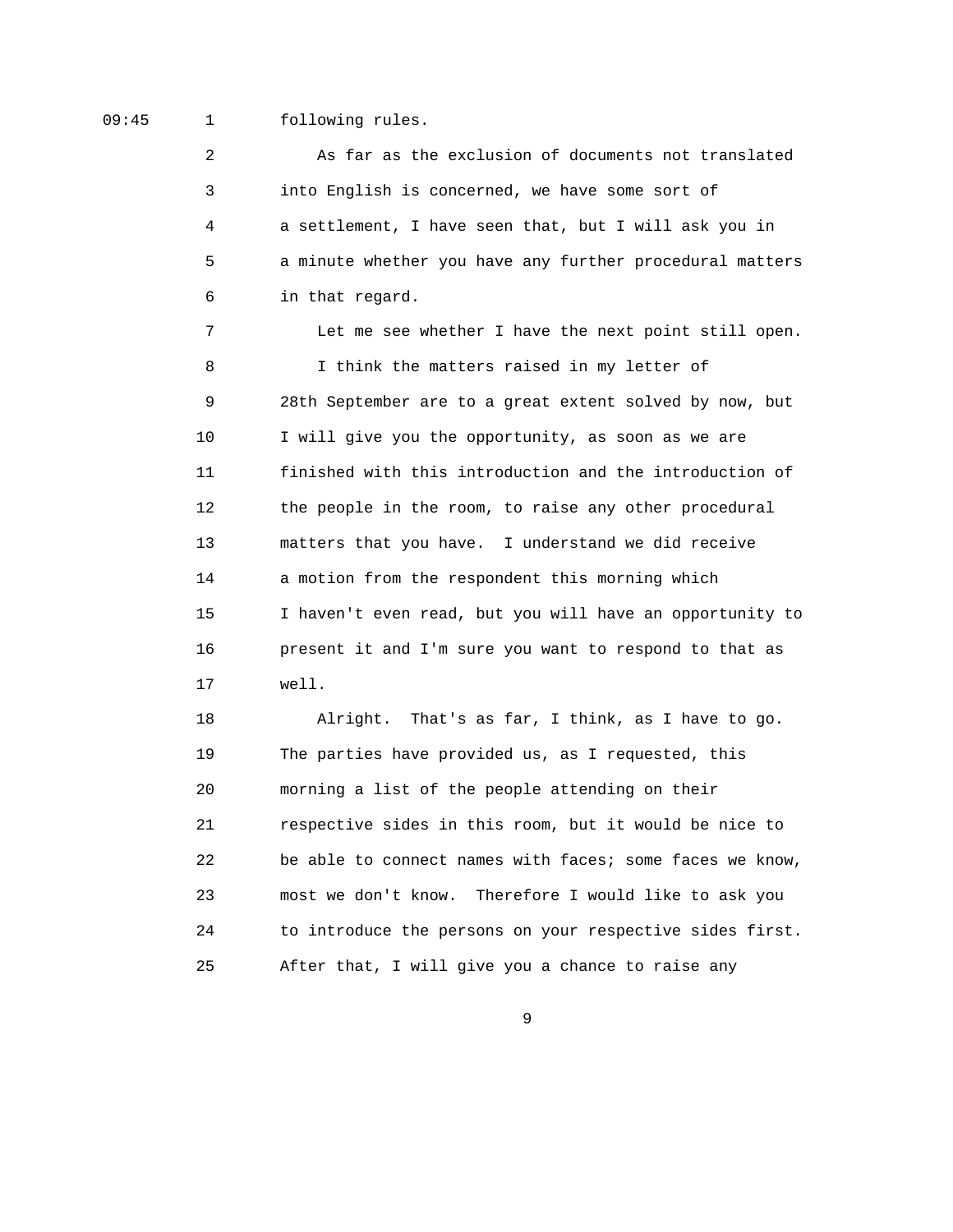09:46 1 procedural matters that are still open.

 2 Alright. Having said that, could we start with the 3 claimants' side, please. 4 MR SMITH: Thank you, Mr Chairman, members of the Tribunal. 5 I am pleased to introduce my colleague Ken Fleuriet. To 6 my right, Kevin Mohr. To his right, Amy Frey, to 7 Kevin's right. Then Héloïse Hervé and Rick Toher. 8 Continuing with members of my law firm down the table -- 9 and you can just raise your hand -- I'd also like to 10 introduce Alexandra Kotlyachkova, as well as 11 Valerya Subocheva. Further down the table, also with 12 the law firm of King & Spalding, Zhennia Silverman, as 13 well as Vicki Mason. I'd also, members of the Tribunal, 14 like to introduce our clients in this matter: 15 Mr Anatolie Stati, Artur Lungu, Grigore Pisica, as well 16 as Alexandru Condorachi. 17 THE CHAIRMAN: Thank you very much. Respondent? 18 DR NACIMIENTO: On respondent's side, I am starting with the 19 representatives of the Republic. It's Marat Beketayev, 20 the executive secretary of the Ministry of Justice -- 21 you may raise your hand -- Yerlan Tuyakbayev, the 22 director of the department of legal support and 23 international cooperation of the financial police; 24 Alan Tlenchiev, head of the division on the supervision 25 of compliance and environmental legislation of the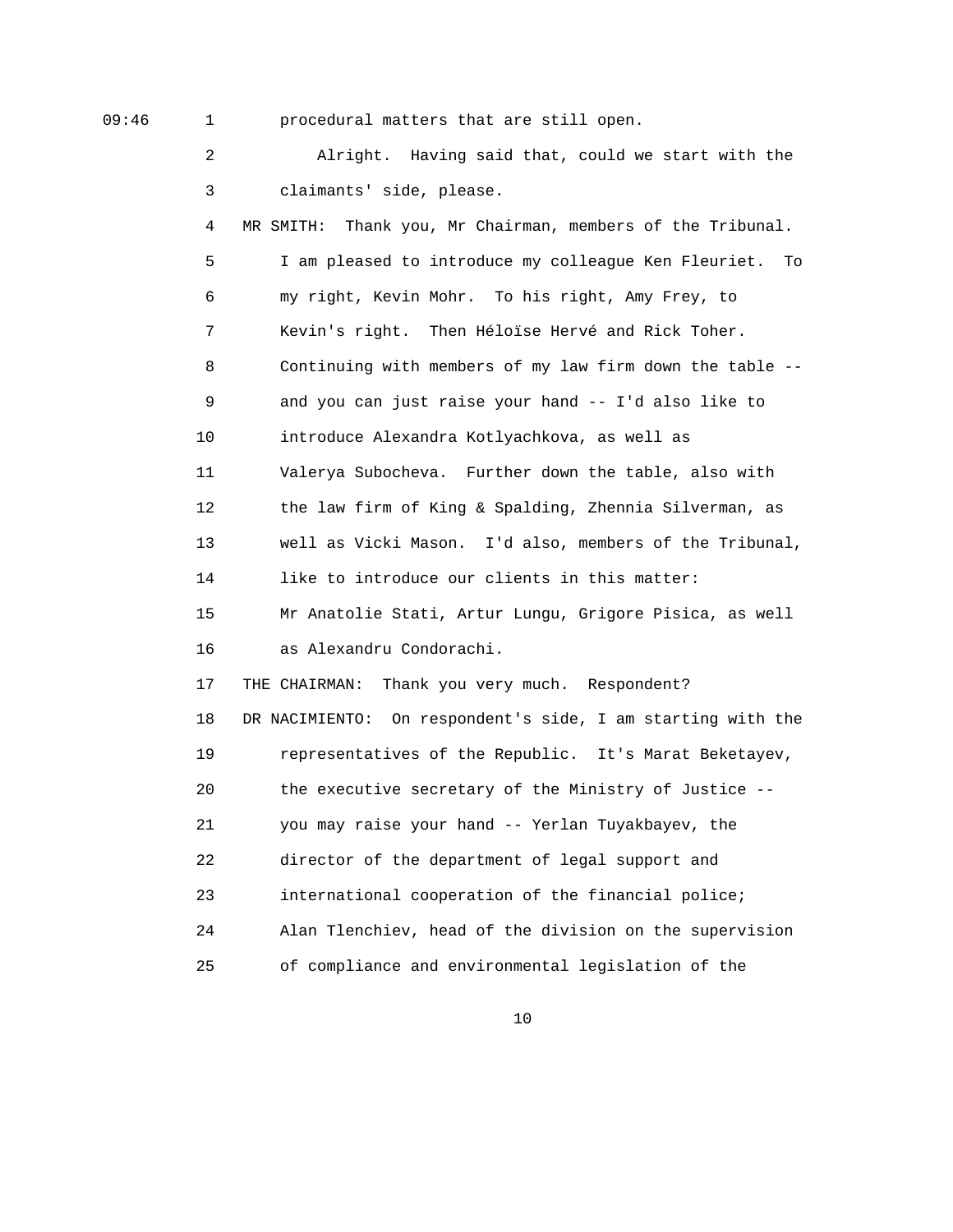| 09:48 | 1  | General Prosecutor's Office; Aman Sagatov, the senior      |
|-------|----|------------------------------------------------------------|
|       | 2  | prosecutor of the division also from the General           |
|       | 3  | Prosecutor's Office --                                     |
|       | 4  | Excuse me. I didn't see the hands going up on<br>MR HAIGH: |
|       | 5  | the last two names.                                        |
|       | 6  | DR NACIMIENTO: Okay, they are outside of the room.<br>I'm  |
|       | 7  | sorry for this.                                            |
|       | 8  | Gani Bitenov, he is from the Ministry of Justice;          |
|       | 9  | Professor Zenkin; and Professor Olcott. And from           |
|       | 10 | Norton Rose legal team, I have to my left Joe Tirado,      |
|       | 11 | Max Stein, Simon Ramsden, Natalia Nikiforova,              |
|       | 12 | Anastasia Maltseva and Zhanibek Saurbek, to my right       |
|       | 13 | Sven Lange, and I am Patricia Nacimiento.                  |
|       | 14 | THE CHAIRMAN: Thank you very much indeed.                  |
|       | 15 | Alright. That brings us to the point where I wanted        |
|       | 16 | to ask anyway, and now I know it's necessary, whether      |
|       | 17 | the parties have any procedural matters to raise at this   |
|       | 18 | time. Claimants?                                           |
|       | 19 | (9.49 am)                                                  |
|       | 20 | Discussion re procedural matters                           |
|       | 21 | MR SMITH: Yes, Mr Chairman. I believe there are three      |
|       | 22 | matters that need to be addressed this morning, and        |
|       | 23 | I believe that we have agreement in essence on two of      |
|       | 24 | them.                                                      |
|       | 25 | The first relates to a request submitted by the            |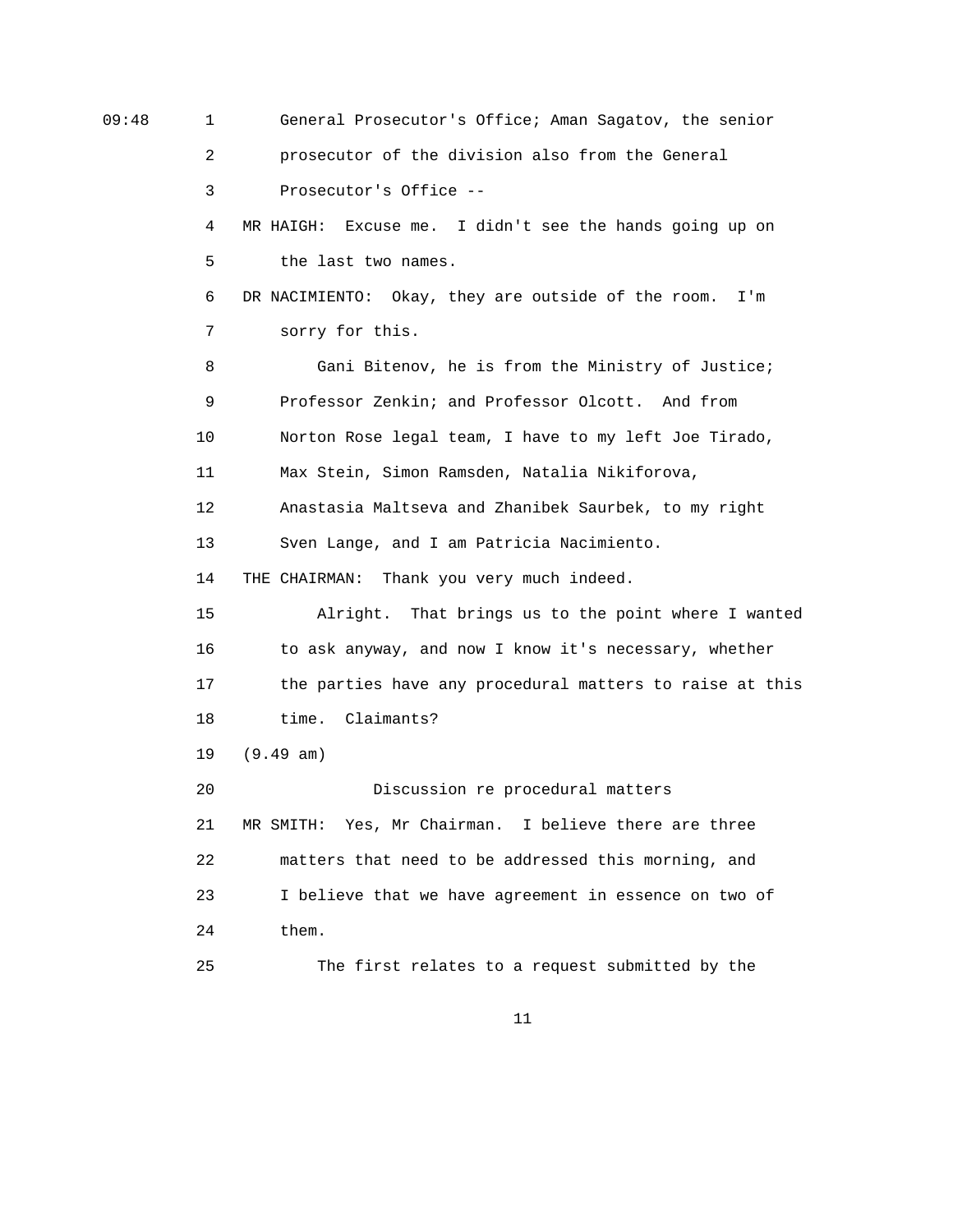09:49 1 claimant on Friday, September 28th to introduce two 2 additional exhibits into the record. Those are 3 preliminarily marked as Exhibits C-718 and C-719. This 4 is a letter exchange that occurred in 2008 and 2009 5 between the financial police authority in Kazakhstan and 6 the Ministry of Energy and Natural Resources. The 7 author of C-718 is a witness in this proceeding with the 8 financial police office, Mr Rakhimov.

> 9 Mr Fleuriet, in communication with the Tribunal, set 10 forth very briefly why the claimants view these 11 documents to be highly relevant to the proceeding. I am 12 happy to get into as much detail on that issue as 13 possible. However, we received an email communication 14 last night from counsel for the respondent and, while 15 objecting to what they view as the delinquency in the 16 submission of these exhibits in advance of the 17 proceeding, they have proposed what I understand to be 18 a compromise, which is that Mr Rakhimov be permitted to 19 introduce a third witness statement, as well as several 20 additional documents that they have provided, both in 21 Russian and English, I think with one exception. And 22 there was a promised translation on the last document 23 today.

> 24 The claimants have no objection to the third witness 25 statement of Mr Rakhimov, have no objection to the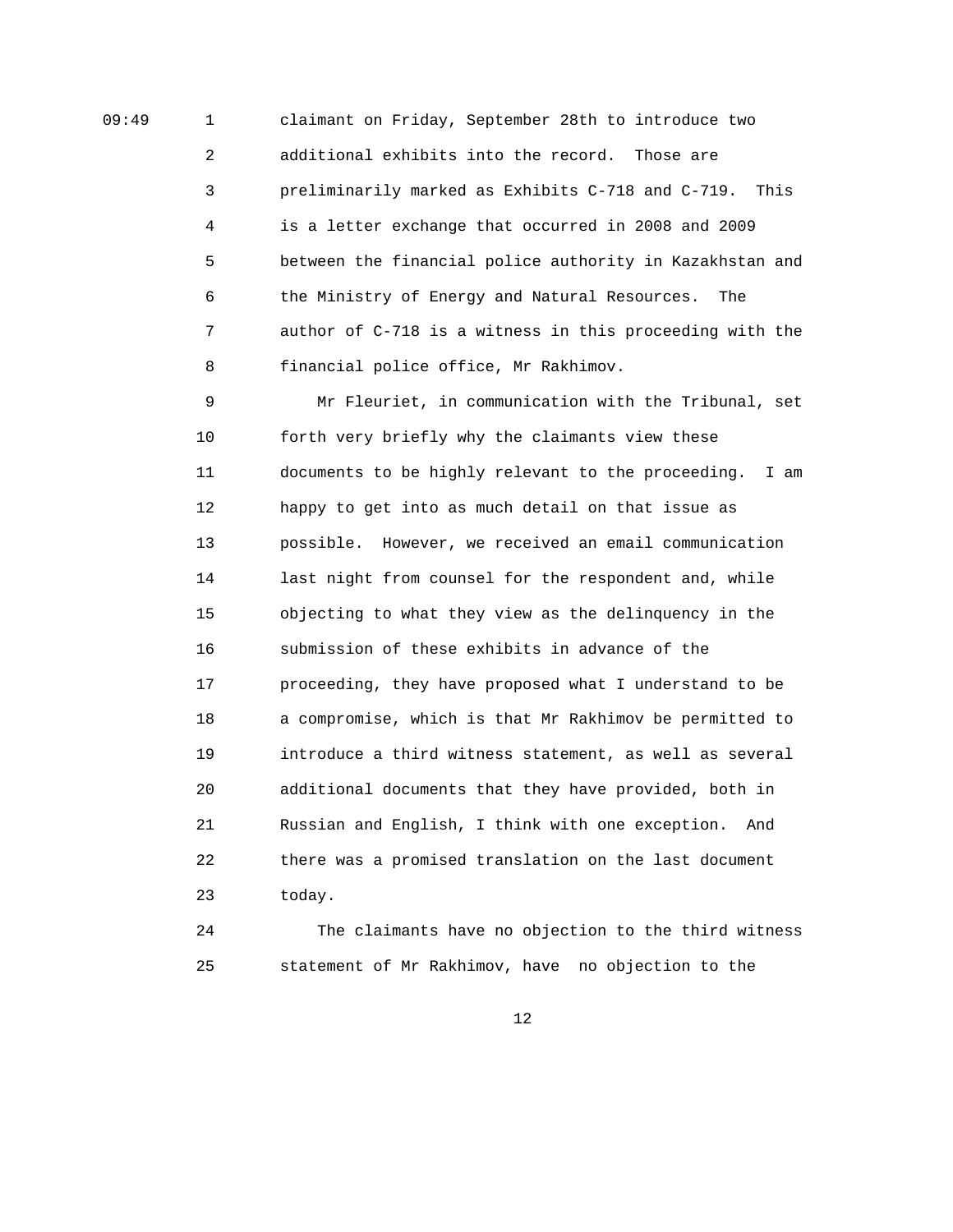09:51 1 introduction of the new exhibits, and I believe with 2 that understanding then the parties are now in agreement 3 that Exhibits C-718 and C-719 will come into the record, 4 as well as the third witness statement of Mr Rakhimov 5 and the additional exhibits that the respondent proposes 6 to enter into the record. 7 THE CHAIRMAN: Thank you. Respondent? 8 DR NACIMIENTO: I would like to put this into the 9 chronological order -- 10 THE CHAIRMAN: I'm sorry, I don't want to repeat it all the 11 time, but somehow you are much more difficult to 12 understand. Either you speak up more or move closer. 13 DR NACIMIENTO: Is this better? 14 THE CHAIRMAN: Yes. 15 DR NACIMIENTO: I would like to put it into the 16 chronological order of what happened as of last week. 17 We are only speaking about the events of a week, 18 starting on 15th September, when claimants requested 19 leave to submit a new document. Procedural Order No. 5 20 allowed claimants to submit those new documents, and 21 they were submitted on 21st September. We saw that 22 there were 400 pages, most of them or a large part of it 23 in Russian, and we therefore requested to exclude the 24 non-translated exhibits. 25 THE CHAIRMAN: But we know all that, so you don't have to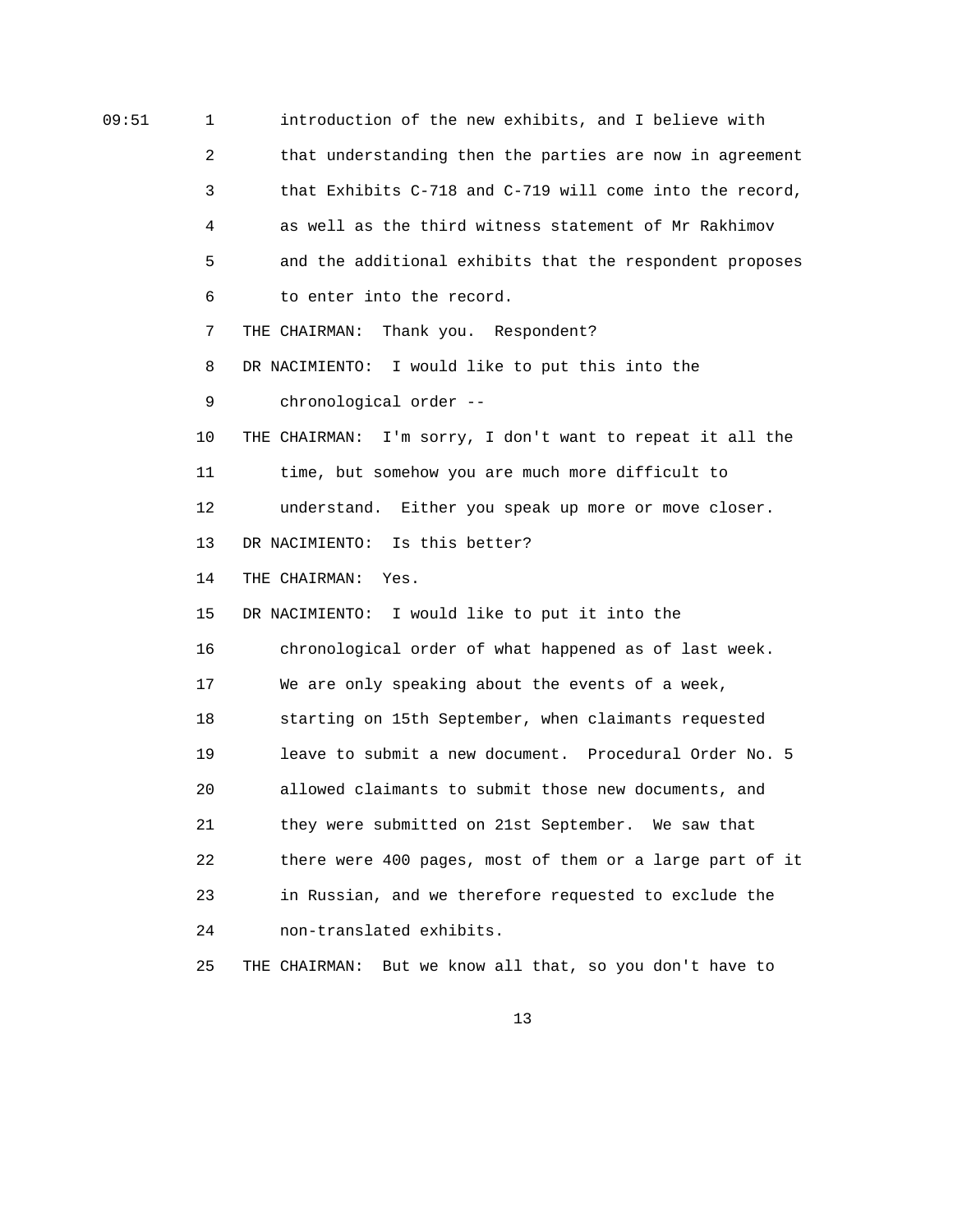09:52 1 repeat it. We know it.

 2 DR NACIMIENTO: Yes, and I am coming to the point: it has 3 then been superseded by the events, because this is when 4 we asked to be informed of which parts of the documents 5 claimants are going to rely on. And I confirm that we 6 have received the list this morning, and I would say 7 this issue is settled. It is also settled that the 8 Russian documents are being withdrawn.

 9 We then replied to the email received last Friday, 10 and we have submitted the further documents, and they 11 are in direct reply to those documents, they refer to 12 them. The missing translation is going to be submitted 13 later today. And we have also a letter that was 14 submitted over the weekend without a signature; we will 15 submit it with a signature now because we received it 16 this morning.

 17 THE CHAIRMAN: So do I understand correctly that therefore 18 the matters are settled between the parties by now? 19 DR NACIMIENTO: Yes. For the time being they are settled, 20 and those documents, as I understand it, are introduced 21 now into the proceedings.

 22 THE CHAIRMAN: Well, I am grateful to both sides for 23 settling this between them. It is obviously much better 24 to do it that way than having us going back and forth 25 between the parties on these matters.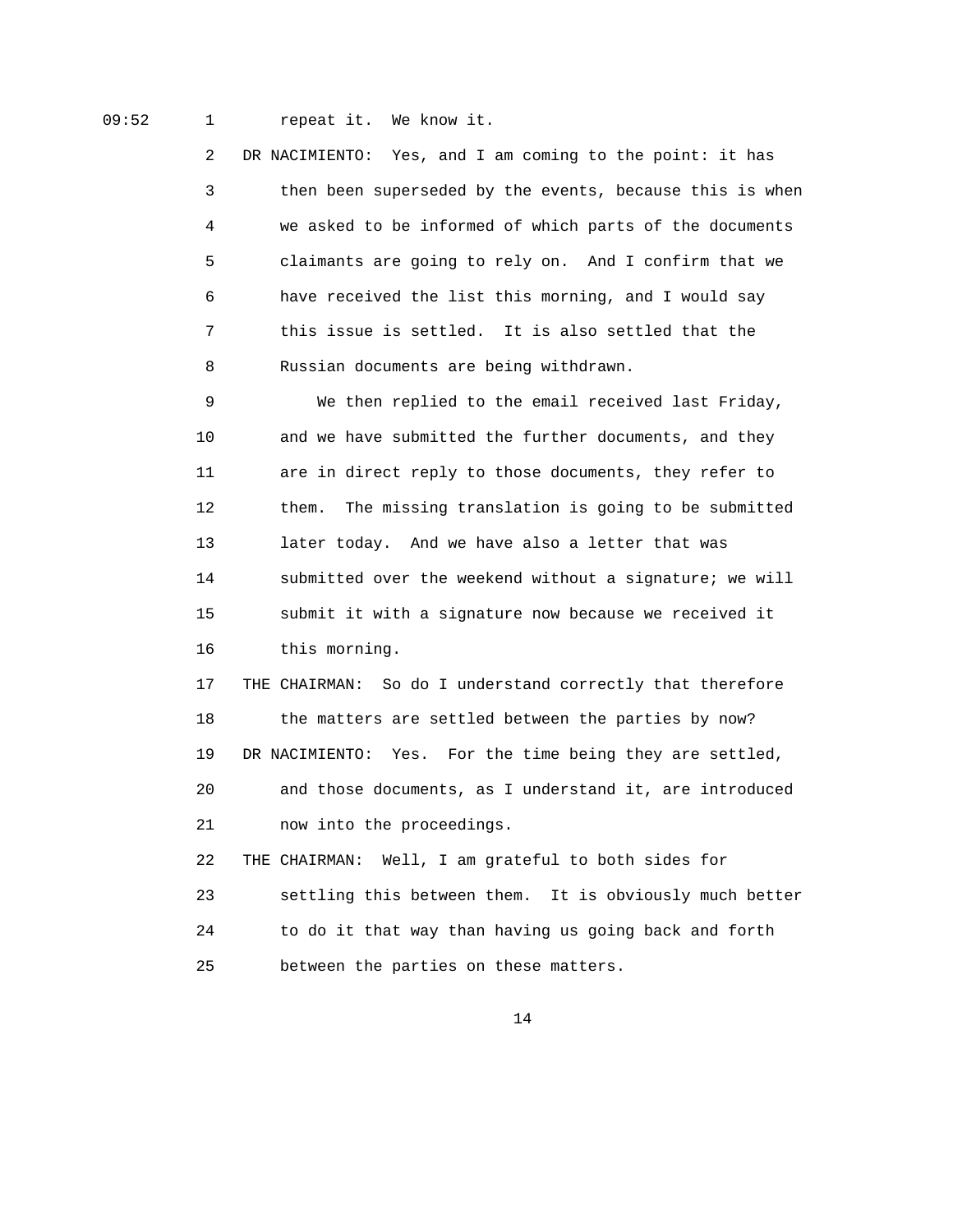09:54 1 In principle I think it is also preferable to have 2 whatever documents are still available at this time 3 available to the Tribunal, rather than excluding them 4 and then have due process questions coming up and so on. 5 So I am very grateful to both parties as far as that is 6 concerned.

> 7 MR SMITH: Mr Chairman, we have, at least on our side, one 8 other procedural matter, and we may or may not have 9 a dispute regarding this.

 10 In connection with a newly admitted exhibit, not the 11 two that were admitted this morning but C-111.1 -- the 12 respondents -- to which claimants did not object and do 13 not object -- submitted a new witness statement from 14 a witness addressed to the content of that document; 15 that is from a Mr SD Rakhimov, who I understand is not 16 to be confused with the Mr Rakhimov that I referred to 17 earlier, who has submitted prior statements in this 18 proceeding.

 19 As I said, Mr Chairman, the claimants do not object 20 to the new statement from Mr Rakhimov in response to 21 C-111.1. We have, however, sent a communication to 22 counsel for the respondent requesting that Mr Rakhimov 23 be made available for a brief cross-examination 24 regarding that new statement.

25 We believe that the entitlement of the claimant in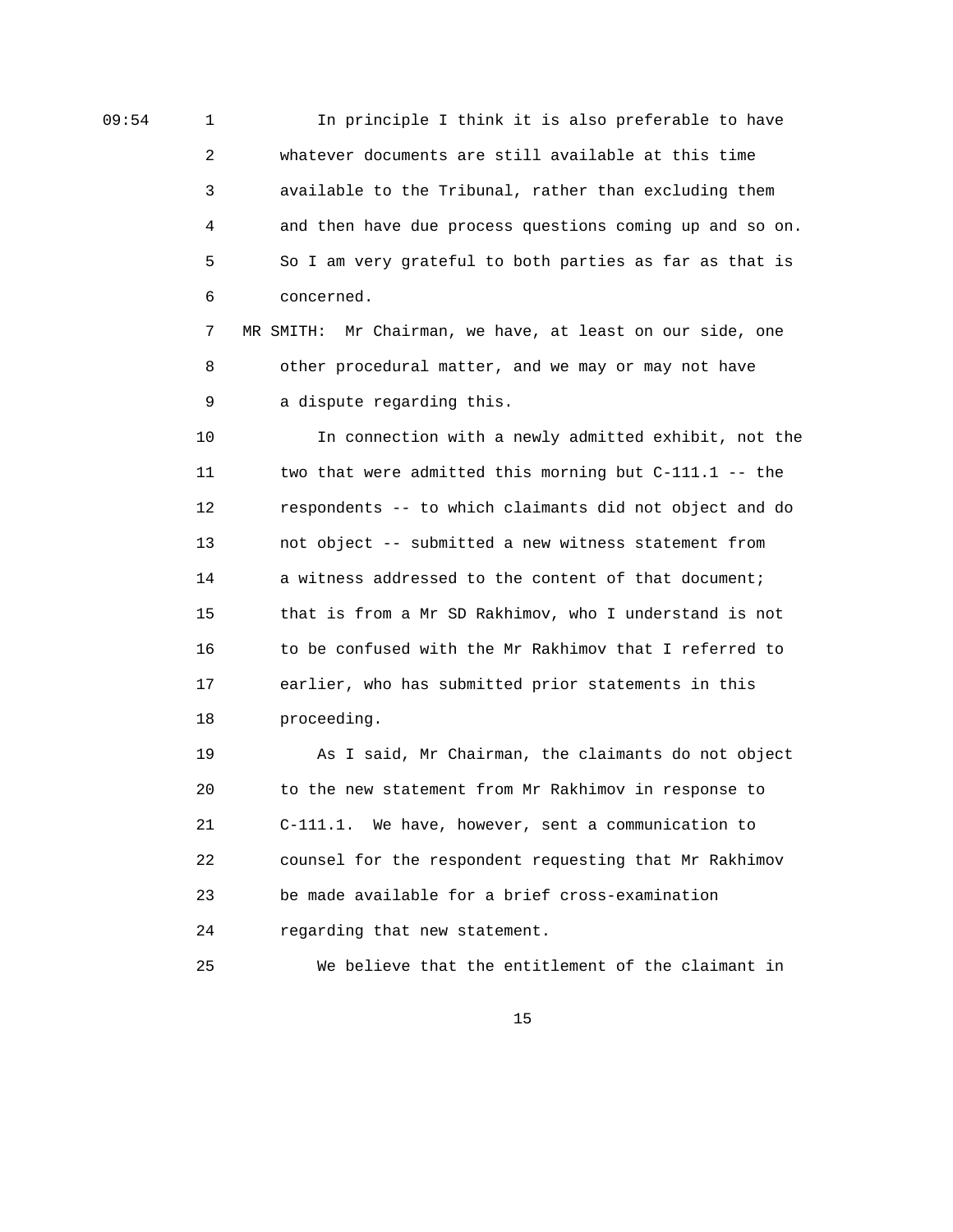09:55 1 this particular instance to cross-examine this witness 2 is especially important because the witness 3 essentially -- if I read his statement correctly -- is 4 disputing the authenticity of the document. Therefore, 5 we believe that if that challenge has been made to the 6 document that has been submitted by the claimant, then 7 the claimant certainly should be permitted 8 an opportunity to cross-examine this new witness on the 9 subject-matter. We don't believe that it will unduly 10 prolong the proceedings: we understand that 11 cross-examination of course will have to happen within 12 the time limits that have already been imposed on the 13 claimant. 14 THE CHAIRMAN: Do you have any reply to that? 15 DR NACIMIENTO: We are in contact with Rakhimov, and he is 16 available for cross-examination. He is obviously not 17 here, he doesn't have a visa. We propose to examine him 18 via video conference, and that could be done the same 19 day on which we have also Dr Kim by video conference. 20 THE CHAIRMAN: Would that be okay? 21 MR SMITH: It certainly would be our preference to 22 cross-examine him in person, particularly given the 23 nature of the allegations that he has made in his 24 statement. Obviously I think we all understand that 25 this is a new request, and there are visa issues.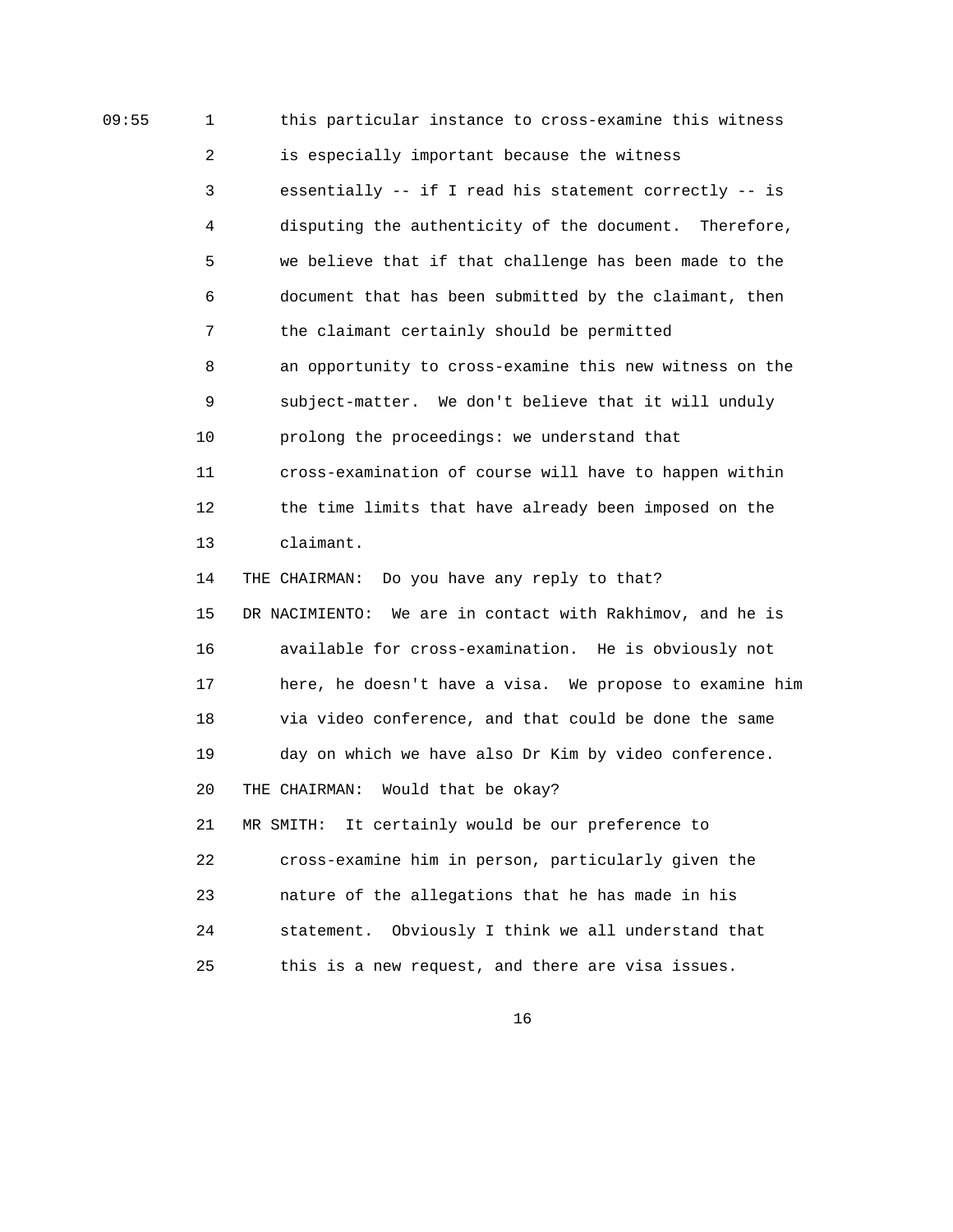09:56 1 I guess what I would ask of the respondent is to try, to 2 the extent possible, to expedite his visa, and then 3 let's find out where we are perhaps later in the week. 4 THE CHAIRMAN: Alright. So I take it that if he can't come, 5 it can be done by video conference, and I'm sure the 6 parties will arrange it the same way as for Mr Kim. For 7 which day is that, by the way? 8 DR NACIMIENTO: For the time being, we propose to do it next 9 Monday. 10 THE CHAIRMAN: Alright. 11 MR HAIGH: Mr Chairman, could I just ask Dr Nacimiento: is 12 the visa issue something that you are in fact pursuing? 13 DR NACIMIENTO: Actually this is just a very new 14 development. Rakhimov submitted his witness statement 15 in reply to a new document, and this happened only last 16 week. We can pursue it, but we know also from 17 experience that it will take a few days to obtain the 18 visa. 19 MR HAIGH: Thank you. 20 THE CHAIRMAN: Alright. 21 Then I think without further ado we come to the 22 opening statements, and that would mean that the 23 respondent starts first on jurisdiction. 24 (9.57 am) 25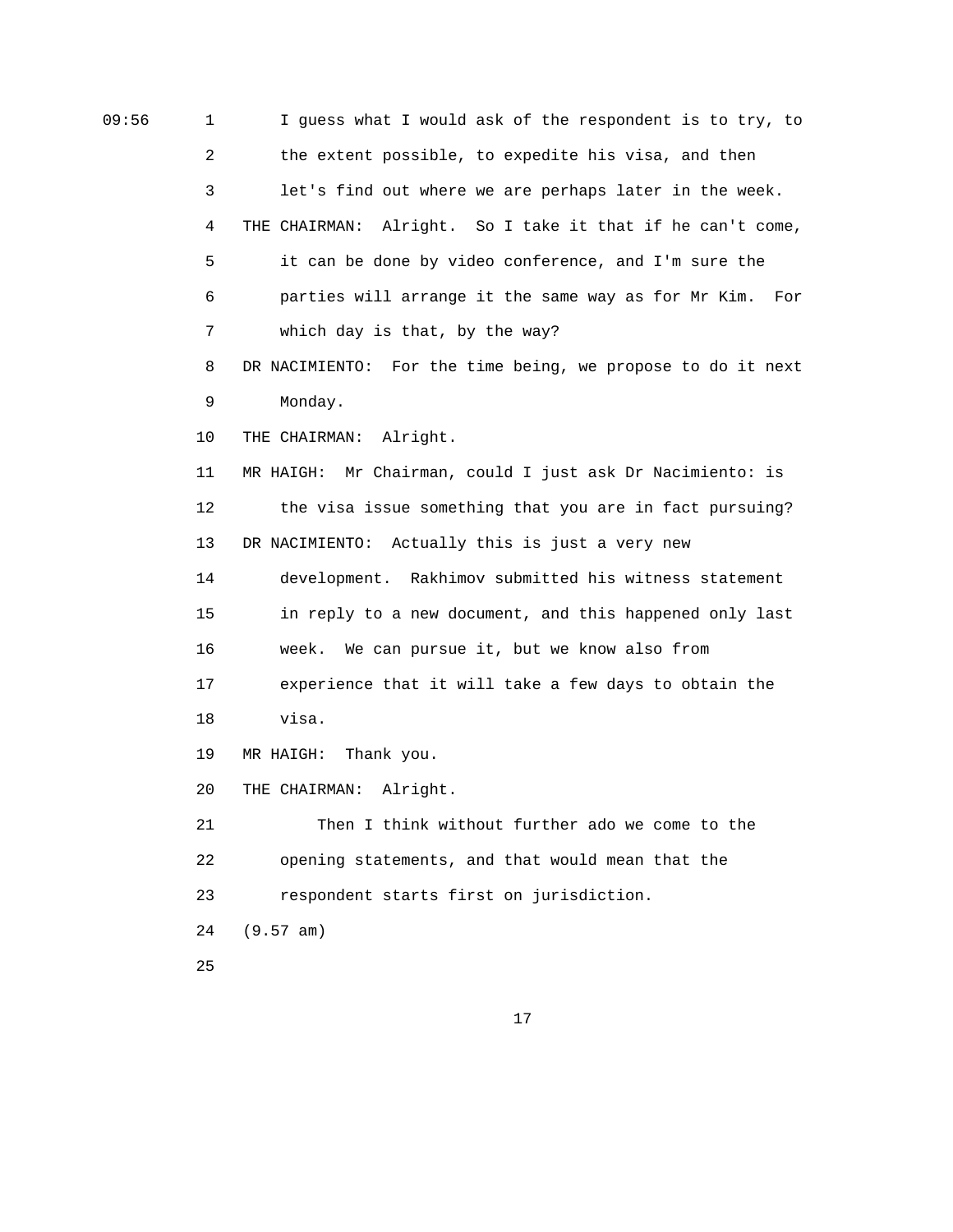09:57 1 Opening statement on jurisdiction by MR TIRADO 2 MR TIRADO: Good morning, distinguished members of the 3 Tribunal. Good morning, ladies and gentlemen. We have 4 presented a presentation essentially in three parts on 5 the jurisdiction issue, covering: there is in fact no 6 real investor here; there hasn't been an investment, or 7 indeed a qualifying investment; and a third category 8 dealing with further objections. I will deal with the 9 first two issues of no real investor and no investment, 10 and my colleague Patricia Nacimiento will finish up the 11 presentation dealing with the further objections.

> 12 Without further ado, it is the [respondent's] case that 13 there are no real investors within the meaning of the 14 ECT. For this reason alone, the claimants cannot be 15 granted protection under the ECT. The Statis -- 16 Anatolie and Gabriel -- are no investors because it must 17 be presumed that they were mere front-men for political 18 interests.

 19 In this regard, we have the evidence of 20 Professor Martha Olcott, a renowned specialist for 21 Central Asia, and for Kazakhstan in particular, who has 22 been doing research and writing on Kazakhstan since the 23 1970s. She is currently working for Carnegie Endowment 24 for International Peace in Washington DC, one of the 25 most prominent think-tanks on international policy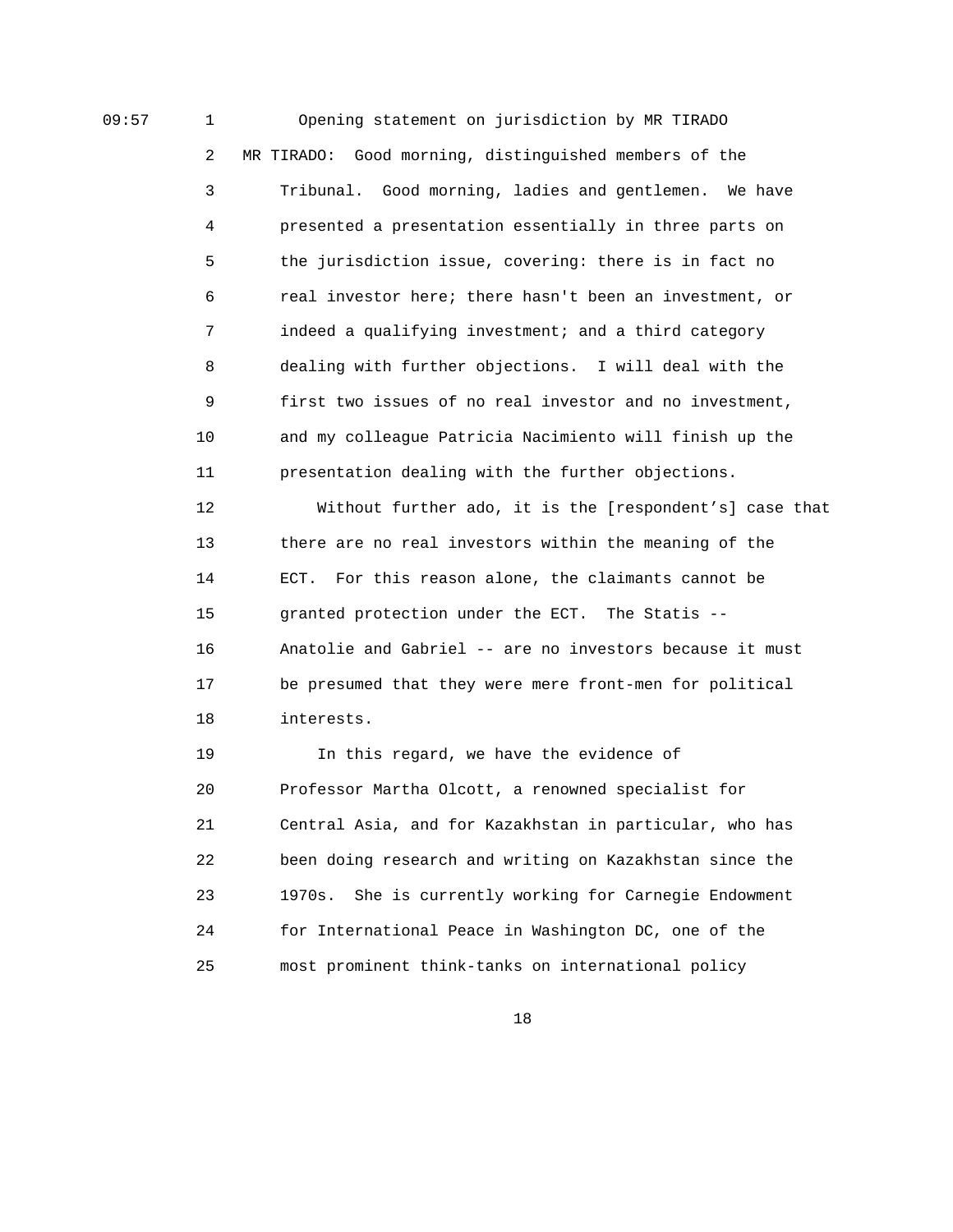09:59 1 worldwide. Of course, the parties have chosen not to 2 hear Professor Olcott and her counterpart Mr Horton at 3 this hearing; nonetheless we will go through some of 4 Professor Olcott's key findings now.

> 5 To begin with, Professor Olcott tells us that in her 6 intensive studies of the Central Asian oil and gas 7 industry, she has never come across Mr Anatolie Stati; 8 neither have people she knows in the industry. He is 9 thus certainly no prominent figure in the industry. In 10 fact, Mr Stati came to money not in the oil and gas 11 sector but in the construction business. As 12 Professor Olcott tells us, and I refer to the quote here 13 on the screen:

> 14 "Stati himself came out of the construction business 15 in the USSR, and was reported to have had close ties 16 with the Communist Party central Committee in Moscow 17 during Soviet rule. While there are no specific reports 18 of improprieties tied to Stati personally, this was one 19 of the most corrupt sectors in the Soviet Union ..." 20 She goes on to say:

 21 "Many post-Soviet era fortunes were erected on this 22 fundament."

 23 This can be found at paragraph 94 of 24 Professor Olcott's report.

25 Also --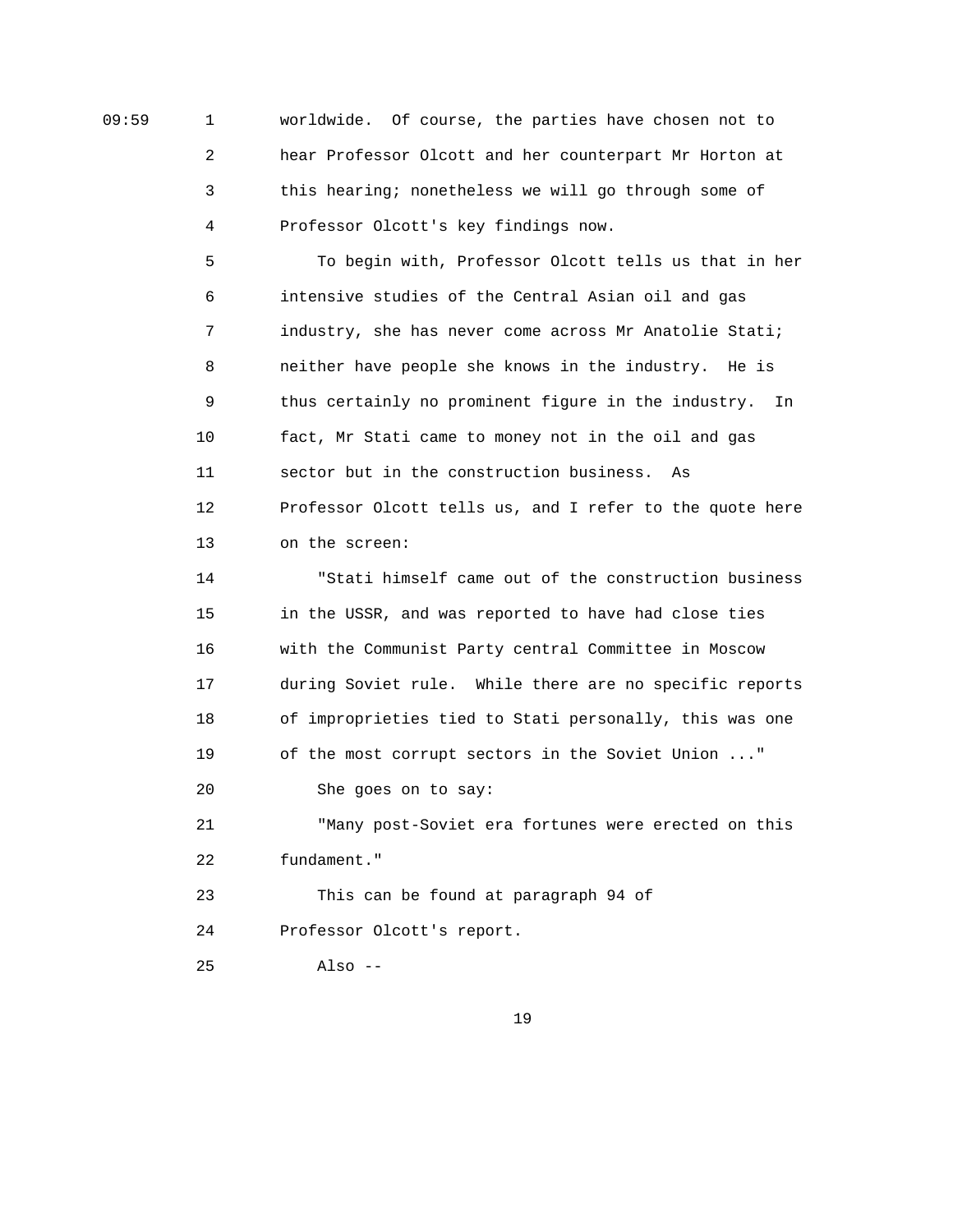10:01 1 THE CHAIRMAN: By the way, just a logistic question. These 2 obviously will be useful; will we receive them on paper 3 later? 4 MR TIRADO: Yes, sir. 5 THE CHAIRMAN: And on a USB as well at some stage? 6 MR TIRADO: Yes, sir. 7 THE CHAIRMAN: Because then we don't have to take all these 8 notes. 9 MR TIRADO: Of course. 10 We also know from Professor Olcott that 11 Anatolie Stati is very close to leading Moldovan 12 politicians, in particular Pyotr Luchinskii. Again 13 I refer you, if I may, to the quote on the slide, where 14 Professor Olcott says, at paragraphs 98 and 101 of her 15 report: 16 "... [Anatolie Stati] was very close to a number of 17 leading political figures, of the late Soviet era, such 18 as Pyotr Luchinskii a leading communist party official 19 of the late Soviet era who served as Moldova's leader at 20 the time of the breakup of the Soviet Union, and then 21 was elected later on to another term as president." 22 She goes on to say: 23 "The ties between Stati and a number of prominent 24 Moldovan political figures quite likely contributed to 25 Stati's ability to create the first building blocks of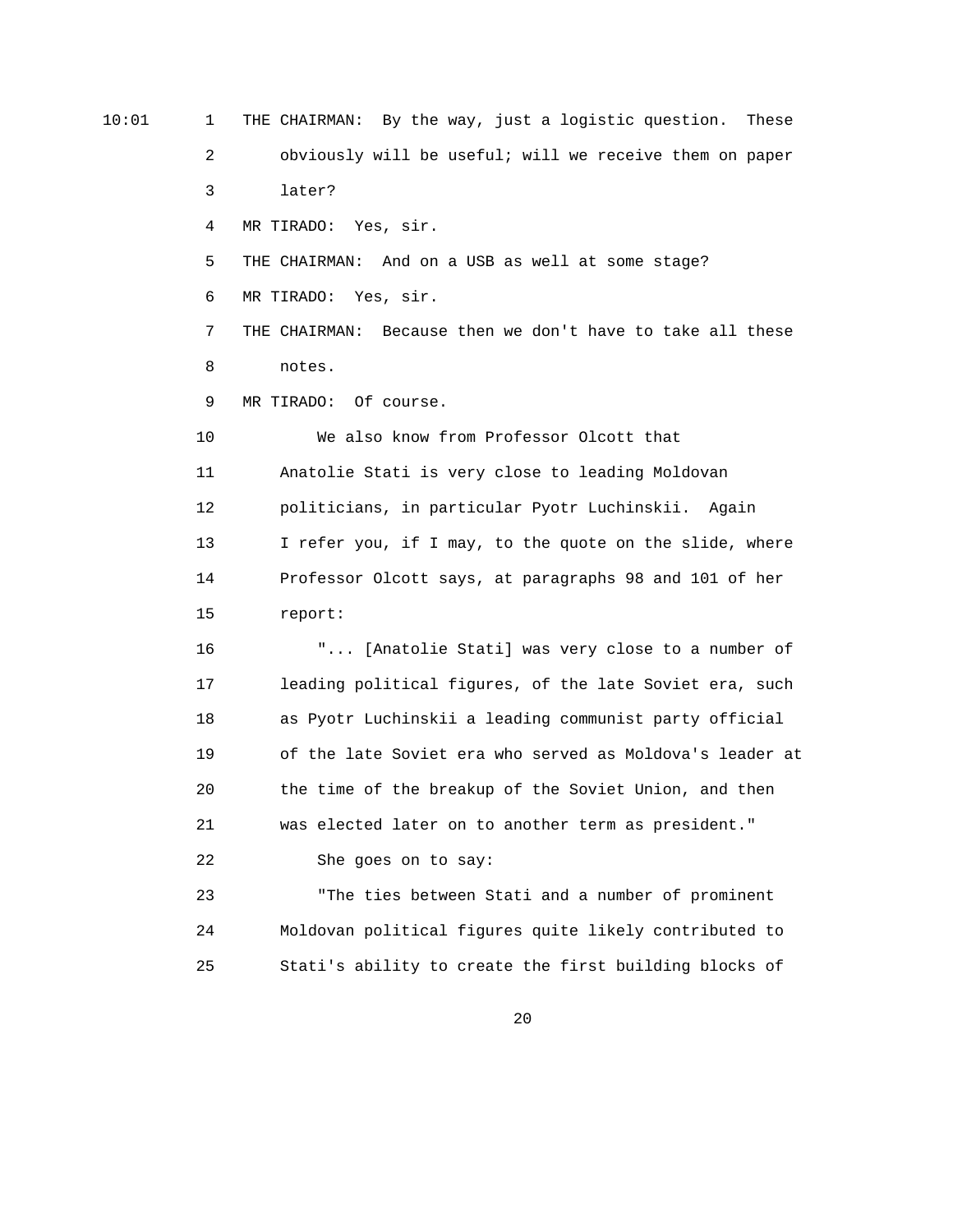10:02 1 his empire. In fact, Ascom has maintained a revolving 2 door with Moldova's government, at least when the 3 Luchinskii-Gimpul-Filat-Diacov-Pasat factions have been 4 in power."

> 5 From all of that, we can conclude that the Statis in 6 fact merely act as a front for various political 7 interests. Again I refer the Tribunal, if I may, to the 8 quote on the slide from the expert report of 9 Professor Olcott -- this can be found at 10 paragraph 109 -- where she states:

 11 "[Stati's] success is based on Moldovan state 12 leader, important politicians, former secret service 13 respondents in numerous states, banks, but also strange 14 doubtful groups. Of course he owes them and he has to 15 offer his wallet when their political interests require 16 it."

 17 Notably this also extends to Gabriel Stati. The 18 Tribunal will no doubt have noted that Gabriel Stati is 19 not present in this hearing and that he has not 20 submitted a witness statement. Claimants have not shown 21 even the hint of any active involvement of Gabriel Stati 22 in the Kazakh oil and gas endeavours of his father. In 23 fact he is better known for being a hard partier than 24 a hard working businessman.

25 Then turning on to the next slide. We will not go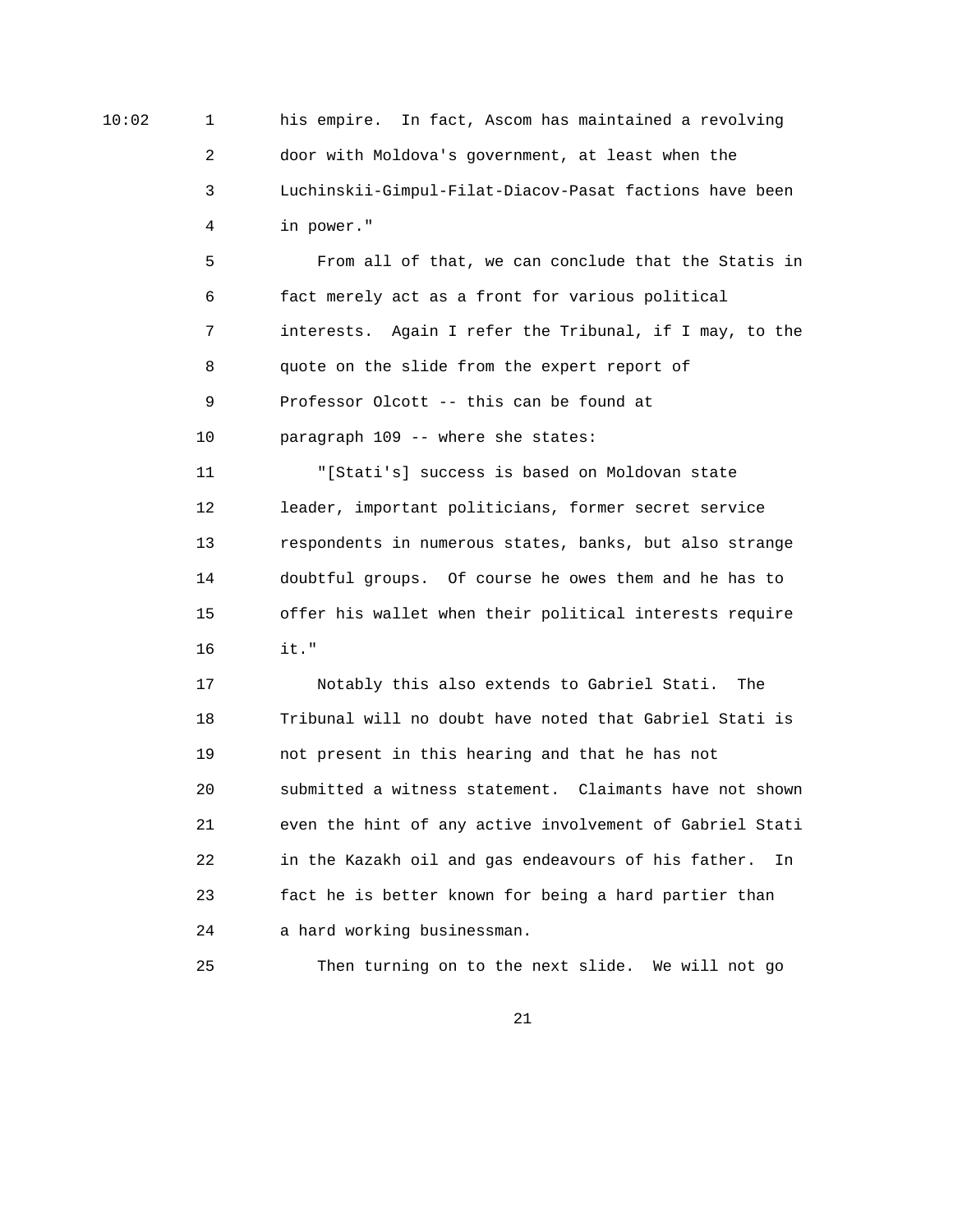10:03 1 into the details of these arguments, since these have 2 been developed extensively by the parties in written 3 submissions, but suffice to say that Ascom is denied the 4 benefits of the ECT under Article 17(1), and it is the 5 respondent's case that even if the claimants can prove 6 that Anatolie Stati owns Ascom, the Republic asserts 7 that Ascom is controlled by a citizen of a third state, 8 in this case Romania, and has no substantial operations 9 in the territory of Moldova. As for Terra Raf, this is 10 incorporated in Gibraltar, to which the ECT does not 11 apply.

> 12 Turning on to the second limb of the respondent's 13 objection: this is that there has not been an investment 14 or a qualifying investment. This is an equally 15 important jurisdictional objection.

 16 Claimants have not proven that they have made 17 an investment. For this reason, the Tribunal again has 18 no jurisdiction to hear the dispute. It is the 19 Republic's position that the term "investment" in the 20 ECT has an inherent meaning beyond the literal 21 definition of Article 1(6) of the ECT. It requires -- 22 and this was set out in the case of Phoenix Action 23 Limited v The Czech Republic, an ICSID case arbitration 24 number 06/5. This was from the award dated 25 15th April 2009 and can be found at Exhibit R-31.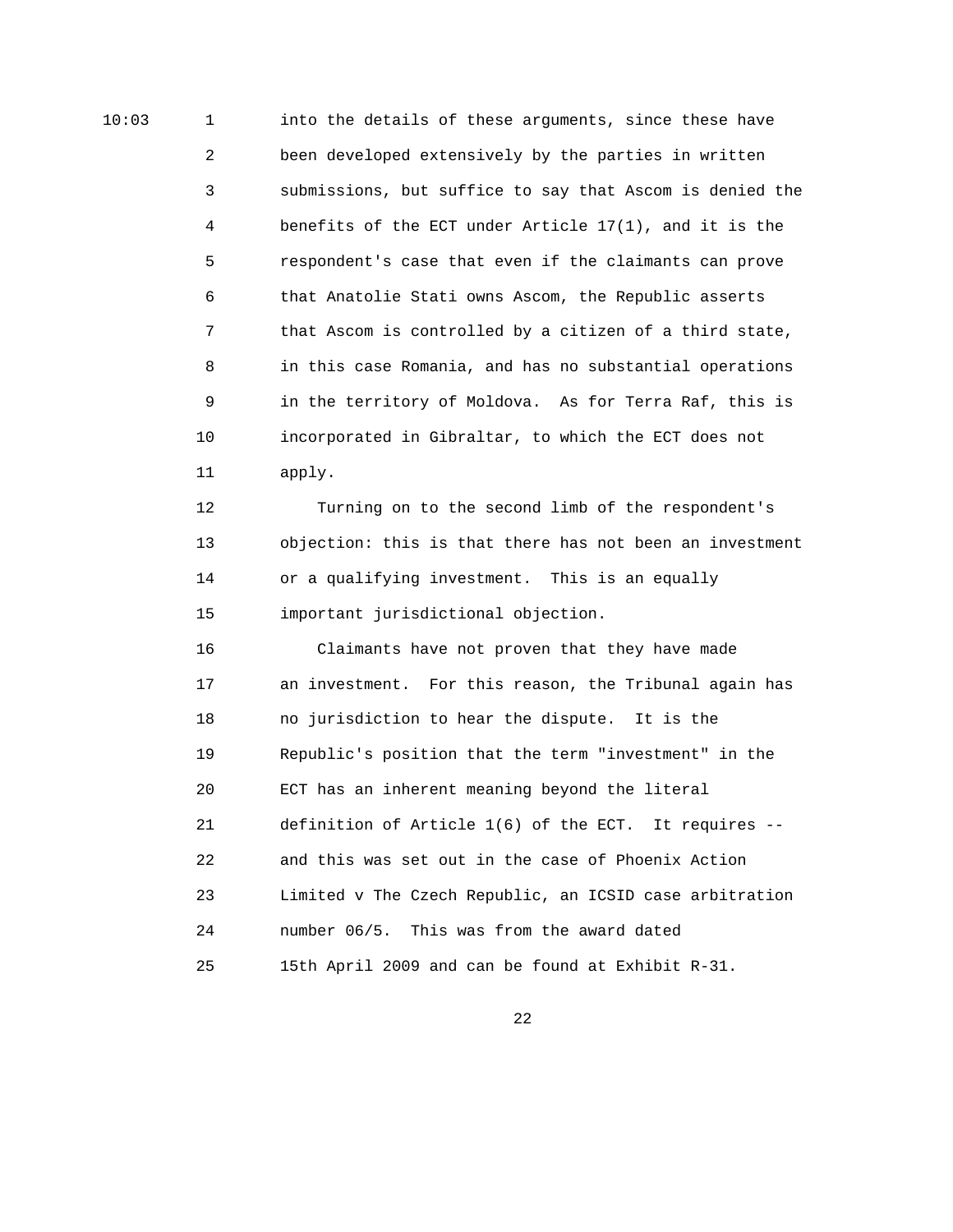10:05 1 The test is: (1) a substantial contribution in money 2 or other assets; (2) a certain duration; (3) an inherent 3 risk; (4) the furthering of the host state's economic 4 development; (5) the investment being in accordance with 5 the host state's law; (6) the investment being made in 6 good faith; and in addition, a final requirement, the 7 regularity of profit and return. This is picked up by 8 Schreuer in his commentary on the ICSID Convention.

> 9 The claimants have questioned these well-established 10 requirements of an investment. They argue that these 11 criteria could only apply in ICSID cases and they say 12 that any kind of asset was enough. However, this theory 13 does not add up.

> 14 Firstly, the ECT definition of "investment" does not 15 simply refer to every kind of asset; instead, it in turn 16 refers to the term "investment", namely in the 17 subparagraphs 2 and 3 of Article 1(6), and we have 18 thrown these up on the screen for you by way of 19 reminder.

 20 In fact, on first sight this may seem somewhat 21 tautological. In fact, however, this technique of 22 defining "investment" by reference to investment is 23 found in many BITs, particularly in US BITs. In the 24 context of these BITs, it is generally accepted that 25 because of the investment reference, not every kind of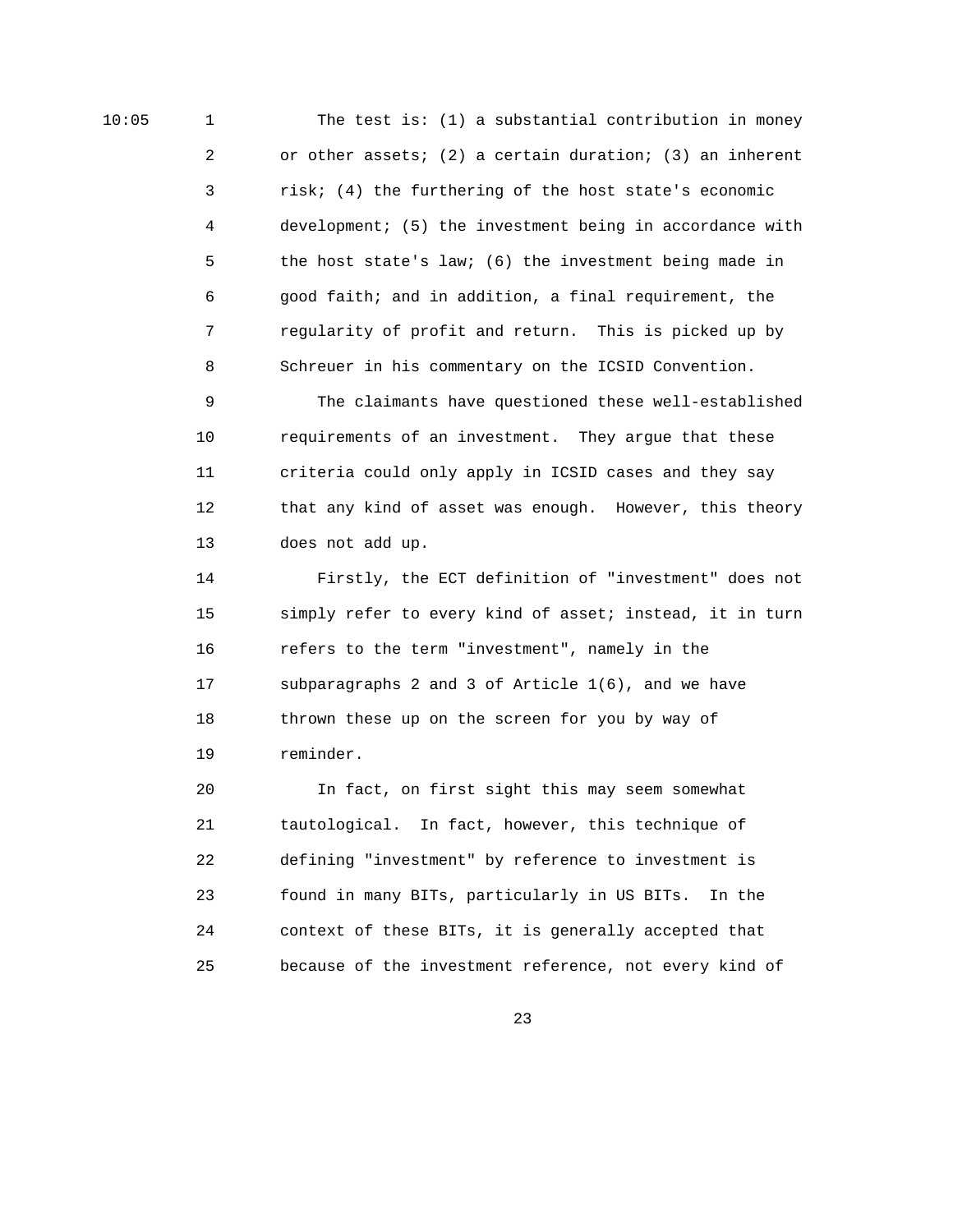10:07 1 asset but rather only assets with the character of an 2 investment would be covered. We refer you to 3 KJ Vandevelde, US International Investment Agreements, 4 Oxford University Press, 2009, at pages 114-115 and 5 121-122.

> 6 Hence there is some inherent meaning in the term 7 "investment". This inherent meaning is precisely 8 contained in decisions of other investment tribunals 9 dealing with the term "investment", be it in the ICSID 10 or any other context. In these decisions, all of the 11 requirements we put up on the screen just a moment ago 12 can be found.

 13 Secondly, if we look the Article 2 of the ECT, we 14 see that the ECT aims to promote "long-term cooperation 15 in the energy field". This requires much more than any 16 kind of asset; it could also be a mere commercial 17 transaction.

 18 Thirdly, one should be mindful that the ECT, in 19 Article 26, offers three different dispute resolution 20 mechanisms: namely, ICSID, SCC and UNCITRAL arbitration. 21 For ICSID arbitration, the so-called Salini criteria 22 are well established and are applied regularly. It 23 would lead to random and unjustifiable results if the 24 Salini criteria were only applied in ICSID cases but not 25 in SCC cases. We refer you to the case of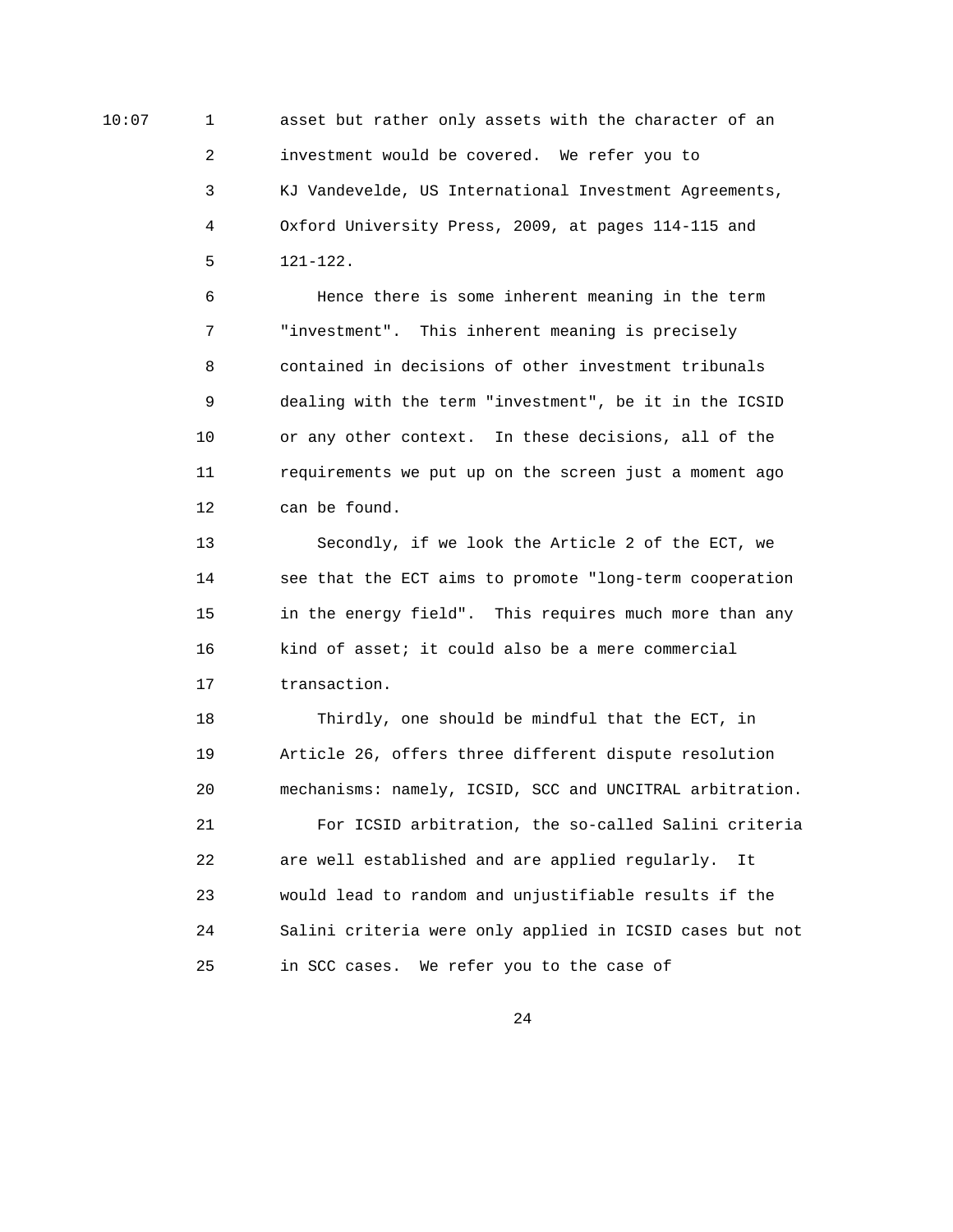10:08 1 Romak v Uzbekistan at paragraph 194.

 2 There is no reason to apply criteria initially 3 developed in ICSID jurisprudence, especially since the 4 ECT uses the term "investment" to define investment. 5 All of these arguments are well accepted in arbitral 6 practice, and on the slide you will see the names of 7 some of the relevant cases that we would refer the 8 Tribunal to.

 9 As mentioned before, investments have to be made 10 legally and in good faith. In that regard, some 11 additional considerations apply. Of course, the 12 "investment" definition of the ECT does not explicitly 13 require that investments be made in accordance with the 14 host state's law. Nonetheless, it is generally accepted 15 that even if the applicable investment treaty does not 16 say so explicitly, compliance with the host state's laws 17 is required.

 18 This was stated only very recently, in fact this 19 year, by the Tribunal in the case of SAUR v Argentina, 20 again referred to on the slide, and also by the Phoenix 21 Tribunal that I've already mentioned.

22 According to the SAUR Tribunal:

 23 "... it is inconceivable that the State offers the 24 benefits of protection by way of investment arbitration 25 if the investor, in obtaining this protection, acted

<u>25</u>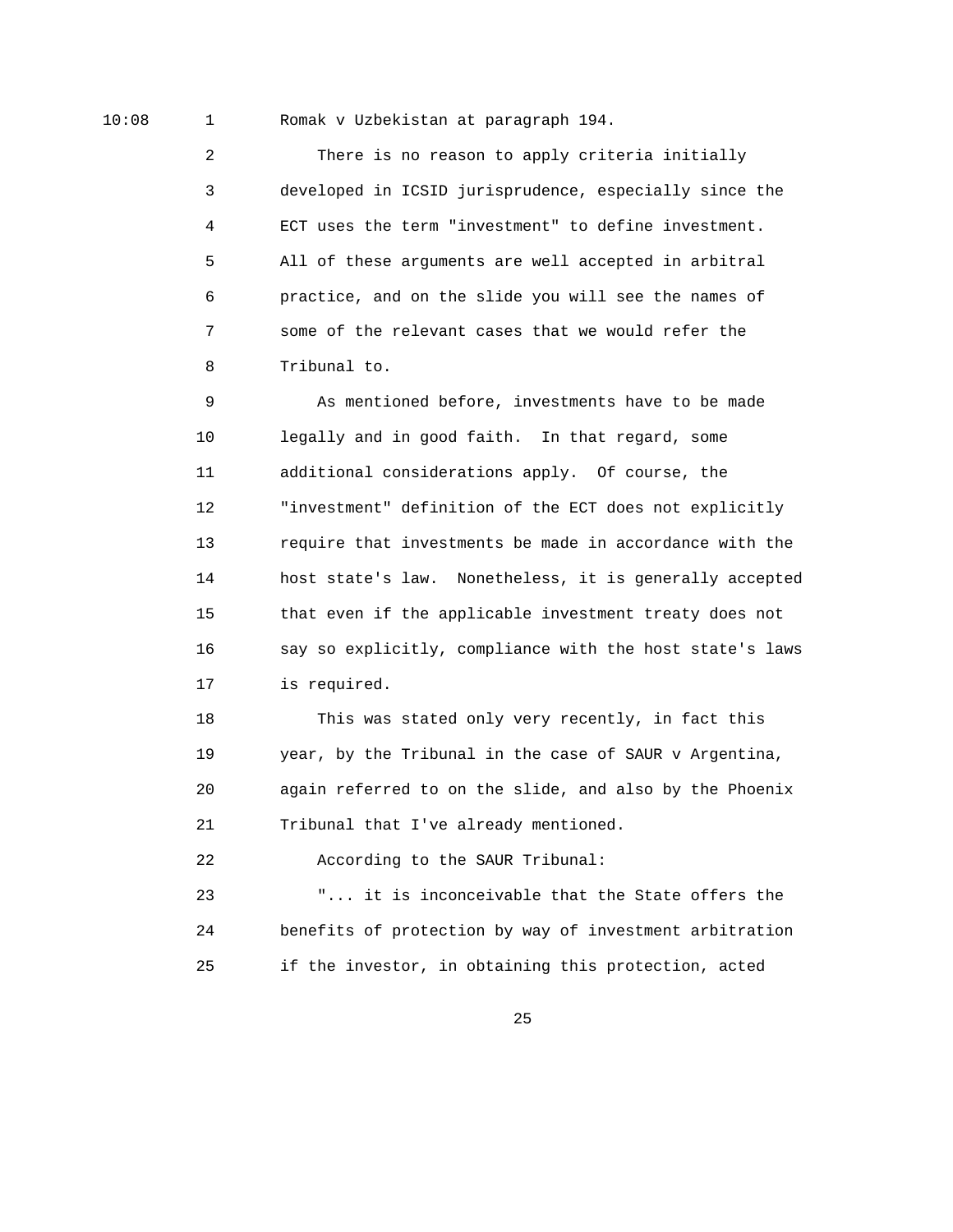10:10 1 against the law."

 2 This can be found at the decision of jurisdiction 3 and liability at paragraph 308.

 4 This was also confirmed by the Tribunal in the 5 Plama v Bulgaria case, specifically with a view to the 6 ECT.

 7 In addition, investments have to be made in good 8 faith, as the Tribunal in Phoenix stated:

 9 "... States cannot be deemed to offer access to the 10 ICSID dispute settlement mechanism to investments not 11 made in good faith."

 12 So, based on what we have just established, the 13 Republic makes five main objections to the existence of 14 a protected investment: first, there was no substantial 15 contribution by the claimants; second, there was no risk 16 undertaken by the claimants; third, there was no 17 contribution to the development of the Kazakh economy; 18 fourth, there were numerous illegalities in the making 19 and life of the alleged investment; and fifth, claimants 20 made their alleged investment not in good faith.

 21 With regard to this latter contention, due to time 22 constraints we refer the Tribunal to the Republic's 23 arguments in the statement of defence, in particular 24 paragraphs 9.36-9.50, and in the rejoinder at 25 paragraphs 205-215.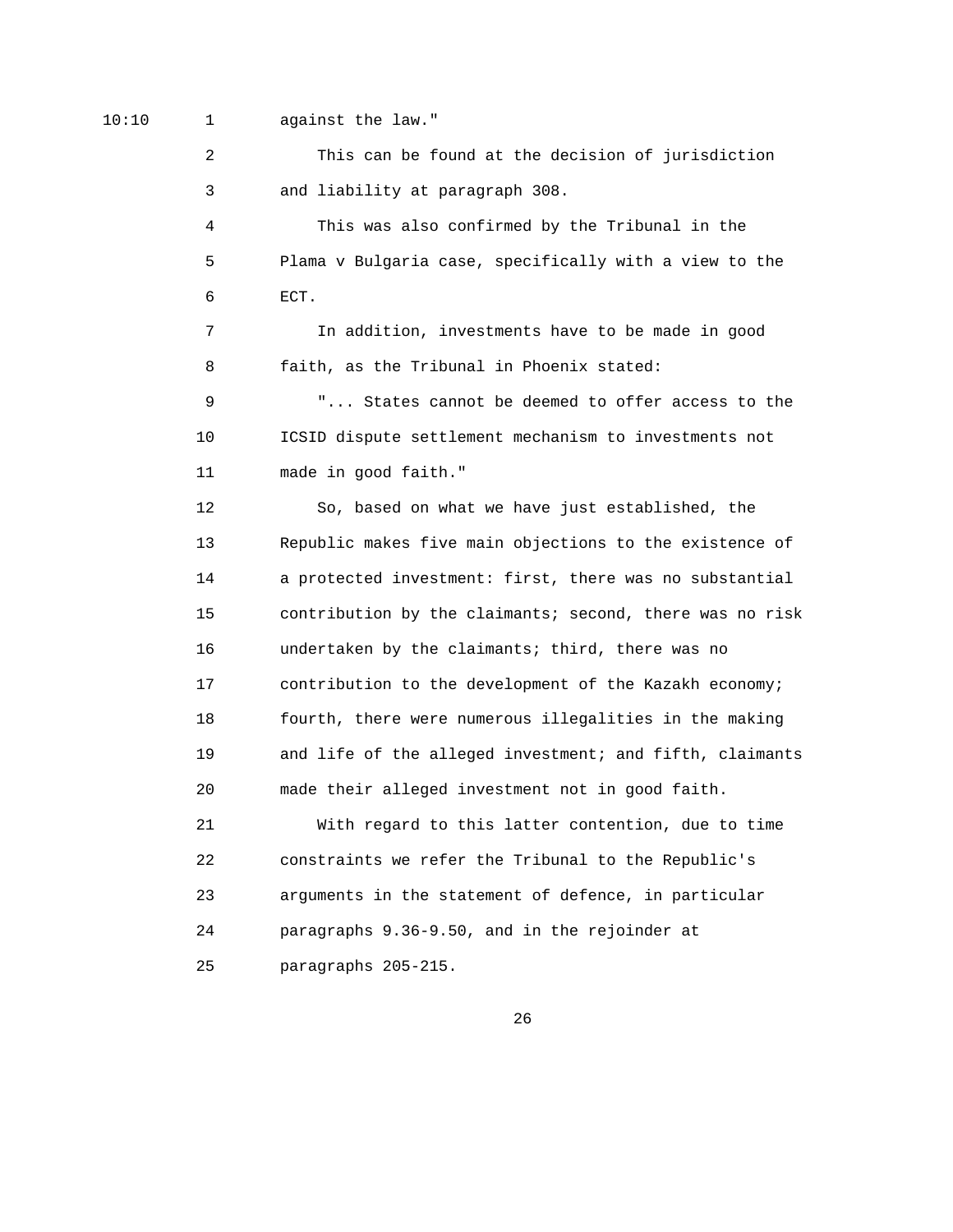10:12 1 So the claimants only made very minor contributions 2 in this case. Only with their reply have the claimants 3 chosen to provide the Tribunal and the Republic with 4 some documentary evidence on their contributions. These 5 documents, however, are presented somewhat obscurely in 6 footnote 162 at page 43, and are far from clear.

> 7 For example, there is evidence of Ascom making 8 payments to a company called Kaihar-Limited in the 9 amount of roughly US\$1.5 million. I refer you to 10 Exhibit C-383. Claimants allege that this has nothing 11 to do with the acquisition of shares in TNG. Yet there 12 is no documentary proof of this. In particular, there 13 is no SPA between Kaihar and Ascom; the payments could 14 have been for anything.

 15 There are some other numbers floating around, such 16 as the US\$9 million payment for 38% of the shares in 17 KPM. What is important in that regard: there is a clear 18 disconnect between the alleged contribution and the 19 amounts claimed in this arbitration. The claimants' 20 claims runs into billions, yet they bought the companies 21 in question for only a fraction of the amounts claimed. 22 This is frankly irreconcilable.

 23 Of course, some capital was put into the companies 24 post-acquisition. However, if there were contributions, 25 they did not come from the claimants but from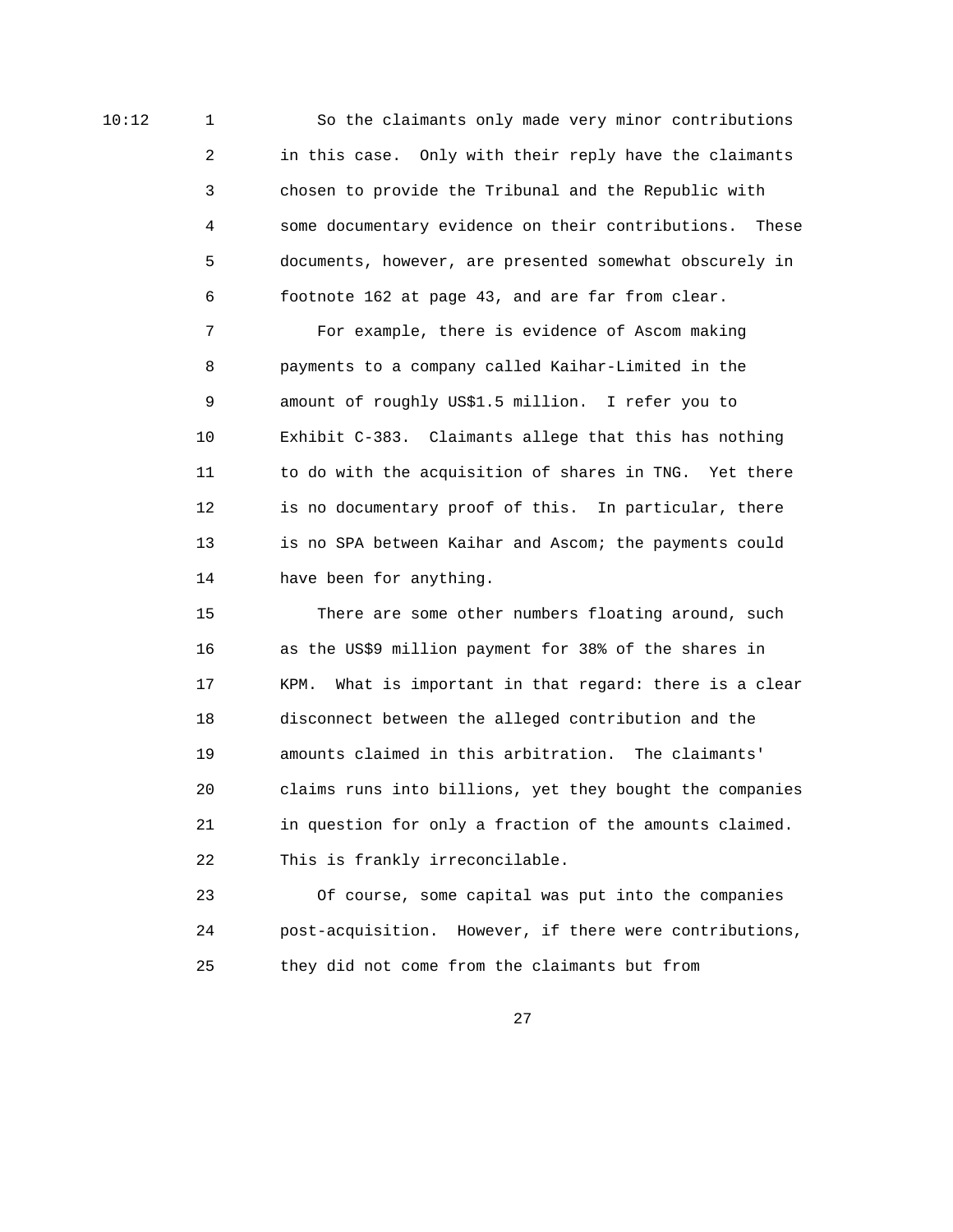10:13 1 bondholders under the Tristan bond structure. We will 2 look more closely at the Tristan bond structure in just 3 a moment.

> 4 For now it should suffice to say that there is 5 an affiliated company of the claimants called 6 Tristan Oil Limited, which is registered in the BVI. 7 Tristan issued bonds and effectively forwarded the 8 monies raised to KPM and TNG via loans. Against this 9 background, it is clear that any post-acquisition 10 contributions effectively came from the bondholders and 11 not from the claimants. Claimants have not provided 12 proof of their own capital being contributed to the 13 companies.

14 If I can refer the Tribunal to the next slide. 15 "Risk" means the investor has to undertake a risk, and 16 in that we rely on the case of Toto v Lebanon in the 17 decision of jurisdiction at paragraph 84, where it is 18 quoted:

 19 "[The concept of investment] implies an economical 20 operation initiated and conducted by an entrepreneur 21 using its own financial means and at its own financial 22 risk, with the objective of making a profit within 23 a given period of time."

 24 So again, if I may refer the Tribunal to the next 25 slide, this deals with the basic bond structure.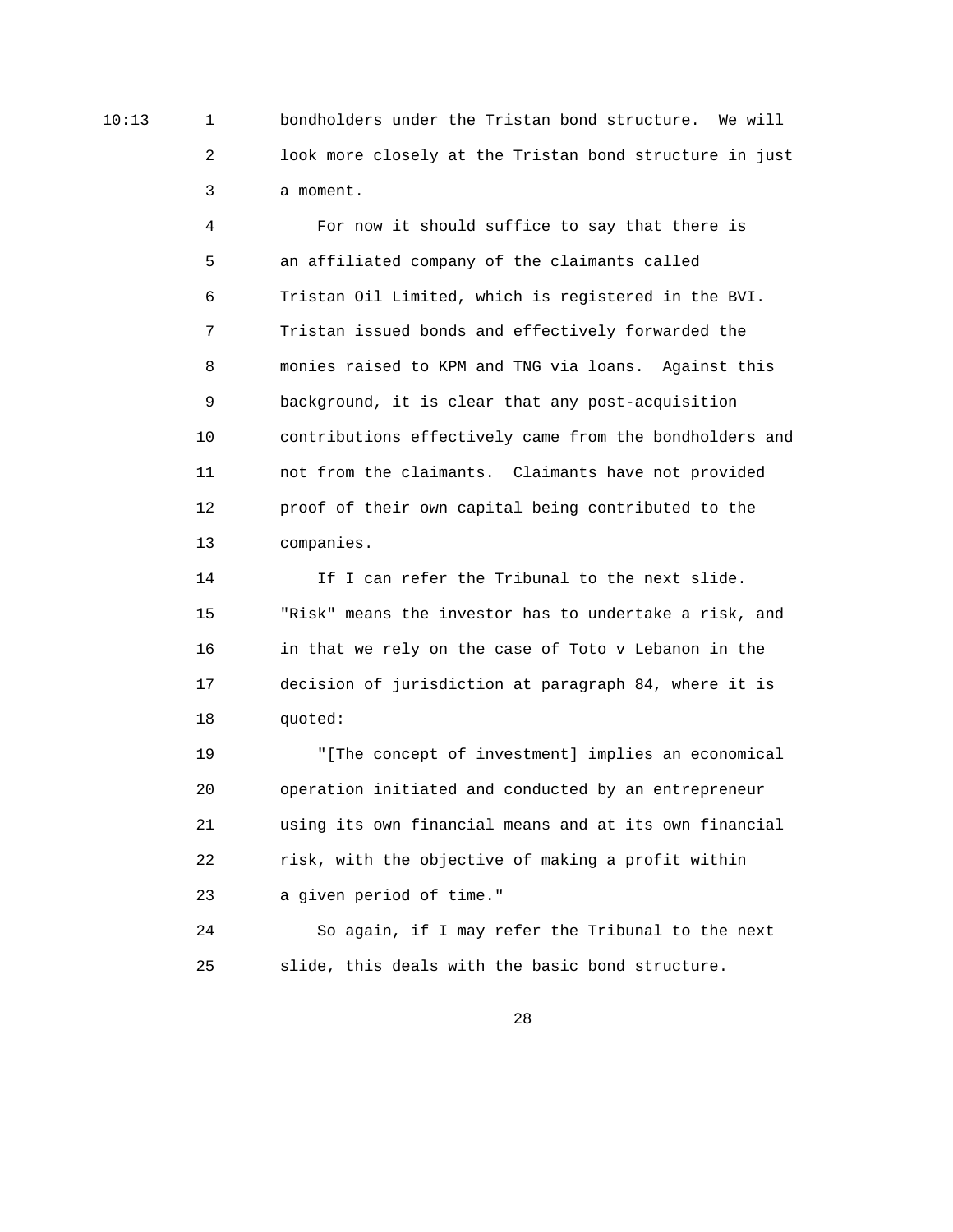10:15 1 Bondholders provided US\$420 million in 2006 and 2007, 2 and further amounts in 2009. The funds were handed down 3 from Tristan via loans to Ascom and Terra Raf, which in 4 turn lent the monies to KPM and TNG. KPM and TNG had to 5 pay interest on the loans, as did Ascom and Terra Raf. 6 The interest was used to make coupon payments on the 7 bonds.

> 8 Under the Tristan bond structure, all risks were 9 borne by the bondholders. Claimants did not undertake 10 any risks. First of all, neither of the Statis was 11 a party to the bond transactions, and neither of the 12 Statis gave any kind of security for the bondholders. 13 In case of a default on the bonds, neither Stati was to 14 pay anything.

 15 Second, claimants Ascom and Terra Raf acted as 16 guarantors for the bonds, but only had to pledge their 17 shares in KPM and TNG as collateral. If I may refer the 18 Tribunal to Exhibit C-585. Of course, the vast majority 19 of the capital in KPM and TNG was from the bondholders 20 in the first place. Thus also Ascom and Terra Raf 21 effectively did not undertake any risk.

 22 Claimants' activities further did not contribute to 23 the development of the Kazakh economy. That is firstly 24 because [claimants'] business was structured in a way to 25 divert income away from the Kazakh economy. As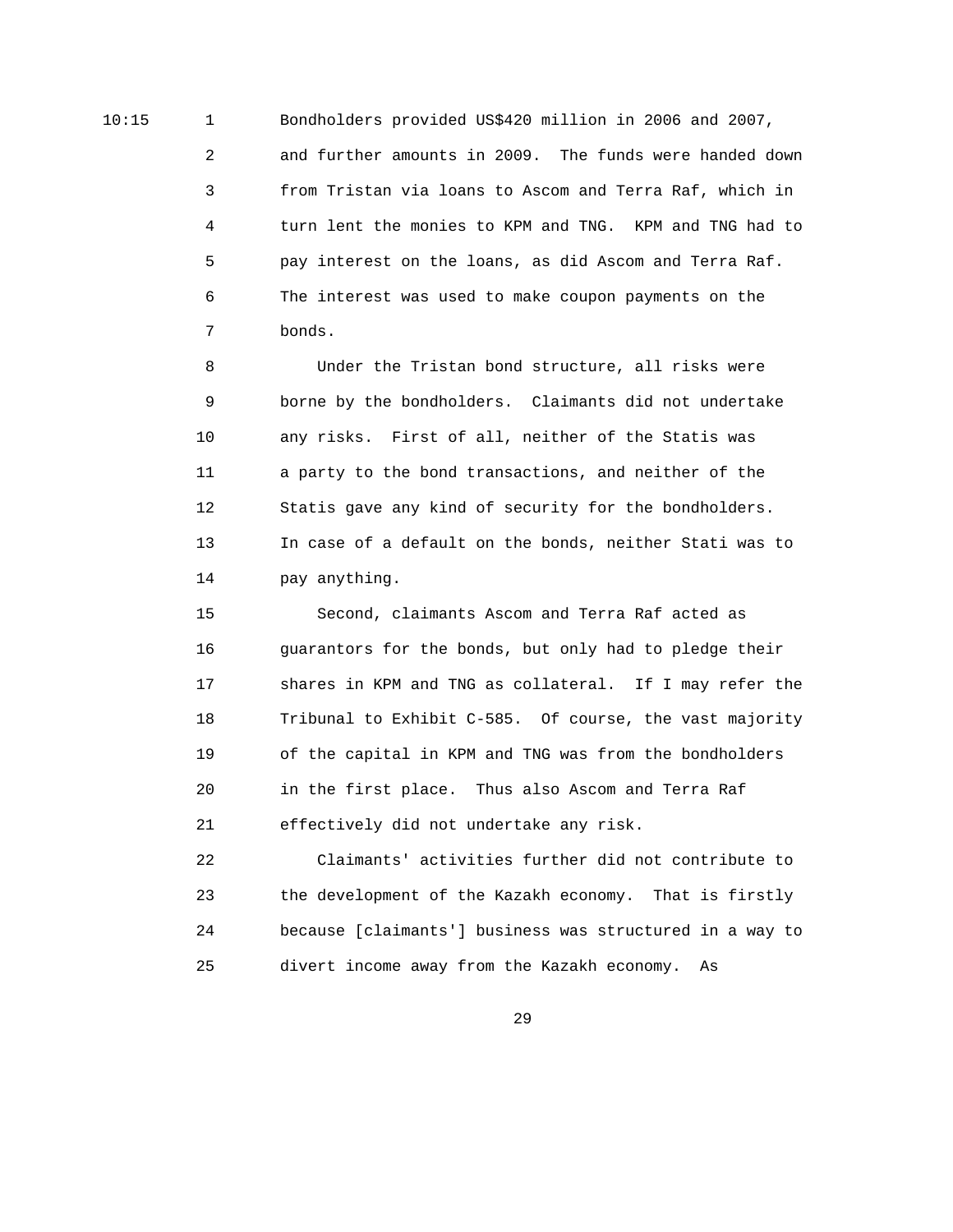10:16 1 Professor Olcott explains, and you'll see the quote from 2 her report on the slide:

> 3 "While the complainant states that he made a nearly 4 billion dollar investment in this project ... what one 5 sees instead is evidence of an increasingly financially 6 troubled investment, in which the principals seem to 7 have put in very little funding of their own, and in 8 which the project seemed designed to maximise income for 9 the principals that could not be taxed by the Kazakh 10 government ..."

> 11 This was done by creating numerous companies in 12 offshore havens. Claimants structured their business in 13 a way so that KPM and TNG became indebted to these 14 offshore companies. This led to KPM and TNG being 15 liable for less tax in Kazakhstan. Moreover, even 16 though they had reduced their tax burden to a large 17 extent, claimants still tried to pay less, and 18 incorrectly amorticised drilling expenses. Of course 19 this led to a dispute with the Kazakh tax committee. 20 Ironically claimants now try to paint this dispute as 21 a government harassment. We were later shown that there 22 was in fact nothing improper about the tax committee's 23 assessments.

 24 It is also noteworthy that claimants failed to 25 fulfil their obligation to train and educate Kazakh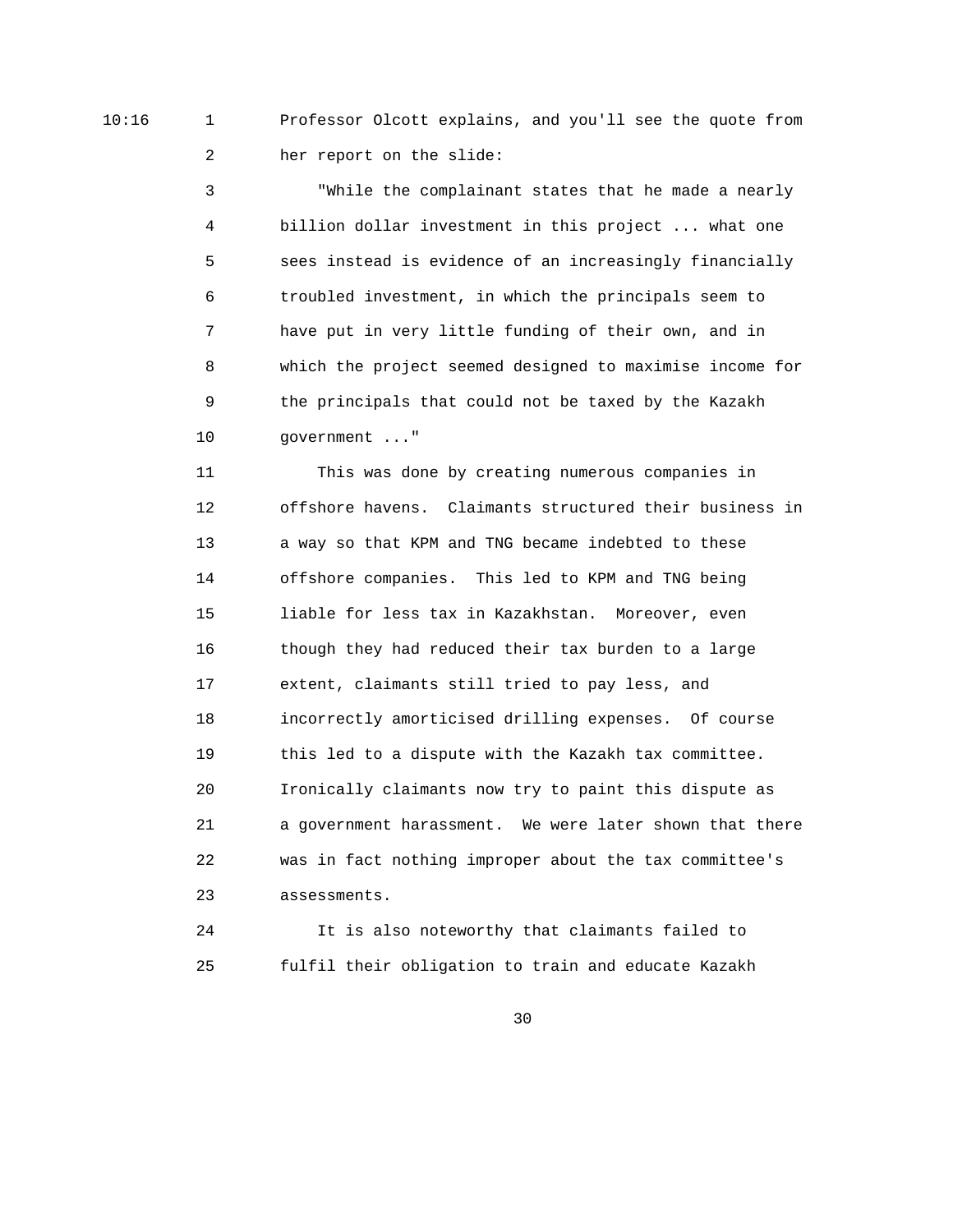10:17 1 specialists, as was established during inspections in 2 June and July 2010.

> 3 Just the last couple of slides. Terra Raf has never 4 become the legal owner of TNG. Claimants repeatedly 5 failed to comply with the relevant provisions of the 6 1995 Law on Oil, and the Subsoil Use Law, and thus also 7 failed to become the legal owners of TNG. 8 Prior to December 2004, any transfer of 9 a controlling block of shares in a company with subsoil 10 rights required the consent of the licensing and 11 competent authorities; this comes from Article 53 of the 12 Law on Oil. That's provided for on the slide, so I will 13 skip that just to save a little time. 14 In particular, when Gheso and Terra Raf agreed on 15 the transfer of 100% of the shares in TNG on 16 12th May 2003, they failed to seek this consent from the 17 competent authorities. Claimants refute this 18 applicability of Article 53 with two baseless 19 allegations. 20 Claimants first state that Gheso and Terra Raf were

 21 affiliated companies, and thus did not require the 22 state's consent. However, they failed to substantiate 23 this allegation.

 24 Mr Pisica has merely purported that at this time 25 Gheso and Terra Raf had been subsidiaries of Ascom, but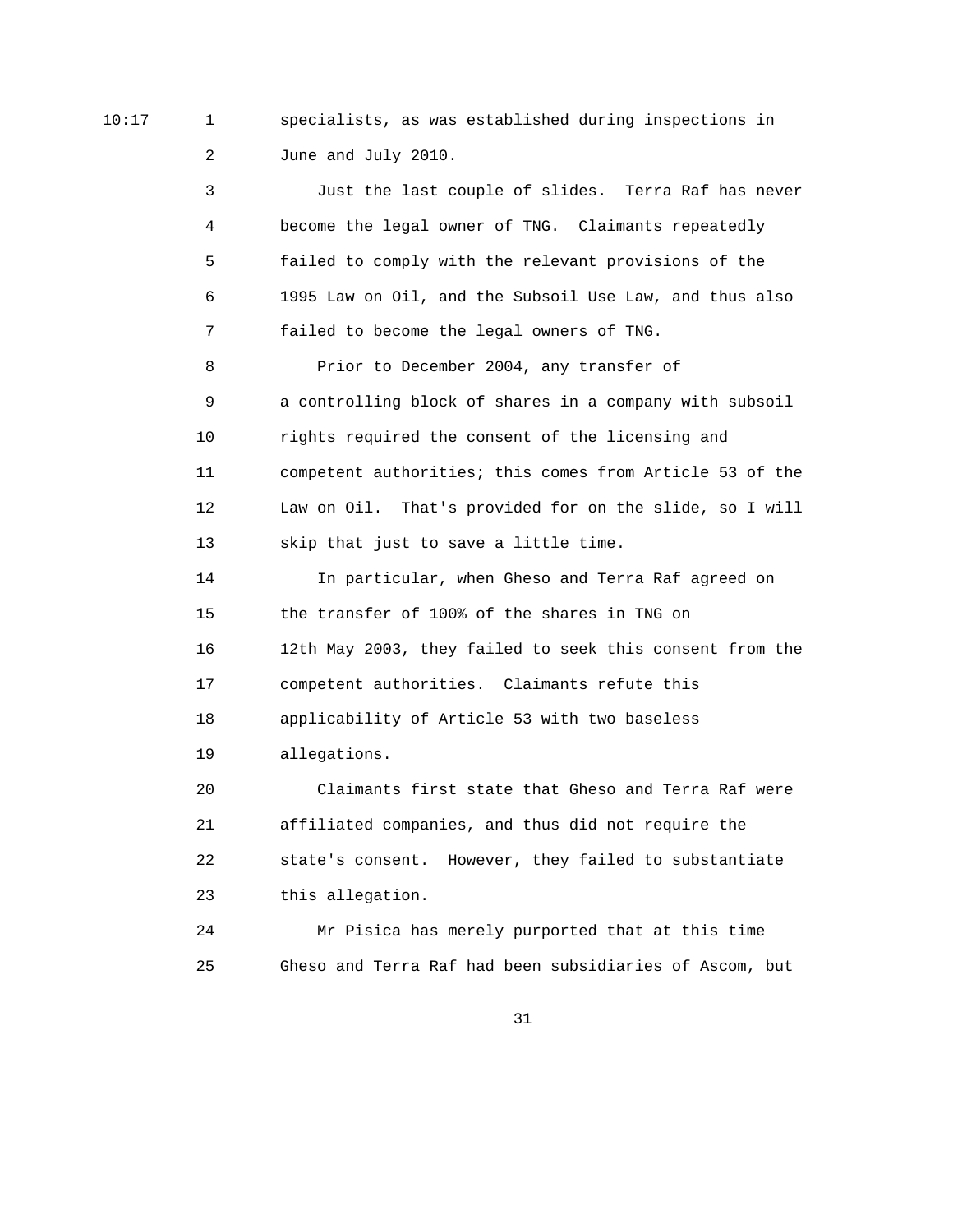10:19 1 has failed to provide a shred of evidence for this 2 assertion. In fact, the only explanation Mr Pisica 3 gives for why Terra Raf and Gheso should be affiliated 4 is blatantly wrong. He claims that Ascom had the 5 possibility to control the decisions taken by Terra Raf 6 because both shared the same manager and shareholder: 7 that is Mr Anatolie Stati.

> 8 But clearly Ascom is not a shareholder of Terra Raf, 9 and the claimants have provided no other documents to 10 suggest it had the ability to control Terra Raf. Ascom 11 and Mr Anatolie Stati cannot simply be equated even if 12 Mr Stati holds 100% of the shares in Ascom. Hence Ascom 13 had no possibility whatsoever to control the decisions taken 14 by Terra Raf, and therefore Gheso and Terra Raf cannot 15 be considered affiliates.

 16 Second, claimants challenge the applicability of 17 Article 53 of the Law on Oil by referring to the 18 hierarchy of laws and stating that the Subsoil Use Law 19 governed instead. However, as Professor Ilyasova 20 explained at page 38 of her report: the Decree on Oil 21 explicitly states that in case of any discrepancy 22 between the Law on Oil and other legislative acts of the 23 Republic regulating petroleum operations, the Law on Oil 24 shall prevail.

25 Hence it is clear that any transfer in 2003, and in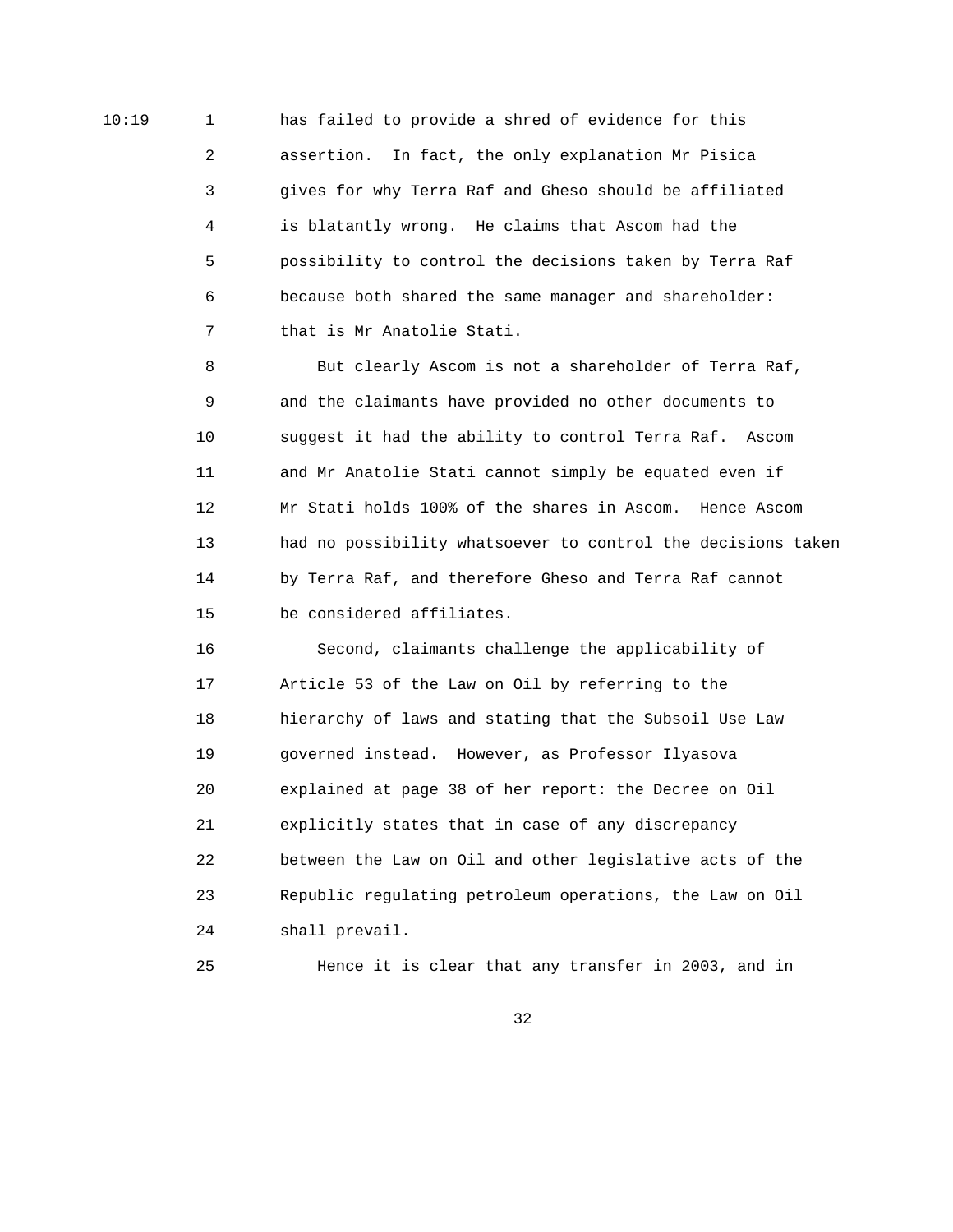10:20 1 particular the transfer from Gheso to Terra Raf,

 2 required the state's prior consent. Still claimants 3 refrained from seeking this consent. This was not the 4 first time the claimants acted in this manner, and it 5 failed to obtain consent too in relation to a total of 6 eight transfers of TNG involving its companies. 7 Professor Ilyasova explains that such transfers are null 8 and void.

 9 I think in the interests of time I would just refer 10 the Tribunal, if I may, to the points actually made on 11 the slides themselves. We say that Terra Raf never 12 became the legal owner of TNG. TNG only applied for the 13 state's consent after the Republic had prompted it to do 14 so in February 2007. The Republic only authorised the 15 transfer from Gheso to Terra Raf because it had been 16 made to believe that it did not have a preemptive right. 17 Once the Republic learnt about Terra Raf's registration 18 as sole shareholder in TNG LLP, it decided to look into 19 transfer.

 20 Finally, Terra Raf never became the legal owner of 21 TNG. Any transfer after 8th December 2004 would only be 22 effective after the Republic's waiver of its preemptive 23 right according to Article 71, section 3 of the Subsoil 24 Use Law which claimants never sought, and the Republic 25 rightfully revoked the prior authorisation of the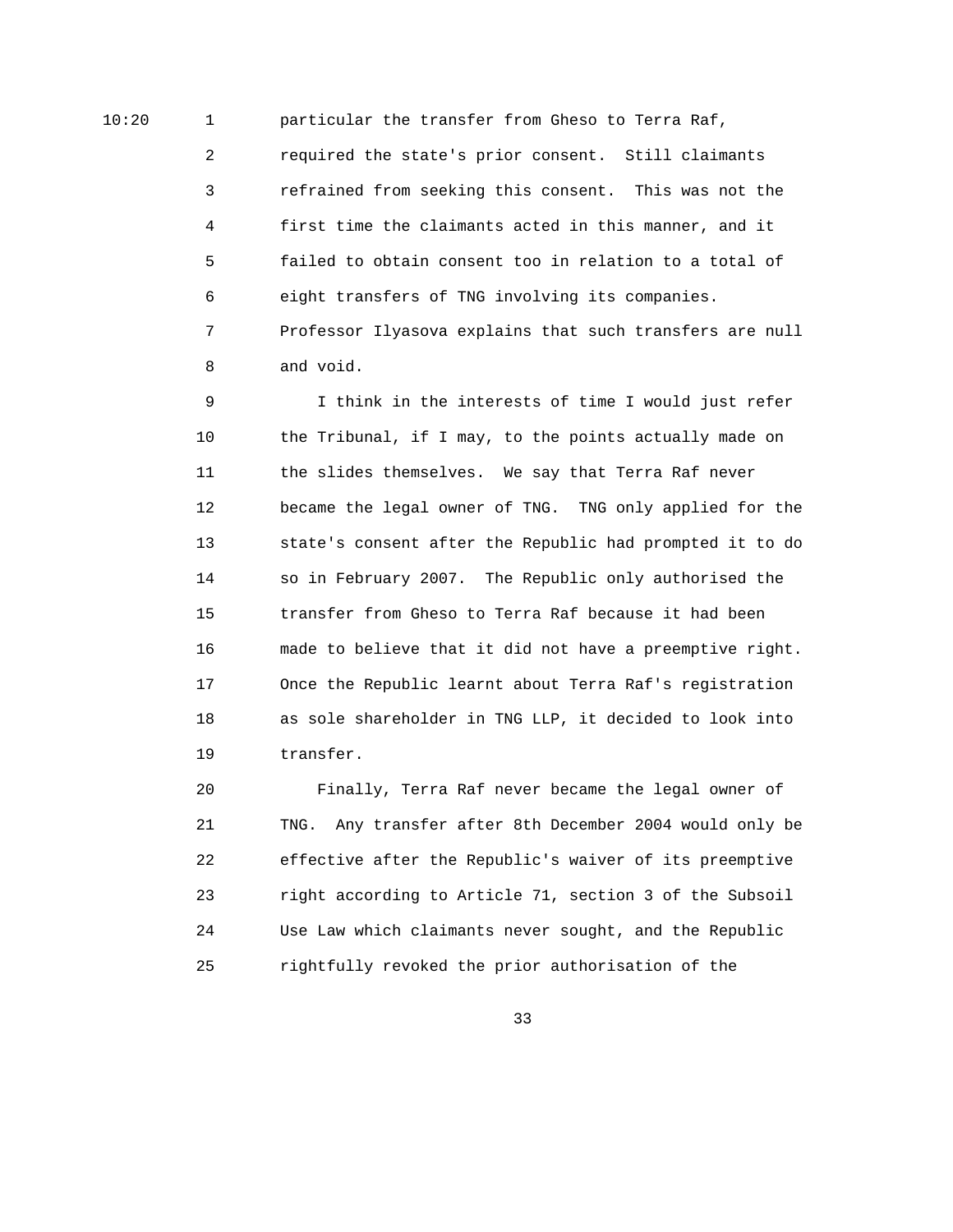10:22 1 transfer because the claimants obtained this

 2 authorisation in circumvention of the Republic's 3 preemptive rights.

 4 I apologise for having to canter through the last 5 few slides, but I think with that I will hand over to 6 Dr Nacimiento for the last part of the presentation. 7 Thank you for your attention.

8 (10.22 am)

 9 Opening statement on jurisdiction by DR NACIMIENTO 10 DR NACIMIENTO: In the context of jurisdiction, the Republic 11 raises also further objections, and these objections 12 relate to the claimants' handling of evidence in these 13 proceedings. It is the intentionally misleading 14 translation of important documents, the documents that 15 were obtained illegally, and finally claimants submitted 16 documents that seem not to be genuine.

 17 I am just going to lead you through some major 18 examples here, starting with the intentionally 19 misleading translation. I've put up on the screen C-98, 20 claimants' exhibit. They characterised this exhibit in 21 their statement of claim:

 22 "... the Financial Police notified [KPM and TNG] 23 that their complaints were rejected and that TNG ... was 24 now the subject of a criminal investigation on the same 25 basis."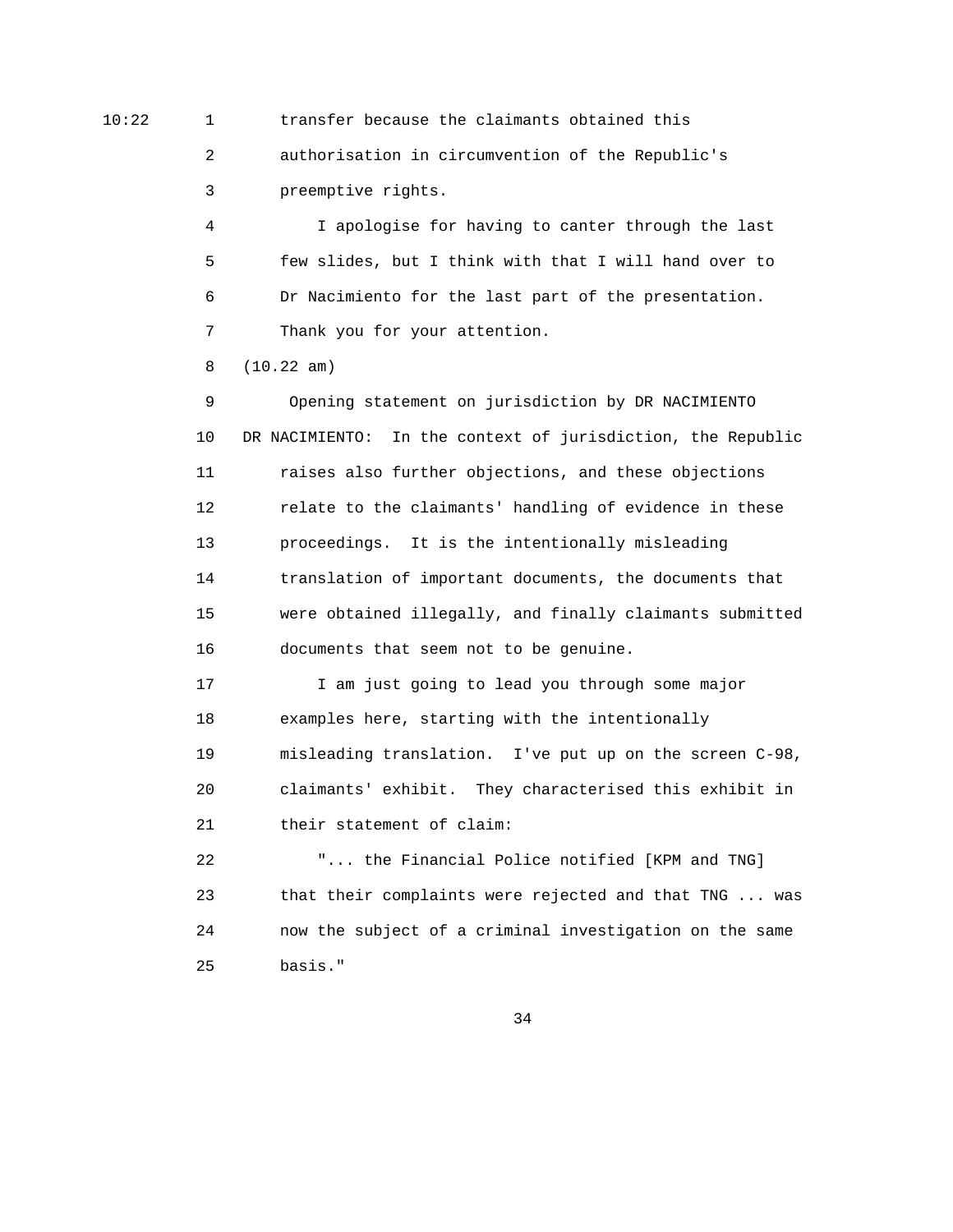10:23 1 If you look at the translation of C-98 on the left, 2 this is the translation submitted by claimant. We have 3 put up the Russian translation so this can also be 4 reviewed. The Russian actual translation reads very 5 differently. Actually it is saying that: 6 "The arguments ... will be considered and 7 evaluated..." 8 So it is actually saying the opposite of what 9 claimants purport that it's saying. 10 Another example is claimant's Exhibit C-8: that is 11 President Nazarbayev's letter dated 14th October 2008. 12 Here again a very significant difference in the meaning, 13 and in particular in view of the fact that this letter 14 is a main element of Stati's theory of conspiracy and 15 harassment that was allegedly directed against Stati. 16 I put up the Russian version so that can be 17 reviewed. In claimants' list of exhibits that letter is 18 also described as the President's "investigating 19 instructions". The translation of claimant also reads 20 "investigate". The accurate translation actually is 21 "thoroughly check", and that makes a big difference. 22 Let's turn to documents obtained illegally. We have 23 a lot of inter-governmental documents presented in this 24 case. Those were documents passing between government 25 departments to which neither Stati or the other

<u>35 and 200 million and 200 million and 200 million and 200 million and 200 million and 200 million and 200 million and 200 million and 200 million and 200 million and 200 million and 200 million and 200 million and 200 mi</u>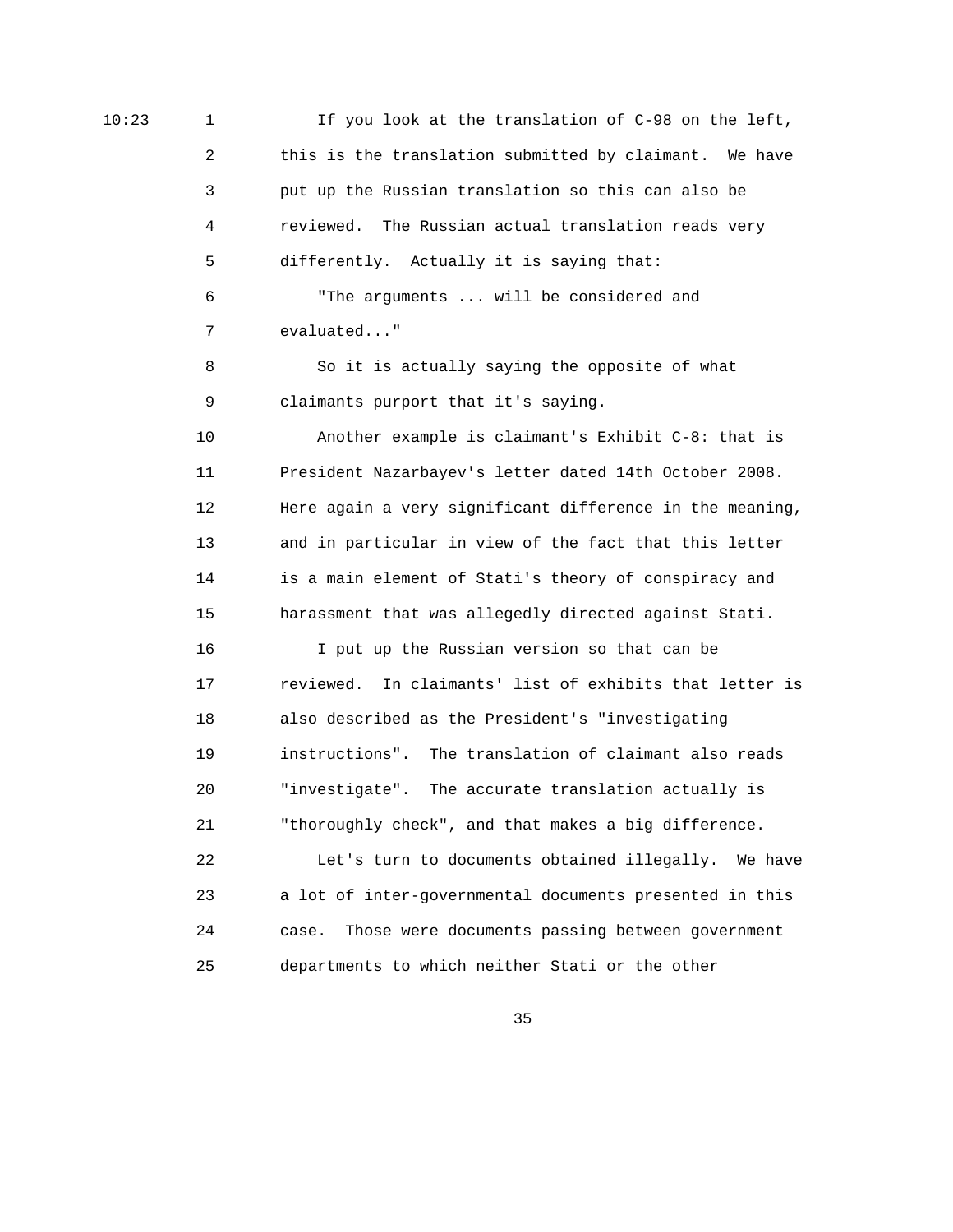10:25 1 claimants or KPM or TNG would have access to and should 2 have access to. Many documents appear to be internal 3 file copies or they purport to be official documents or 4 official communications, and they are nevertheless 5 presented without headings, stamps, or signatures.

> 6 I have put on the screen some examples, and you can 7 read for yourself. The last one, C-711, is a document 8 that we only received last week: it's an alleged report 9 submitted by Rakhimov. We have submitted the reference 10 showing that such report never existed.

 11 It must be concluded that those documents were 12 obtained illegally and in breach of Kazakh law.

 13 The most serious and the most far-reaching objection 14 relates to the most serious and far-reaching violations 15 committed by Stati and the other claimants. Claimants 16 submitted documents that are not genuine, and they 17 submitted them as proof for their claims. Some of those 18 documents were submitted only last week.

 19 It's C-704, the transcript of the Cornegruta trial. 20 Claimants' transcript is not signed, and it contains 21 additions to or deletions from the true transcript. The 22 Republic submitted the correct and actual transcript, 23 and it also submits that this transcript was never sent 24 outside of the court, meaning that the claimants not 25 only obtained the transcript illegally but they also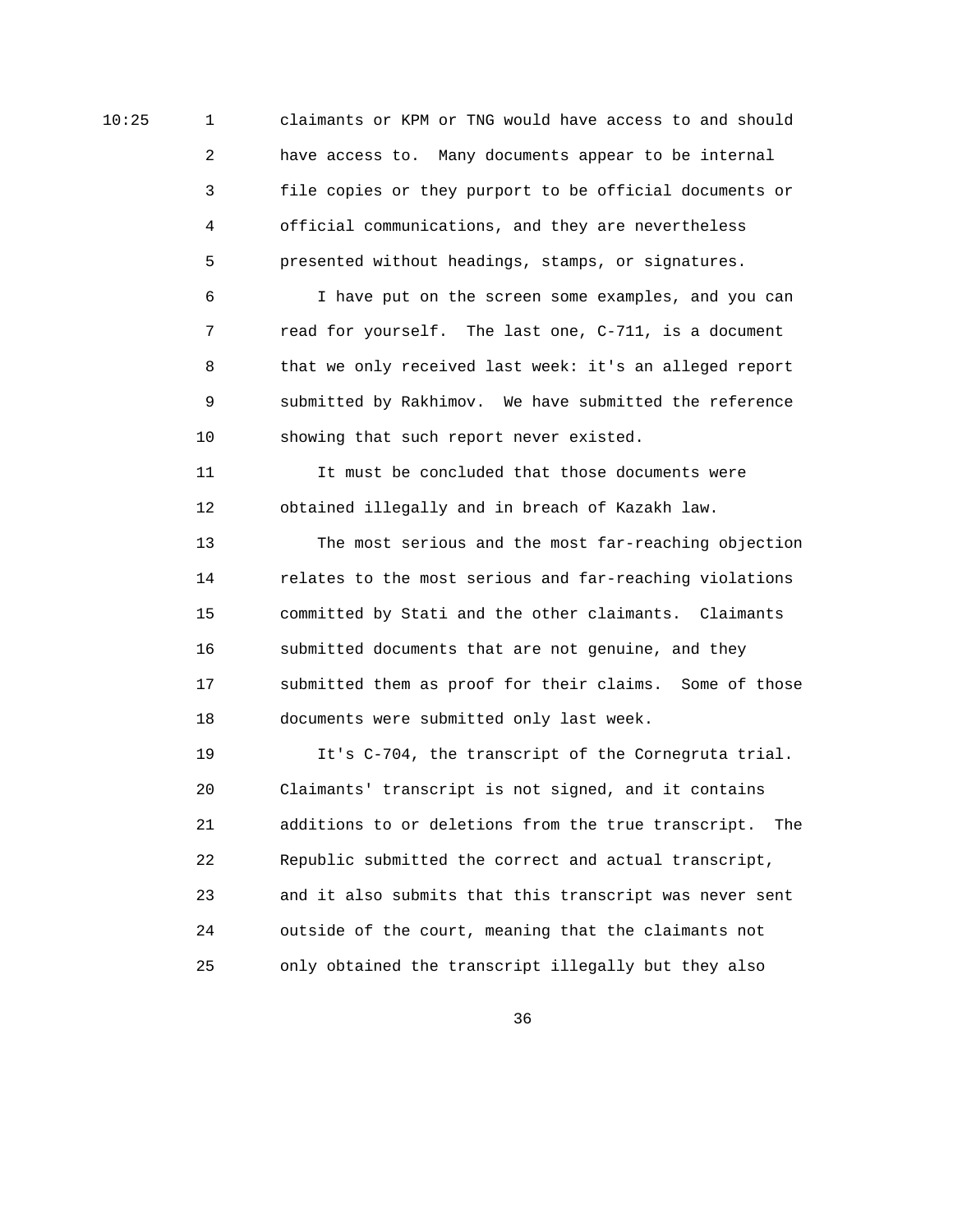10:27 1 submitted it with their own amendments as evidence in 2 this case.

> 3 Here you can see on the right claimants' transcript, 4 no signature; the original transcript, with signature 5 and handwriting.

 6 I have put up also some examples for you to review 7 with more detail later regarding amendments that have 8 been made, and I've put up the Russian and the English 9 translation, and you can see that changes in the 10 questions and in the answers have been made.

 11 What is happening here is that documents submitted 12 by Stati pretend to be simply the signed version of 13 previously existing documents.

 14 I just want to guide you very quickly to another 15 example of documents that seem not to be not genuine. 16 It is a [proof of payment] submitted only last week and 17 now withdrawn. It's Exhibit C-702 of claimant. They 18 are saying as an explanation in the letter to the 19 Tribunal dated 23rd September that it is simply the 20 signed and stamped version of C-459.

 21 These are the two documents and if you compare them, 22 we can see it's the same invoice number but a different 23 date. Here you can see that on the right there are 24 differences as to the left document. You see on the 25 right there is no sending bank; on the left document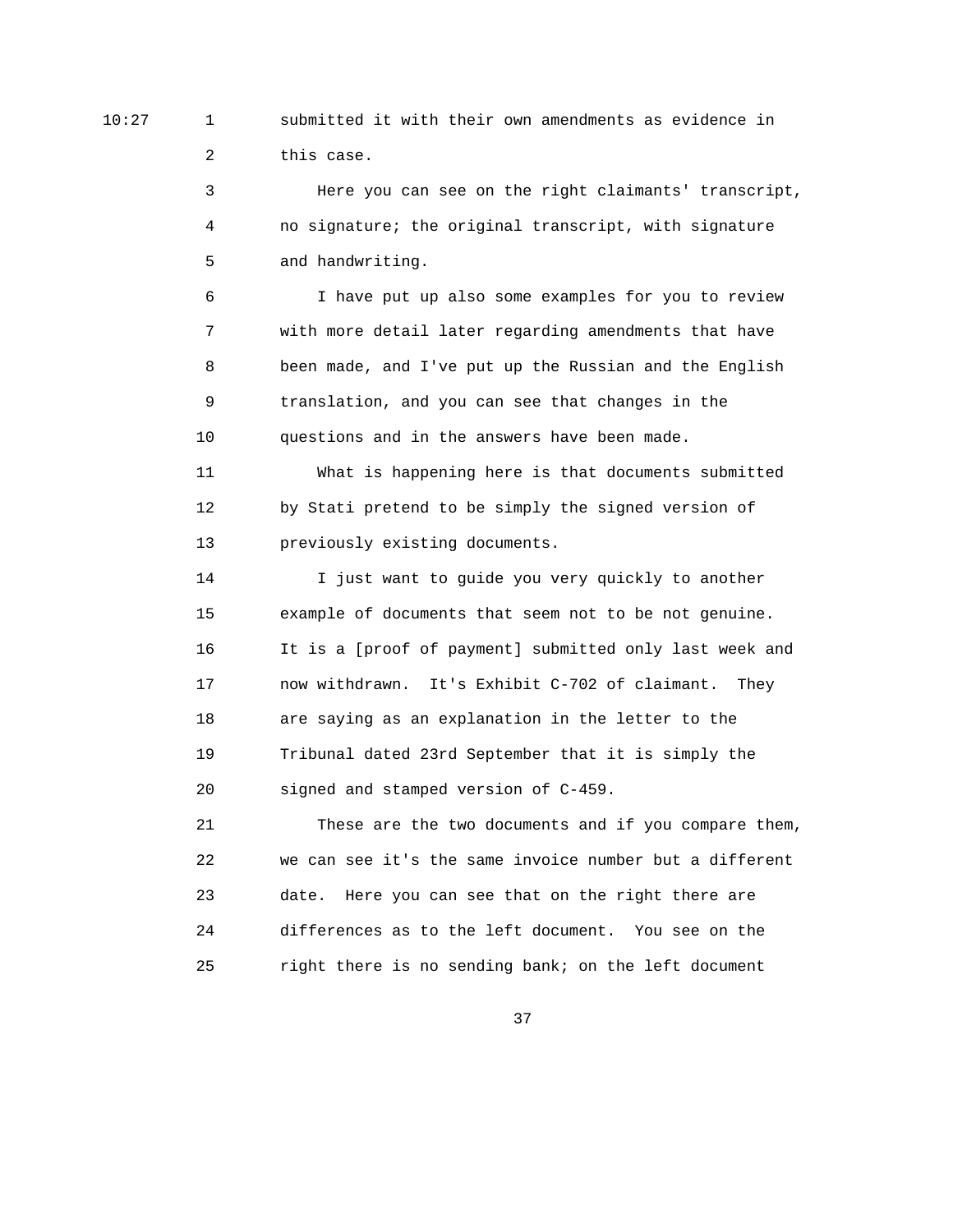10:29 1 there is, and this is how it should be. C-702 has been 2 withdrawn, and by doing so basically claimants have 3 withdrawn apparently the only [proof of payment] that 4 they have submitted in this case.

> 5 This (C-520) is a further short example of 6 a letterhead where we can see differences, and that is 7 purporting to be an official letterhead, and we see 8 differences in the number. There is a different 9 registration number and the date is missing. 10 MR HAIGH: Excuse me, Dr Nacimiento. As you refer to these 11 documents, it will help our transcript if you would just 12 mention the numbers as you go along with your comments. 13 Thank you. 14 DR NACIMIENTO: Yes. Some of them actually are very new

 15 exhibit numbers, and of course you will receive them 16 also in hard copy.

 17 So, coming to the conclusion, claimant submitted 18 numerous documents which are not genuine, which cannot 19 have been obtained by legal means. What are the 20 consequences and the conclusions to be drawn therefrom? 21 First of all, obtaining governmental documents 22 without being entitled to is a violation of Kazakh law 23 and it can constitute a criminal offence. That's the 24 domestic law side and that is the material law side of 25 these issues.

 $38<sup>2</sup>$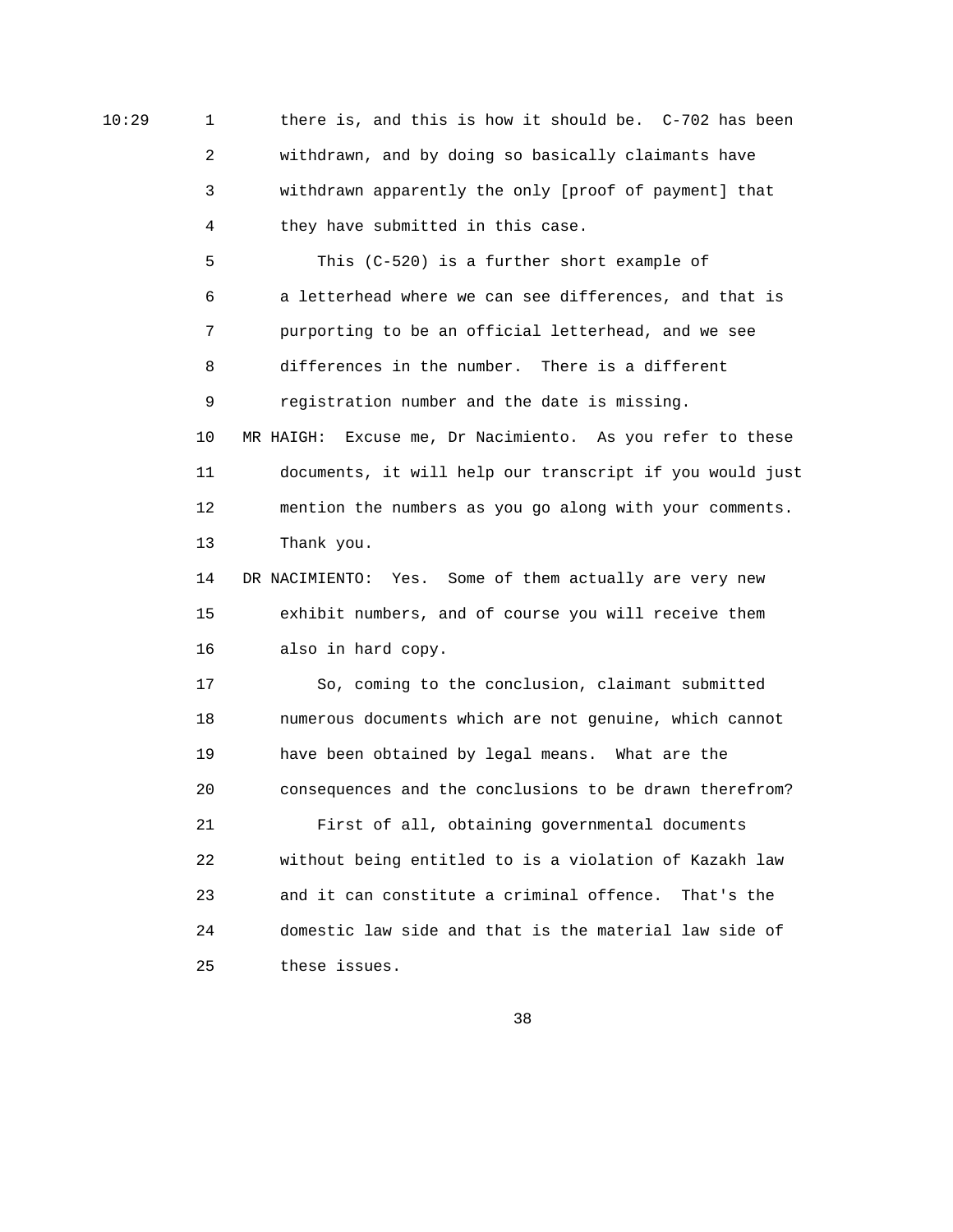10:31 1 What are the procedural consequences? Let's take 2 a look at what claimants are actually doing. They are 3 trying to prove their case with documents that are not 4 genuine and which may be forged. They also try to prove 5 their case with documents that they obtained illegally.

> 6 So what does it say about Stati's attitude regarding 7 the law and compliance with the law? What does it say 8 about Stati's own view about the case if it takes 9 recourse to such means to prove it? It can only mean 10 that no real evidence exists, and simply this is because 11 the claim is groundless.

 12 Such actions have far-reaching consequences: they 13 simply destroy Stati's and the other claimants' 14 credibility. By submitting forged evidence, claimants 15 are actually committing an attempted procedural fraud. 16 We do not have to discuss the applicable law here; that 17 is an attempted fraud under any conceivable aspect.

 18 I am not implying here that Stati's counsel knew it 19 when they submitted those documents. They know it now. 20 And we must ask ourselves: why is Stati using forged and 21 illegally obtained documents to attempt to prove his 22 case? We must also ask: why is Gabriel Stati seeking 23 protection as an investor from this Tribunal, but 24 actually there is no trace of him, there is no trace of 25 him in this arbitration, and there was never a trace of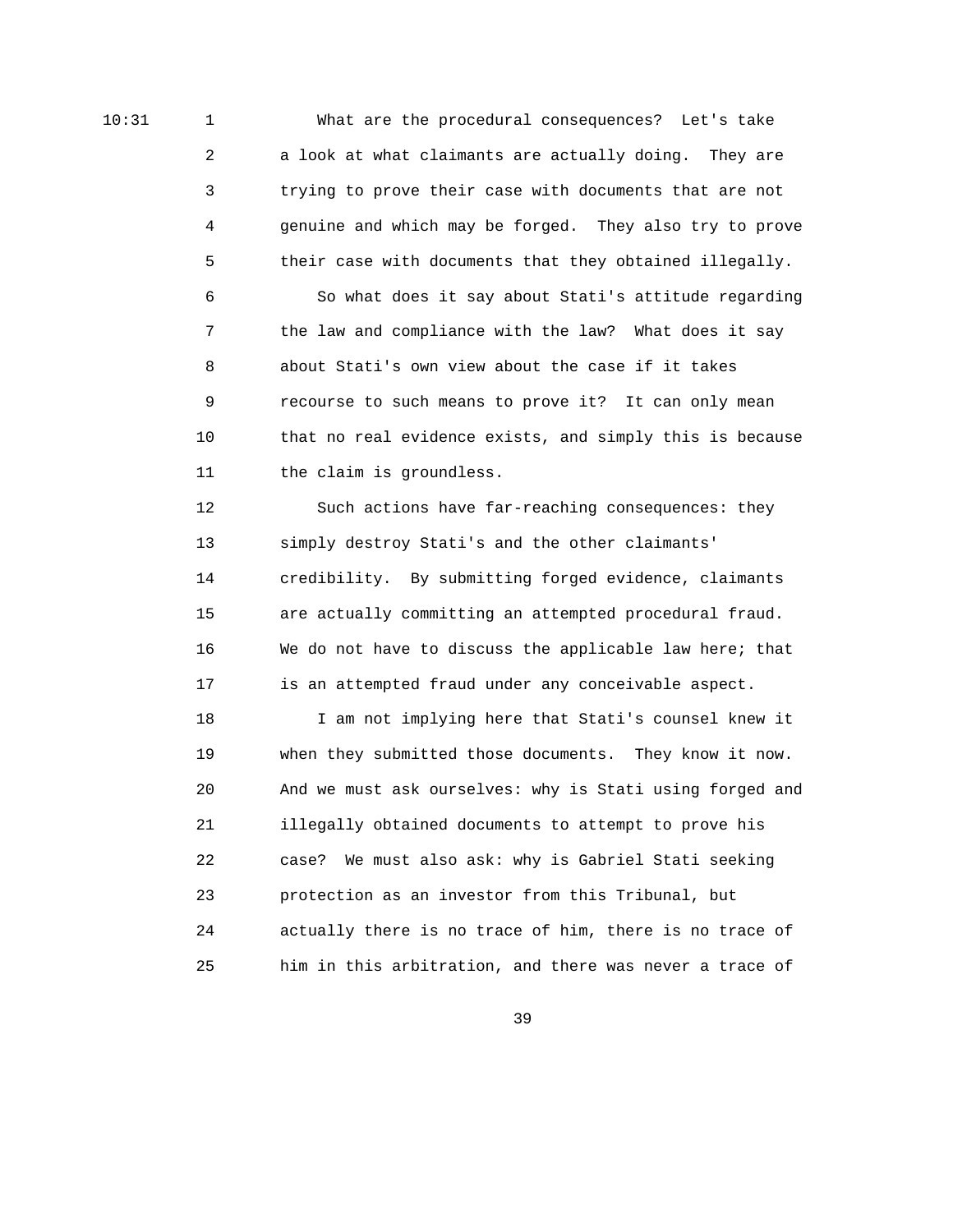## 10:33 1 him in Kazakhstan as an investor?

 2 It is also worthwhile to mention that Stati's 3 attitude as an investor to Kazakh laws and to procedural 4 rules has nothing to do with the attitude of the real 5 investors in Kazakhstan. You will see in this hearing 6 examples of those typical investors: you will see 7 a witness from Total, and you will see a witness from 8 Korean National Oil Company. They reflect the typical 9 Kazakh oil and gas business. Such business is 10 international and it is in cooperation with the major 11 worldwide oil companies.

 12 Not only can claims not be proven by fraudulent 13 means; such means must also be considered as scattering 14 Stati's and the other claimants' complete credibility, 15 and thus, as such, taking any basis for the claim.

 16 The use of fraudulent means in arbitration must be 17 sanctioned severely. Illegal acts and bad faith conduct 18 bars any jurisdiction of this Tribunal. There must be 19 an inference as to claimants' general approach to 20 compliance with laws, and there must be further 21 inference as to claimants' own view as to the merits of 22 their case. Not only can claims not be proven by 23 fraudulent means, but they must be dismissed, they must 24 be sanctioned severely, and this means they must be 25 dismissed at this very stage, and at this stage of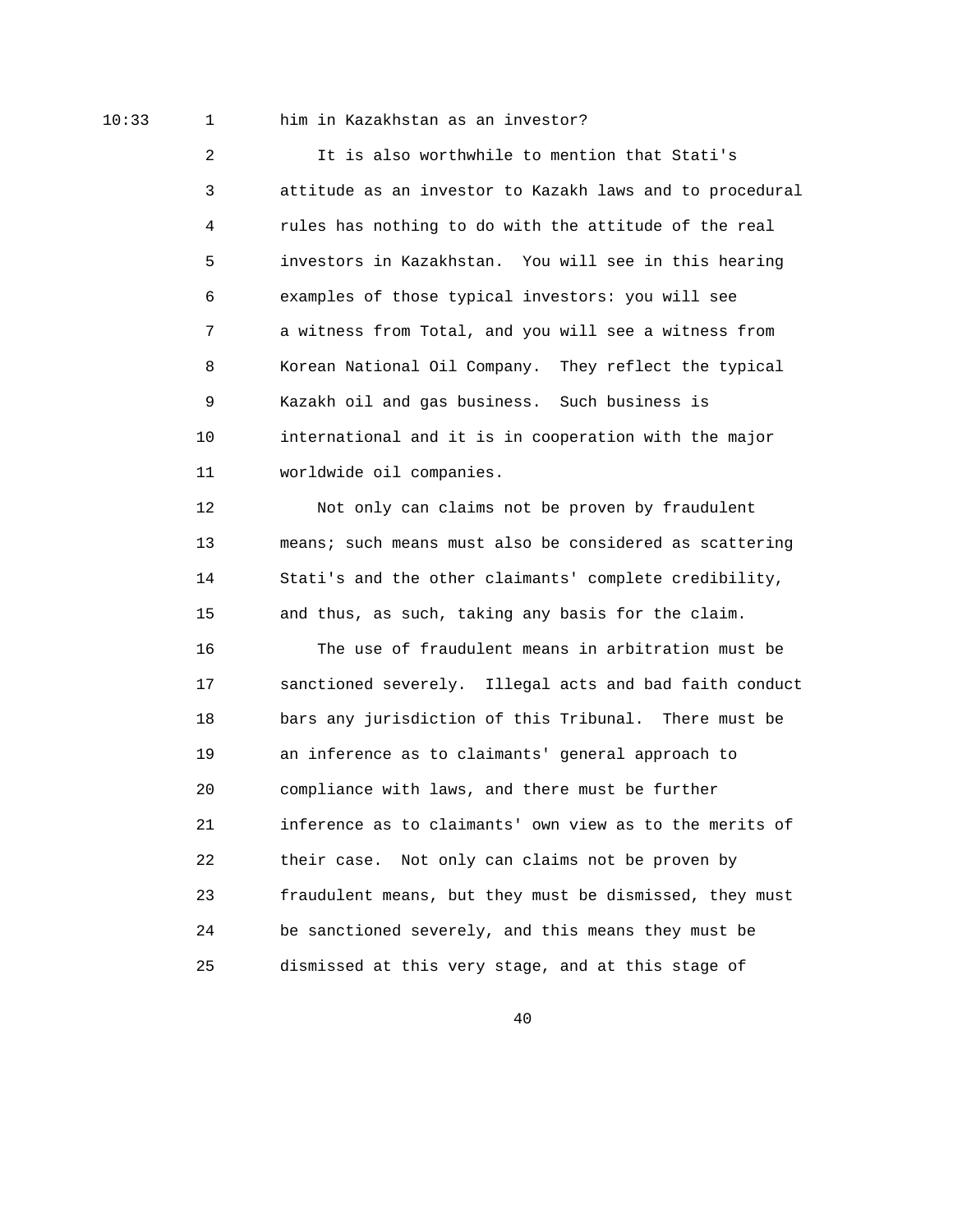## 10:34 1 jurisdiction.

 2 THE CHAIRMAN: Thank you very much. You have gone slightly 3 beyond your 30 minutes, as you probably realise, but 4 I won't argue about five minutes with you. 5 Can we go right away, or do you want a five-minute 6 break? Okay, we will have a five-minute break. 7 (10.35 am) 8 (A short break) 9 (10.45 am) 10 THE CHAIRMAN: We continue with the hearing, and with 11 claimants' opening presentation on jurisdiction, please. 12 Opening statement on jurisdiction by MR MOHR 13 MR MOHR: Good morning. I do not have time to address all 14 of the defects in Kazakhstan's jurisdictional arguments, 15 so I want to focus on several of the main themes. 16 First, Kazakhstan argues that the claimants are not 17 investors under the ECT. As to the Statis, claimant 18 Anatolie Stati is the ultimate indirect investor in KPM 19 through his ownership of Ascom. He is also the ultimate 20 indirect investor in TNG through his ownership of 21 Terra Raf, along with his son, who is a passive investor 22 in Terra Raf. Both Statis are nationals in permanent 23 residence of Romania and Moldova. That is all that is 24 required to show that they are investors under the 25 Energy Charter Treaty.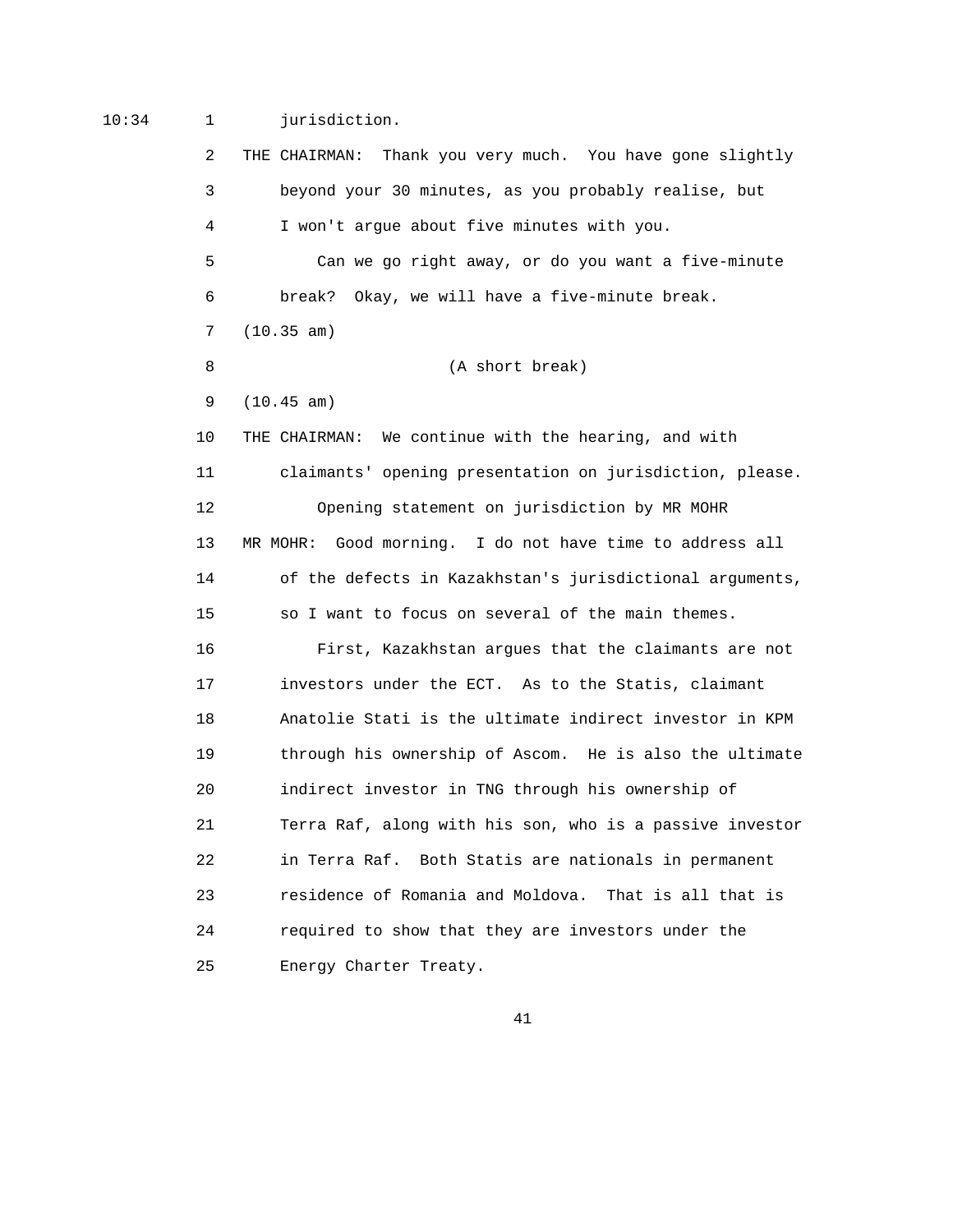10:46 1 In its rejoinder, Kazakhstan argues for the first 2 time that the Statis do not qualify as ordinary 3 investors under the ECT because of various incendiary 4 accusations regarding their political and personal 5 activities in Moldova, and other business activities 6 abroad. To begin with, Kazakhstan points to no basis in 7 law making any of these supposed facts relevant to 8 whether the Statis qualify as investors under the 9 treaty. More importantly, Kazakhstan has no evidence to 10 support these accusations. This is based entirely on 11 hearsay, rumour and innuendo. It is simply character 12 assassination, nothing more, and it should not be 13 countenanced by this Tribunal.

> 14 Regarding Ascom, respondent argues that Ascom is not 15 an investor under the denial of benefits clause in 16 Article 17(1) of the ECT because it is incorporated in 17 Moldova but its owner, Mr Stati, is a Romanian national. 18 This argument, however, is nonsensical because Mr Stati 19 is also a national of Moldova, and Romania is also 20 a contracting party under the ECT.

> 21 The denial of benefits clause serves to deny 22 protection of the treaty to nominal entities that are 23 little more than a front for nationals of 24 non-contracting states. It makes no sense to apply that 25 provision to an entity whose ultimate owner has dual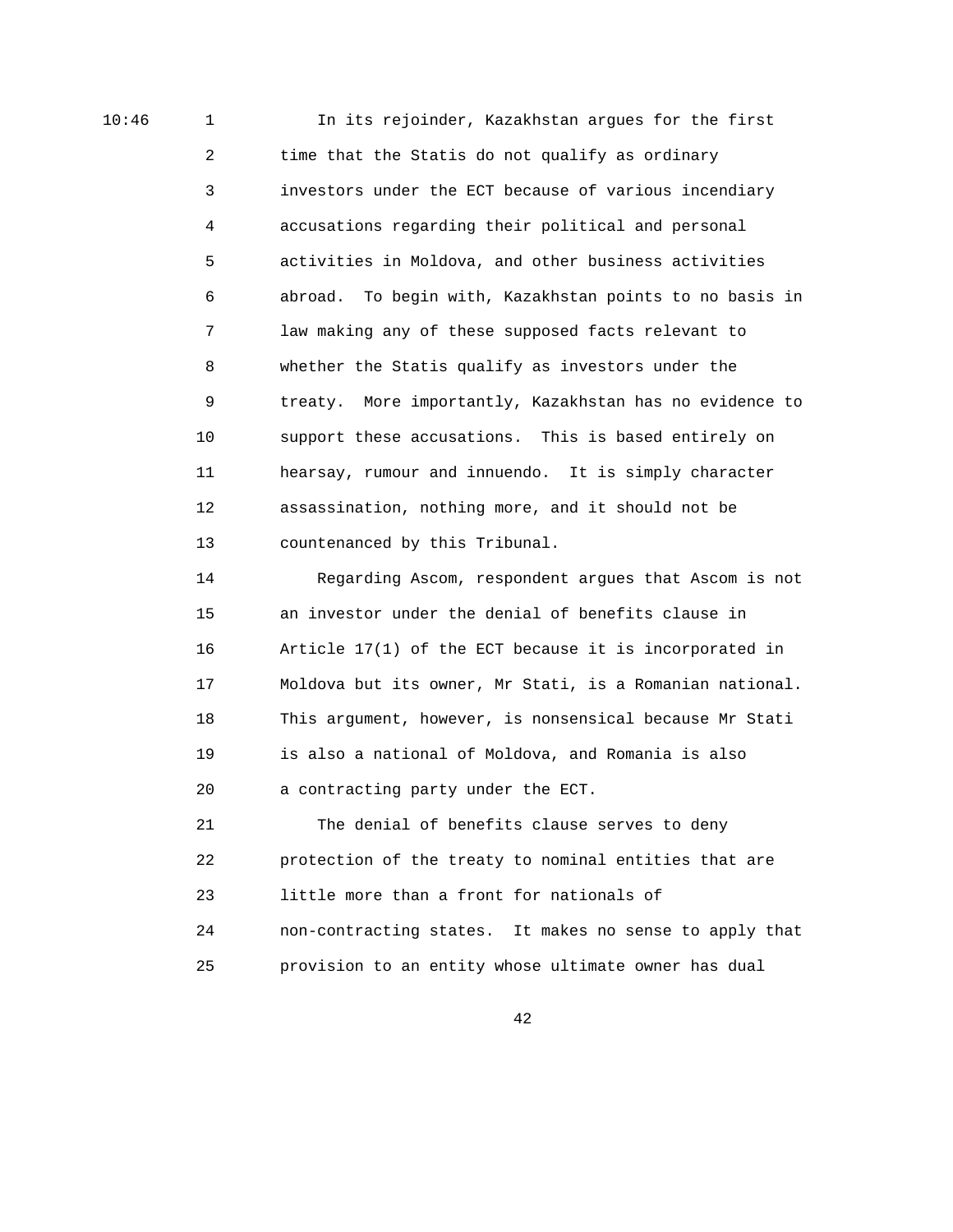10:47 1 nationality, and both of those nations are contracting 2 parties.

> 3 Moreover, this argument is moot because Ascom itself 4 has substantial business activities in Moldova. 5 Mr Stati, Mr Lungu and Mr Pisica all have explained in 6 their witness statements how they oversee Ascom's global 7 business operations from its headquarters in Moldova. 8 I invite respondent and the Tribunal to address any 9 further questions on this topic to those witnesses.

 10 As to Terra Raf, claimants have explained in their 11 submissions and expert reports why the ECT provisionally 12 applies to Gibraltar, where Terra Raf is incorporated. 13 We maintain that position. But this issue ultimately is 14 moot also because Article 1 of the ECT protects 15 investments that are owned or controlled directly or 16 indirectly by investors; and since Anatolie and 17 Gabriel Stati own and control Terra Raf, they indirectly 18 own and control all of Terra Raf's investments, even if 19 Terra Raf itself is not an investor under the treaty.

 20 Next, Kazakhstan argues that claimants have not made 21 investments that are protected by the Energy Charter 22 Treaty. Article 1(6) of the ECT defines the term 23 "investments" very broadly as:

 24 "... every kind of asset, owned or controlled 25 directly or indirectly by an Investor ..."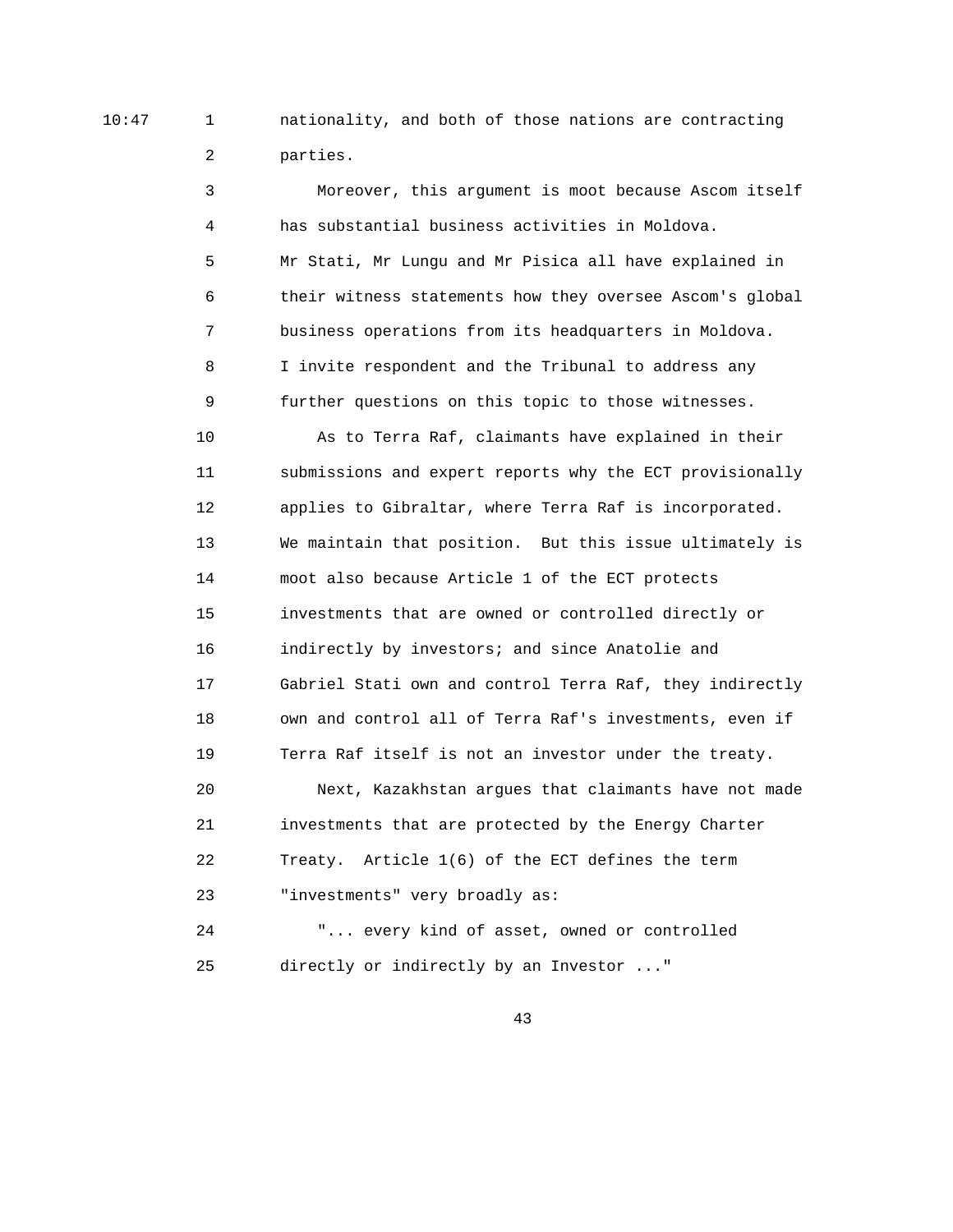10:48 1 And it includes an illustrative list, identifying 2 investments such as tangible and intangible assets, 3 a company or other business enterprise, including both 4 the equity participation and the debt of a company or 5 business enterprise. And that list also includes 6 returns.

> 7 Respondent argues for a narrower definition of 8 "investment" that is not found in the text of the ECT 9 itself. Rather, respondent seeks to import the 10 definition of "investment" applied by tribunals in 11 Salini, Phoenix v Czech Republic and Bayindir 12 v Pakistan. This is ironic given that respondent argues 13 elsewhere in its rejoinder that there is no doctrine of 14 precedence in international investment treaty 15 arbitration. It seems that the respondent only wants to 16 recognise the precedential value of prior arbitration 17 decisions when it suits it.

> 18 Regardless, claimants have adequately explained in 19 their reply why the so-called Salini test does not apply 20 to claims under the ECT that are not subject to the 21 ICSID Convention. Claimants maintain that position. 22 I want to focus today on the factual errors in 23 respondent's argument, because the claimants' 24 investments easily satisfy the so-called Salini test, 25 even if it applies.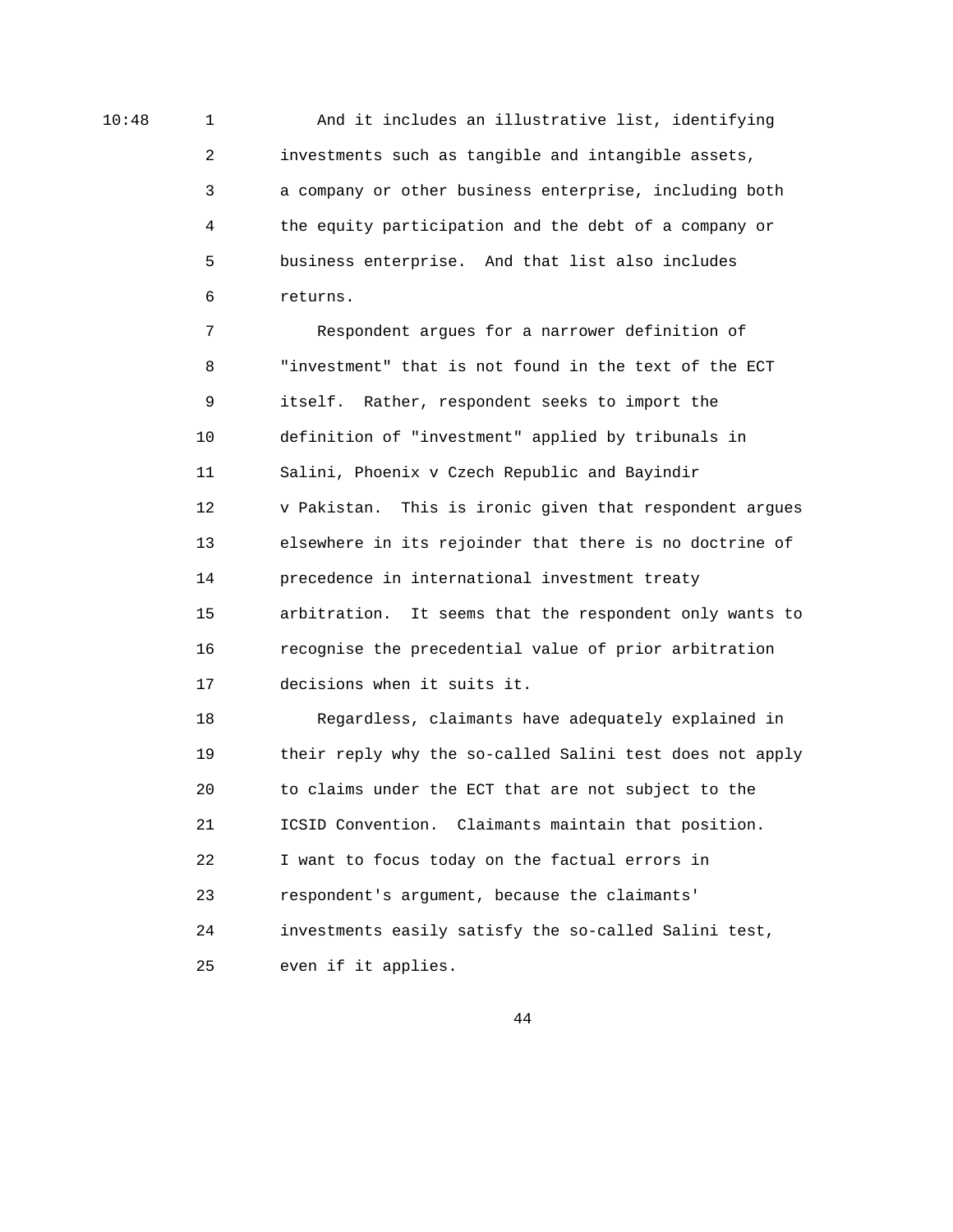10:50 1 Kazakhstan argues that claimants' investments were 2 opaque, suggesting that they were structured to conceal 3 profits and disguise who was the "real investor". This 4 position either is completely disingenuous, or the 5 respondent understands nothing about finance. These 6 companies created annual financial statements between 7 2003 and 2009 that were audited by "Big Four" accounting 8 firms. They raised debt on the public debt markets, and 9 banks such as Goldman Sachs and UBS deemed the companies 10 to be transparent and reliable enough to loan hundreds 11 of millions of dollars to them.

> 12 This slide shows only a partial list of the 13 different international banks, accounting firms and law 14 firms that audited or performed diligence on these 15 companies, or purchased the notes issued by Tristan in 16 respect of these companies' assets. I submit that these 17 companies were far more transparent than is typical for 18 a privately held enterprise. Kazakhstan's sole witness 19 on these issues, Martha Brill Olcott, is a political 20 science professor who has no significant experience in 21 finance or accounting. She simply is not qualified to 22 opine on the financial structure or results of these 23 companies.

 24 The fact is that claimants made substantial 25 investments in KPM and TNG through the form of their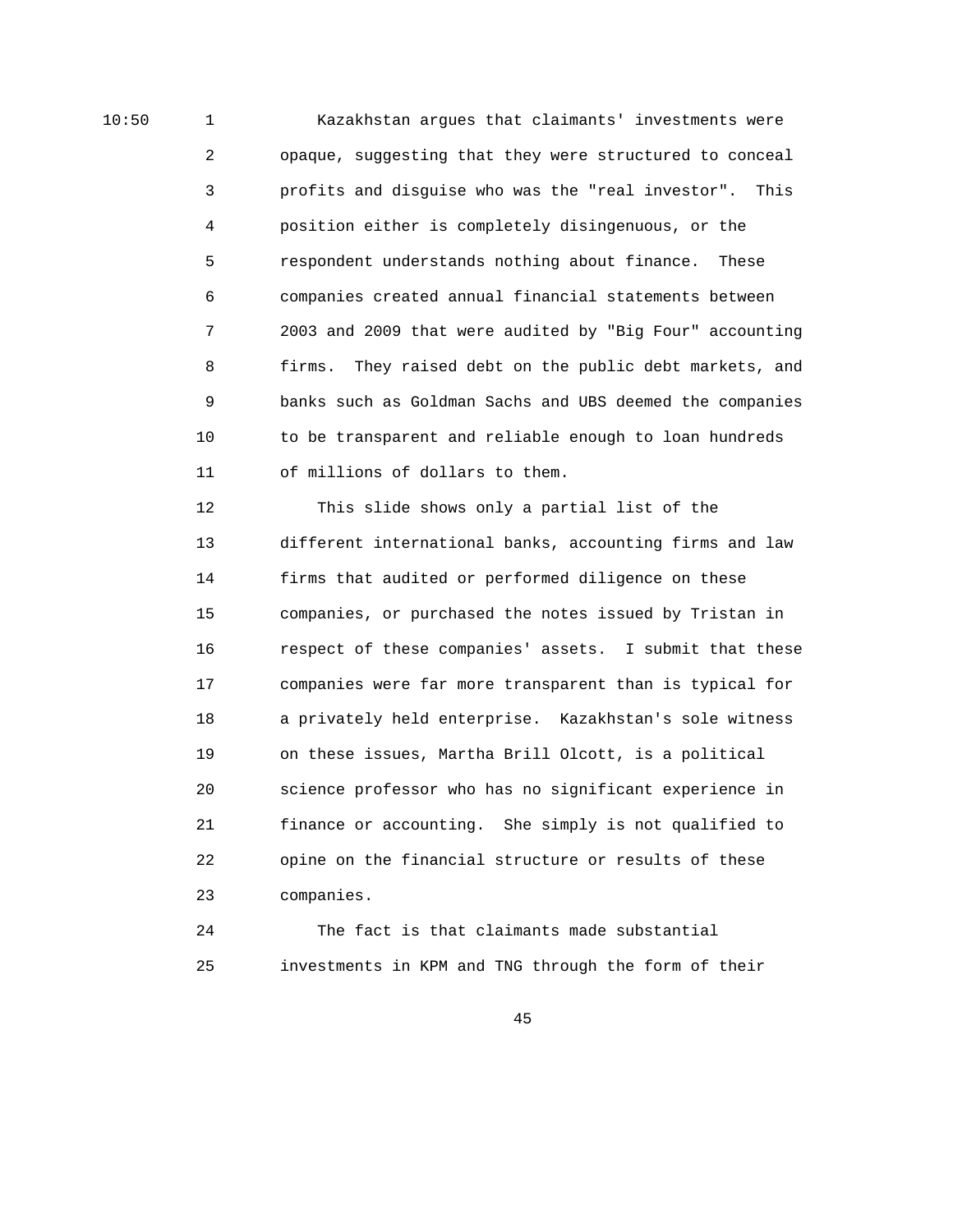10:51 1 acquisition of the shares, shareholder loans to the 2 companies, the reinvestment of profits, and then by 3 risking their investments to secure the companies' 4 debts.

> 5 First, between 1999 and 2004 the claimants invested 6 over \$12 million to acquire 100% of the shares of KPM 7 and TNG. The respondent basically admits this at 8 pages 38-39 of its rejoinder. These share acquisitions 9 alone suffice for claimants to hold investments 10 protected by the ECT. And the claimants held those 11 shares for approximately ten years, until the assets 12 were seized in 2010, which certainly satisfies any 13 duration requirement, if one applies.

 14 Respondent makes much of the fact that claimants 15 staged their acquisition of the shares.

16 Professor Olcott says:

17 The subsoil contracts ..."

 18 I think she means the shares in the subsoil users, 19 but she says:

 20 "The subsoil contracts appear to have been purchased 21 through staged payments, buying a controlling ... stake 22 initially and then using the earnings from the project 23 to purchase the rest."

 24 The implication is that when claimants reinvested 25 their earnings to acquire a larger stake, that was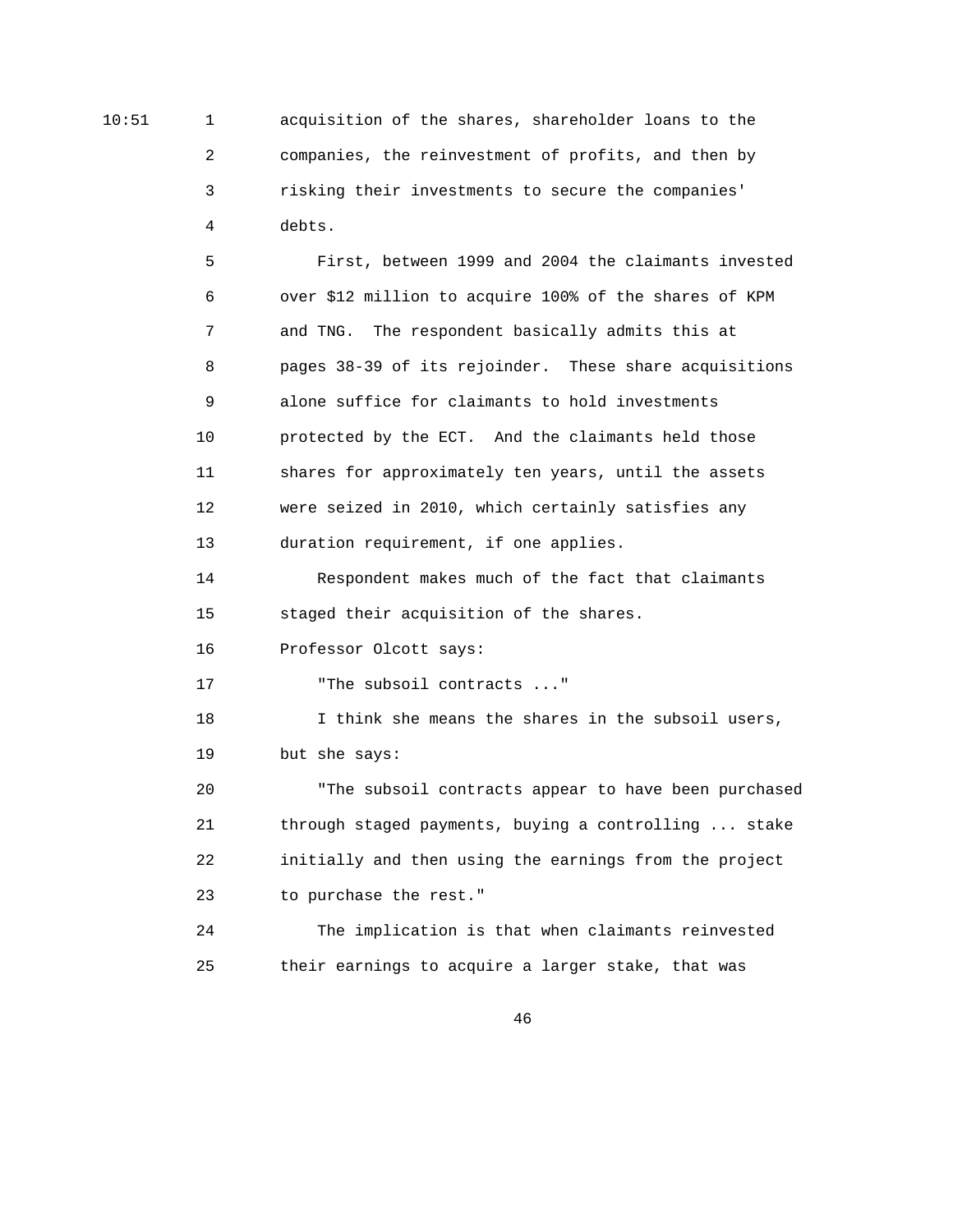10:52 1 somehow not a contribution by the claimants. But 2 obviously once the claimants earned money from their 3 original investment, they were free to invest that 4 profit elsewhere, or spend it how they pleased. When 5 they chose to invest that profit to acquire additional 6 shares in KPM and TNG, that was clearly a contribution 7 by the claimants. Moreover, Article 1(6)(e) of the ECT 8 explicitly states that returns are an investment.

> 9 Respondent also argues that this purchase price 10 seems small compared to the damages claimed in the 11 arbitration. To begin with, this issue goes to quantum, 12 not to jurisdiction. But moreover, this argument 13 ignores the claimants' significant investments in these 14 companies after they acquired the shares.

 15 You will hear more in our introduction on liability 16 about the fallow condition of these fields when 17 claimants acquired them, and the work claimants did to 18 turn those into productive valuable assets. I will 19 respond to Kazakhstan's arguments that claimants 20 invested little of their own money in those projects.

 21 One primary source of post-acquisition financing was 22 shareholder loans. In 2000 Terra Raf extended credit 23 lines in excess of \$100 million to finance the initial 24 operations of KPM and TNG. This is admitted by 25 respondent's own evidence in Exhibit R-37.2. Claimants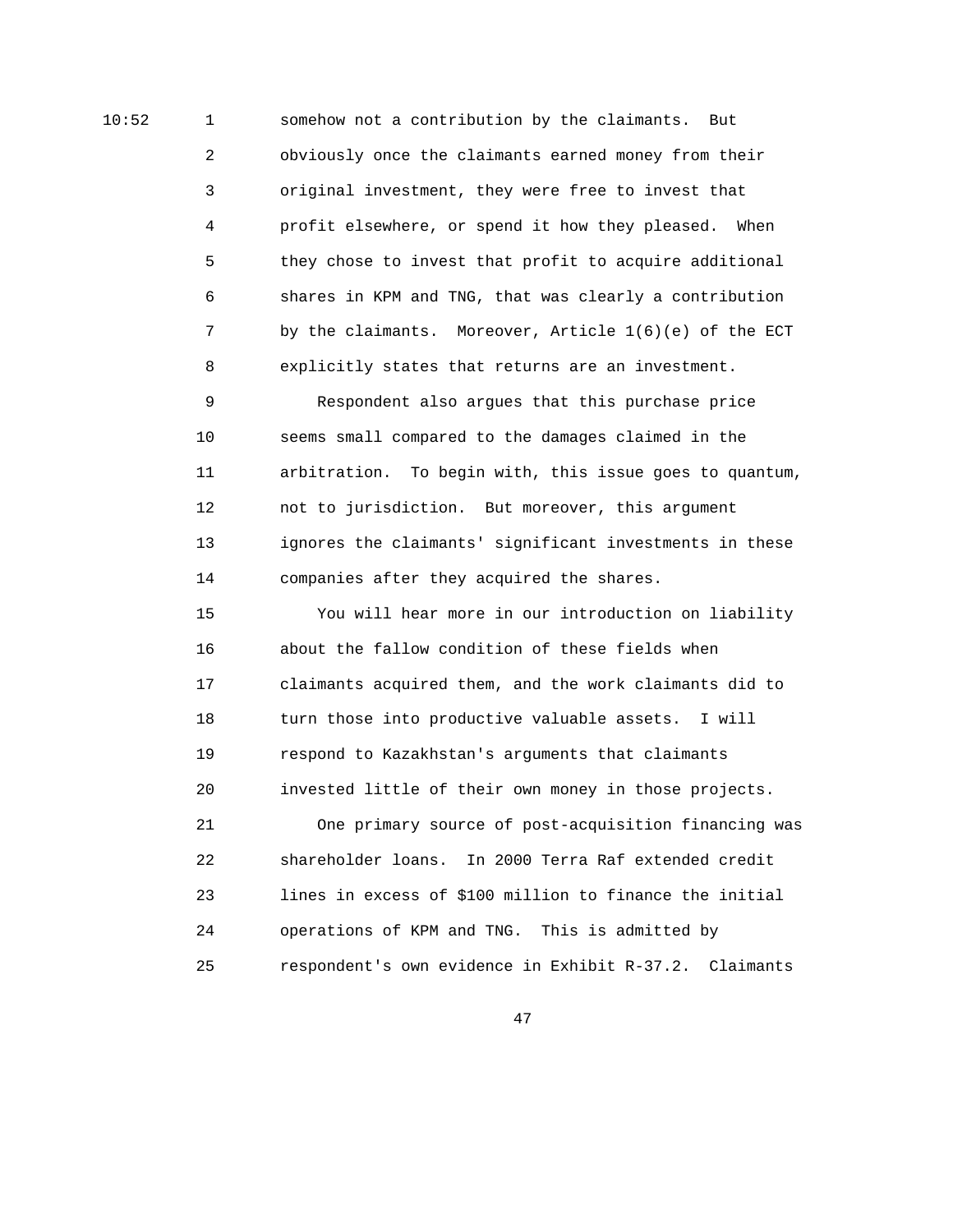10:54 1 in fact loaned almost \$70 million to the companies under 2 those credit facilities. Yet respondent completely 3 ignores this in its repeated accusations that claimants 4 put in little of their money to finance the growth of 5 these companies. Loans to companies are every bit as 6 much of an investment, and in fact shareholder loans are 7 essentially economically equivalent to an equity 8 contribution.

> 9 The fact that loans are investments is explicit in 10 Article 1(6)(b) of the ECT itself, and numerous 11 tribunals have reached this exact conclusion, such as 12 the Nykomb v Latvia tribunal, which found the extension 13 of credit to be an investment under the ECT.

> 14 Claimants also financed the operations of KPM and 15 TNG through the reinvestment of profits. As the 16 financial statements demonstrate, the companies earned 17 over \$460 million in net profits between 2003 and 2008. 18 That's profits after expenses, after interest and after 19 taxes. But they only paid dividends once during that 20 timespan: a \$25 million dividend by KPM in 2007.

> 21 Claimants reinvested the remainder of the companies' 22 profits back into the companies: drilling wells, 23 building infrastructure, building the LPG plant. This 24 is reflected in the retained earnings line of the 25 financial statements, which reached nearly \$400 million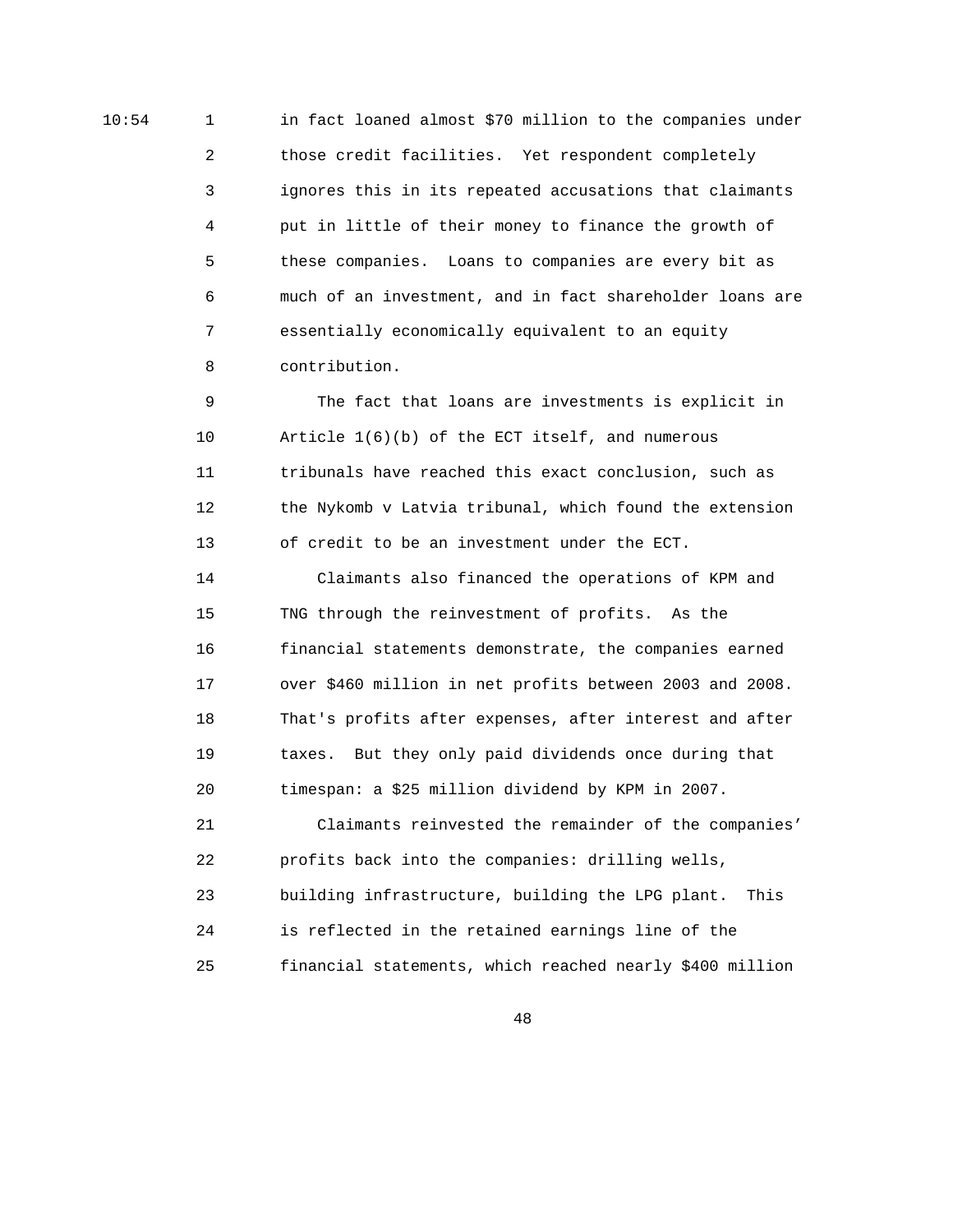10:55 1 by the end of 2008. Again, those were profits that the 2 claimants could have invested elsewhere. When they 3 chose to reinvest those [profits] back into the 4 companies in order to grow the companies, that was 5 an investment and a contribution by the claimants. 6 Respondent argues that the debt used to finance KPM 7 and TNG somehow makes the debt-holders the real 8 investors in those companies. It is true that the 9 claimants financed the companies in part with 10 third-party debt, in addition to shareholder loans and 11 reinvested profits. It is completely normal and prudent 12 to capitalise a business with a mixture of equity and 13 debt.

> 14 Prior to 2006 the third-party debt was primarily 15 loans from Kazkommertsbank. In 2006 and 2007 the 16 claimants were able to refinance the companies' debt on 17 the international debt markets. The claimants formed 18 Tristan Oil, which is owned 100% by Mr Stati, to raise 19 \$420 million on the public debt markets. The claimants 20 raised this money through Tristan because that was the 21 best way to package the assets of KPM and TNG together 22 for a single-note offering on the markets. Tristan then 23 loaned most of those funds to KPM and TNG, which used 24 the money to retire its existing debt and to finance 25 substantial capital projects and operations of the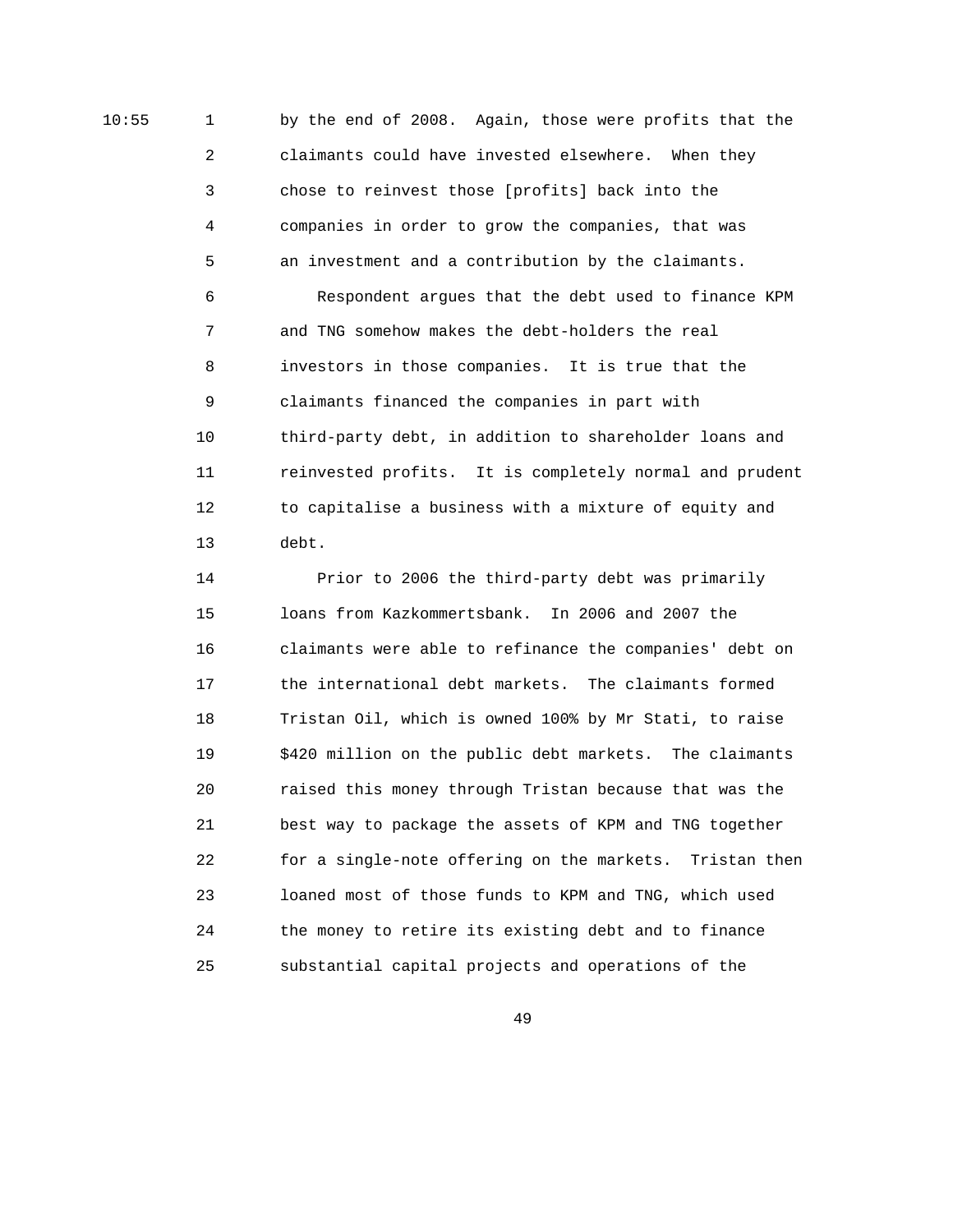10:57 1 companies.

 2 Respondent's argument that this somehow makes 3 Tristan the real investor in KPM and TNG borders on 4 nonsense. First, KPM and TNG were not financed entirely 5 with debt. Claimants continued to have a sizeable 6 equity stake, and I will show you a chart reflecting 7 that in a minute.

 8 Second, Mr Stati owns 100% of Tristan, and thus 9 indirectly owned or controlled Tristan's loans to KPM 10 and TNG.

 11 Third, Ascom and Terra Raf pledged 100% of their 12 participatory interests in KPM and TNG to secure the 13 Tristan notes. Thus the claimants risked literally 14 their entire investment in KPM and TNG in order to 15 obtain that Tristan debt from the public markets. 16 Fourth, importantly, under those share pledges, any 17 recovery in this arbitration also is security for the 18 Tristan debt.

 19 Fifth, tribunals have repeatedly concluded that the 20 use of debt to finance investments is irrelevant to 21 jurisdiction. I refer to the Paushok v Mongolia case, 22 which is Exhibit C-348, where the Tribunal said: 23 "Whether most of the money used in the creation and 24 the development of GEM ..." 25 The local subsidiary in that case: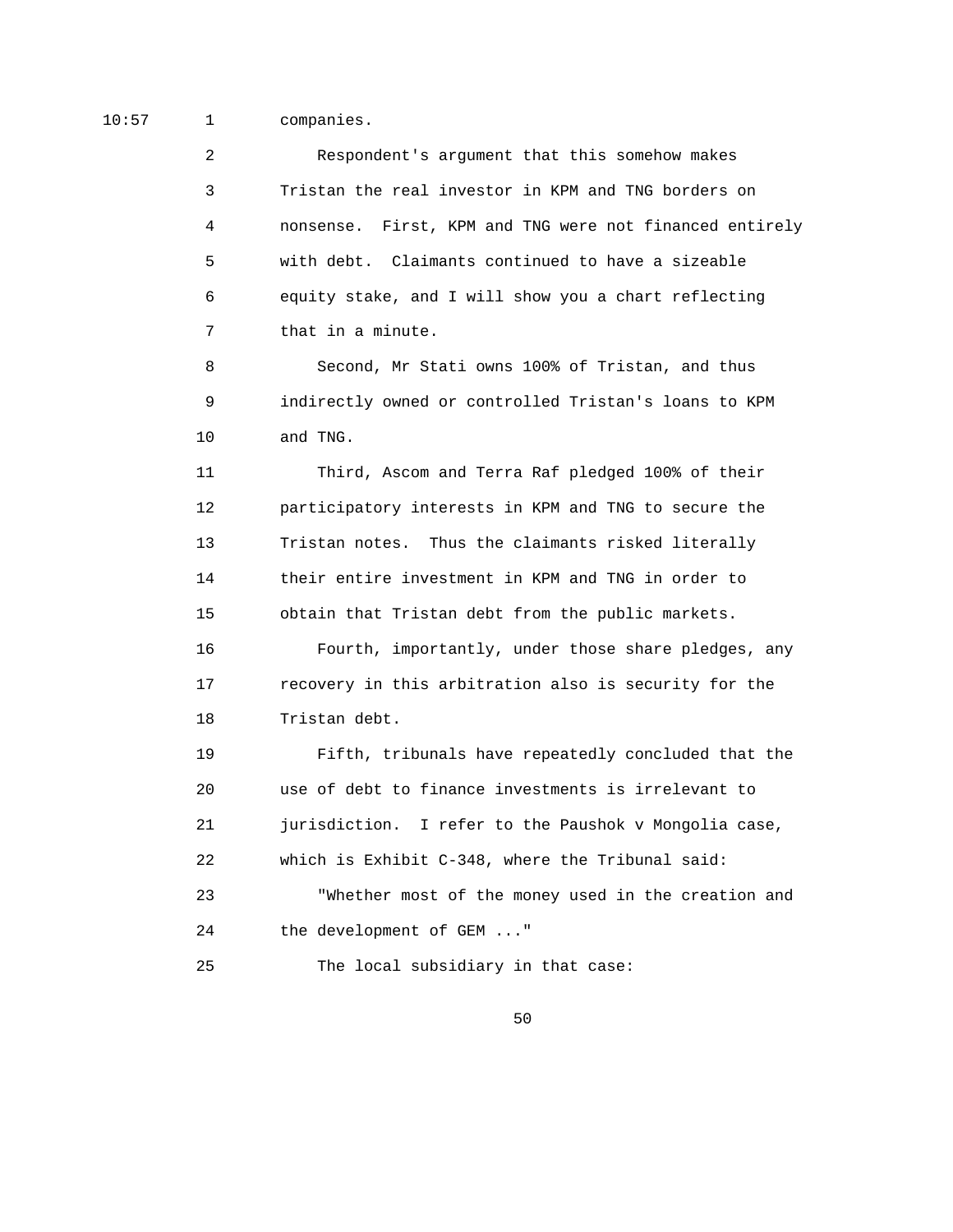10:58 1 "... was borrowed or originated from Claimants 2 themselves is irrelevant for the purpose of jurisdiction 3 in this case."

> 4 The bottom line, as this slide shows, is that the 5 claimants at all times had a significant equity 6 investment in these companies. That's represented by 7 the blue portion at the bottom of those charts. I have 8 no doubt that the proper treatment of the debt financing 9 will be an issue at the quantum phase, and I believe 10 that we have already addressed that adequately. But 11 there is no question that the claimants have proven 12 an investment for purposes of jurisdiction.

> 13 I also want to touch on respondent's argument that 14 claimants' investments did not contribute to the 15 Kazakhstan economy. This argument is belied by the 16 evidence and by common sense. First of all, KPM and TNG 17 paid over \$200 million in income taxes to the Kazakhstan 18 Treasury. That does not include all the royalties, 19 export taxes and other payments to the government the 20 companies made over the years.

> 21 Kazakhstan's sole argument on this issue, in 22 paragraph 139 of the rejoinder, is that KPM and TNG paid 23 little of the taxes that were due to the Republic. But 24 the only support they offer for that is a reference to 25 the dispute over the \$60 million in back-taxes that were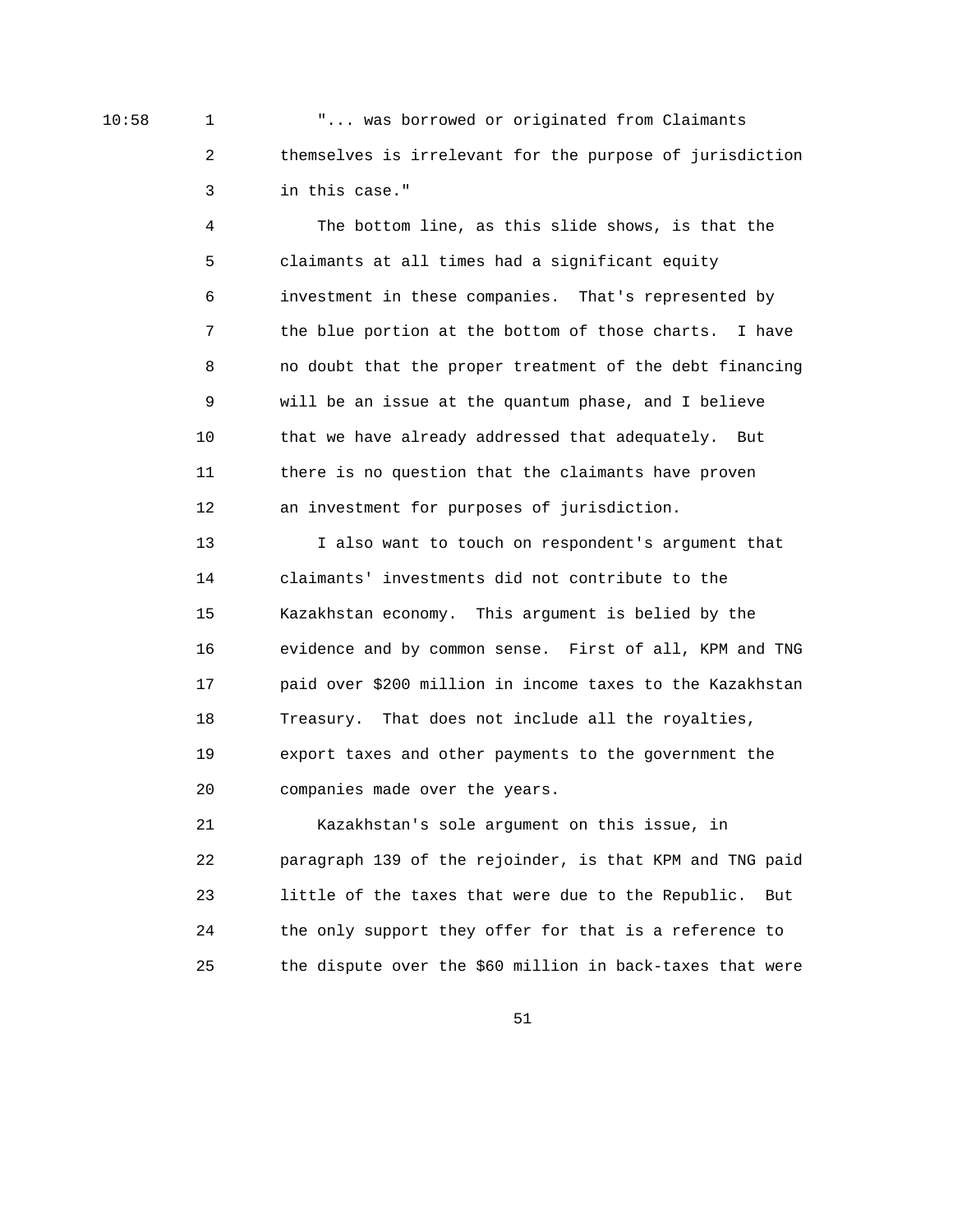10:59 1 imposed in 2009 as part of the respondent's harassment 2 campaign. The fact that the claimants disputed 3 a \$60 million tax bill that was imposed in that manner 4 certainly does not support the argument that the 5 companies paid little of the taxes that were owed to 6 Kazakhstan.

> 7 Second, there is no evidence for respondent's 8 argument that the business was structured to take 9 profits offshore, putting aside whether there would be 10 anything wrong with that if it were true. The only 11 support offered for this is the opinion of Ms Olcott, 12 who is simply not qualified to opine on the financial 13 structure or results of these companies. As we've 14 shown, the financial statements of KPM and TNG, which 15 were audited by "Big Four" accounting firms, demonstrate 16 that the companies retained nearly \$400 million in 17 earnings between 2003 and 2008.

 18 During our opening on liability we will talk more 19 about the various ways that the claimants' investments 20 benefited Kazakhstan, through employment, the supply of 21 gas, the building of infrastructure. I think the point 22 is well illustrated by respondent's own arguments 23 regarding why it seized claimant's investments in 24 July 2010. Respondent has consistently justified that 25 seizure based on the strategic importance of the assets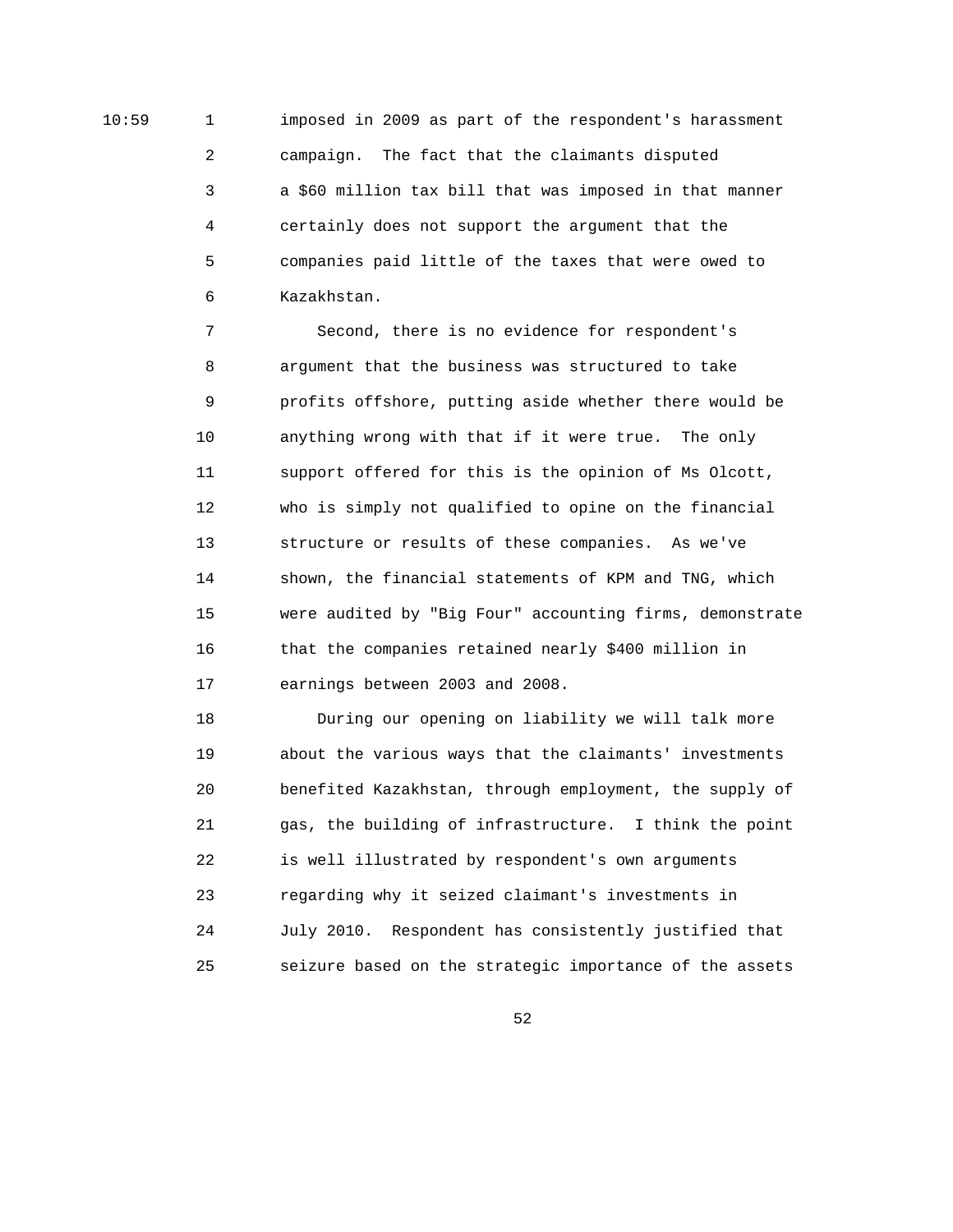11:01 1 and the risk of social unrest if large numbers of 2 Kazakhs lost their jobs as a result of the companies 3 shutting down. For respondent to simultaneously argue 4 that those investments did not benefit the Kazakhstan 5 economy is, frankly, the height of dishonesty.

> 6 Respondent next argues that the claimants' 7 investments were made illegally and in bad faith, and 8 are not entitled to protection under the ECT, and they 9 point to various alleged defects in how the shares in 10 KPM and TNG were registered and transferred.

 11 To be clear, claimants deny that their investments 12 breach Kazakh law in any way. Much ink has been spilled 13 in the parties' submissions and expert reports on what 14 Kazakhstan's securities and subsoil laws actually 15 required at that time. I think any reasonable observer 16 would have to agree that the laws were, at best, 17 confusing.

 18 Rather than re-plough that ground here today, I want 19 to discuss the high points of what actually transpired, 20 because those facts clearly demonstrate that the 21 claimants endeavoured to comply with a confusing and 22 constantly changing legal regime; that Kazakhstan's own 23 agencies repeatedly recognised that the claimants had 24 complied with the law. Kazakhstan cannot and does not 25 articulate any harm from the technical violations it

 $\sim$  53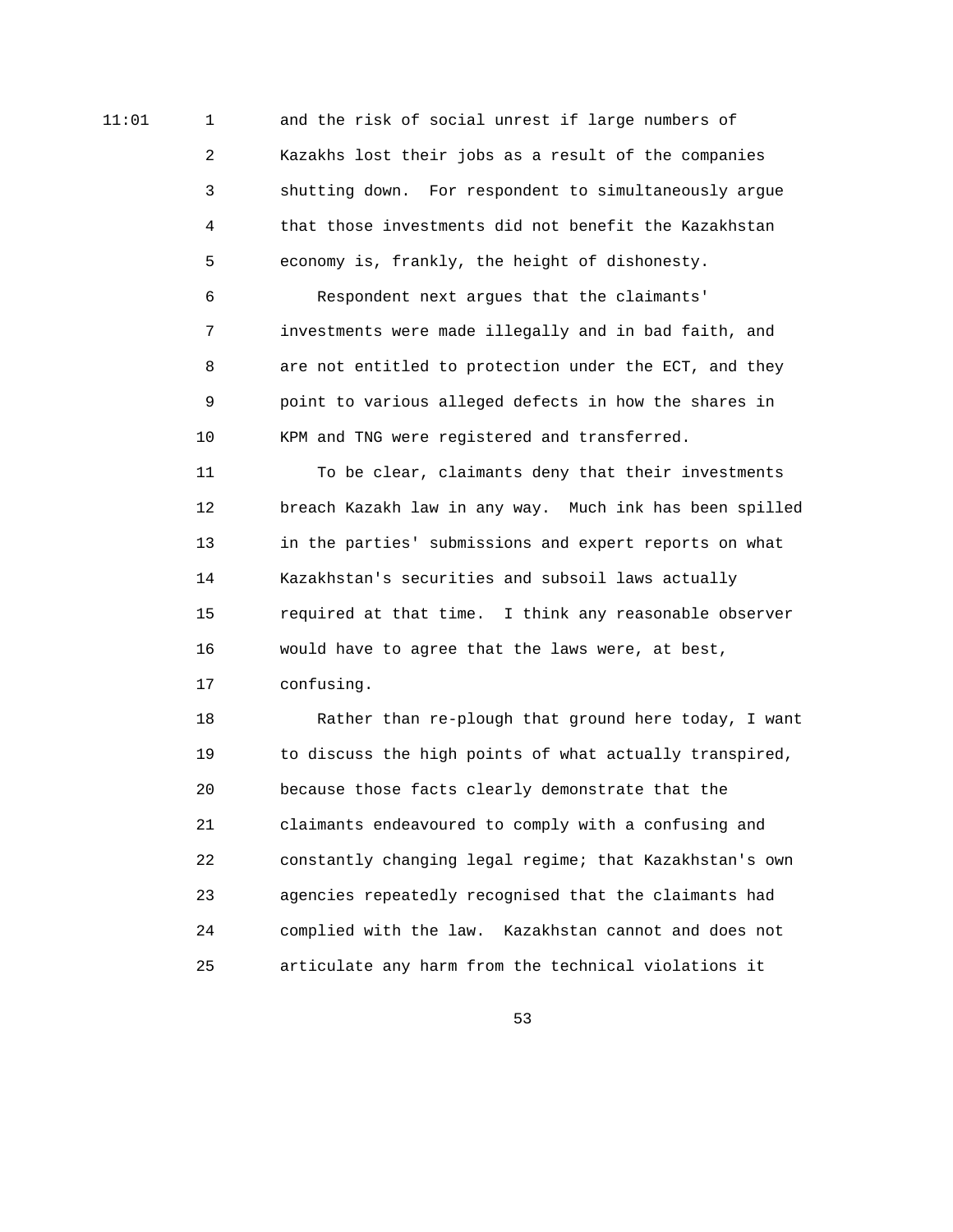11:02 1 alleges, and Kazakhstan did not complain about any of 2 these issues until it commenced its harassment campaign 3 in October 2008. These issues, quite frankly, are 4 ex post facto fabrications designed to avoid liability 5 for its own violations of international law.

> 6 First, Kazakhstan argues that Ascom's investment in 7 KPM was illegal because the original founders of KPM 8 failed to apply for registration of KPM's shares as 9 required by Article 16(1) of the Law on Securities 10 Markets in force at the time. It is true that KPM's 11 founders failed to register those shares, but Kazakhstan 12 mis-states the import of this fact. As Dr Peter Maggs's 13 explains in his expert report, there is no concept of 14 a transaction void ab initio under Kazakhstan law. 15 Invalid transactions are voidable, but only by a court 16 upon the application of an interested party. That never 17 happened here.

> 18 But more importantly, Ascom did not acquire any 19 invalid shares. Rather, Ascom fully recognised this 20 problem when it first acquired its interests in KPM in 21 1999 and cured that defect at the time. By that time, 22 Kazakhstan's legislation had changed, abolishing the 23 requirement for joint stock companies like KPM to 24 register share issuances with the Ministry of Justice. 25 In its place, the new law required a joint stock company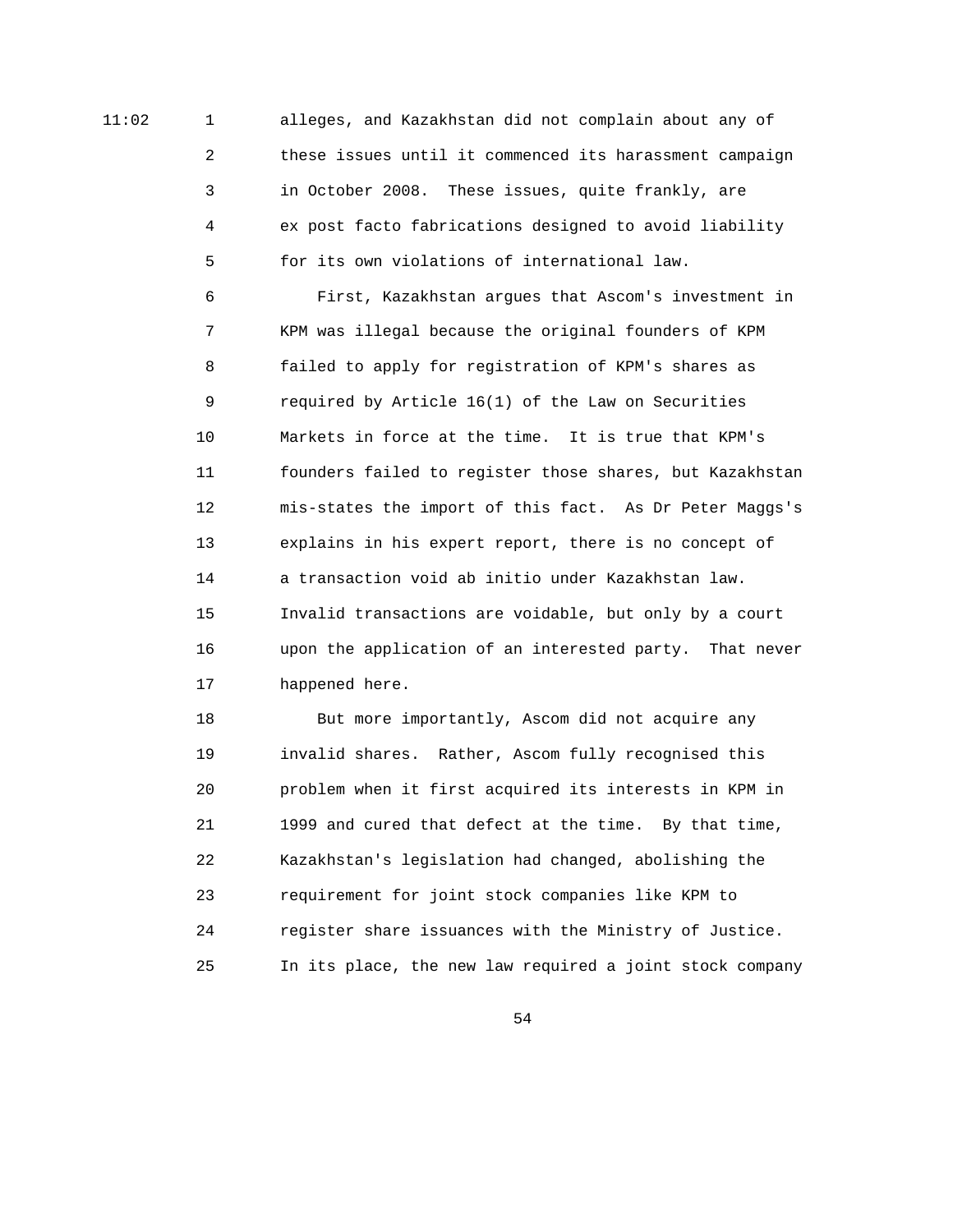11:03 1 to obtain a national identification number for shares 2 and to register shareholdings with a private registrar. 3 So in connection with that initial acquisition of 4 shares, Ascom first caused KPM to re-register as a legal 5 person with the Ministry of Justice on 6 December 13th 1999, which was granted. KPM then applied 7 for a national identification number, as required by the 8 law in force at that time, which the National Securities 9 Commission issued on January 24th 2000. The next day, 10 KPM recorded its shareholdings, 62% by Ascom and 38% by 11 Aksai, with its share registrar.

> 12 Thus the 62% of KPM shares that Ascom initially 13 acquired were properly registered in January 2000 in 14 accordance with the law in effect at that time, and so 15 were the other 38% of the shares that Ascom subsequently 16 acquired in 2004.

> 17 Moreover, on May 13th 2005 KPM reorganised from 18 a joint stock company into a limited liability 19 partnership, and the Kazakhstan Ministry of Justice 20 approved that change. So as of that date Ascom no 21 longer owned any shares in KPM at all; it was a partner. 22 Thus, by the time Kazakhstan seized KPM in 2010, any 23 issue regarding their registration of shares had been 24 moot for more than five years. Kazakhstan does not 25 argue that it suffered any injury as a result of this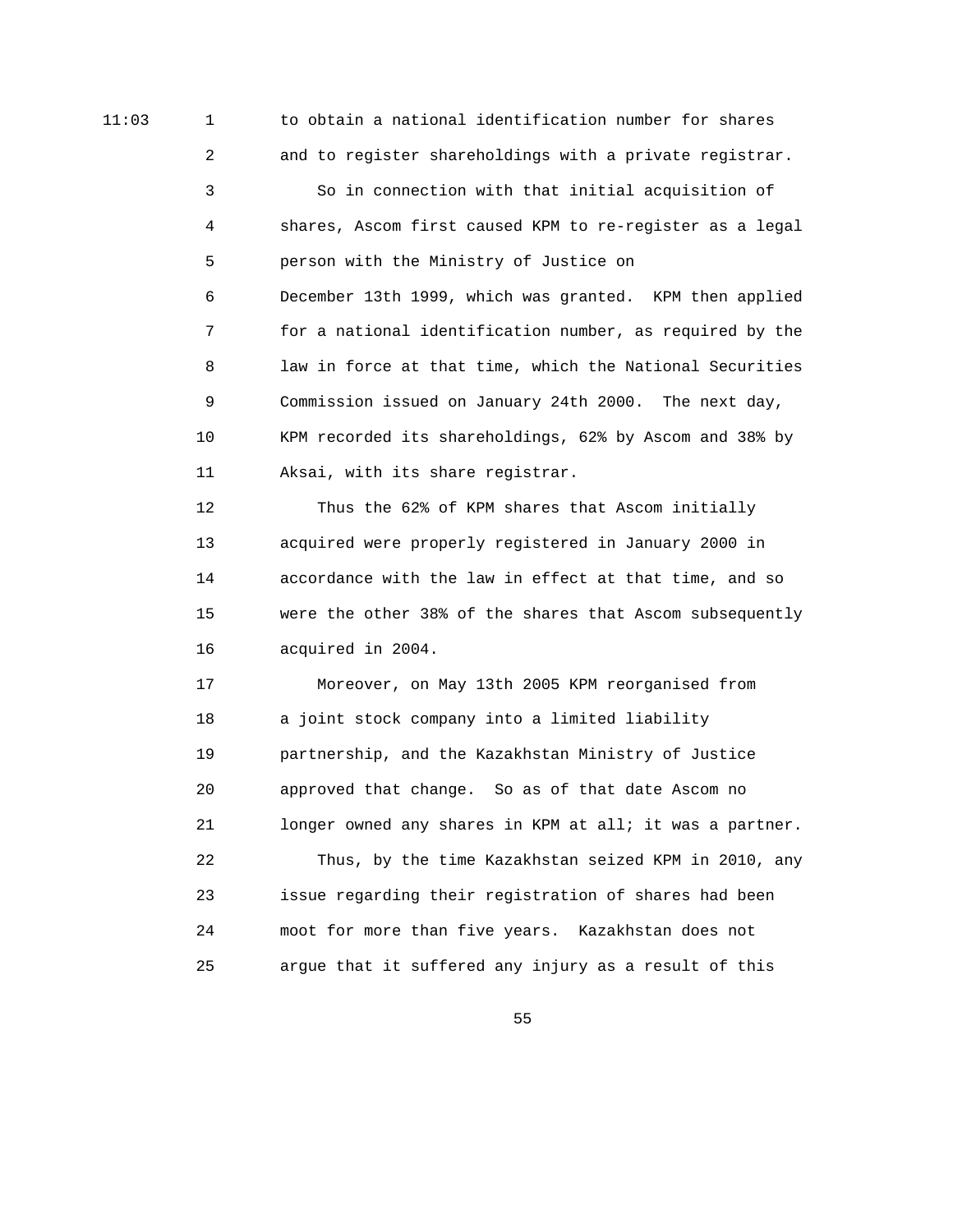11:05 1 registration error by KPM's original founders.

 2 Kazakhstan never raised this issue until its statement 3 of defence in November 2011, some 14 years after the 4 fact. In the meantime, Kazakhstan signed the subsoil 5 use contract with KPM; it allowed Ascom to invest 6 millions of dollars in the development of the Borankol 7 field; it accepted KPM's taxes; it enjoyed KPM's 8 employment of hundreds of Kazakhstan's citizens; and it 9 repeatedly inspected KPM, never once raising this issue. 10 Kazakhstan new-found reliance on minute aspects of its 11 own laws long after the fact in order to escape 12 liability for its own violations of international law 13 can only be considered an abuse of right.

 14 Kazakhstan next argues that claimants' acquisition 15 of the companies was illegal because they did not get 16 consent from the competent and licensing authorities. 17 It would be an understatement to say that Kazakhstan's 18 laws were confusing on this issue between 1999 and 2004.

 19 Between 1996 and 1999 there had been two different 20 inconsistent laws addressing the same general issue. 21 Article 53 of the 1995 Law on Oil required consent from 22 the competent and licensing authorities for either the 23 transfer of subsoil rights or for the transfer of 24 a majority shareholding in a subsoil user. 25 Article 14(1) of the 1996 Subsoil Use Law, however, only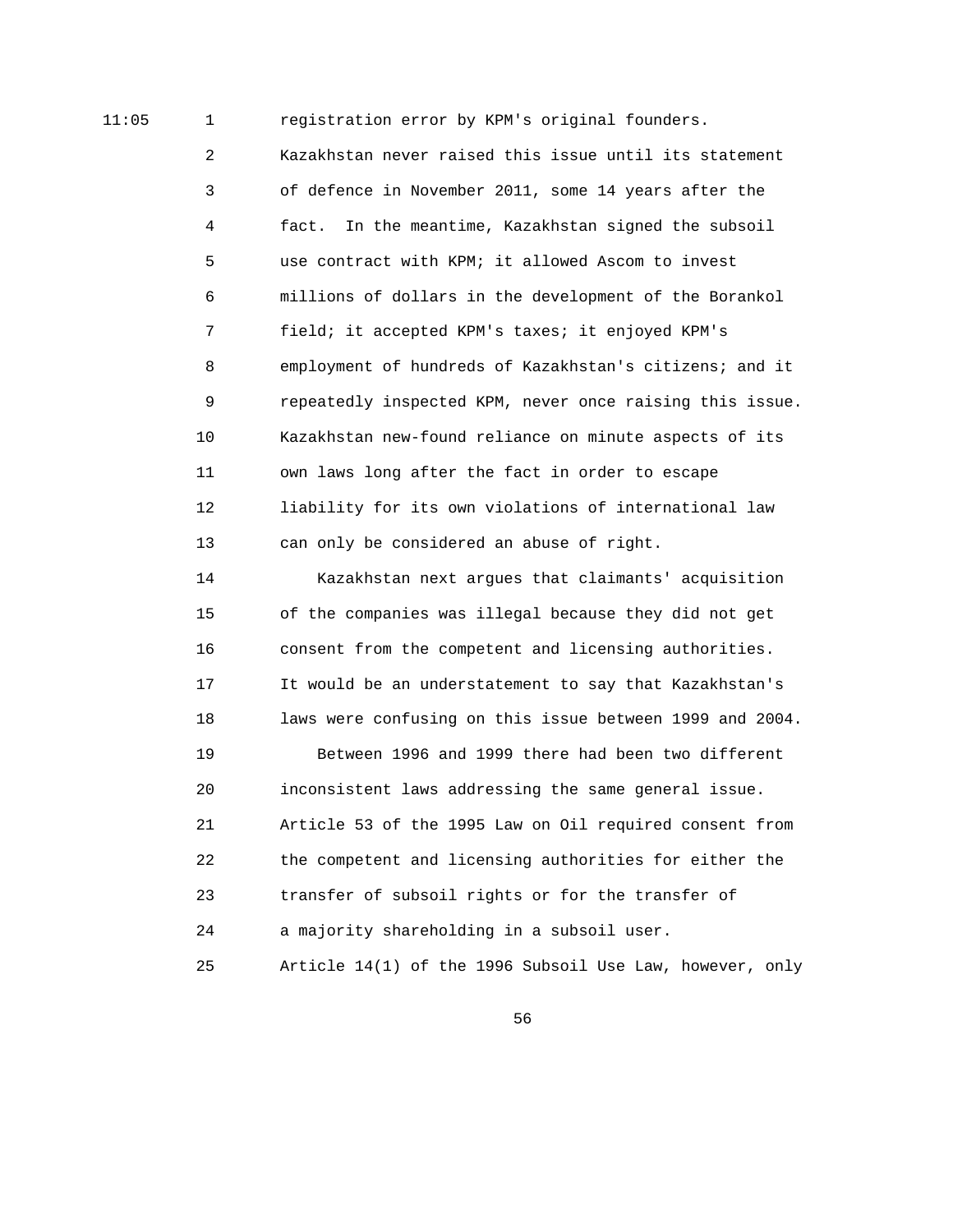11:06 1 required consent from the competent authority, not the 2 licensing authority; and it only required that consent 3 for the transfer of subsoil use rights, not for the 4 transfer of shares in a subsoil user.

> 5 In August 1999, before claimants ever invested in 6 either of these companies, Kazakhstan replaced its dual 7 licensing and contracting system with a contract-only 8 system of subsoil use, and it abolished the licensing 9 authority. The logical conclusion from this was that 10 this amendment was intended to supersede Article 53, 11 which continued to refer to the licensing authority that 12 no longer existed.

> 13 But given that uncertainty, and given that it was 14 a very new change in the law, when claimants acquired 15 their first interest in Kazakhstan, the 62% interest in 16 KPM, in 1999, Ascom did request consent from the 17 competent authority, and in November 1999 the competent 18 authority answered that no consent was required from the 19 competent authority because the change in shareholders 20 was a matter for the shareholders themselves. The 21 Agency on investments did, however, say that once the 22 change was complete, KPM should apply to the competent 23 authority to obtain a change to its licence.

 24 In December 1999 KPM did what it had been told, and 25 it applied to the competent authority for a change in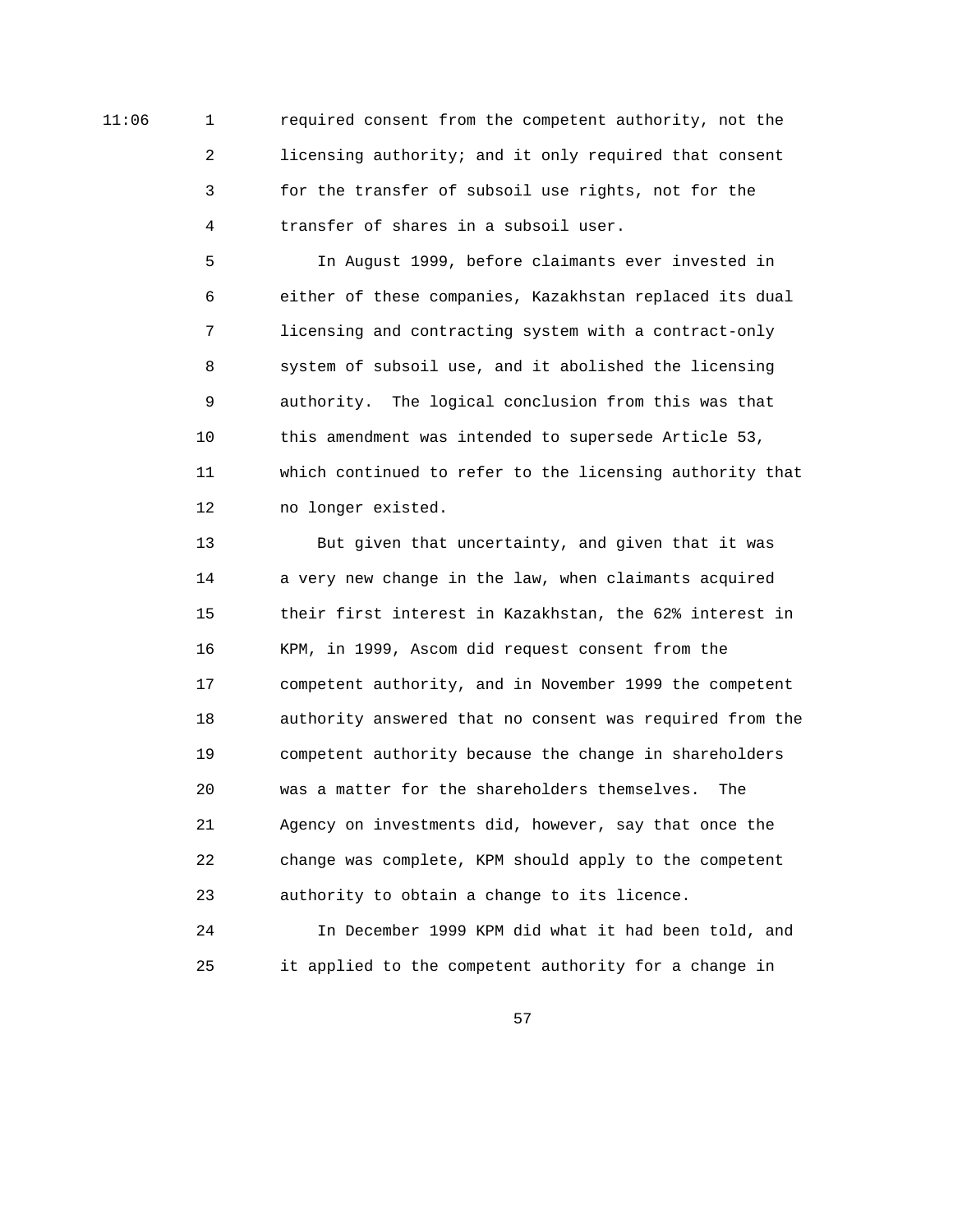11:08 1 its licence. The Agency on investments then reversed 2 its position on that issue and informed KPM that there 3 was no need to modify the licence because the licensing 4 regime had been abolished.

> 5 In short, Kazakhstan's own responsible agency 6 informed claimants that consent was not required from 7 either the competent authority or the licensing 8 authority for a change in shareholders. Claimants 9 relied on that information in good faith in all of their 10 subsequent share transfers.

> 11 In its statement of defence, respondent argued that 12 the claimants should not have relied on that information 13 from the Agency of Investments because that agency was 14 not the competent authority at the time. It turns out 15 that's just plain wrong, and you will see that that 16 argument is not repeated in the respondent's rejoinder.

> 17 If the respondent does not even know who its 18 competent authority was, and if the competent authority 19 at the time did not know what consent was required, then 20 how were investors supposed to know? The fact is clear 21 that the claimants endeavoured to comply with the law, 22 and Kazakhstan's own agencies at all times believed that 23 they complied with the law.

> 24 Moreover, Kazakhstan's competent authority inspected 25 the companies repeatedly in the years after claimants

 $58<sup>th</sup>$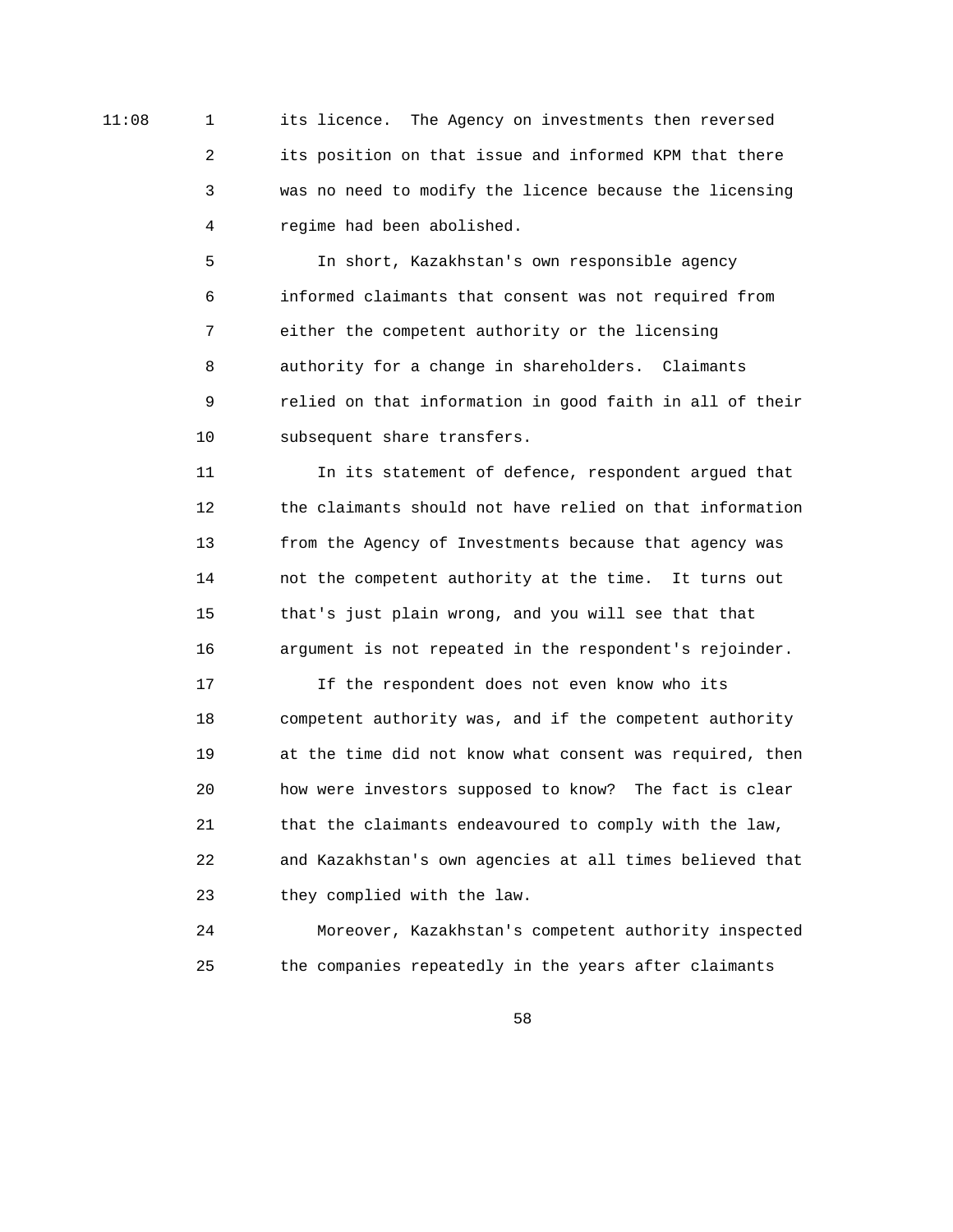11:09 1 acquired them, clearly knew who owned them, and in fact 2 in February 2007 the Ministry of Energy and Mineral 3 Resources actually granted consent for Terra Raf's 4 ownership of TNG. That ministry, which you will hear 5 much about -- it's commonly called the MEMR -- became 6 the competent authority for subsoil use after the Agency 7 of Investments.

> 8 For reasons that were never particularly clear, the 9 MEMR requested that TNG apply for consent in 2007 for 10 the transfer of shares from Gheso to Terra Raf that had 11 occurred in May 2003. Claimants did not agree that that 12 consent was required, for all the reasons I've just 13 discussed; but it requested the consent as directed, the 14 MEMR granted it, and the MEMR never raised this issue 15 again for almost two years.

> 16 Which brings me to perhaps the most outrageous of 17 Kazakhstan's arguments regarding the supposed 18 illegalities of these investments, and that is the 19 argument that the claimants should have applied for 20 a waiver of the state's preemptive right with respect to 21 the transfer of shares in TNG from Gheso to Terra Raf 22 that occurred in May 2003.

 23 The law creating Kazakhstan's preemptive right took 24 effect in December 2004, and while that law applied to 25 subsoil contracts that existed prior to that date, it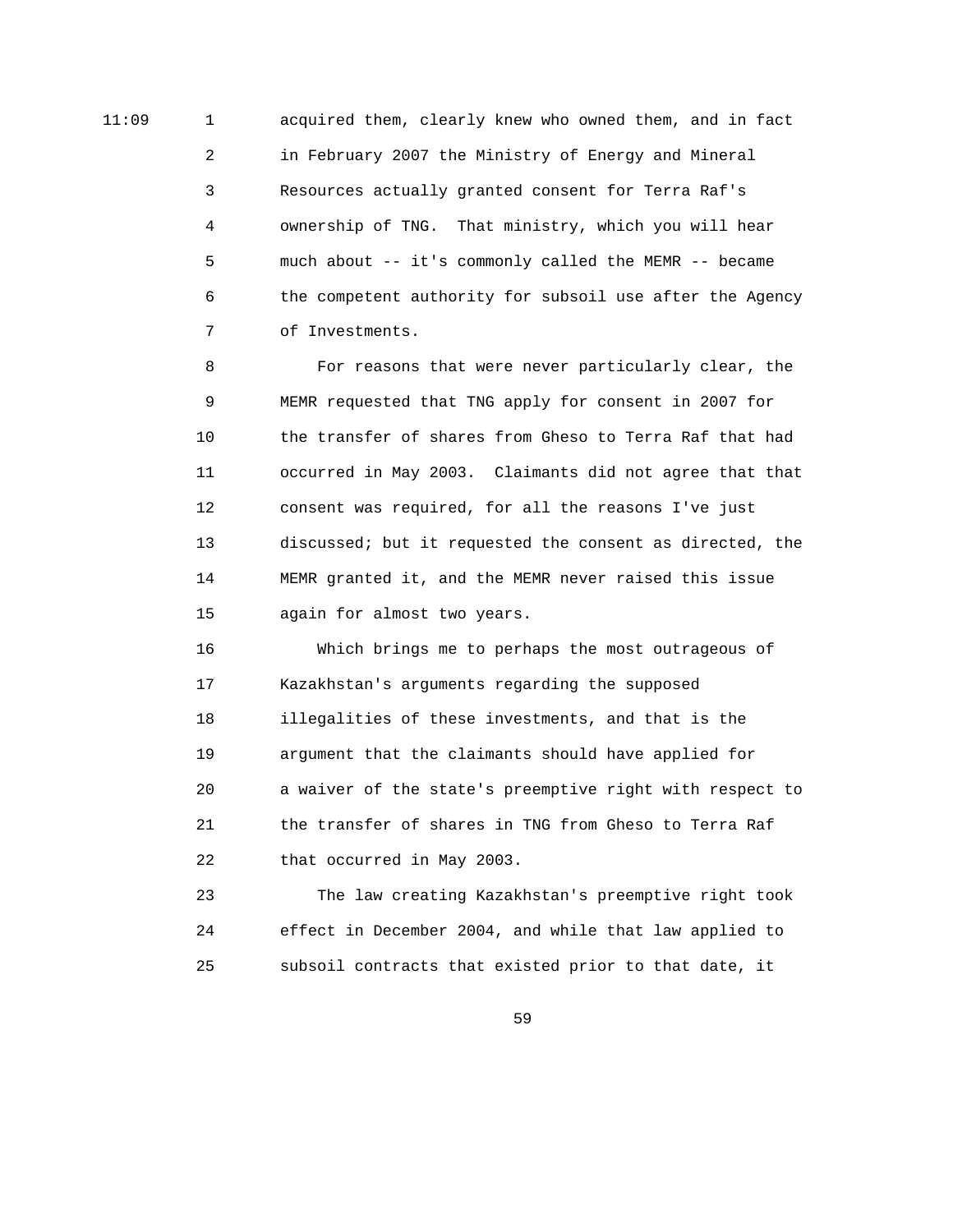11:11 1 applied only to transfers that occurred after the law 2 took effect. The MEMR agrees with this position. In 3 February 2007, when the MEMR instructed TNG to seek 4 consent for the transfer of shares from Gheso to 5 Terra Raf, it also instructed TNG to request a waiver of 6 the preemptive right with respect to that transaction. 7 In response, TNG asserted that the preemptive right

> 8 didn't apply because that transfer from Gheso to 9 Terra Raf occurred in May 2003, before the Preemptive 10 Rights Law took effect. The MEMR's own expert 11 commission concurred, saying that part III of Article 71 12 of the law:

> 13 "... does not have retroactive value and does not 14 apply to the relationships appeared as a result of the 15 concluded contract prior to its coming into force ..." 16 Nearly two years later, on December 18th 2008, the 17 MEMR reversed its position on this issue and asserted 18 that the Preemptive Rights Law did apply to the transfer 19 of shares from Gheso to Terra Raf because that 20 transaction was not completed until May 16th 2005. The 21 basis for this position was utterly unclear until the 22 respondent filed its rejoinder in this case, when the 23 state asserted for the first time that claimants had not 24 registered the share transfer until May 16th 2005. That 25 appears to be the sole basis for this argument.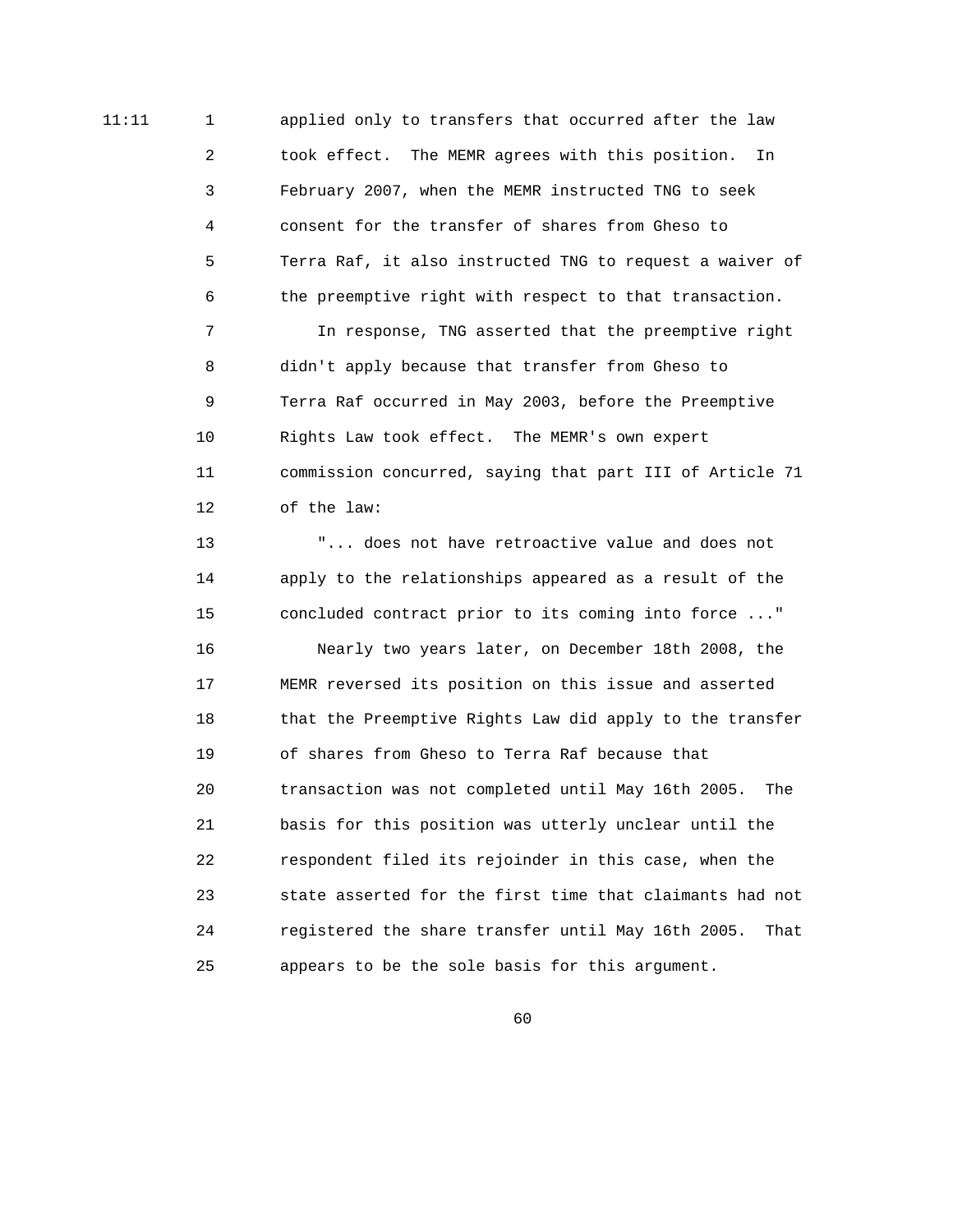11:12 1 1 That is simply wrong. Two different registry 2 reports in the respondent's own evidence, in 3 Exhibit R-18, confirm that the share transfer was 4 registered on May 28th 2003. The transaction was 5 complete at that time, more than 18 months before the 6 Preemptive Rights Law took effect. The only thing that 7 happened on May 16th 2005 was that TNG reorganised from 8 an open joint stock company into a limited liability 9 partnership. That was a completely separate transaction 10 from the transfer of shares from Gheso to Terra Raf, and 11 it did not involve any change in ownership; just the 12 reorganisation of the company from one form to another.

> 13 Kazakhstan concocted this whole issue in 14 December 2008 as a way to cast a cloud on the claimants' 15 title to TNG. In our opening on liability we will talk 16 more about that and the impact of this fabrication on 17 the claimants.

> 18 Finally, I want to touch on respondent's argument 19 that the Tribunal lacks jurisdiction because the 20 claimants failed to comply with the cooling-off period 21 in the ECT. Claimants have fully explained in their 22 submissions that that waiting period is not a bar to 23 jurisdiction and that the claimants in fact complied 24 with that requirement, and we stand by that position. 25 I want to draw the Tribunal's attention to a brazen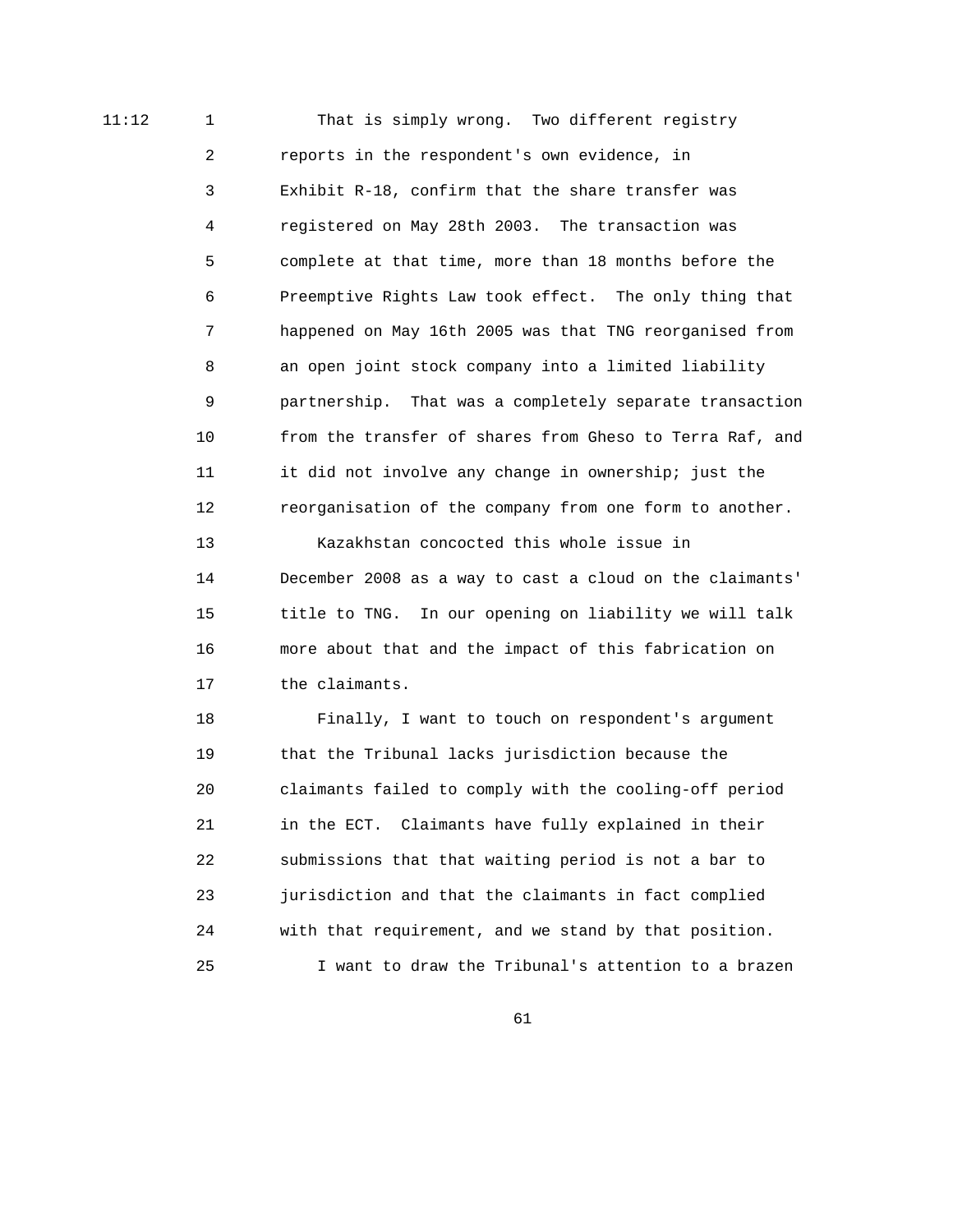11:13 1 misrepresentation that Kazakhstan has made to the 2 Tribunal regarding its argument that the parties' 3 agreement to suspend the arbitration for three months in 4 early 2011 to address this issue was somehow without 5 prejudice to the jurisdictional issues that this defect 6 would later cause. In support of this, Kazakhstan cites 7 one sentence from its letter proposing that stay. That 8 sentence, however, is quoted entirely out of context.

> 9 That sentence does refer to respondent's position 10 that the waiting period issue could result in dismissal 11 after briefing on the merits; a position, obviously, 12 that claimants disagreed with at the time and continue 13 to disagree with. What's important is that the rest of 14 respondent's letter on this issue makes clear that the 15 stay was proposed by respondent precisely to address 16 that issue promptly, before the parties engaged in full 17 briefing and hearing on the merits.

 18 In the sentence immediately preceding the sentence 19 that Kazakhstan quotes out of context, Kazakhstan 20 plainly proposed the three-month suspension in 21 satisfaction of the jurisdictional requirement. I'm 22 sorry, respondent said in the sentence immediately 23 preceding the sentence that it quotes that respondent 24 plainly proposed the three-month suspension in 25 satisfaction of the jurisdictional requirement.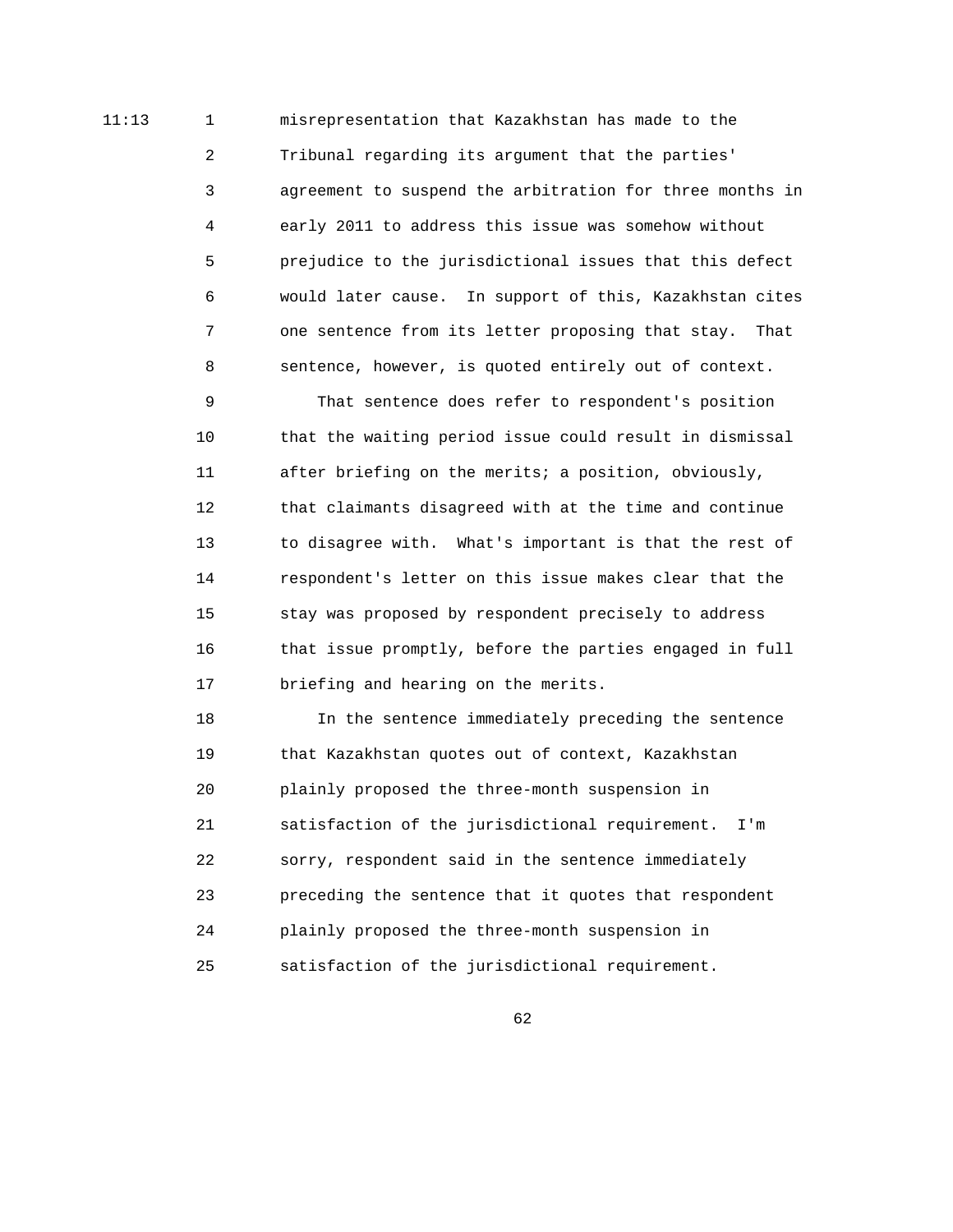11:15 1 Claimants would obviously not have agreed to this 2 suspension otherwise.

> 3 For Kazakhstan now to argue that the agreed 4 suspension did not cure any jurisdictional defects is 5 brazen disregard for the truth, and unfortunately that 6 is, frankly, emblematic of the respondent's level of 7 candour on numerous issues in this case.

 8 Regarding the other grounds for lack of jurisdiction 9 that respondent raised for the first time today, I'd 10 like to defer to Mr Smith on those issues.

11 (11.16 am)

 12 Opening statement on jurisdiction by MR SMITH 13 MR SMITH: Thank you, and I will be brief. We've heard for the first time from

> 14 respondent's counsel three pretty brazen accusations 15 that nowhere appear in the parties' submissions and 16 certainly nowhere appear as it relates to jurisdiction 17 in this matter.

 18 The first relates to inaccurate translations. Let 19 me just say at the outset that if there is any claim 20 being made by respondent of an intent to mislead on the 21 part of claimants through an inaccurate tradition, that 22 is simply flatly denied. The translations were 23 submitted on our documents, the claimants' documents, 24 both with the statement of claim and the reply, and it 25 is interesting that this is the first time we have heard

 $\sim$  63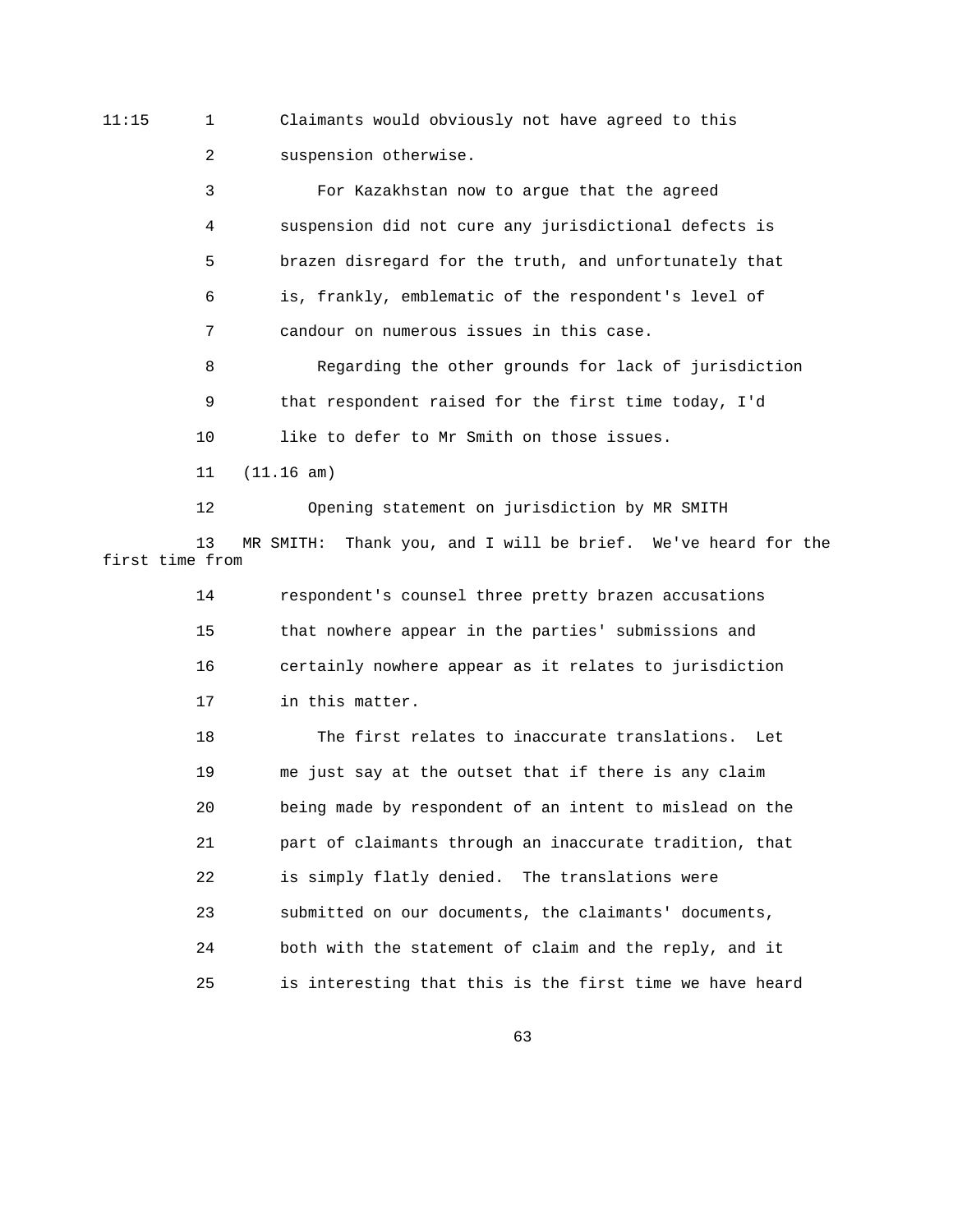11:16 1 anything from this respondent in the nature of 2 a jurisdictional objection ostensibly based on 3 an inaccurate translation.

> 4 Secondly, let's put the respondents to their proof. 5 Let them submit where they believe that there are 6 inaccurate translations and the substantive meaning of 7 the inaccuracy they claim. It is pure sophistry at the 8 end of the day. We will work with the respondent's 9 translation of any document that they challenge the 10 claimants' translation on. It is simply a distraction. 11 Secondly, the accusation that the claimants

> 12 illegally obtained documents, internal documents of the 13 government, under the domestic law of Kazakhstan.

> 14 Number one, there is absolutely no proof of that 15 allegation whatsoever, and we put the respondent to its 16 proof on that accusation.

 17 Secondly, there are apparently employees within the 18 Government of Kazakhstan who are very sympathetic to the 19 claimants' position, and there are apparently employees 20 within the Government of Kazakhstan that have provided 21 documents to the claimants regarding the illegal 22 activities of other representatives of the Government of 23 Kazakhstan in connection with the activities and actions 24 at issue in this case. If a governmental employee in 25 Kazakhstan violated local Kazakh law in providing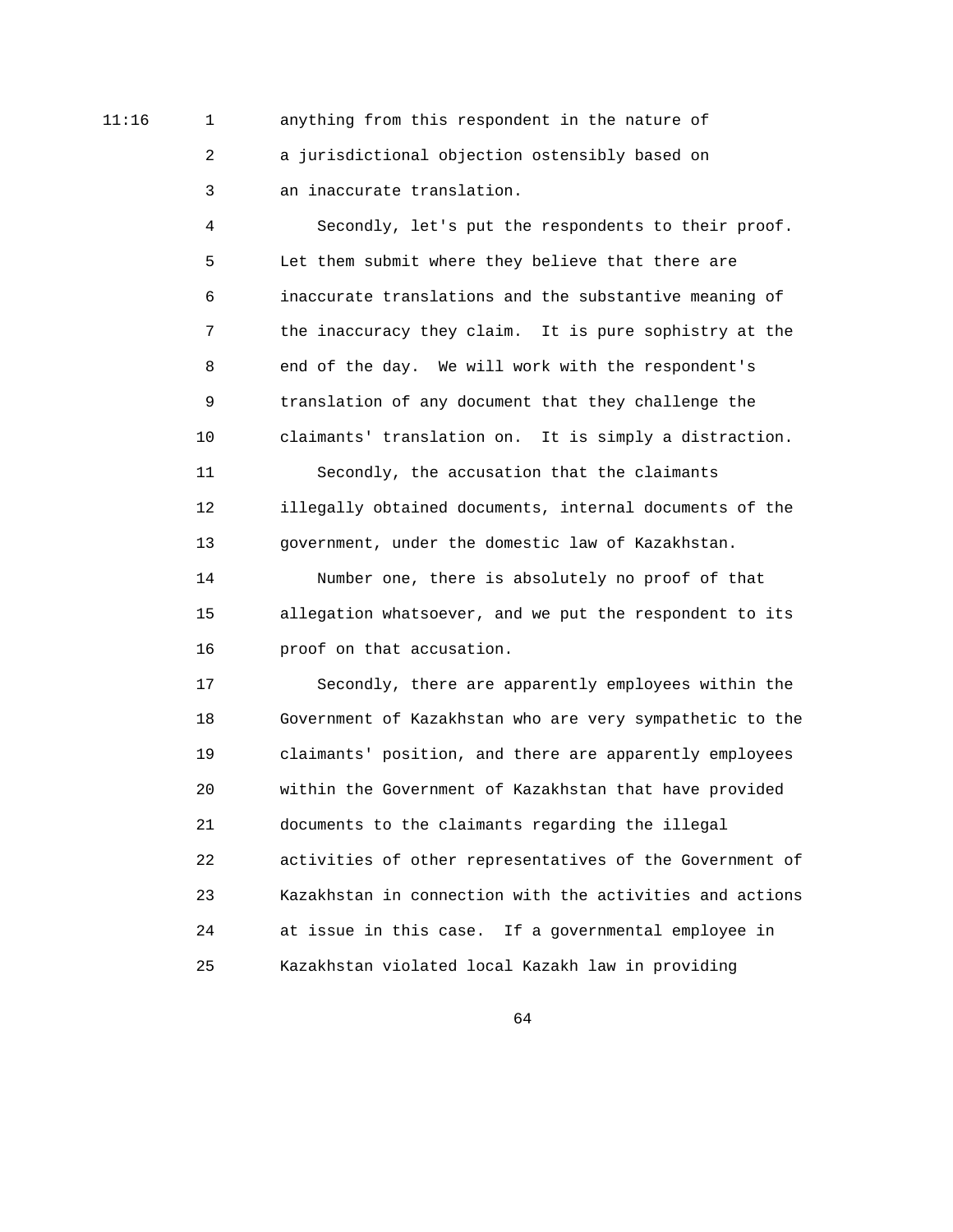11:17 1 documents to the claimants, then we presume that 2 Kazakhstan will engage the engine of its prosecutorial 3 powers in order to prosecute those efforts. But at the 4 end of the day, claimants cannot be accused of any 5 wrongdoing by receiving documents provided to them by 6 sympathetic governmental employees that are now in this 7 proceeding.

> 8 What is most interesting about this accusation, and 9 most brazen about it, is as to 99.9% -- and we'll come 10 to the 0.1% -- there is no dispute as to the 11 authenticity of the documents.

> 12 There is no dispute that President Nazarbayev gave 13 a directive to thoroughly investigate our claimants' 14 companies. The distinction between to "thoroughly look 15 into" and "thoroughly investigate" is lost to me, and 16 I would assume it's lost to most in this room. But at 17 the end of the day, there is no dispute as to the 18 authenticity of that document.

 19 There is no dispute as to the authenticity of the 20 internal documents between the financial police and the 21 Ministry, for example, of Energy and Natural Resources, 22 or the Ministry of Emergency Situations, that Kazakhstan 23 is obviously extraordinarily embarrassed to be before 24 the Tribunal in this proceeding.

25 At the end of the day, if there is any party that

 $\sim$  65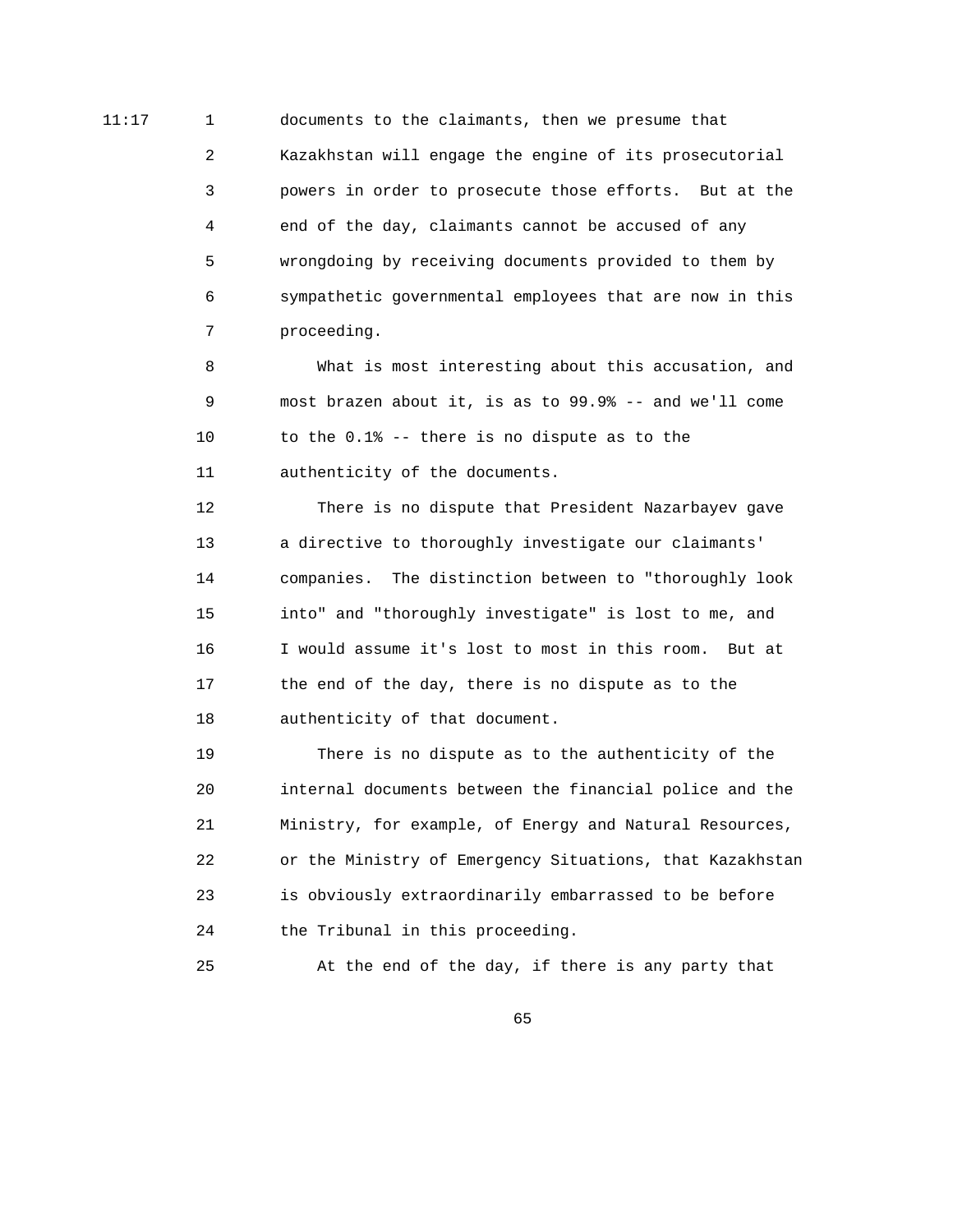11:19 1 has made misrepresentations and omissions in this case, 2 it is the respondent. The respondent has put in witness 3 statements in this case under the belief that internal 4 governmental documents would not be presented to this 5 Tribunal to challenge the accuracy of sworn testimony in 6 the case, and now this is their reaction to it, which 7 is: those documents must have been illegally obtained. 8 Not that the documents aren't authentic; not that it 9 doesn't put the lie to many of the statements in the 10 witness statements that have been submitted in this 11 case.

> 12 Therefore, this objection, and certainly as to 13 jurisdiction -- it's not a jurisdictional objection to 14 my knowledge, but it is simply a reaction to the truth 15 being laid bare before this Tribunal.

 16 Thirdly, as to fabrication, and that is a different 17 allegation: that the claimants apparently have now been 18 accused of fabricating documents. We would agree that 19 is an extraordinarily serious allegation. It's curious 20 it has never been raised until now, never raised in the 21 pleadings, and it is flatly denied. The claimants 22 flatly deny that there has been any fabrication of any 23 document in connection with this proceeding, and counsel 24 should be put to proof and hold counsel responsible for 25 the statements that it made in its opening submission.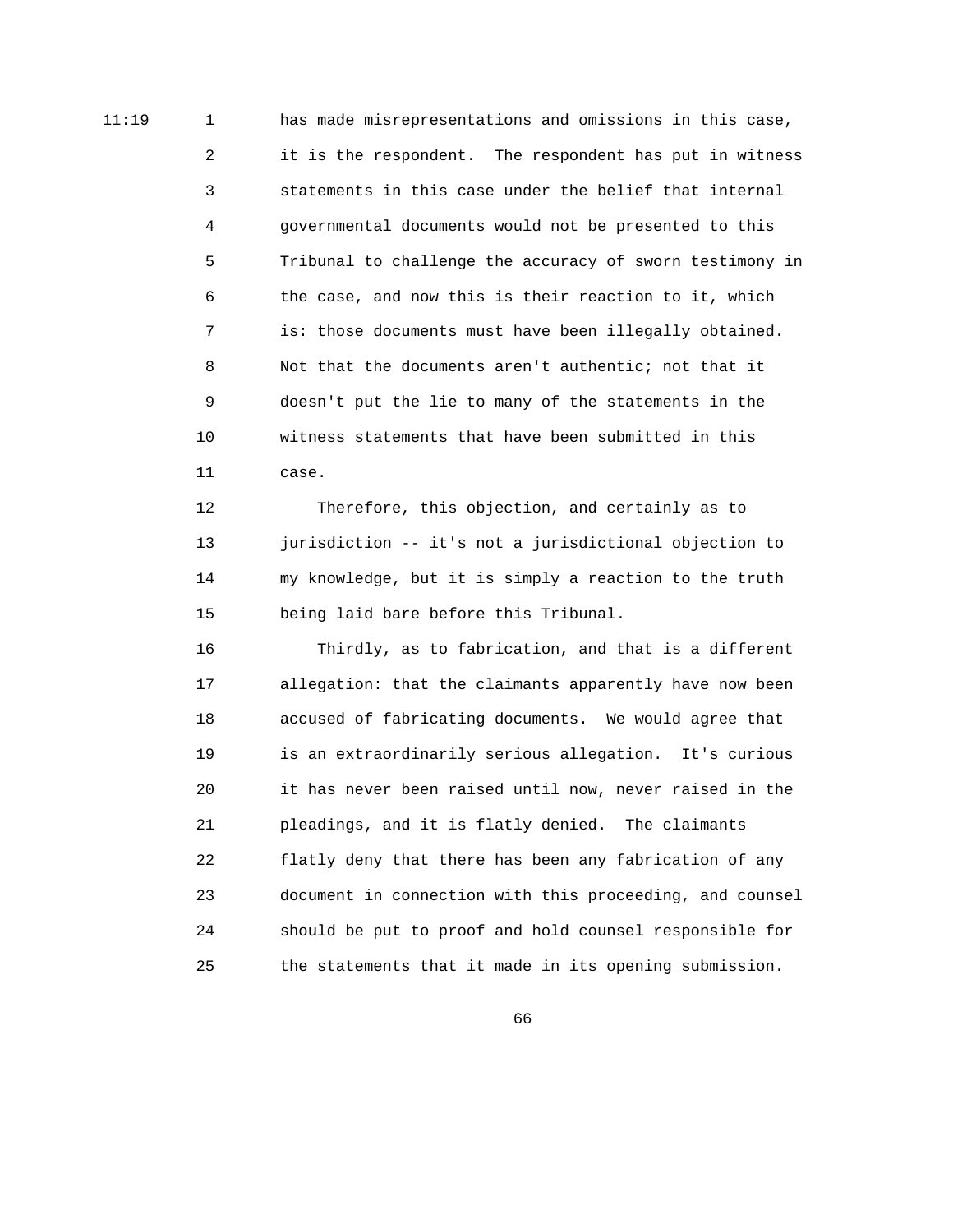11:20 1 It should question the claimants' witnesses on these 2 documents and it should be put to its proof on making 3 that type of allegation in this case.

> 4 One example of that is apparently the trial 5 transcript. It is an interesting accusation that 6 because the claimants have submitted a draft copy of the 7 trial transcript that they were provided from those in 8 Kazakhstan, that Kazakhstan has now submitted the 9 original transcript, that now somehow claimants are 10 being accused of some wrongdoing.

> 11 At the end of the day, in a denial of justice case, 12 where denial of justice claims are being made, the 13 respondent never saw fit to put in the transcript of the 14 trial that is at issue in this case, and therefore the 15 claimants provided a draft of that transcript. We are 16 now happy finally for Kazakhstan to have come clean and 17 submit the trial transcript in its authentic form, and 18 it will now be in the evidence in this proceeding and 19 the witnesses can be asked about it.

20 Thank you.

 21 THE CHAIRMAN: Thank you very much. I suppose this is 22 an appropriate time for a coffee break. So we will have 23 a coffee break of 15 minutes and then come to the second 24 part of the opening statements. Thank you. 25 DR NACIMIENTO: Sir, just one question. Is it possible to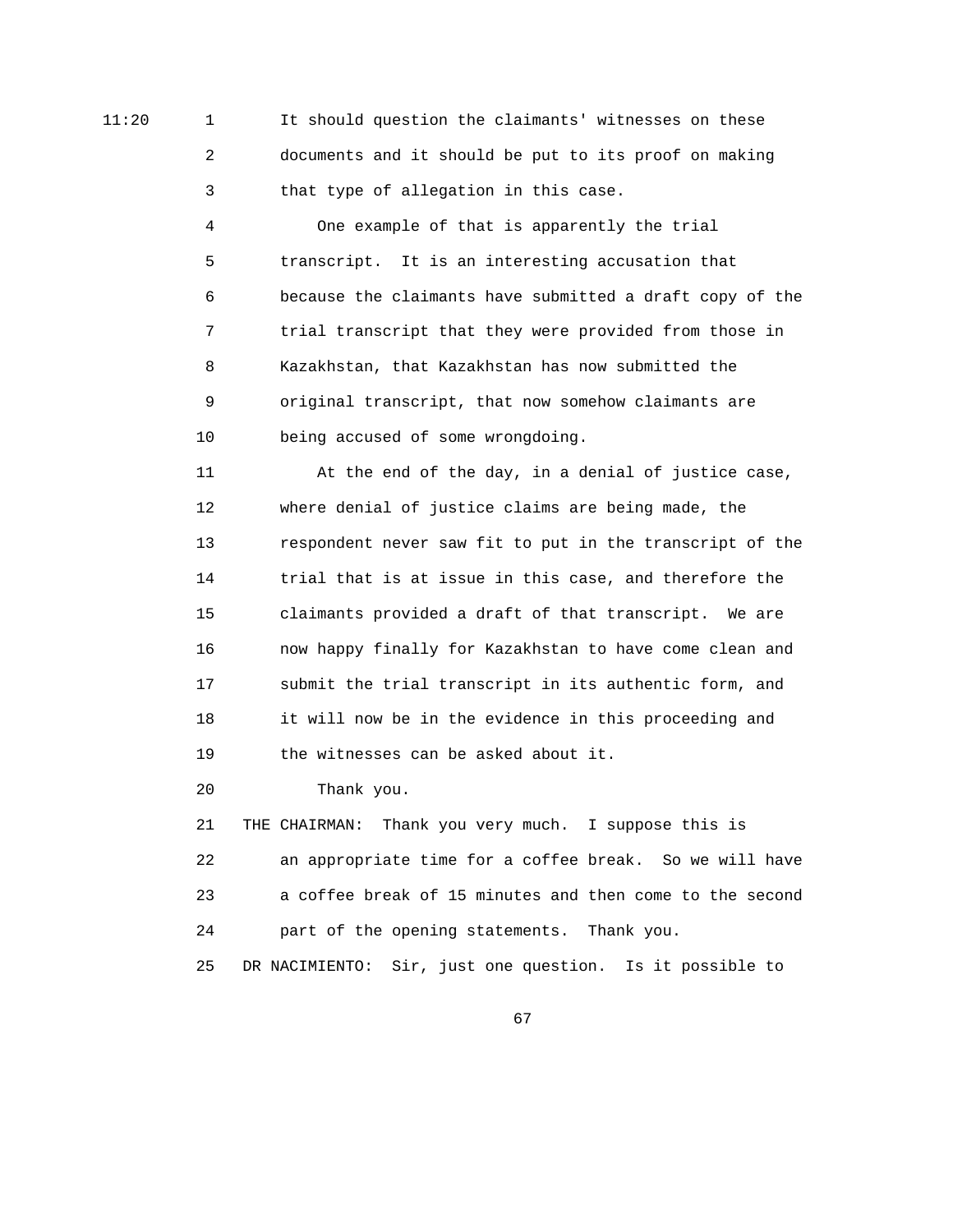| 11:21 | 1              | have a very short rebuttal, just on the last issue, and  |
|-------|----------------|----------------------------------------------------------|
|       | $\overline{a}$ | fine after the coffee break? And of course it is going   |
|       | 3              | off our time.                                            |
|       | 4              | No, I think we should have the opening<br>THE CHAIRMAN:  |
|       | 5              | statements as they are prepared, and then at a later     |
|       | 6              | stage we can deal with that.                             |
|       | 7              | DR NACIMIENTO:<br>Okay.                                  |
|       | 8              | (11.21 am)                                               |
|       | 9              | (A short break)                                          |
|       | 10             | (11.41 am)                                               |
|       | 11             | THE CHAIRMAN: We resume the hearing, and start with the  |
|       | 12             | opening statement on the merits by claimants.            |
|       | 13             | Opening statement on the merits by MR FLEURIET           |
|       | 14             | MR FLEURIET: Members of the Tribunal, good morning.      |
|       | 15             | I would like to begin claimants' presentation on         |
|       | 16             | liability by providing the Tribunal with an overview of  |
|       | 17             | claimants' investments in Kazakhstan; claimants'         |
|       | 18             | purchase of KPM and TNG; their substantial investment of |
|       | 19             | money and effort over a decade, which turned KPM and TNG |
|       | 20             | into very profitable and productive companies; and the   |
|       | 21             | significant contributions that claimants made to         |
|       | 22             | Kazakhstan and its economy through their investments.    |
|       | 23             | My focus will be on the period from inception of         |
|       | 24             | claimants' investments in 1999 through October 2008,     |
|       | 25             | when President Nazarbayev issued his order and touched   |

 $\sim$  68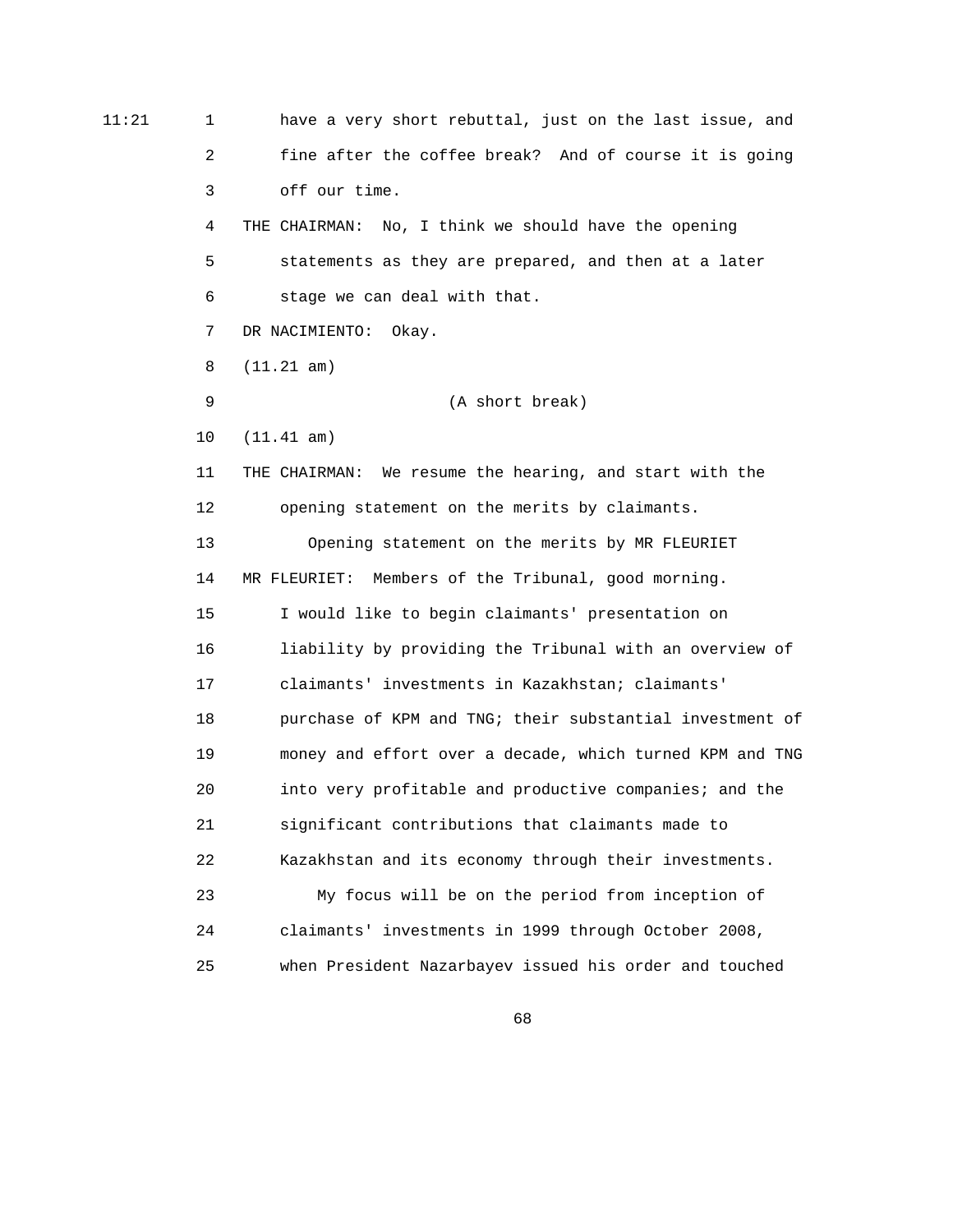11:42 1 off Kazakhstan's campaign of coercion and destruction of 2 claimants' investments. My partner Mr Smith will focus 3 on the period after October 2008, and that campaign 4 itself.

 5 I will begin by pointing out to the Tribunal that 6 respondent has taken a remarkably inconsistent and 7 contradictory approach to describing claimants' 8 investments in this case. On the one hand, respondent 9 refers to the investments in its statement of defence 10 as:

> 11 "... not worth very much (if they were worth 12 anything at all)."

 13 That's the statement of defence, paragraph 16.10. 14 And Professor Olcott describes the KPM and TNG oil and 15 gas fields as "minor" and "among the smaller deposits in 16 western Kazakhstan".

 17 On the other hand, though, respondent repeatedly 18 refers to KPM and TNG in its statement of defence as 19 "strategic assets". Kazakhstan argues that its seizure 20 of KPM and TNG was necessary because of the "strategic 21 role" that the companies played in the Mangystau region. 22 That's in the statement of defence at paragraph 31.52.

 23 In reality, the Kazakh State clearly viewed the 24 companies as strategic assets. TNG supplied the vast 25 majority of gas for local utility companies and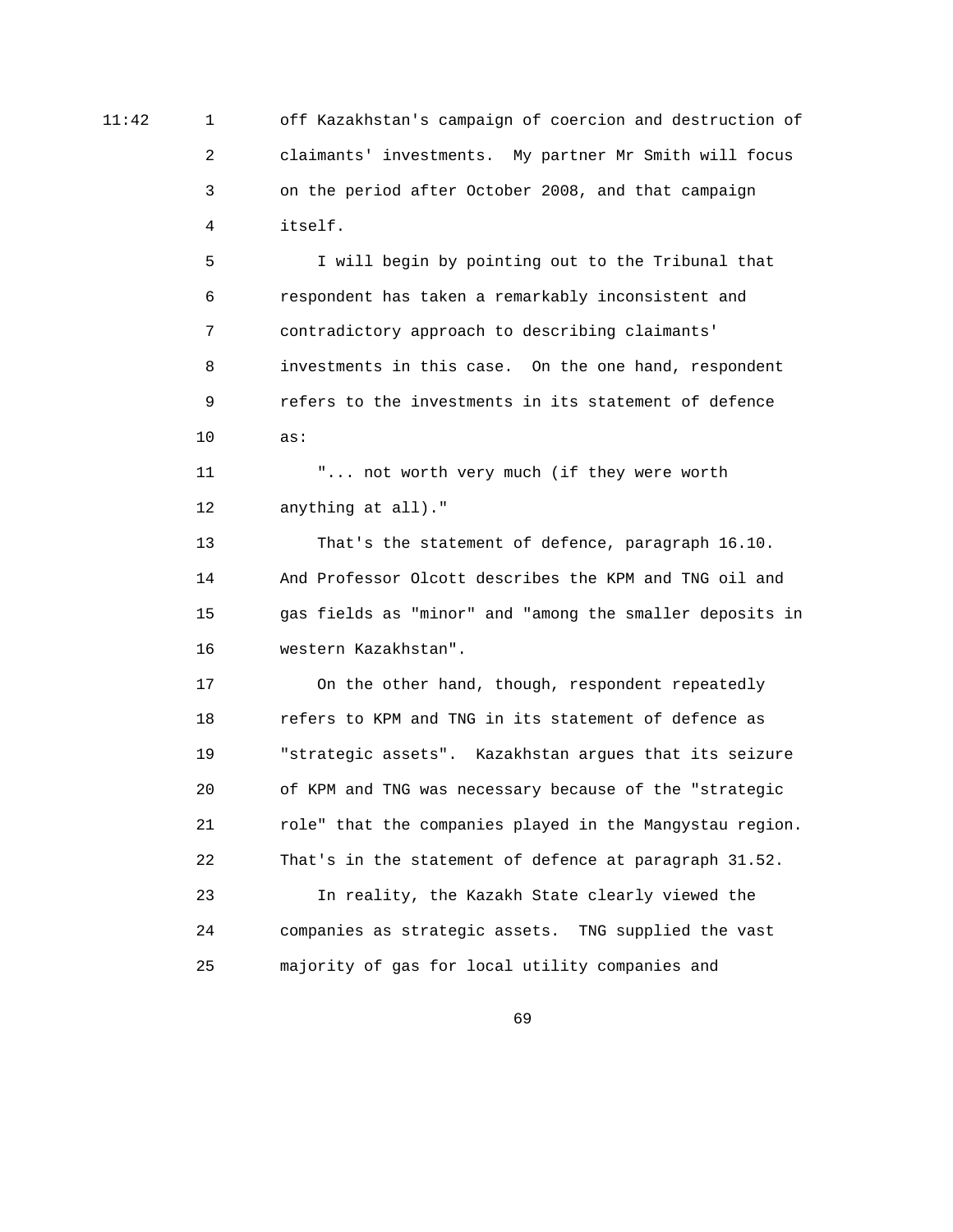11:43 1 residents of the Mangystau region, and KPM and TNG 2 provided employment for nearly 1,000 Kazakh workers. As 3 of February 2010, TNG employed 543 workers, 93% of whom 4 were local Kazakh citizens; KPM employed 378 workers, 5 94% of whom were Kazakh. And those nearly 1,000 6 employees only represented the permanent workforce. 7 Hundreds more Kazakhs were employed from time to time on 8 specific projects, such as construction of claimants' 9 LPG plant.

> 10 Indeed, respondent itself has put an exclamation 11 point on the importance of the companies' role in the 12 region by stating:

 13 "Shutdown of production of 'Tolkynneftegaz' LLP and 14 'Kazpolmunay' LLP could lead to formation of social 15 tension in the region ..."

 16 That's statement of defence, paragraph 31.59. 17 In addition to its strategic regional importance, 18 TNG was of national interest to Kazakhstan in light of 19 the government's stated intention to ramp up its overall 20 gas production and gas exports. TNG held not only the 21 Tolkyn gas field but also the enormous potential of the 22 Tabyl block, as well as one of the largest LPG plants in 23 the country.

 24 As you can see from this 2010 Bloomberg article, 25 Kazakhstan has declared its intention to ramp up its gas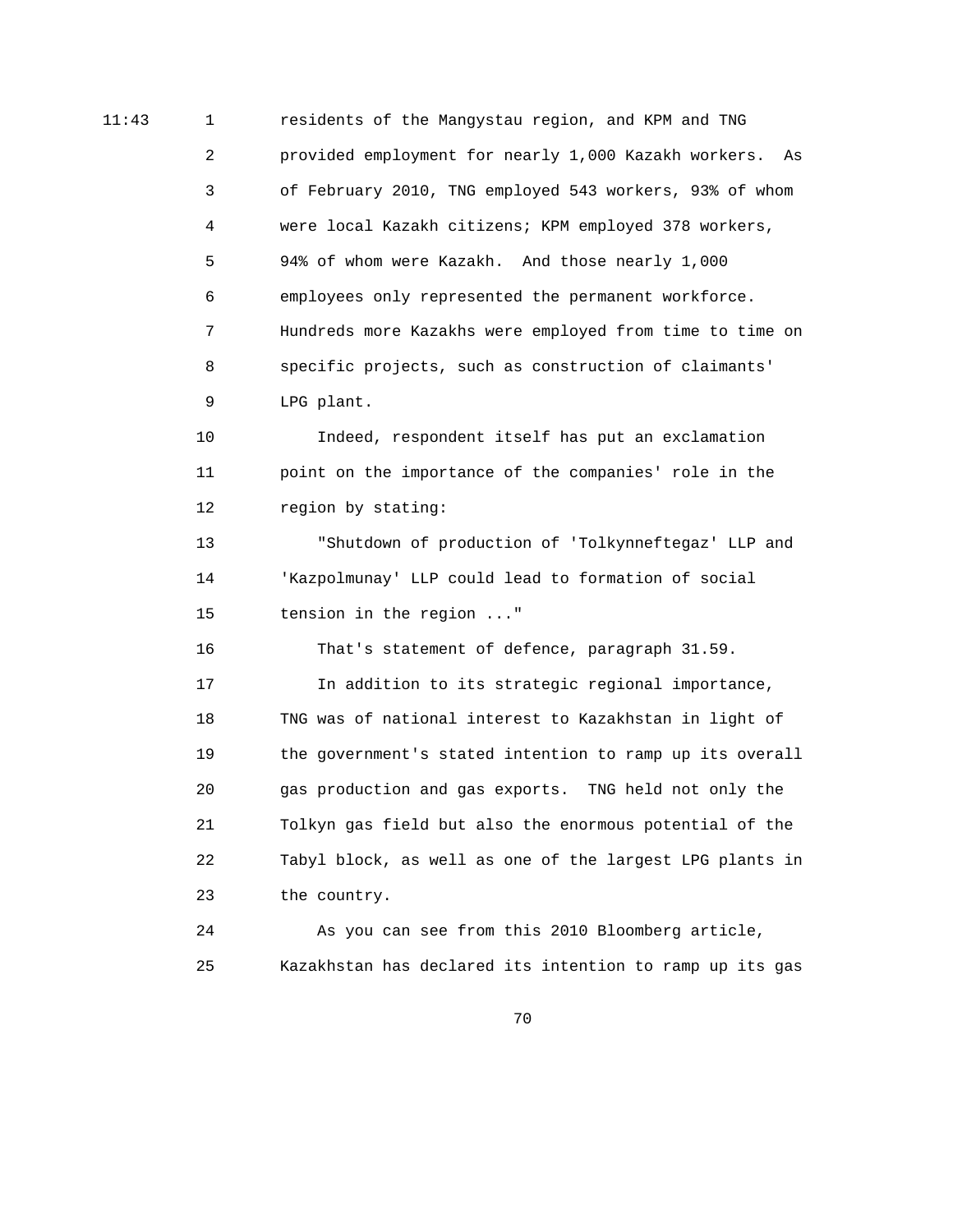11:45 1 production, and TNG is listed among the four gas 2 producers that accounted for almost 90% of the country's 3 total gas output in 2009.

> 4 But TNG certainly did not start out as a strategic 5 asset that caught the attention of Kazakhstan's ruling 6 clan. When claimants acquired TNG in 2000, the 7 company's gas field was fallow, with no production at 8 all and little infrastructure. The same was true of KPM 9 at the time claimants acquired that company. It was 10 solely and exclusively through claimants' massive 11 efforts and investments over ten years that KPM and TNG 12 were transformed into profitable, strategic state 13 assets.

> 14 Respondent also attempts to denigrate claimants' oil 15 and gas expertise, suggesting that claimants were 16 amateurs at the business with ulterior motives. But 17 that is simply false. Claimants commenced their Kazakh 18 investments with considerable development expertise. As 19 you will hear from Mr Stati, before commencement of the 20 projects in Kazakhstan, he had transformed Ascom into 21 a technically proficient exploration and production 22 company through the project he undertook in 23 Turkmenistan.

> 24 The Turkmen project was complex but very successful. 25 It involved working five oil and gas fields, using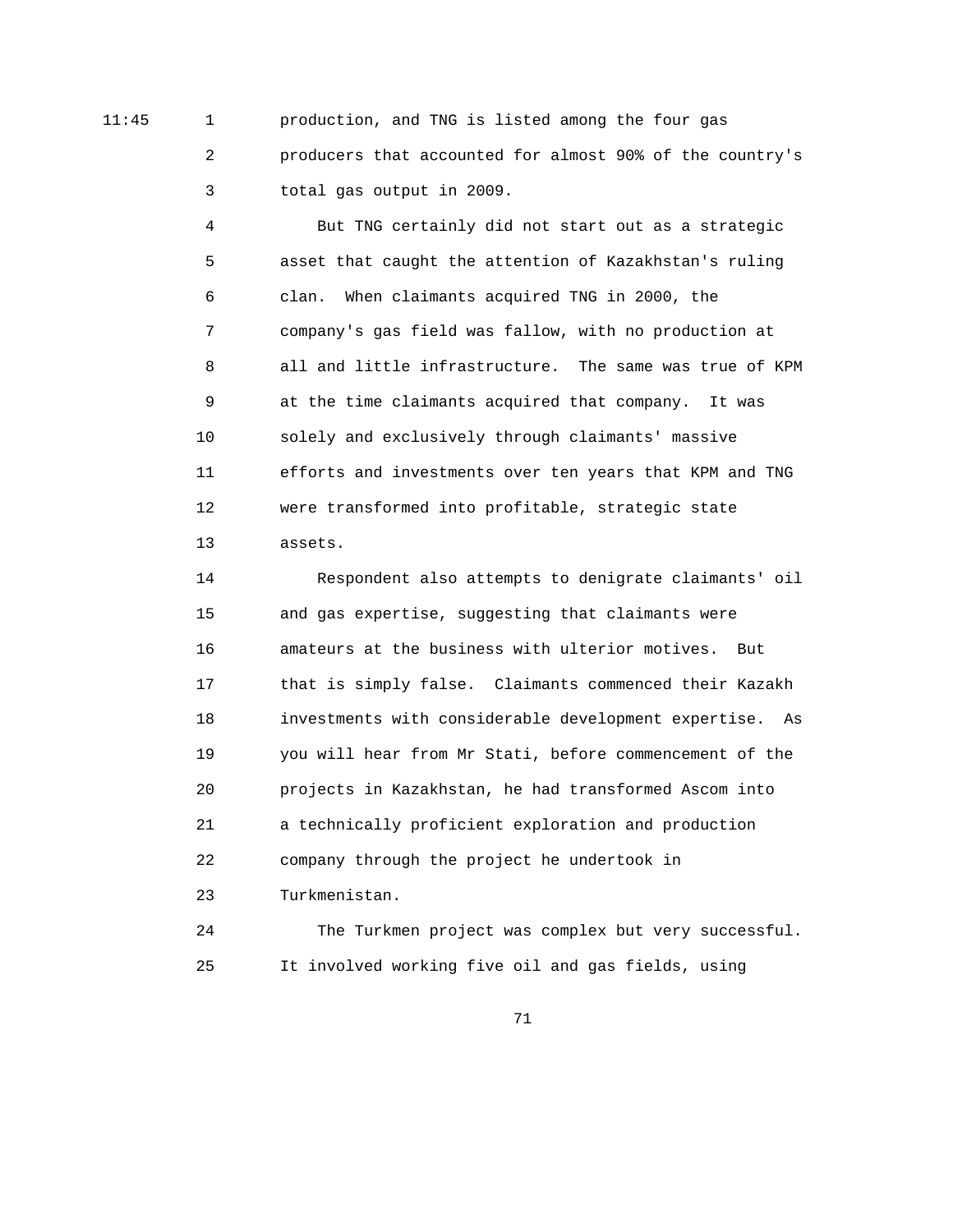11:46 1 14 work-over rigs, to rehabilitate several hundred 2 previously abandoned deep wells. With the Turkmenistan 3 contract set to expire at the end of 2000, and with 4 considerable profits from the project, Mr Stati began 5 looking in 1999 for new projects to invest in that would 6 utilise Ascom's considerable expertise.

> 7 Here is a map showing you some of the locations of 8 the fields at issue. Claimants first identified KPM in 9 the Borankol field in western Kazakhstan. As you can 10 see, the Borankol field is in the vicinity of the 11 Caspian Sea oil and gas fields, and the onshore Tengiz 12 field operated by Chevron Tengiz.

 13 As the Kazakh Ministry of Energy and Mineral 14 Resources, the MEMR, noted in Exhibit C-691, exploration 15 on the Borankol field started in 1956. Between 1956 and 16 1992, 28 prospecting wells were drilled. By 1999, 17 however, 26 of those wells had been plugged and only two 18 of them were in preservation. In short, Borankol had 19 been previously explored for 36 years with little 20 success, and then left idle.

 21 Borankol was widely viewed as having only marginal 22 development potential, but Mr Stati and Ascom thought 23 otherwise. They saw significant potential reserves, 24 obscured by poor Soviet-era operation and management. 25 In addition, as you can see, Borankol is in close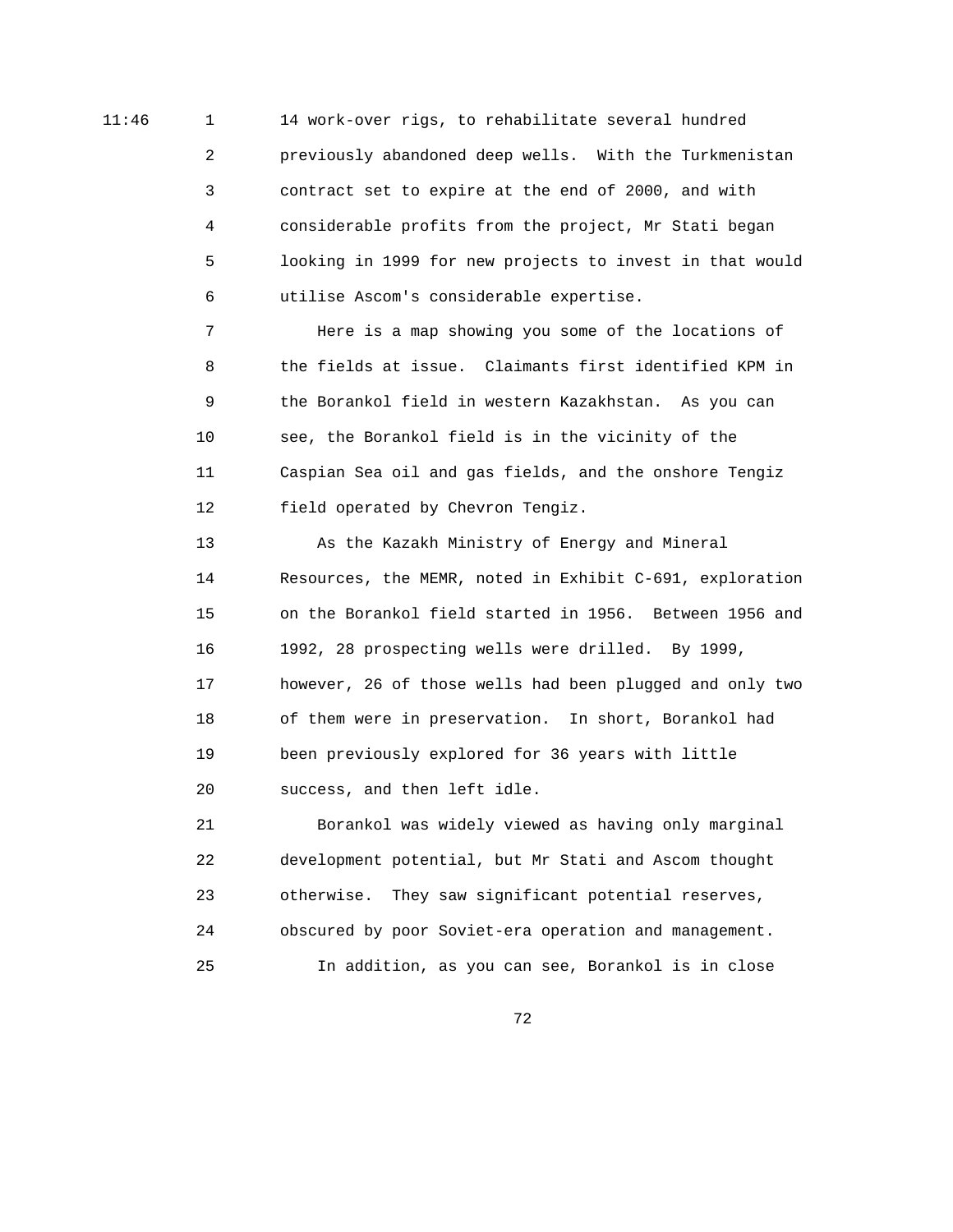11:48 1 proximity to rail transport at Opornaya, as well as the 2 KazTransOil main pipeline, a main oil pipeline that is 3 approximately 1,380 kilometres long. That proximity 4 meant straightforward access to long-distance delivery 5 of the field's oil production to purchasers and product 6 brokers.

> 7 KPM held the exploration and production rights to 8 the Borankol field under contract 305. Ascom bought its 9 initial interest in KPM in 1999, paying cash for 62% of 10 KPM's stock; and it bought the remaining 38% of KPM in 11 2004.

 12 Shortly after acquiring their initial interest in 13 KPM, claimants identified the Tolkyn field, held under 14 licence by TNG, as another attractive prospect. As you 15 can see on the slide above and in your handouts, Tolkyn 16 is in the same vicinity as Borankol; or, to be more 17 precise, only 50 kilometres away.

 18 As described by the MEMR in Exhibit C-683, there had 19 been some seismic exploration on Tolkyn in the late 20 1980s and one exploratory well had been drilled in the 21 early 1990s. Two more exploratory wells had been 22 commenced in 1996, but work in the field was then halted 23 for lack of financing.

 24 As with Borankol, Tolkyn was widely viewed as having 25 only marginal development potential. But Mr Stati and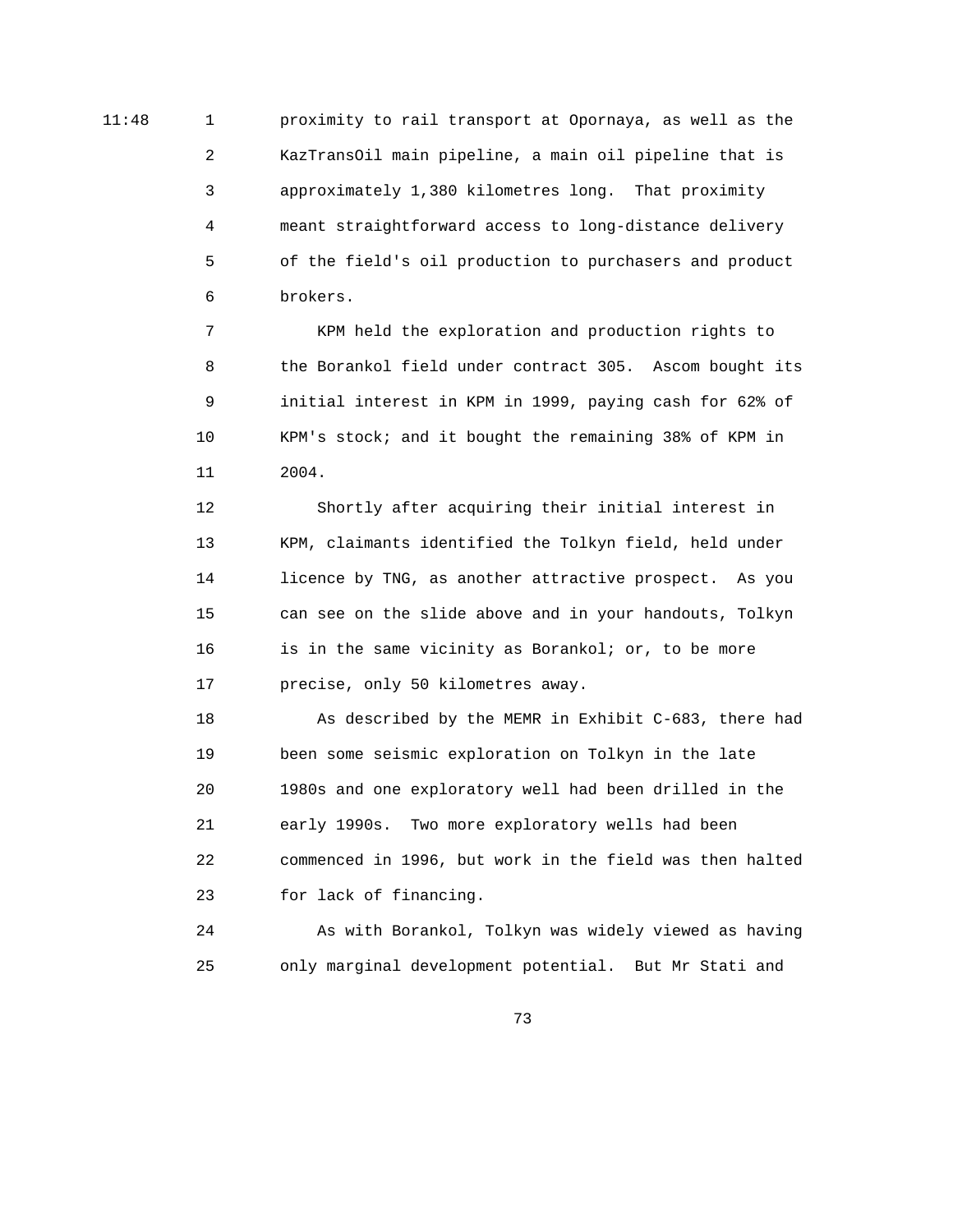11:49 1 1 1:49 his colleagues saw significant potential reserves. They 2 also realised that, like Borankol, Tolkyn benefited by 3 close proximity to a main gas pipeline, the Central 4 Asia-Center pipeline. The Central Asia-Center main gas 5 pipeline is more than 4,800 kilometres long, and its 6 proximity to Tolkyn enabled direct access to export 7 markets for gas.

> 8 TNG held the exploration and production rights to 9 the Tolkyn field under contract 210, which expressly 10 permitted gas exports and guaranteed free and unfettered 11 access to the regulated main gas pipelines in 12 Kazakhstan. Those were very attractive provisions that 13 should have permitted TNG to acquire considerably higher 14 export prices for gas, as opposed to the low 15 state-regulated price for local sales, and that should 16 have prevented monopolistic exclusion of TNG from 17 pipeline access.

 18 In addition to the Tolkyn field, TNG also held the 19 exploration rights to the adjacent Tabyl block under 20 contract 302. As made abundantly clear in claimants' 21 statement of claim and claimants' reply on quantum, 22 Tabyl was a prospect with remarkable potential.

 23 Claimants acquired their initial interest in TNG in 24 May 2000, paying cash for 75% of TNG's stock. By 2002, 25 claimants had acquired the remaining 25% of TNG. So by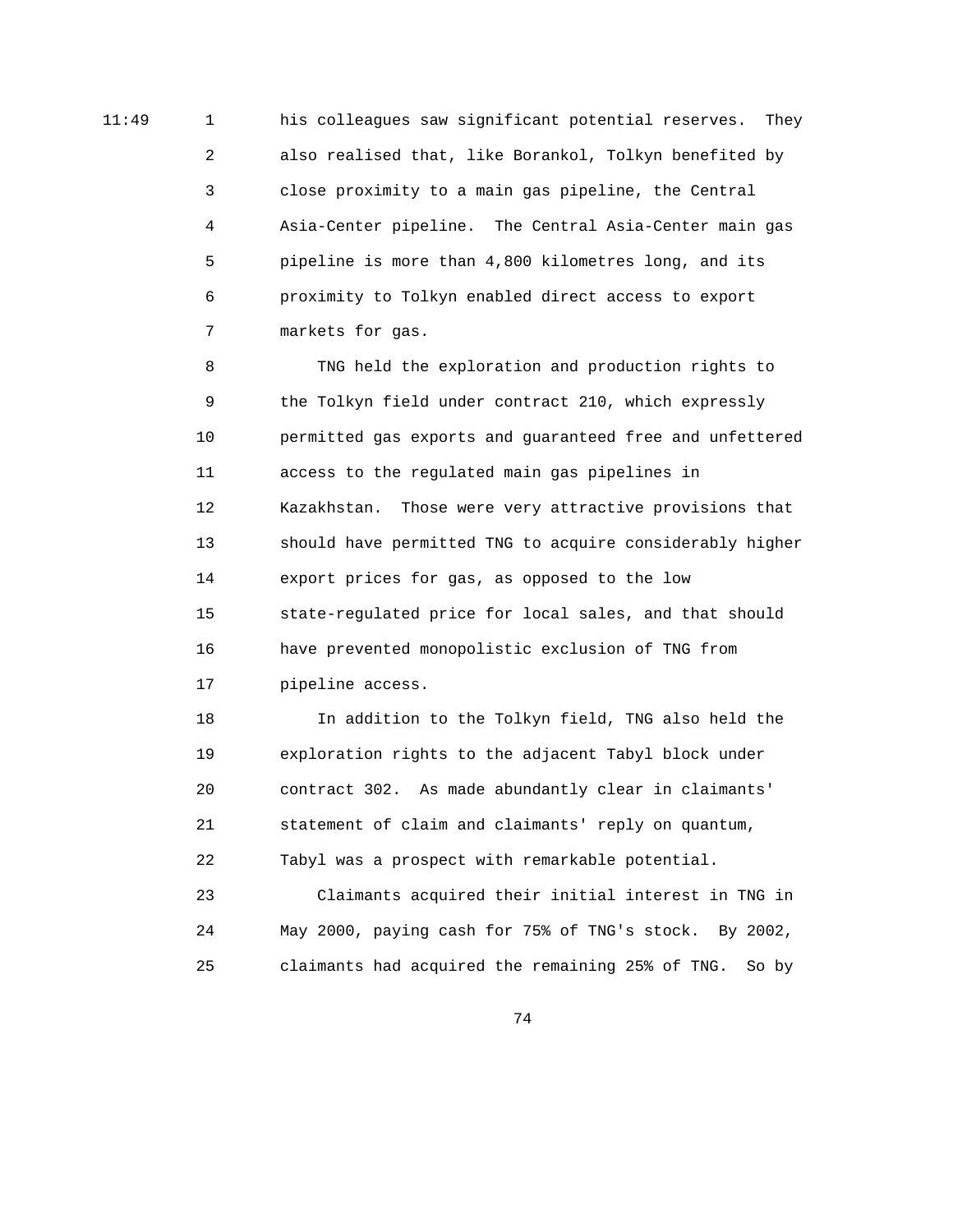11:51 1 the spring of 2000, claimants had acquired their initial 2 majority interests in both KPM and TNG. Thereafter, 3 between 2000 and 2009, with massive effort and 4 investment, claimants took KPM and TNG, with their 5 effectively fallow oil and gas fields, and transformed 6 them into highly successful producers of oil and gas; 7 or, in the state's words, into "strategic assets". 8 Accomplishing this transformation required 9 extraordinary commitment and levels of investment. 10 Mr Mohr has gone through the cash investments in some

> 11 detail. But I will add here, importantly, that the MEMR 12 explicitly recognised the magnitude of claimants' 13 investments.

> 14 In this chart that you see on the screen, taken from 15 the MEMR's February 2010 report on KPM's compliance with 16 its contractual obligations, Exhibit C-385, the MEMR 17 summarises both KPM's required development expenditures 18 through 2009 under its contractual minimum work 19 programme, as well as KPM's actual development 20 expenditures through 2009.

> 21 Incidentally, this report is one of nine 22 governmental reports on KPM and TNG that are included in 23 the Tribunal's binders. I believe you will find them 24 referenced at page 5 of the index.

25 As you can see here, KPM's actual expenditures of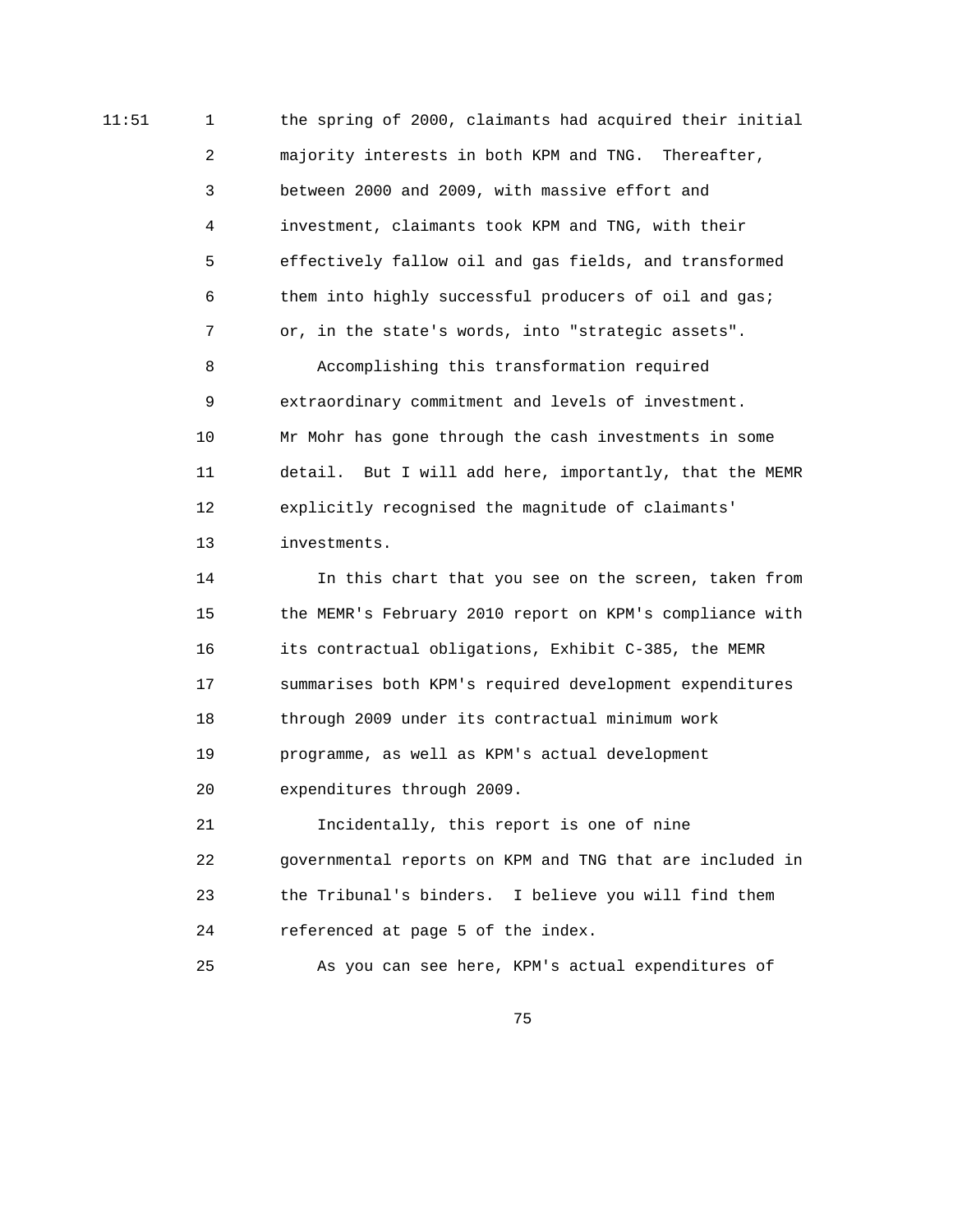11:52 1 US\$473 million considerably exceeded its minimum work 2 programme requirement of \$71 million. As the MEMR noted 3 on page 5 of this report, KPM's actual expenditures were 4 6.6 times greater than the level of its contractual 5 obligations. Its expenditures were 6.6 times greater 6 than what it was obliged to expend on the project.

> 7 In this next chart, taken from the MEMR's 8 February 2010 report on TNG's compliance with its 9 contractual obligations, Exhibit C-386, the MEMR 10 summarises TNG's minimum contractual obligations, and 11 TNG's actual expenditures. As with KPM, TNG's actual 12 expenditures of US\$640 million vastly exceeded its 13 minimum work programme requirement of \$187 million. As 14 the MEMR noted, TNG's actual expenditures were 3.4 times 15 greater than its contractual obligations.

 16 So, as Kazakhstan explicitly recognised, claimants 17 fully complied with -- indeed, they vastly surpassed -- 18 their contractual investment obligations, investing in 19 total more than US\$1.1 billion in development of the 20 Tolkyn and Borankol fields. A considerable portion of 21 that sum consisted of reinvested earnings that Mr Stati 22 and claimants ploughed back into KPM and TNG.

 23 Precisely the same was true with respect to 24 claimants' actual exploration expenditures for the Tabyl 25 block, where again claimants substantially exceeded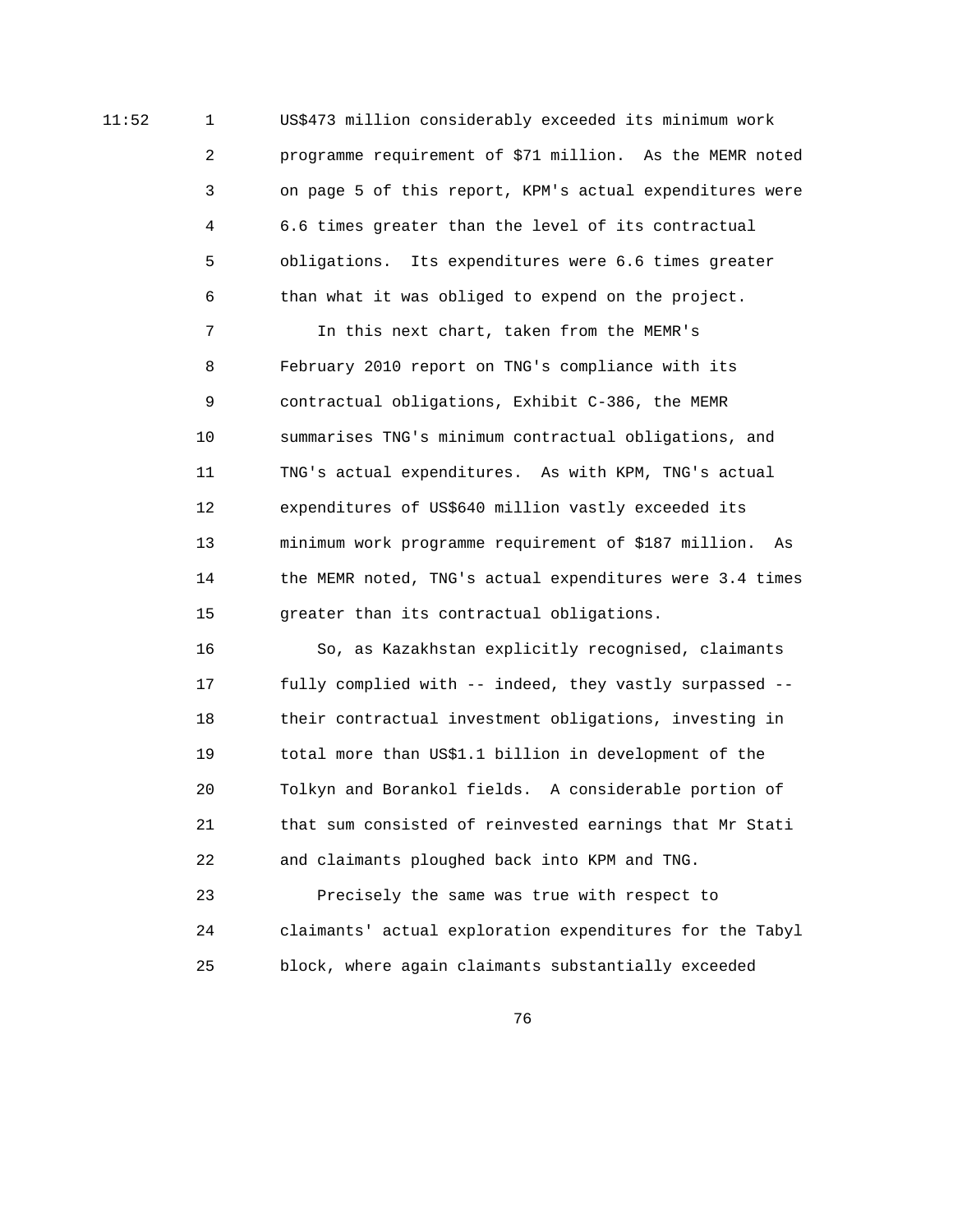11:54 1 their investment obligations. As the MEMR reported, 2 TNG's exploration expenditures for the Tabyl block 3 exceeded its contractual obligations by more than 4 \$22 million.

> 5 As an aside, I would encourage the Tribunal to 6 review these two reports and the seven other inspection 7 reports on KPM and TNG that are included in the 8 Tribunal's binders. These reports date from May 2007 to 9 July 2010, and they are well worth the Tribunal's 10 independent review and consideration. They tell a story 11 markedly at odds with respondent's assertions in this 12 case. They document a level of compliance by KPM and 13 TNG with their principal contractual obligations that is 14 a telling recognition by the state itself that its 15 campaign against claimants, and its ultimate seizure of 16 claimants' investments, were entirely unjustified.

> 17 Now, claimants' development of Borankol and Tolkyn 18 began immediately upon their acquisition of KPM and TNG. 19 As the MEMR noted in Exhibit C-86, Borankol production 20 tests began in 2000 and 2001, free gas extraction began 21 in July 2002, and pilot operations started in 22 December 2003.

> 23 The development of Borankol involved a concerted 24 drilling programme. The top chart here on this slide is 25 from the MEMR's November 2008 KPM inspection report,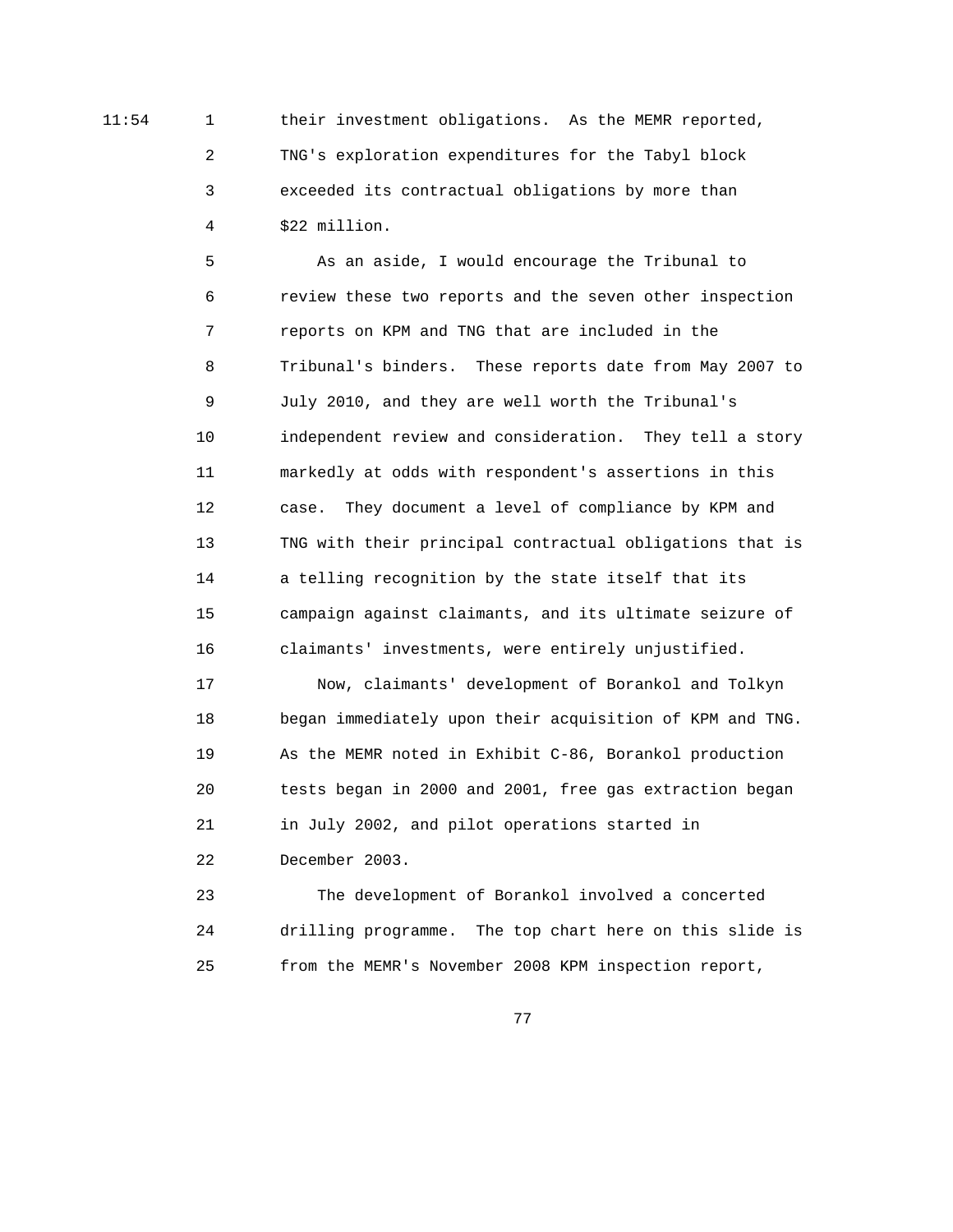11:56 1 Exhibit C-86. As you can see, between 2001 and 2008, 2 KPM drilled a total of 62 combined output and injection 3 wells -- that's the sum of the "is drilled" line at the 4 top of the chart -- that brought the total well count on 5 Borankol to 90 wells.

> 6 Now, the bottom quotes are from the geology 7 committee's July 16th 2010 report, which is 8 Exhibit C-689. This report was issued just five days 9 before the state directly expropriated claimants' 10 investments, and it is effectively an inventory, 11 performed by the state, on what the state was about to 12 seize. The report shows that by 2008 KPM had an active 13 well stock of 57 output wells and four injection wells. 14 By 2009 KPM had an active well count of 66 output wells; 15 one more than as planned in KPM's work programme; and 16 four injection wells, the number called for in the work 17 programme.

> 18 At the time the state seized KPM in 2010, it had 19 a total output well count of 92, with 73 in operation. 20 And recall that KPM had no operating wells at all at the 21 time claimants acquired the company in 1999.

 22 This substantial drilling programme was accompanied 23 by construction of field infrastructure for gathering, 24 treatment, de-watering, testing, measurement, pumping 25 and pre-heating in advance of the oil's delivery into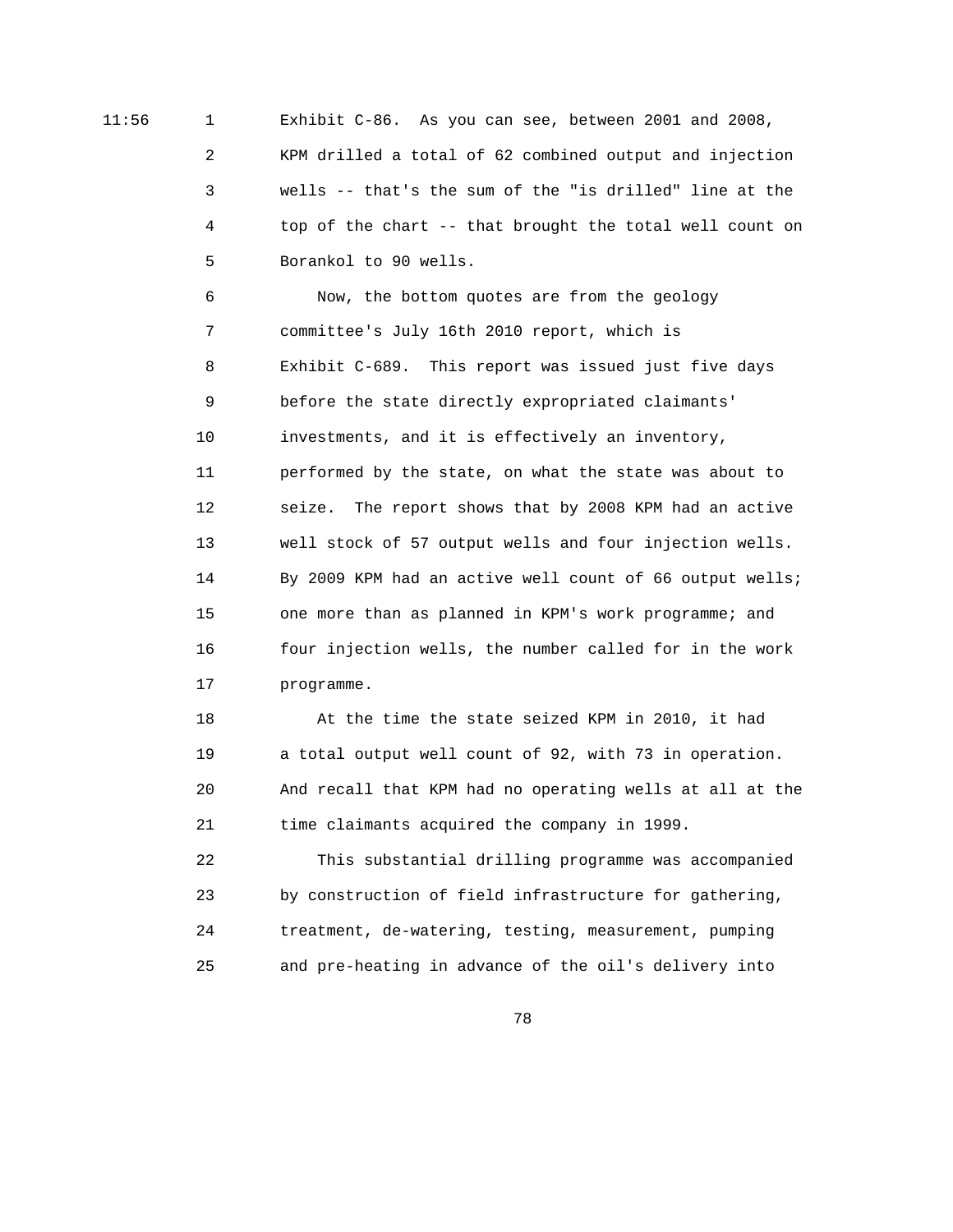11:57 1 the KazTransOil main pipeline. The principal design 2 document for this infrastructure, a raw materials base 3 plan, was prepared by NIPI Neftegaz in 2001. That plan 4 is Exhibit C-465.

> 5 NIPI Neftegaz is a Kazakh oil and gas research and 6 design institute associated with the MEMR, and it was 7 the design institute responsible for the overall 8 Borankol exploration and development plans. The plan 9 included the design of the field pipeline that the state 10 later reclassified as a main pipeline in its trumped-up 11 criminal case against KPM's general manager 12 Mr Cornegruta. Mr Smith will go into that discussion in

13 a bit more detail shortly.

 14 Suffice it to say for now that the MEMR concluded in 15 its November 11th 2008 report -- Exhibit C-86 -- that 16 KPM's actual field development conformed with the 17 development design in all respects.

 18 As with Borankol, claimants commenced work on the 19 Tolkyn field and Tabyl block promptly upon acquisition 20 of TNG. As the MEMR notes in Exhibit C-683 and 21 Exhibit C-386, TNG's exploration and infrastructure 22 development began in 2000. TNG started de-mothballing 23 and restoration of the wells on the field; it commenced 24 the drilling of new exploratory wells; it conducted 25 detailed 3D seismic survey work on the Tolkyn field, and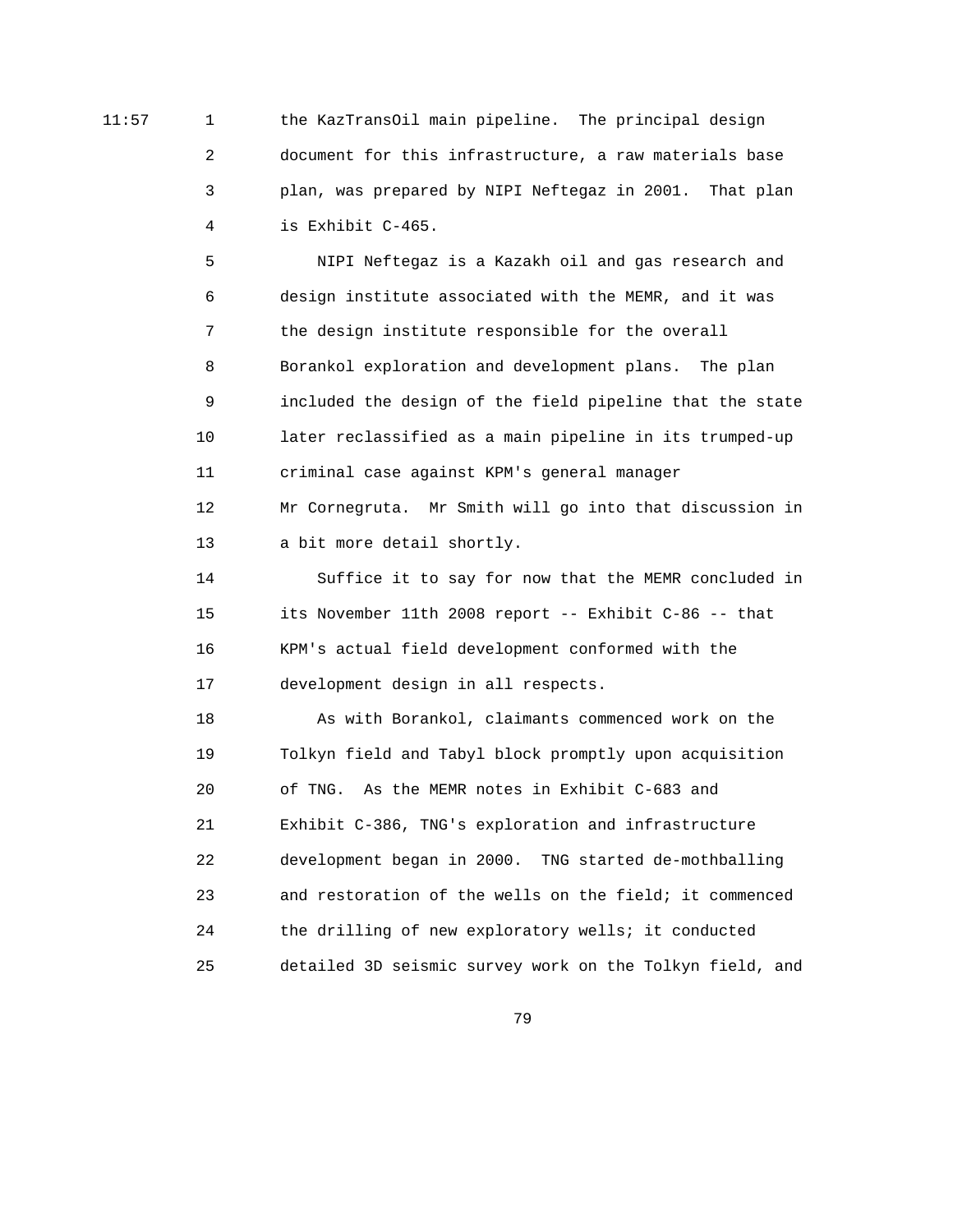11:59 1 2D seismic work on the Tabyl block; and it began 2 construction of field infrastructure for gas transport 3 and treatment.

> 4 The MEMR summarised TNG's actual well count on the 5 Tolkyn field and Tabyl block in its February 5th 2010 6 report, Exhibit C-386, which you can see on the screen. 7 TNG, as you can see, had restored or drilled a total of 8 40 wells by 2009, including a completed test well in the 9 Munaibay resource area of the Tabyl block and a partial 10 well in the Tabyl block's Bahyt area.

> 11 In July 2008 claimants discovered substantial oil 12 and gas deposits in Munaibay, and they reported this 13 discovery to the MEMR. That's one of the important 14 facts of this case. In October 2008 claimants commenced 15 the exploratory well in the Bahyt area, which showed 16 evidence of substantial gas deposits.

 17 In the same February 2010 report, the MEMR gave TNG 18 what can only be described as a complete bill of health 19 in terms of its compliance with its contractual 20 obligations. I've highlighted some of the key findings 21 here. You will see that it says there's been "strict 22 compliance with [state-approved] design documents" and 23 "required corrections to [certain] parameters and main 24 exploitation indicators being made in due time"; "full 25 compliance", and in certain cases excess compliance,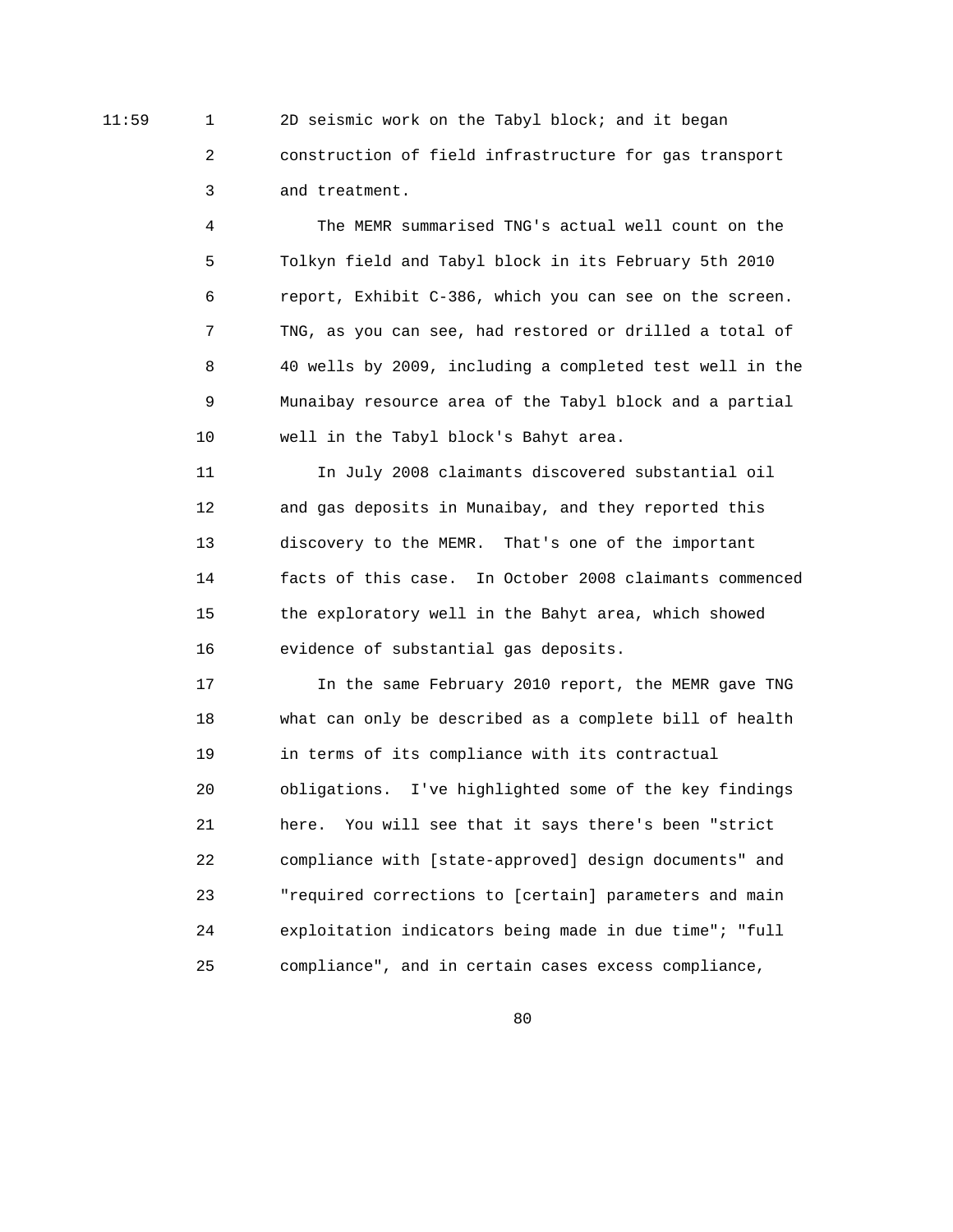12:00 1 with standards for production, treatment, storage and 2 loading of product, and I'll note there in the bottom -- 3 we'll come back to this later in the hearing, I'm 4 sure -- that with respect to gas and oil pipelines, the 5 state notes that "all of these elements [are] part of 6 a single technological process".

> 7 In the same report, MEMR notes fulfilment of 8 requirements to state normative standards for production 9 quality control and measurement systems, and 10 a resource-based and operational system that:

 11 "... insure[s] reliable and stable operation of the 12 entire system, as well as fulfil[s] the need for energy 13 resources of the population and enterprises in [the] 14 Mangistau region."

 15 Similarly, in its February 2010 report for KPM, the 16 MEMR gave KPM an equally clean bill of health, and I'll 17 note again that the MEMR here refers again, with respect 18 to KPM, to "the single technological process".

 19 These contemporaneous conclusions from Kazakhstan's 20 Energy Ministry are directly at odds with Kazakhstan's 21 allegations in this arbitration. Again, these various 22 reports are noted at page 5 of your index and they're 23 included in your binders, and they're well worth 24 a careful review by the Tribunal.

```
 25 I am now having handed out separately -- it's
```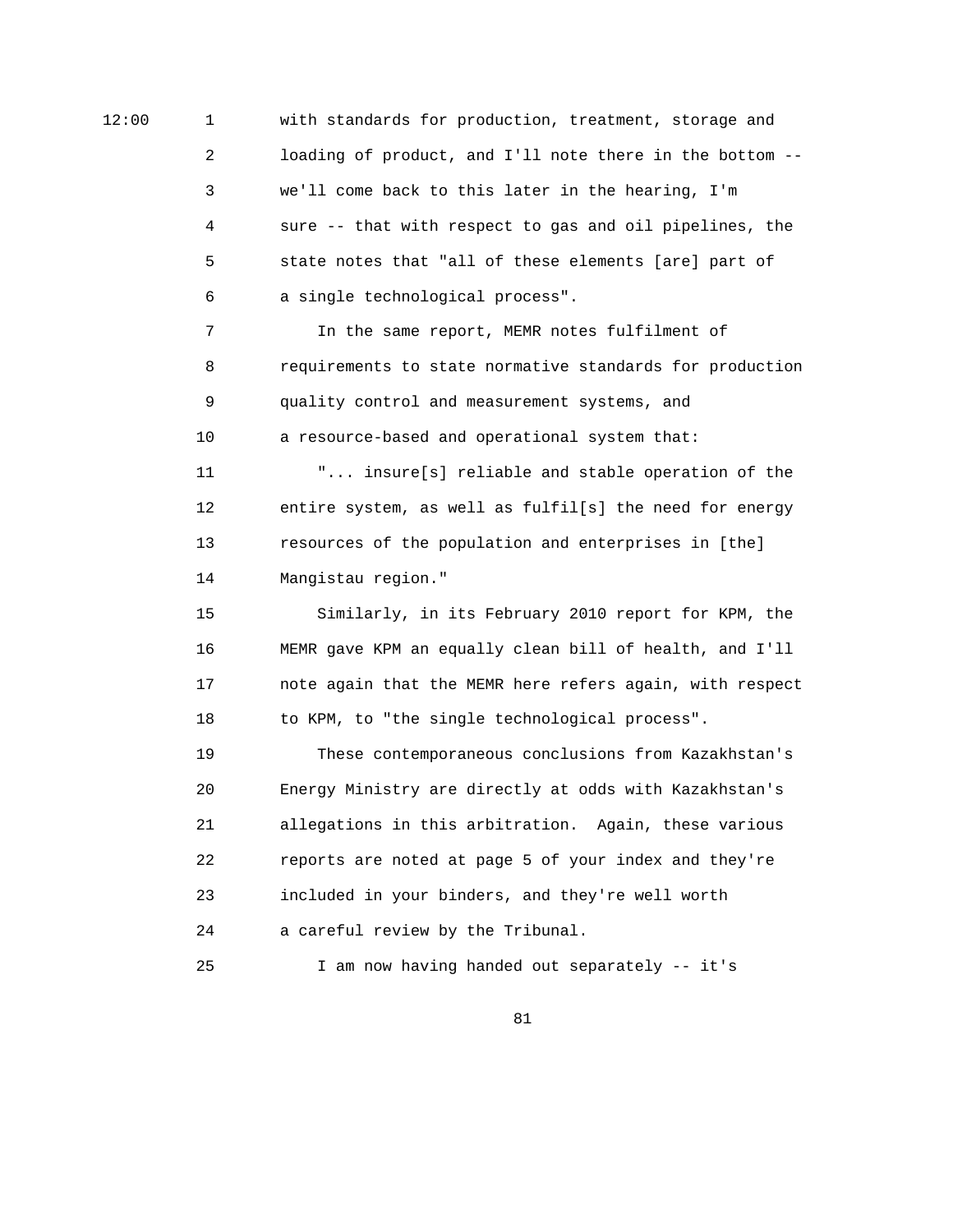12:02 1 included in your binder, but I'd ask the Tribunal to 2 keep this diagram out and the photos that go with it out 3 because I'm going to try and take the Tribunal slowly 4 through some of the infrastructure in a moment that's at 5 the heart of this dispute.

> 6 The diagram that I've handed out shows the basic 7 field transport and processing infrastructure that 8 claimants constructed for the Borankol and Tolkyn 9 fields. That field infrastructure, or part of it, is 10 central to a good portion of this dispute, so again I'd 11 like to spend a moment walking you through it. It is 12 important background and context for much of what you 13 will hear in testimony this week.

 14 Now, to begin with, if you'll look at the diagram, 15 gas and condensate from the Tolkyn field went to the gas 16 processing facility for treatment, and I've marked that 17 facility as A on this diagram for ease of reference. 18 Gas was then delivered through one of two pipelines to 19 the Central Asia-Center main pipeline, which I've marked 20 here as B for ease of reference.

 21 Condensate, meanwhile, was sent to the condensate 22 warehouse. The condensate warehouse and the oil 23 warehouse make up the warehouse facility that is marked 24 C on this diagram, and that facility is of some 25 importance to the underlying facts of the case. The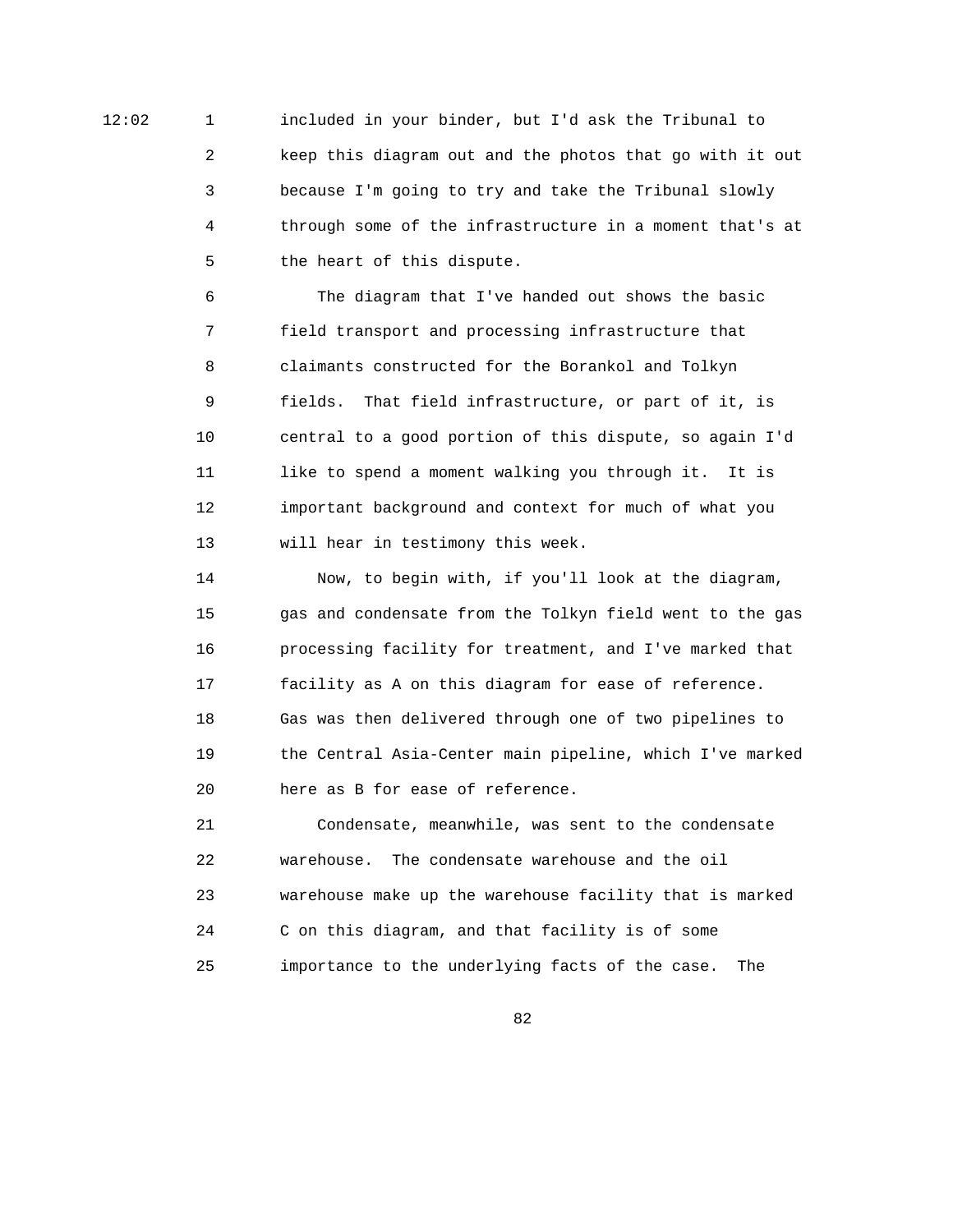12:03 1 condensate was then delivered to the Opornaya rail head, 2 which I have marked on this diagram as D.

> 3 That's the process flow for gas and condensate. 4 Oil, meanwhile, mainly came from Borankol, but there 5 was some oil production from Tolkyn as well. Oil from 6 both fields went to the oil treatment facility, which is 7 marked E in the diagram. From there, the oil went 8 through a 17.9-kilometre pipeline to the oil warehouse 9 section of the warehouse facility. That 17.9-kilometre 10 pipeline is highlighted in orange on your diagram, and 11 is at the heart of this case. After the warehouse, oil 12 then went through another 1-kilometre pipeline, 13 highlighted in green here, that joined up with the 14 KazTransOil main pipeline. The KazTransOil main 15 pipeline is marked here with an F.

> 16 Much of this case, as the Tribunal will be aware, is 17 about the 17.9-kilometre pipeline highlighted in orange 18 between the oil treatment facility and the warehouse 19 facility, specifically whether the 17.9-kilometre 20 pipeline highlighted in orange is a field pipeline or 21 a main pipeline, and the lack of consistency, 22 transparency and logic that surrounds Kazakhstan's claim 23 that the pipeline is a main pipeline. I'm going to show 24 you a small picture of a small section of that pipeline 25 in just a moment.

<u>83 and 200 and 200 and 200 and 200 and 200 and 200 and 200 and 200 and 200 and 200 and 200 and 200 and 200 and 200 and 200 and 200 and 200 and 200 and 200 and 200 and 200 and 200 and 200 and 200 and 200 and 200 and 200 an</u>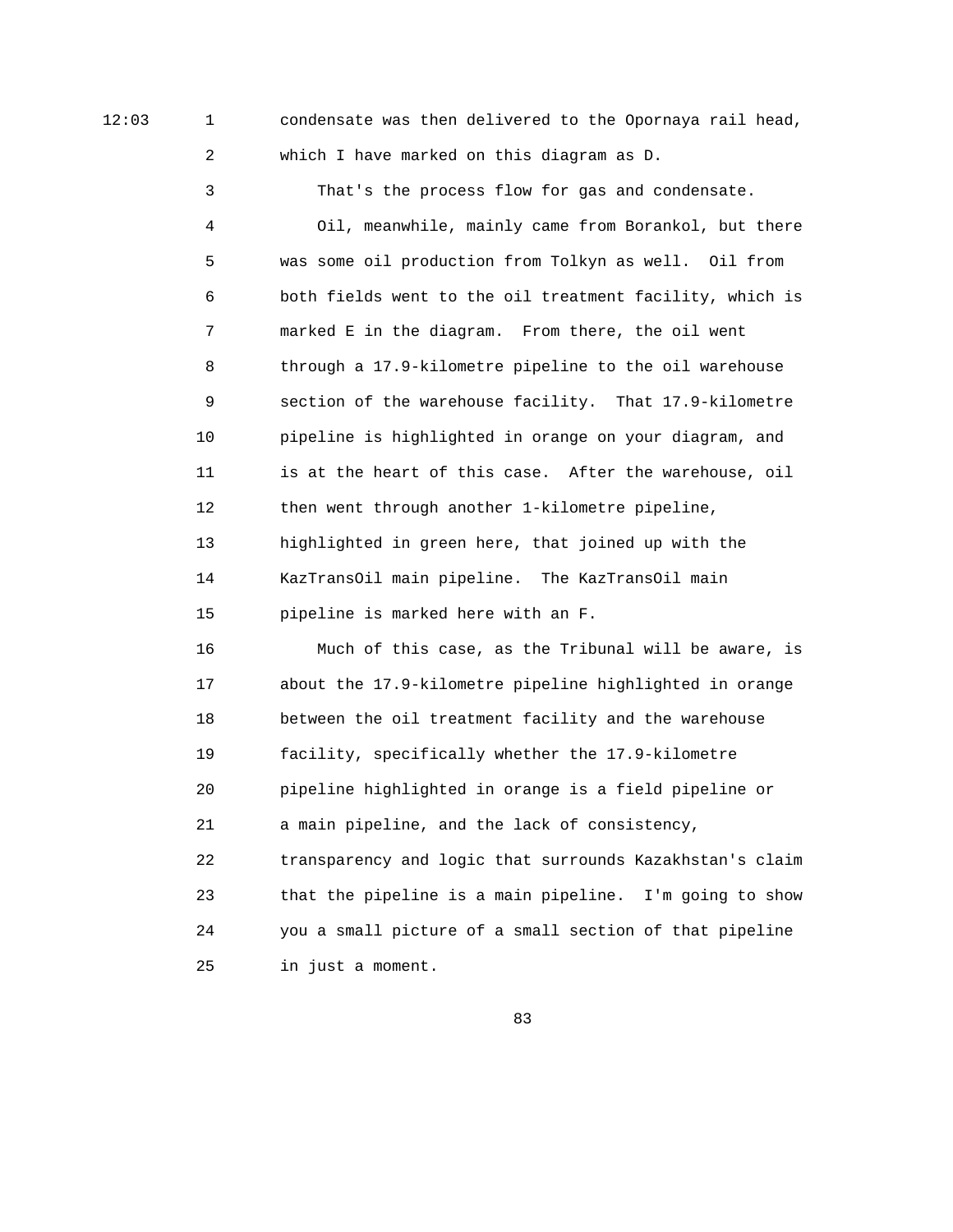12:05 1 Also of some relevance is the short pipeline shaded 2 in green, the 1-kilometre pipeline between the warehouse 3 facility and the KazTransOil main pipeline. Very 4 tellingly, before this arbitration Kazakhstan had never 5 alleged that that 1-kilometre pipeline was a main 6 pipeline. 7 So please keep this diagram handy as I now show you 8 some of the photos of what's in the diagram. 9 MR HAIGH: Mr Fleuriet, sorry to interrupt you. Do you know 10 the diameter of the 1-kilometre pipeline that goes from 11 the oil warehouse to the KazTransOil pipeline? 12 MR FLEURIET: I will get that for you. 13 MR HAIGH: Thank you. 14 MR FLEURIET: I believe it is roughly similar to the 15 diameter of the orange highlighted 17.9-kilometre 16 pipeline, but I will come back and confirm that for you. 17 Now, in the first picture here I'd just like to show 18 you some of the infrastructure necessary for the 19 Borankol and Tolkyn fields, and underscore that it was 20 very impressive in scope. This is just a part of the 21 gas processing facility, what is marked A on your 22 diagram. When we talk about the LPG plant, it's 23 partially shown in the background of this photo. I will 24 come back to that in a minute. But as the Tribunal can 25 see, the construction of the LPG complex was very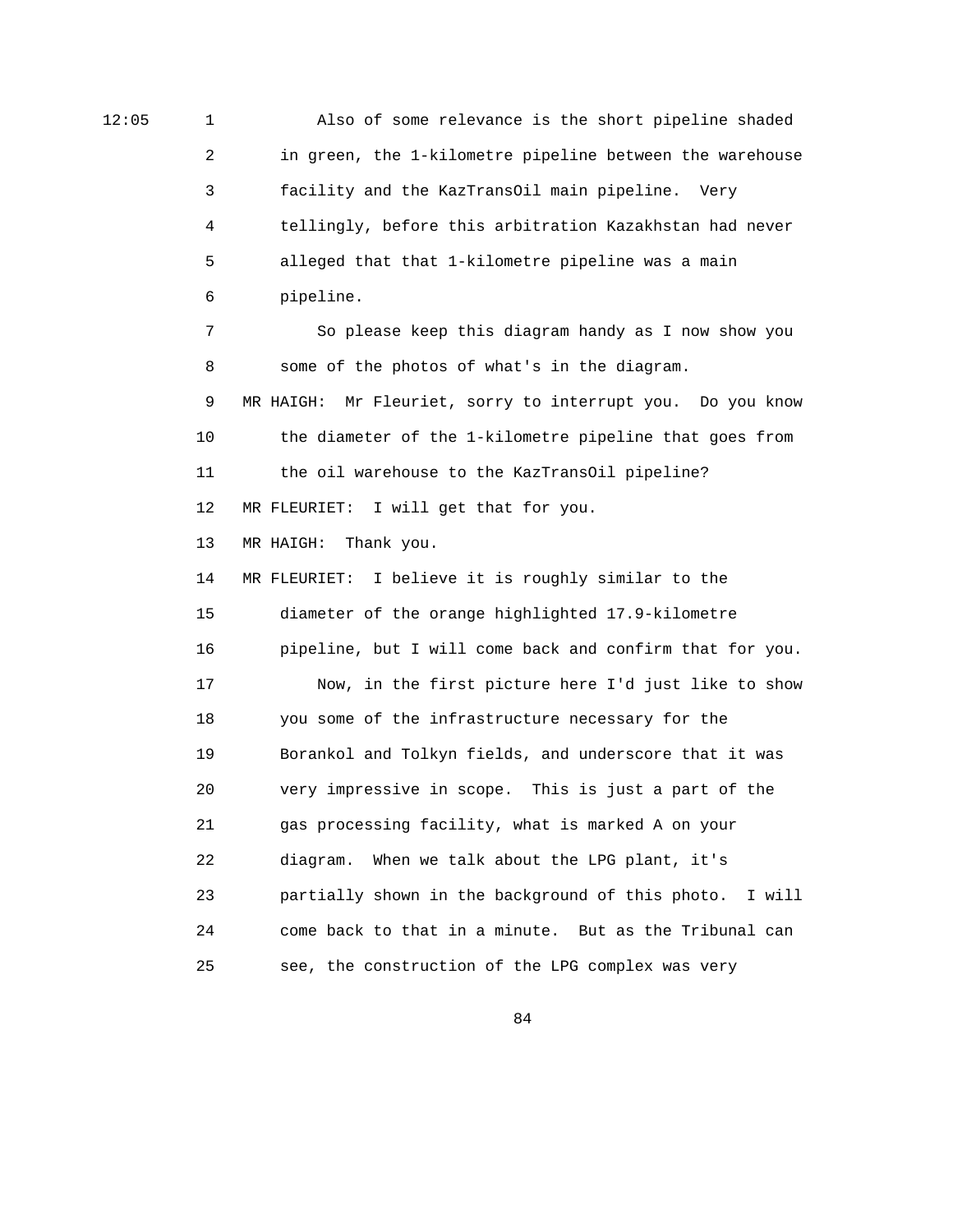12:06 1 advanced by the time it was halted in the spring of

 2 2009, in the midst of the state's coercion campaign. 3 Now, this is a photo of just part of the oil 4 treatment facility, or E on your diagram. Again, it's 5 just up there to show you portions of what is talked 6 about or what is listed on the diagram and some of the 7 scope of the construction that went into the various 8 facilities.

 9 I want to spend a minute on this photo because it's 10 critical to the case. This is another photo of part of 11 the oil treatment facility from a different angle, and 12 what is circled in orange is the first few metres of the 13 17.9-kilometre pipeline at the heart of much of this 14 arbitration. Again, that's the pipeline highlighted in 15 orange on your diagram. This is actually the point here 16 where the 17.9-kilometre pipeline starts upon leaving 17 the oil treatment facility. The point you are looking 18 at in the photo is marked with an orange star on your 19 diagram.

 20 You can see only see the first few metres of the 21 17.9-kilometre pipeline because the rest of it is 22 underground, and actually -- and it goes to Mr Haigh's 23 question -- you cannot even see the pipeline itself in 24 this picture because it is covered with an insulated 25 metal casing. The actual 17.9-kilometre pipeline is

<u>85 and 200 million and 200 million and 200 million and 200 million and 200 million and 200 million and 200 million and 200 million and 200 million and 200 million and 200 million and 200 million and 200 million and 200 mi</u>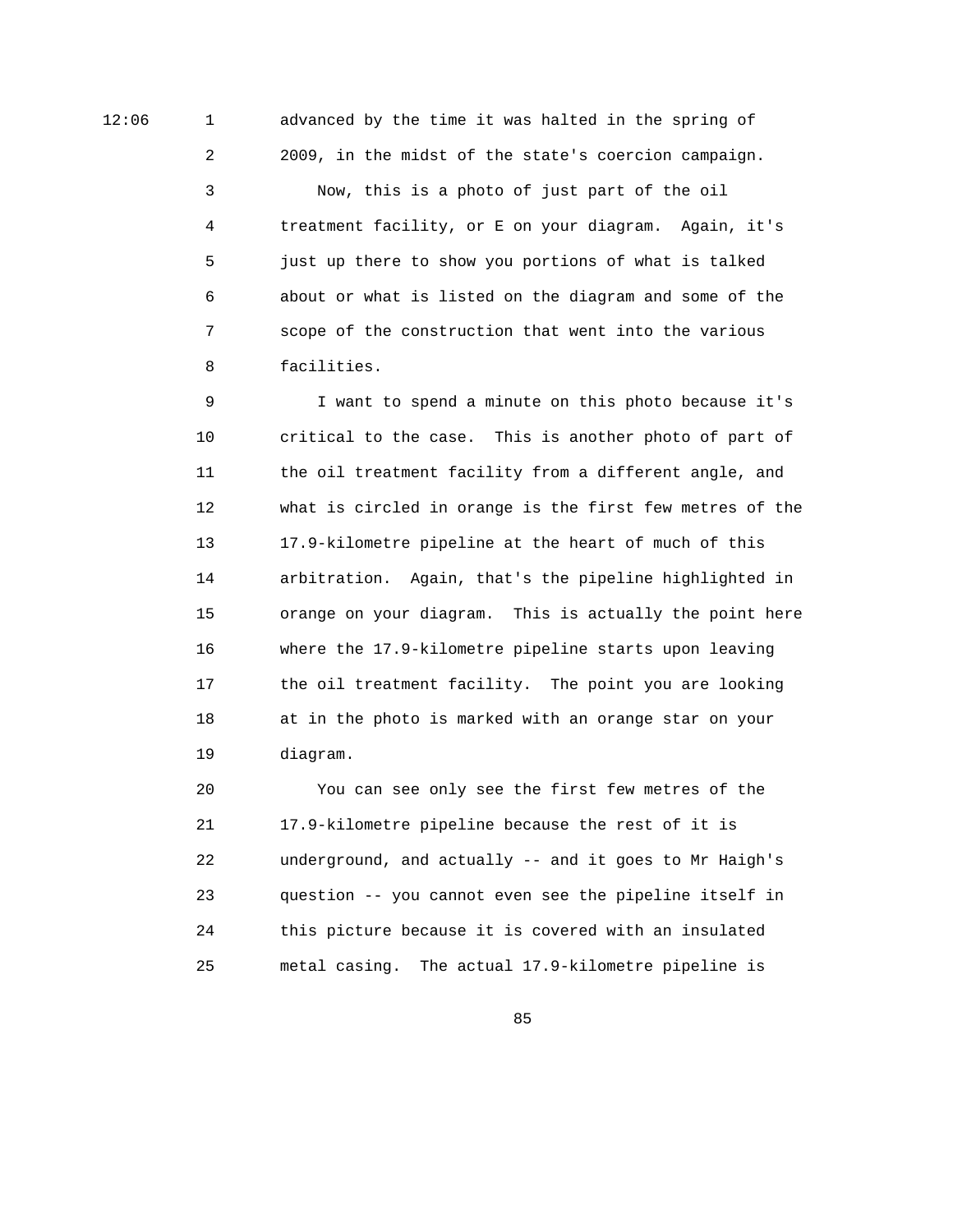12:07 1 only 15.9 centimetres in diameter, just over 6 inches; 2 about this big (indicating). It is smaller in diameter 3 than the field pipeline that you see to the right of the 4 connecting valve in this photo.

> 5 Now, for some additional perspective, and to go to 6 Mr Haigh's question, this is the connection of the 7 1-kilometre field pipeline, the one that's shaded in 8 green on your diagram, to the KazTransOil main pipeline 9 marked as F. This point of connection is marked with 10 a green star on the diagram that I've handed out. You 11 can see here the end of the small field pipeline circled 12 in green -- and I will get the diameter of it -- 13 connecting to the vastly larger main pipeline, which is 14 a full metre in width and cannot even be fully seen 15 through this hole. [What] you see through the hole there 16 is a portion of the KazTransOil main pipeline.

 17 Now, as I mentioned earlier, during the course of 18 this arbitration Kazakhstan first alleged that this 19 1-kilometre field pipeline was also a main pipeline, and 20 if you look back at your diagram, you can see why they 21 did so. Without relabelling this 1-kilometre pipeline 22 as "main", their position in this dispute would have 23 been that you go from main pipeline to field pipeline, 24 back to main pipeline, which makes absolutely no sense. 25 But that senseless position was actually

en and the state of the state of the state of the state of the state of the state of the state of the state of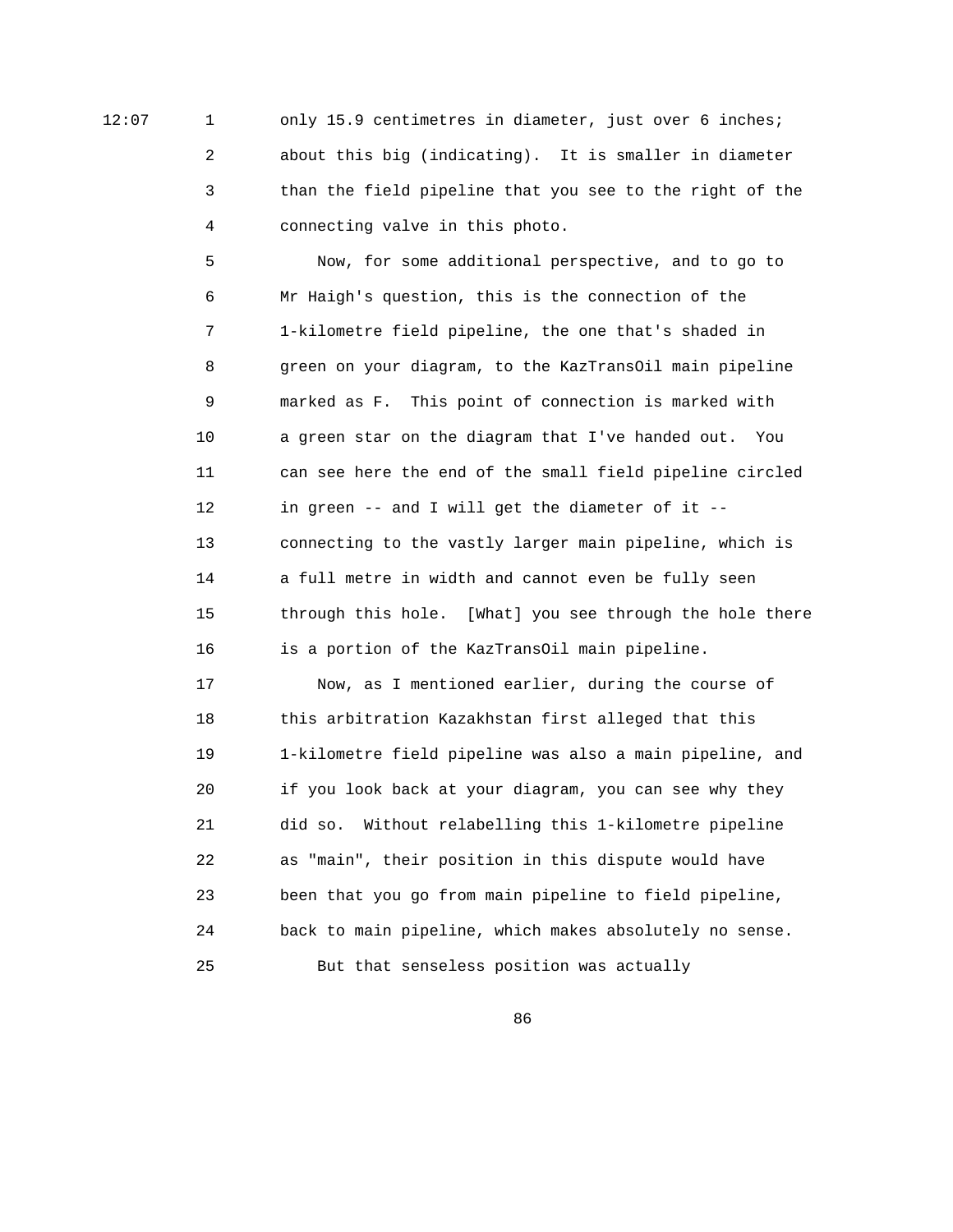12:09 1 Kazakhstan's position contemporaneously back in the real 2 time. In their zeal to convict Mr Cornegruta and 3 devastate KPM, Kazakhstan's financial police forgot to 4 relabel the pipeline between what they were relabelling 5 as "main pipeline" and the real main pipeline. They 6 bungled the job and omitted to relabel this little 7 pipeline circled in green, which simply serves to 8 underscore the contrived, confused nature of the whole 9 prosecution exercise.

> 10 Finally, this is the very KazTransOil main pipeline 11 which we just saw heading for the horizon. It is 12 1,380 kilometres in length, and its size is apparent. 13 Now, let me return finally to the first photo 14 I showed you. In addition to the infrastructure for 15 Tolkyn and Borankol production, some of which you've 16 just seen, the Tribunal will recall that in 2006 17 claimants commenced construction of an LPG plant. The 18 LPG plant was integrated with the gas and condensate 19 processing facilities at the Borankol field, and it can 20 be partially seen here in the background of this photo, 21 what is circled.

> 22 The LPG plant was designed to process propane, 23 butane and pentane plus from Tolkyn and Tabyl gas 24 production. Claimants invested more than \$240 million, 25 just under a quarter of a billion dollars, in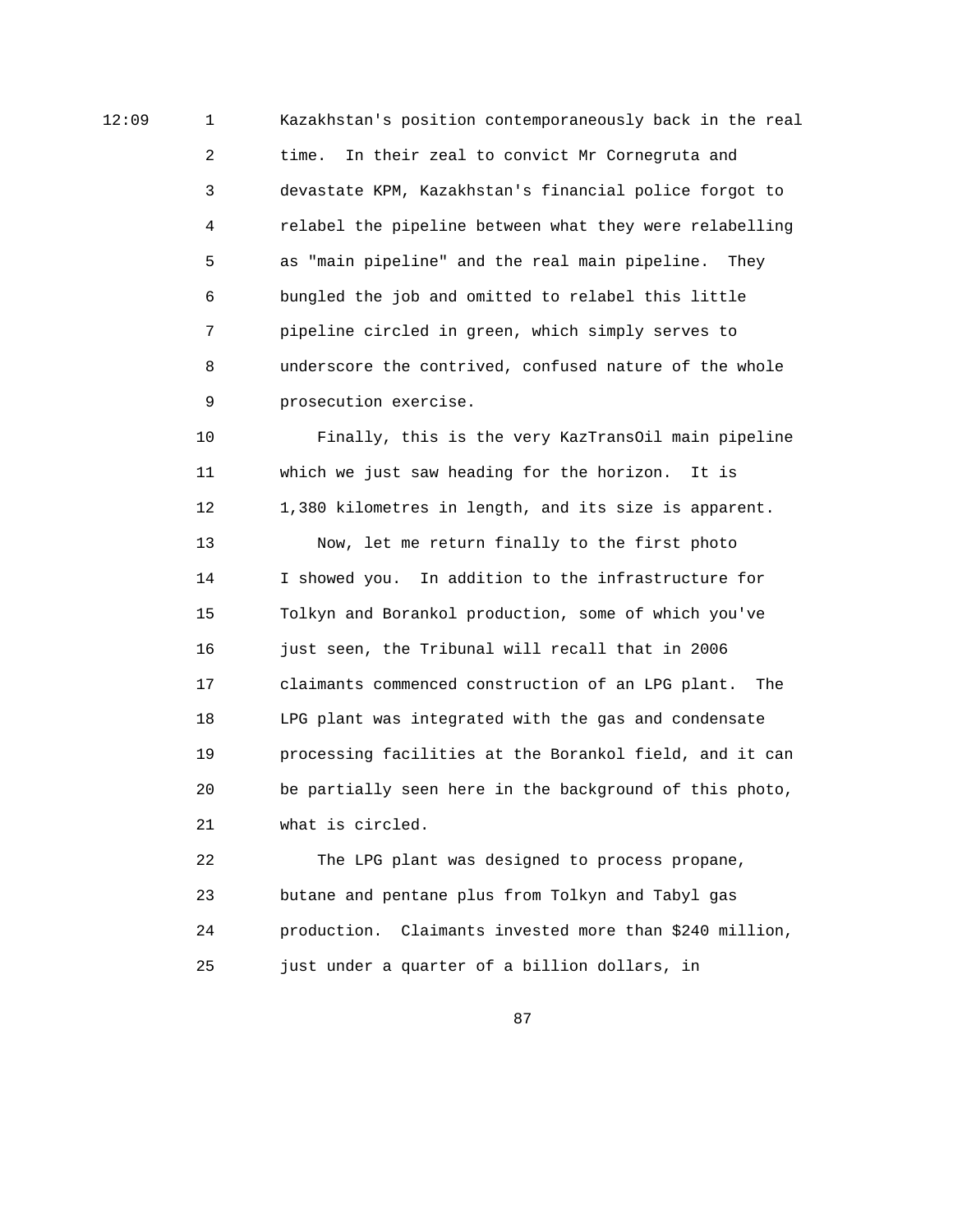12:10 1 construction of the LPG plant. It was nearly complete 2 when they decided to halt further expenditures in 3 May 2009, in the midst of the state's coercion campaign. 4 Upon its completion, which the state clearly intends to 5 accomplish, the LPG plant will be one of the largest in 6 Kazakhstan, and Kazakhstan certainly recognises the 7 vital importance and strategic value of the plant. 8 I'll just show the Tribunal quickly this slide [19], 9 where the geology committee of the government refers to 10 the LPG project and says: 11 "... in case of its complete fulfillment, [it] would 12 be of great regional and industrial importance for 13 development of the region." 14 Now, I will conclude briefly with two more topics. 15 The first has to do with inspections, examples of which 16 I've already shown you. 17 In its pleadings, in an effort to put a benign gloss 18 on its ugly coercion campaign, Kazakhstan has argued 19 that there was nothing unusual about the myriad 20 inspections it carried out between October 2008 and 21 July 2010. Kazakhstan observes that it had always 22 conducted inspections of KPM and TNG, and that it had 23 a right to do so. 24 What was different about the inspections after 25 October 2008 was their nature and purpose, as well as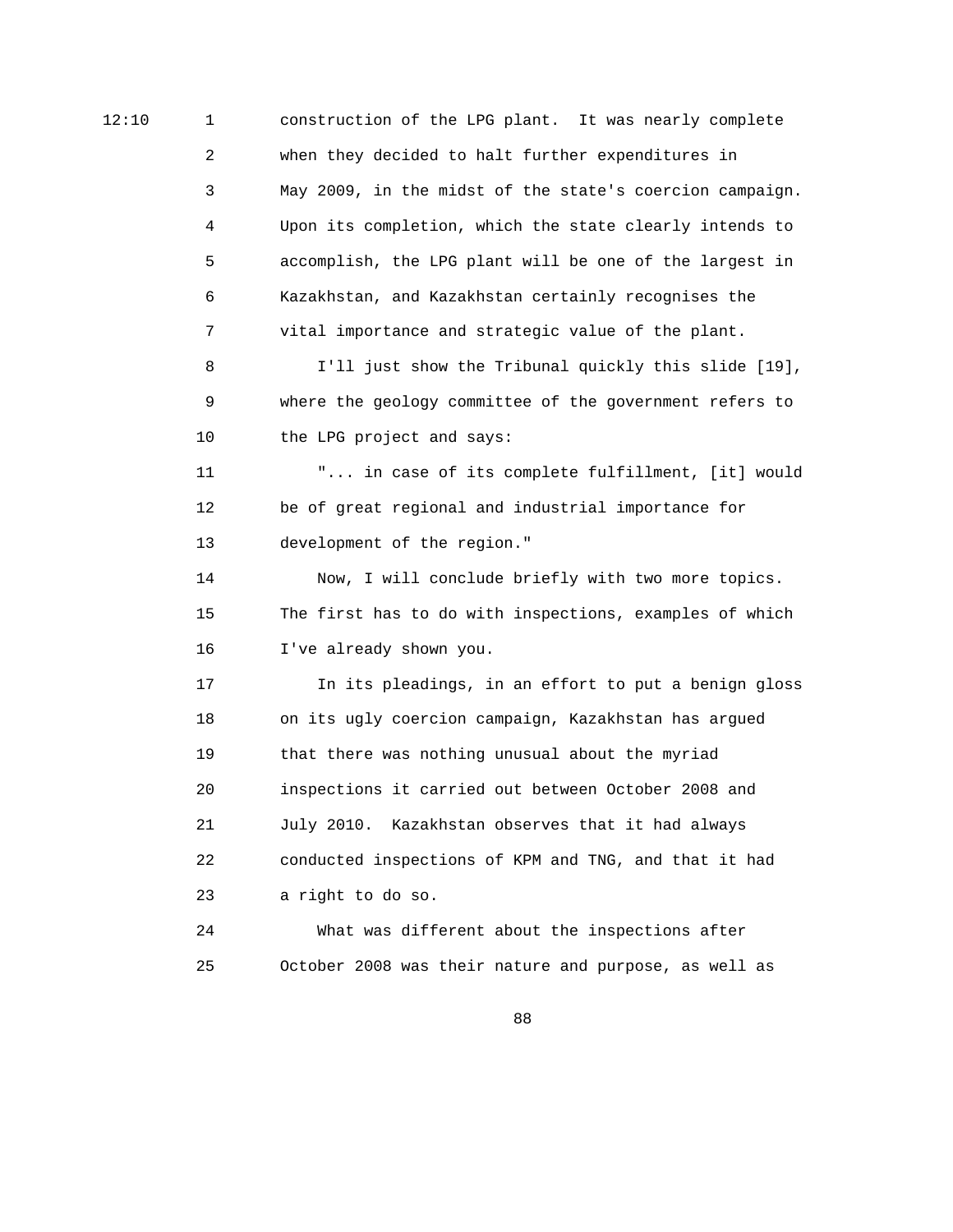12:12 1 their impact upon claimants' investments. But claimants 2 otherwise agree with respondent: the state had inspected 3 KPM and TNG thoroughly and regularly since the inception 4 of claimants' investments, and indeed some regulatory 5 deficiencies have been noted in those inspections. No 6 company operates to absolute perfection, especially in 7 this industry. The deficiencies that inspecting 8 agencies found before 2008, however, were minor, and 9 they were immediately corrected by KPM and TNG.

> 10 For example, as you can see here, in its 11 November 2008 report the MEMR noted that there had been 12 28 minor violations by KPM between April 2001 and 13 July 2008, and the MEMR noted, as you can see 14 highlighted in yellow at the bottom, that each of the 15 28 minor violations had been eliminated.

 16 It was the same story for TNG. Here in this slide 17 the MEMR noted -- this is again from its November 2008 18 report -- that there had been 12 violations between 19 June 2001 and July 2008, all of which again had been 20 eliminated, as noted on the slide.

 21 In short, Kazakhstan had routinely and thoroughly 22 inspected KPM and TNG for years, had found nothing 23 untoward or unconscionable or uncorrectable, and it had 24 received the full cooperation of KPM and TNG at every 25 turn. That, I would submit, is the normal give-and-take

<u>89 and 2001 and 2002 and 2003 and 2003 and 2004 and 2004 and 2005 and 2006 and 2006 and 2006 and 2006 and 200</u>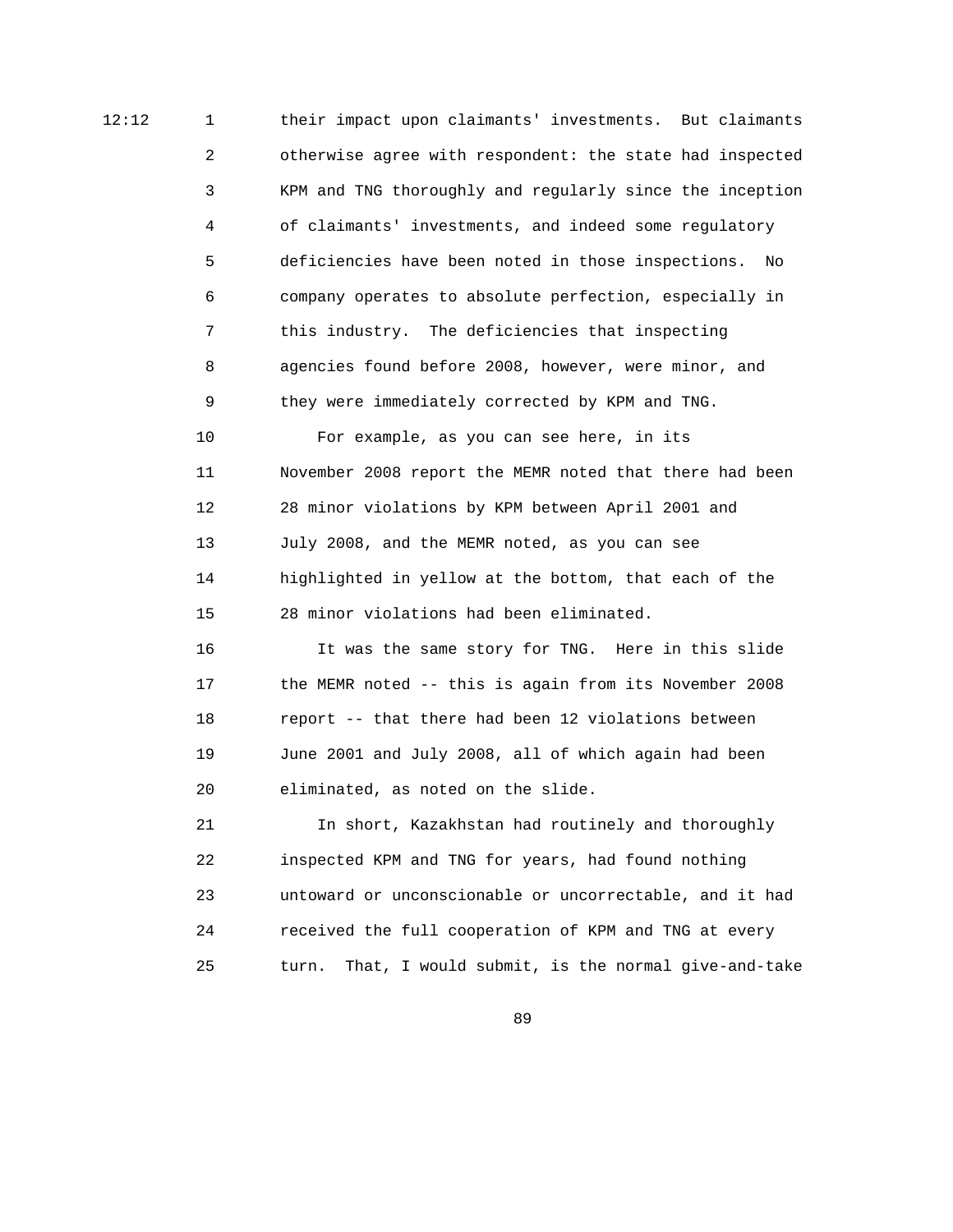12:14 1 of regulatory oversight in a regulated industry.

 2 What happened after October 2008 was dramatically 3 different. Kazakhstan allegedly "uncovered" an issue 4 that it claimed to have missed for years, and it used 5 that issue as the predicate for its coercion campaign. 6 It later in 2010 used its regulatory authority as 7 a pretext for its outright direct expropriation of 8 claimants' investments. That is markedly different from 9 the normal regulatory oversight and interaction with KPM 10 and TNG that took place between 2000 and the third 11 quarter of 2008.

 12 The final topic I will cover brings us to the summer 13 of 2008, when Mr Stati decided to explore a sale of the 14 Tolkyn field, the Borankol field and the LPG plant. Oil 15 and gas prices, as the Tribunal will recall, were very 16 high in mid-2008, making the market attractive for 17 a sale, and Mr Stati wanted to re-direct his energies to 18 other exploration opportunities. Those included the 19 Tabyl block, which he withheld from the sale process at 20 this time so that he could continue to explore the block 21 and establish the full extent of its deposits and value. 22 To put together the sale process, claimants retained 23 Renaissance Capital, a leading investment bank focused 24 on the emerging markets in Russia, Ukraine and 25 Kazakhstan. They named the sale process Project Zenith, and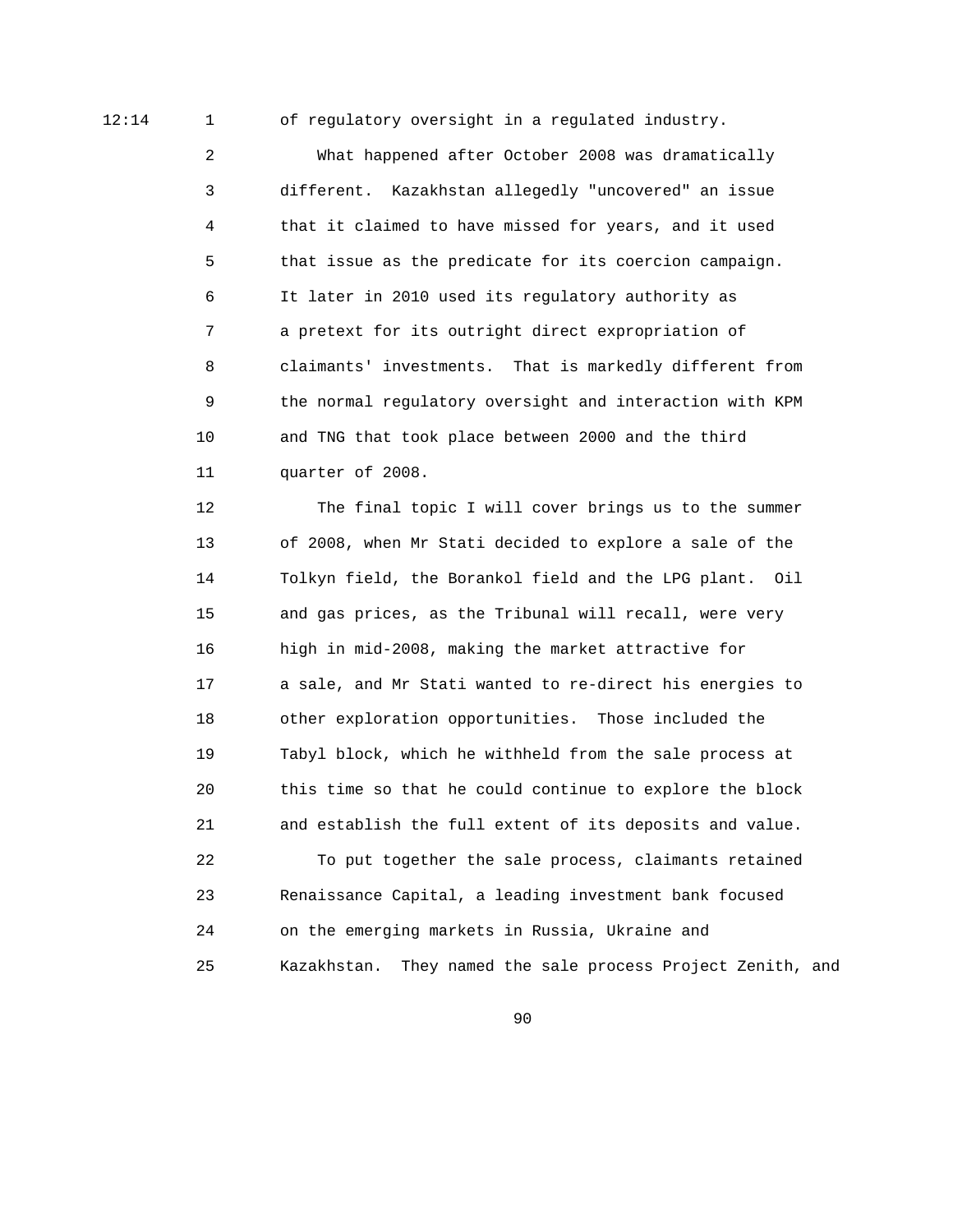12:15 1 teasers were sent out to prospective purchasers in 2 July 2008.

> 3 By October 1st 2008, claimants had received eight 4 indicative offers. Respondent suggests that eight 5 offers for the properties constituted a poor response, 6 but it presents no evidence that eight offers ranging 7 from \$550 million to \$1.55 billion was anything other 8 than a significant response, especially given the 9 worldwide economic crisis that was accelerating by that 10 time.

 11 The top four bids that claimants received in 12 Project Zenith were: \$1.55 billion from KNOC, the Korean 13 National Oil Company; \$1.3 billion from OMV; \$1 billion 14 from Total; and \$916 million from the Turkish Petroleum 15 Corporation. As we have noted on the slide, 16 state-controlled KazMunaiGas also made a bid for 17 \$754 million.

 18 Mr Stati felt at the time that the offers were not 19 going to lead to a sale of the properties at their full 20 value. Between July 2008, when Project Zenith was 21 initiated, and October 1st 2008, when the offers were 22 received, oil and gas prices had dropped, and the trend 23 showed continued decline. Mr Stati felt that the 24 declining price trend undercut his bargaining position, 25 and that he would not be able to negotiate an acceptable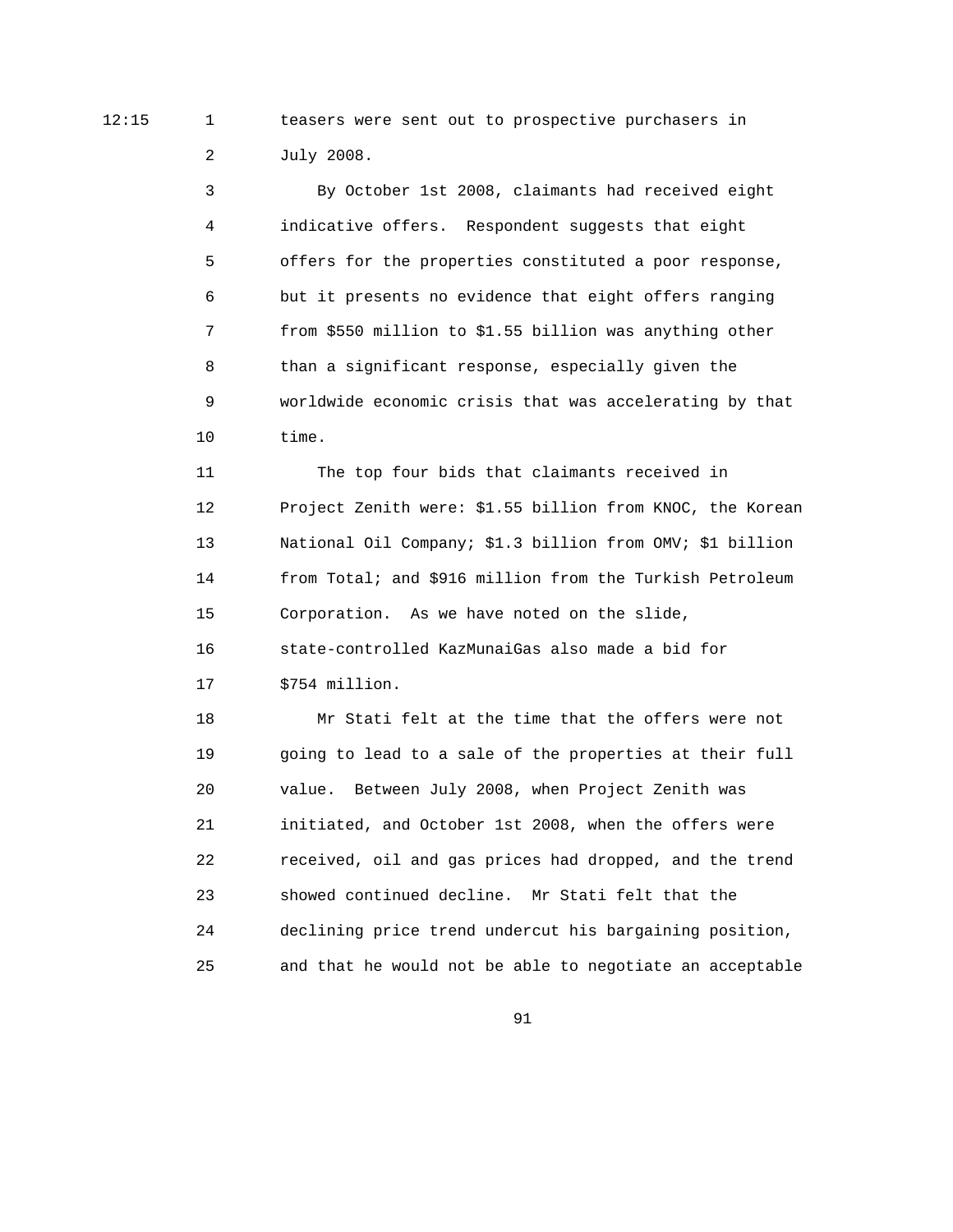12:17 1 selling price from those starting points. Consequently 2 Mr Stati decided to suspend the sale process in the 3 first part of October 2008, and not to open the full 4 data room to bidders or enter the binding bid phase of 5 Project Zenith.

> 6 It was only after that decision had been made that 7 Mr Stati learned about President Nazarbayev's 8 October 14th 2008 order to thoroughly investigate 9 Mr Stati and his Kazakh investments. It was that order 10 that marked the commencement of Kazakhstan's campaign 11 that ultimately destroyed claimants' investments.

12 I will now turn over to my partner Reggie Smith to 13 address that order and its aftermath. Thank you. 14 (12.17 pm)

 15 Opening statement on the merits by MR SMITH 16 MR SMITH: As Mr Fleuriet has told you, from 1999 until 17 mid-2008 the claimants had operated a successful oil and 18 gas business in Kazakhstan. They had invested hundreds 19 of millions of dollars, they had reinvested almost all 20 of their profits, they had made substantial discoveries, 21 and they were in the process of attempting to sell those 22 successful companies on the open market. Both companies 23 had significantly exceeded their investment obligations, 24 as Mr Fleuriet has shown, and TNG in fact had discovered 25 a potentially significant find in its Tabyl exploratory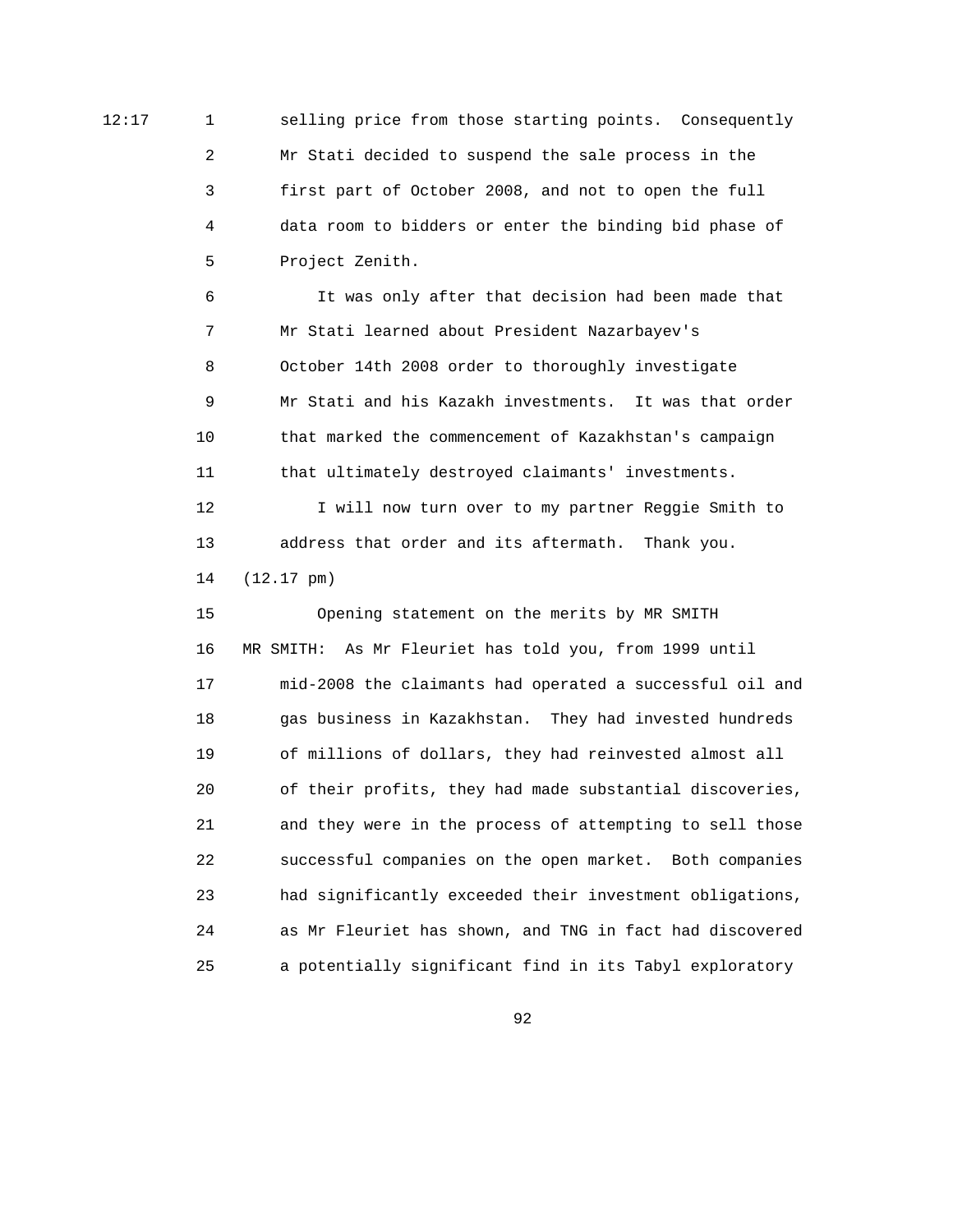12:18 1 block further enhancing the value of the companies.

 2 Therefore, as of mid-2008 the ability to establish 3 a fair market value for the claimants' significant 4 investments in Kazakhstan existed without the 5 entanglements caused by pervasive governmental 6 interference from thereafter. Everything changed in 7 October 2008.

 8 As you will see on the next slide, on 9 October 6th 2008 the President of Moldova, 10 Vladimir Voronin, wrote a letter to the President of 11 Kazakhstan raising vague allegations of improper 12 activity that were only loosely connected, at best, to 13 Mr Stati's operations in Kazakhstan, and they appear 14 primarily directed at slandering Mr Stati through 15 unsubstantiated allegations and accusations of 16 misconduct taking place outside of Kazakhstan.

 17 Interestingly, Kazakhstan's own expert in this case, 18 Professor Olcott, uses basically a similar approach in 19 advancing baseless speculation about Mr Stati's business 20 activities and motivations outside of Kazakhstan. We 21 invite you to carefully review her report; she relies 22 almost exclusively on rank hearsay, including blog 23 posts, and her own speculation based on alleged 24 conversations that she has had with unidentified 25 sources. We ask you to closely examine her references.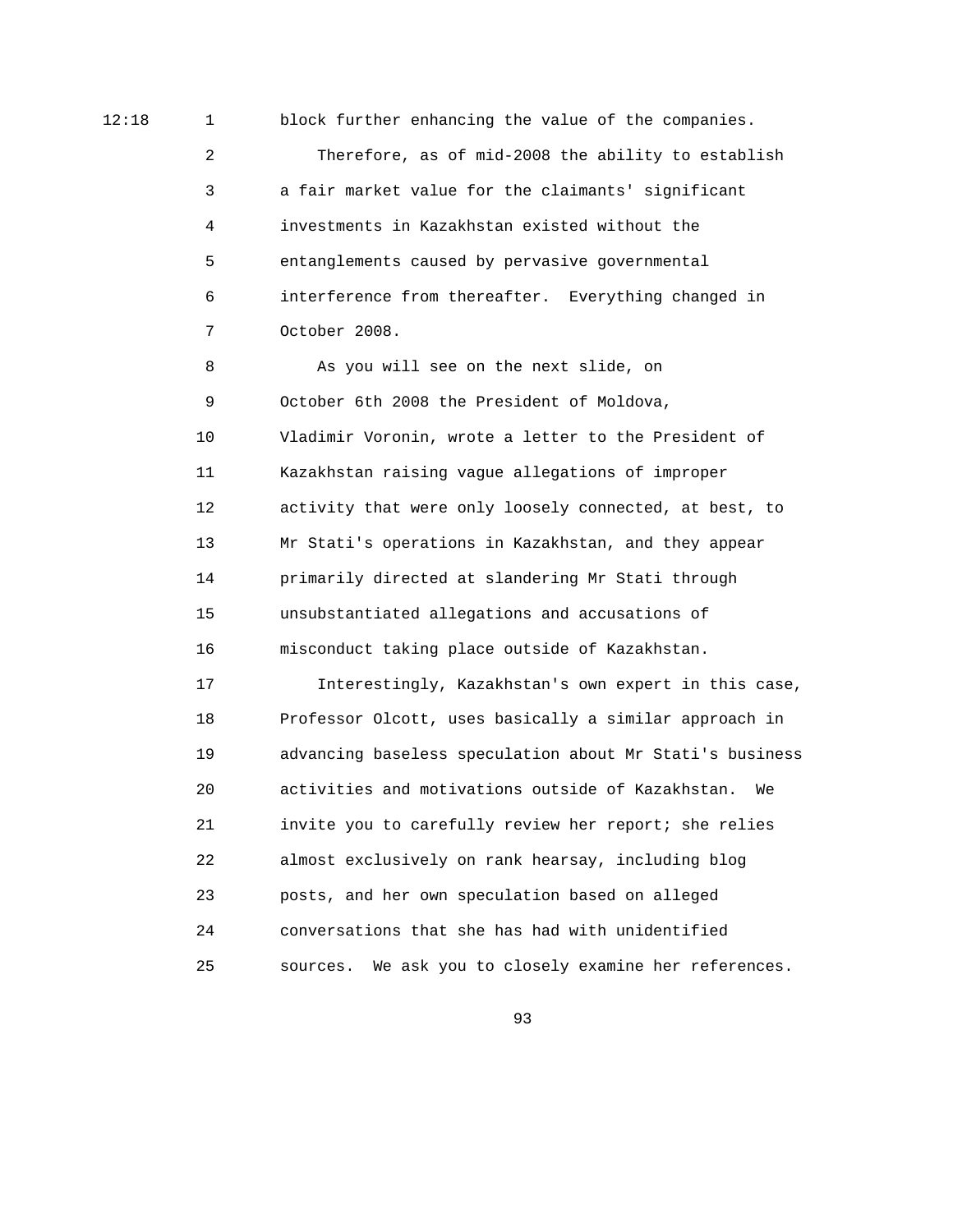12:18 1 Notwithstanding her academic background, her report 2 in this matter is anything but academic. And 3 rather than respond to really what are essentially 4 tabloid tactics used in her report in maligning 5 Mr Stati, we would rather simply invite you to ask any 6 questions you would like to ask Mr Stati about the 7 allegations made in Professor Olcott's report.

> 8 Now, if we look back at the Voronin letter and take 9 a minute to look at the allegations, there are two 10 things that should be clear: firstly, despite the 11 intense inspection wave that occurred as a result of the 12 letter sent by President Voronin, none of the 13 allegations contained in his letter were actually 14 investigated by the Kazakhs at all, much less 15 substantiated by the Kazakhs. And secondly, the letter, 16 we think, fairly read, is a pretty transparent political 17 attack on Mr Stati, whom clearly Mr Voronin viewed as 18 a political opponent.

> 19 Let's look at slide 2. Upon receiving 20 President Voronin's letter on October 14th 2008, 21 President Nazarbayev personally gave an order for Kazakh 22 officials to:

23 "... thoroughly check ..."

24 That is our translation:

25 "... [the] company's activities and determine its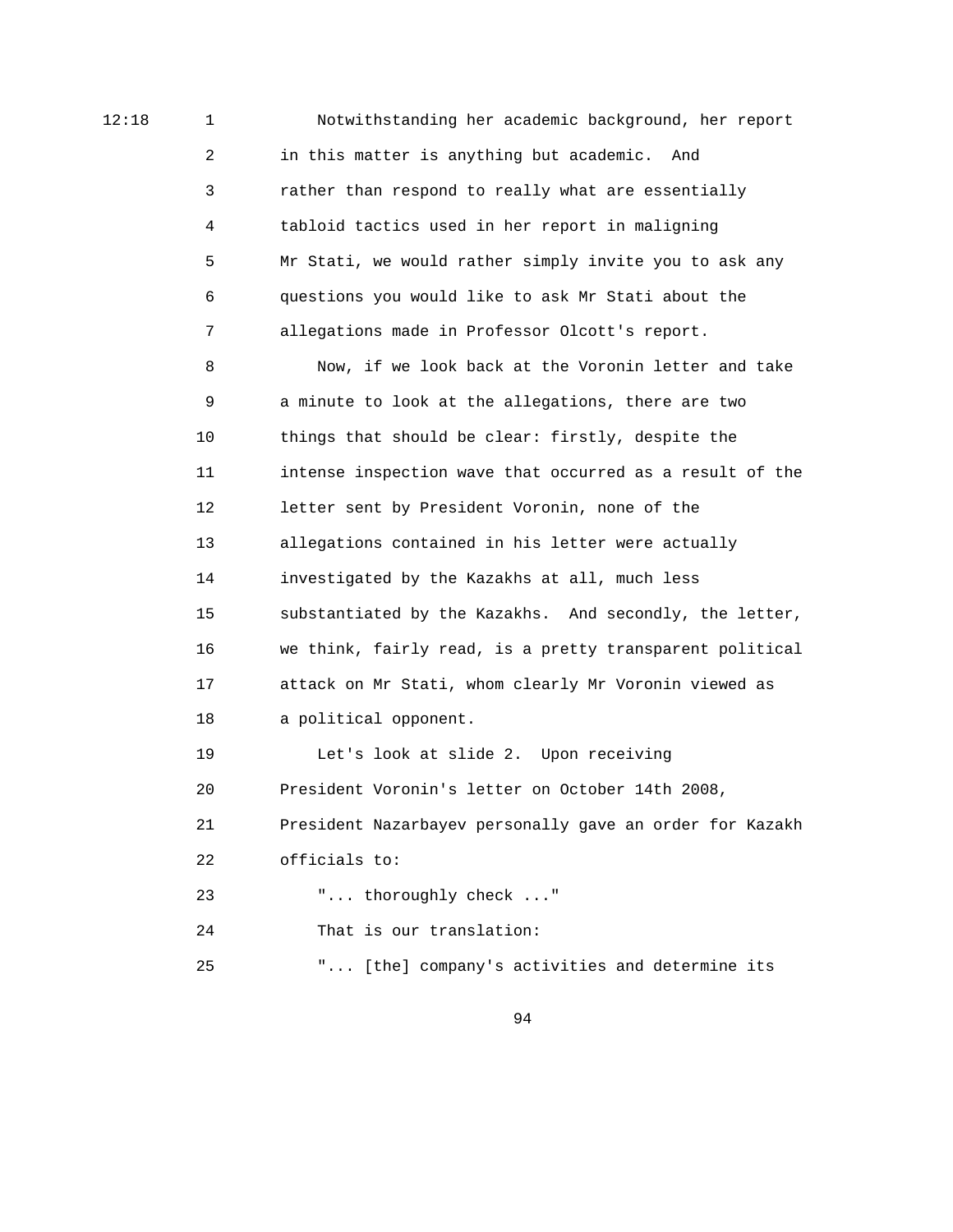12:20 1 further operations in the best interest of the country." 2 In response to President Nazarbayev's directive on 3 October 16th, the Deputy Prime Minister issued an order

> 4 two days later to the financial police to investigate 5 Mr Stati's companies in Kazakhstan. Kazakhstan 6 interestingly has not produced a copy of this order from 7 the Prime Minister, so we are unable to determine 8 precisely what the financial police were told to 9 investigate or whether a desired outcome was suggested. 10 What we do know is that this order kicked off a barrage 11 of inspections, investigations and harassment that 12 quickly destroyed the alienability of claimants' 13 investments and ultimately led to the demise of the 14 companies.

> 15 The extent of Kazakhstan's misconduct has been 16 thoroughly briefed by the parties in this case, and much 17 of it is beyond dispute. I don't plan and I don't have 18 the time to [review] every aspect of the harassment 19 campaign, and I really want to focus in my opening 20 remarks on three key events that stand out to claimants 21 as the most egregious violations. But before I do that, 22 I'd like to say a few things about the motivation behind 23 President Nazarbayev's order.

 24 There has been much debate in the pleadings on why 25 Nazarbayev gave the order that he gave to investigate

<u>95 and the state of the state of the state of the state of the state of the state of the state of the state of the state of the state of the state of the state of the state of the state of the state of the state of the st</u>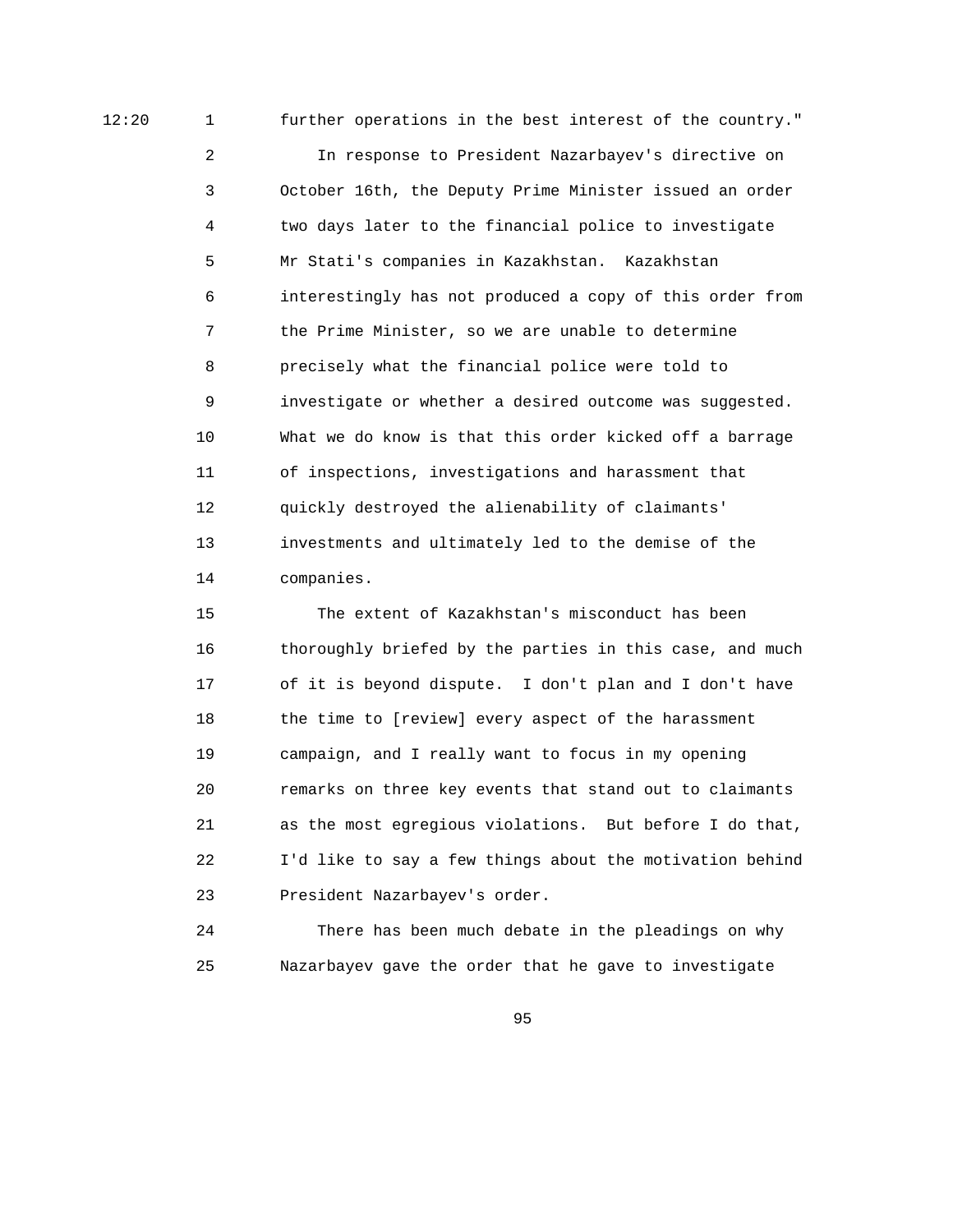12:22 1 KPM and TNG. The respondent's position is that 2 essentially he was legally obliged to conduct 3 a full-scale investigation because he had received vague 4 allegations from another head of state. Chief 5 Investigator Rakhimov in his statement goes even 6 further, and in his first witness statement says the 7 investigation would have taken place based on similar 8 allegations by an "ordinary citizen". That's sheer 9 nonsense.

> 10 It is claimants' case that the Voronin letter simply 11 created a pretext for President Nazarbayev -- and a thin 12 one at that -- for Kazakhstan to search for a basis to 13 divest claimants of their investments.

> 14 For example, claimants do not think it coincidental 15 that the Nazarbayev order in response to the Voronin 16 letter came right on the heels of two events: (1) the 17 Tabyl block discovery by TNG; and (2) Project Zenith, 18 where the claimants received several attractive 19 indicative offers, several over \$1 billion, from foreign 20 companies to purchase a 100% interest in their 21 companies. Even state-owned KazMunaiGas, KMG, made 22 a three-quarters-of-a-billion-dollar offer, but likely 23 was not to be among the higher offers and was unlikely 24 to be a successful bidder, therefore having the state 25 acquire the interest through its state-owned company.

<u>96 and 2001 and 2001 and 2001 and 2001 and 2001 and 2001 and 2001 and 2001 and 2001 and 2001 and 2001 and 200</u>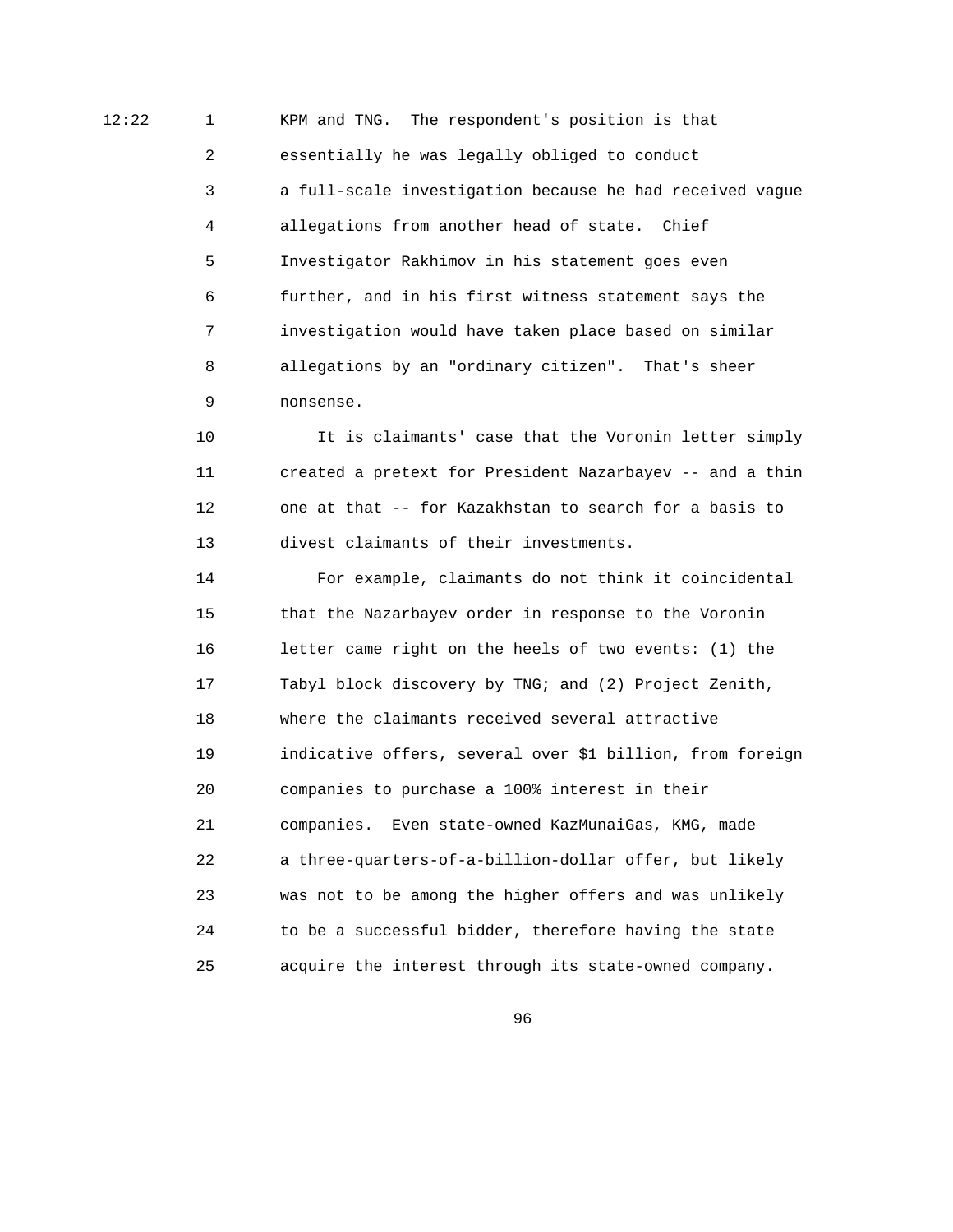12:23 1 Additionally, it appears actually that Nazarbayev 2 requested Voronin to send him the letter, presumably so 3 that he would have legal cover to commence the 4 investigation campaign that he commenced.

> 5 The transcript of a television interview of 6 President Voronin is our evidence, and that is in the 7 record as C-78. In that interview, President Voronin 8 indicates that his letter was solicited by President 9 Nazarbayev, and notably Kazakhstan does not deny that 10 fact. In fact, in its statement of defence, Kazakhstan 11 asked the following question, which is on the slide:

 12 "Can such kind of request be considered as the 13 prosecution campaign launched by the President of the 14 Republic of Kazakhstan? ... Perhaps, to the contrary, 15 the President ... was interested in the investments into 16 Kazakhstan on the part of Stati and just wanted to make 17 sure that [he was] a worthy businessman."

 18 In other words, Kazakhstan doesn't deny that 19 President Nazarbayev requested President Voronin to 20 write him a letter that served as the basis for its 21 order of investigation, but in fact says that there was 22 nothing wrong with that.

 23 Now, while the claimants would clearly concede that 24 President Nazarbayev was obviously interested in 25 Mr Stati's investments in Kazakhstan, we don't think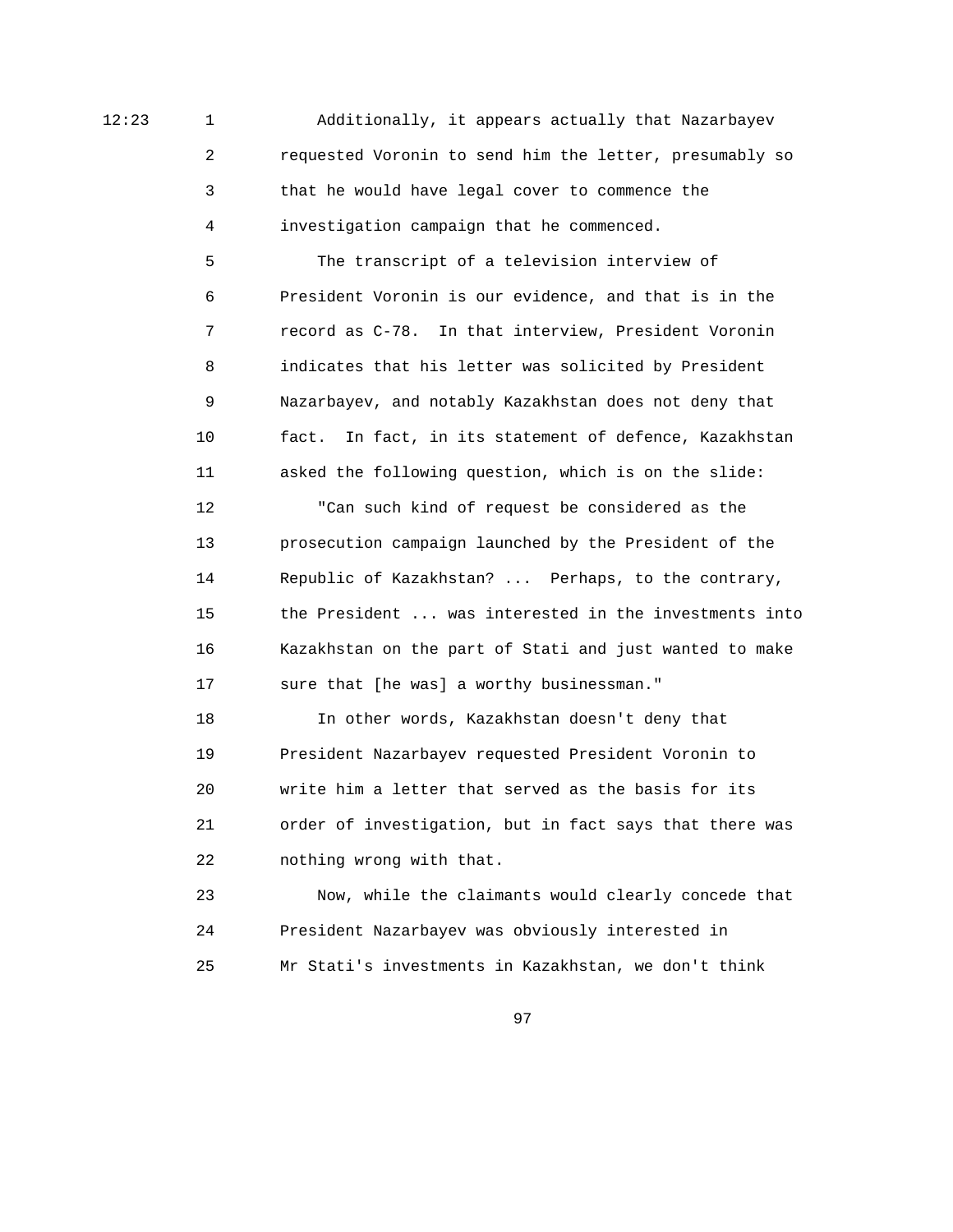12:24 1 that interest had anything to do with whether or not 2 Mr Stati was a worthy businessman. If the Kazakh 3 administration had been truly concerned about the 4 activities of claimants in their country, they could 5 have simply reviewed the reports that Mr Fleuriet 6 referred to, which were frequent inspections by the MEMR 7 and other governmental agencies of KPM and TNG's 8 operations, all of which the companies passed with 9 flying colours. In fact, the routine investigations of 10 the companies showed the companies to be greatly in 11 excess of their investment and fiscal infrastructure 12 commitments.

> 13 Mr Stati, who will testify in this proceeding, has 14 very clear views on why he thinks that President 15 Nazarbayev targeted his businesses, and I would ask that 16 you ask any questions of Mr Stati that you would like in 17 order to solicit his views on why he believes he was the 18 target of the Kazakh state machinery.

 19 At the end of the day, however, it is important to 20 note that it is not incumbent on the claimants to prove 21 why President Nazarbayev gave his order. There is no 22 question that the Voronin letter has provided the legal 23 cover that the respondent is now seeking in this 24 proceeding for what happened. And we believe that what 25 happened following that letter demonstrates clear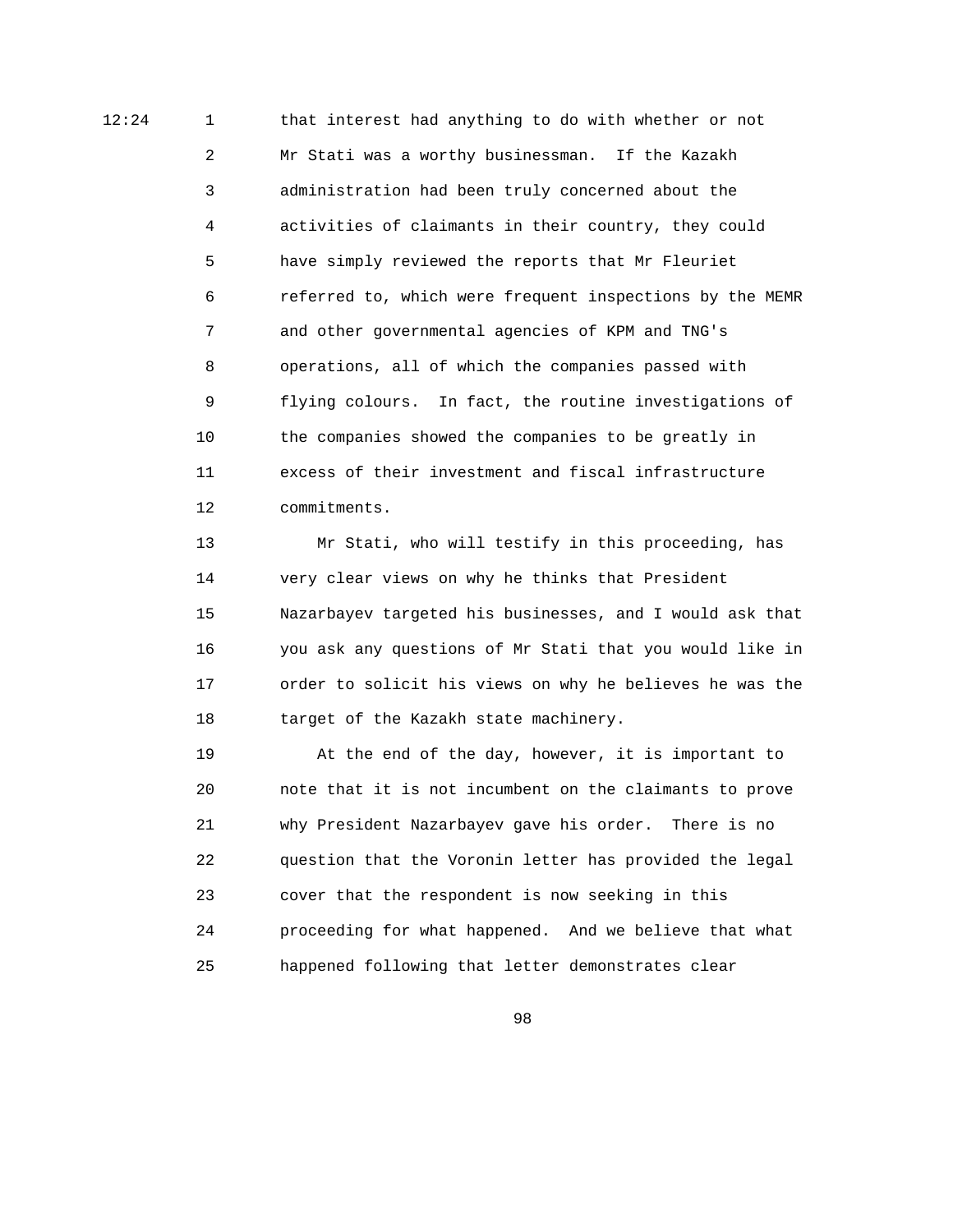12:25 1 evidence of multiple breaches of the Energy Charter 2 Treaty.

> 3 For example, Kazakhstan does not dispute that 4 President Nazarbayev's order led to a comprehensive 5 investigation of the company, inspections of the 6 companies by over a dozen governmental agencies. There 7 has been much debate in the pleadings and in the witness 8 statements about how invasive and intrusive and 9 disruptive those investigations [were], and the witnesses 10 will be heard on that in the course of this proceeding.

 11 Suffice it to say that by November 7th 2008, the 12 inspections were so troubling to Mr Stati that he felt 13 compelled to write President Nazarbayev directly on this 14 topic. He received no response, not only to this 15 written enquiry of President Nazarbayev but multiple 16 efforts that he made, both directly as well as through 17 emissaries, to get an audience with President 18 Nazarbayev. He was ignored.

 19 While I don't plan to spend much more time on the 20 inspections that were done, I do think it is important 21 for the Tribunal to appreciate the cold efficiency and 22 precision with which Kazakhstan undertook to inspect KPM 23 and TNG. Recall that both of these companies had for 24 ten years been subject to routine state inspections, 25 without never once an iota of a suggestion of any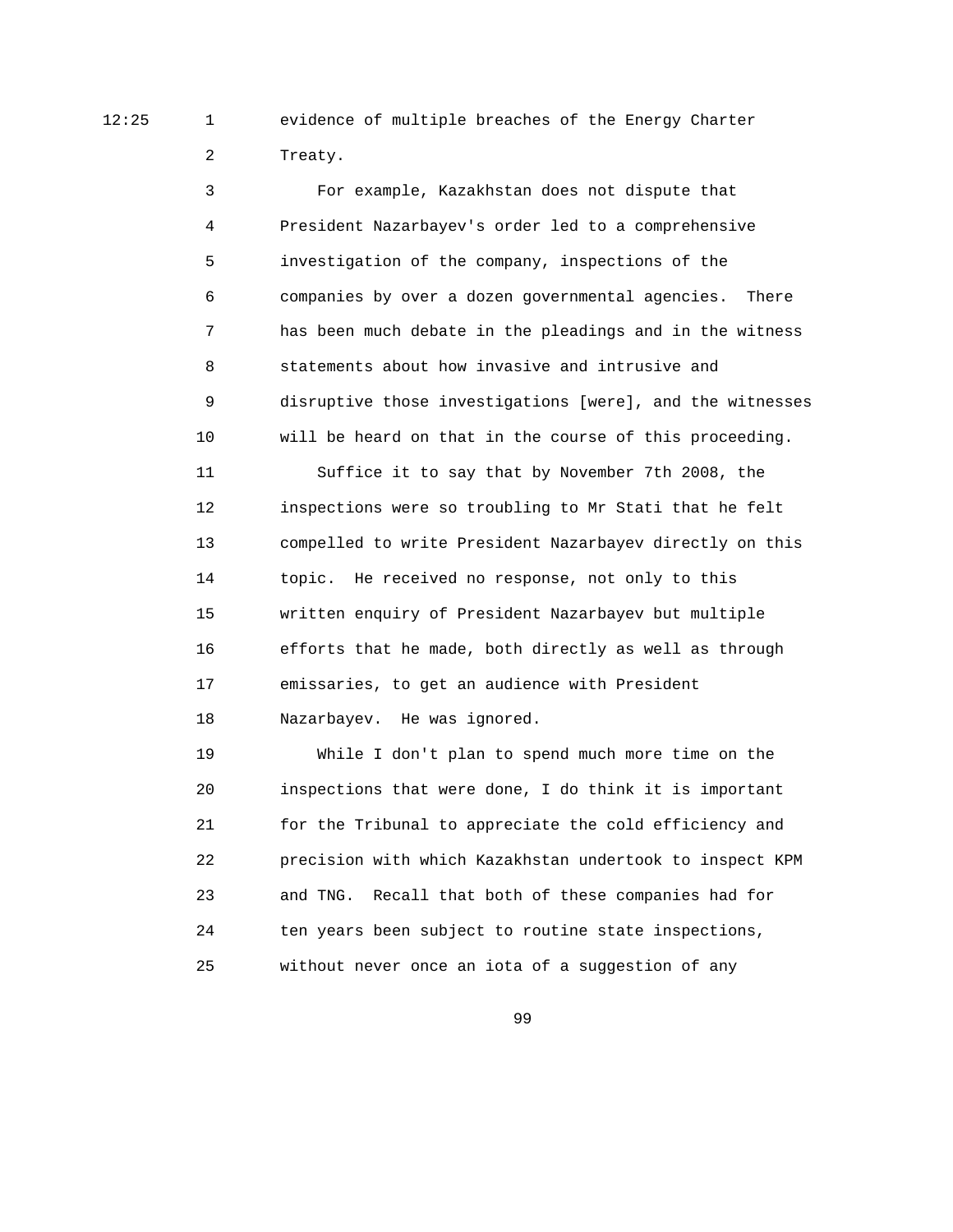12:26 1 criminal activity or any other material breach of 2 an obligation. Ten years of inspections, routine 3 course, without the oversight of the President or 4 financial police. Never once a suggestion of any 5 impropriety. This all changed completely in 6 November 2008, when the financial police were sicced on 7 our clients.

> 8 I am going to show now a timeline of the 2008 9 inspections. You will see from that that after the 10 Nazarbayev directive and the Prime Minister's order, the 11 financial police ordered a half-dozen inspections before 12 the end of October.

> 13 As you have seen from our pleadings, the financial 14 police attended many of these inspections. It is our 15 position that their attendance was not only highly 16 unusual but it was improper. In fact, two agencies of 17 the government -- the National Bank of Kazakhstan and 18 the tax committee -- actually refused to allow the 19 financial police to sit in on their investigations; that 20 is in C-15 and C-38. However, whether they were there 21 or not, there is no dispute in the record in this 22 proceeding that the financial police orchestrated the 23 entire operation.

 24 Now, it is the claimants' position that the 25 financial police influenced the inspections,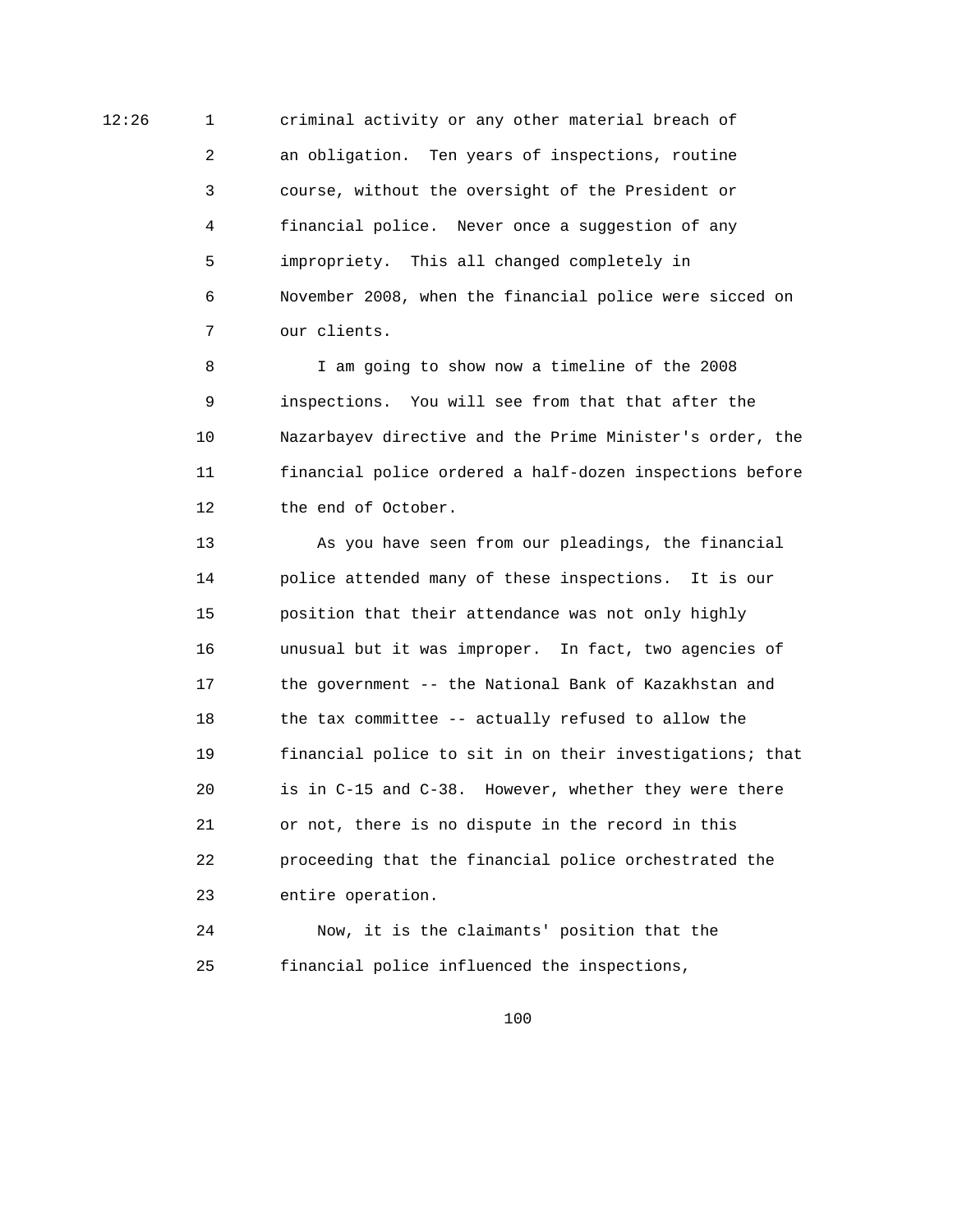12:27 1 particularly with respect to their insistence that the 2 geology committee of the MEMR, the Ministry of Energy 3 and Mineral Resources, includes statements in its report 4 in November 2008 that KPM and TNG did not own main 5 pipeline licences, and ultimately that became the basis 6 for the criminal investigation that led to the enormous 7 fine to KPM and the imprisonment of its country manager.

> 8 Now, while Kazakhstan has stated in its last 9 rejoinder that it would have been improper and in fact 10 illegal for the financial police to influence 11 an inspection report in this way -- a position with 12 which we agree -- they have simply no evidence in the 13 record to dispute Mr Cojin's recollection -- the country 14 manager for TNG -- that that's precisely what happened.

> 15 You will hear from Mr Cojin in his testimony at this 16 proceeding, and he has testified in his witness 17 statement that he was there when the financial police 18 ordered the geology committee to include a statement in 19 both the KPM and TNG reports that they did not possess 20 main pipeline licences.

> 21 Also look at the prior routine inspection reports 22 conducted by the Ministry of Energy and Mineral 23 Resources of the companies: no reference at all to the 24 absence of a main pipeline licence. The first time that 25 that language ever appeared was not in a routine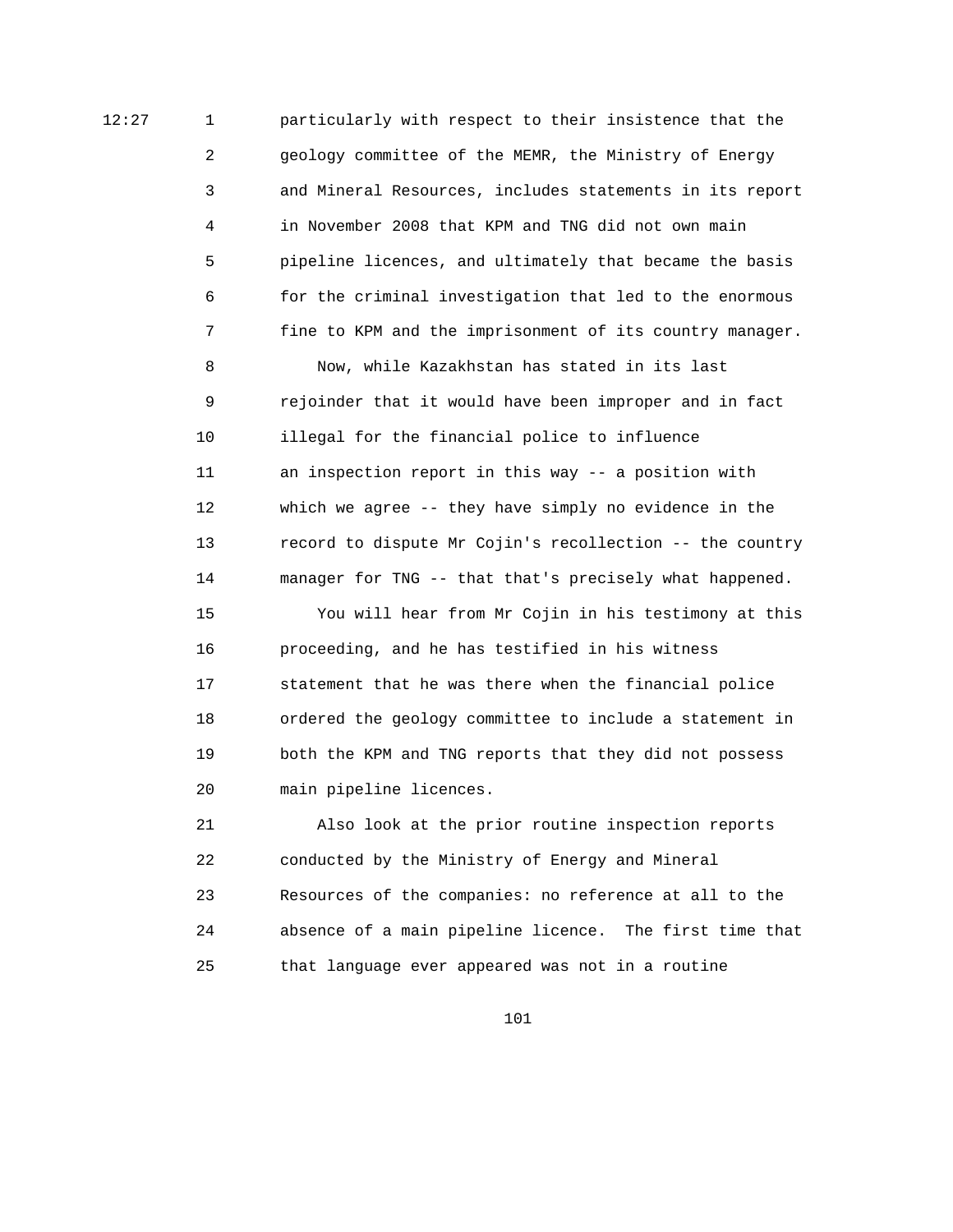12:29 1 inspection, but it was an inspection overseen by the 2 financial police.

> 3 The only evidence that the respondent has in the 4 record is that Mr Turganbayev, who conducted the 5 pre-investigation for the financial police, says it 6 would have been improper, and he doesn't believe his 7 employees would have requested the inclusion of such 8 a statement in the report. That is hardly evidence in 9 response to Mr Cojin's response.

 10 The respondent clearly had the opportunity to 11 present witness evidence from the members of the 12 financial police that were actually engaged in the 13 inspection, to deny that they requested that the main 14 pipeline caveat be put in the report. There is no 15 evidence that has come forward on that point.

 16 Here is what the evidence will show. First, the 17 geology committee completed its investigation on 18 November 11th 2008. However, before presenting its 19 report -- which would have been the normal course -- for 20 signature by the country managers, the financial police 21 wrote the agency that's in charge of licensing main 22 pipelines -- that's the Agency for the Regulation of 23 Natural Monopolies -- to confirm that KPM and TNG did 24 not have licences to operate main pipelines. Once it 25 received written confirmation of this undisputed fact,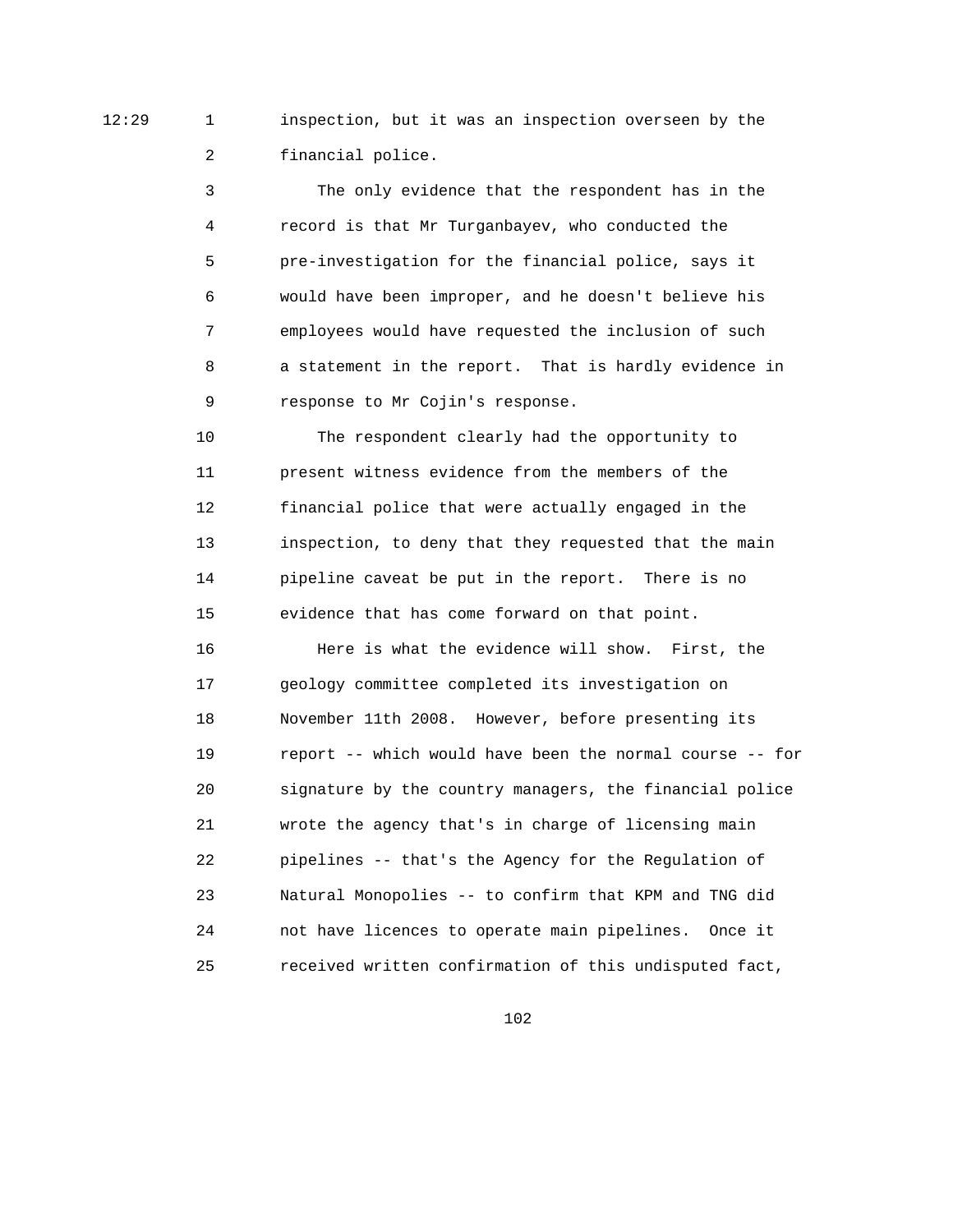12:30 1 because the companies didn't operate main pipelines, the 2 financial police then instructed the geology committee 3 to note that fact in its report.

> 4 Management at the time thought this was a relatively 5 innocuous statement, because of course they knew they 6 didn't operate a main pipeline. In fact, no prior 7 geology committee report, as I have noted, had ever made 8 that notation in the past; only the one at the direction 9 of the financial police.

 10 Otherwise the November 2008 inspection, which had 11 been ordered ultimately by President Nazarbayev, gave 12 the companies a clean bill of health. It essentially 13 noted that the companies, as before, were fully 14 compliant with their subsoil use contract obligations, 15 and in fact were greatly exceeding their minimal work 16 programme commitments.

 17 What happened next is that on November 17th 2008 the 18 financial police then ordered the tax committee to 19 calculate so-called "illegal profits" that KPM may have 20 earned through the operation of a main pipeline. 21 Quickly the tax committee came up with a report to the 22 financial police that within a three-year period, from 23 2005 through 2007, the company earned about \$274 million 24 in total revenues associated with its operations. Now, 25 keep in mind that is the total revenues of the company,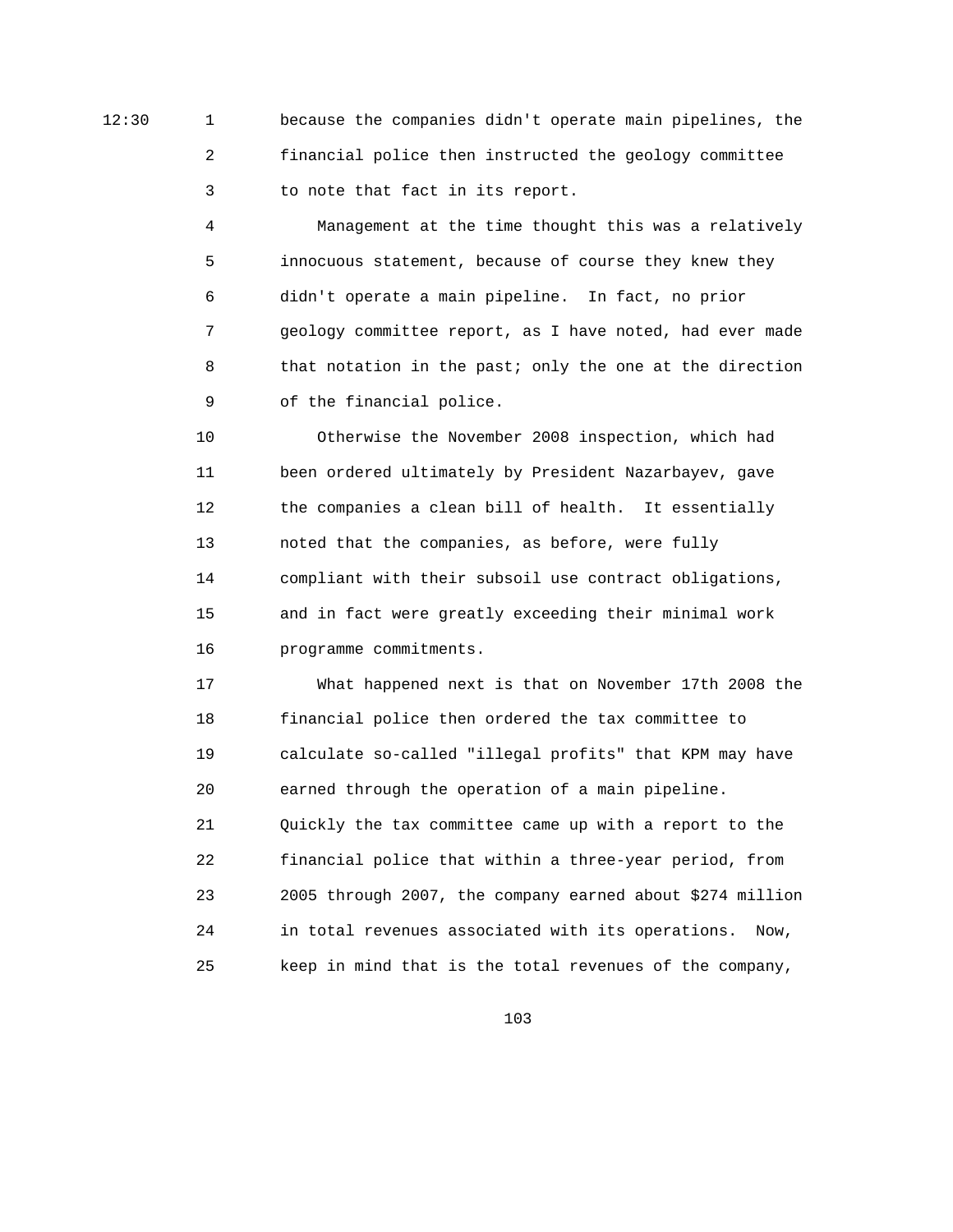12:31 1 1 1 not the profits of the company; and that was an amount 2 earned by KPM over three years of operation.

> 3 So within a period of 30 days from 4 President Nazarbayev's order, the financial police had 5 already concocted its prosecution strategy. It had 6 established a devastating find for the company, 7 predicated on the notion that the company was illegally 8 operating a main pipeline.

 9 However, there was one omission: at this point in 10 time no governmental authority had ever suggested or 11 concluded that any of the pipelines that KPM and TNG 12 operated were main pipelines. And the financial police 13 had no competency whatsoever to make that determination, 14 and that has been stipulated by the respondent.

 15 But what the financial police did know is that with 16 this size of fine, it would give them the leverage of 17 a crippling multi-million-dollar fine against the 18 company that essentially would devastate the company, or 19 force it to sell at a fire-sale price. And as we know, 20 the rest of the story, as they say, is history.

 21 Let me turn back to the three bad acts that I want 22 to focus on today. These are just the most egregious 23 examples of state misconduct under the Energy Charter 24 Treaty. First is Kazakhstan's allegation that the share 25 transfer from Gheso to Terra Raf, which took place in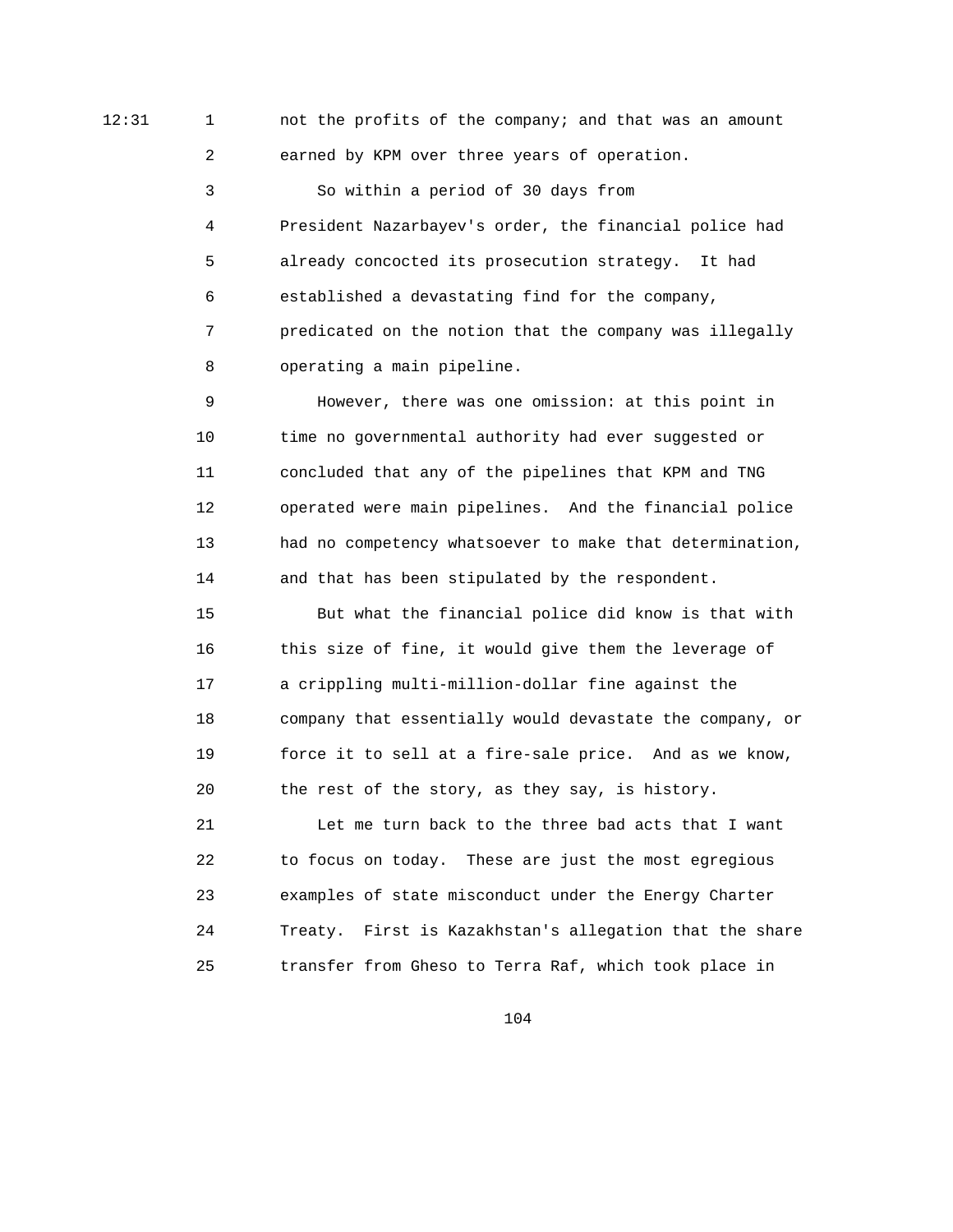12:32 1 2003, was unlawful, and the effect of that was that it 2 clouded claimants' title to TNG. The second is the main 3 pipeline criminal prosecution, which I will come back to 4 in some detail. And the third is Kazakhstan's bad faith 5 refusal, in claimants' view, to extend contract 302, 6 which again prevented the claimants from both proving 7 those fields as well as marketing them.

> 8 It is important to recognise that each of those 9 three acts standing alone, in claimants' view, 10 constitutes breaches of the Energy Charter Treaty, not 11 the least of which because each was unfair, each was 12 unreasonable, and each fundamentally deprived the 13 claimants of the attributes of their investment.

 14 In addition to these three acts that I'll focus on, 15 I will close by addressing the final treaty breach that 16 occurred in July 2010, when the subsoil use contracts of 17 the claimants were unfairly and unlawfully terminated by 18 the state.

 19 Let's turn first to the revocation of the waiver of 20 preemptive rights. This occurred in December 2008, and 21 it is claimants' case that the intended purpose of the 22 revocation of waiver of rights was to cloud claimants' 23 title to TNG, and therefore prevent a transfer of that 24 company to a third-party buyer.

25 Recall from Mr Mohr's comments that the transfer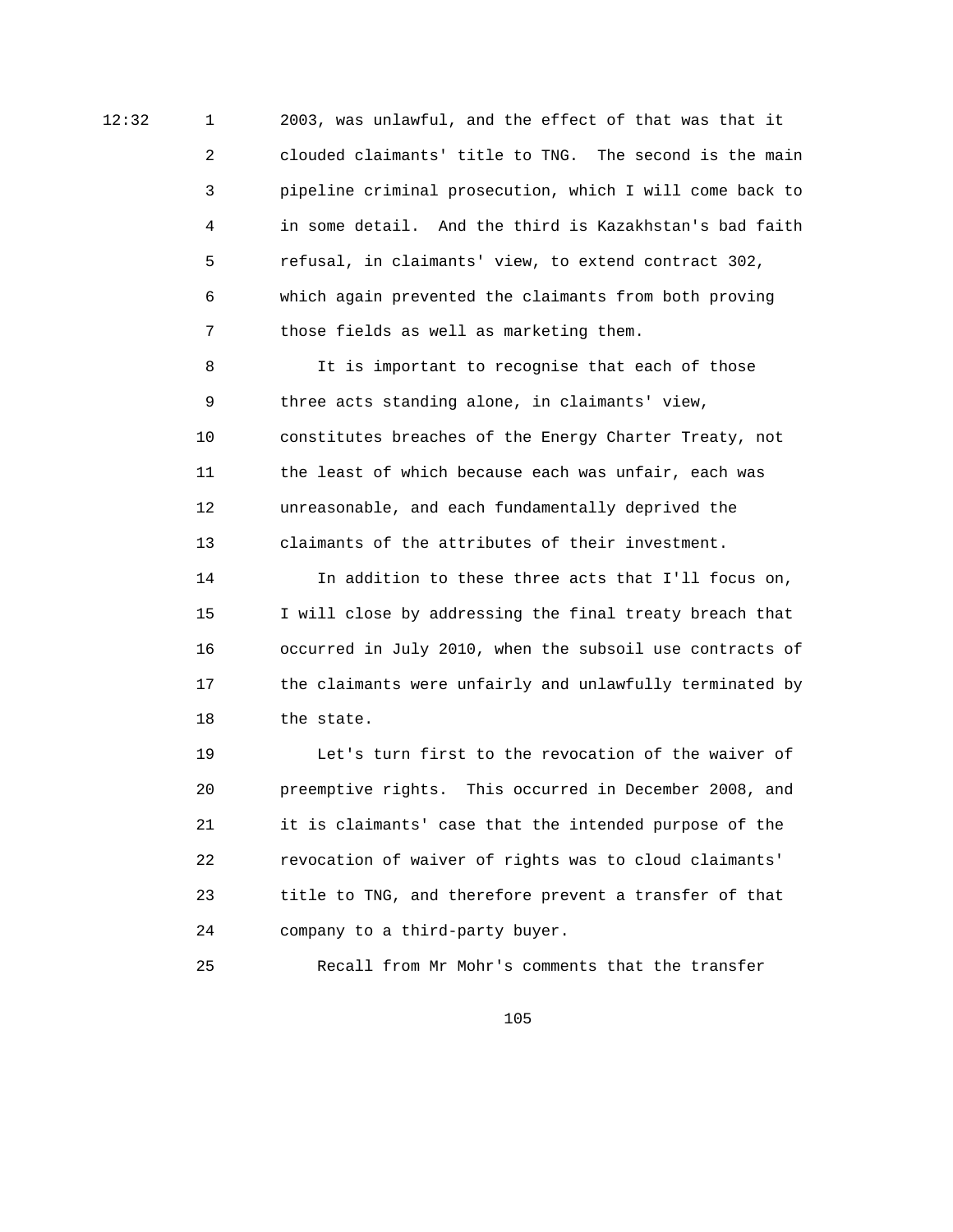12:33 1 that was at issue between Gheso and Terra Raf occurred 2 between Mr Stati's affiliated companies back in 2003. 3 Mr Mohr has also demonstrated that at the time of that 4 transfer in 2003, Kazakhstan did not actually have any 5 preemptive rights under Kazakh law because all of those 6 preemptive rights that Kazakhstan would have had in 7 connection with a share transfer arose only in 2004 as 8 a result of the change in the law.

> 9 Yet on the heels of President Nazarbayev's 10 directive, less than a month after that directive, in 11 December 2008 the state retroactively asserted 12 a preemptive right and it retroactively asserted a need 13 to improve the now-stale transactions that had occurred 14 in 2003 between Gheso and Terra Raf. And for the 15 reasons that Mr Mohr has already told you, and that have 16 been briefed extensively by the claimants in this 17 proceeding, that was just plain wrong.

> 18 It was wrong for two principal reasons: (1) 19 Kazakhstan had no preemptive right. The share transfer 20 took place in 2003, it was properly registered in 2003, 21 and Kazakhstan concedes that the transfer took place in 22 2003 and was properly registered at that time. Then the 23 2004 amendments to its laws do not have retroactive 24 effect and do not come into play at all. 25 Secondly, even if Kazakhstan had preemptive rights,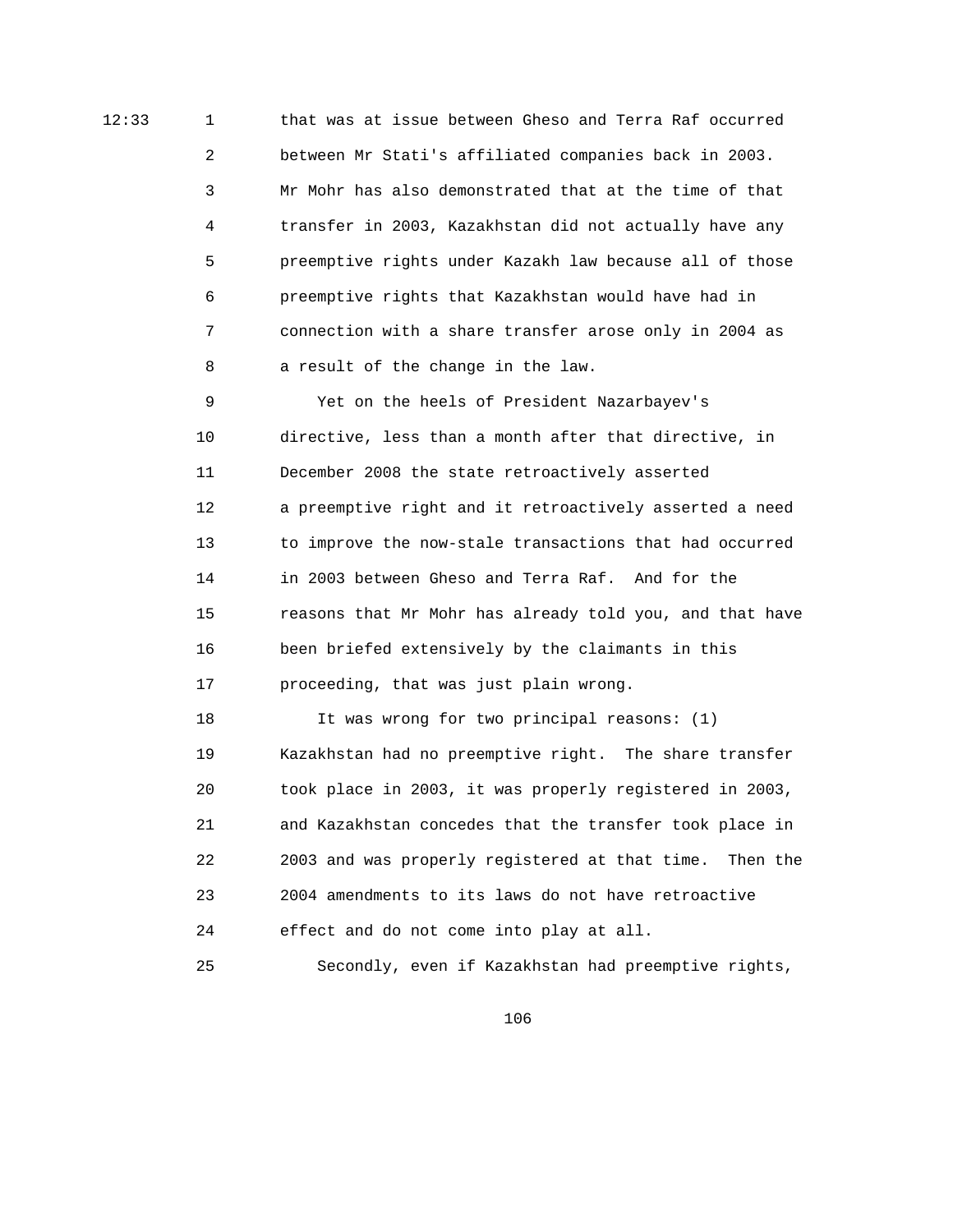12:35 1 even if the 2004 law were to be deemed to apply -- which 2 it did not -- it had twice waived those rights. And, as 3 Mr Mohr has noted, both times that occurred in 2007.

> 4 Yet on December 18th 2008, the MEMR informed TNG 5 that it was "cancelling" the previous approvals that it 6 had given, and demanding that TNG reapply for approval 7 of the transfer. It is no coincidence that this letter 8 from the MEMR was written to our clients within [two months] 9 after President Nazarbayev gave his order. And it was 10 essentially revoking not one but two prior waivers of 11 whatever preemptive rights existed. Of course, in 12 claimants' view those rights existed not at all because 13 the transfer had been properly registered in 2003.

 14 Now, it doesn't take a lot of imagination to see 15 what Kazakhstan was trying to do. What Kazakhstan was 16 trying to do was clearly reassert preemptive rights that 17 it did not have in order to acquire the company pursuant 18 to those preemptive rights at what was 19 an inter-affiliate share transfer price between Gheso 20 and Terra Raf.

 21 The state obviously, at the time that it did this, 22 had the benefit of knowing, through Project Zenith, that 23 the company in fact, from an arm's length transaction 24 standpoint, had already received indicative offers 25 valuing the company between one of the lower values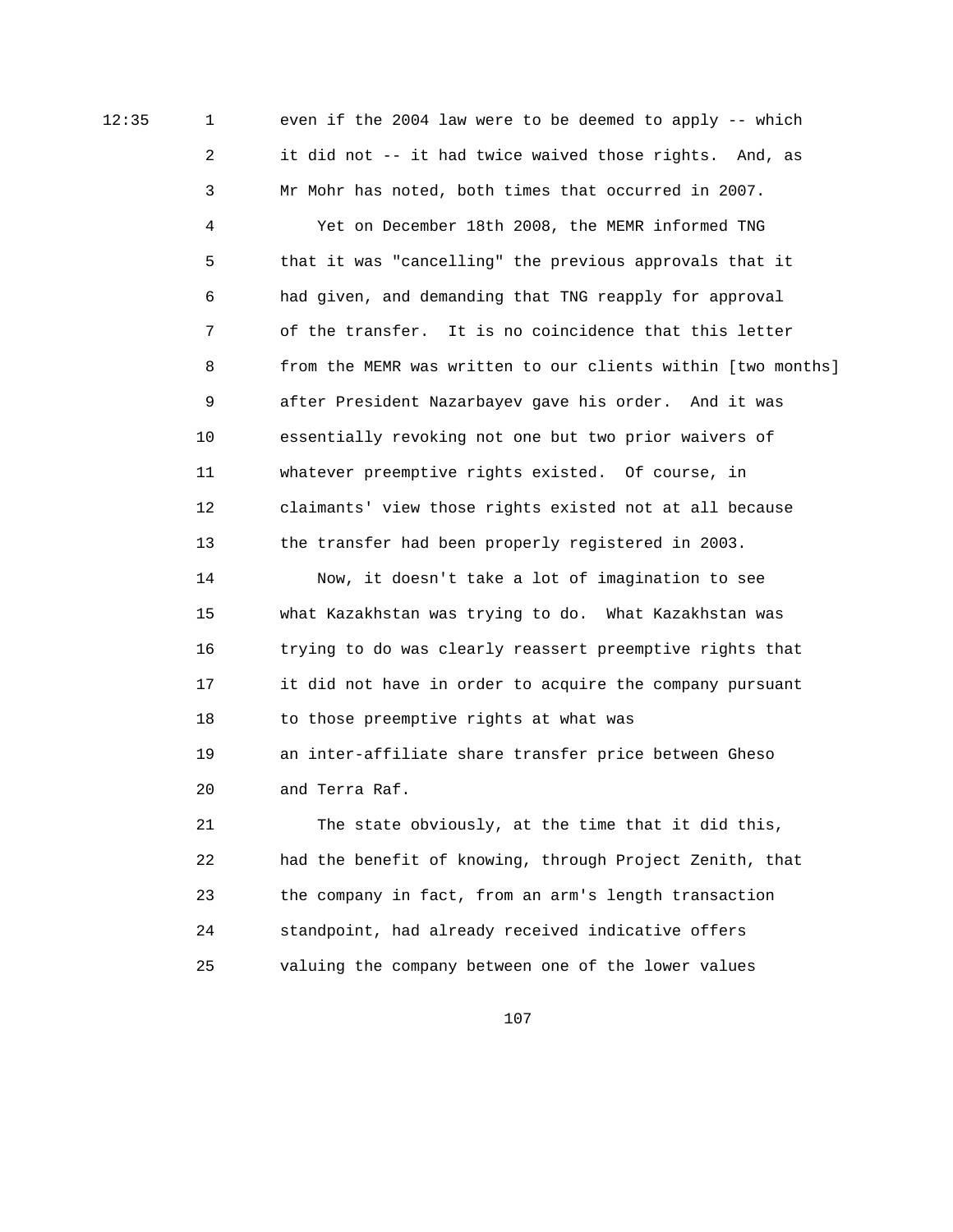12:36 1 attributed by the state-owned oil company, KMG, of 2 \$750 million, three-quarters of a billion dollars, to 3 the high from the Korean National Oil Company of 4 \$1.5 billion. But rather than participate in that 5 process in any legitimate way to exercise its preemptive 6 rights, it was seeking, through the revocation of its 7 preemptive rights, to essentially get an inter-affiliate 8 transfer price that had occurred back in 2003.

> 9 Now, if Kazakhstan had honestly believed that there 10 was a problem with the share transfer between Gheso and 11 Terra Raf in 2003, it could simply have addressed that 12 at the MEMR and client level and tried to get to the 13 bottom of the issue to try to better understand why it 14 was our client's position that in fact the share 15 registration had properly occurred in 2003, as Mr Mohr 16 has shown you. But the state had no interest whatsoever 17 in learning the truth associated with that. Its 18 objective was not to remedy a perceived error that had 19 taken place in the past, but rather it was to place 20 a cloud over the title of claimants' investment.

> 21 Why do we think this? We know this because the very 22 day that the MEMR sent our clients its letter 23 challenging the share transfer from 2003 -- and this was 24 again in December 2008 -- there was a press report that 25 appeared in the financial press quoting unnamed sources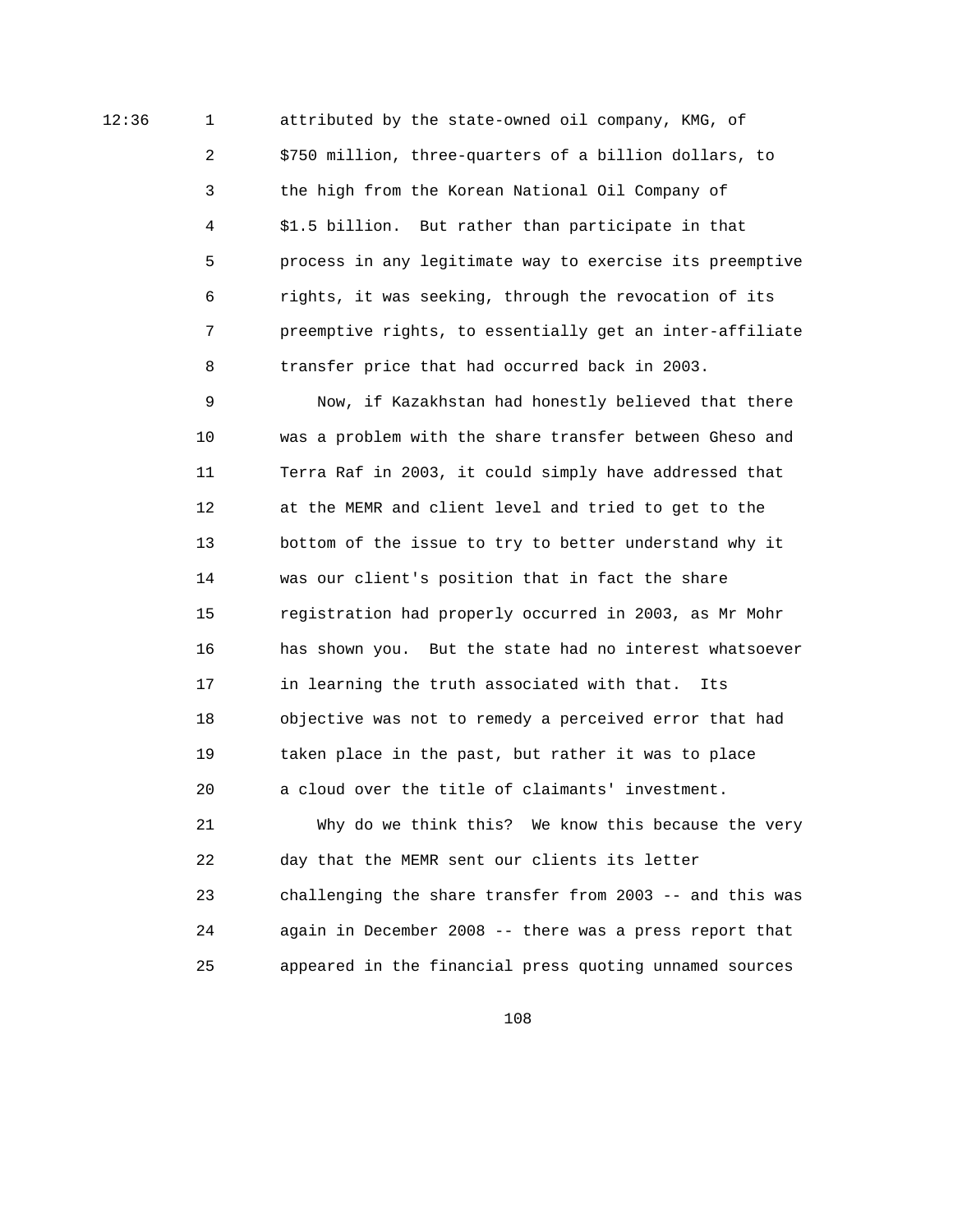12:37 1 within the MEMR not only publicising the preemptive 2 rights dispute, but also just defaming the claimants, in 3 making baseless allegations of forgery. We'll see that 4 at slide [-9-].

> 5 Obviously the press report had the immediate and -- 6 in claimants' view -- intended effect of clouding TNG's 7 title to the assets from any prospective buyer that 8 might have been interested in acquiring those assets. 9 Now, the state says, "Well, we didn't make an official 10 press release announcing that we were challenging the 11 preemptive rights waiver that had occurred in the past." 12 But it doesn't deny that sources within the MEMR in fact 13 talked with the financial press and not only disclosed 14 the fact of this dispute but also made allegations that 15 our clients had been engaged in forgery; allegations 16 which, by the way, have never been proven, have not even 17 been reasserted again, but simply were asserted for the 18 effect that they were intended to have at the time, 19 which again was to cloud title.

> 20 Now, if the Tribunal has any question about what was 21 the effect of this press report that appeared, it need 22 look only to C-625 and the testimony that has been given 23 in the witness statements and will be given at this 24 proceeding by Mr Lungu, the vice president of finance 25 for the companies.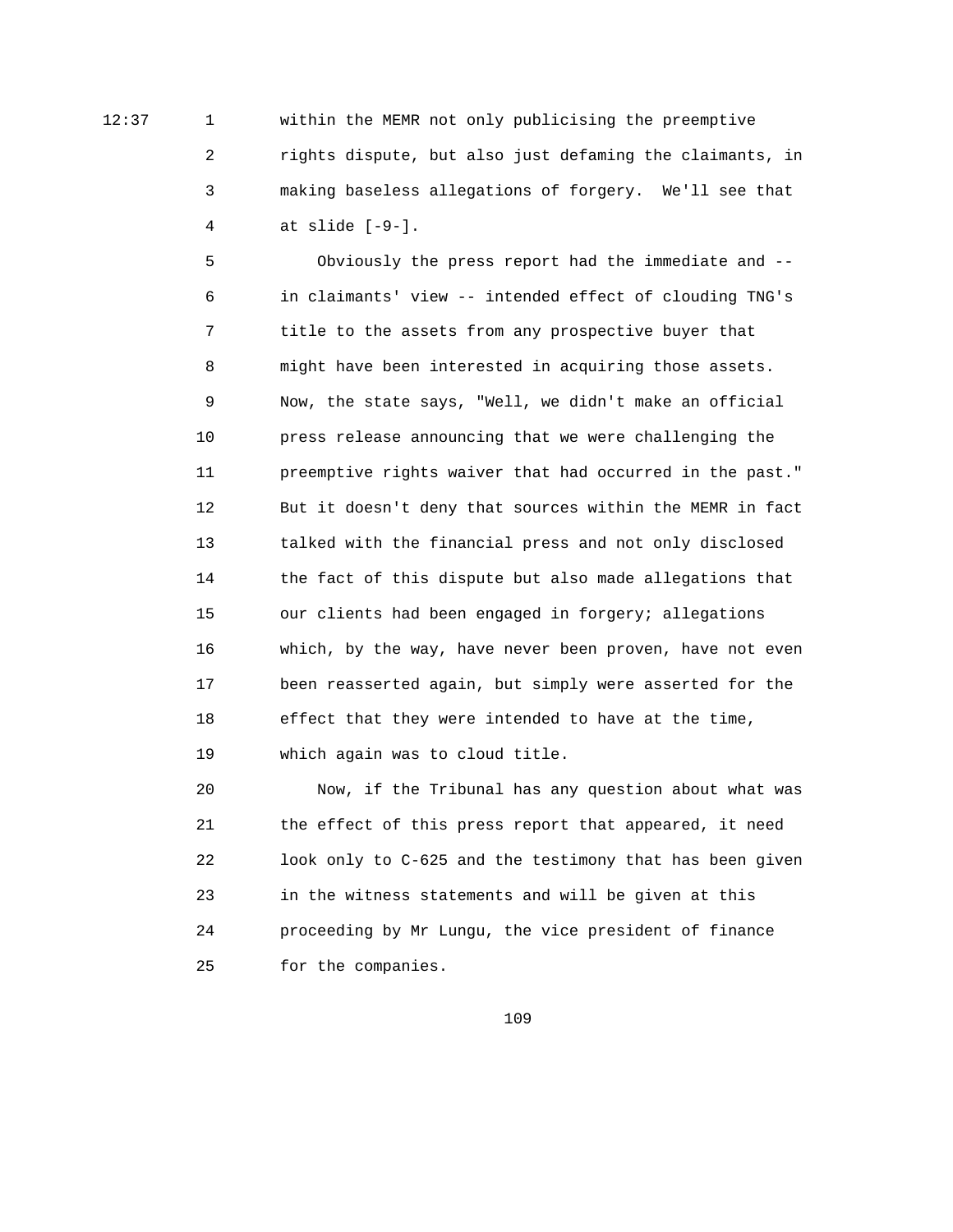12:39 1 The companies were on the cusp of securing a loan 2 from Crédit Suisse, a bridge loan, at the time that 3 these allegations were made public. And the evidence 4 will show that Crédit Suisse, in response to the 5 allegations of the state's reassertion of preemptive 6 rights, in response to the allegations of forgery, 7 withdrew its offer to make a loan to our client. In 8 other words, our client was unable to secure the 9 financing through the financial institution of 10 Crédit Suisse.

> 11 Now, it is claimants' view that the actions of the 12 state as it relates to the preemptive rights waiver were 13 both unreasonable and inconsistent treatment with 14 respect to their actions on the plaintiffs.

> 15 Before I move on, I think maybe what's most telling 16 about Kazakhstan's conduct with respect to the 17 preemptive rights waiver is the cynicism with which it 18 handled this accusation after it made it in 19 December 2008 and after the press report appeared: it 20 didn't do anything. It dropped the issue with TNG. 21 There was never any formal enquiry. There was never any 22 attempt by the state to assert title pursuant to the 23 preemptive rights waiver. It was not even raised in 24 2010 as one of the grounds for terminating TNG's 25 contracts.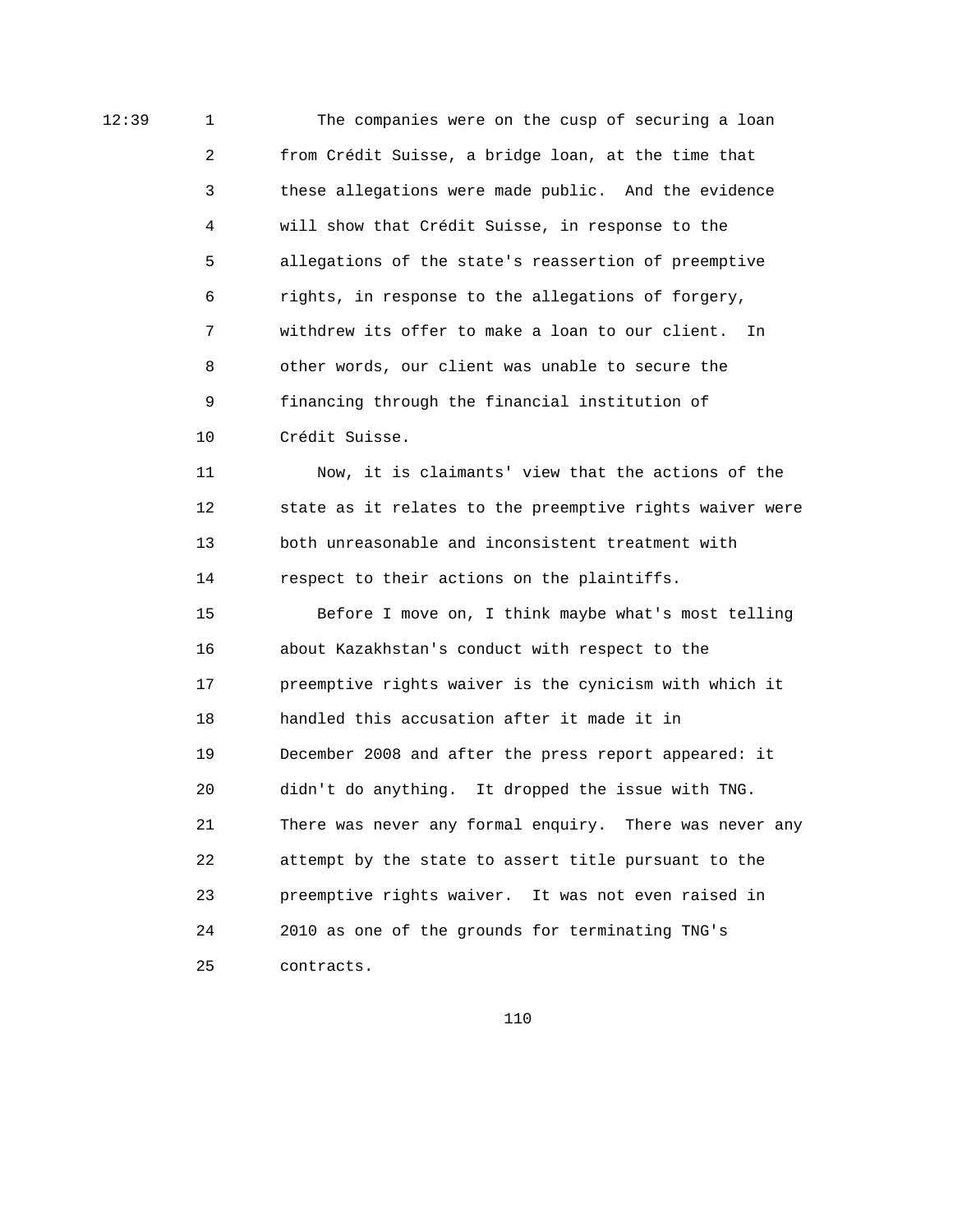12:40 1 1 The reason for that, in the claimants' view, is very 2 simple: it had had its intended effect. It had put 3 a placeholder in the market that our clients may not 4 have a legitimate claim of ownership to TNG, and 5 therefore it would have prevented any arm's length 6 transaction from taking place. Again, this occurred in 7 December 2008, literally within [two months] of 8 President Nazarbayev's order.

> 9 Now, the second issue that I would like to turn to 10 is the main pipeline issue, and this is a bit more 11 complicated.

 12 It is claimants' position that the main pipeline 13 licensure allegation, the failure to hold a licence, was 14 a completely fabricated claim by the state, and as 15 a result of that fabricated claim, it ultimately led to 16 a baseless criminal conviction of KPM's general manager 17 and a devastating fine for the company.

 18 Now, as you will recall, the main pipeline 19 allegation, including all the way to the penalty phase 20 of that allegation, had been fully formulated within the 21 financial police in about 30 days after they received 22 their order from the Prime Minister to investigate KPM 23 and TNG. Now, why do we say it was a fabrication? 24 Well, first, it is not disputed by the parties that 25 the claimants constructed and operated all of the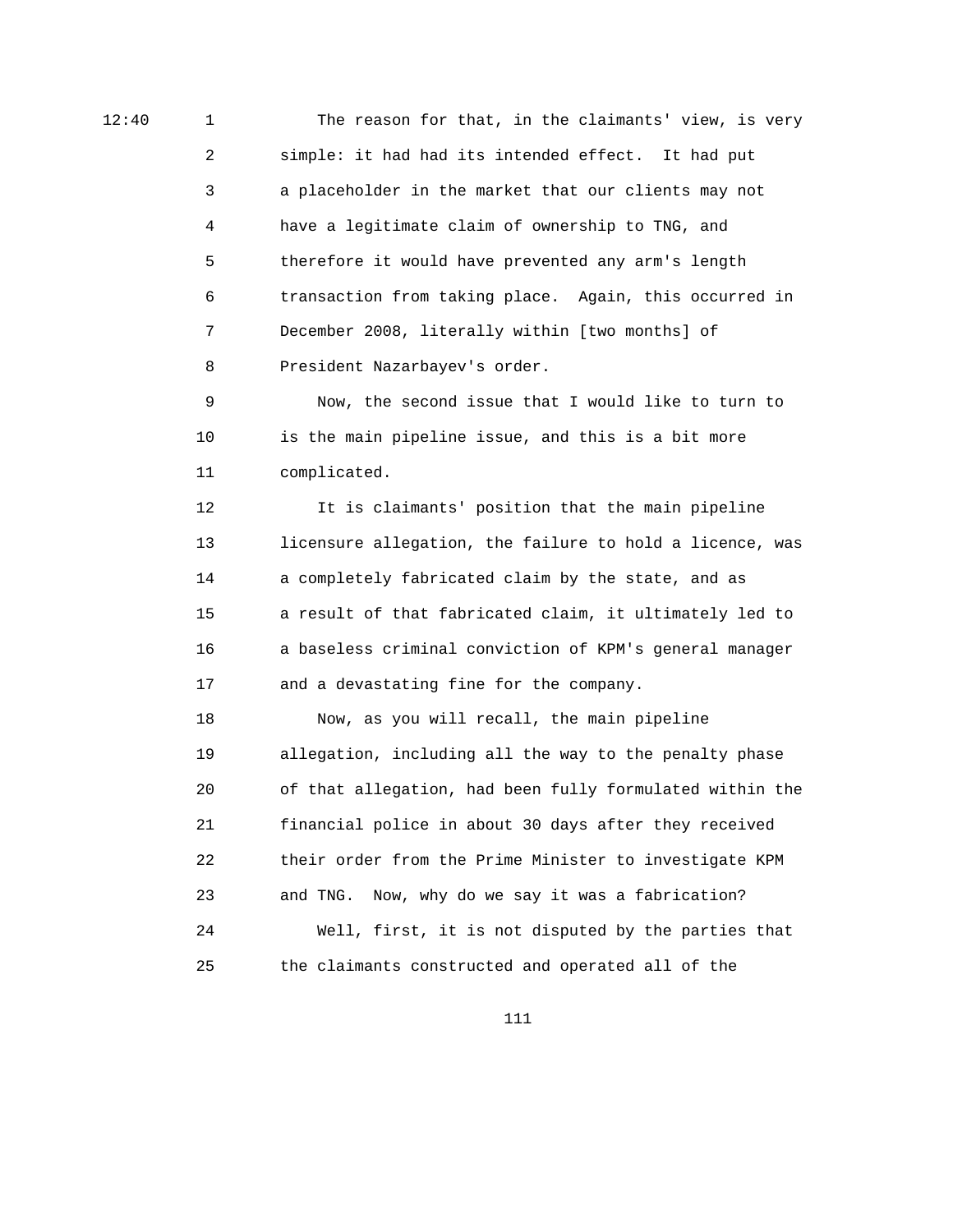12:41 1 infrastructure for KPM's oil production and processing 2 facilities from 2000 to 2008, with absolutely no 3 allegation whatsoever that any part of those activities 4 were being operated by it without a proper licence. In 5 fact, KPM held proper licences to carry out all of its 6 activities.

> 7 KPM had a general subsoil use contract for 8 exploration and production; that's in the record at 9 C-45. Under that contract it is important to note that 10 KPM not only had the right to carry out exploration and 11 production activities within the contract area, but also 12 the express right to build facilities outside of the 13 contract area connected with its production operations 14 so long as it received state approval, and that is in 15 C-45 at paragraphs 7.1.1 and 7.1.4.

> 16 KPM also had all of the required state approvals to 17 build the facilities relating to its production 18 activities both inside and outside the contract area, 19 including the pipeline at issue in this case; that is at 20 C- [469].

 21 KPM had a specialised licence for hazardous 22 activities in connection with the operation of its 23 pipeline, which was first issued in 2002 and was again 24 renewed by the state in 2005; that is at C-81 and C-83. 25 After a change in the licensing law took place in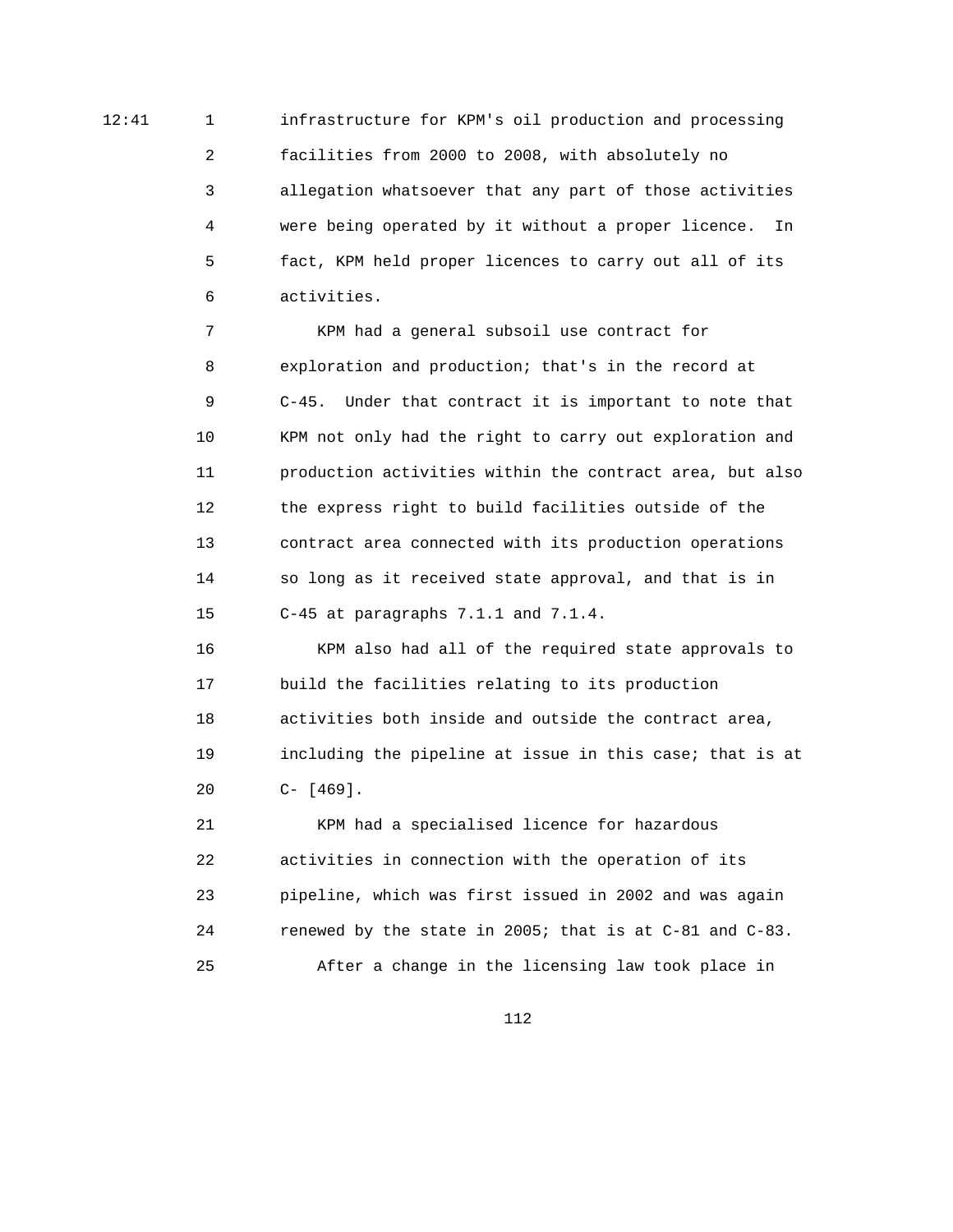12:43 1 2007, KPM received a new licence for the pipeline 2 segment at issue in 2008 that covered its oil and gas 3 production activities; that is in the record at C-472.

4 The MEMR issued each one of these licences.

 5 In addition, KPM also had specific approvals for the 6 pipeline in question. As Mr Romanosov has testified in 7 his witness statement, Kazakhstan in fact approved the 8 design plans for the pipeline at issue, and they were 9 expressly based within those approved design plans 10 approved by the state based on specifications for 11 a field pipeline.

 12 Sometimes you will hear on the record it not 13 referred to as a "field pipeline" but referred to as 14 a "contractor's pipeline", sometimes you will hear it 15 referred to by some of the experts in some of the 16 documents as a "gathering manifold", but those are all 17 different ways to say that this was a field pipeline.

 18 In fact, five different governmental agencies 19 reviewed and approved the design, the construction and 20 the operation of the pipeline in 2002. At no time did 21 any of those governmental agencies ever raise any 22 question as to whether this was a main pipeline or 23 whether it required a main pipeline licence.

 24 In fact, to the contrary, both specialists with the 25 national oil company, KMG, as well as specialists within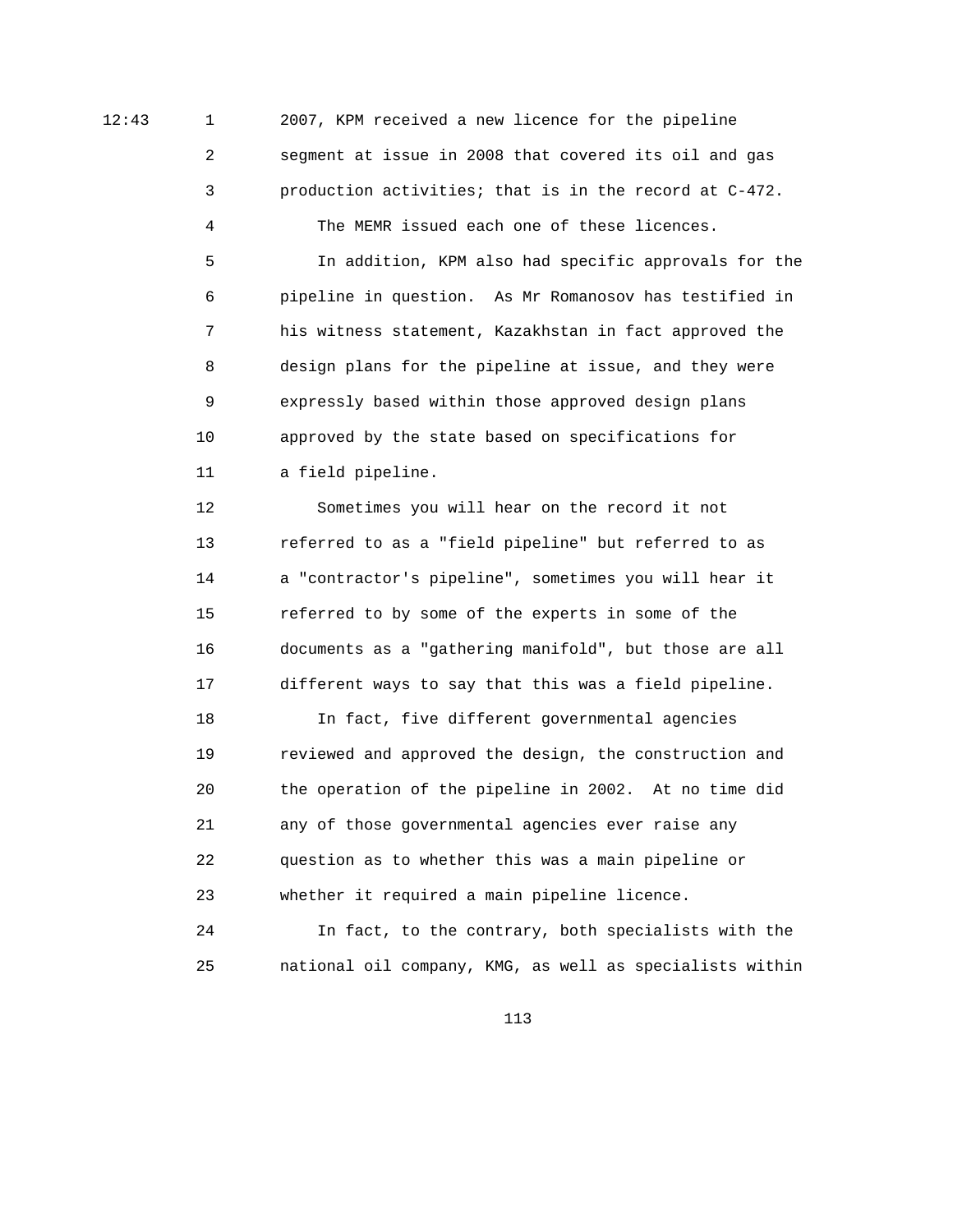12:44 1 the Kazakh Ministry of Emergency Situations, which is 2 the agency responsible for monitoring pipeline safety in 3 Kazakhstan, issued letters to the claimants in 2008, 4 after the Nazarbayev order, indicating and confirming 5 that KPM did not operate a main pipeline. Those 6 documents are in the record at C-99 and C-90.

> 7 Although the financial police, as the evidence has 8 shown in the record, forced the Ministry of Emergency 9 Situations to withdraw its letter, the MES nonetheless 10 wrote again to the claimants in January 2009 and again 11 opined that the KPM pipeline was not a main pipeline; 12 that is at C-103 in the record.

 13 So now you have experts within the national oil 14 company, experts within the Ministry of Emergency 15 Situations, both notifying the claimants in response to 16 their question that they did not operate a main 17 pipeline.

 18 Similarly MEMR -- and remember, this is the agency 19 actually responsible in Kazakhstan for applying the Law 20 on Oil, and also at the time, up until 2007, the 21 licensing authority for the main pipelines -- never 22 once, in any of its inspections of KPM's operations, 23 suggested the company needed a main pipeline licence. 24 In fact, it's interesting to note that the MEMR, the 25 geology committee, which conducted the inspection in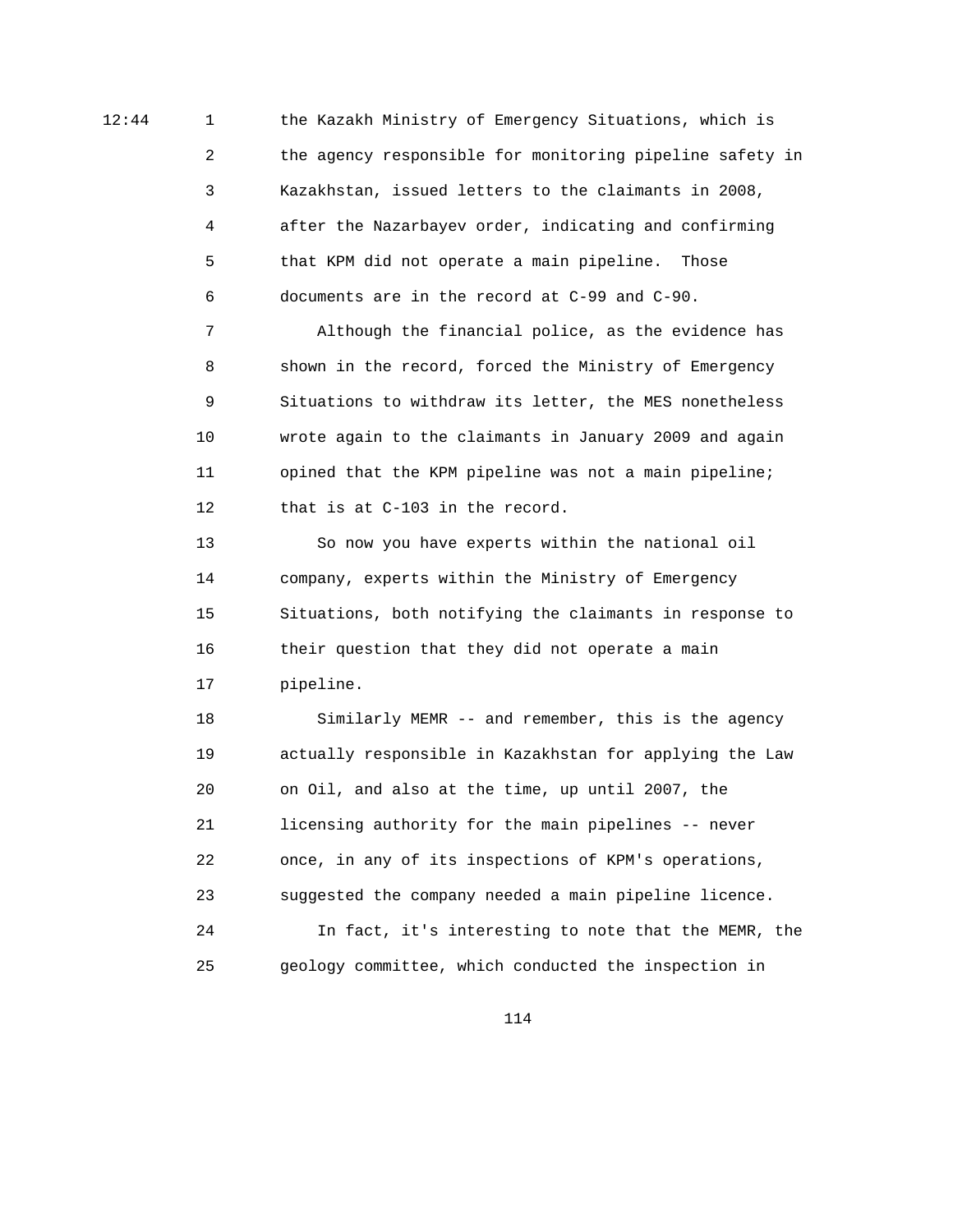12:45 1 November 2008, did not even say it needed a main 2 pipeline licence in its inspection report as a result of 3 the financial police inspection. Instead what it 4 said -- and it is claimants' case that it said that 5 because it was told to say that by the financial 6 police -- is the simple fact that KPM did not have 7 a main pipeline licence.

> 8 If you read the inspection report by the geology 9 committee, it is notable that no one from the MEMR said, 10 "And that licence is required," and the reason for that, 11 very simply, is the MEMR didn't believe it. The MEMR 12 knew that the pipeline that ultimately KPM was 13 prosecuted for was not a main pipeline; it was a field 14 pipeline.

 15 Now, you have to ask yourself -- it's now the 16 respondent's case that licensure of a main pipeline is 17 a matter of critical national importance because main 18 pipelines are critically important to the government, 19 they're critically important to the people, there are 20 safety concerns regarding the operation of a main 21 pipeline. So then ask yourself: why did the 22 governmental agency that was responsible for main 23 pipeline licensure, the MEMR, that was responsible for 24 conducting inspections of the pipeline, as well as the 25 Ministry of Emergency Situations, which also is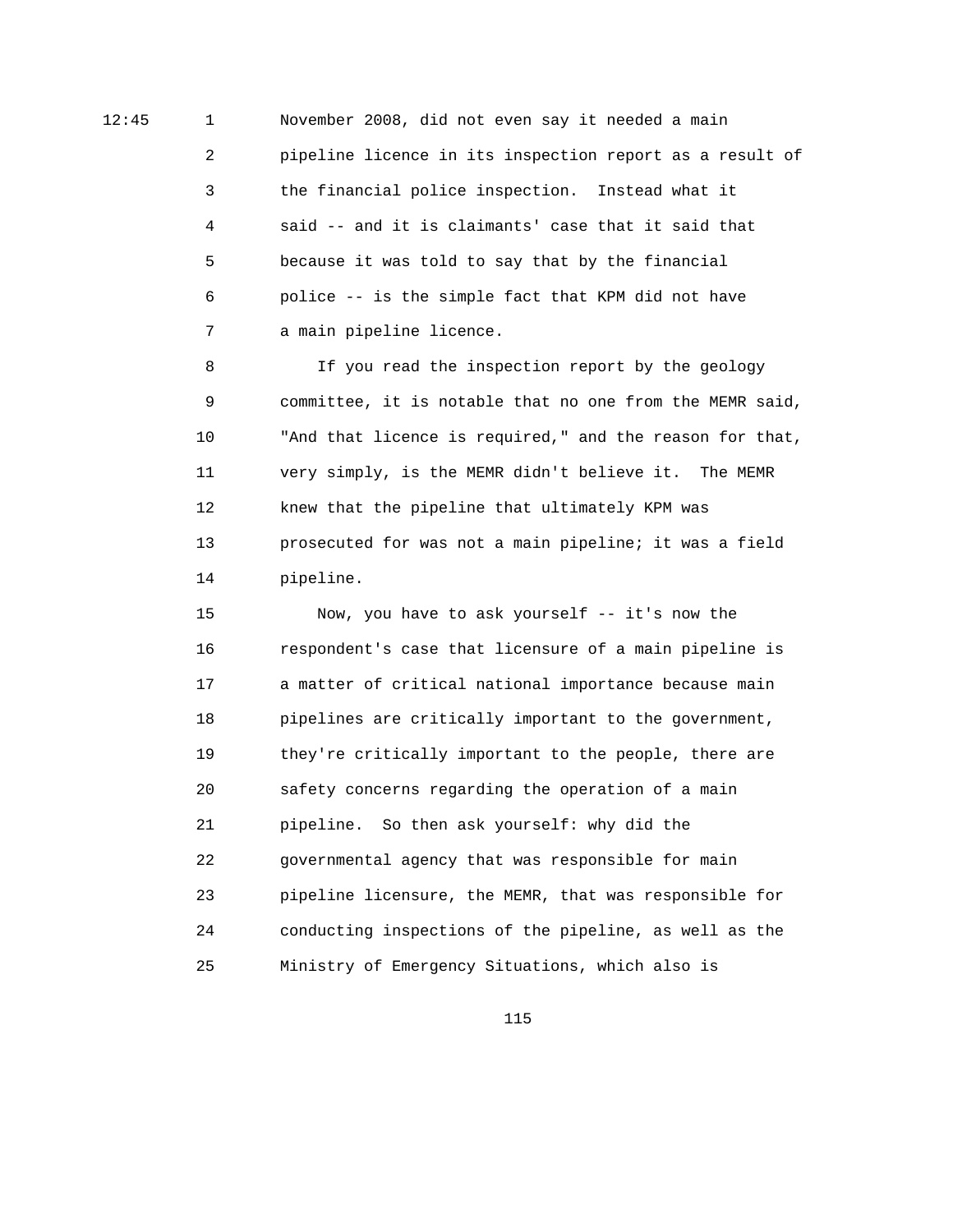12:47 1 responsible for monitoring pipeline safety, never once 2 in eight years of operation, ever suggest, ever 3 intimate, ever even question whether the KPM pipeline 4 segment at issue was a main pipeline? The answer is 5 very simple: they knew it wasn't a main pipeline. 6 The main pipeline determination was made by the 7 financial police. It was a concoction, it was 8 a contrivance. It was made merely in order to put the 9 company out of business, and that is precisely what 10 happened.

> 11 Now, how does Kazakhstan respond to this? And we 12 think the response is both convenient and very, very 13 telling.

 14 First, Kazakhstan now, in its pleadings, dismisses 15 the technical specifications. According to its defence 16 in this case, it doesn't matter how small the pipeline 17 is; it doesn't matter how short it is; it doesn't even 18 matter that it forms part of a single technological 19 process for the oil production in KPM's fields. That's 20 because Kazakhstan now argues that the question of 21 whether the KPM pipeline was a main pipeline is purely 22 a legal question, not a factual question, and therefore 23 a layman can't even answer the question.

 24 But respondent goes even further. Not only can 25 a layman not answer the question but a pipeline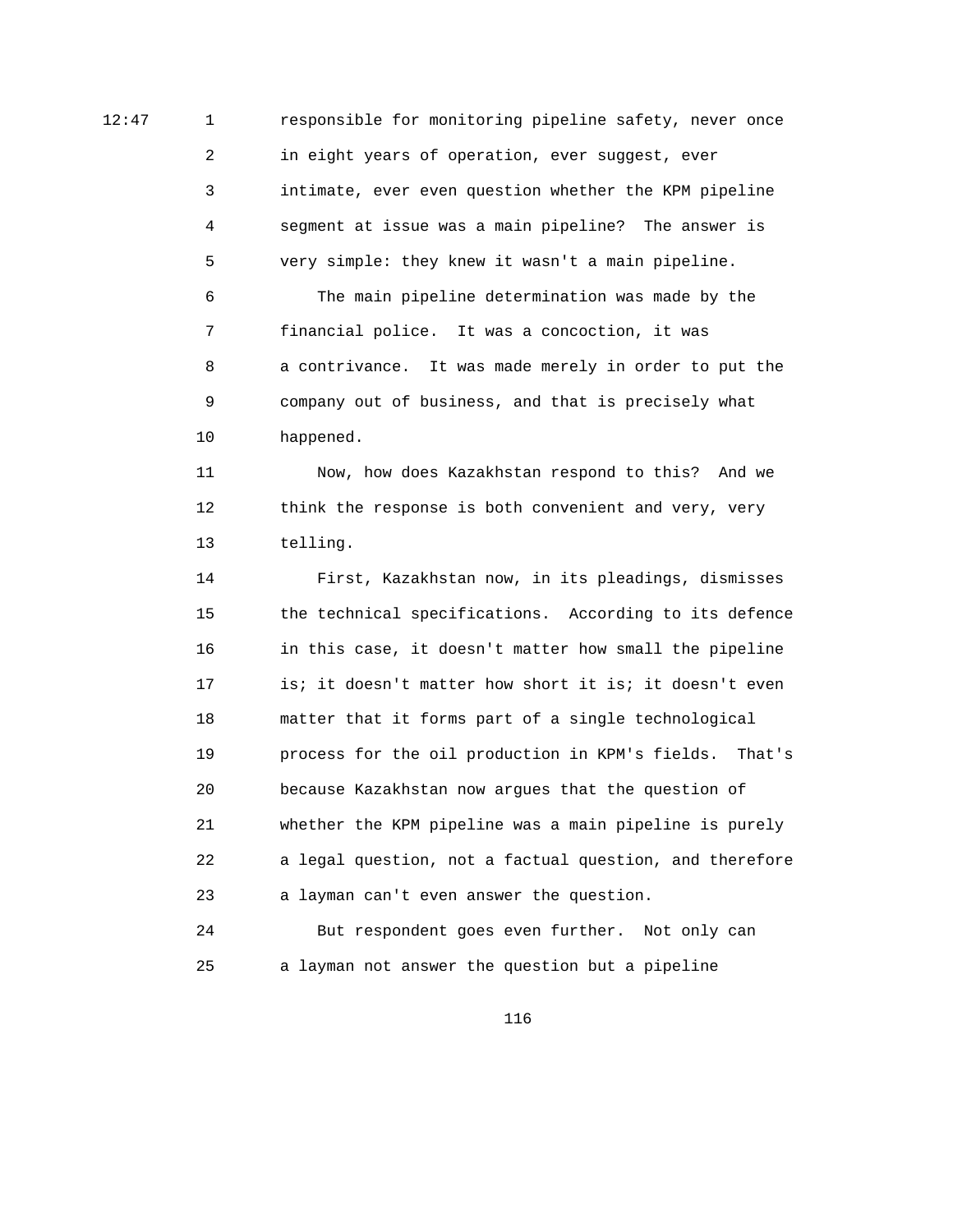12:48 1 specialist can't answer the question. Technical 2 specialists, such as employees of NIPI Neftegaz, which 3 is the state pipeline design company that actually 4 designed the pipeline at issue here, nor even 5 specialists within the national oil company, who had 6 been working in the industry for decades, can answer the 7 question as to whether a pipeline is or is not a main 8 pipeline.

> 9 Nor, apparently, do agencies of the government know 10 that. The Ministry of Emergency Situations, whose very 11 job is to go out and inspect pipeline safety -- inspect 12 field pipelines with one team, inspect main pipelines 13 with another team -- has [no] clue, apparently, as to 14 whether a pipeline is or is not a main pipeline.

 15 Now, what's most ironic about that position -- and 16 we understand fully the reasons for the state's change 17 in position or shift in position on this -- is that 18 that's completely at odds with the position they took in 19 the Cornegruta trial, when they criminally prosecuted 20 both Cornegruta and then assessed a fine against KPM.

 21 If you look at the forensic expert report in 22 connection with that trial -- and that is the only one 23 report they submitted, and that is at C-110 -- and if 24 you look at the trial court's ruling in that case, 25 that's at C-117, you'll find discussion of nothing but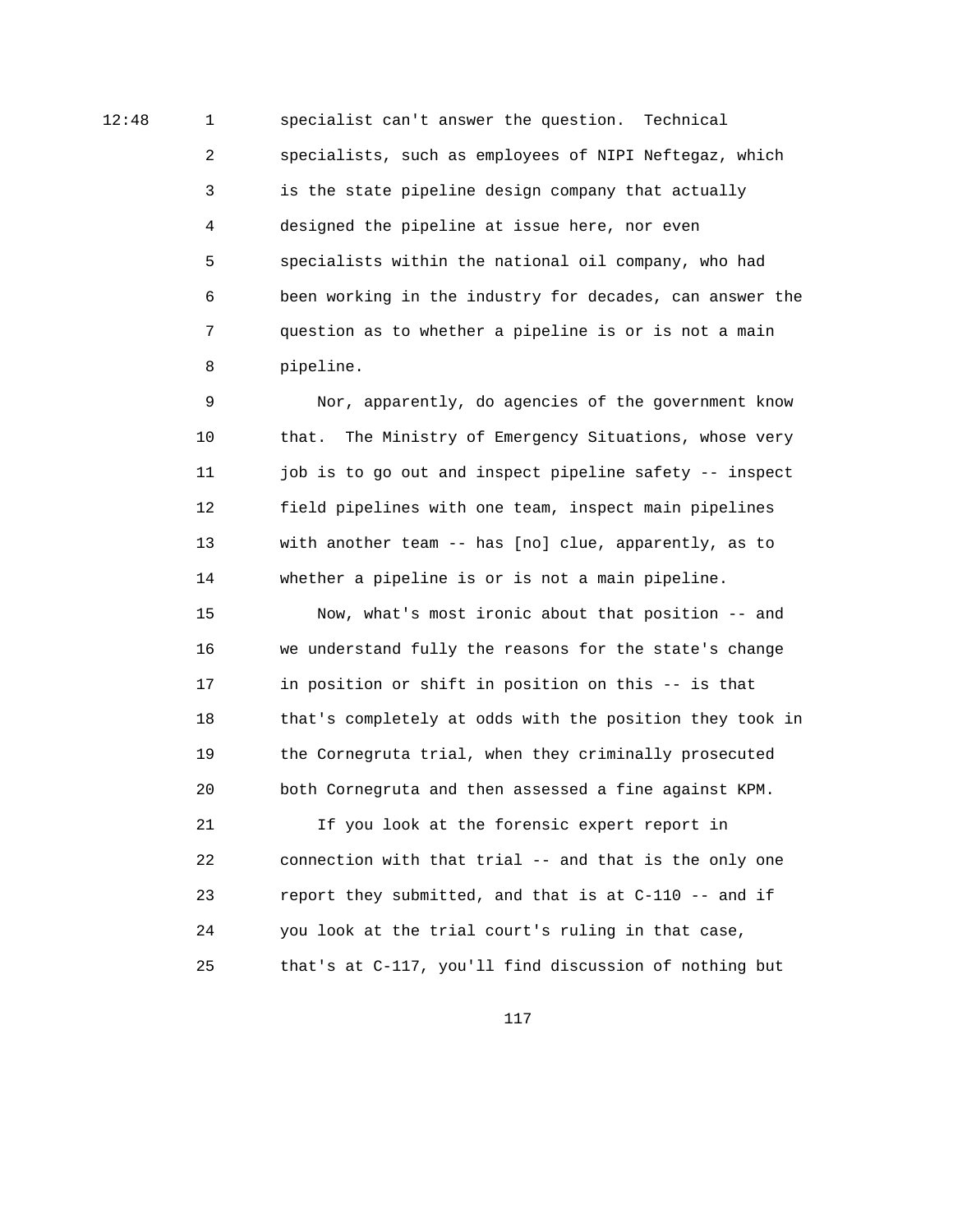12:49 1 technical specifications. In fact the predicate for the 2 forensic expert's report -- and it's understandable that 3 that's the predicate because that's the only thing he 4 knew anything about -- was that because of the technical 5 specifications that were applied to this pipeline, it 6 was therefore a main pipeline.

> 7 The government has completely invented a new 8 position, and it invented that position for purposes of 9 this proceeding because it can't defend what happened in 10 connection with the trial.

> 11 Now, we've excerpted some of Kazakhstan's pleadings 12 of the position as to who is and is not a competent 13 authority on the issue of main pipeline, and it's 14 actually a pretty remarkable position. I would submit 15 to you: you can look at this slide and basically say 16 that through its arguments and its pleadings, Kazakhstan 17 has essentially stipulated that the legal regime in the 18 country is not transparent and is extraordinarily 19 ambiguous.

 20 Kazakhstan admits that the financial police is not 21 the competent authority. We agree with that. It also 22 claims that neither the Ministry of Emergency 23 Situations, nor even the Agency for Regulation of 24 Natural Monopolies -- that's the agency that had 25 responsibility for pipeline licensure after 2007 -- is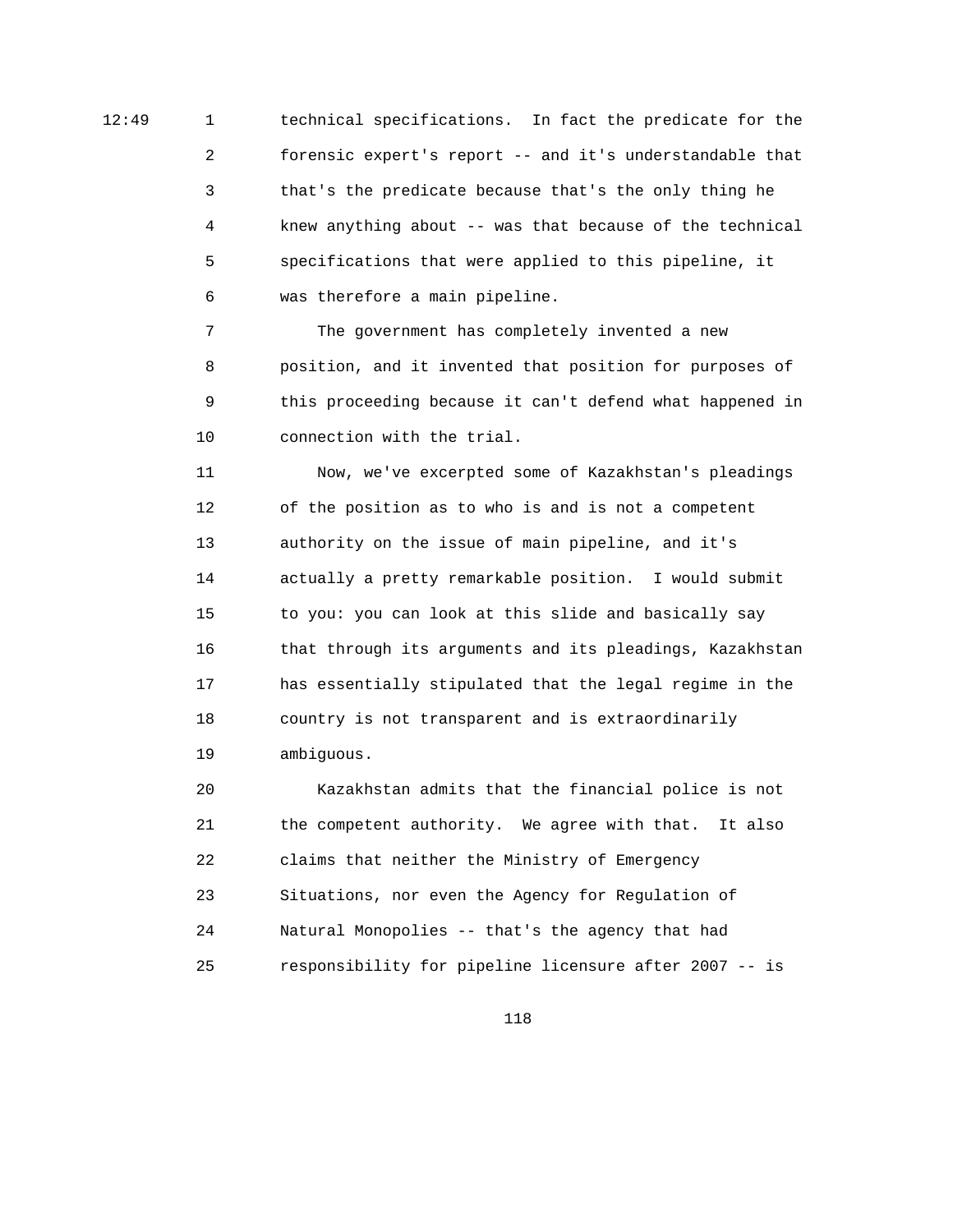12:50 1 a competent authority to classify a pipeline. So 2 essentially the agency that's responsible for issuing 3 licences has not a clue what is and what is not a main 4 pipeline, nor the agency responsible for inspecting 5 those lines, nor the financial police.

> 6 It is also apparent from the evidence -- remember, 7 if you will recall from the record, that the financial 8 police on their own deemed inadmissible all of the 9 expert evidence that Mr Cornegruta presented in his 10 defence in advance of his trial. There were four 11 reports, recall, that he submitted: two from the 12 Ministry of Emergency Situations, one from the design 13 institute of the national oil company, one from the 14 design institute of the pipeline design company, all of 15 which concluded that this was not a main pipeline. What 16 does Chief Investigator Rakhimov do? Let's just throw 17 that off the table. None of those are competent to 18 render [an opinion] on the question of whether this is or is

not

19 a main pipeline.

 20 In fact, the position of the state now is that the 21 only authority competent to render an opinion is a legal 22 authority. It doesn't matter whether that legal 23 authority has a clue as to oil and gas business. On 24 Kazakhstan's case, the question is simply a matter of 25 law.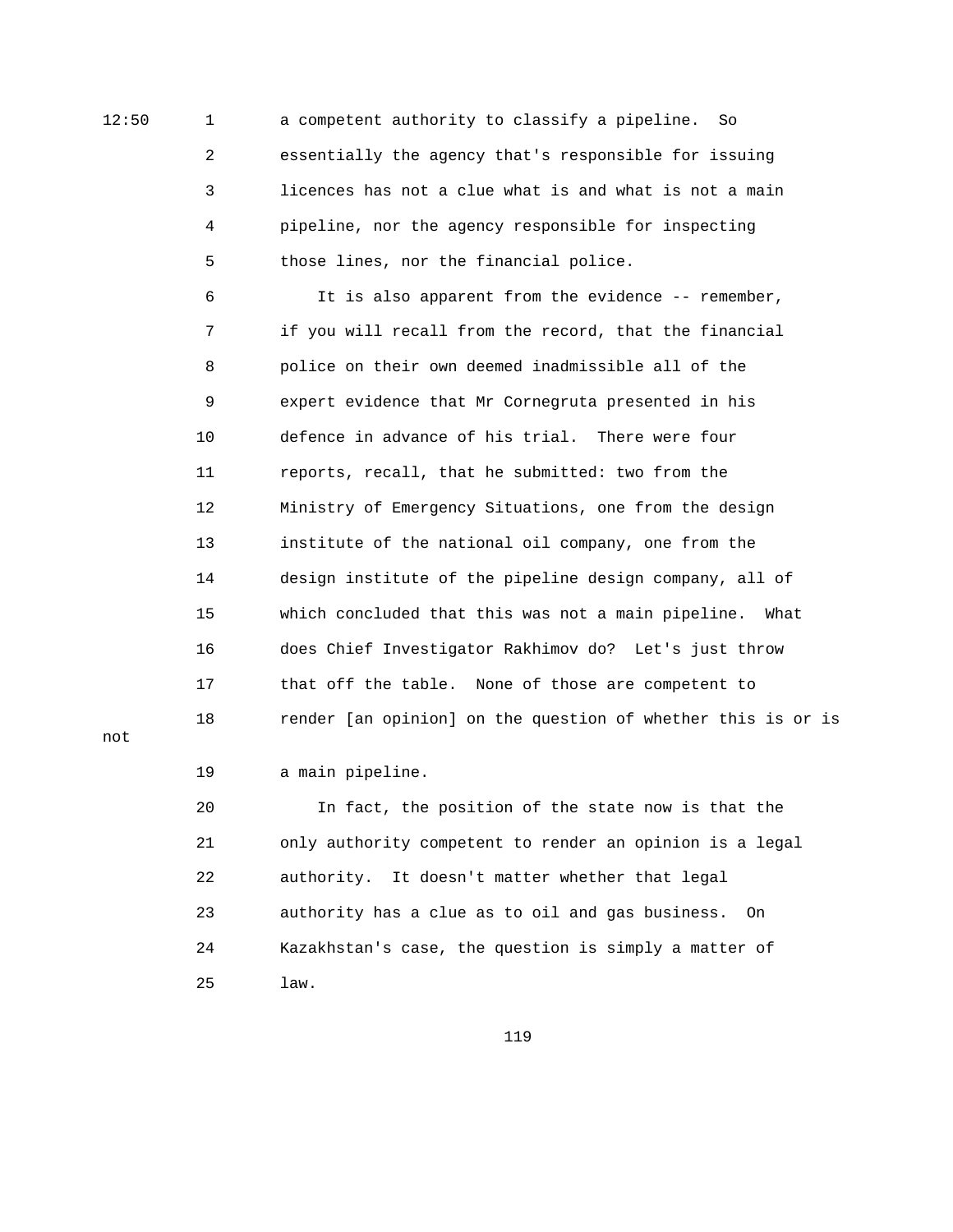12:51 1 Here is apparently, as a foreign investor, how you 2 get your answer to that question: you either go to the 3 Ministry of Justice and talk with one of its forensic 4 experts -- of course, you can't do that, because only 5 the financial police or the prosecutor can do that -- or 6 you literally, as Mr Cornegruta was, have to be shackled 7 in front of a judge in Kazakhstan to be told whether you 8 have violated the law by operating a main pipeline, when 9 there is no one within the government, in terms of 10 agencies of the government, no one with the technical 11 organisations that can tell you whether you have to have 12 a pipeline licence or not.

> 13 So essentially, as a foreign investor, it is truly 14 buyer beware, or you can go to prison for four years for 15 operating a main pipeline, notwithstanding everything 16 you've been told by the government in the past. That's 17 essentially their case.

18 Yes?

 19 PROFESSOR LEBEDEV: You say "in her discretion". The judge 20 was a lady?

21 MR SMITH: The judge, as we understand, was a female.

 22 Yes, it was a lady. And that's essentially what they 23 say in their rejoinder at paragraph 581:

 24 "Ultimately, the decision on the classification of 25 pipelines is one for the Judge to take in her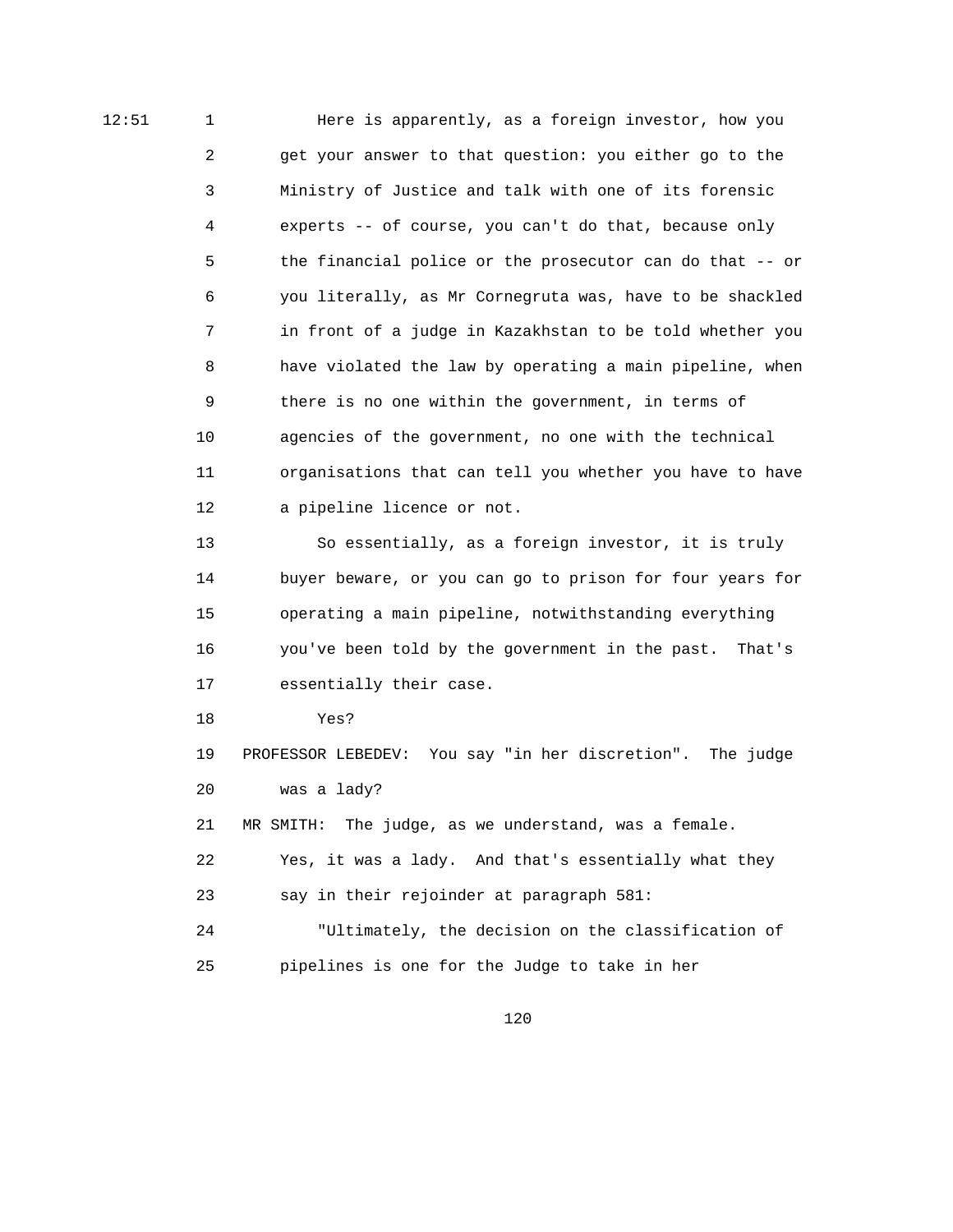12:52 1 discretion..."

 2 Now, let's assume that they are right -- and we 3 disagree with all of that, but let's assume that they're 4 right -- that this is purely a matter of law. Then on 5 Kazakhstan's best case here, the law is simply 6 incredibly unclear. 7 Even its own expert, Professor Didenko, recognises 8 this. I don't have time to read fully what he has 9 presented on this; we have presented a slide on it. But 10 at the end of the day what he says is: 11 "The definitions of the trunk pipeline can be found 12 in various judicial acts and technical documents. 13 They differ from each other, and therefore you have 14 to employ interpretations of the appropriate norms and 15 regulations." 16 He then goes on to say: 17 "[F]rom a technical point of view, it's difficult to 18 define a clear distinction between the concepts of trunk 19 pipeline and non-trunk pipeline ..." 20 And then he employs four criteria that he personally 21 employed to lead him to the conclusion, as the state's 22 expert, this is a main pipeline. A couple of points I'd 23 like to make about that. 24 You won't find any of those four in the Law on Oil. 25 You won't find any of those four within the laws of the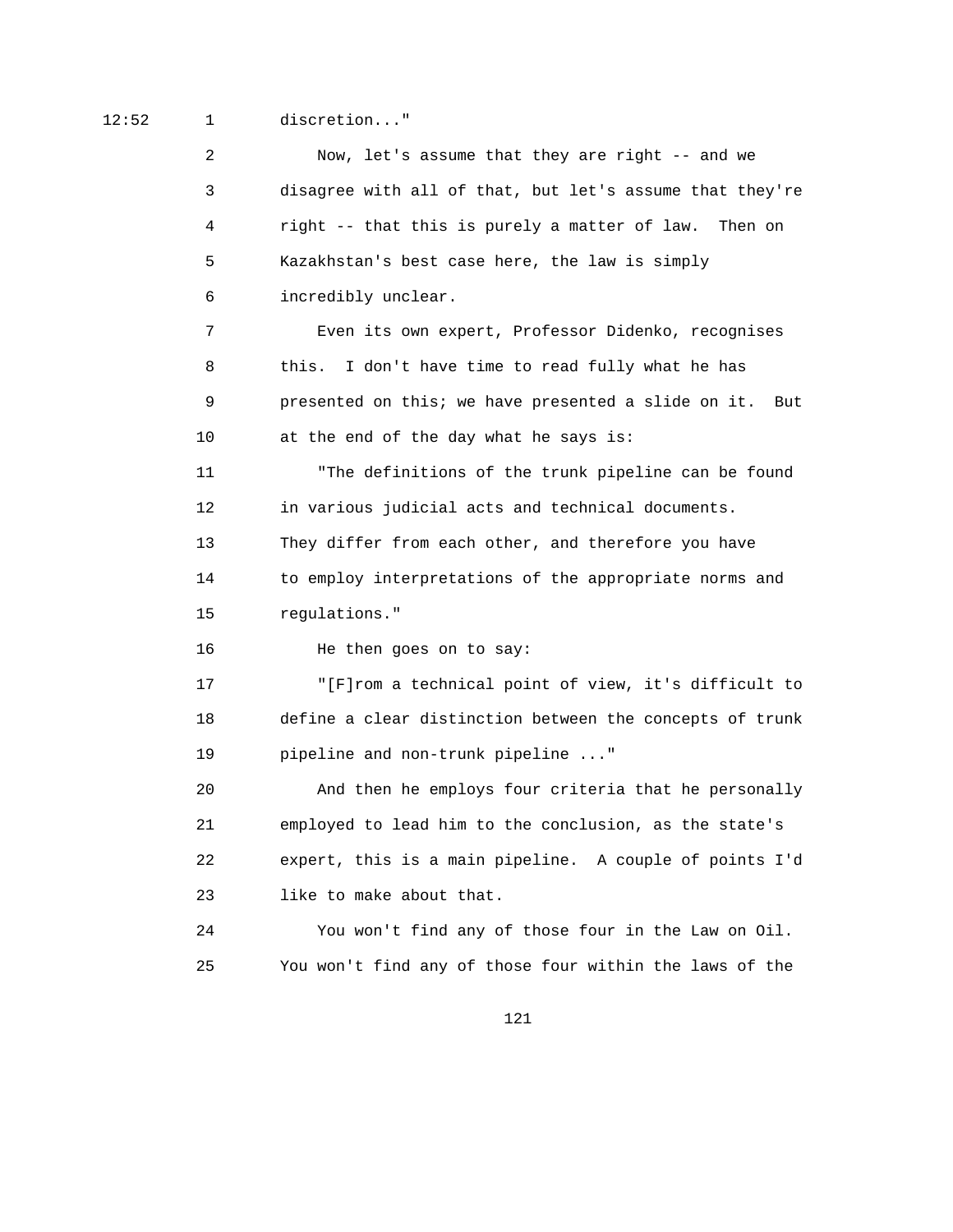12:53 1 Republic of Kazakhstan. This is the opinion of a paid 2 expert in this case as to why he thinks this is a main 3 pipeline, but I will challenge Kazakhstan to point out 4 in their law where you find these criteria.

> 5 Also, his views are fundamentally at odds with the 6 Ministry of Emergency Situations, the national oil 7 company, NIPI Neftegaz, who designed the pipeline, and 8 the experts retained by the claimants both in connection 9 with the Cornegruta trial as well as in this proceeding.

 10 Now, if Kazakhstan is going to rely on its law and 11 say this is a matter -- purely a legal question, then it 12 is incumbent on them to ensure that its laws are both 13 clear and can be implemented as clear. Now, it is our 14 view, in fact, that the claimants' case was entirely 15 contrived. In fact, it was built solely on the strength 16 of the financial police's handpicked forensic expert at 17 the Ministry of Justice, a gentleman who had never once 18 classified a pipeline in his life at the time he made 19 that determination, and he will testify in this 20 proceeding.

 21 We submit that the Ministry of Emergency Situations, 22 who had never once suggested we had a main pipeline, is 23 in fact an authority that at least should be looked to 24 on the issue, and certainly could be relied upon by the 25 claimants on the issue of whether or not they operated a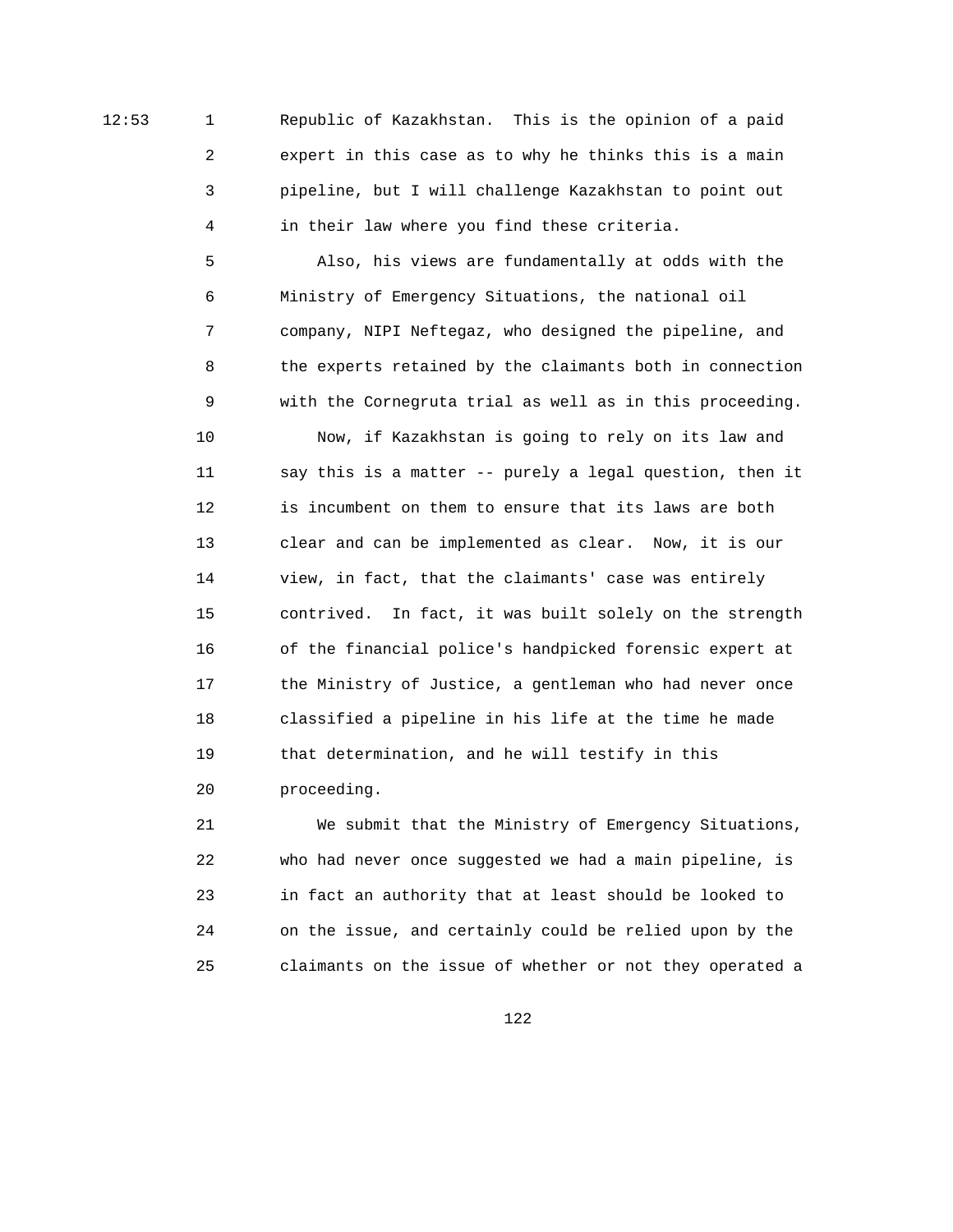## 12:54 1 main pipeline.

 2 It's interesting: until today, essentially, we 3 hadn't heard a peep from the Ministry of Energy on this 4 issue. Not a witness statement from the other side, not 5 a document produced by the other side as to what its 6 views are/were on whether we operate a main pipeline. 7 That's true notwithstanding the fact that the financial 8 police actually wrote a letter asking both the Agency 9 for [Regulation of] Natural Monopolies as well as the 10 MEMR, specifically asking them for a determination of 11 the type of pipelines operated by KPM and TNG.

 12 So the financial police thought at the time it was 13 doing its investigation: it is very important to hear 14 from the MEMR on this. Well, they did hear from the 15 MEMR, we have learned, but they didn't disclose it in 16 this proceeding until today.

 17 They heard from the MEMR in response to this letter 18 and in C-718/C-719 -- 719 is the response -- the MEMR 19 responded:

 20 "The pipeline working as a gathering manifold is not 21 a main pipeline ...

 22 "Considering the above, the above-named 23 pipelines..." 24 So this includes the KPM pipeline segment:

25 "... belong to pipelines working as a gathering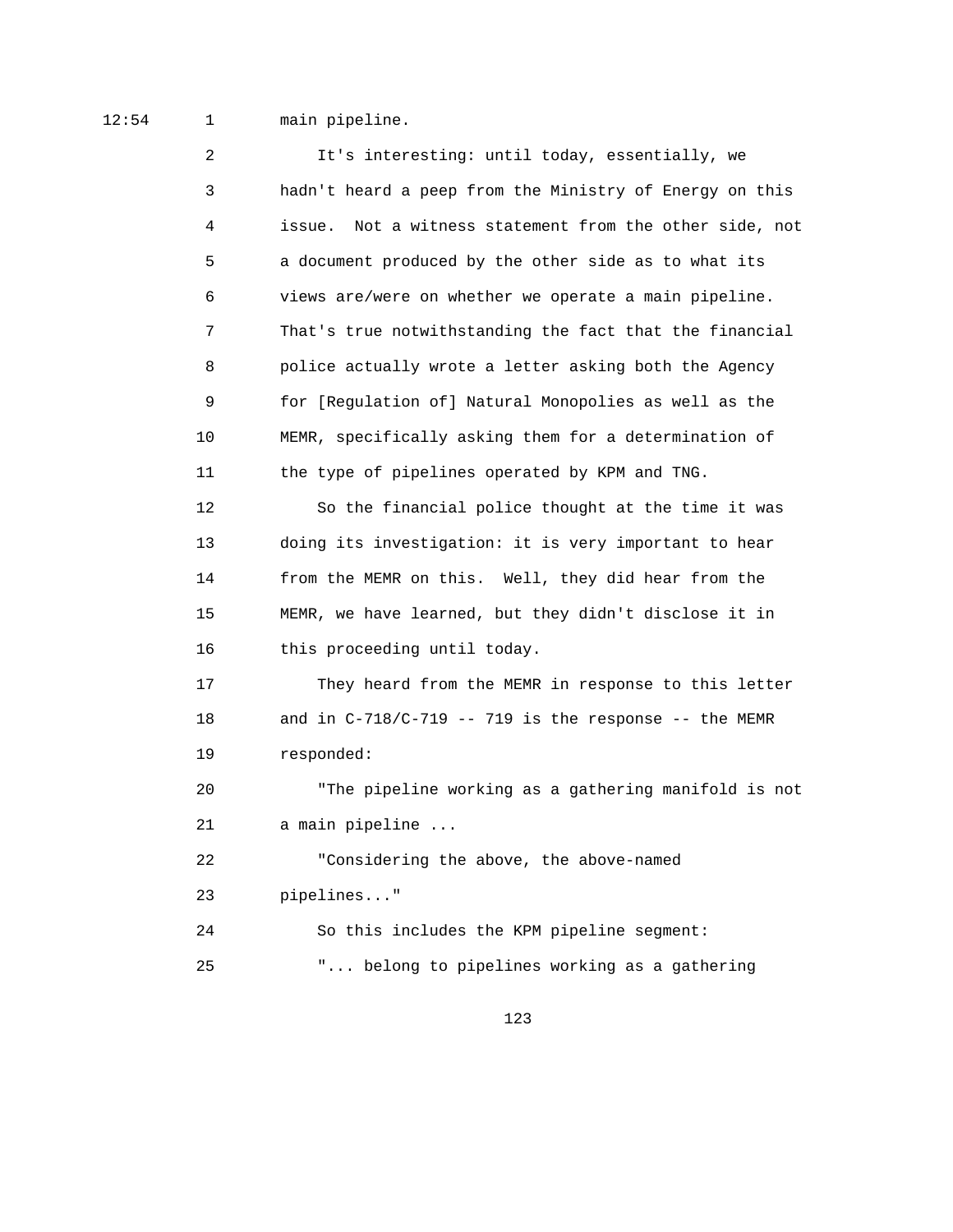12:56 1 manifold."

 2 This evidence was withheld from this Tribunal. And 3 the reason it was withheld from this Tribunal is because 4 they didn't like the answer they got from the MEMR -- 5 this was during the criminal investigation -- just like 6 they didn't like the answer they got from the Ministry 7 of Emergency Situations. So they instructed the 8 Ministry of Emergency Situations to withdraw their 9 letter.

 10 Now, there is a new witness statement, the third 11 witness statement of Mr Rakhimov, that was presented 12 this morning, and he'll be here to be cross-examined. 13 But the reason apparently this was not produced is that 14 he also requested that this be withdrawn as well. In 15 other words, he got an opinion, didn't like it, asked 16 that it be withdrawn so he could continue with his 17 prosecution, with his handpicked expert, in the 18 Department of Justice.

 19 Let's move to the trial for a moment. Once it was 20 armed with its forensic expert report that did find that 21 this was a main pipeline, the government had two 22 options. The first option was to initiate 23 an administrative proceeding against KPM. The second 24 option was to initiate a criminal proceeding, not 25 against KPM, because you can't prosecute in Kazakhstan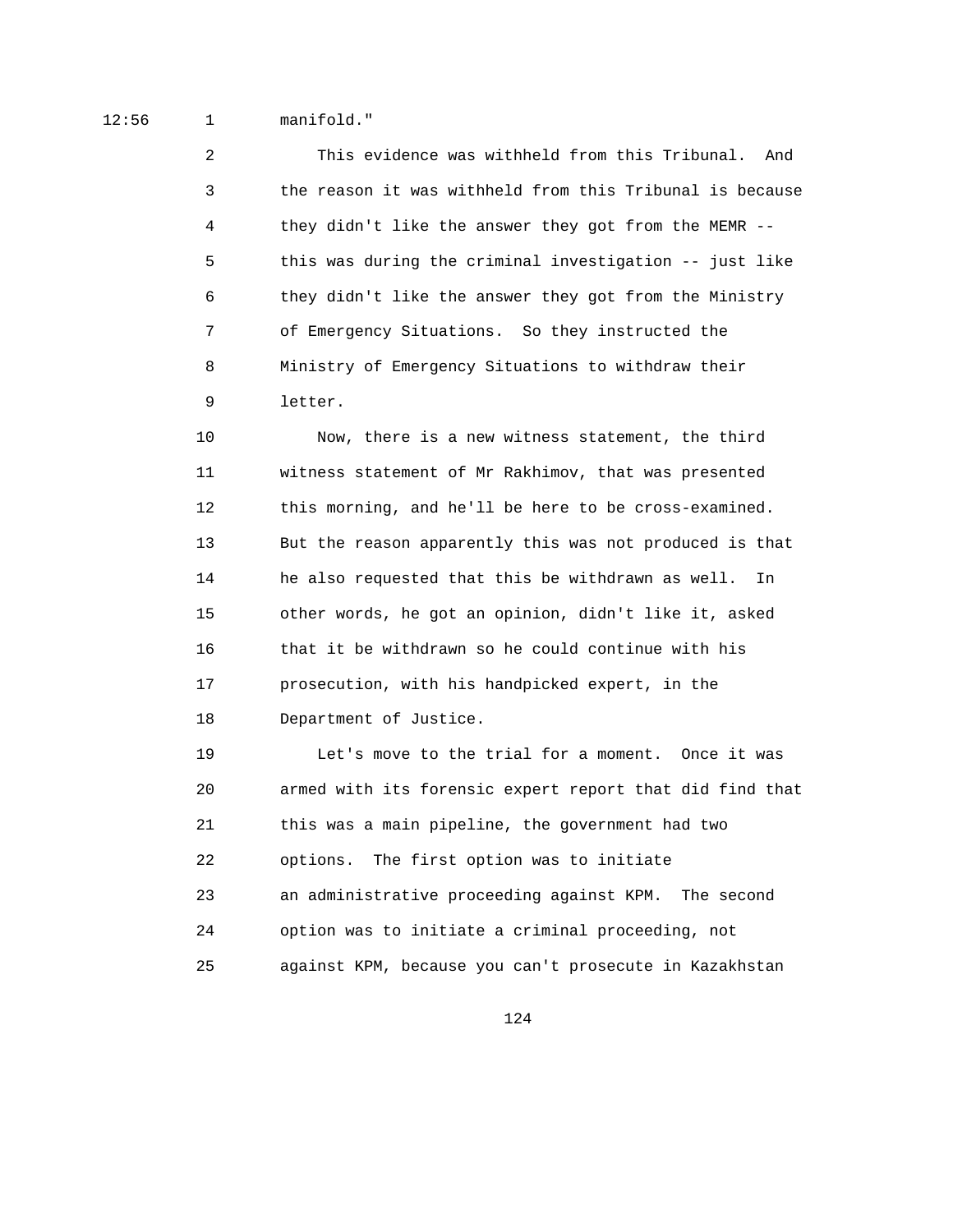12:57 1 companies for crimes, but against Mr Cornegruta. It 2 didn't do either one. In effect what it did is a hybrid 3 of the two, which is completely unlawful.

> 4 It brought a criminal proceeding against 5 Mr Cornegruta, found him guilty of the crime of illegal 6 entrepreneurial activity, sentenced him to four years in 7 jail, and then turned around and assessed a crippling 8 fine against KPM, who was never a party to the 9 proceeding, never a party to the criminal case; never 10 given an opportunity to appear in the criminal case 11 represented by counsel; never given an opportunity to 12 present, on its own behalf, evidence on the main 13 pipeline issue; never entitled to present its own 14 financials to explain to the government -- which 15 apparently either didn't understand or didn't want to 16 understand -- the issue that revenues do not equal 17 profits. None of that happened.

> 18 In fact, KPM wasn't even delivered a copy of the 19 judgment. It learned of a judgment in the case that it 20 had been assessed a \$145 million fine in a proceeding to 21 which it was not a party.

> 22 Now, for the reasons discussed by the experts for 23 the claimants in this case, and briefed, there were just 24 multiple violations of due process in connection with 25 this proceeding, and a denial of justice. And I won't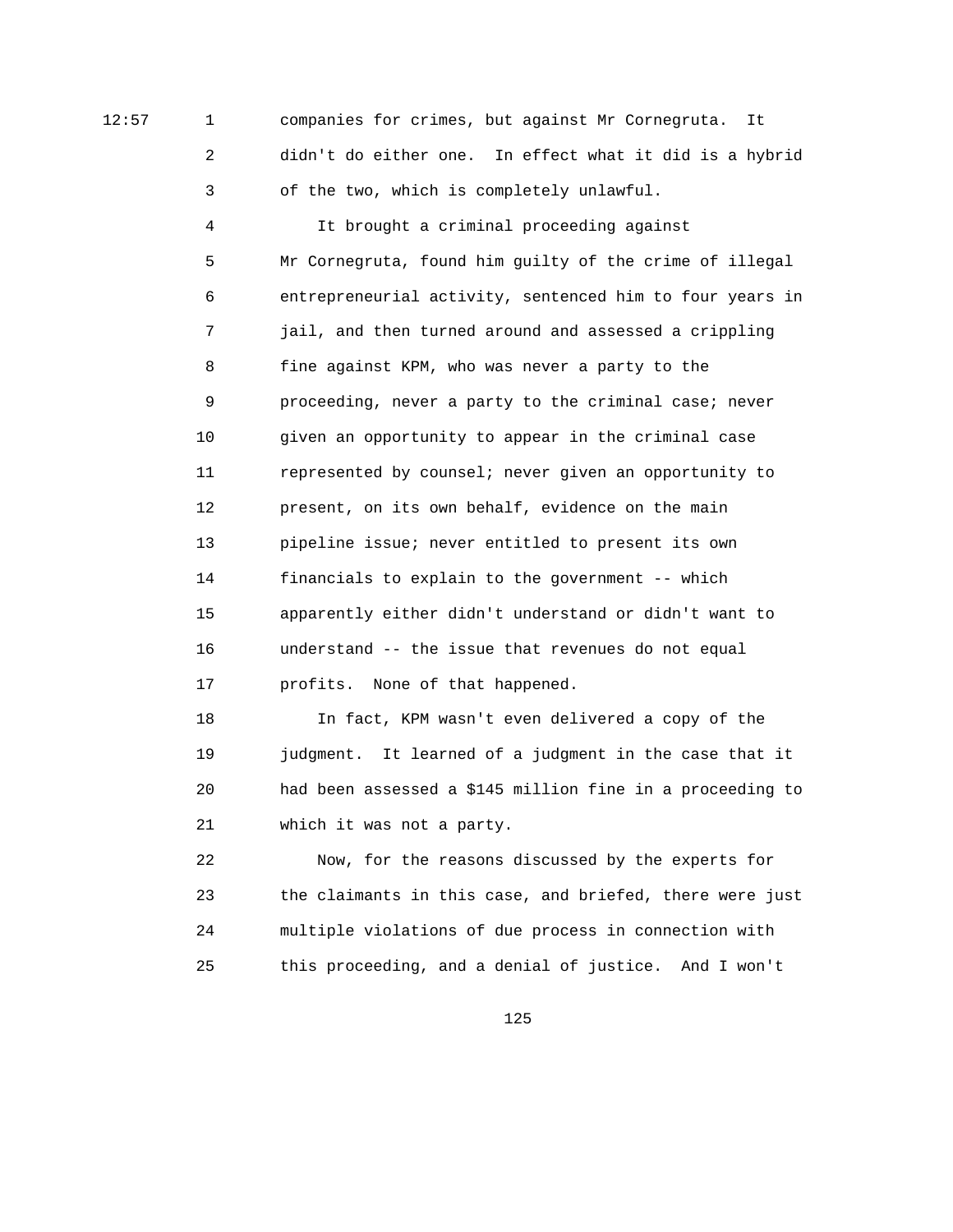12:58 1 go through those today.

 2 What I would like to do is focus on a couple of 3 comments that Professor Olcott has made, which may be 4 helpful to the Tribunal if it has any questions about 5 what goes on in the Kazakh courts. There are two quotes 6 from her book. One is:

 7 "In the absence of an independent judiciary and 8 commercial arbitration system, the concessions granted 9 to investors cannot be guaranteed to survive the life of 10 the projects."

 11 That's one of her comments about the atmosphere that 12 foreign investors find in Kazakhstan. But secondly, 13 I think this is even more pertinent:

 14 "... Kazakhstan has many good laws, but no one in 15 authority is particularly interested in enforcing them. 16 It also lacks an independent parliament, an independent 17 judiciary, and popularly accountable local governments."

 18 That's coming out of the mouth of the respondent's 19 expert on the Kazakh legal system: it doesn't have 20 an independent judiciary. No one is particularly 21 interested in enforcing all of the beautiful laws that 22 were put in, in connection particularly with the 23 respondent's rejoinder. They've got this very nice 24 legal system, they've got all of these nice criminal 25 procedures. But according to their own expert, no one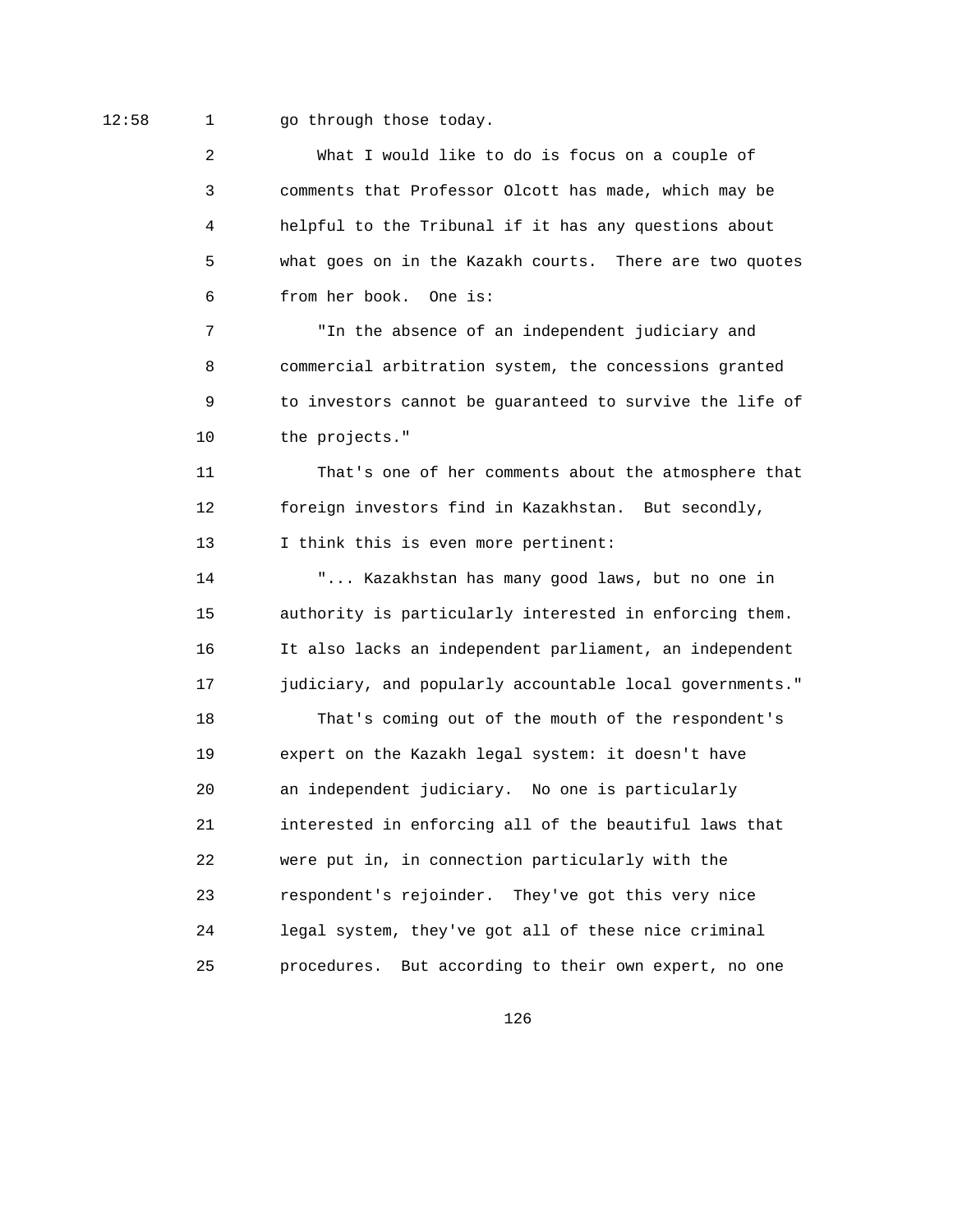12:59 1 in the country is particularly interested in enforcing 2 those laws.

> 3 In fact, when you look at the trial of 4 Mr Cornegruta, it is the poster child for denial of 5 justice. His experts were struck both by the prosecutor 6 before the trial commenced as well as by the court, on 7 the ostensible basis that his witnesses didn't appear in 8 person to testify; and we'll get into that in the course 9 of this proceeding. It assessed a crippling criminal 10 fine against a company that was not even invited to 11 attend the proceedings. It could have pursued 12 administrative remedies against KPM; chose not to do it. 13 Instead it adopted a hybrid approach that was entirely 14 illegal.

> 15 I want to talk for a moment about the penalty of 16 KPM. That was \$145 million. And I just want the 17 Tribunal to look at two benchmarks to assess the 18 fairness of that penalty and its reasonableness. One 19 is: look at KPM's net profits in 2007 and in 2008. The 20 net profits of the company in 2007 were \$23.5 million. 21 The net profits for the company in 2008, a very good 22 year, with very high oil prices, was \$66 million. Those 23 are annexed to the financial statements that are 24 included with the FTI report.

25 Thus the penalty that Kazakhstan assessed against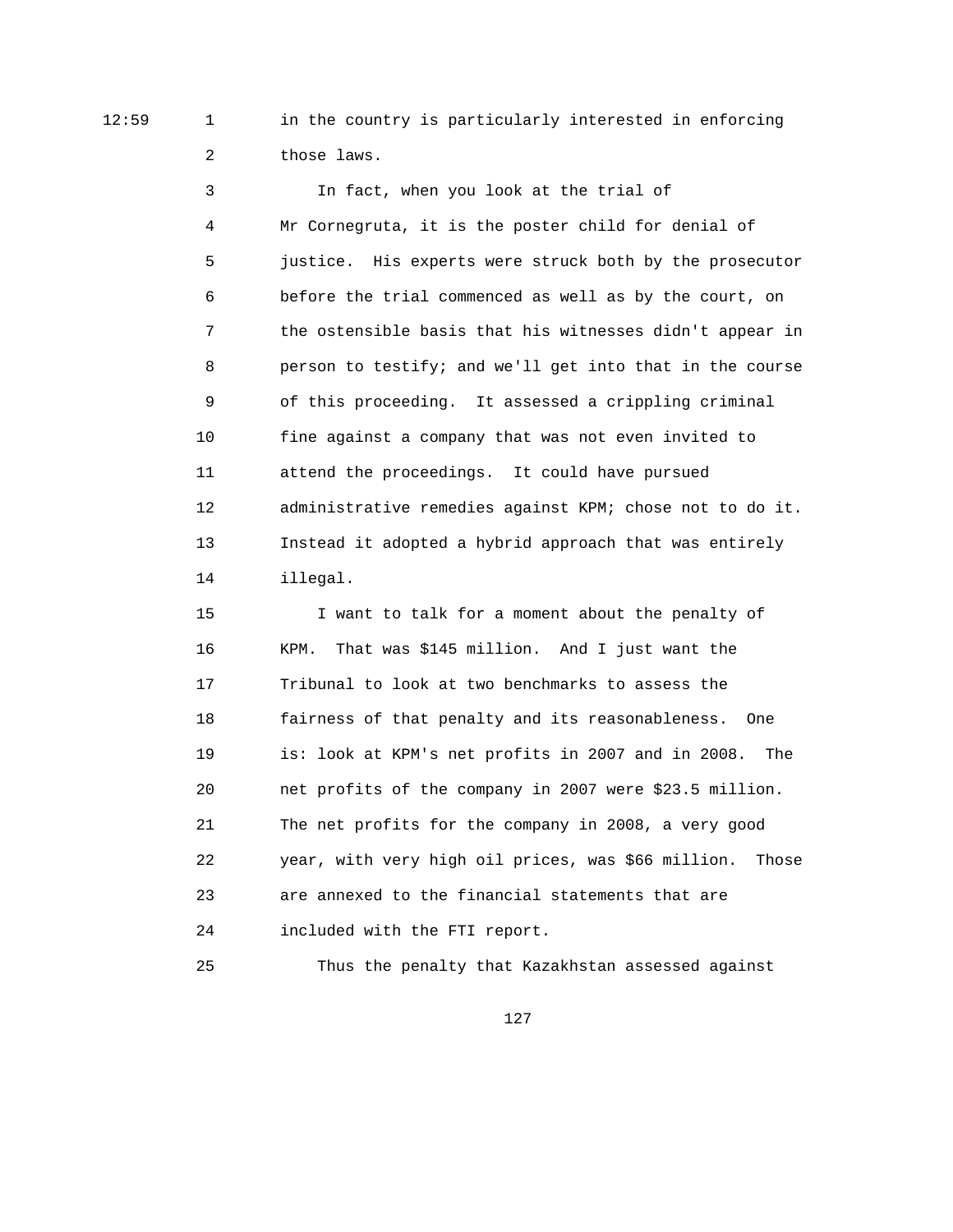13:01 1 the company were well more than double the net profits 2 of the company in 2007 and 2008. And the reason I've 3 picked that period is because that's the period of time 4 in which the fine was assessed from Mr Cornegruta's 5 alleged illegal entrepreneurial activity in connection 6 with the operation of the pipeline. It is, very 7 plainly, a death-penalty sanction. And it was known by 8 the financial police, as well as by the other organs of 9 the government, that that's exactly what it was. 10 I want to put it in further perspective. The 11 state's own national transportation company, 12 KazTransOil, is the largest main oil pipeline operator 13 in the country. It operates the pipeline that traverses 14 Kazakhstan and leads into Russia. It's the pipeline 15 into which our clients placed their product for 16 transport. This is at C-708 in the record. In 2007, 17 KazTransOil's net profits for the year were 14 billion 18 tenge, and in 2008 they were 20 billion tenge. The 19 judgment assessed against KPM for operating about 20 an 18-kilometre segment of pipeline was over 21 billion 21 tenge.

> 22 Let's let that sink in for a second. KPM's penalty 23 for operating an 18-kilometre segment of pipeline in 24 a legal regime that is, at its best, completely 25 ambiguous as to whether or not you have to have a main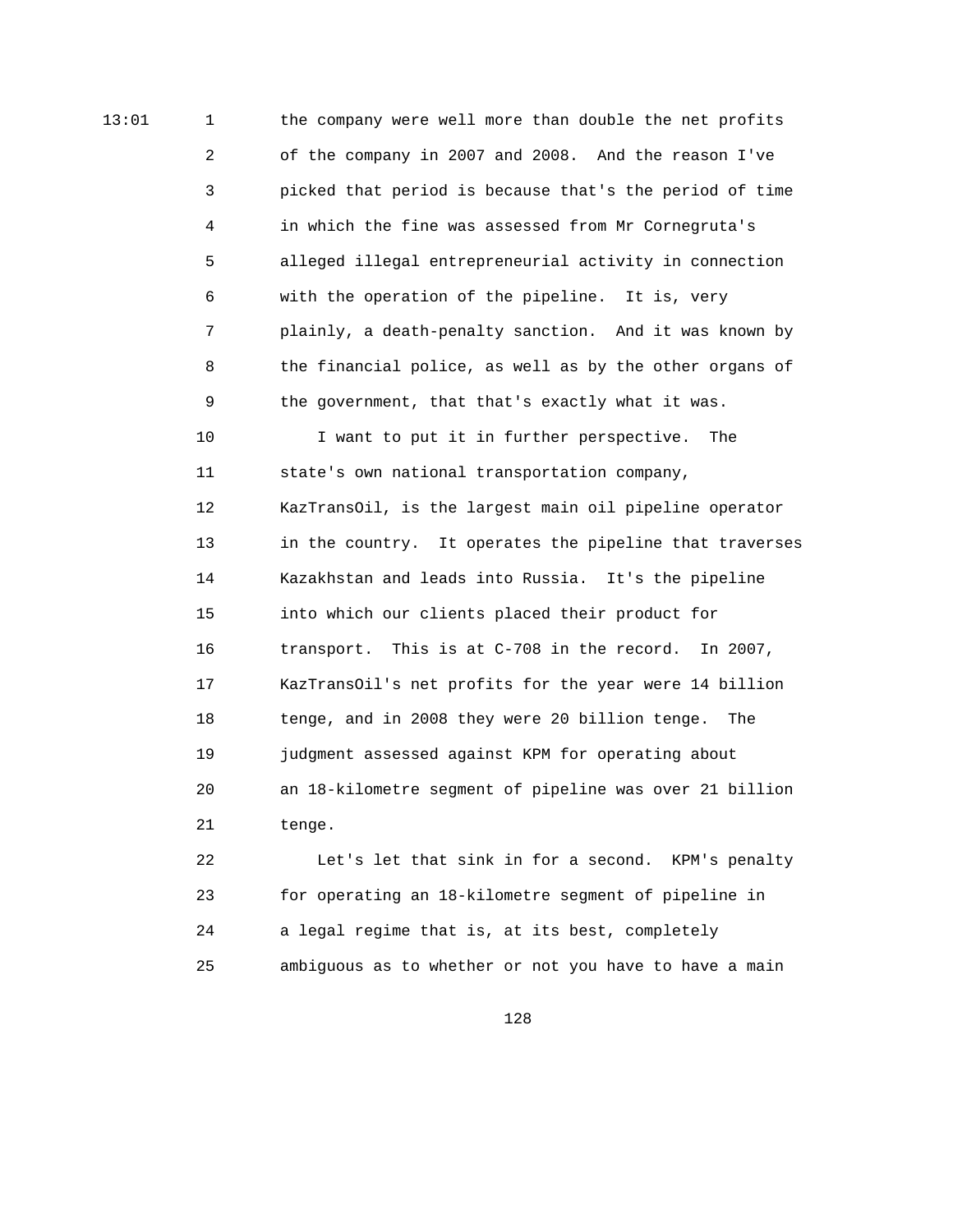13:02 1 pipeline licence, its conviction in a trial, and 2 a penalty assessed in a proceeding KPM didn't even 3 participate in, they were sanctioned an amount that is 4 greater than the net profits of the state's own largest 5 main pipeline operator in the oil segment. It is 6 an enormous denial of justice, it is completely unfair 7 and unreasonable, and we believe it constitutes severe 8 breaches of the Energy Charter Treaty.

> 9 Now, what happened after they got that fine? 10 Exactly what you would expect. They began enforcing the 11 penalty against KPM: the seized their bank accounts, 12 they seized their motor vehicles. With very cold 13 precision, the state essentially eliminated KPM as 14 a going concern.

> 15 Now I want to turn to the third egregious violation. 16 THE CHAIRMAN: Let me just ask: are you aware of your time? 17 I think you have about ten minutes left.

18 MR SMITH: I think that's right, yes.

 19 The third violation -- I'm going to be very brief on 20 this -- is the extension of the contract for contract 21 area 302. Because I do want to reach one other issue. 22 Our case is that the state clearly breached 23 an undertaking it made with respect to extending 24 contract 302, and it was bad faith for it to do so. 25 You will see on this slide essentially the documents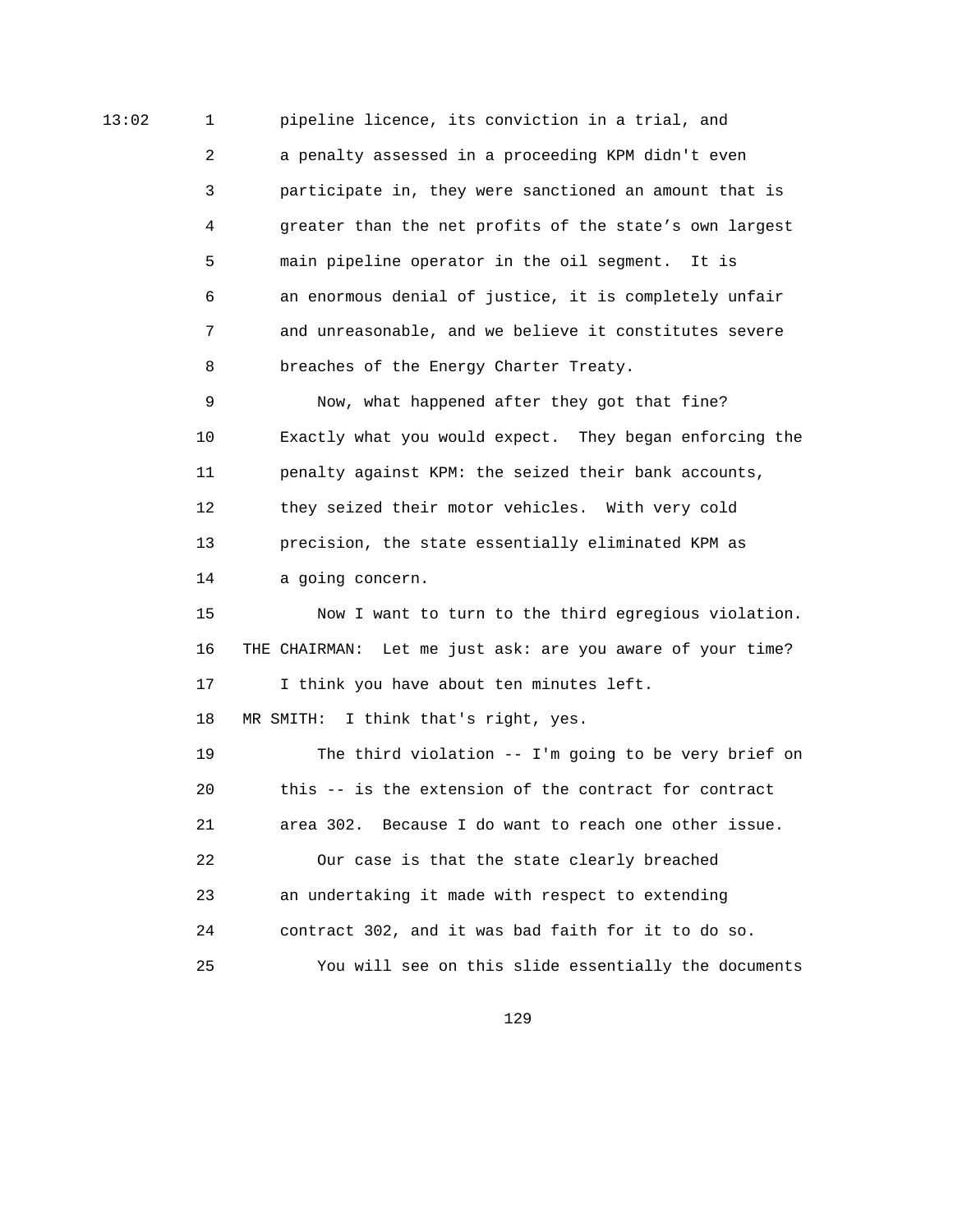13:03 1 that we rely upon. In October 2008, application was 2 made to extend the contract; on April 2nd 2009 the 3 expert commission for the MEMR made a recommendation 4 granting the extension; and then on April 9th 2009 the 5 MEMR sent a letter to our clients that said, in our 6 view, that the contract was extended.

> 7 There are competing translations on that issue in 8 the record: at C-27 as well as at R-163.1. Maybe I'm 9 slow on the uptake; I don't see a meaningful difference 10 between the letters. I think the letters both very 11 clearly indicate to our client -- and our client could 12 rely on it -- that its contract was going to be 13 extended, and that an addendum to the contract was going 14 to be entered into by the state.

> 15 What happened is, notwithstanding that signal to our 16 client, the addendum was never executed by the state, 17 therefore our clients were never able to prove and 18 exploit their reserves in the Tabyl block because they 19 were paralysed because of the state's inaction with 20 respect to executing the addendum. And we believe the 21 failure of the state to execute the addendum was 22 unreasonable, was in fact a breach of a commitment that 23 it had made, and it forms the basis for the third prong 24 of what I wanted to discuss today in terms of breach of 25 the ECT.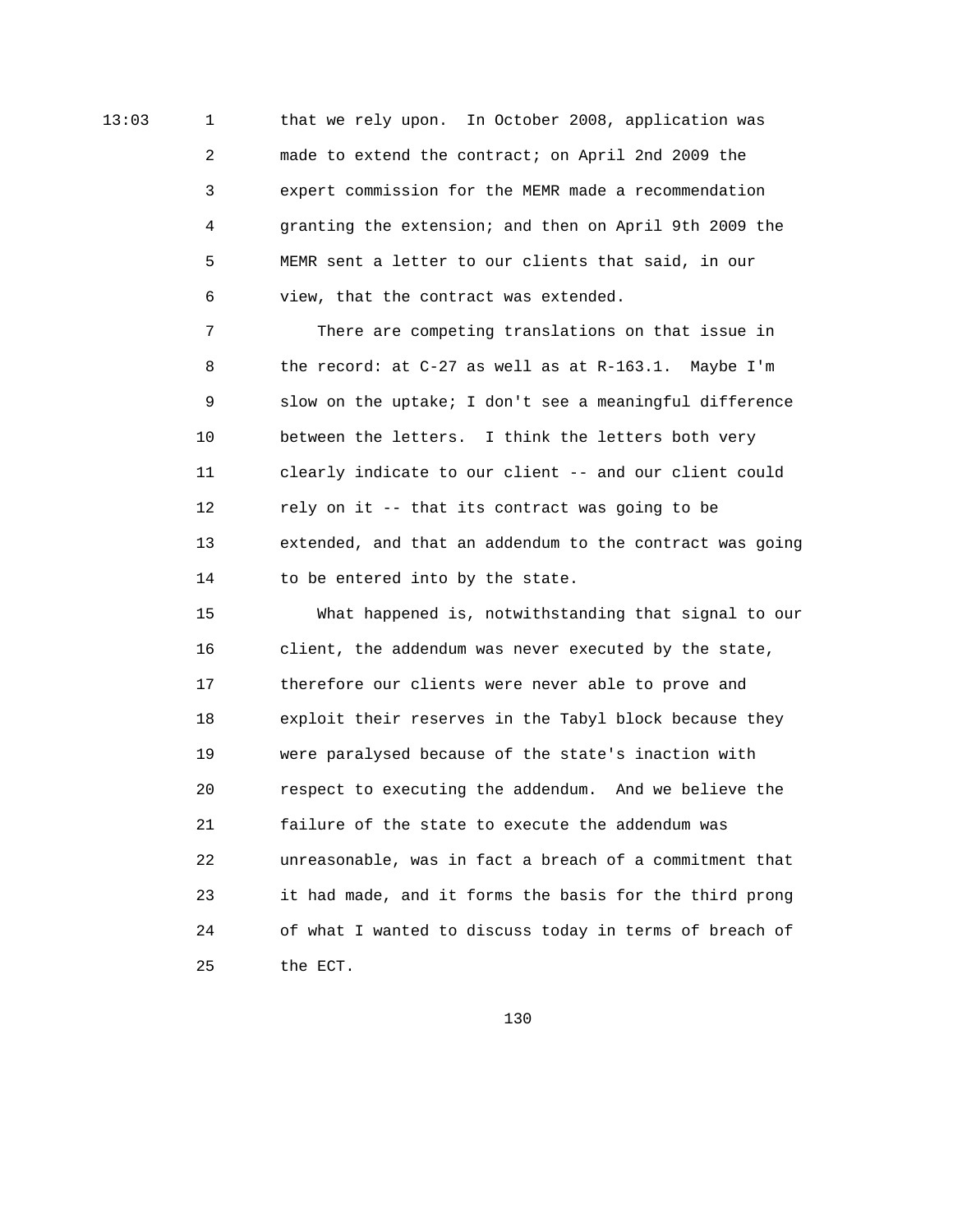13:05 1 Now I want to turn quickly to the expropriation that 2 took place. At the end of 2008 it was very clear to our 3 clients that their companies were under complete assault 4 by the government. In early 2009, notwithstanding the 5 global financial crisis, Mr Stati went back to the 6 markets because of the incredibly hostile environment in 7 Kazakhstan. And Mr Stati and Mr Lungu are here to 8 answer your questions and the questions of the 9 respondent regarding their unsuccessful efforts to sell 10 the company in the spring of 2009.

> 11 However, Kazakhstan had no interest in seeing these 12 companies sold to other foreign investors, and in fact 13 this is the rare case where their expropriatory goals in 14 2009 were outlined in writing. Those writings, as 15 an example of putting more precision on 16 President Nazarbayev's order, are at C-23, C-293 and

17 C-294.

 18 The first is C-23, which is a letter that has been 19 referred to in the case as the "Blagovest letter". It's 20 a letter written by Mr Yuri Zakharov, who was the head 21 of this public interest organisation, to the head of the 22 MEMR. Professor Olcott even notes that Mr Zakharov not 23 only was the head of this organisation, but also was the 24 deputy head of Kazakhstan's assembly of nations.

25 The letter proposes possible ways -- and I want to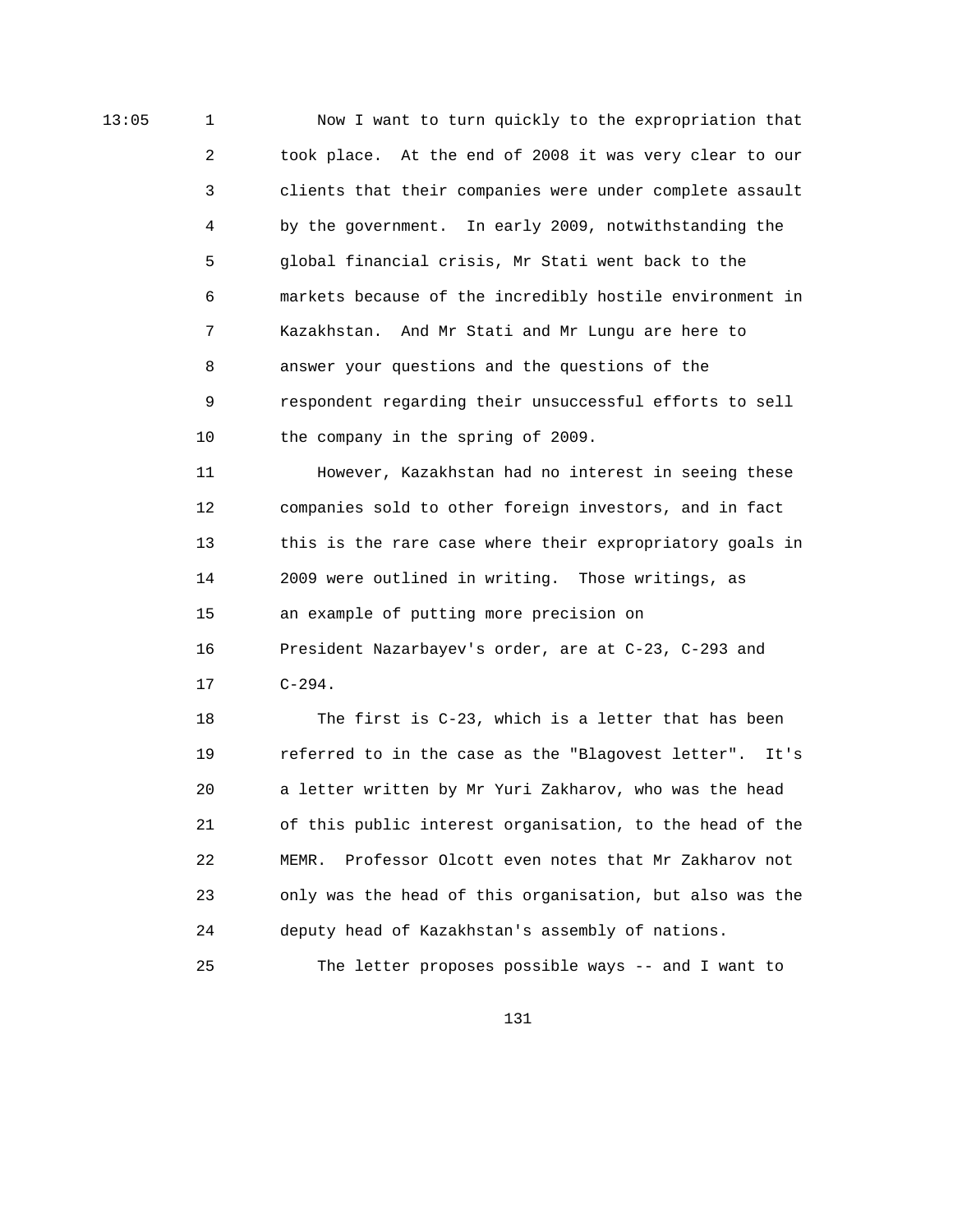13:06 1 quote here -- to:

 2 "... resolve the question of nationalisation of the 3 assets [of Mr Stati] posed in 2008." 4 I've rarely seen that in written in a case before. 5 The letter then has attached to it a personal 6 instruction by President Nazarbayev that is directed to 7 the Prime Minister, to the Ministry of Energy, as well 8 as to his son-in-law, Mr Kulibayev, that basically is 9 complaining about disruptions in the production from KPM 10 and TNG because of social unrest. And he attributes 11 correctly that disruption caused: 12 "... as a result of inspections by law enforcement 13 bodies." 14 Now, Kazakhstan attempts to dismiss the Zakharov 15 letter as: he's a meddler, he didn't know what he was 16 writing, he didn't know what he had signed. He even 17 submitted a statement in this case to that effect, but 18 he's refused to attend to be cross-examined on that 19 statement. So essentially what we are left with is his 20 letter, and the letter will have to speak for itself. 21 I think it is important to note that notwithstanding 22 the dismissive nature that the state has made toward 23 Mr Zakharov's connections with the government, the fact 24 is that he wrote a letter that was essentially 25 a description of what happened in 2008 and 2009, and he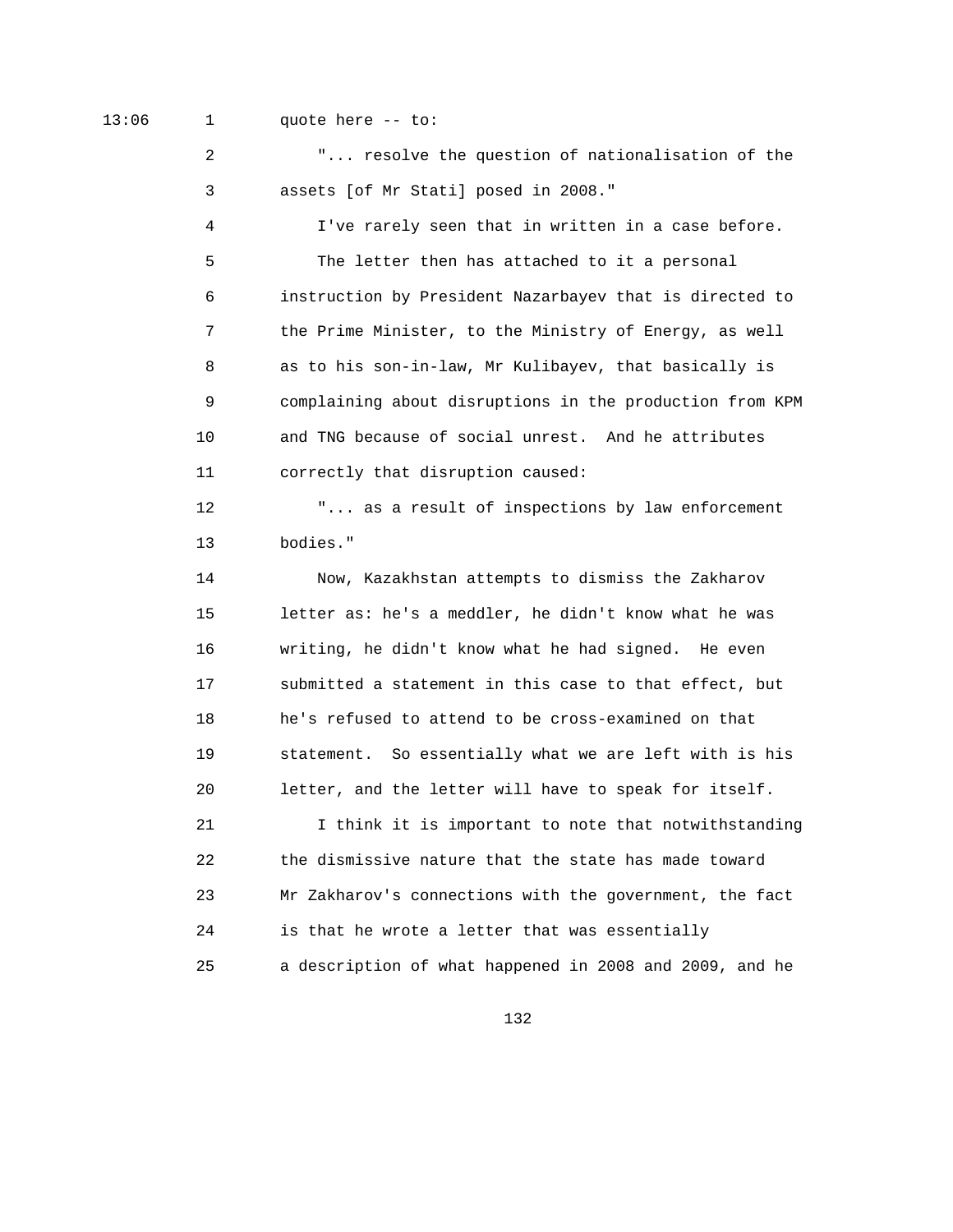13:07 1 attached to that letter a personal instruction from the 2 President, which would suggest a very close personal 3 relationship and a very close personal knowledge of what 4 is going on at the time.

> 5 The second and the third letters that we would like 6 you to focus on are C-293 and C-294. One is written by 7 the head of the local government in the region, the 8 other by the executive secretary of the MEMR, and both 9 of those letters confirm internal government 10 discussions to acquire KPM and TNG.

 11 The MEMR refers to: if KPM and TNG will not agree to 12 a "free of charge transfer of assets", which I've never 13 quite heard of before. And then the letters go on to 14 say: if the companies can't be acquired, then we need to 15 look at terminating the subsoil use contracts. Look at 16 the MEMR letter in particular, because in that letter 17 it's very prescient: it warns that there's likely to be 18 an international arbitration if they go the termination 19 route because "no direct grounds for termination" exist, 20 because KPM and TNG have been in compliance with their 21 contracts. And of course we know the MEMR's view on 22 that, because they had given us clean bills of health in 23 their prior reports.

 24 KMG, the state oil company, made further efforts in 25 2009 and into 2010 to try to acquire the company for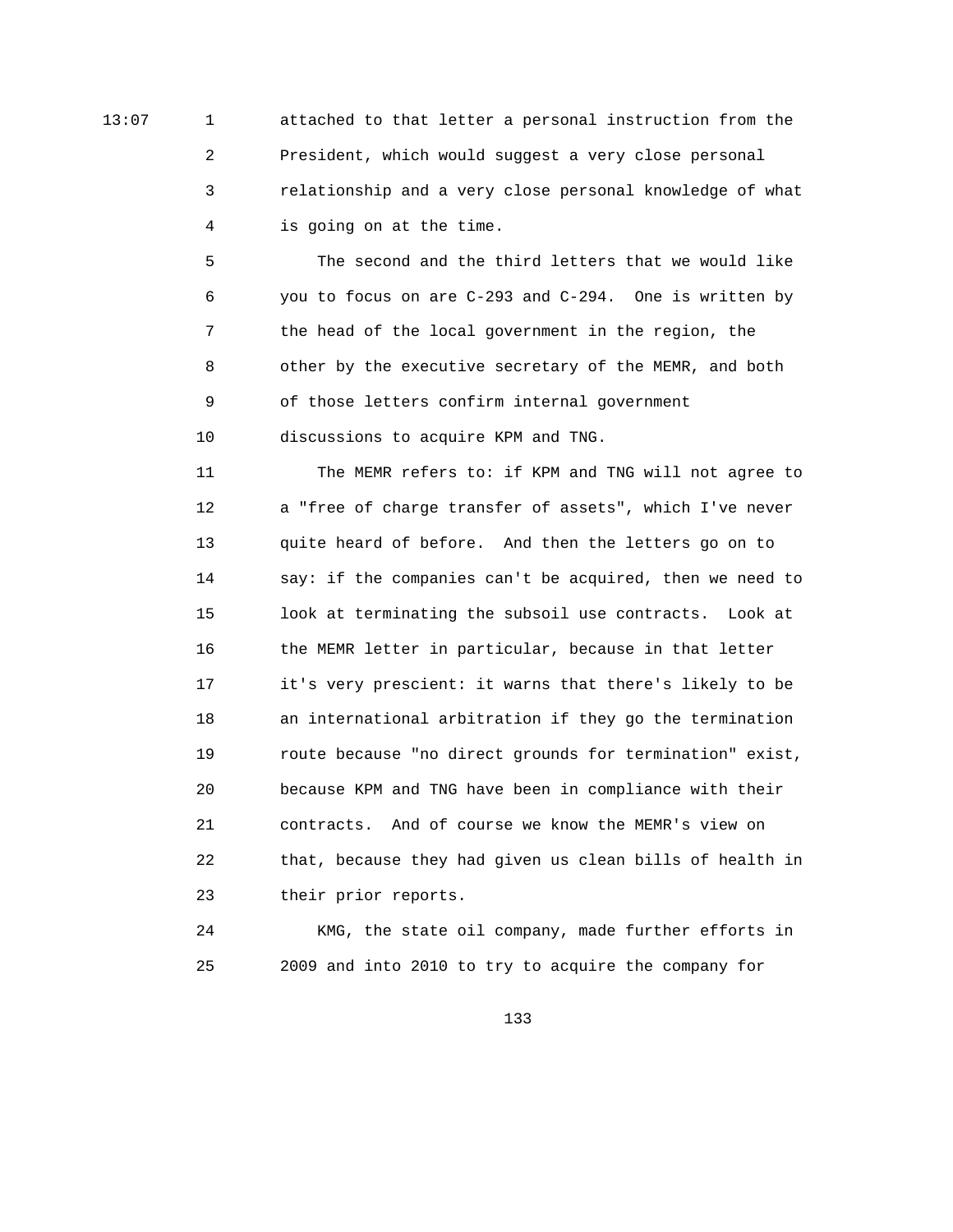13:08 1 a fire-sale price, as you've heard in Mr Stati and 2 Mr Lungu's statements. They even went behind the 3 claimants to our creditors in Amsterdam and basically 4 tried to cram down a sale by saying, "We'll pay you 5 25 cents on the dollar of your debt." And they were 6 unsuccessful. Mr Stati, if he is nothing else, is 7 stubborn, and he wasn't going to see this happen to his 8 companies. And therefore KMG, the state company, was 9 unable to acquire the companies.

> 10 Therefore the state went, just as the MEMR 11 predicted, to plan B: they terminated the contracts, and 12 they did that in the summer of 2010.

> 13 Now, I don't have time to go through all of the 14 grounds for termination that were outlined. There will 15 be plenty of time, and there's been plenty in the record 16 on that point. But I do want to make a couple of 17 points.

 18 One is: the predicate given by the state for 19 re-initiating another barrage of inspections of the 20 companies in the summer of 2010, was that it received 21 what we now know is a handwritten complaint from four 22 local residents that had no relationship whatsoever to 23 KPM and TNG. And just like they did with the Voronin 24 letter, the state therefore was compelled to act, is the 25 position of the respondent. We could not [fail to] respond

 $t \circ$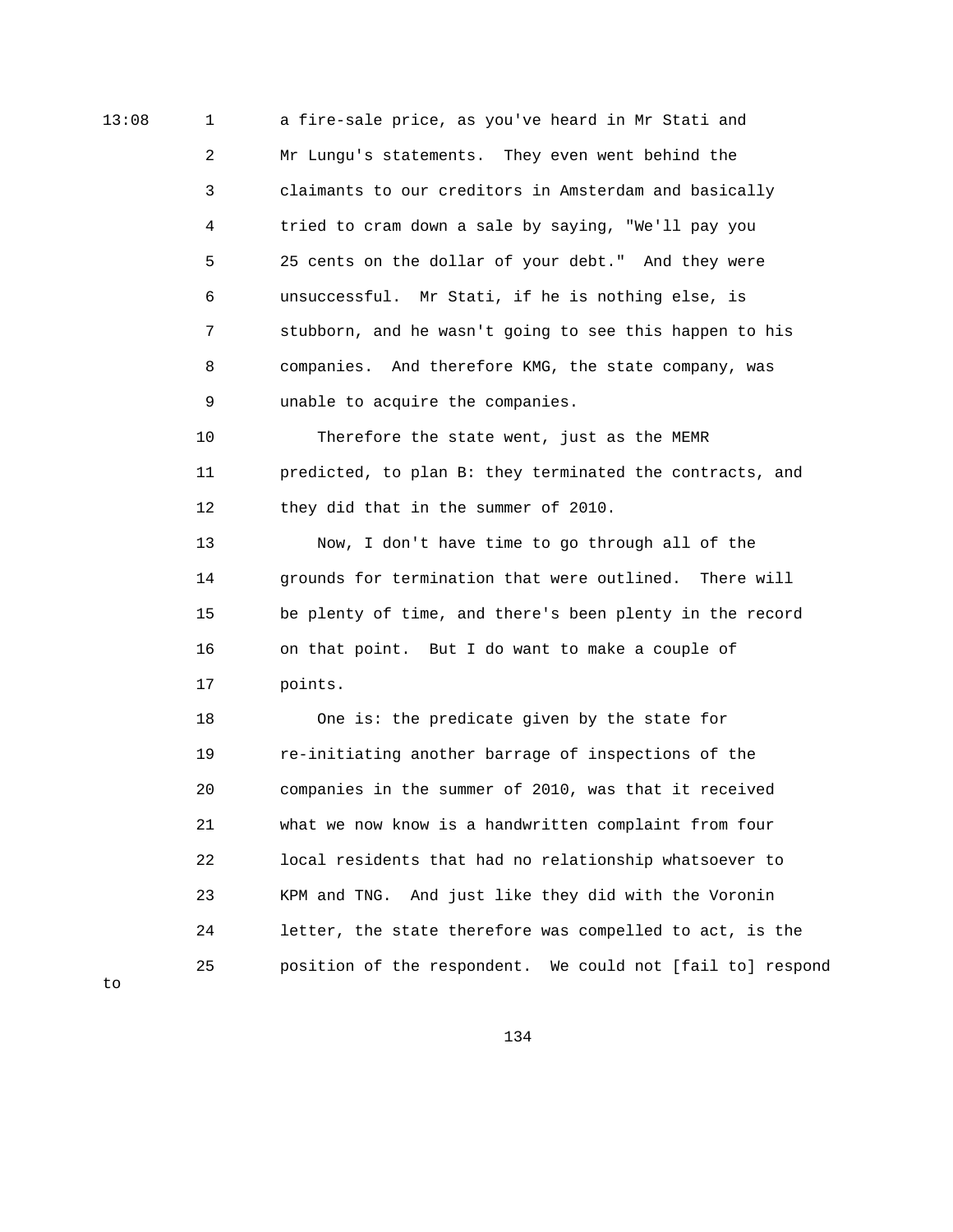13:09 1 these local resident complaints, just as President 2 Nazarbayev apparently could not fail to respond to the 3 letter from President Voronin.

> 4 So what did they do? Another inspection barrage, 5 very similar to the one that had taken place in 2008, 6 took place in 2010: very rushed; most of the reports 7 were never finalised. And on July 14th, notices were 8 sent to the companies of infringements, and they were 9 given five days to respond. When they were unable to 10 respond to a litany of new allegations of infringements 11 of the contracts, the Minister of Oil and Gas and the 12 Prime Minister of Kazakhstan showed up at the fields, 13 held a big meeting, and announced that they were taking 14 over the companies and the contracts were terminated. 15 That was on July 21st 2010. A complete ruse, in the 16 claimants' position.

 17 This letter was written three days before this 18 letter was written by these local residents. There is 19 a document in the record that the representative from 20 the financial police actually sent from the computers of 21 our clients, because the financial police had the run of 22 our offices at that point in time, a memo which 23 indicates that the inspections that were being carried 24 out were pursuant to an order from the Prime Minister 25 dated June 25th 2010, three days before this letter was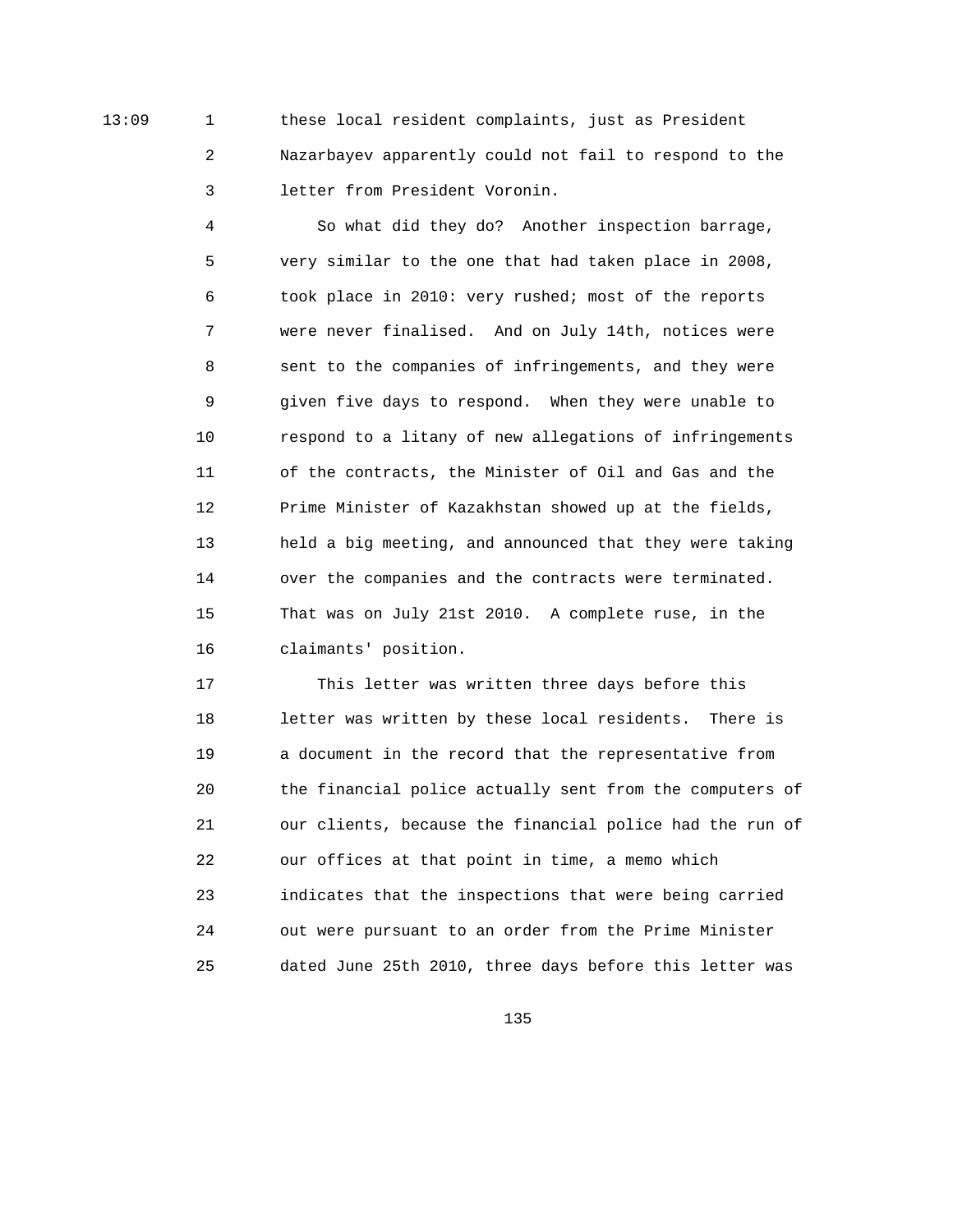13:11 1 marked as received.

 2 At the end of the day, whether it was in fact in 3 response to these resident complaints -- we don't 4 believe that it was -- or it was in response to the 5 Prime Minister, the fact is that what happened in 6 connection with the events in the summer of 2010 7 constitutes very clearly a direct expropriation. We 8 believe that the expropriation actually occurred far 9 earlier as a result of the conduct of the government 10 through death through a thousand nicks earlier. But it 11 clearly occurred in the summer of 2010, when the 12 Prime Minister ordered the inspections, and ultimately 13 the contracts were terminated.

 14 This was just as predicted by the Ministry of Energy 15 in 2009: that the contracts may need to be terminated to 16 get control of the assets. And this proceeding in fact 17 was just as predicted by the Ministry of Energy when it 18 said that an international arbitration proceeding may be 19 the result of this.

 20 In closing, the claimants submit that the actions of 21 the government, commencing in 2008, based on the 22 directive of the President himself, constituted multiple 23 and severe breaches of the Energy Charter Treaty. 24 Many of the actions that we've talked about and we 25 will talk about in the course of these proceedings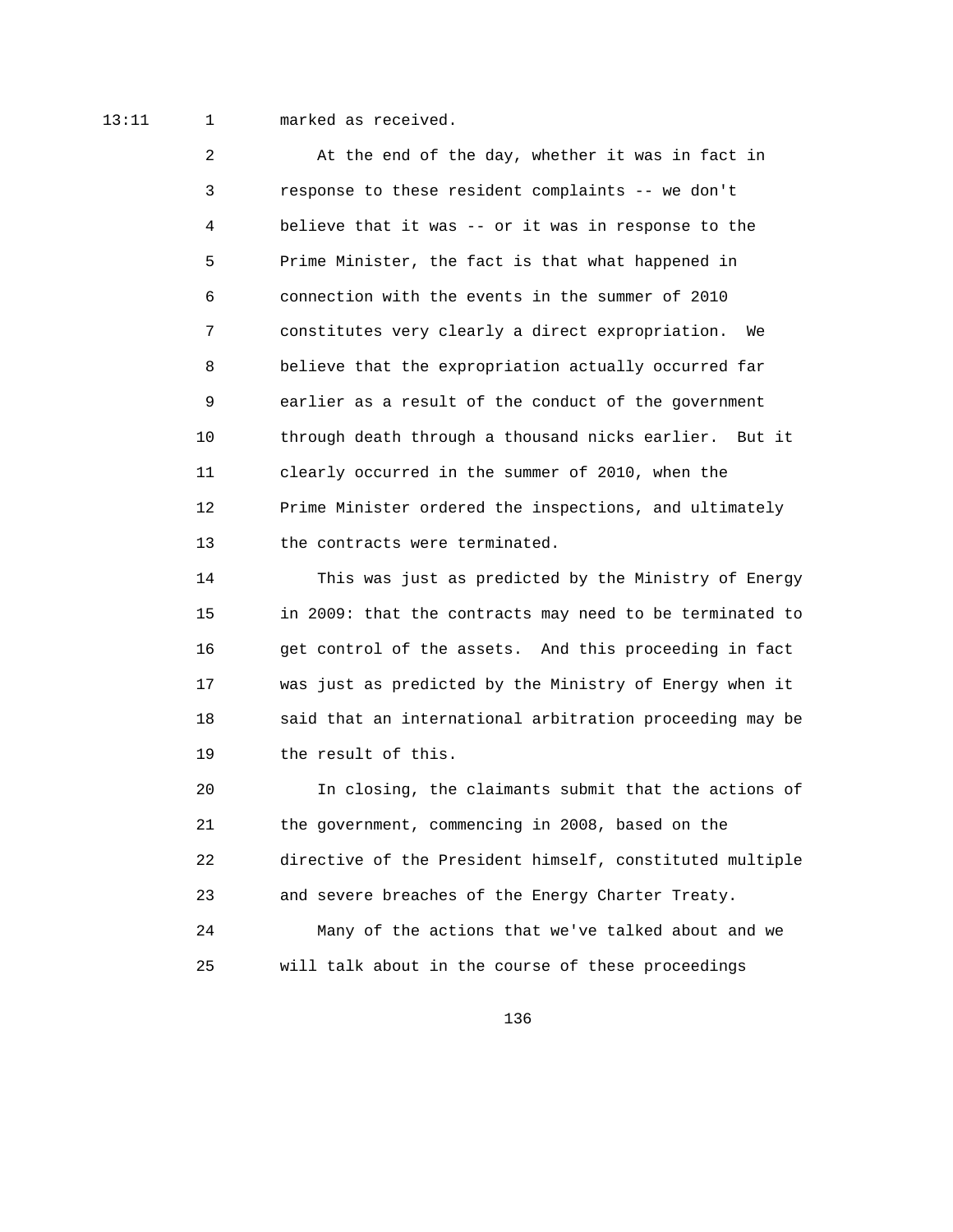13:12 1 standing alone would and do constitute separate breaches 2 of the Energy Charter Treaty. But we would implore the 3 Tribunal that it must examine these actions in their 4 totality in order to appreciate the devastating effect 5 they had on the claimants' investments from the very 6 outset, from the fall of 2008 when the directive was 7 given. 8 Therefore, we thank you very much for your 9 attention. 10 THE CHAIRMAN: Thank you very much indeed. We now have 11 a one-hour break for lunch, and then we will hear the 12 respondents. 13 You look at me as if you want to say something? 14 MR FLEURIET: I have a response to Mr Haigh's question. 15 THE CHAIRMAN: Please go ahead. 16 MR FLEURIET: If we can just put it into the record. I am informed 17 that the 1-kilometre pipeline that connects into the 18 KazTransOil main pipeline was 200 millimetres in 19 diameter from the warehouse to the metering station, and 20 then 150 millimetres from the metering station to the 21 KazTransOil main pipeline. 150 millimetres would have 22 been what you would have seen in the photo. That can be 23 found in the base plan that I believe is Exhibit C-465 24 at paragraph 4.2.4.

137

25 Thank you.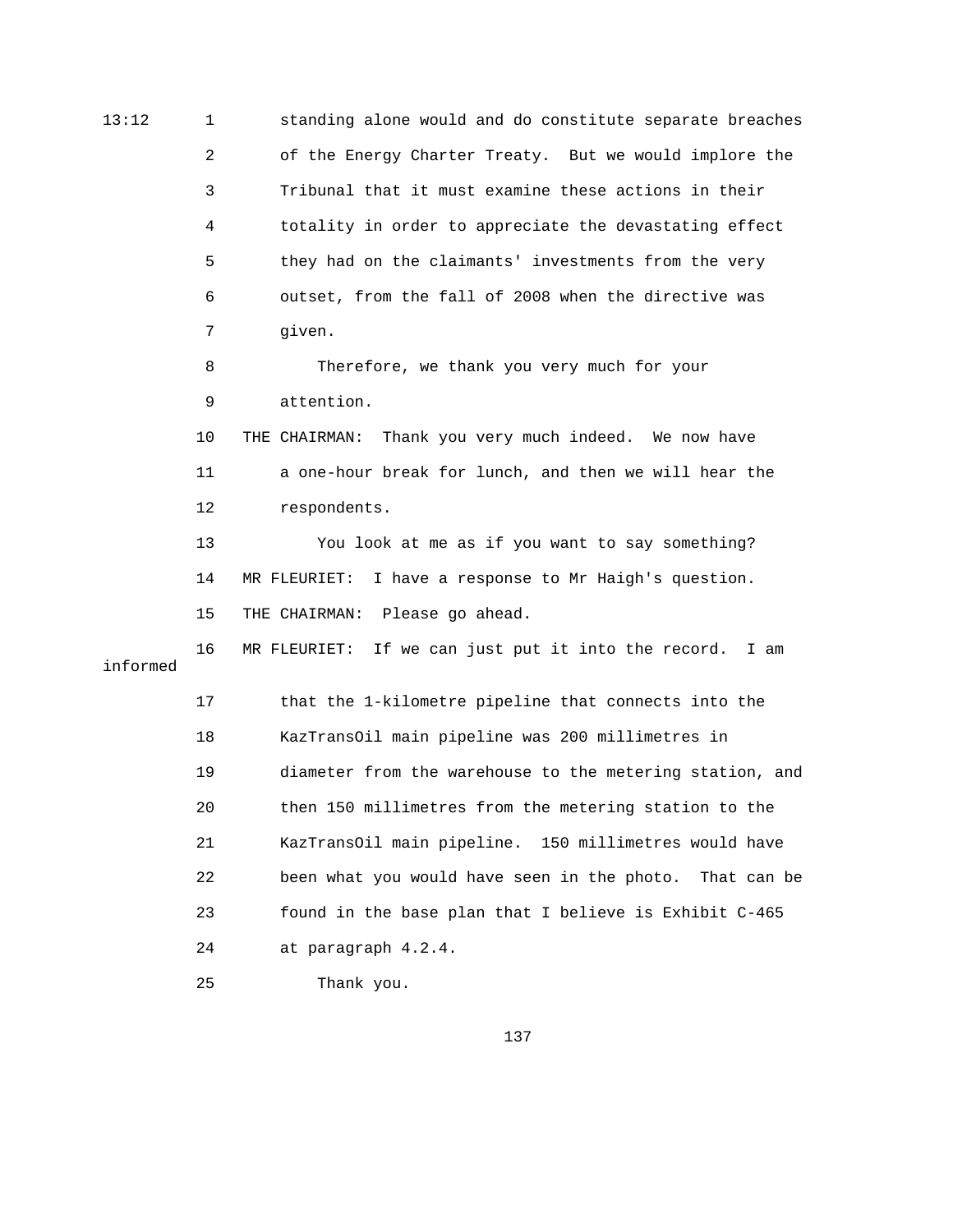13:13 1 THE CHAIRMAN: Thank you very much indeed. So we'll meet 2 again at 2.15. 3 (1.13 pm) 4 (Adjourned until 2.15 pm) 5 (2.20 pm) 6 THE CHAIRMAN: Alright, we will resume the hearing. I hope 7 you had an opportunity to have a decent lunch in that 8 one hour. It does not give sufficient time to go into 9 a real Paris restaurant, but if you do that you need two 10 to three hours and we don't have time to do that. 11 Before we come to the respondent's opening 12 statement, as a matter of housekeeping, may I just 13 ask: after that we will start with the witness 14 examination obviously, with the claimants' witnesses. 15 Is there any agreed order by now in which they will be 16 heard? So that we have an idea what's coming up. 17 MR SMITH: Yes, we have an agreement as to the order. Do 18 you want a ...? 19 THE CHAIRMAN: Yes. 20 MR SMITH: Bear with me for just one moment. The first 21 witness will be Mr Lungu. The second witness presented 22 will be Mr Stati. Then Mr Pisica, Mr Romanosov, 23 Mr Condorachi, Mr Cojin, Mr Stejar and Mr Calancea. 24 THE CHAIRMAN: Okay, and we will see how far we get on them. 25 Alright. Thank you very much.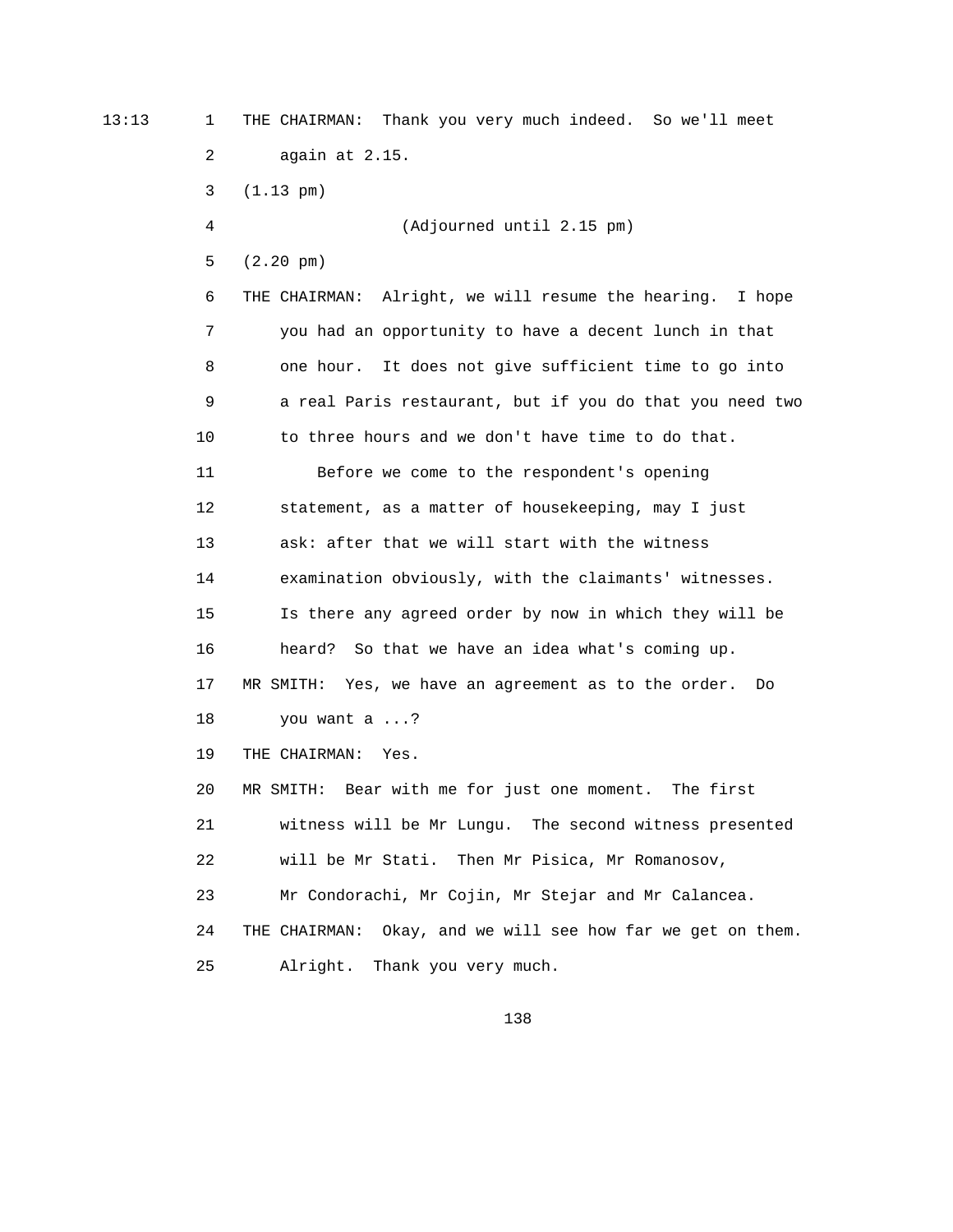14:21 1 The respondent has the floor for the opening 2 statement. Please go ahead.

3 (2.21 pm)

 4 Opening statement on the merits by MR TIRADO 5 MR TIRADO: Thank you, Mr Chairman. As we did this morning, 6 Dr Nacimiento and I will divide our submission on 7 liability. You will see on the slide, the contents 8 slide, there are eight areas to cover. I will cover the 9 first three, Dr Nacimiento will deal with IV and V, 10 I will look at VI, and Dr Nacimiento will finish with 11 VII and VIII. 12 THE CHAIRMAN: I take it that we again will receive the 13 slides? 14 MR TIRADO: Correct, sir, yes. 15 So, looking at the "No Harassment Campaign", the 16 claimant certainly paints an extremely oversimplified 17 picture of Kazakhstan, and of course we understand why 18 they need to do so. Claimants' case is based on the 19 allegation that they were harassed by the government so 20 that President Nazarbayev or Timur Kulibayev could take 21 control of the assets. This would require that these 22 two can do whatever they see fit. In order to even be 23 able to suggest that, claimants have to look past the 24 realities of the very complex country that is the 25 Republic.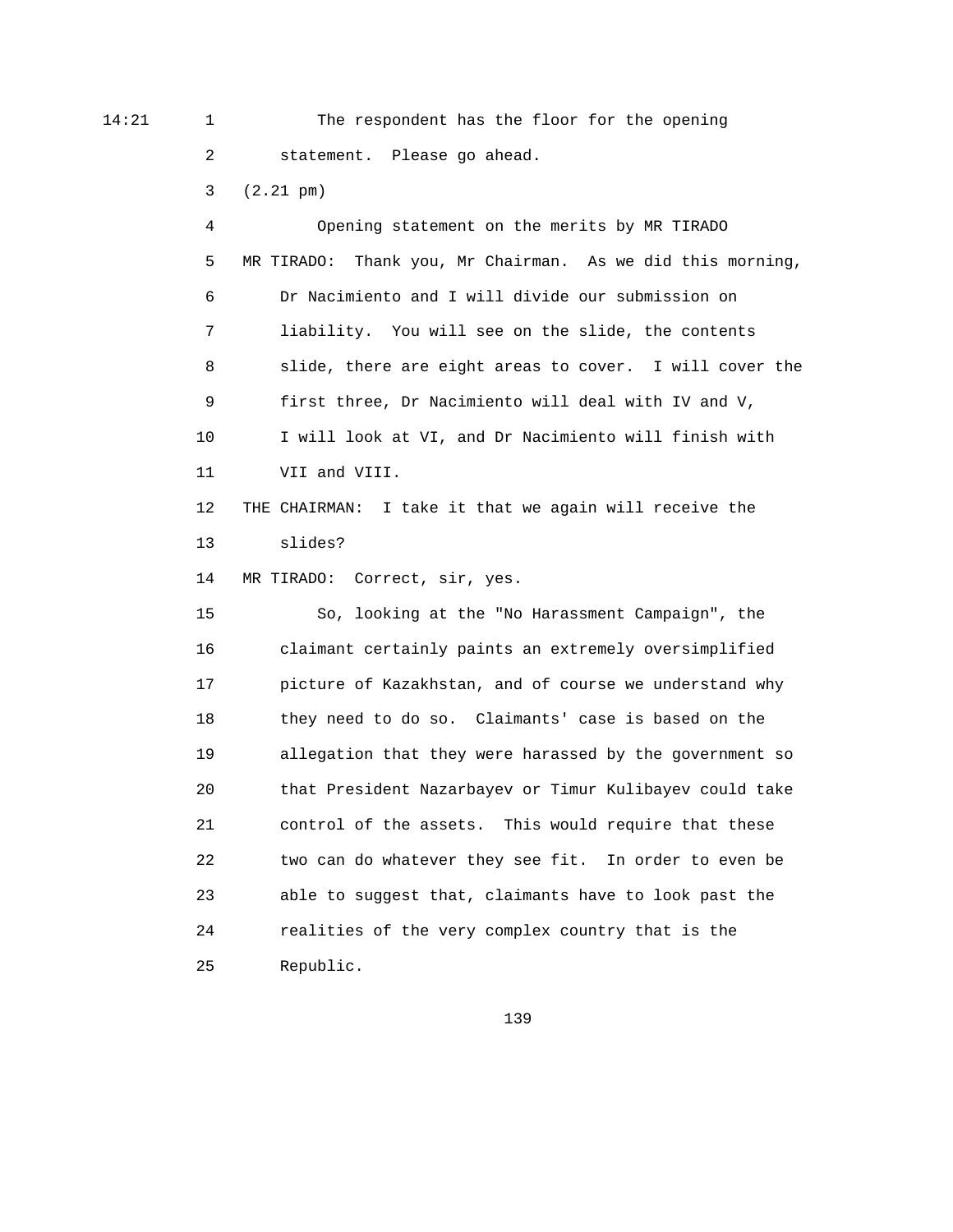14:23 1 First of all, President Nazarbayev is not the 2 all-controlling political power in the country. Of 3 course the Republic has a strong presidential system. 4 However, as Professor Olcott tells us in her report: 5 "... President Nazarbayev has grown weaker over 6 time, both because of modifications to the constitution 7 that have made the Prime Minister, the Cabinet and the 8 Parliament stronger institutions, and because President 9 Nazarbayev has himself grown older and less interested 10 in managing the daily events in an increasingly more 11 complex country."

> 12 You will find that reference at paragraph 25 of 13 Professor Olcott's report.

 14 Government bureaucrats do not falter to pressure 15 from high up. We know this from the testimony also of 16 Professor Olcott, who has spent a lot of time in 17 Kazakhstan on the ground, and who has firsthand 18 experience of dealing with Kazakh bureaucrats. She 19 tells us at paragraph 38 of her report: 20 "... I gained a new appreciation of the power and 21 autonomy of bureaucrats, the rigidity with which some 22 execute their tasks, not because they have been ordered

 24 they will not have it denied. I ... do not see evidence 25 of bureaucrats trying to guess what their superiors

23 to do so, but because this is their sphere of power and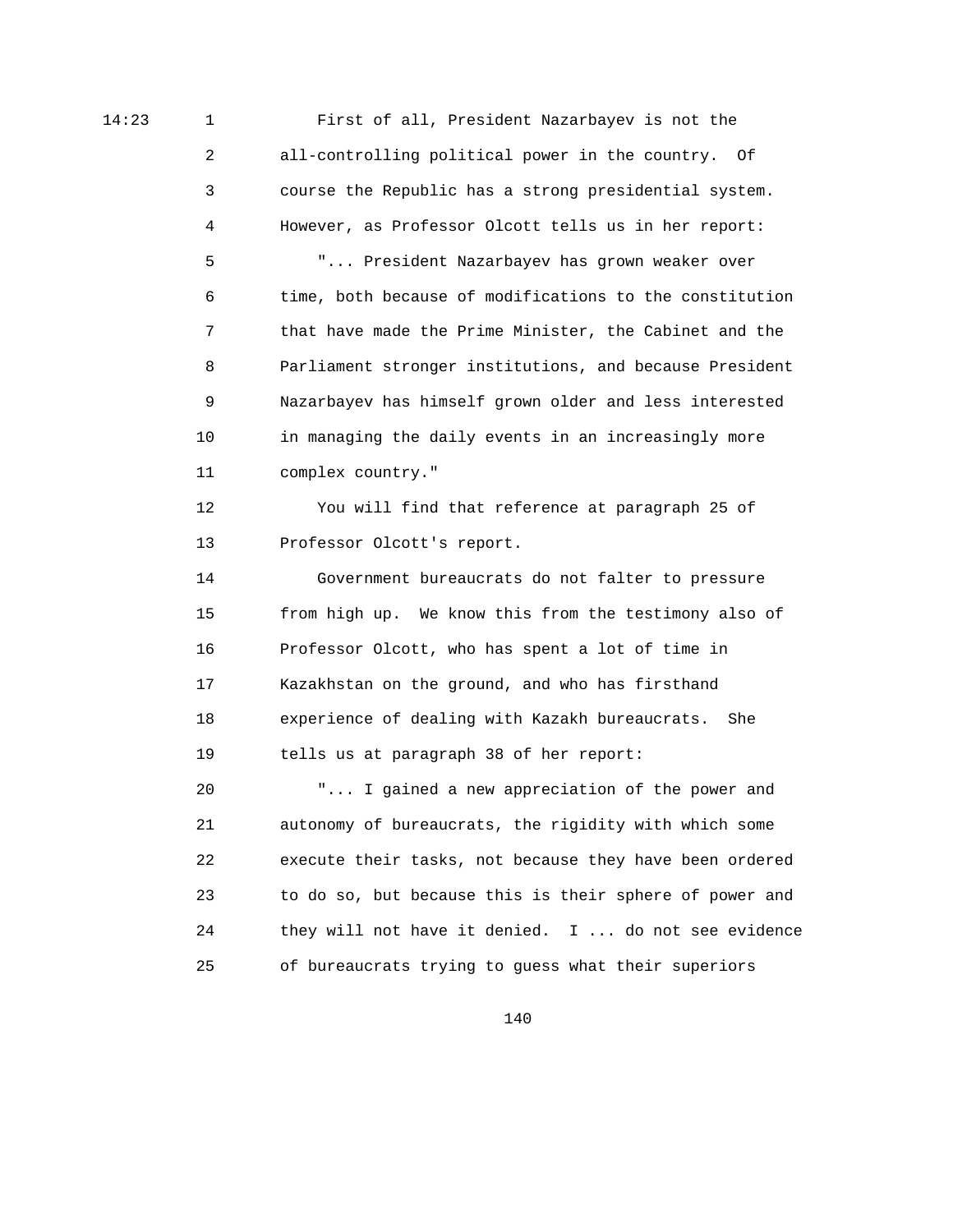14:24 1 might want and bend their performance of their duties to 2 any such expectation ... Rather I find the opposite to 3 be true; most bureaucrats I encounter are literalists, 4 eager to enforce the very letter of Kazakh law, with no 5 notion that there might be a spirit of the law that 6 demands some flexibility from them."

> 7 The claimant also oversimplifies matters when they 8 describe the financial police. They argue that the 9 financial police is the personal instrument of the 10 President, which ensures that inspections and 11 investigations lead to the desired results. However, as 12 just explained, this fails to acknowledge that, firstly, 13 the President does not meddle with everyday bureaucracy 14 in Kazakhstan and does not control every aspect of the 15 Republic's politics; and secondly, that bureaucrats are 16 mindful of their own personal competencies and of the 17 letter of the law.

> 18 Finally, in their most blatant oversimplification, 19 claimants, throughout their written submissions, failed 20 to even mention that there is a difference between 21 KMG NC and KMG EP. NC stands for national company; EP 22 stands for exploration and production. As 23 Mr Suleimenov, the head of the new projects department 24 at KMG EP explains, there is a marked difference between 25 the two. He states that in his witness statement at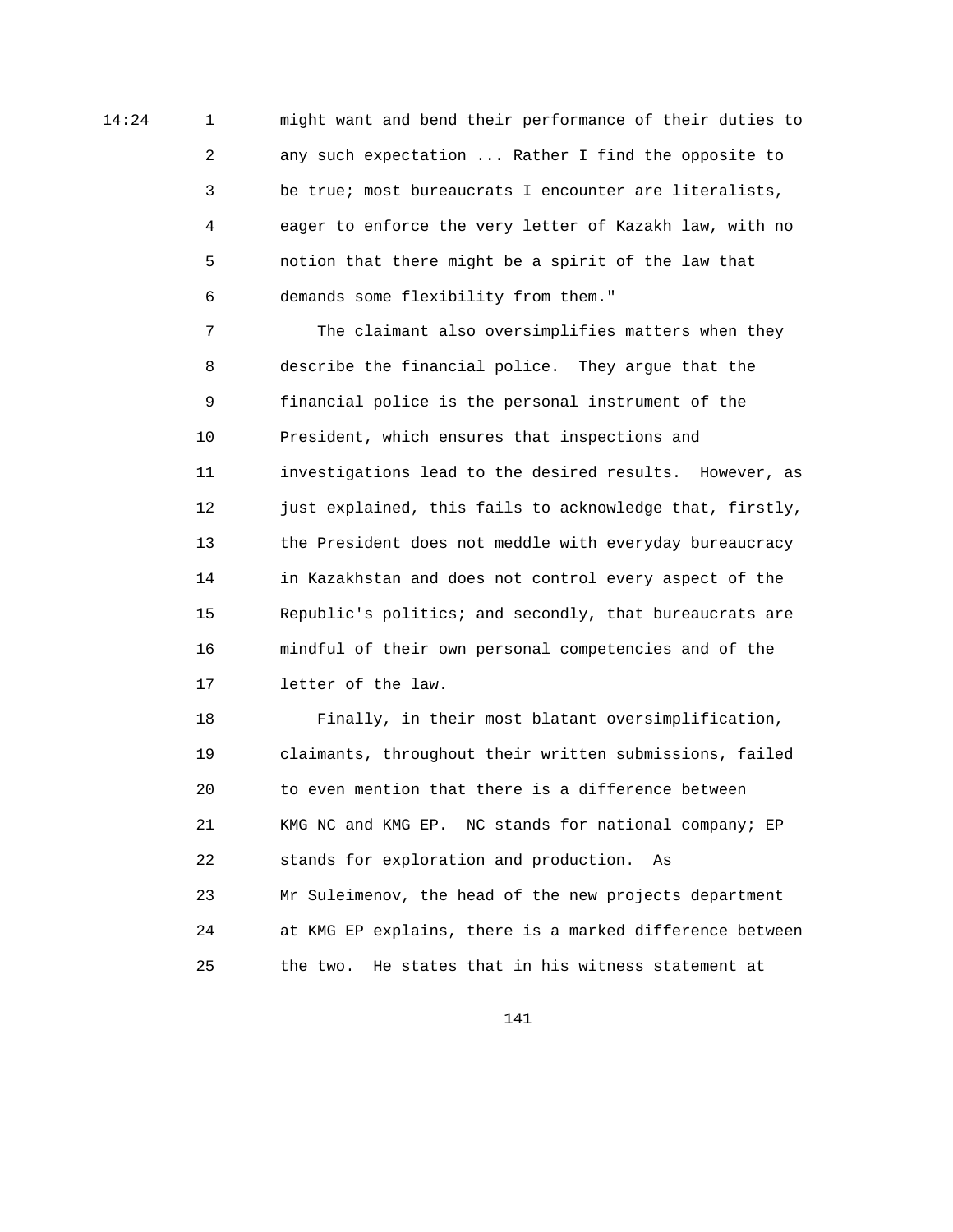14:26 1 paragraph 2.1, and it's there on the slide for

2 convenience:

 3 "KMG NC is a separate legal entity which is owned 4 entirely by the Government of Kazakhstan. By contrast, 5 KMG EP is owned both by the Government but also by 6 a selection of private investors: 62% of KMG EP's shares 7 are owned by KMG NC, the second largest shareholder is 8 the Chinese fund 'Chinese Investment Corporation' which 9 owns approximately 11% of KMG EP and the rest of the 10 shares are distributed among public shareholders ... 11 KMG EP global depository receipts are listed on the 12 London Stock Exchange ... KMG EP acts like a normal 13 private commercial company and not like a stateowned 14 entity."

15 So quite a difference.

 16 Even if one looked past all of these realities of 17 Kazakh politics and simply assumed with claimants that 18 the President does as he pleases, their allegation of 19 a harassment campaign does not make any sense. That is 20 because there is no credible motive for such harassment. 21 First of all, there are no political motives in 22 play. Claimants on their own account were not involved

 23 in Kazakh politics. For this reason alone, the Kazakh 24 Government, and President Nazarbayev in particular, 25 simply did not have any reason to initiate some form of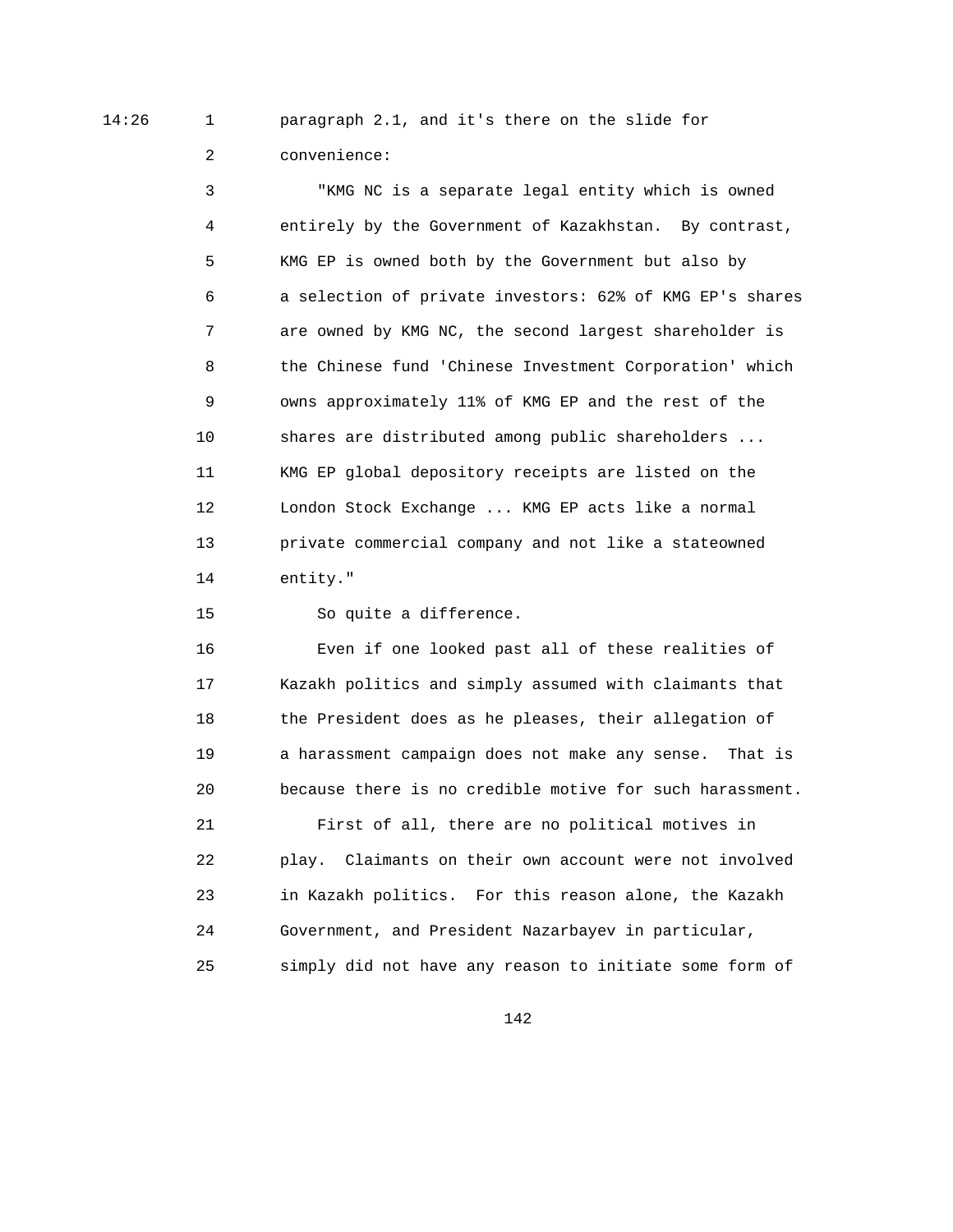14:27 1 harassment campaign. Of course, as already mentioned, 2 the claimants are major players in Moldovan politics, 3 yet Moldovan politics certainly did not play a role 4 here.

> 5 President Nazarbayev may have forwarded the letter 6 of President Voronin to the relevant authorities; 7 however, doing so was really the minimum that was 8 required from him from a foreign policy perspective. As 9 Professor Olcott explains, it is really the etiquette 10 between leaders of CIS states to follow up on requests 11 sent by one to the other, and I refer you to 12 paragraph 177 of her report. Not doing so would really 13 be an affront.

> 14 There is another serious flaw in claimants' 15 conspiracy theory. To put it quite simply, the Republic 16 had no financial or strategic motives that could have 17 been a reason for starting a harassment campaign. The 18 claimants' businesses were worth much less than 19 claimants want the Tribunal to believe, and they were of 20 no national importance. The Republic has already stated 21 so in its statement of defence, and it will address this 22 more extensively in its rejoinder on quantum and in the 23 January hearing.

> 24 In that regard, it is most noteworthy that no one is 25 turning a profit from the current trust management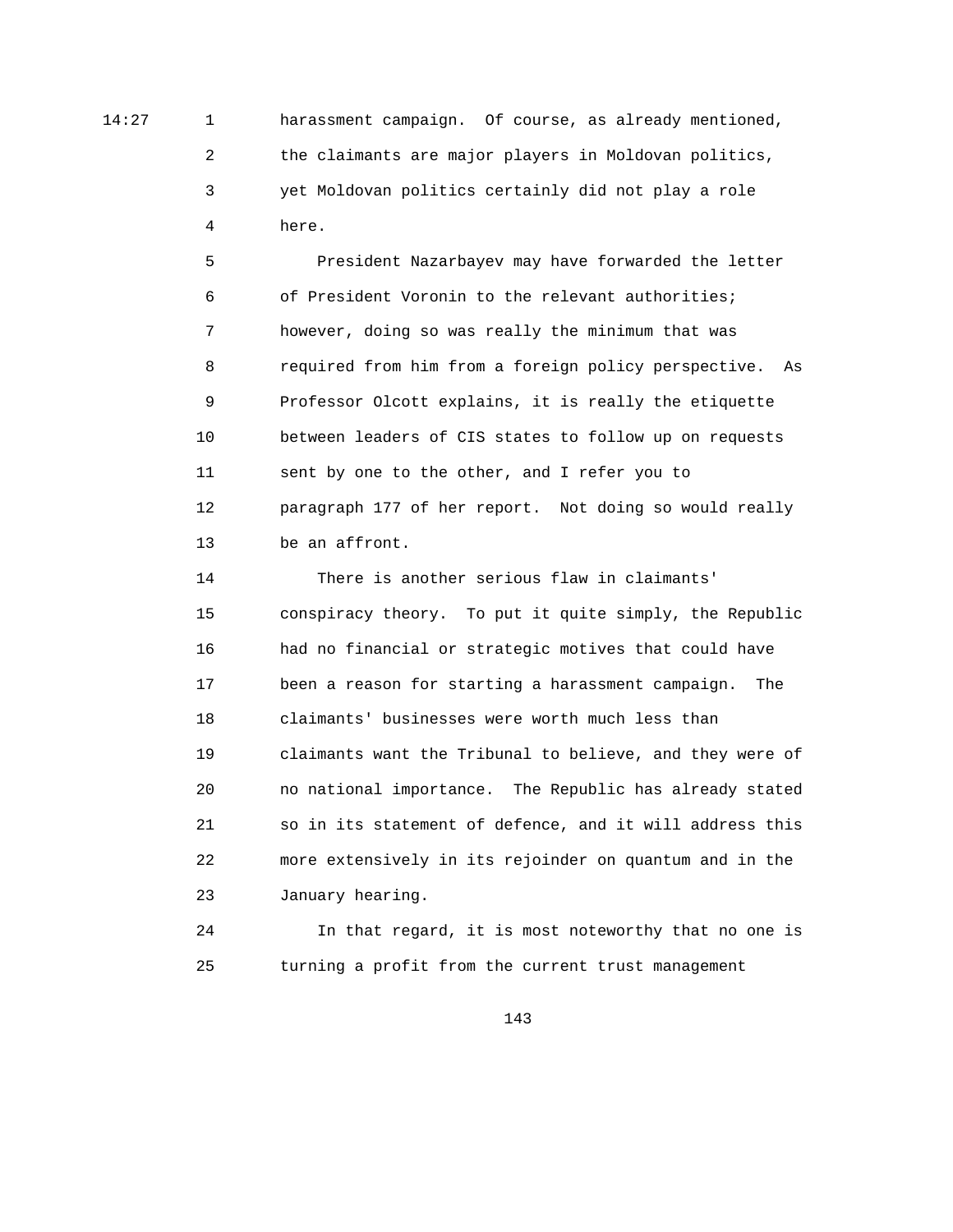14:29 1 solution. The Minister of Oil and Gas, Mr Mynbaev, will 2 be here to testify as a witness, and he tells us that -- 3 from his witness statement at paragraph 6.2:

> 4 "Trust management does not include any political 5 purpose. It is intended to ensure the continuation of 6 the technical process and industrial safety. Since 7 money obtained in the course of the trust management 8 cannot be subject to taxation and may only be used for 9 the maintenance of the assets itself, the MOG had no 10 financial interest in the transfer of the assets into 11 trust management. Further, with regard to KMG NC, it 12 currently seems very much possible that it will lose 13 money from the trust management process."

 14 Lastly, claimants also suggest that somehow alleged 15 personal interests of Timur Kulibayev caused the 16 government to start a full-on harassment campaign 17 against the claimants. Claimants' theory for 18 an involvement of Mr Kulibayev is, at best, confusing, 19 and the evidence they have provided is really laughable. 20 First of all, claimants have not even come up with 21 a theory as to how Mr Kulibayev would personally profit 22 from KPM and TNG coming under state control. With state

 23 control, only the state could profit. There is no 24 reason to assume that this would somehow enrich 25 Mr Kulibayev. In fact, as just stated, no one is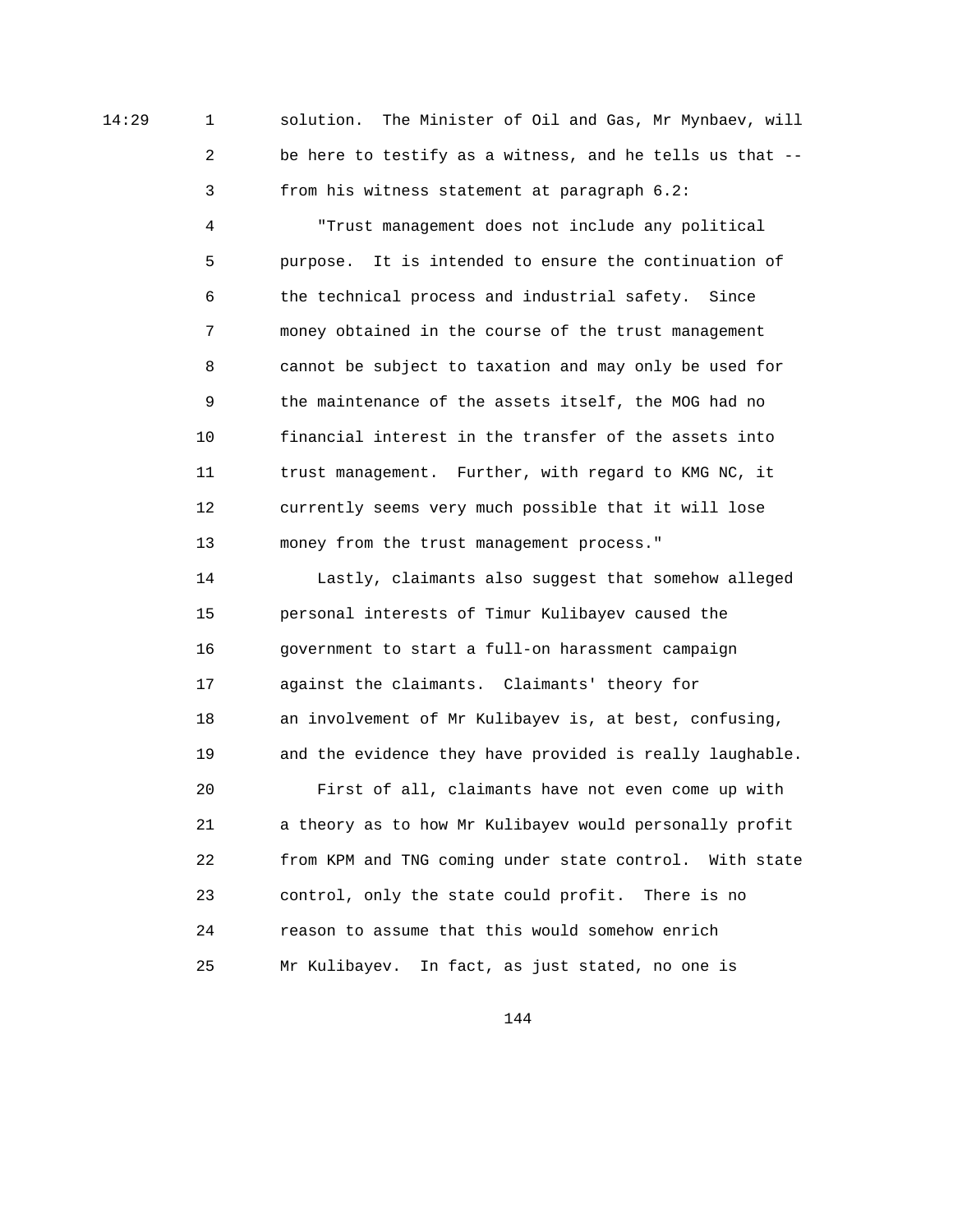14:30 1 turning a profit from the current trust management 2 situation, least of all Mr Kulibayev. Why he would be 3 involved in concocting a harassment campaign for this 4 outcome is really a mystery. The claimants have not 5 addressed this at all.

> 6 Moreover, claimants have not proven that 7 Mr Kulibayev was even interested in KPM and TNG. They 8 argue that some companies controlled by him wanted to 9 acquire KPM and TNG. However, they have not provided 10 any evidence that these companies were controlled by 11 Mr Kulibayev.

 12 Many of the instances claimants try to paint as 13 signs of government harassment are in fact signs of fair 14 and reasonable approach by the authorities. The 15 officials were clearly worried about KPM's and TNG's 16 increasingly distressed finances, and they saw a threat 17 of nonpayment of workers and social unrest. Such 18 threats are very real and long strikes have repeatedly 19 led to violence and riots in Kazakhstan. As will be set 20 out below, the situation was entirely due to claimants' 21 mismanagement of this investment.

 22 The governor of Mangystau oblast sent two letters to 23 Prime Minister Massimov in August 2009, Exhibit C-293, 24 and again in February 2010, Exhibit C-665. In the 25 letters, the governor basically asked about the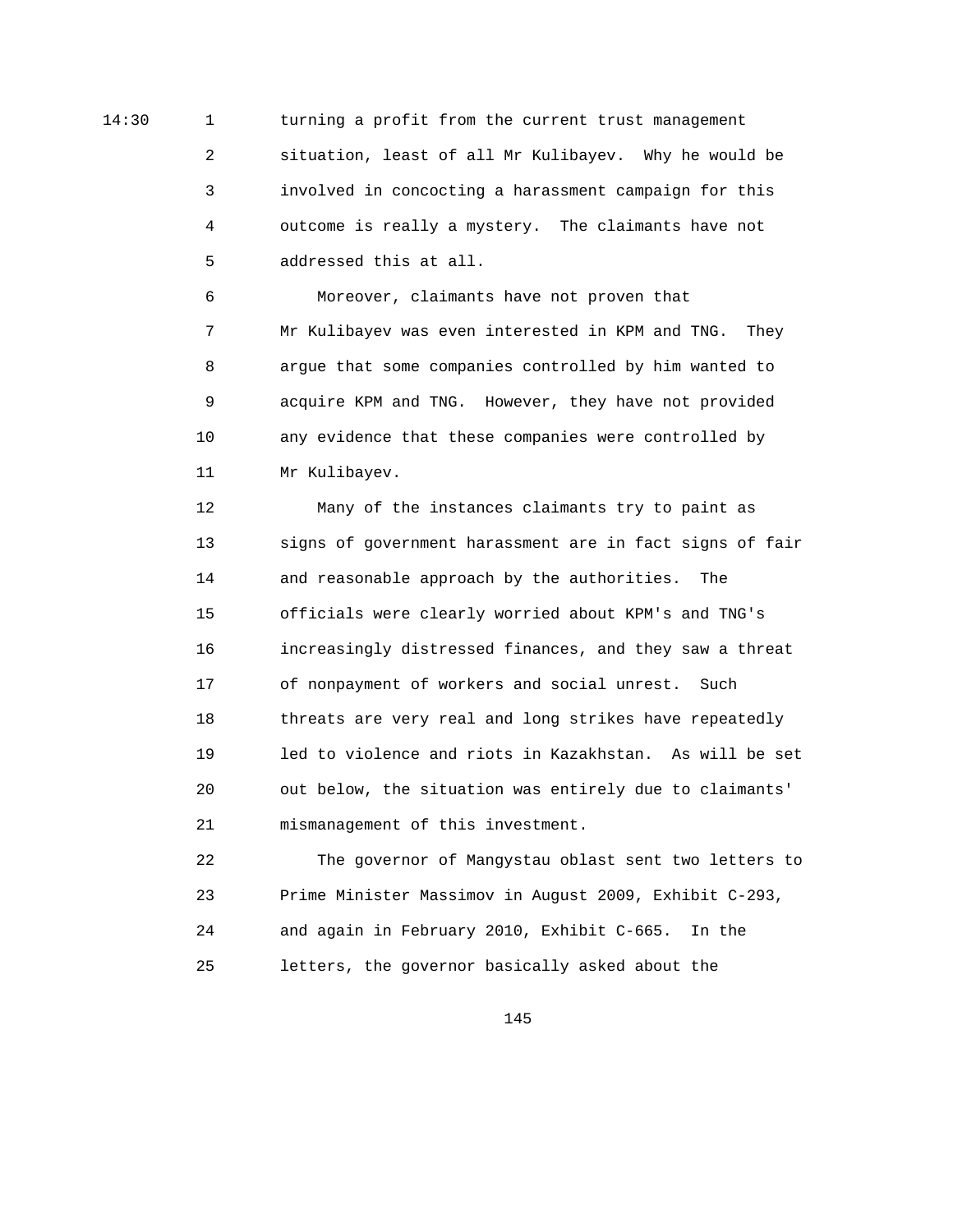14:32 1 possibility of buying -- not of expropriating -- the 2 companies of KPM and TNG. The reason for this request 3 was that the governor hoped that would resolve the issue 4 of social tension.

> 5 In a further letter of September 2009, the MEMR 6 stated that, together with KMG, it was planning to 7 negotiating with KPM's and TNG's owners an acquisition 8 of the assets. I refer the Tribunal to Exhibit C-294.

 9 This is precisely what followed, with KMG NC taking 10 the role of a white knight, as Mr Suleimenov said, 11 trying to resolve the crisis. I refer you to his 12 witness statement at paragraph 2.30.

 13 Turning now to the question of tax, export duties 14 and transfer pricing, I will just spend no more than 15 about a minute or so on this issue.

 16 First of all, let me state that this is in fact 17 a non-issue because taxation measures are exempted from 18 the investment regime of the ECT under Article 21. We 19 have addressed this in our written submission, and I do 20 not want to bore you with the legal details now. In any 21 event it is the Republic's position that the 22 authorities, namely the tax committee and the customs 23 committee, did not violate Kazakh law when dealing with 24 the claimants; that is, neither during any audits, nor 25 in the tax and customs assessments themselves. In fact,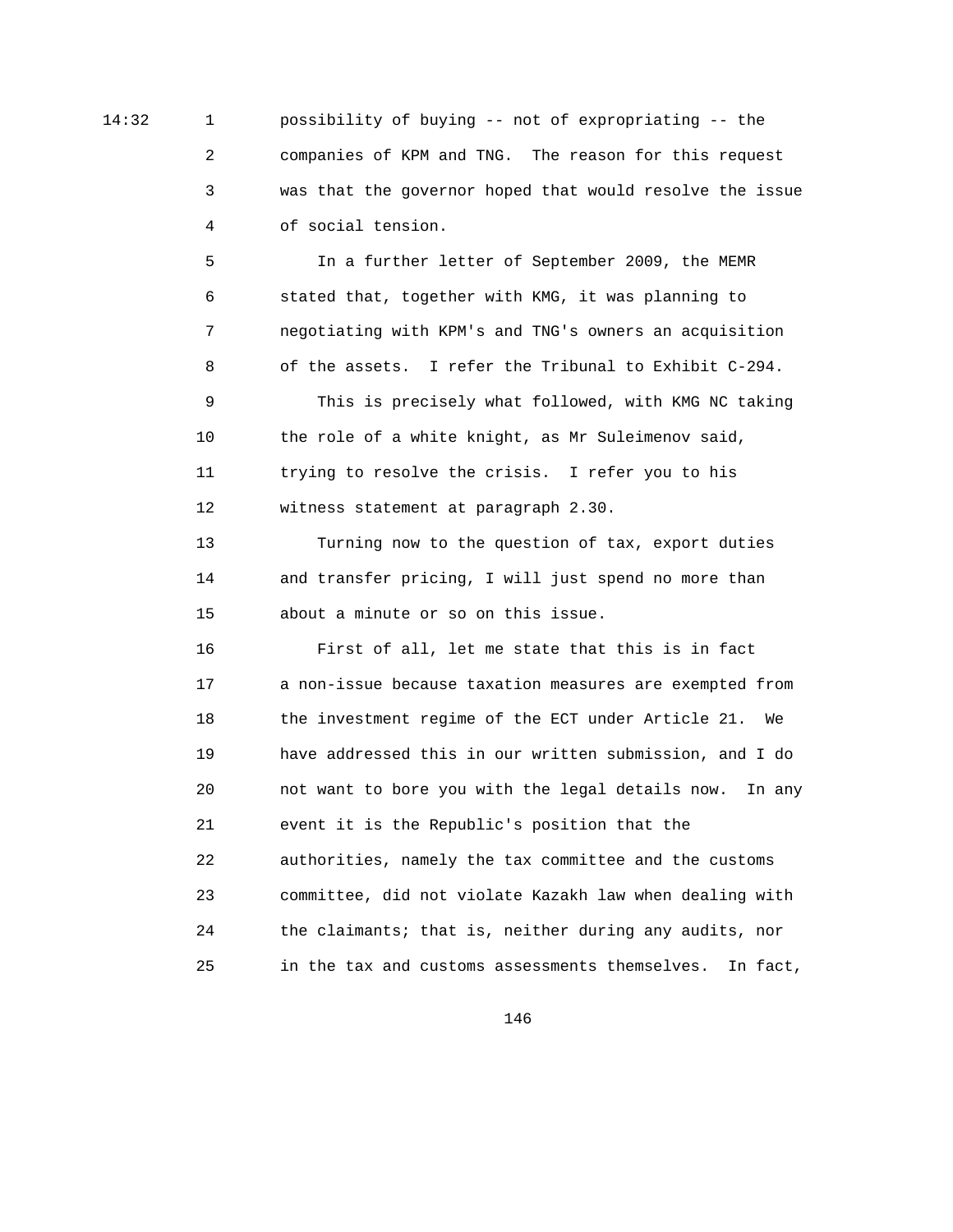14:33 1 claimants have not provided any serious explanation as 2 to why there should have been illegal tax and customs 3 assessments.

> 4 Interestingly, claimants have not provided an expert 5 opinion on these matters, and that is the case even 6 though some very intricate and complicated 7 considerations of Kazakh law apply. Their claim remains 8 totally obscure, and the Tribunal should dismiss it for 9 this reason alone.

 10 Despite the shortcomings in claimants' pleadings, 11 the Republic has rebutted claimants' allegations with 12 witness statements by Mr Rahimgaliev of the tax 13 committee and Ms Zhanbekova of the customs committee. 14 Again, interestingly, claimants chose to not even call 15 these witnesses for this hearing and to challenge them 16 on their statements.

 17 It should also not go unnoticed that they did not 18 raise this issue during their opening submissions this 19 morning and this afternoon. As such, claimants' tax and 20 customs arguments can only be dismissed.

 21 Turning now to the third point of the submission, 22 looking at contract no. 302.

 23 Claimants allege that the Republic had agreed to the 24 extension of the exploration period under contract no. 25 302 -- that's at Exhibit C-53 -- and then in bad faith,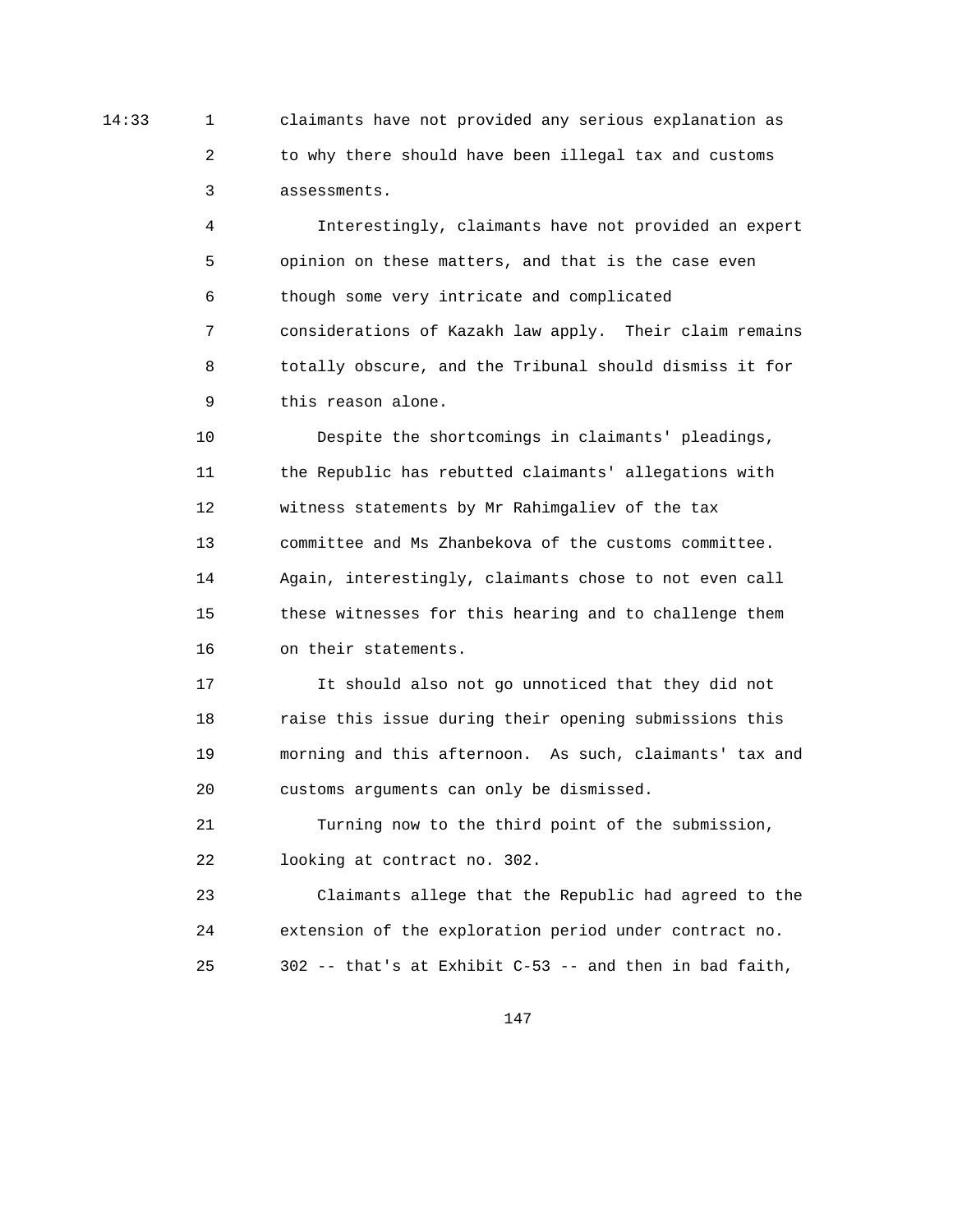14:35 1 they say, refused to execute this allegedly agreed 2 extension period. In fact, the Republic never agreed to 3 an extension to contract no. 302.

> 4 Claimants' allegations are exemplary for an alleged 5 investor who has insufficient knowledge of Kazakh law. 6 Claimants have presented two lawyers as witnesses: the 7 former head of TNG's and KPM's legal department, 8 Mr Condorachi, and the head of Ascom's legal department, 9 Mr Pisica. [Neither] of them have received their legal 10 education in Kazakhstan, and they have not shown that 11 any of the members of their departments did. It is 12 therefore not surprising that claimants appear to see 13 an agreement to an extension of a contract why there is 14 none.

> 15 Claimants opine that when the MEMR informed TNG 16 about the expert commission's recommendation to extend 17 contract no. 302 on 9th April 2009 -- reference 18 Exhibit R-163.1 -- this constituted an agreement to 19 extend the contract. However, as Mr Ongarbaev explains, 20 the recommendation of the expert commission -- and this 21 can be seen at Exhibit R-163.2 -- is only 22 an intermediary step in the process of agreeing to 23 an extension. 24 The procedure in fact consists of seven distinct

25 steps: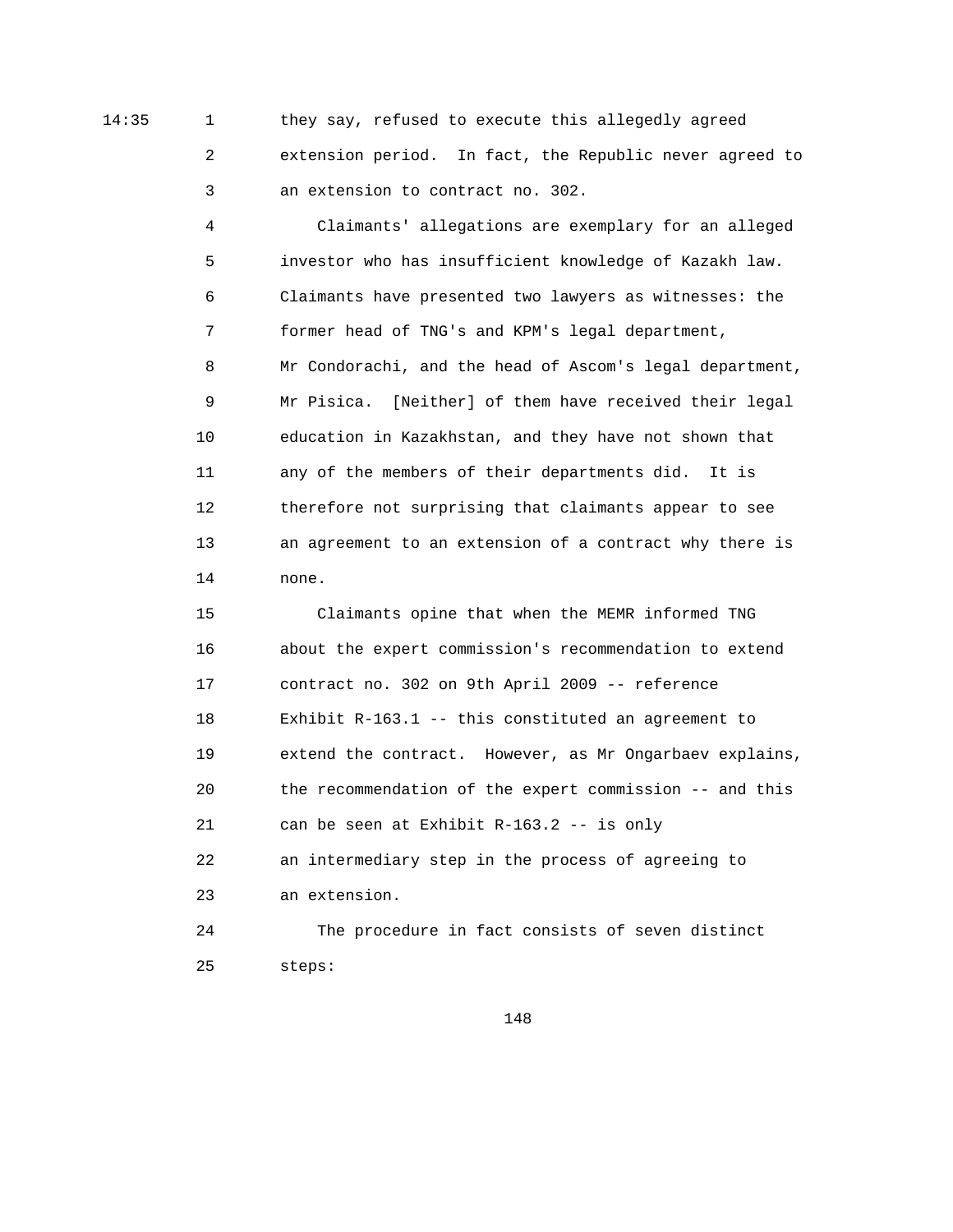14:36 1 First, the subsoil user applies for an extension of 2 the contract.

> 3 Second, the MEMR -- now the MOG -- forms an expert 4 commission to consider the application. 5 Third, the expert commission issues a recommendation 6 to the MOG as to whether or not to extend the contract. 7 Fourth, the MOG communicates the decision to the 8 subsoil user in case it wishes to follow the 9 recommendation, and informs him about the need to 10 prepare a draft addendum to the contract. 11 Fifth, the subsoil user submits a draft addendum to 12 the MOG. 13 Sixth, the MOG forms a working group comprised of 14 representatives from all interested ministries in order 15 to consider the addendum to the contract. 16 Seventh, an extension is finally granted once the 17 addendum to the contract is signed by both parties. 18 Hence the MEMR's letter of 9th April 2009 is only 19 the fourth of seven necessary steps to extend a subsoil 20 use contract. As Professor Ilyasova confirms, the 21 resolution of the expert commission is only 22 a recommendation which is part of the formation of the 23 will of the state on whether to enter into an agreement 24 to extend the contract.

149

25 You will see the slide refers to her report at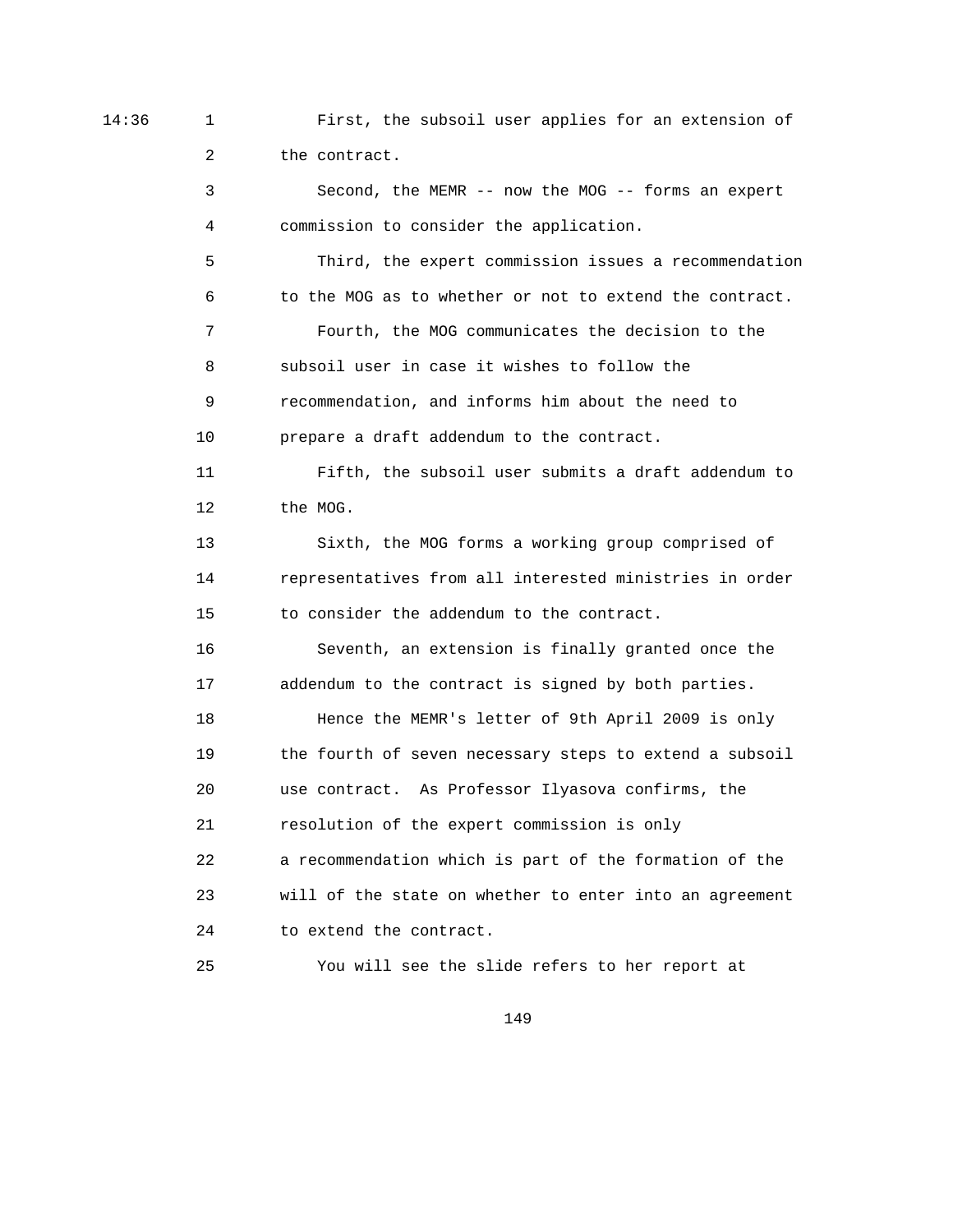## 14:38 1 page 26, where she says:

 2 "The proposal of the expert committee on mineral 3 resources and the decision of the competent authority on 4 extension of the contract are internal procedures in the 5 process of generation of [the] will of one of the 6 parties (state represented by the competent authority) 7 and precede the negotiations between the parties on 8 conditions of the extension of the contract ..."

 9 Claimants try to reinforce their misperception by 10 providing a translation of the MEMR's letter that does 11 not consider the process of extending contracts for 12 subsoil use. In this context, the MEMR's letter can 13 only be translated to mean that it has resolved to 14 initiate the process of an extension; it cannot be 15 interpreted to mean that an extension is already 16 granted. It only says that the MEMR decided to 17 initiated the process of an extension. This extension 18 was never granted, and contract no. 302 therefore 19 expired on 30th March 2009.

 20 Claimants have not substantiated their claim that 21 the Republic had been under an obligation to agree to 22 an addendum to contract no. 302. Claimants argue that 23 the Republic had been under an obligation to sign the 24 addendum by claiming that the Republic had already 25 agreed to an extension. Clearly this is not the case,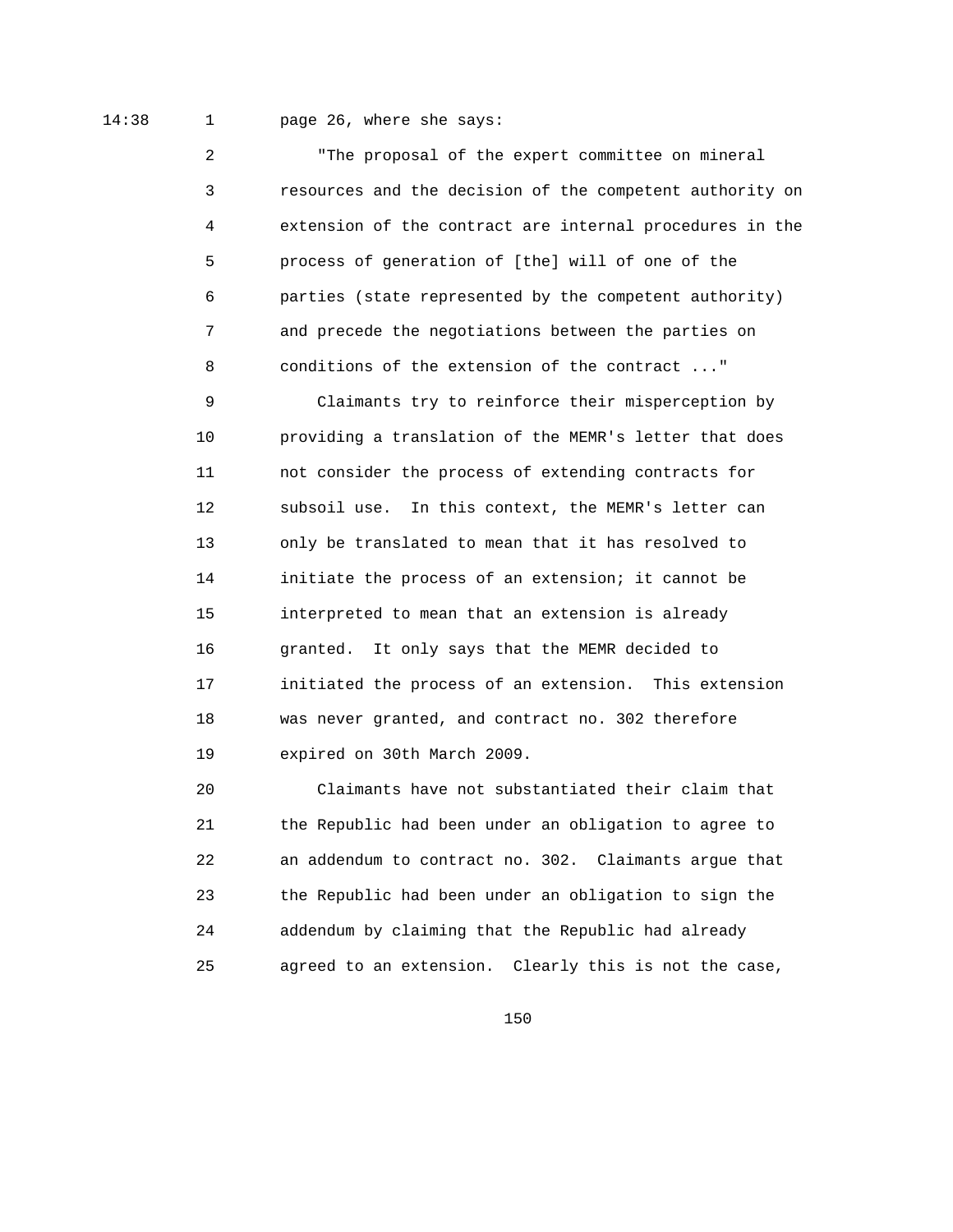14:39 1 as I have just demonstrated.

 2 Claimants' only other purported proof of promises 3 that the Republic would agree to the addendum is 4 an invitation to attend to a meeting with the MEMR; that 5 can be found at Exhibit C-461. However, an extension of 6 contract no. 302 is not mentioned in this letter, and it 7 is therefore inconceivable how this invitation should 8 have been a promise to sign the addendum. 9 Also claimants failed to apply for an extension of 10 the underlying licence no. 243(d). As 11 Professor Ilyasova explains, such an extension of the 12 licence is necessary to effectively extend a contract 13 for subsoil use. 14 In addition, claimants never challenged the alleged 15 bad faith conduct of the Republic in the Kazakh courts. 16 Even though the contract already expired on 17 30th March 2009 -- that is to say almost 16 months 18 before claimants filed their request for arbitration -- 19 claimants never challenged the non-extension of the 20 contract in the Kazakh courts. Hence for almost 21 16 months, claimants refrained from taking an issue to 22 the competent court, which they now consider to be 23 a measure of indirect expropriation. Surely no true 24 investor would let 16 months pass before taking recourse 25 against an alleged expropriation.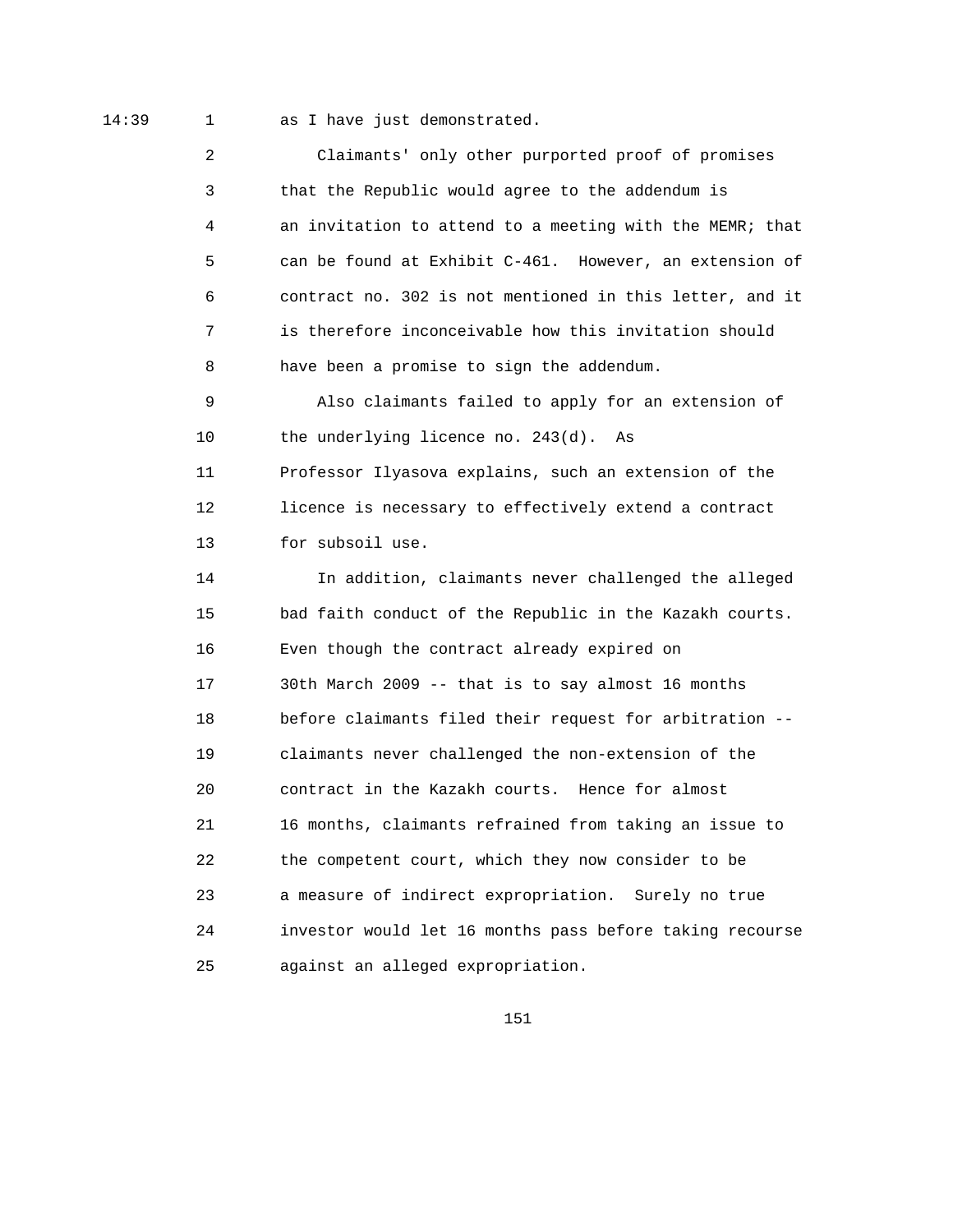14:40 1 In essence, this issue is very simple: TNG's 2 contract expired because the MEMR did not agree to 3 an extension, and it was under no obligation to do so. 4 (2.41 pm)

> 5 Opening statement on the merits by DR NACIMIENTO 6 DR NACIMIENTO: Let's turn to the inspections now. We heard 7 throughout the proceedings, including this morning, some 8 very melodramatic accounts of the Republic's 9 inspections. I think it's time now to look at the 10 specific facts within the specific timeframe, turn away 11 from emotional descriptions, and simply look at the 12 specific facts at hand here.

> 13 There are basically two principal phases of 14 inspections, and claimants are making very sure to 15 confuse everyone on which act was performed in regard to 16 which phase, and in regard to which timeframe.

 17 In phase 1, the financial police initiated 18 inspections in October and November 2008, resulting 19 finally in a criminal investigation of KPM and TNG in 20 2009.

 21 In phase 2, the General Prosecutor's Office 22 initiated inspections in June and July 2010, resulting 23 in infringement notices issued to KPM and TNG from 24 various competent bodies.

25 Claimants do agree that the subsoil use is a heavily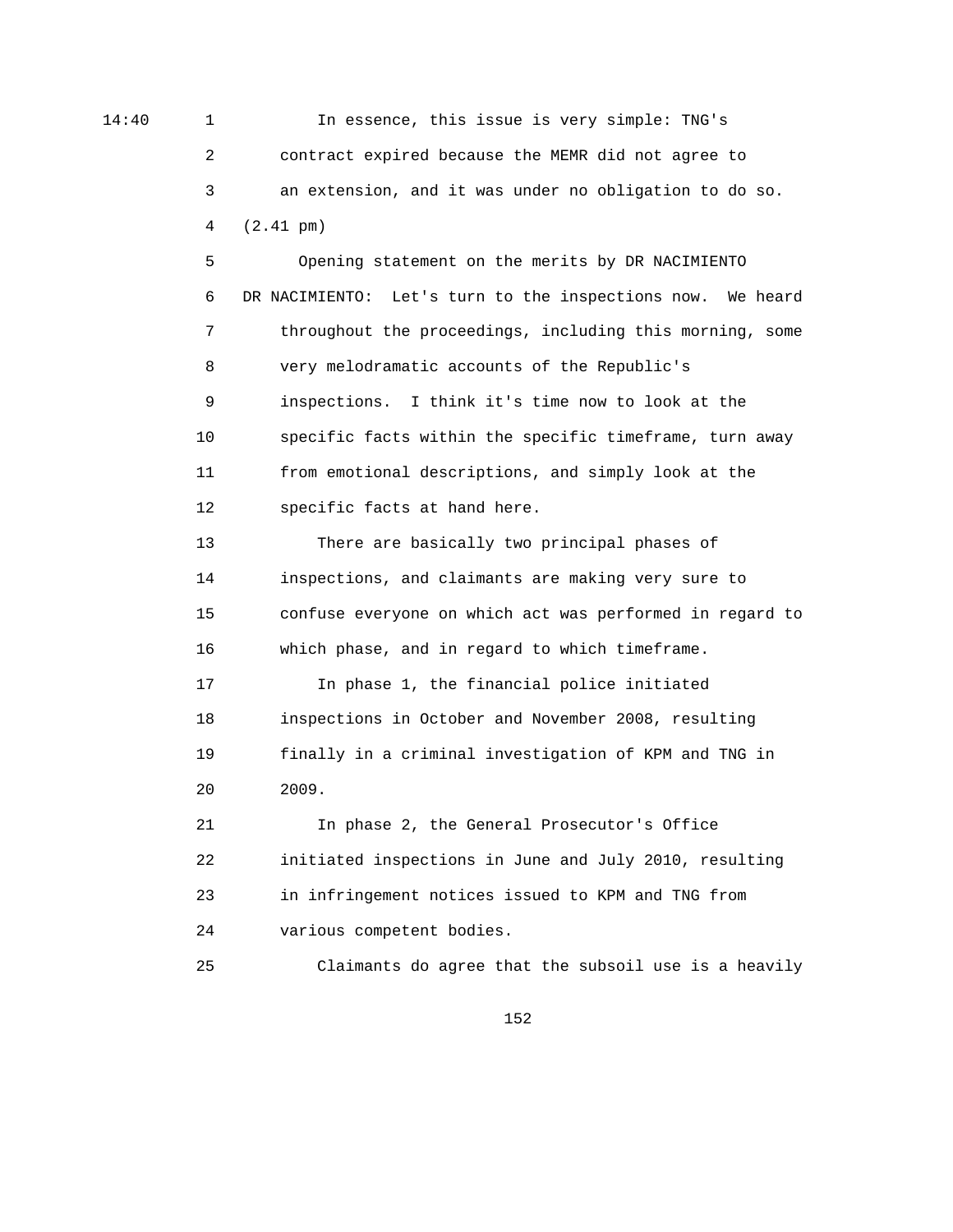14:42 1 regulated area, that it's normal practice and that in 2 any oil and gas state you will find this kind of 3 inspection and regulation, and by no means have 4 claimants been singled out or has there been any 5 specific action directed specifically against them.

> 6 All subsoil users are subject to inspection, and you 7 will hear later this week Mr Kravchenko from the General 8 Prosecutor's Office showing that KPM and TNG by no means 9 were singled out. Rather, the Republic has a right to 10 monitor and to regulate the exploitation of its natural 11 resources. Unlike any subsoil user, it cannot simply 12 move away, turn to another project or leave the country 13 if something goes wrong. And of course, the inspections 14 relating to the suspected criminal conduct are 15 in addition to the standard inspections, and it needs to 16 be distinguished which actions relate to which phase, 17 and the specific actions taken within that phase. 18 Generally the General Prosecutor's Office acts as 19 a safety net to ensure that state bodies act lawfully. 20 This includes the supervision of the conduct of the 21 financial police, and also the various inspecting 22 agencies. However, the GPO's supervision is largely 23 reactive: it relies on people complaining about 24 an infringement of rights. And again, KPM and TNG wrote 25 to many people, they complained to many people, but they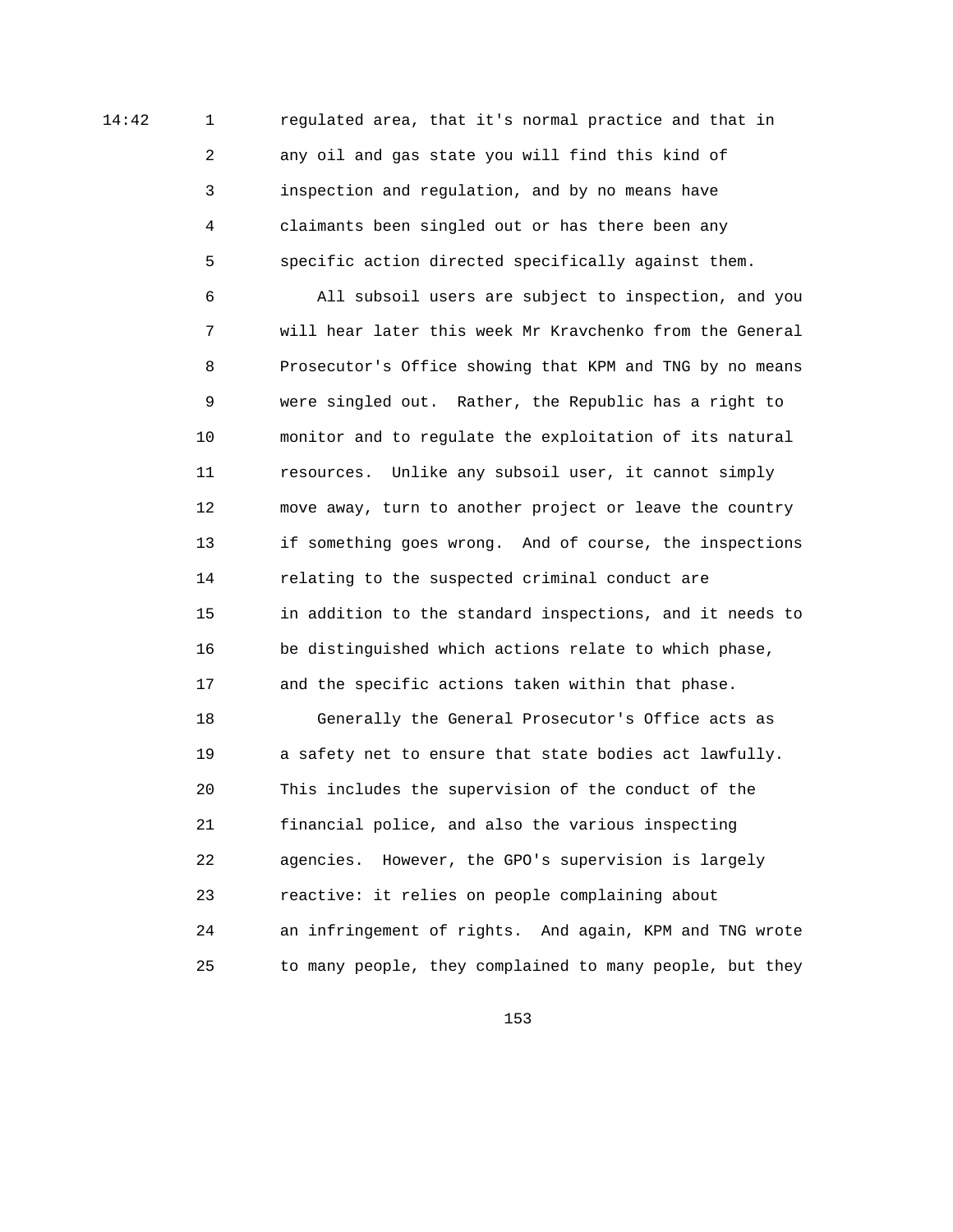14:44 1 largely missed out the GPO and its regional offices.

 2 Again, you will hear Mr Kravchenko explaining to you the 3 function of the General Prosecutor's Office.

 4 We heard a lot about the Voronin letter. As we can 5 see now, it was certainly borne out of legitimate 6 concern, and this has been shown by subsequent events. 7 We heard about the involvement of Andrei Bastovoi, the 8 former director of Ascom and KPM, in funding clandestine 9 operations in Africa using funds from the exports. 10 I refer you to the expert report of Professor Olcott, 11 paragraphs 152-154.

 12 Interestingly, the tax committee and everything that 13 the tax committee uncovered is simply left out in 14 claimants' submissions. We will not hear a tax expert; 15 we will not hear the witnesses from the tax committee 16 that the respondent offered in this arbitration. 17 Interestingly enough, this is an area where apparently 18 claimants seem to concur with respondent that it had 19 missed out on the evidence with regard to transfer 20 prices and all the tax offences which the tax committee 21 had unearthed.

 22 When speaking about the President's letter of 23 October 2008, we also need to see what happened 24 afterwards. It is by no means simply the President 25 starting any actions. We have spoken about the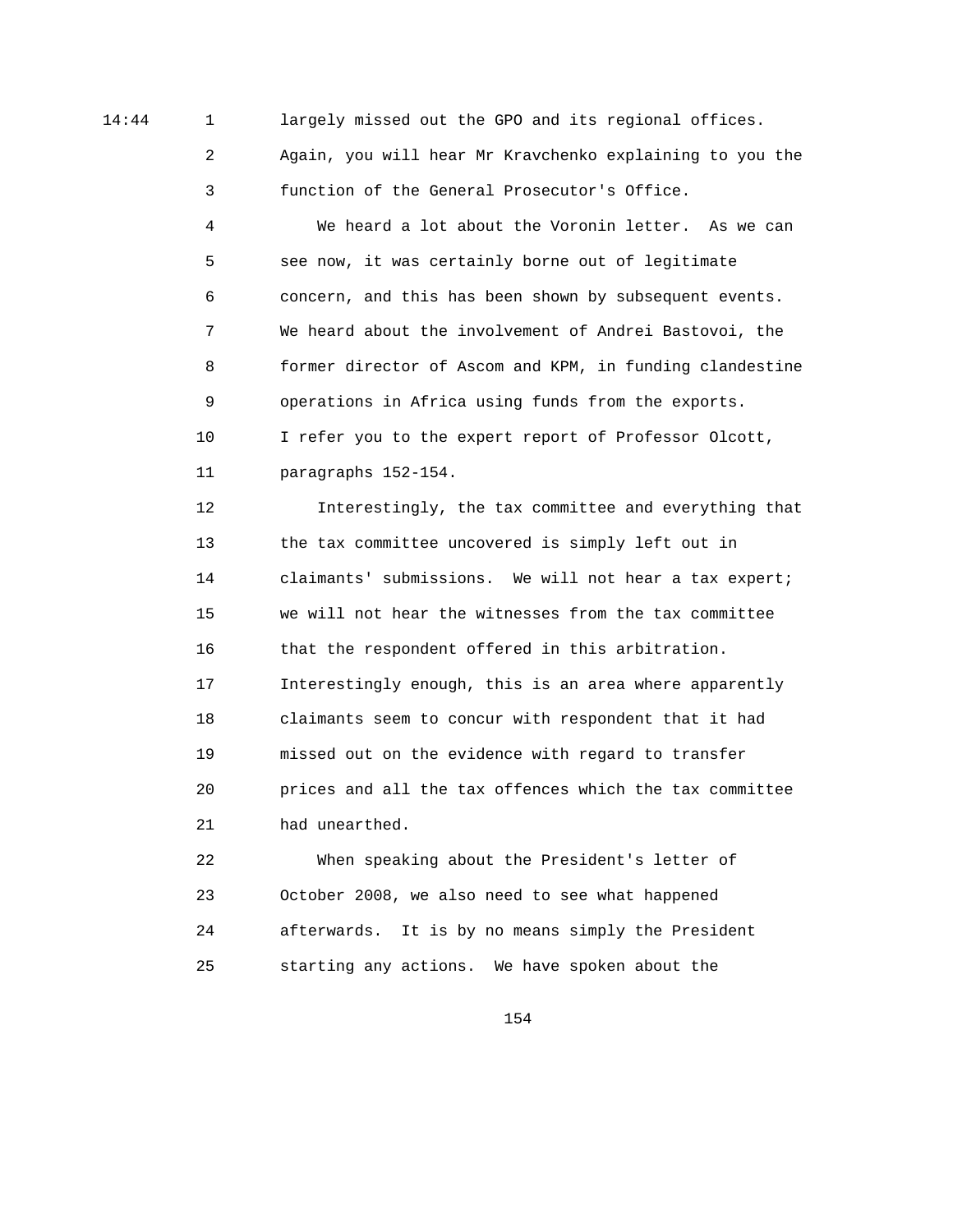14:46 1 translation: there is by no means an order to 2 investigate, but simply it is the reaction to another 3 state organ, and the reaction is to thoroughly check. 4 And this is what was done, and it was done within the 5 area and within the hierarchy of the Kazakh legal 6 system.

> 7 The request went from the President to the Prime 8 Minister, to the head of the financial police, and then 9 finally to all the competent people. And we will hear 10 the witnesses: we will hear Mr Turganbayev and we will 11 hear Mr Rakhimov, who were personally involved, and you 12 can ask them the questions that you are interested in 13 asking.

 14 Let's take a look at the inspections initiated by 15 the financial police. We submitted the evidence of 16 Mr Turganbayev, Mr Rahimgaliev, Ms Balzhan. They 17 demonstrate that there is a clear legal basis for 18 initiating -- first of all -- inspections, but then also 19 conducting them, and bringing them to an end and 20 bringing them to a conclusion. And in contrast, what we 21 have heard from the claimants' witness[es], there is 22 very little to rebut this.

 23 We do not have any substantiated allegations of the 24 alleged disruption. There is a significant exaggeration 25 regarding the duration of the inspections, and again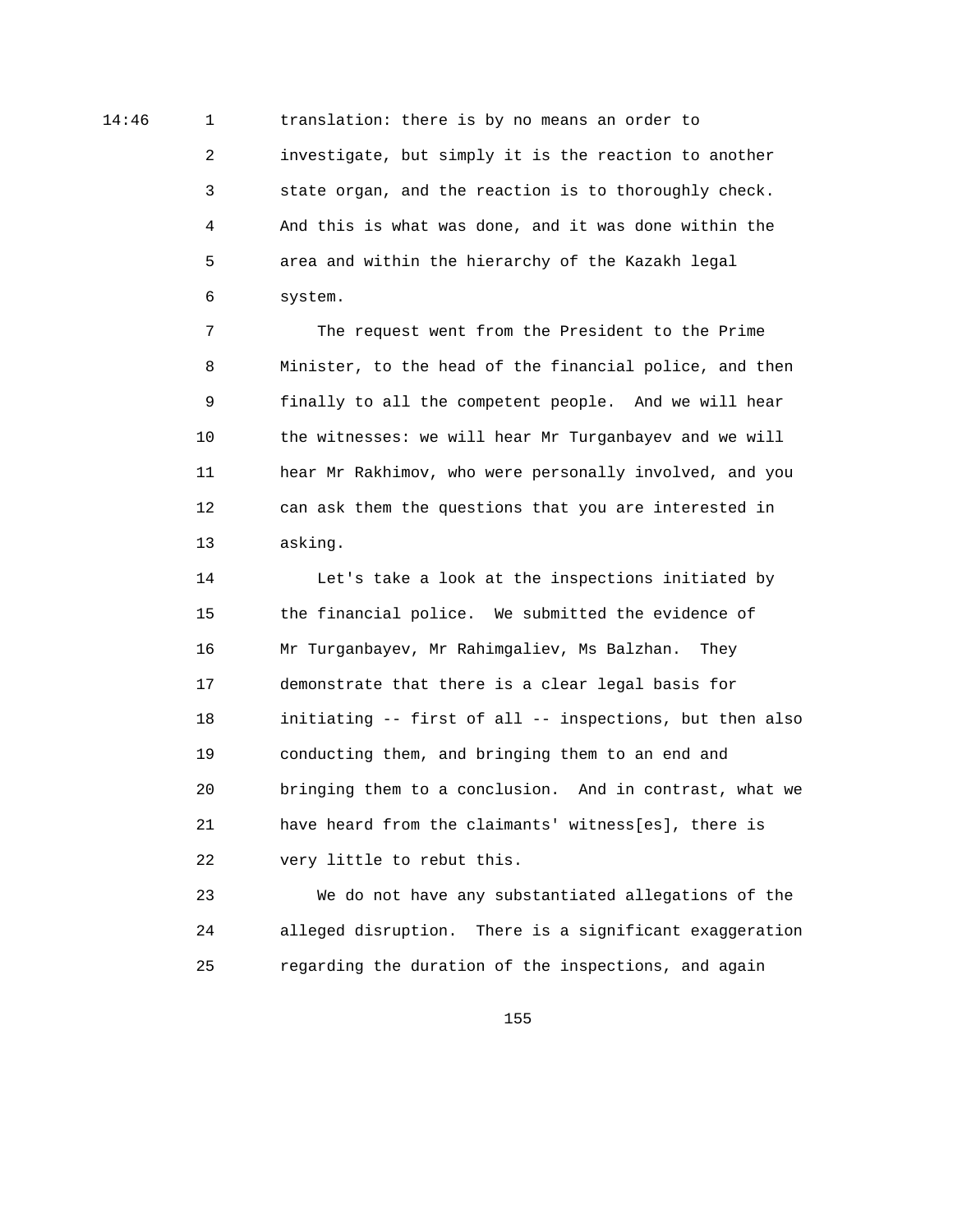14:48 1 this is something that is simply proven by the facts. 2 There is also a significant misrepresentation of the 3 outcome of inspections. And there are no documents that 4 the witnesses can refer to; we only have unsubstantiated 5 witness testimony, without specific facts.

> 6 Again, claimants try to confuse. They blur the 7 distinction between the financial police inspections and 8 the criminal investigations. Those need to be 9 completely separate, and they need to be taken into 10 completely separate consideration.

> 11 In reality, there is a clear division. The 12 inspection results are independently reviewed. Certain 13 potential charges may be dropped; others may be pursued. 14 And there is also a logical structured flow from 15 inspections to investigations, and we will hear 16 Mr Rakhimov explaining the current events.

> 17 Let's turn to the criminal investigation in 2009. 18 Here again we have a very dramatic account of events, 19 blurring again the differences between the various 20 inspections, and without distinguishing clearly what is 21 criminal and what is simply the normal course of 22 inspections. Respondent witnesses that you will hear 23 contradict that account. Claimants suggest 24 a cloak-and-dagger approach by the financial police, and 25 there is nothing in the record to support this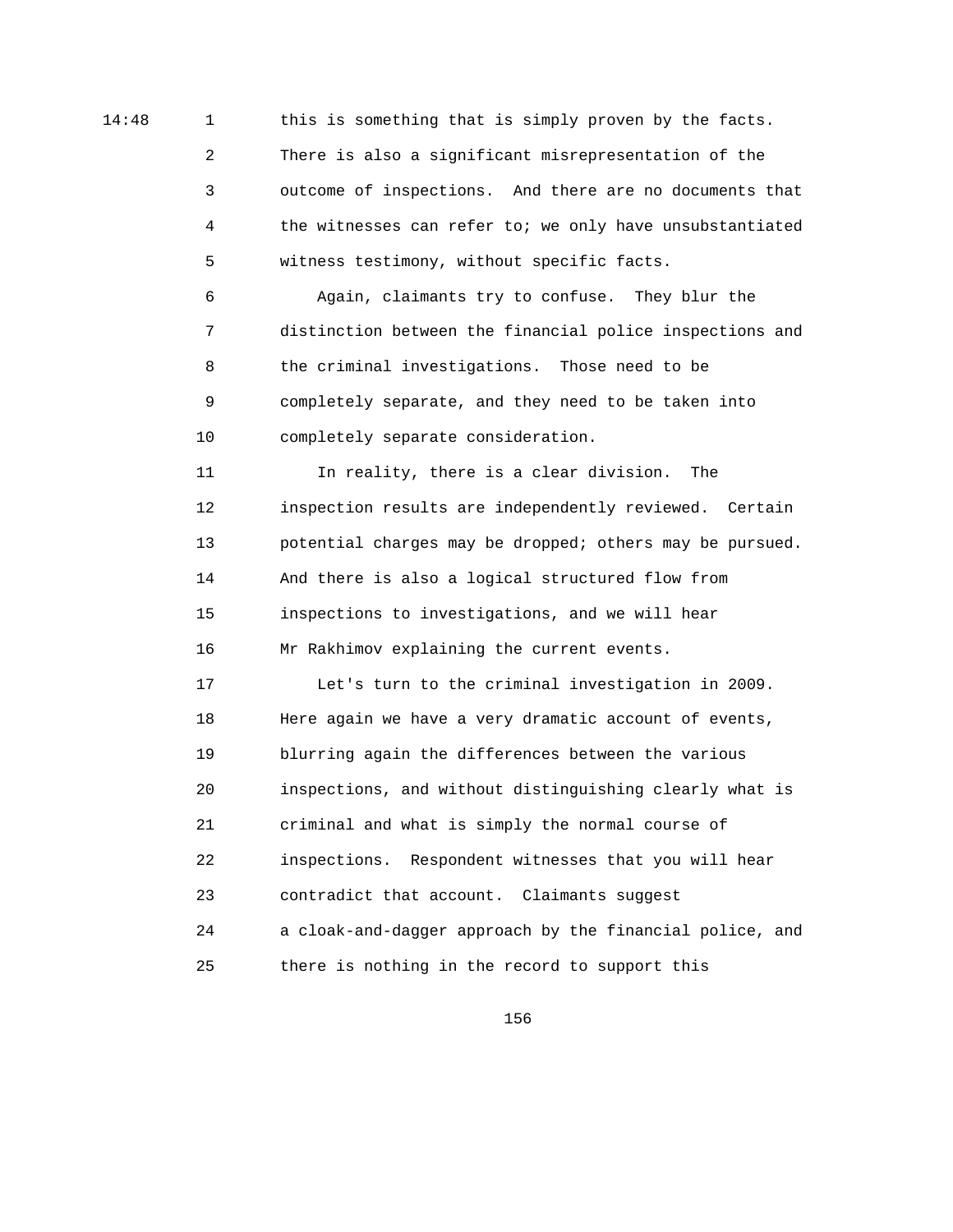## 14:50 1 statement.

 2 The claimants present all inspections as part of one 3 coordinated attack. They call the July 2010 inspections 4 even the financial inspection blitz. These inspections 5 originated with the General Prosecutor's Office, they 6 have nothing to do with the financial police, and the 7 financial police is who the claimants say are at the 8 centre of the conspiracy. You will hear again 9 Mr Kravchenko, who can explain the structure.

 10 Rather laughable, I have to say, is the reference to 11 the new subsoil law in 2010. There is of course no 12 relationship whatsoever between changing the law and 13 claimants' event. The law was changed. The minister, 14 Mr Mynbaev, will be here to testify as to the process of 15 the law, the time it takes, the reason behind that, and 16 the result, and he makes clear that there is nothing 17 related to claimant.

 18 The inspections initiated by the General Prosecutor 19 in June 2010 actually resulted from complaints against 20 KPM and TNG. This time they were correctly addressed to 21 the General Prosecutor, and the General Prosecutor's 22 decision to inspect was justified. The involvement of 23 each inspecting authority was justified, and the 24 inspection revealed multiple breaches of the law and of 25 the contracts. Part of this included nonpayment of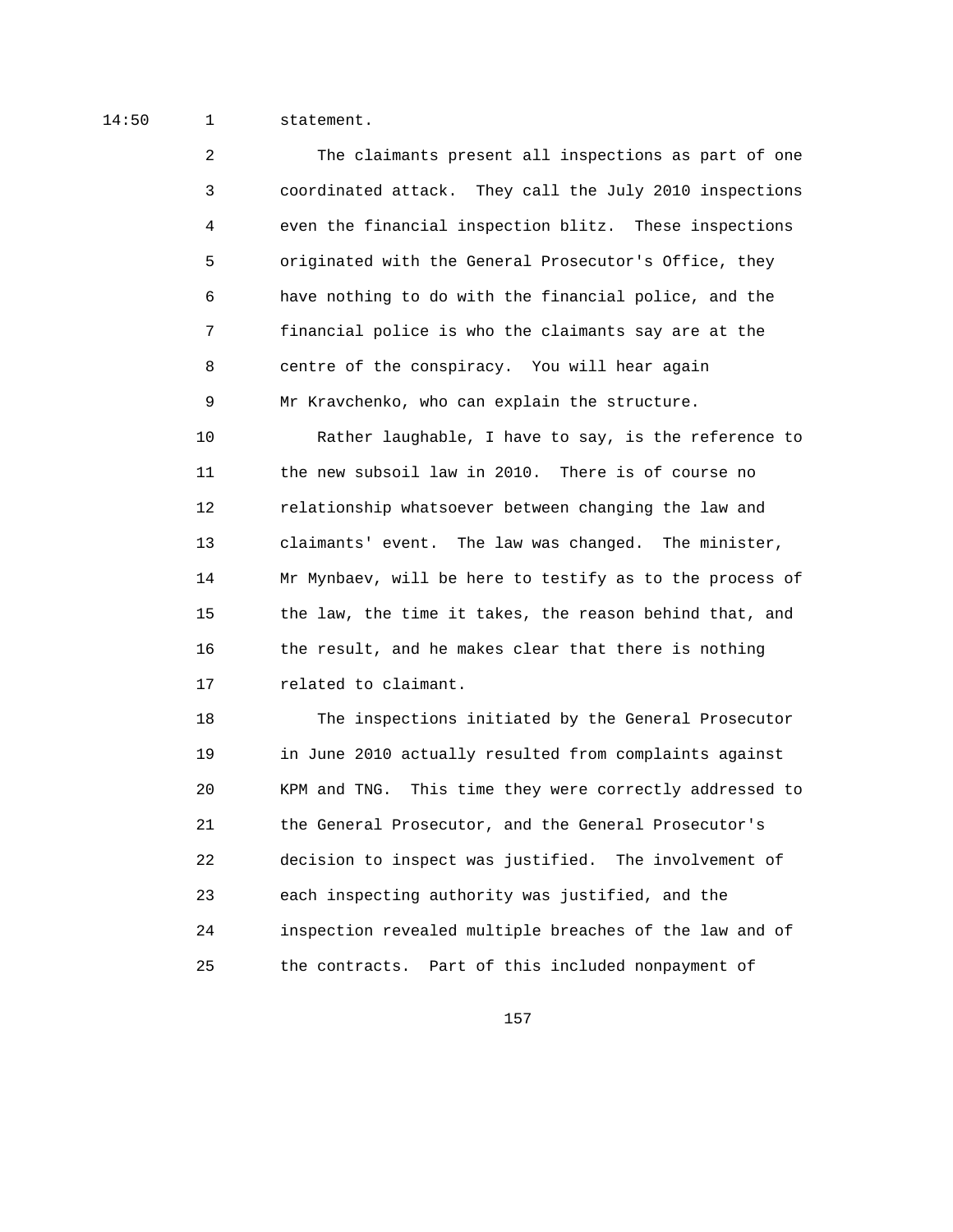14:52 1 salaries, mass redundancies, maladministration of 2 subsoil assets, potential environmental harm, the 3 absence of any management of KPM and TNG. Again, 4 Mr Kravchenko will be here to testify on this.

> 5 Let's turn to the criminal process. The trial of 6 Mr Cornegruta was held after the financial police 7 thoroughly inspected and investigated the crime of 8 illegal entrepreneurship. This is Article 190 of the 9 Criminal Code of Kazakhstan. The trial was conducted 10 across at least ten hearings in the local court of Aktau 11 under a competent judge. The sentence was confirmed.

 12 There's nothing in this forum that could form 13 a basis for this Tribunal to proceed to an appeal of 14 local law. The judge dealt with the charges against 15 Mr Cornegruta, and this is a matter of local law. She 16 was within her competence.

 17 As we heard today, it seems that the claimant seemed 18 to take exception from the fact that the judge decides 19 on legal issues. Of course a judge decides on legal 20 issues, and of course a judge decides independently and 21 within the power that the system confers to a judge. 22 There is nothing laughable about it, and this is part of 23 all systems. It's part of the judicial system.

 24 If you do not like what the judge decides, there are 25 legal means, and then you have to take those legal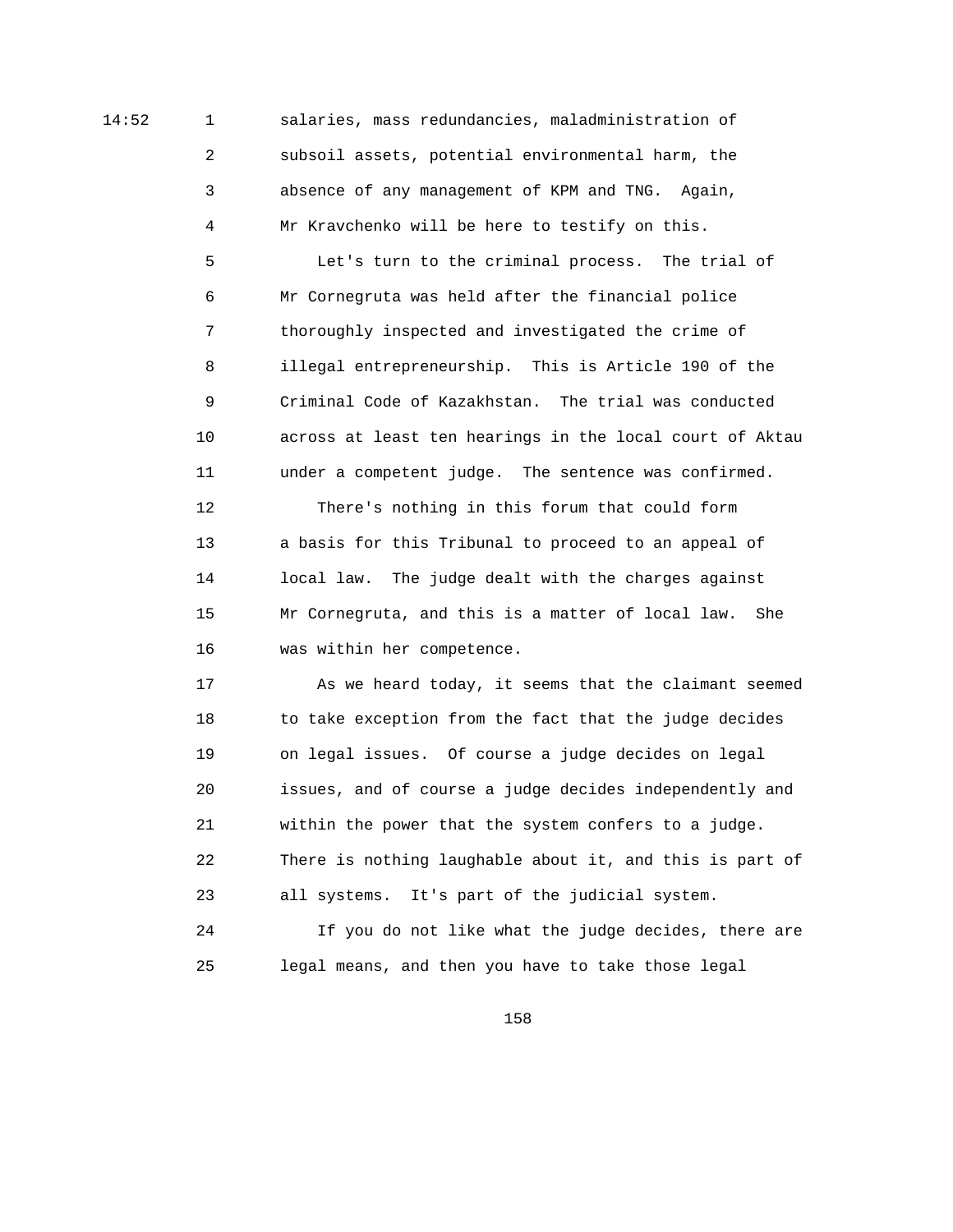14:54 1 means. Under those means, you have to take the 2 appropriate recourse: you have to use the means that the 3 specific system offers you. It's very interesting that 4 today we heard not a single word on appeals, and there 5 is a simple reason for that: no appeal was filed here, 6 no appeal was filed in time. It is difficult to 7 understand that in such a case a claimant would simply 8 miss the deadline for appeal.

> 9 And still claimants contend -- and this is also what 10 we heard this morning -- that this case is a denial of 11 justice case. And here it is established that denial of 12 justice requires the exhaustion of local remedies.

 13 The evidence in this case shows that the financial 14 police took a bottom-up approach to the investigation. 15 The financial police were not involved in the trial; 16 again a confusion that the claimants try to submit to 17 the Tribunal. Rather the claimants simply ignored 18 significant and elementary rules of the Kazakh system, 19 in particular regarding expert evidence.

 20 The judge exercised proper discretion in reaching 21 her decision, and, as we will come to later, the 22 claimants ignored the routes to appeal, and were also 23 finally then not granted reinstatement to the law.

 24 We heard throughout the proceedings the unsupported 25 allegation by claimants that it was the financial police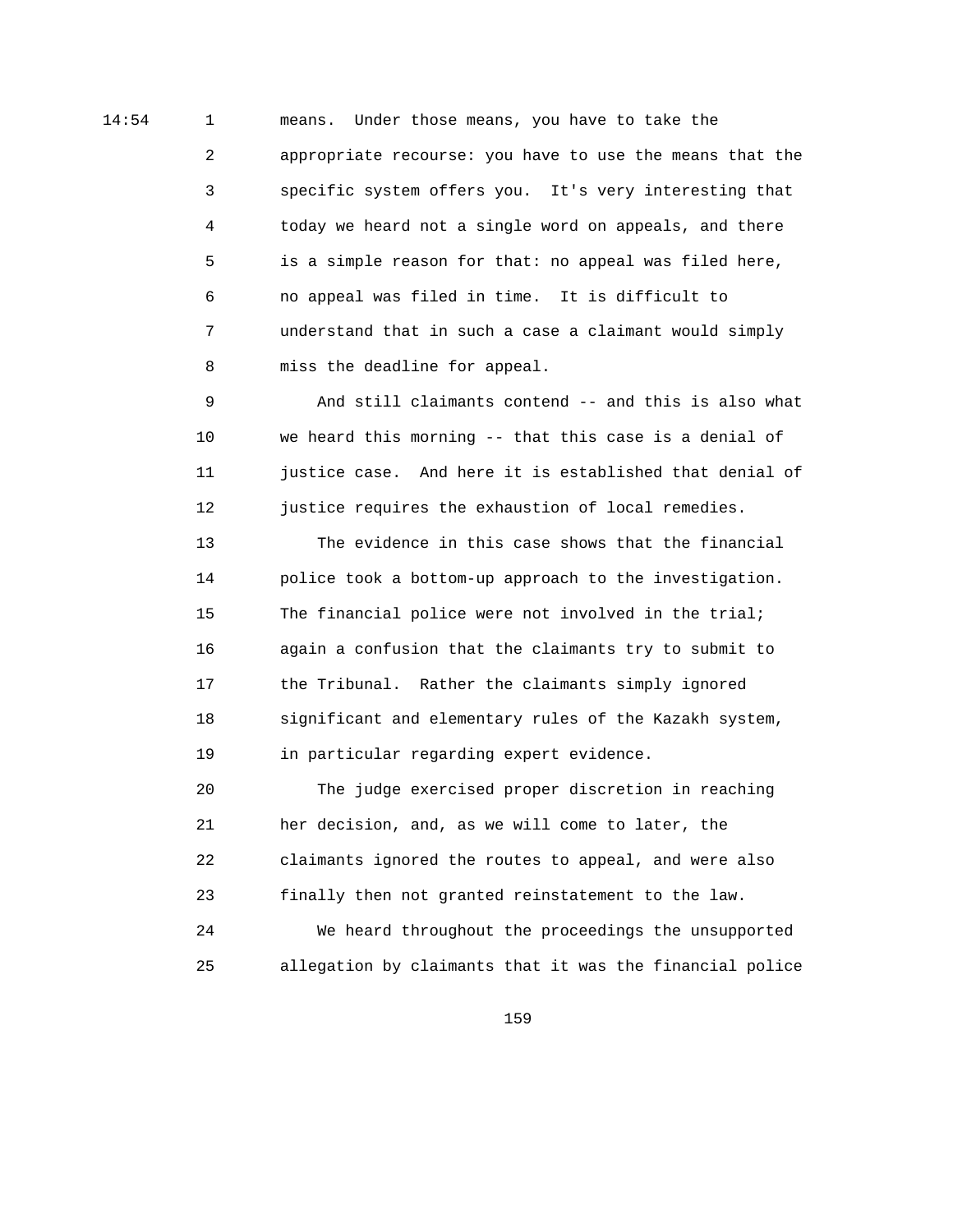14:56 1 which decided the outcome of the investigation first, 2 and then manufactured evidence to suit. Initial 3 inspections, as I mentioned before, revealed many 4 grounds to open an investigation, and the investigation 5 built on those foundations. The indictment as such was 6 the conclusion of the process, and not the beginning. 7 At that point in time the financial police had no 8 further involvement.

> 9 In the criminal process itself, again it's necessary 10 to comply with the applicable law, to comply with the 11 procedural requirements, and here claimant failed to 12 comply with the rules for expert evidence. The expert 13 evidence was considered to be inadmissible, although 14 there are very clear procedural rules governing the 15 procurement of expert evidence at the trial: the expert 16 evidence must be produced by recognised institutions, 17 lawfully engaged, and not affiliated to the parties. 18 Again, we will have Mr Kravchenko and Mr Rakhimov who 19 can answer questions in this regard.

> 20 It is also important to mention that the rules 21 governing expert evidence are a matter of public record, 22 and they have been here wilfully ignored; they could 23 also have been complied with.

 24 The judge was entitled and she was requested to 25 assess the evidence herself. This is what judges do.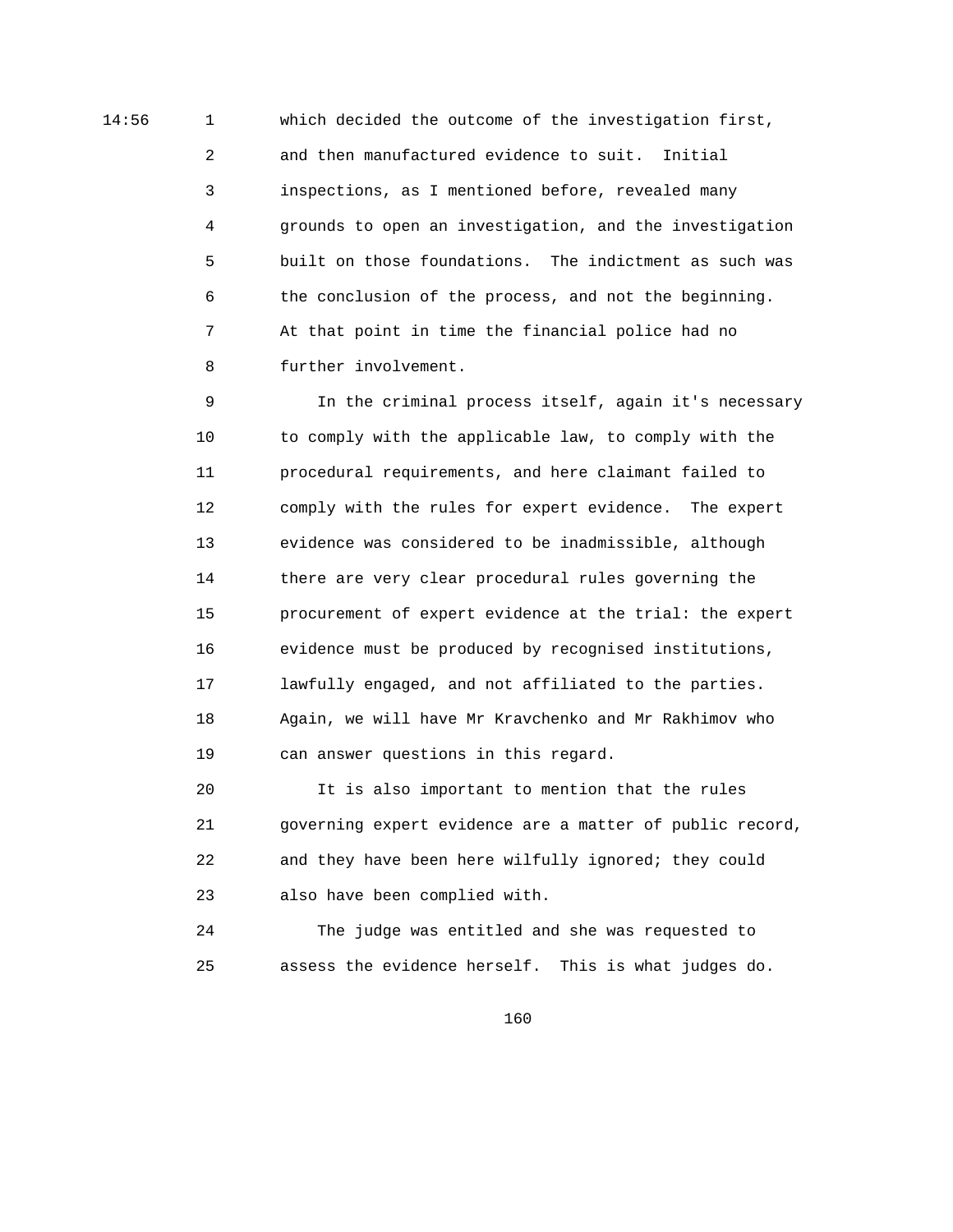14:57 1 Article 25 of the Criminal Procedural Code states:

 2 "The judge, the procurator, detective, investigator 3 shall evaluate evidence on the bases of their internal 4 convictions, based on a sum of evidence considered, 5 guided in this respect by the law and their conference." 6 Nothing surprising in this.

 7 The expert was appointed in accordance with the 8 procedure. You will hear later from Mr Baymaganbetov, 9 who was fully qualified to be appointed as an expert in 10 this matter.

 11 And finally, the judge made the decision based on 12 the evidence put forward before her, and based on 13 whatever she found within the material rightfully and 14 lawfully put forward.

 15 We hear a lot about Mr Cornegruta. He is not here. 16 He is mentioned in every witness statement, but somehow 17 he failed to appear here and to state his story. He had 18 access to the criminal file, and he had time to prepare. 19 The claimants complain that Cornegruta was denied access 20 to information regarding the case. Actually he was not 21 identified as the defendant until 29th April, and on 22 19th May he and his counsel were given access to the 23 entire criminal file relating to the charges against him 24 in order to prepare a defence. Cornegruta concluded 25 that preparation on 15th June 2009.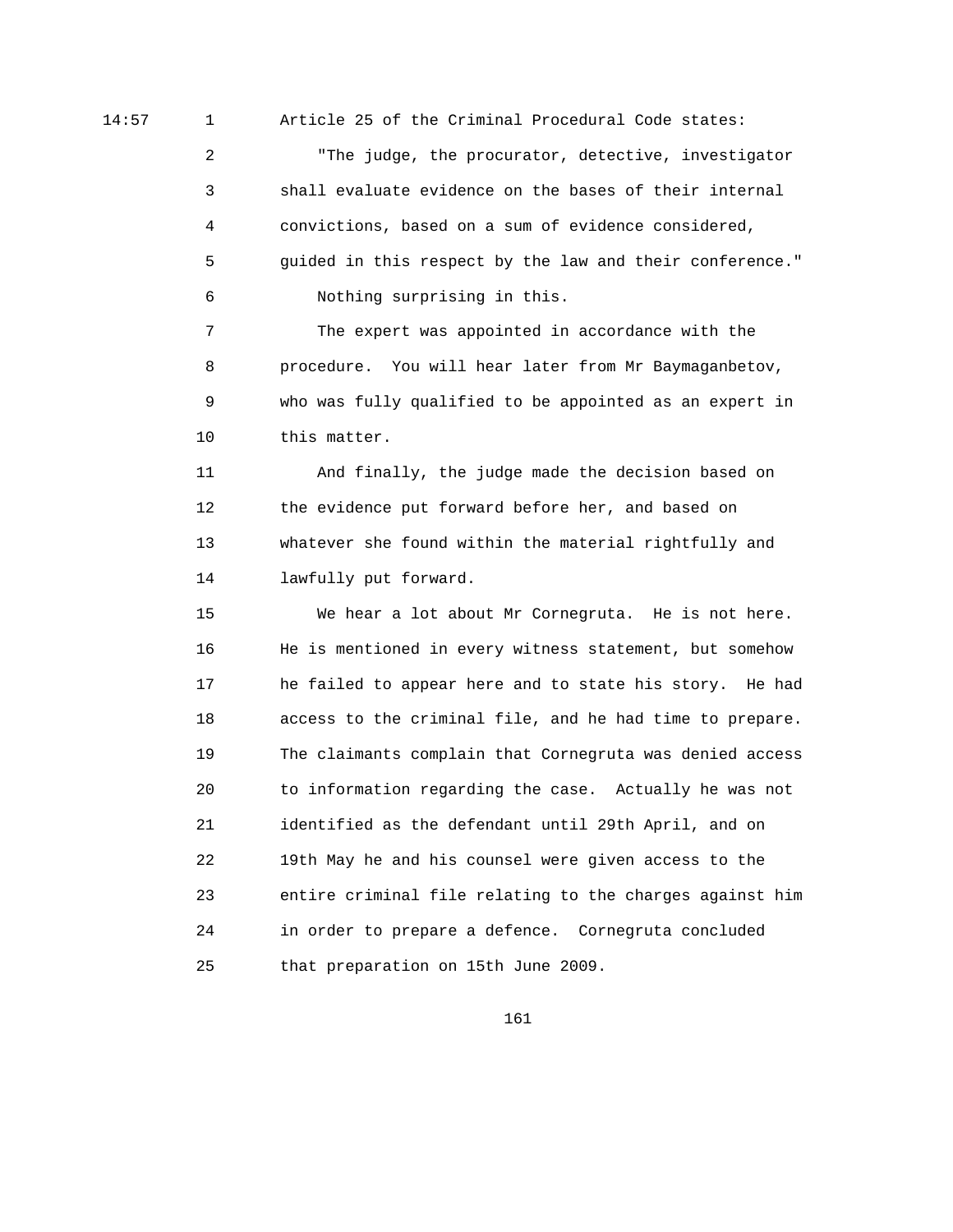14:58 1 The claimants also state that Cornegruta was denied 2 access to legal representation. Actually he was 3 represented by various lawyers, Mr Musir and Mr Kaunev, 4 during the first trial and the pre-trial preparation. 5 Both are qualified Kazakh lawyers. The report of the 6 trial shows that Cornegruta's counsel made submissions, 7 cross-examined witnesses in a manner that you would 8 expect from each competent counsel. 9 In regard to trial, let me just pick up on what we 10 heard this morning which I find quite

> 11 a mischaracterisation of the expert opinion of 12 Martha Olcott. Apart from simply the malicious 13 description, I would say, it simply shows that 14 apparently claimants decided to simply pick whatever 15 they want in order to substantiate their claims or their 16 statements on the allegations, but without really 17 considering the proper context.

 18 They refer to a quote of Professor Olcott saying: 19 "... Kazakhstan has many good laws, but no one in 20 authority is ... interested in enforcing them." 21 Actually this is a quote from the first edition of 22 her book; it was published in 2001. Professor Olcott 23 had then decided that it was unfairly critical and did 24 not take into account the significant changes in the 25 Kazakh law system, in its political, economic and legal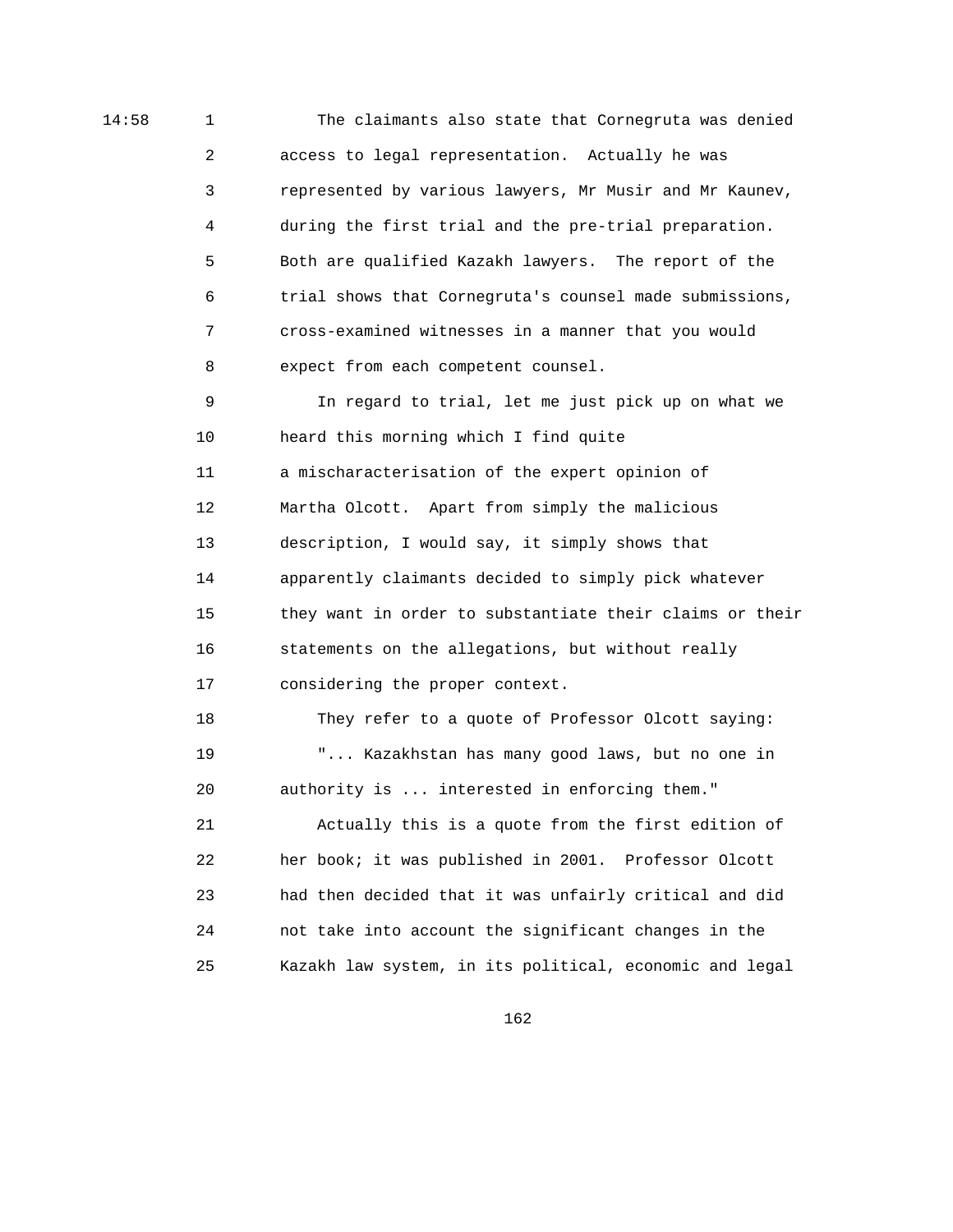15:01 1 system. This is why she submitted a new chapter in 2 2009. The book was reissued. The book as such 3 state[s], but there is a new chapter describing the 4 developments, and this is what claimant simply chose to 5 ignore.

> 6 Professor Olcott first of all, to indicate the 7 developments in Kazakhstan, changed the title by adding 8 a question mark: "Kazakhstan: unfulfilled promise?" Let 9 me state a quote on pages 258 and 259:

 10 "The Kazakhs again, in rather typical post-Soviet 11 style, introduced an elaborate programme to combat 12 corruption over the 2006 to 2010 period, pinpointing 13 what forms of corruption each ministry or department was 14 supposed to address from 2006 to 2008. While this kind 15 of strategy may not be optimal, legislation honestly not 16 being a surefire way to achieve rule of law, it has been 17 accompanied by an increased effort by the government to 18 introduce international standards. This has taken many 19 forms, including Kazakh sponsorship ... and 20 an OECD-sponsored project on combating corruption." 21 Another quote on page 256 on the judicial reform: 22 "The international community has paid less attention 23 to the broad progress of the judicial system. The 24 judicial reform is also progressing, albeit more slowly 25 than many in the West would like. The ABA's Rule of Law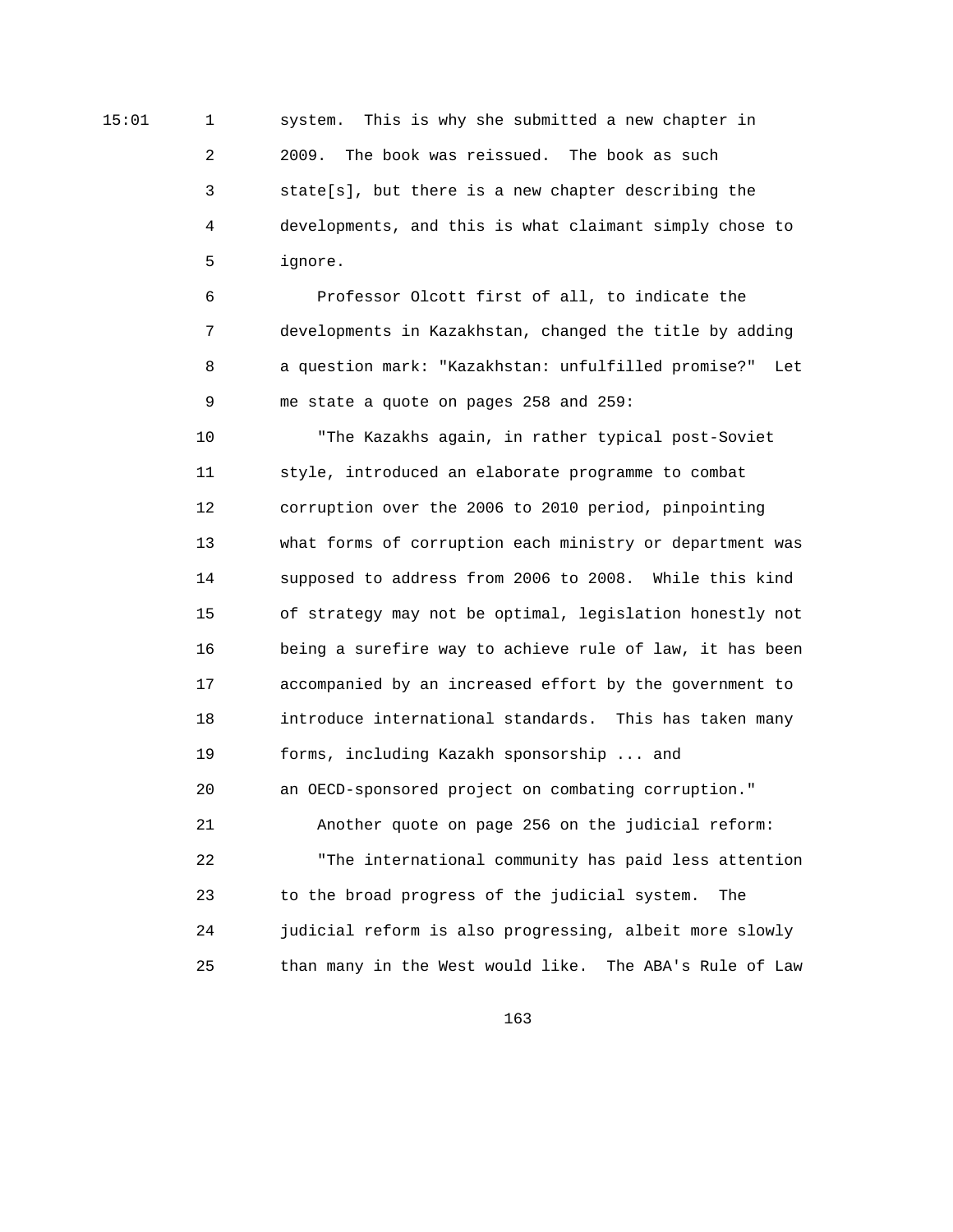15:03 1 Initiative continues to have an impact in Kazakhstan 2 directly through the ABA's own programmes, as well as 3 through some 20 partner organisations."

> 4 This is from 2009. Claimants apparently simply 5 chose to ignore that there has been a development, and 6 that this has also been laid down in a new edition or 7 a new chapter of the book.

 8 Let's turn to the classification of pipelines. In 9 this regard, respondent described in detail the legal 10 tests that the court was required to consider in order 11 to establish that Mr Cornegruta was guilty of illegal 12 entrepreneurship. It has also tested the facts against 13 that legal framework. The Tribunal is invited to review 14 the rejoinder in this respect, paragraphs 489-627.

 15 In brief, the key questions it considered were: was 16 Mr Cornegruta an entrepreneur? Was he engaged in 17 illegal activity, which in this case concerned illegal 18 use of a trunk pipeline without a licence? And (3) if 19 so, were the monies gained from this illegal activity 20 large enough to trigger this particular offence, which 21 carries with it particularly serious consequences? 22 To address claimants' arguments briefly, put 23 plainly, the claimants' case is: KPM's pipeline is 24 a gas-gathering pipeline and, as such, it should never 25 have been classified as trunk. This is a statement;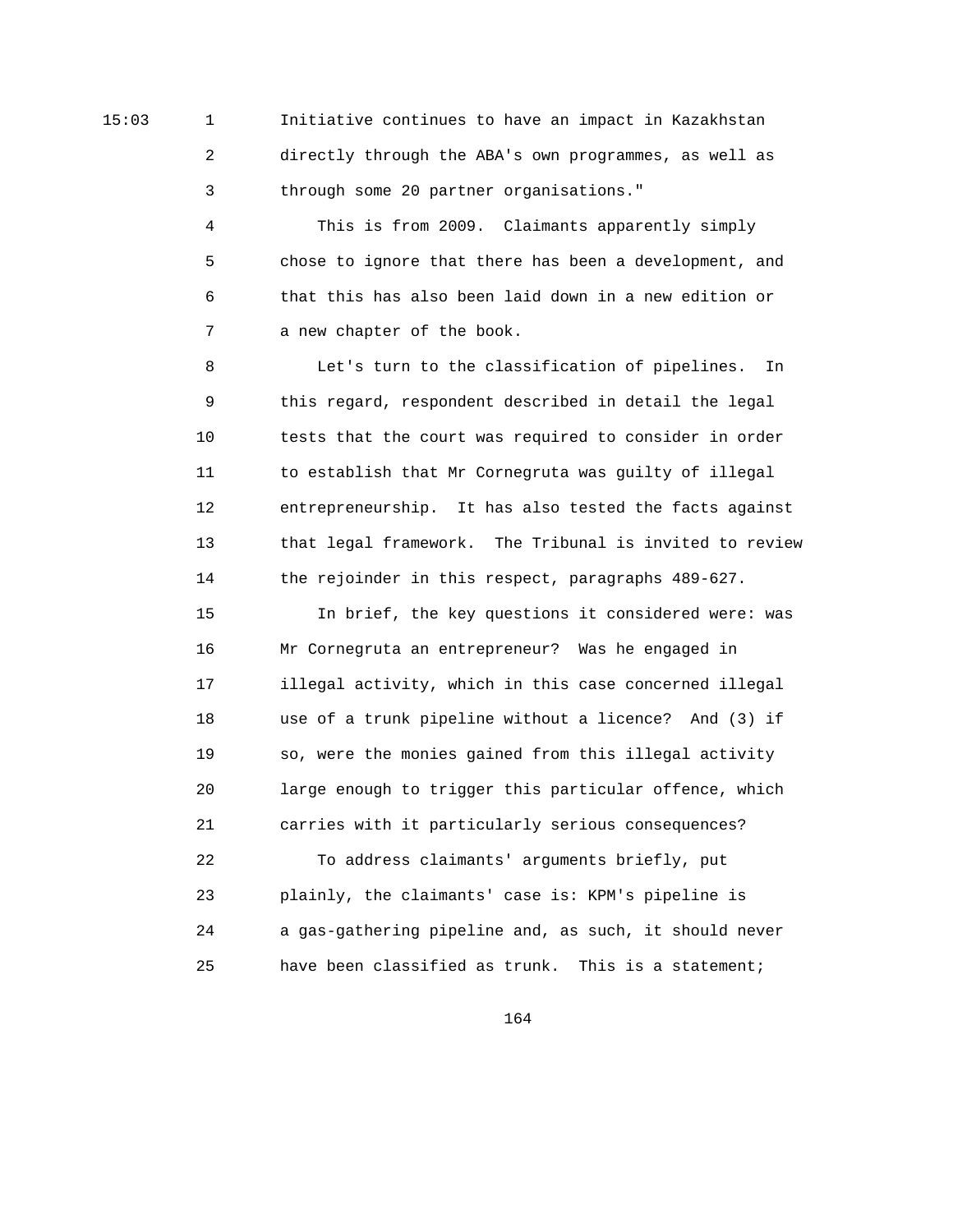15:06 1 there is no proper analysis or any proper legal basis to 2 support it.

> 3 A key definition of "trunk pipeline" is set out in 4 the Law on Oil, and it's worthwhile looking at it: 5 "'Main pipeline' means an engineering structure 6 consisting of lineal part and linked surface facilities, 7 communications, controlled guidance and connections 8 designed for transportation of Oil from the places of 9 Prospecting ... to the places of reshipment to another 10 type of transport, processing and consumption. The Main 11 pipeline does not include the pipeline working in the 12 mode of main collector."

 13 We submitted an expert report of Professor Didenko 14 dealing with these issues. But what we should not 15 ignore here: there is a law, and the law provides 16 a definition, and of course this is the first step and 17 the first basis to look at.

18 If I understood claimants correctly this morning, 19 they seem to take exception from the fact that this has 20 been treated as a legal issue. If you look at the law, 21 this is the first place that you have to look for, and 22 it contains a definition.

 23 The Law on Oil has been updated a number of times 24 since 1995, there have been clarifications to the 25 language, but the key purpose of a trunk pipeline is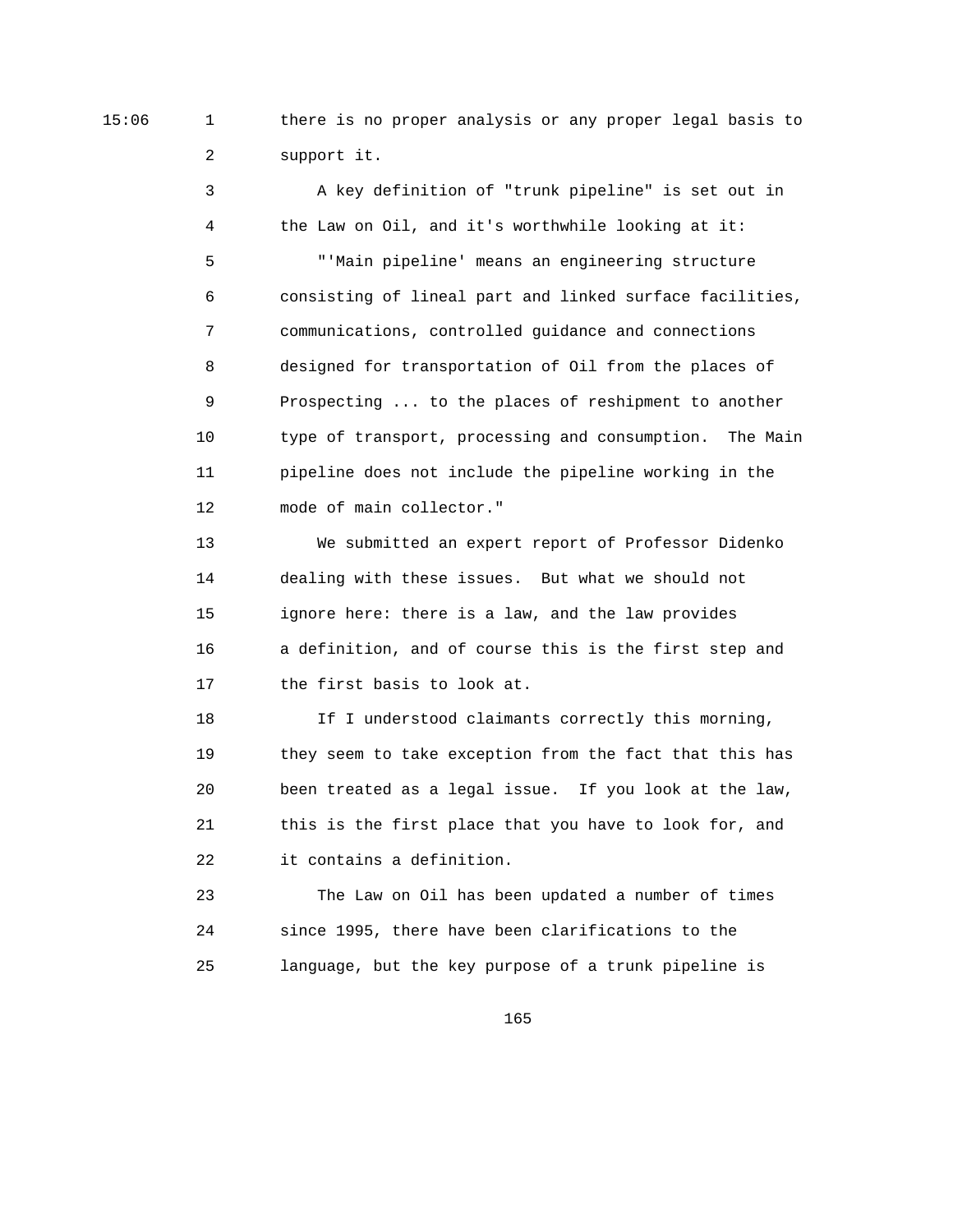15:07 1 clear: it transports oil from the contractor's pipeline 2 to a place of onward sale or transshipment. It is also 3 clear from the definition that a trunk pipeline is not 4 a gathering pipeline or vice versa. So the trunk 5 pipeline begins where the contractor's pipeline ends, 6 and it is also evident that the contractor's pipeline is 7 not by definition a trunk pipeline.

> 8 Applying this definition to the case, the first of 9 these is a legal consideration that turns on a legal 10 interpretation of the relevant provisions, and you 11 cannot simply ignore a law providing a clear definition 12 of a trunk pipeline. So the clause indicates that where 13 a pipeline leaves the contract area, and its purpose is 14 to transport the oil to another type of transport 15 processing or consumption, then it will not be 16 classified as a trunk pipeline.

> 17 This arises very simply also from the fact that it 18 can no longer be the contractor's pipeline when the 19 pipeline leaves the area which the contractor has been 20 licensed to use; and in this case it's common ground 21 that the KPM pipeline does leave the contract area which 22 KPM has been granted.

 23 The second key consideration is the use and purpose 24 of the pipeline. The purpose for which it was intended 25 to be used is set out in the working programme and the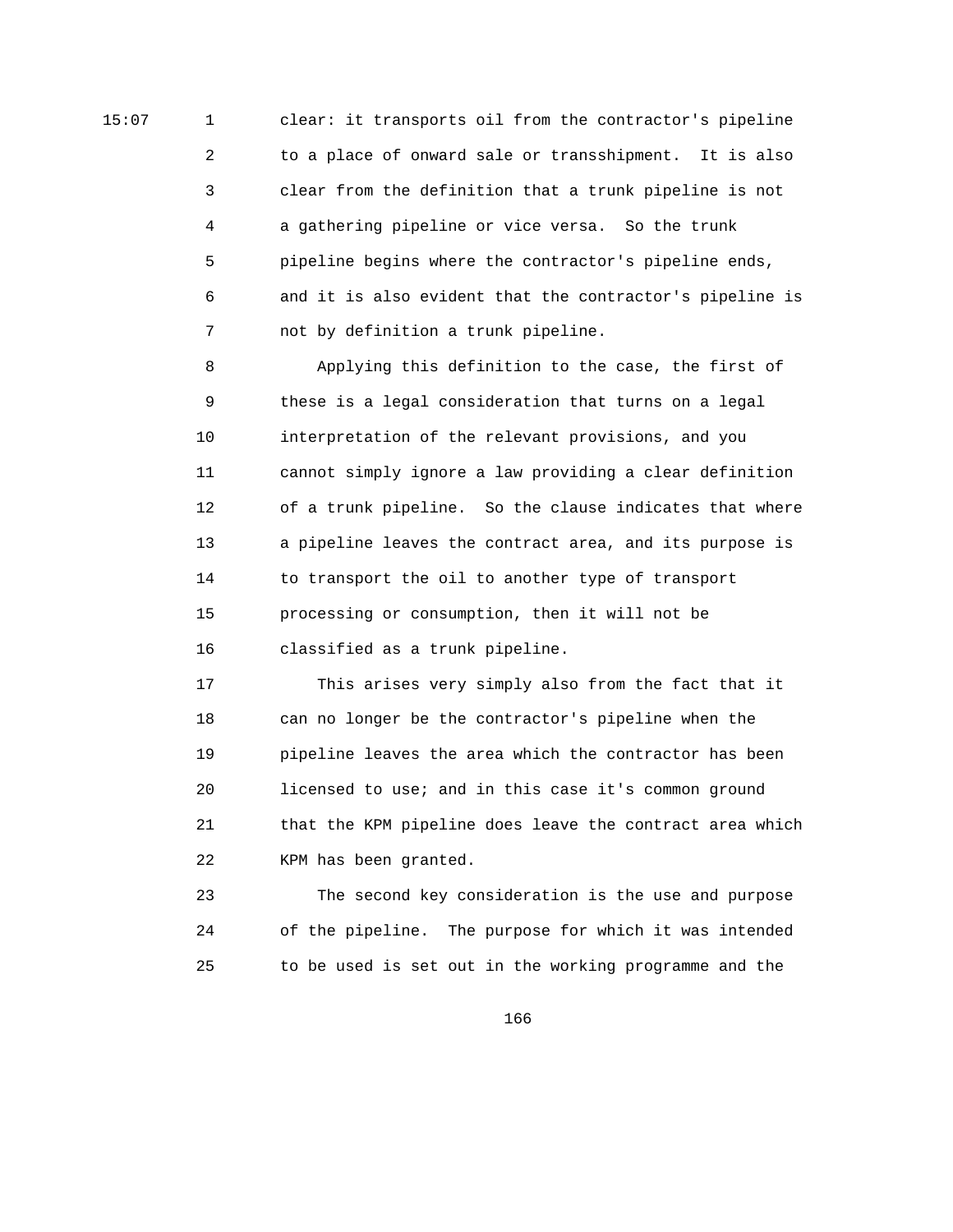15:09 1 construction documentation of the pipeline and the

2 facility. These are all a matter of fact.

 3 The design documents are essential documents for 4 understanding the purpose of the pipeline, and therefore 5 to the proper classification of the pipeline. 6 Respondent has submitted a technical expert report by 7 Mr Latifov on these issues. In this case it was 8 designed to transport commercial oil from the central 9 processing facility into the tank farm at the raw 10 materials base, and also the pipeline carries 11 third-party oil from TNG.

 12 Anything else that is on record, any other 13 consideration does not contradict this and does not 14 prove that the pipeline is a gathering pipeline. The 15 claimants' arguments are premised on a number of 16 generalisations, some of which I would like to highlight 17 here.

 18 They argue that anyone in the oil and gas industry 19 would not have come to the conclusion that it was 20 a trunk pipeline. They observe that the pipeline is 21 very small compared to other main pipelines. They state 22 that the Agency for the Regulation of Natural Monopolies 23 did not regulate the KPM pipeline and, as such, it was 24 clear that it's not a trunk pipeline.

25 To rebut this very briefly, fundamentally the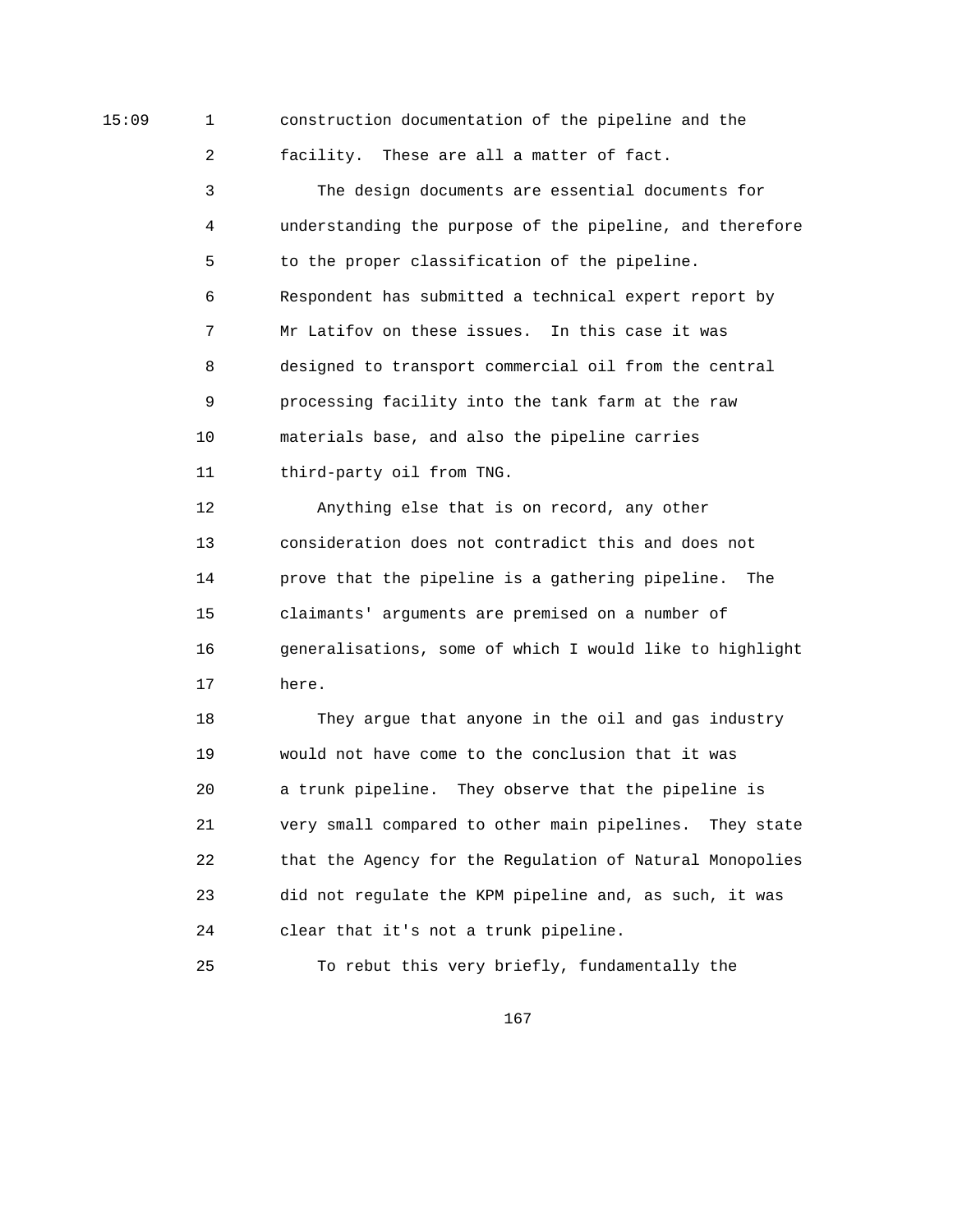15:11 1 classification of a pipeline is a legal issue.

 2 Technical characteristics are important, but they are 3 not determining. This is even admitted by claimants' 4 own experts, and I think it is worthwhile to look at 5 quote:

 6 "[A]ny conclusion that a pipeline is a trunk 7 pipeline based only on certain technical parameters ... 8 finds no support in Kazakh law."

9 That's claimants' own expert.

 10 Let's turn to the sentence and to the fine of 11 \$145 million.

 12 Under Kazakh law -- and this is similar to many 13 other legal systems -- income obtained through illegal 14 activity can be recovered for benefit of the state. 15 This is very simple: to ensure that no one remains 16 unjustly enriched from the crimes.

 17 Where this is a company which is unjustly enriched 18 through the actions of its manager, the recovery has to 19 be directed against the company, and this is what Kazakh 20 courts have done frequently in the past. Claimants have 21 tried to argue that the recovery of illegal income from 22 a company requires that so-called civil proceedings 23 against the company are initiated. This position is 24 wrong under Kazakh law.

25 Let's take a look at a quote from the expert report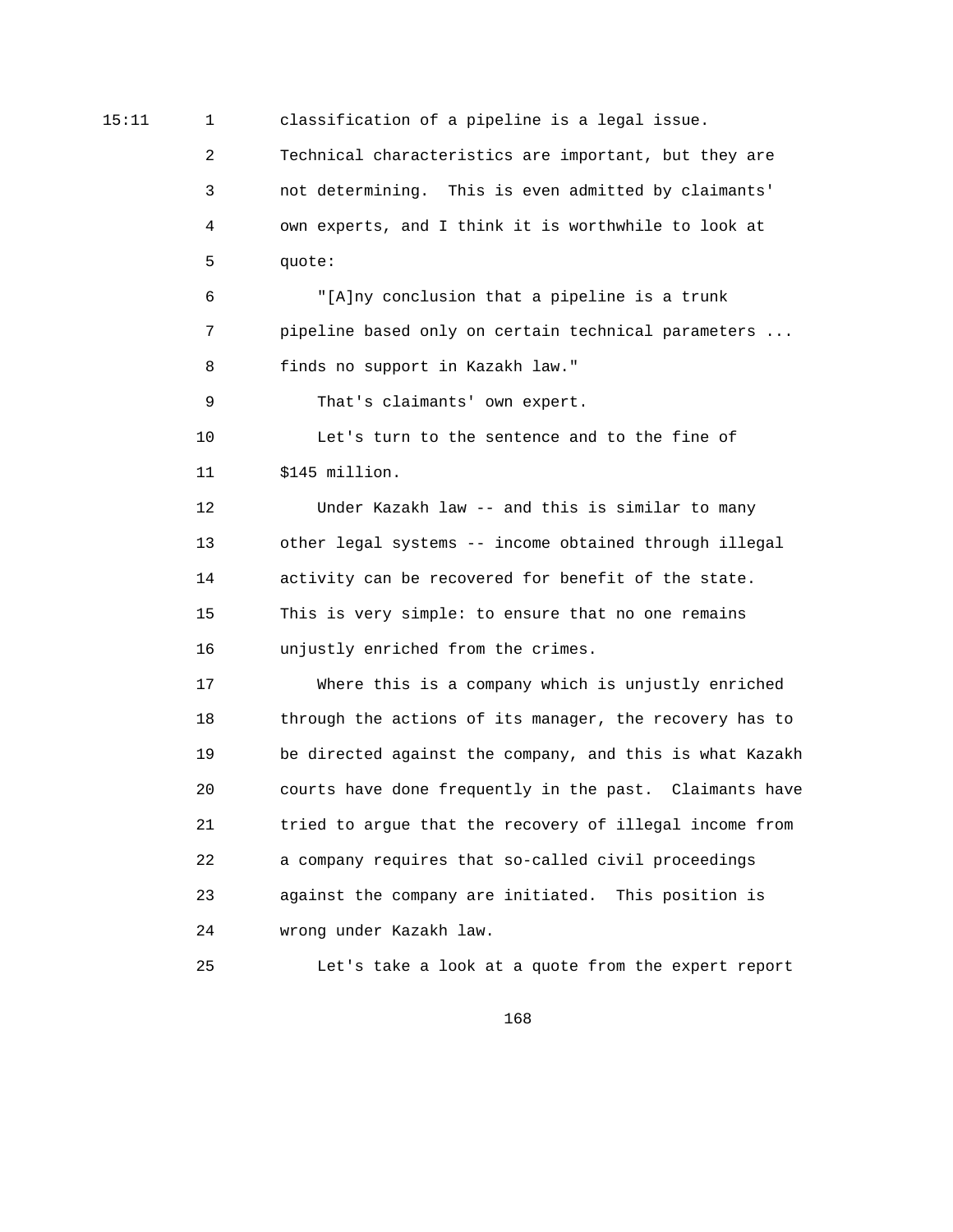15:13 1 of Professor Kogamov submitted by respondent on page 8:

 2 "[W]hen deciding on the matters related to the 3 verdict, the court has the right to decide on 4 compensation of damages caused to the state also in 5 cases when there is no civil claim brought under the 6 criminal proceedings, but the circumstances related to 7 the infliction of damages have been fully studied in the 8 court hearing."

9 And this was the case here.

 10 It also seems that claimants take fault with the 11 amount of income recovered from KPM. Again, these 12 objections cannot convince. The amount ordered for 13 recovery was calculated based on an expert report which 14 was introduced as evidence in the hearing. For the 15 period in question, illegal profits from the transport 16 and subsequent sale of oil in the amount of 17 US\$145 million were calculated.

 18 Claimants try to question the calculation by 19 submitting a fictitious profit calculation. According 20 to claimants, only the amount KPM could have charged for 21 the transport of oil through the pipeline could be the 22 illegal profit. Claimants failed to name a single rule 23 of Kazakh law or any decision that would support such 24 a calculation, and there is no reason for it. The 25 transport through the pipeline was the condition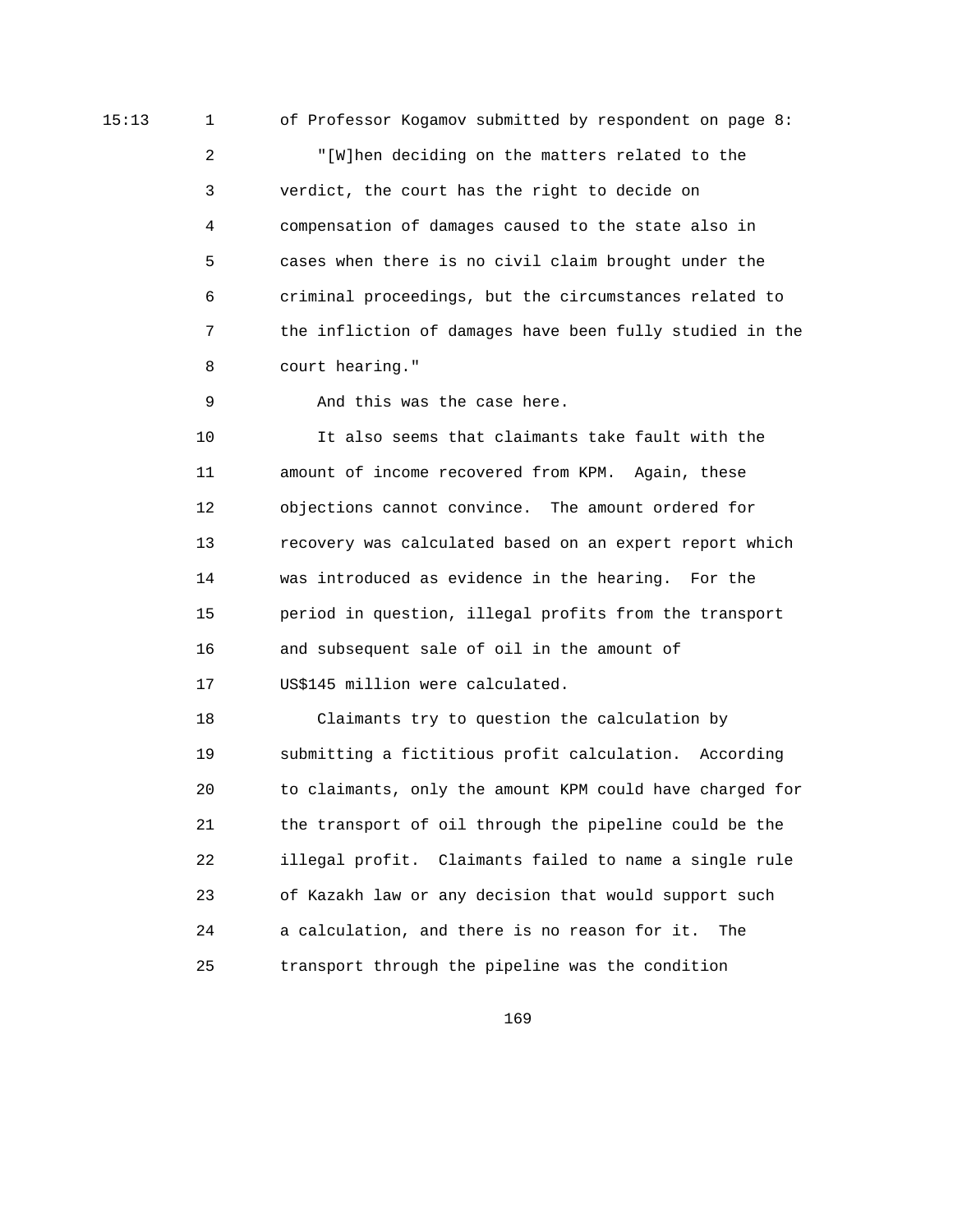15:14 1 sine qua non for making profits from the sale of oil. 2 Any sale of oil that was transported through the 3 pipeline necessarily entails an illegal profit.

> 4 Claimants also have suggested that since the 5 judgment was against Mr Cornegruta, only an amount 6 corresponding to his personal income could be subject to 7 recovery. Again, there is no basis whatsoever for this 8 statement.

 9 We have mentioned before, KPM could have appealed 10 the Aktau City Court decision, and failed to do so in 11 time. The decision was issued on 18th September 2009. 12 Under Article 399 of the Criminal Procedural Code, the 13 appeal had to be filed within 15 days from the 14 announcement of the verdict; that is on 15 4th October 2009. Nevertheless, KPM filed its appeal on 16 25th January 2010.

 17 On appeal the court refused to reinstate the missed 18 deadline. There was simply no basis for reinstating. 19 Mr Cornegruta, KPM's manager, was served with the 20 judgment. At the hearing a number of KPM's employees 21 were present and therefore would have known the 22 substance of the judgments against KPM. KPM could have 23 appealed the recovery order immediately, but chose not 24 to.

25 Let me finish this part, taking up another point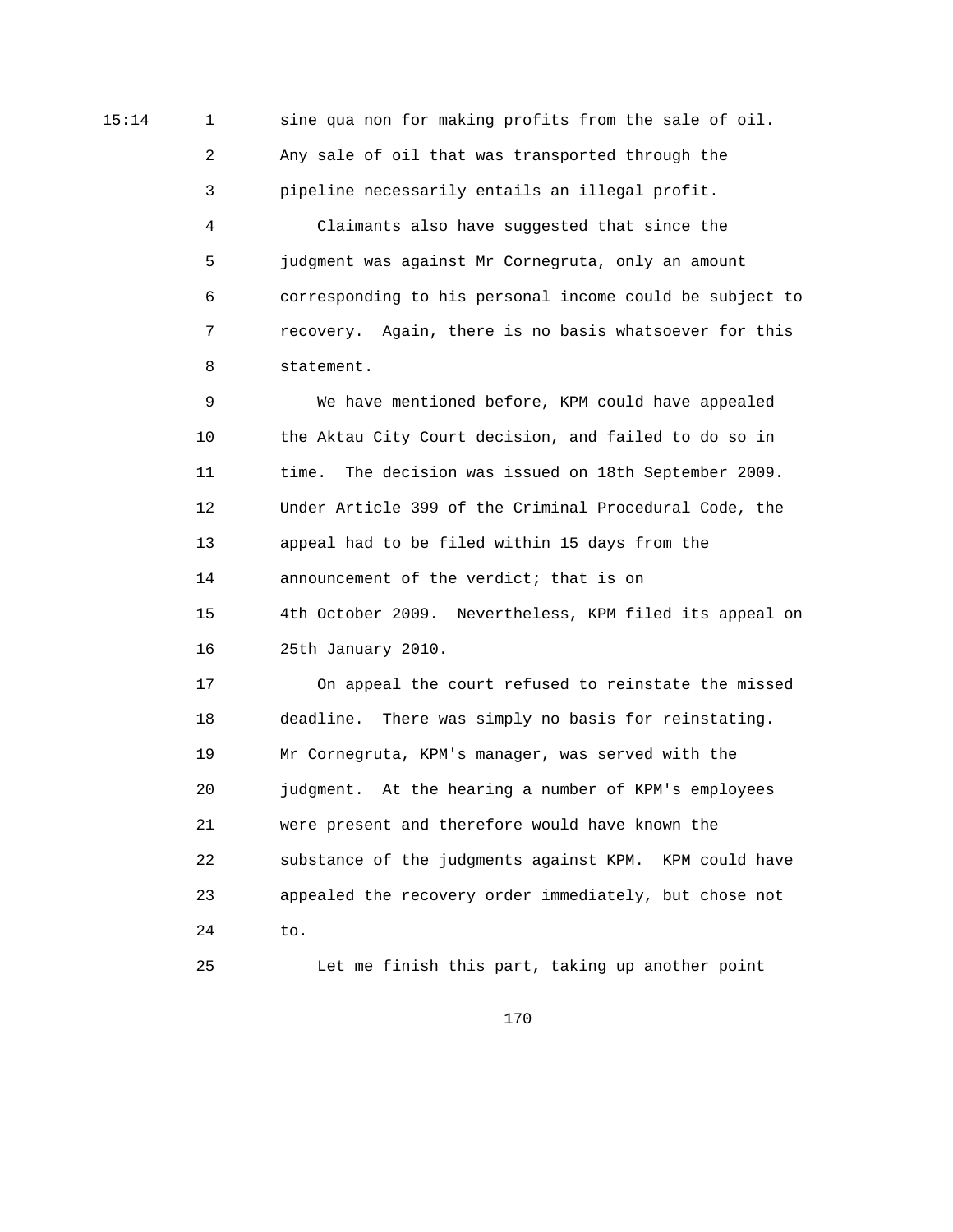15:16 1 that we heard from claimants this morning relating to 2 evidence allegedly withheld from the Tribunal. This 3 relates to the documents submitted last week and where 4 we have submitted overnight a reply document.

> 5 Claimant stated: Rakhimov got an opinion, did not 6 like it and had it withdrawn. Let's take a look at what 7 happened really. We have submitted the letters, and 8 I think you all have a package of the letters of 9 Mr Rakhimov's witness statement with the attachments.

 10 Mr Rakhimov explains that the MEMR letter of 11 4th February -- C-719 -- was withdrawn by MEMR because 12 it was not reviewed by the legal department prior to 13 sending it. If you look at the letter, this is in fact 14 what it says:

 15 "The Ministry of Energy and Mineral Resources wishes 16 to recall its letters which have failed to pass a legal 17 review by the Ministry's legal and human resources 18 services department. A reply to the Kazakhstan Economic 19 Crimes and Corruption Control Agency's enquiry will be 20 provided in a statutory manner."

 21 And it was provided in the statutory manner. First, 22 we have another letter confirming in fact that this 23 report and this letter was withdrawn. It was by no 24 means withdrawn because Mr Rakhimov did not like it; the 25 reason why it was withdrawn is set out in the letter.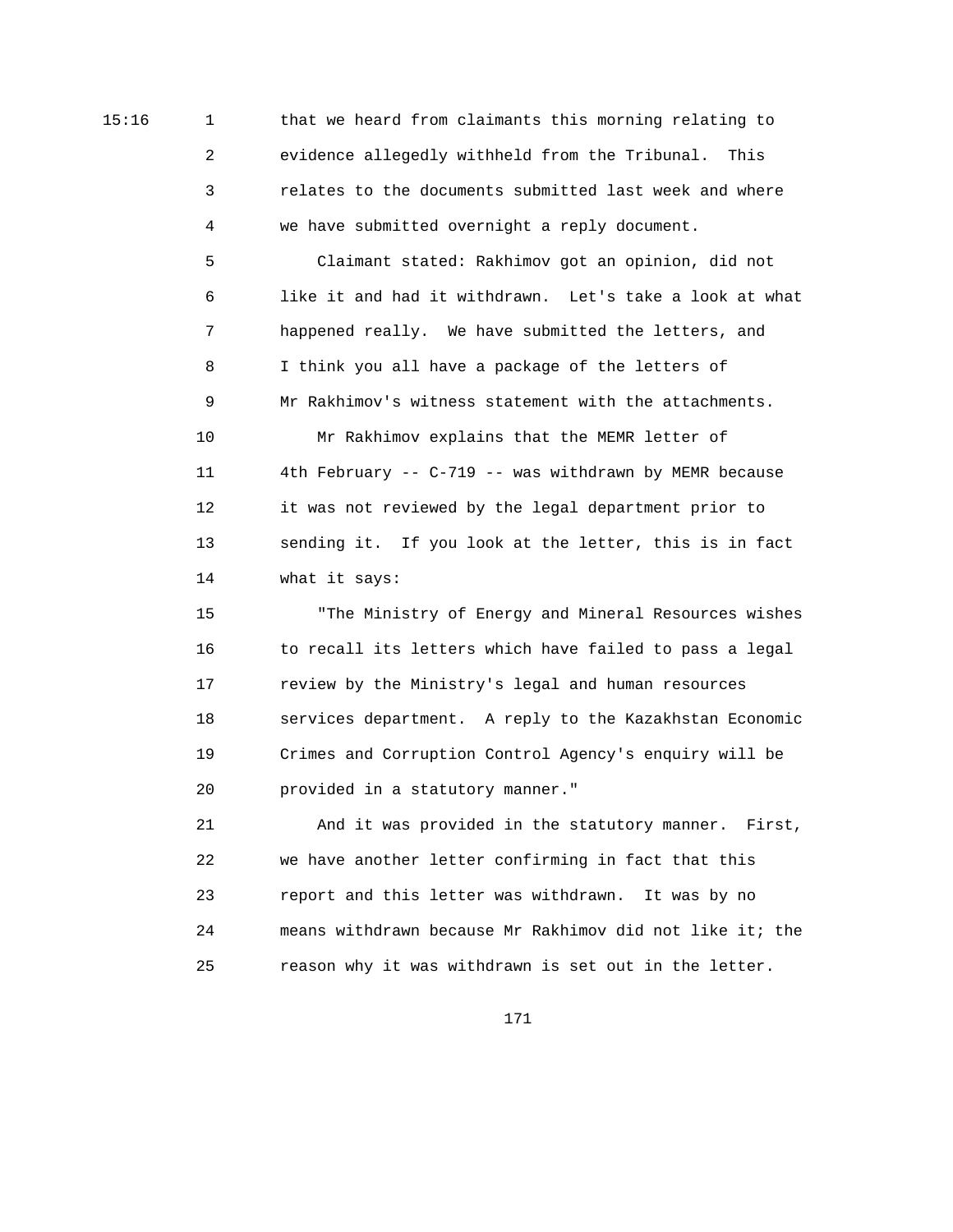15:18 1 We have the letter then stating that the withdrawn 2 letter is being returned, so that the effect is as if it 3 had never come into existence.

> 4 It is then replaced, and this is the last letter 5 that you find in the package, the attachment. You will 6 see that there is a report, and it replaces -- and this 7 has been reviewed legally and it has followed the legal 8 requirement, and is replacing the former letter. So 9 there is by no means what claimants mischaracterise as 10 something that a person does not like and simply gets it 11 withdrawn.

 12 We will have Mr Rakhimov here; you will have the 13 opportunity to cross-examine him on this.

 14 So my partner will continue with contract 15 termination.

16 (3.19 pm)

 17 Opening statement on the merits by MR TIRADO (continued) 18 MR TIRADO: Looking at contract termination, KPM and TNG's 19 numerous serious contract violations entitled the 20 Republic to terminate the contracts. These violations 21 are listed there on the slide: KPM operated a main 22 pipeline without a licence; KPM and TNG had been 23 violating tax legislation; KPM and TNG were in breach of 24 the minimum work programmes. And there were also 25 a number of other violations, such as nonpayment of past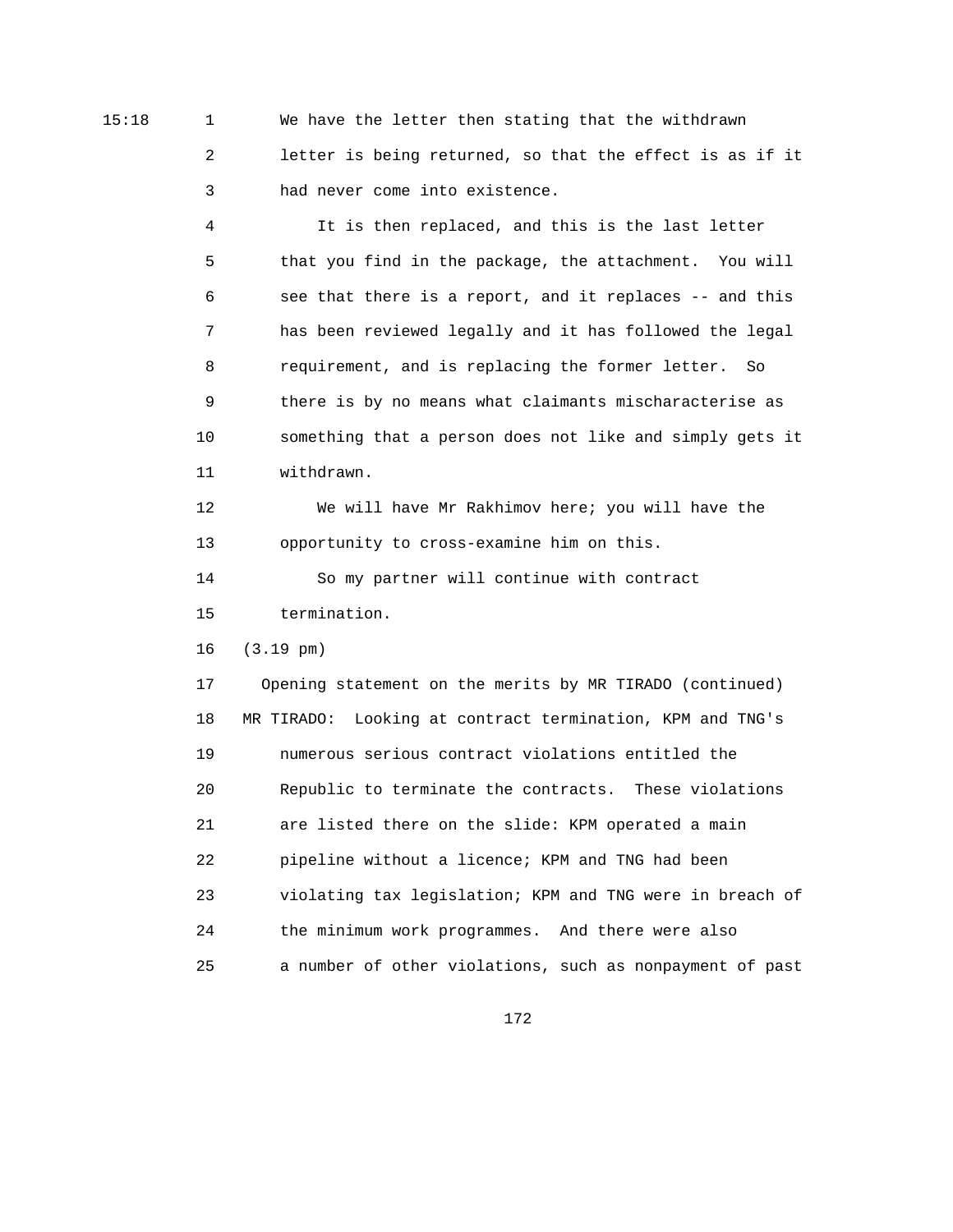15:20 1 costs under an additional agreement to a contract, in 2 this case more than US\$100 million, a failure to train 3 Kazakh specialists, and also a failure to purchase 4 Kazakh goods, just to name but a few.

> 5 We would refer the Tribunal to the notices of 6 infringement, which you will find at Exhibits C-2, C-6 7 and C-7.

 8 These violations had been going on for a substantial 9 time. Claimants' responses to the notices of 10 infringement were entirely insufficient. For example, 11 claimants did not challenge that they had not paid taxes 12 and had not made additional payments under the 13 contracts. Instead they claimed a lack of funds leading 14 to force majeure. However, claimants themselves had 15 been stripping the companies of cash in 2009 and 2010.

 16 Also force majeure did not arise, as claimants' 17 inability to pay was as a result of their own violation 18 of Kazakh law by operating a main pipeline. Claimants 19 claimed they were not operating a main pipeline even 20 though this had been determined by a court judgment, and 21 they had failed to appeal the judgment in time.

 22 The non-fulfilment of tax obligations and additional 23 payment obligations we deal with in our statement of 24 defence at paragraph 31.122(b). And I should also 25 mention that we will shortly look at the question of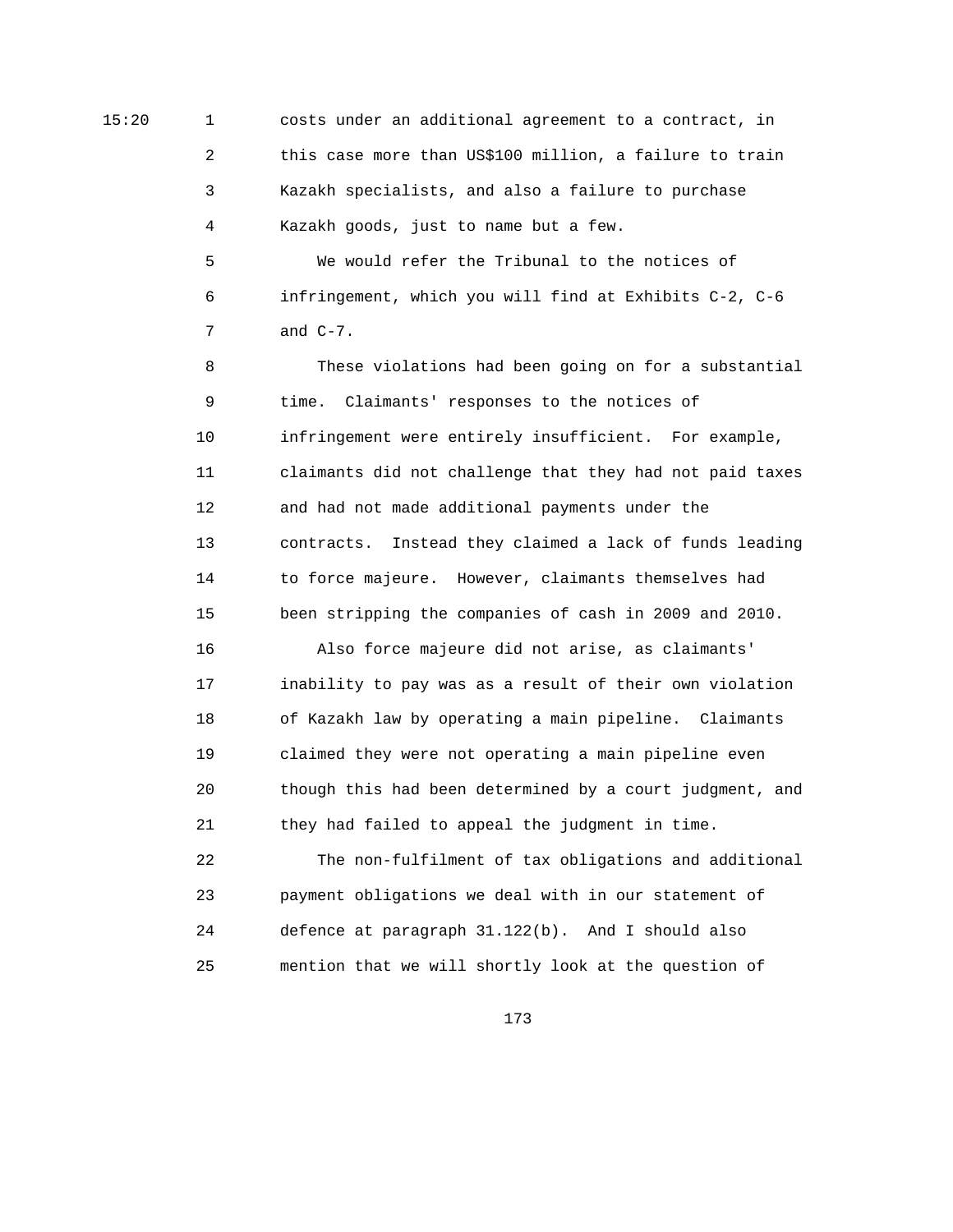15:22 1 causality and stripping of cash in a few moments.

 2 Claimants argue that the contract terminations were 3 premature because the inspection of KPM and TNG should 4 have been formally terminated by way of so-called acts 5 of inspections. Acts of inspections are established by 6 the Law on Private Business: they mean that the results 7 of an inspection are sent to a company for signature or, 8 for a special appeals procedure if the company does not 9 approve of the results. Yet claimants have not at all 10 shown that this procedure takes precedence over 11 a contract termination procedure under the Subsoil Use 12 Law and the specific contracts.

 13 In fact, the law does not state at all that contract 14 termination has to be based on inspections at all. 15 Rather, if there is sufficient reason for termination, 16 there can be termination in accordance with the 17 contracts. Hence the acts of inspections do not play 18 a role.

 19 The claimants suffered no prejudice in the 20 termination procedure. The claimants were well aware of 21 their breaches and had chosen not to address them for 22 a long time. Claimants have not explained which 23 additional explanations they would have made with more 24 time.

25 The situation was serious, given the regional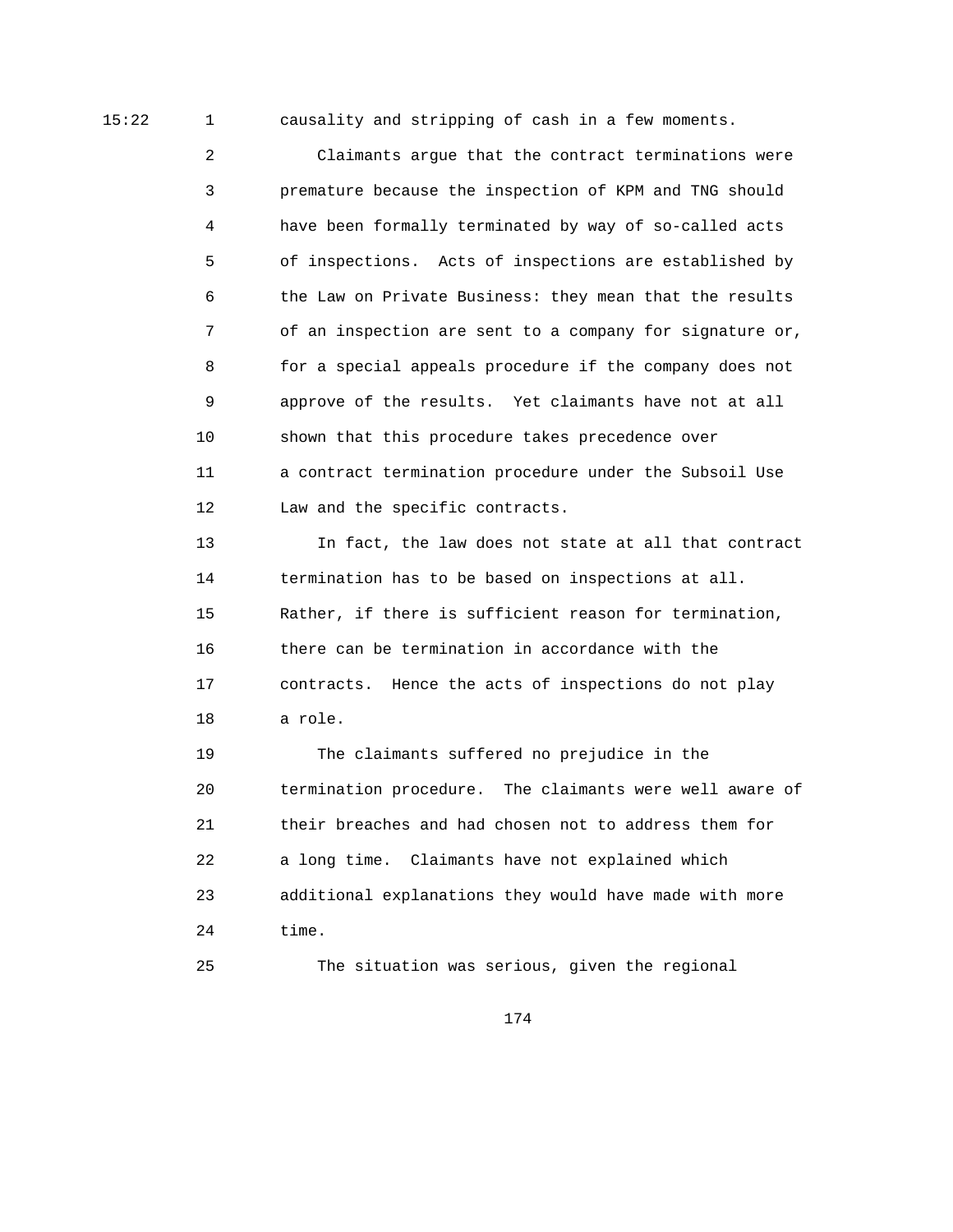15:23 1 importance of KPM and TNG for the local workforce and 2 local gas supply.

> 3 Upon termination of the contracts, trust management 4 is the logical consequence. Trust management ensures 5 the continuation of production and the preservation of 6 assets in question. Article 72.10 of the Subsoil Use 7 Law provides for the transfer of the property, 8 structures and equipment necessary for the continuation 9 of production. These assets are to be transferred into 10 temporary possession of KMG NC until a new subsoil user 11 is found.

12 As Mr Ongarbaev tells us:

 13 "A gas or oil field is not simply like a car in the 14 sense that one cannot just turn it off and turn it back 15 on again. Any period of ramping up or ramping down 16 production ... may lead to deterioration of the 17 underlying asset. In addition, serious technological 18 problems began to occur in the TNG's oil field Tolkyn. 19 These problems related to intensive extraction of 20 hydrocarbons at the initial stage ... which, eventually, 21 leads to intensive flooding of the field. There was 22 simply no scope to leave the fields unmanned for 23 a lengthy period of time. It was therefore entirely 24 appropriate to effect the transfer into trust management 25 as soon as possible."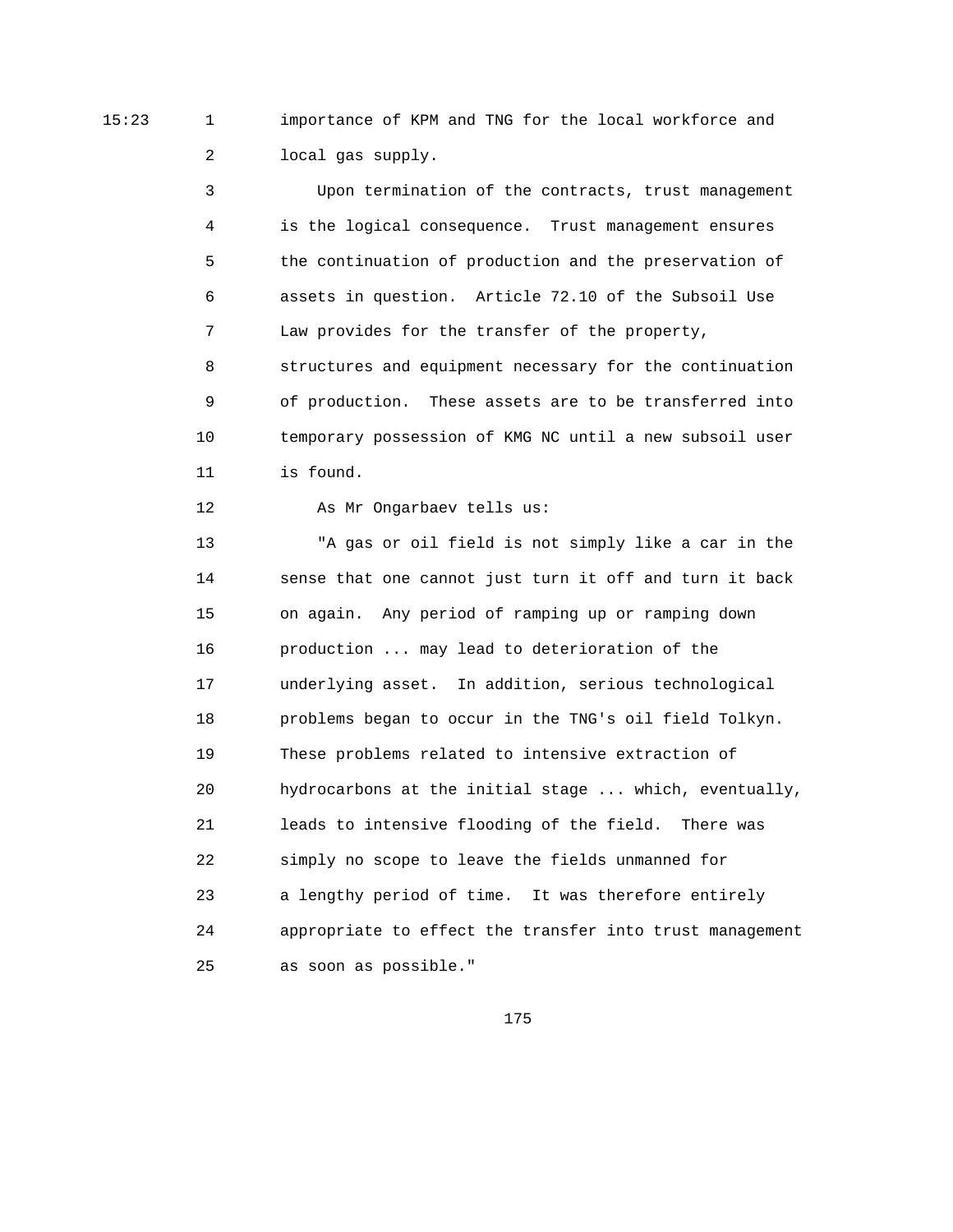15:25 1 Article 73 of the Subsoil Use Law 2010 provides for 2 a procedure according to which the contract can be 3 renewed if the termination was based on incorrect 4 information or the breach was out of the control of the 5 subsoil user. Claimants could have initiated commercial 6 arbitration proceedings under the arbitration clauses of 7 the contracts. Instead, claimants did not wait more 8 than five days to hastily initiate this arbitration. 9 I think Dr Nacimiento is going to take us through 10 the next stage. 11 (3.26 pm) 12 Opening statement on the merits by DR NACIMIENTO (continued) 13 DR NACIMIENTO: Let's take a look at causality, again 14 an area that is not really taken up in detail in 15 claimants' submissions. 16 Over the course of 2008 and 2009 the companies KPM 17 and TNG significantly lost in value. The reason for 18 this [was] not the actions of the Republic, but in fact 19 circumstances completely outside of the Republic's 20 spheres of interest or influence. 21 Claimants overburdened KPM and TNG with debt from 22 Tristan bond structure. There were drops in oil and gas 23 prices and in demand in 2008 and 2009. Claimants 24 continuously withdrew cash from the companies. They 25 also accrued a high tax debt which they have accepted to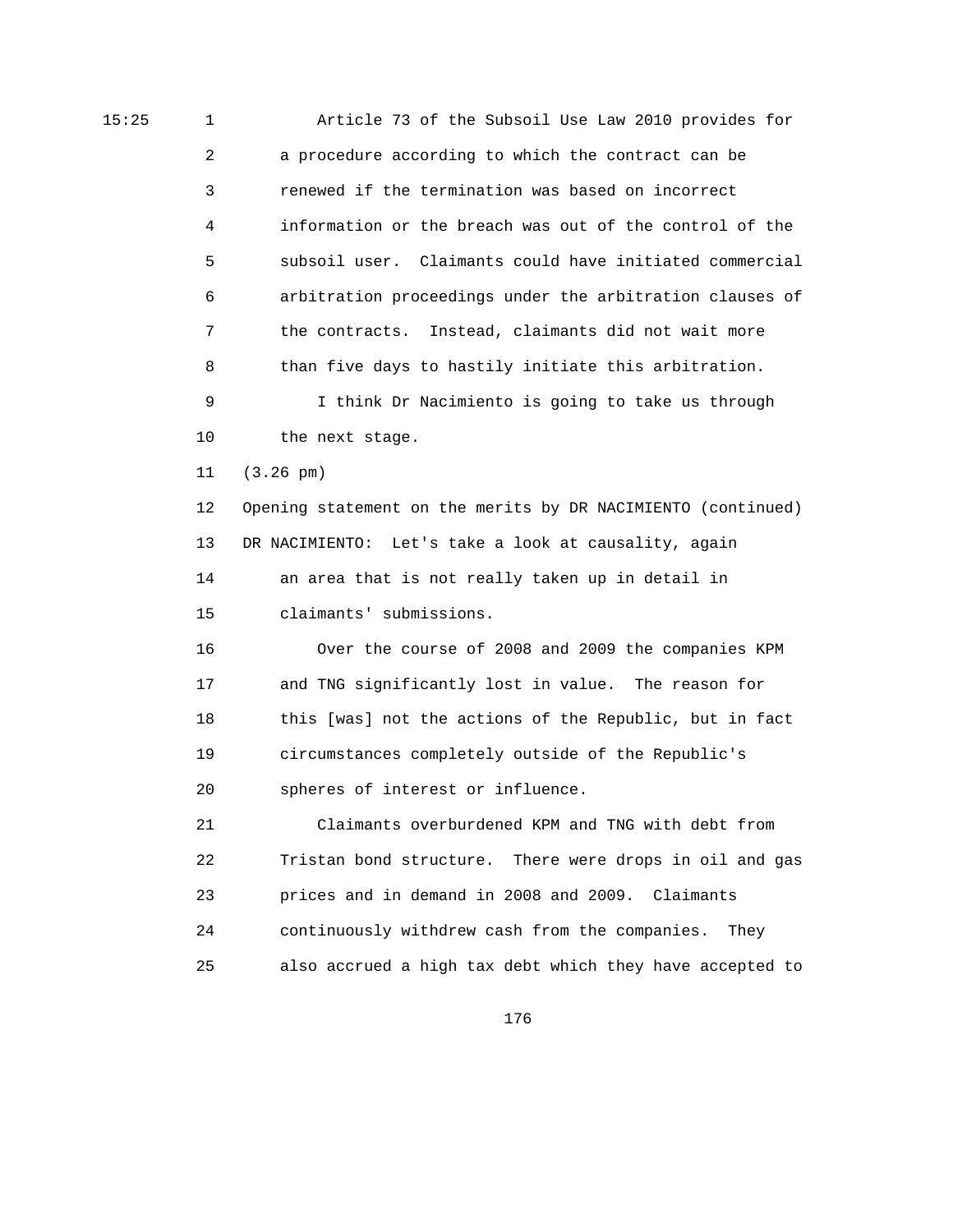15:26 1 be legal. And finally, they had to take out 2 a substantial loan with an extremely high interest rate. 3 Let's take a look at the first point. We have 4 explained the basics of the Tristan bond structure. As 5 explained, the proceeds of the bond issue were in part 6 lent to KPM and TNG at very high interest rates of 7 15-16%. This created a continuously high debt burden 8 for KPM and TNG.

> 9 The debts were further increased by a sales 10 agreement with the affiliate Montvale. Under this 11 agreement, oil was pre-sold to Montvale until eventually 12 a debt of US\$80 million had accrued.

> 13 To put it in very simple terms, claimants devised 14 a business model in which all risks and liabilities were 15 moved to KPM and TNG, and all profits were moved to BVI 16 companies.

> 17 As a second issue, there was a sharp drop in energy 18 prices and demand. The price of Brent crude oil more 19 than halved from the end of September to the beginning 20 of January. The claimants explicitly admit that there 21 was a shortage of demand in the spring of 2009, and 22 overall the decline was dramatic, sales in 2009 23 amounting to only 35% compared to the sales in 2008. 24 Finally, at the end of 2008, TNG's contract with its 25 largest non-local customer Kemikal expired. TNG decided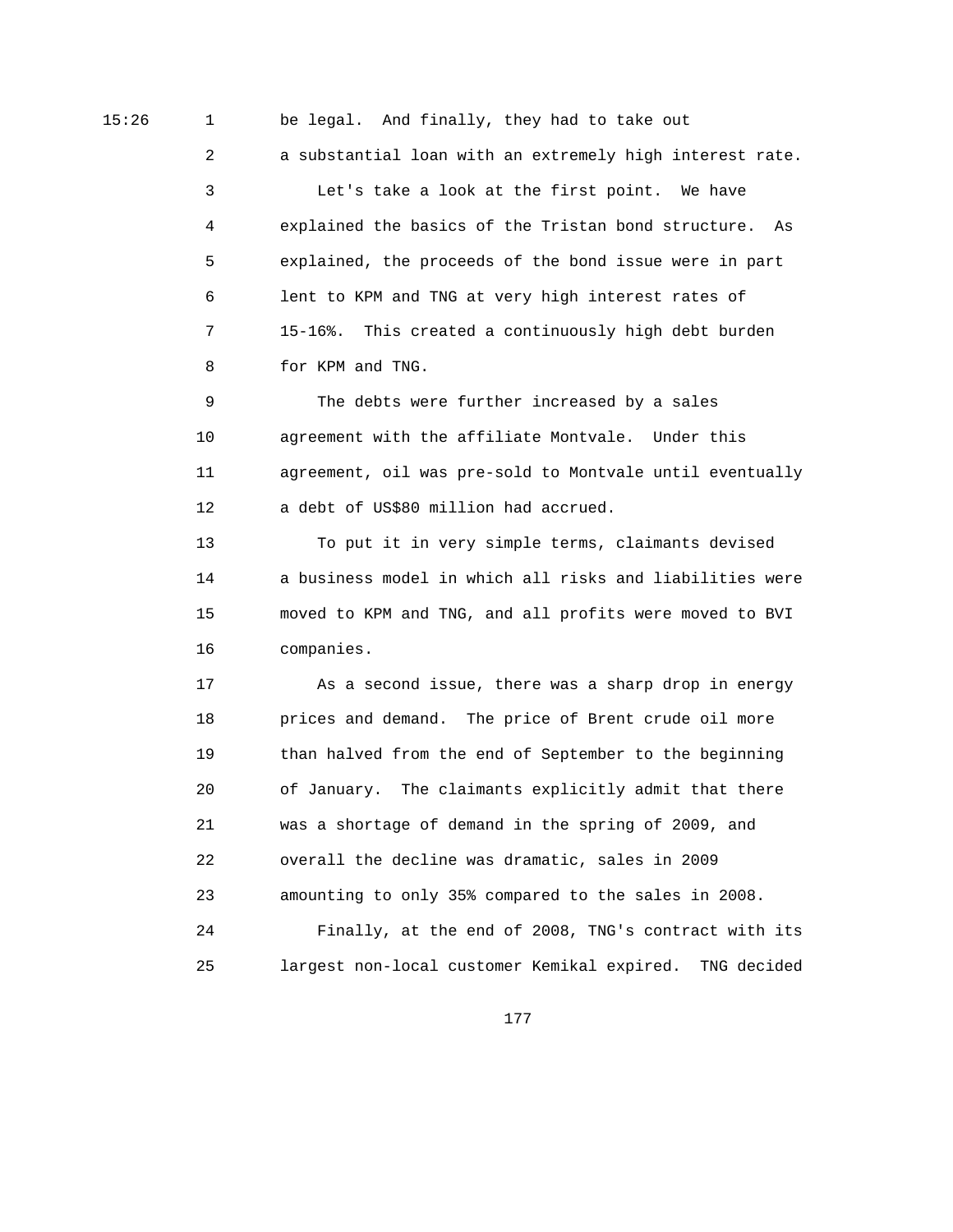15:29 1 not to extend the contract because there had been 2 a dispute about payment. Kemikal apparently had failed 3 to post bank guarantees, leading TNG to have the 4 contractual relation end.

> 5 In 2009, claimants tried to secure a contract for 6 the delivery of gas with KazRosGaz. This contract was 7 supposed to counteract the shortage of demand that had 8 been the result of the Kemikal contract ending, but 9 again negotiations failed.

 10 Claimants have tried to make the Republic appear 11 responsible for this development, and that leads us back 12 to the claimants' baseless allegation of an harassment 13 campaign. According to claimants, Kemikal and KazRosGaz 14 were controlled by Timur Kulibayev. Kulibayev 15 supposedly tried to deliberately weaken TNG so as to 16 make a takeover for his personal gain.

 17 First of all, claimants have not provided a single 18 shred of proof that Kemikal was actually controlled by 19 Mr Kulibayev. All they have is some anecdotal evidence. 20 In any event, even if it were true, Kazakhstan could not 21 be held responsible. Kemikal is a private company. 22 Whatever Kemikal does, for whatever reason, is not to be 23 blamed on Kazakhstan.

 24 The same applies to KazRosGaz: there is no 25 responsibility of the Republic. KazRosGaz simply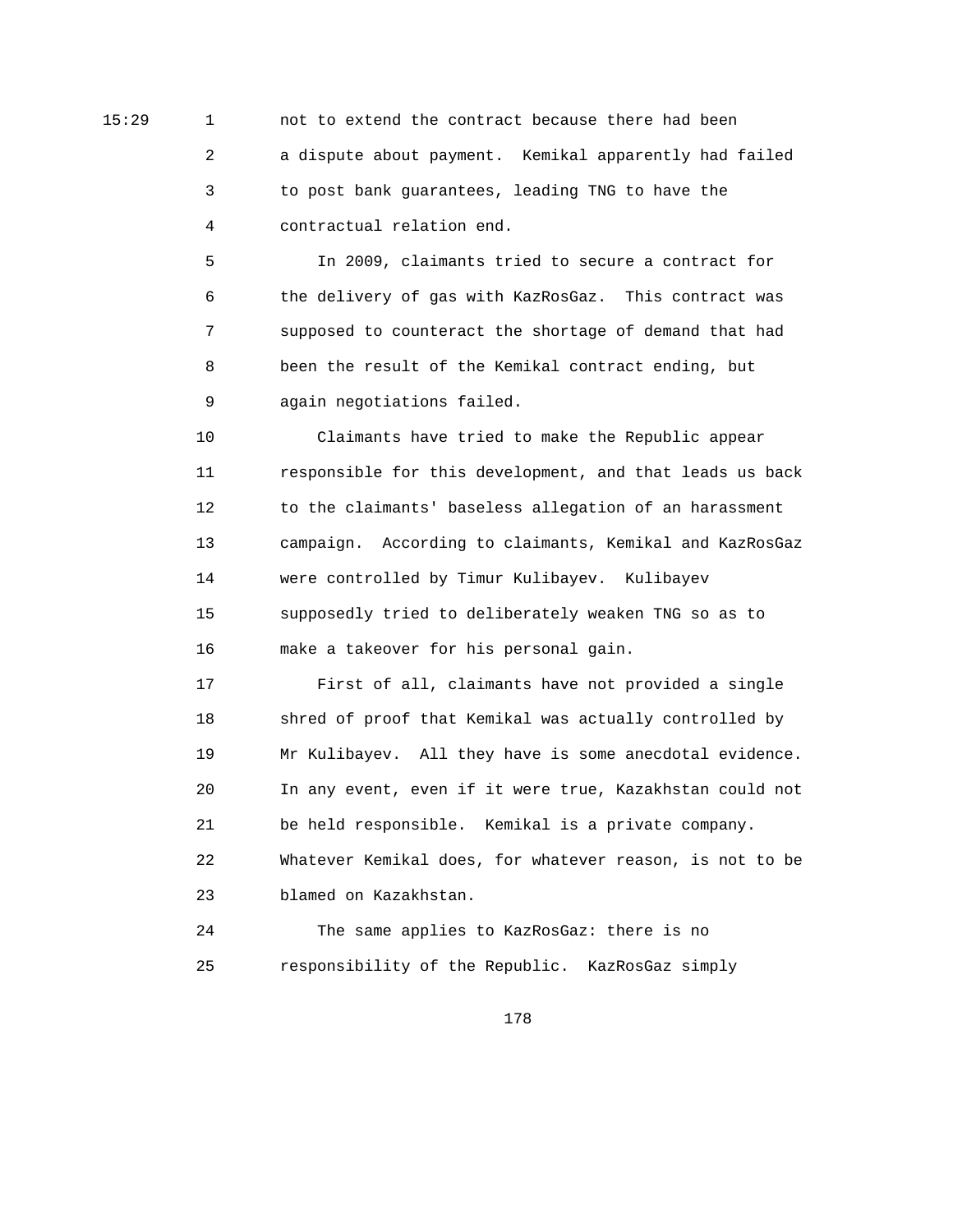15:30 1 decided not to conclude a contract with TNG; it's as 2 simple as that. Whether the non-conclusion of 3 a contract could create liability for a state is 4 something for claimants to explain.

> 5 We heard about the tax issues and the tax problems 6 of KPM and TNG. In fact, in 2009 there were significant 7 tax obligations. Both companies in the summer of 2009 8 had to pay a total of \$32 million of excess profits tax. 9 Claimants at no point in time have complained that this 10 tax assessment was illegal.

> 11 We have established that in early summer of 2009 the 12 financial situation of KPM and TNG, and of Tristan in 13 general, was dire. Coupon payment obligations, as well 14 as tax obligations, were rather pressing. In order to 15 bridge their liquidity needs, claimants decided to enter 16 into new debt under the so-called Laren loan facility. 17 What they did is they issued \$111 million in new Tristan 18 bonds, but only raised \$30 million in cash for them. 19 Their affiliate Laren took out a loan on which it had 20 then to pay 35% of interest. So these conditions were 21 absolutely horrendous. They show a great mistrust of 22 the market with regard to the claimants' business. 23 Again, at this point in time claimants cannot blame

 24 any of this on the Republic's alleged illegal actions. 25 The tax debt has not even been questioned by claimants.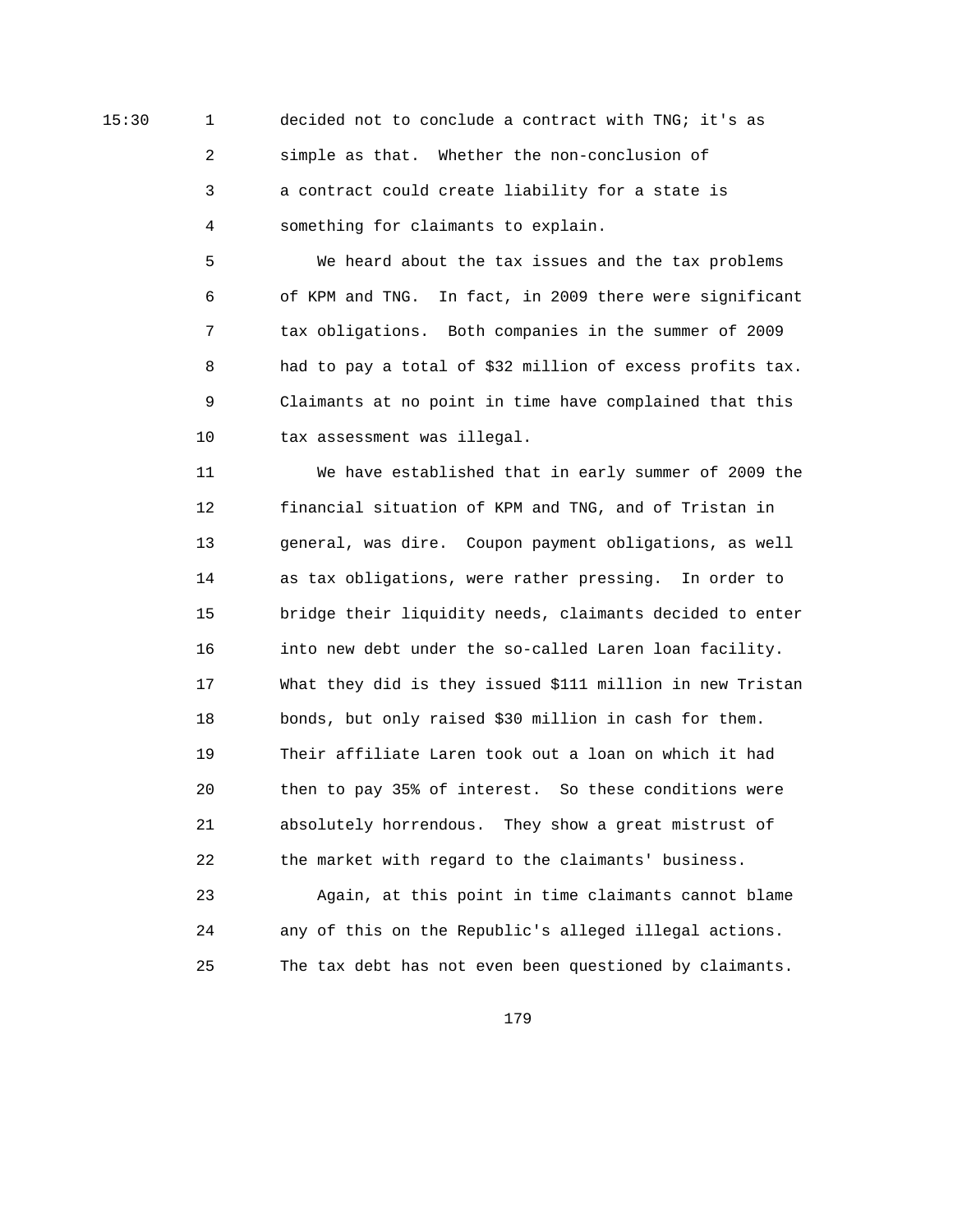## 15:32 1 Not even claimants can claim that

 2 inspections/investigations caused a disruption of the 3 kind to create such serious financial trouble.

 4 This is also confirmed by the auditors. In 2009 5 Tristan's auditors issued several disclaimers stating 6 that despite their dire financial situation, KPM and TNG 7 extended payment terms to customers. And KPM declared 8 \$52.6 million in dividends, which was prohibited under 9 the bond regime. And on top of this, Anatolie Stati 10 received a \$4 million bonus at the end of 2009.

 11 Let's turn to the attempts of the claimants to sell 12 KPM and TNG.

 13 In the summer of 2008 claimants started their first 14 attempt to sell KPM and TNG as part of the so-called 15 Project Zenith. The sales project was handed by the 16 Russian bank Renaissance Capital, and several potential 17 buyers gave indicative offers.

 18 What is an indicative offer? It's a non-binding 19 offer. We heard many numbers today. We heard numbers 20 and the allegations as if those numbers corresponded to 21 the value of the companies. That is by no means the 22 case. These were simply non-binding offers before the 23 potential buyer had any information on the company. 24 They have no indication and no indicative value 25 whatsoever as with regard to the value of the company.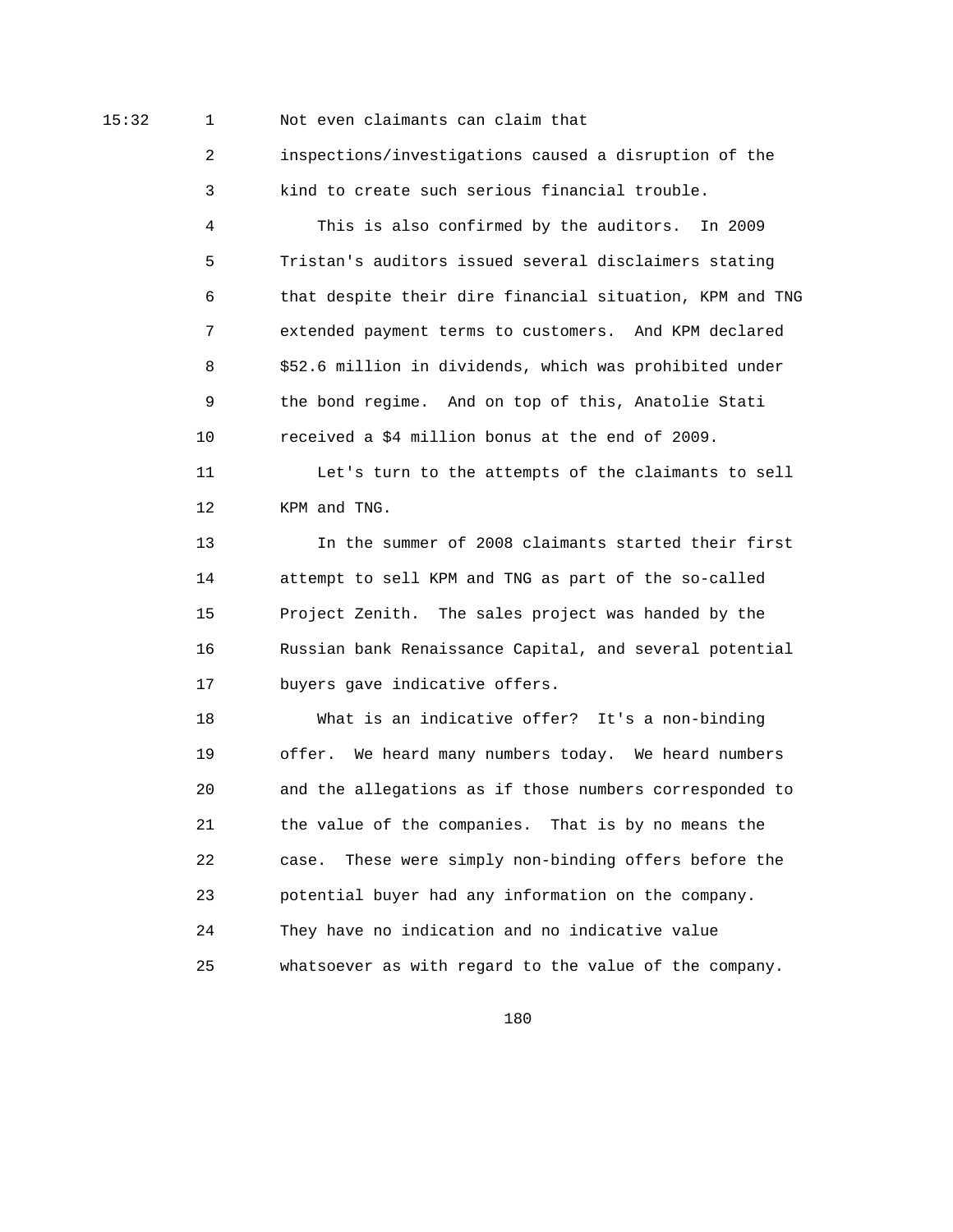15:34 1 This is also confirmed by the witness statement of 2 Mr Suleimenov, who will also be here to testify. You 3 will also hear Mr Chagnoux of Total, who will tell you 4 the same: that a non-binding offer by no means is 5 an indication of the value of a company.

> 6 In fact the sale did not conclude in phase 1, and in 7 phase 2 claimants tried again. It's now claimants' 8 argument that the Republic's actions somehow deterred 9 potential buyers from the sale. Look at the evidentiary 10 proof that this was not the case, and in fact there is 11 not a single confirmation, not a single document, not 12 a single hard evidence proving this allegation.

> 13 A look at the evidence rather shows that there are 14 numerous other reasons that made potential buyers turn 15 away. There was a drop in energy prices, and effects of 16 the financial crisis in general. We also know from 17 Mr Chagnoux that there were many reasons why Total 18 dropped out of the sales process, and the main reason 19 was they were simply disappointed with the information 20 in the data room.

 21 Mr Suleimenov of KMG EP mentions also some further 22 reasons, such as the suspicion of damage to the fields 23 due to speeding up the production in order to increase 24 the price, thereby damaging the oilfields. Further 25 elements could be the companies' large amount of debt,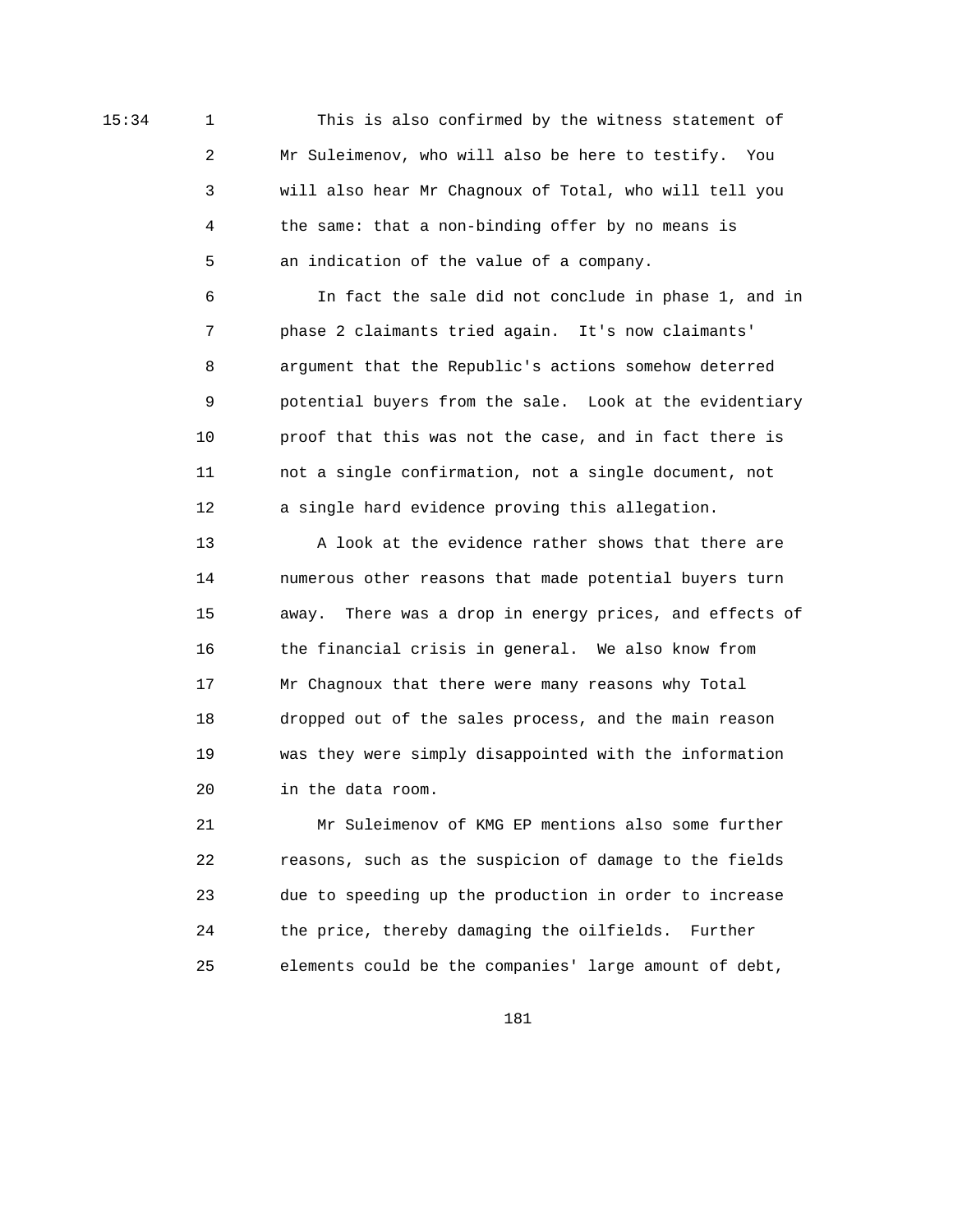15:36 1 and also the loss of Kemikal as a key customer.

 2 There were no talks between the Kazakh authorities 3 and the potential buyers. There is no evidence to 4 support this, and there is rather evidence to the 5 contrary, and you will hear the witnesses confirming 6 that Kazakh authorities have not approached them.

 7 As a last point on causation, let's turn to the 8 Cliffson sale. Again, the failed Cliffson sale, the 9 claimants are trying to blame the Republic for such 10 failure.

 11 On 13th February, the claimants concluded a contract 12 for the sale of KPM and TNG to Cliffson. The Kazakh law 13 provided for the approval of the transfer by the MOG and 14 for a waiver of preemptive rights. We submitted 15 evidence into the record that MOG -- the Ministry of Oil 16 and Gas -- asked for information that was decisive to 17 make that decision, namely information regarding the 18 financial capabilities of Cliffson, and yet the Ministry 19 of Oil and Gas at no point in time received that 20 information. Finally, Cliffson informed the Ministry of 21 Oil and Gas of the contract termination on 22 7th June 2010, and this is one of the new documents that 23 we have submitted to the record.

 24 So let's conclude with some legal considerations. 25 Regarding the legal analysis of this case under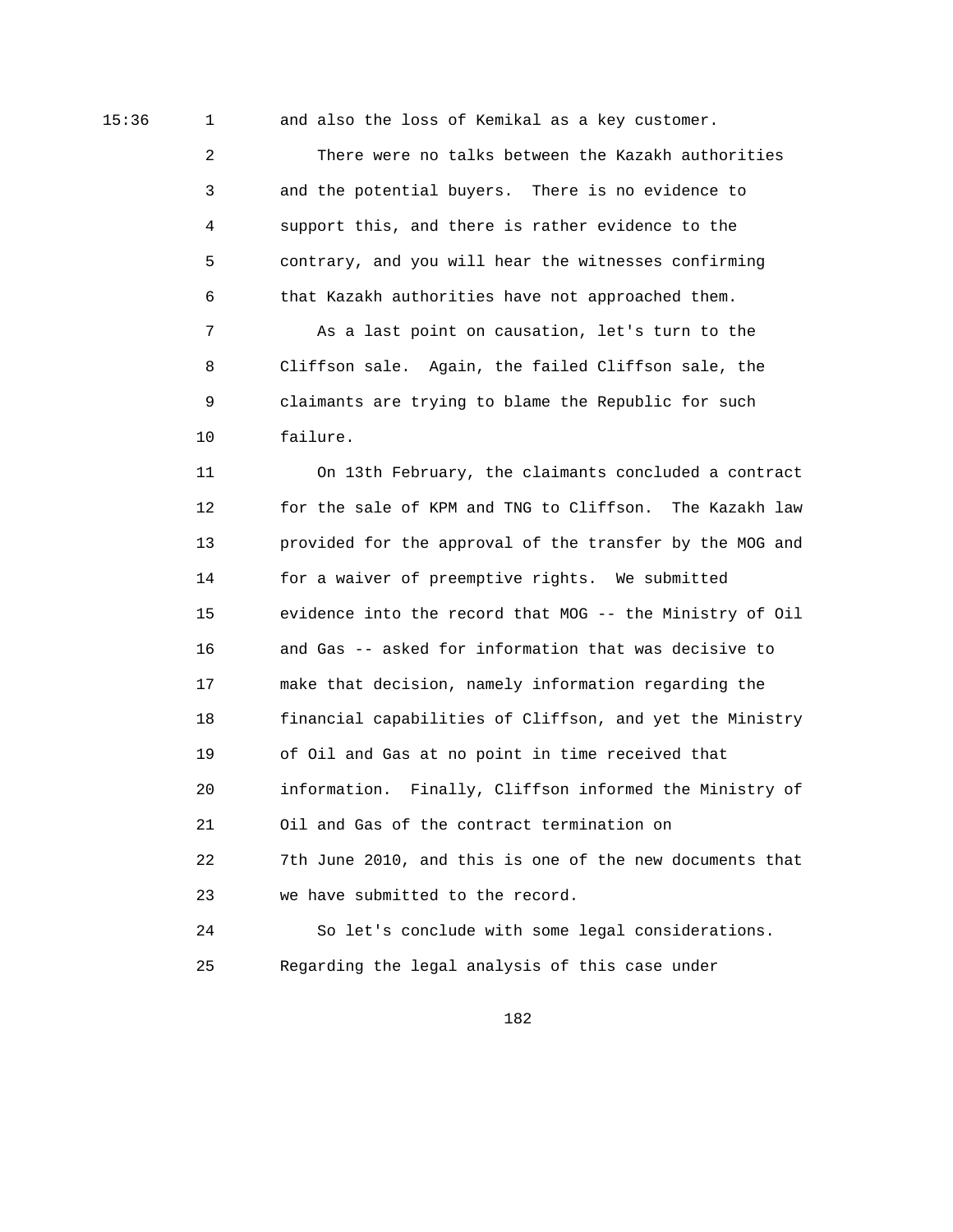15:39 1 international law, and before looking into the details 2 of the individual guarantees under the ECT, I would like 3 to make some general remarks on how the Tribunal should, 4 in our view, approach this case from an international 5 law perspective.

> 6 The approach should be, in our view, the deference, 7 and let me explain why. Like every state, the Republic 8 is in principle free in the decision which policies it 9 wishes to implement. With regard to subsoil use, the 10 Republic has implemented the policy that aims to ensure 11 that the Republic's national resources are used for the 12 benefit of the Republic's population. We have been 13 talking about the Law on Subsoil and Subsoil Use, about 14 the Law on Oil and other laws, and this is precisely 15 what those laws are for.

> 16 The ECT member states -- and among them the 17 Republic -- have not enacted the ECT so as to meddle 18 with their right to implement specific policies in the 19 energy sector, and this is not the purpose of the ECT. 20 For this reason, tribunals should apply what the 21 SD Myers Tribunal called a "high measure of deference". 22 To be upheld, state action only needs to be reasonably 23 tenable; it must not be perfect or ideal.

> 24 Let's take a look at claimants' indirect 25 expropriation claim. This claim relates to the period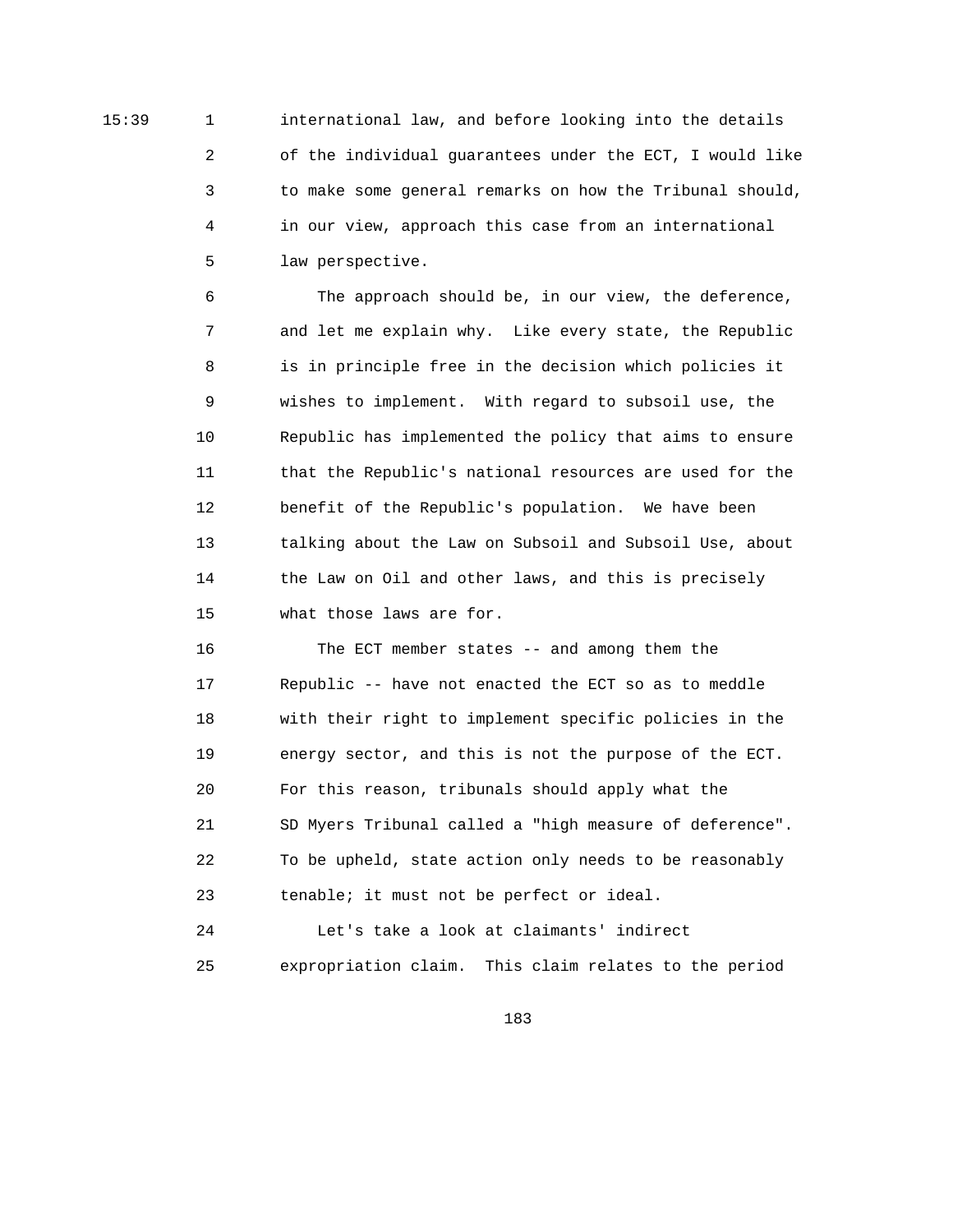15:40 1 of the first inspections at the end of 2008 to the 2 contract terminations in July 2010. For claimants to 3 establish an indirect expropriation, they need to prove 4 three things, none of which they can in fact prove in 5 this case.

> 6 First, they need to show that the Republic did not 7 merely exercise its police powers when it inspected and 8 investigated KPM and TNG. The police powers exception 9 has long been recognised by investment arbitral 10 tribunals.

 11 Second, claimants need to prove that the Republic's 12 actions were of such gravity as to be equivalent to 13 an expropriation, and this is really the main element of 14 an indirect expropriation. As we will establish, this 15 requires a high threshold which was not met in this 16 case.

 17 Finally, to establish indirect expropriation, 18 claimants need to show that they have pursued the 19 available remedies in order to address the Republic's 20 alleged wrongdoing. The relevance of remedies under 21 local law was established in significant cases in 22 investment arbitration.

 23 Let's start with the exercise of police powers. As 24 part of its police powers, a state may implement laws 25 which call for the regular inspection of companies.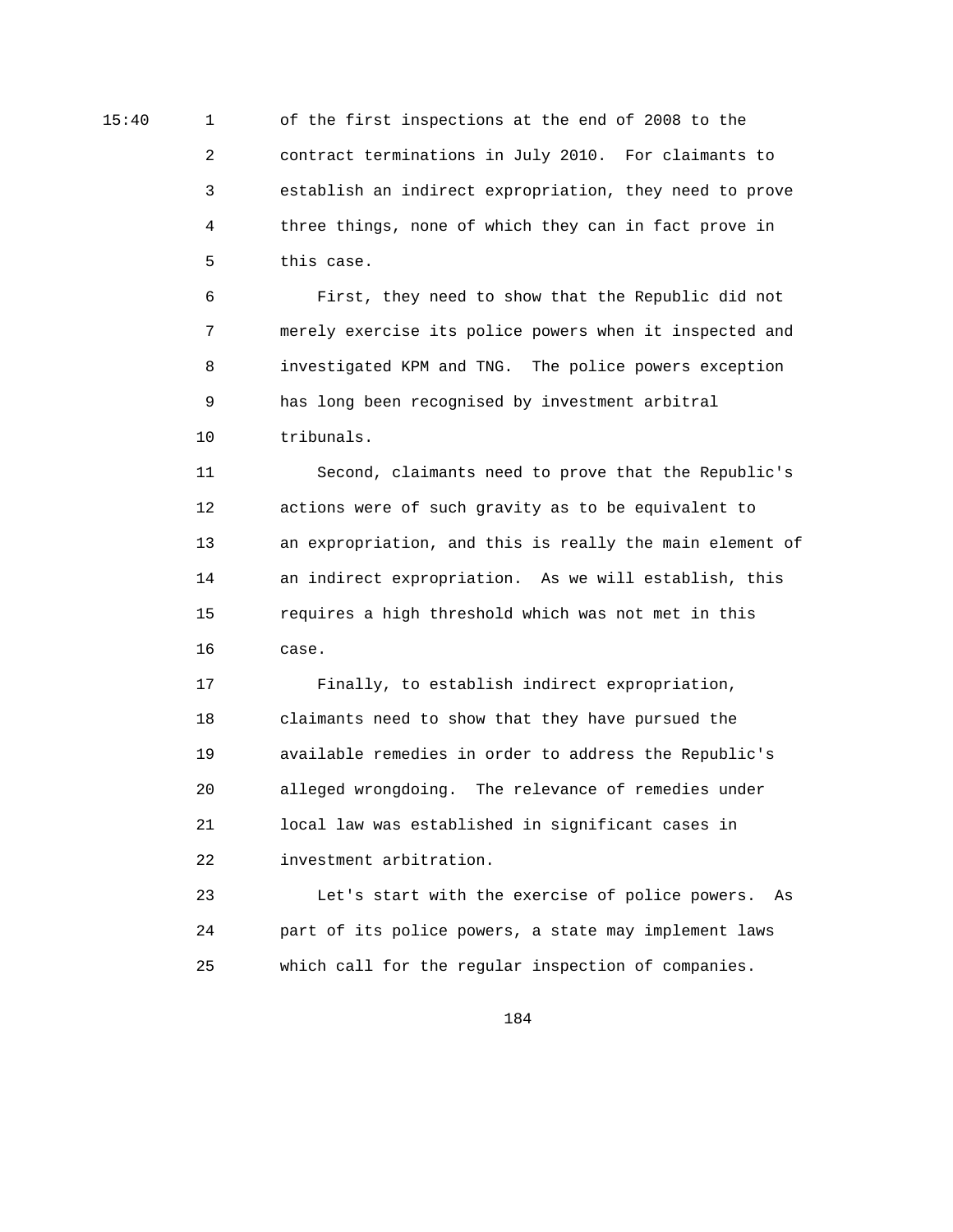15:42 1 Kazakhstan takes its Subsoil Use Law very seriously so

2 as to ensure a proper use of the natural resources.

 3 There is nothing improper with routine inspections 4 implemented. The inspections led to the suspicion that 5 the law had been breached, and of course this required 6 the authorities to conduct an investigation and 7 ultimately a trial. Again, this is a proper exercise of 8 police power.

 9 Lastly, other actions taken by the Republic, such as 10 tax assessment, were also a legitimate exercise of the 11 state's police power, as we have explained earlier.

 12 Let's take a look at indirect expropriation. In 13 this regard, claimants have simply not substantiated 14 their claim. Their witnesses make over-broad statements 15 as to the alleged effects on the daily business. We 16 have some very vague witness statements, but there are 17 no specific facts. None of the witnesses really 18 explained what the allegedly disruptive effects on 19 claimants' business were. There are no examples of how 20 the daily work could have been interrupted. On the 21 other hand, we have a detailed description of 22 Mr Turganbayev and Mr Rakhimov, both of whom were 23 present and conducted those investigations.

 24 There are no other state actions that did have 25 an effect equivalent to expropriation. The conviction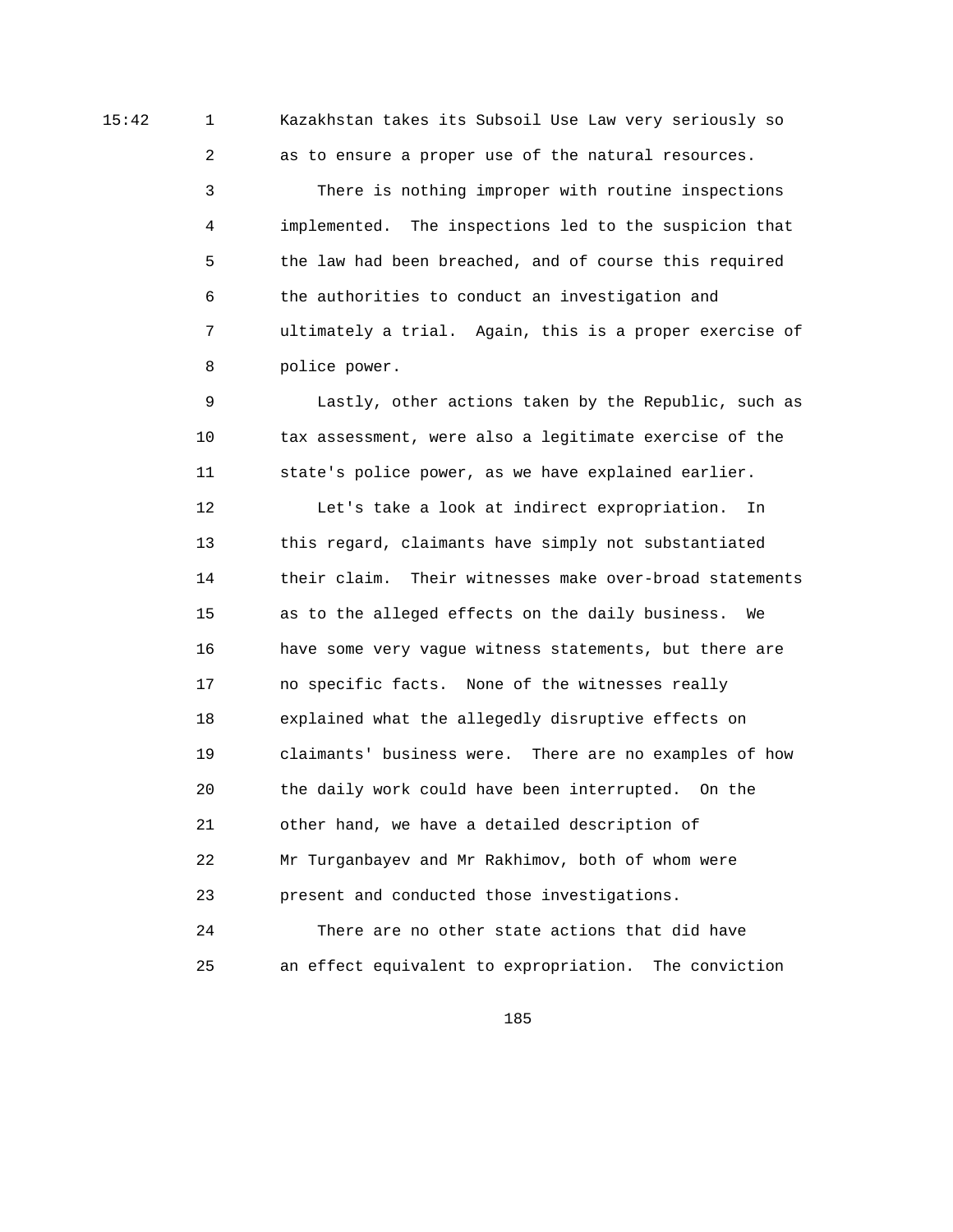15:44 1 of Mr Cornegruta did not deprive claimants of the 2 ability to manage KPM. The non-extension of 3 contract 302 was not equivalent to expropriation because 4 claimants simply did not have a right to its extension. 5 And problems in disposing of KPM and TNG were not due to 6 the Republic's actions, as I have just described.

> 7 Lastly, claimants' arguments on indirect 8 expropriation also fail because claimants did not pursue 9 available remedies. When assessing arguments of 10 indirect expropriation, investment tribunals have long 11 been taking into account an investor's failure to pursue 12 available remedies. It is interesting we have heard now 13 many times that claimants seem to believe that this is 14 a denial of justice case; and as we all know, denial of 15 justice requires the exhaustion of local remedies, and 16 that has not been the case here, which is an undisputed 17 fact.

 18 It makes sense for a tribunal to look at whether 19 an investor failed to pursue available remedies. It 20 makes sense when one looks at what an indirect 21 expropriation is. As explained, there is an indirect 22 expropriation when the actions of a state lead to 23 a right having practically ceased to exist, and this 24 cannot be assumed when a right can still be safeguarded 25 through available remedies. A right that can be saved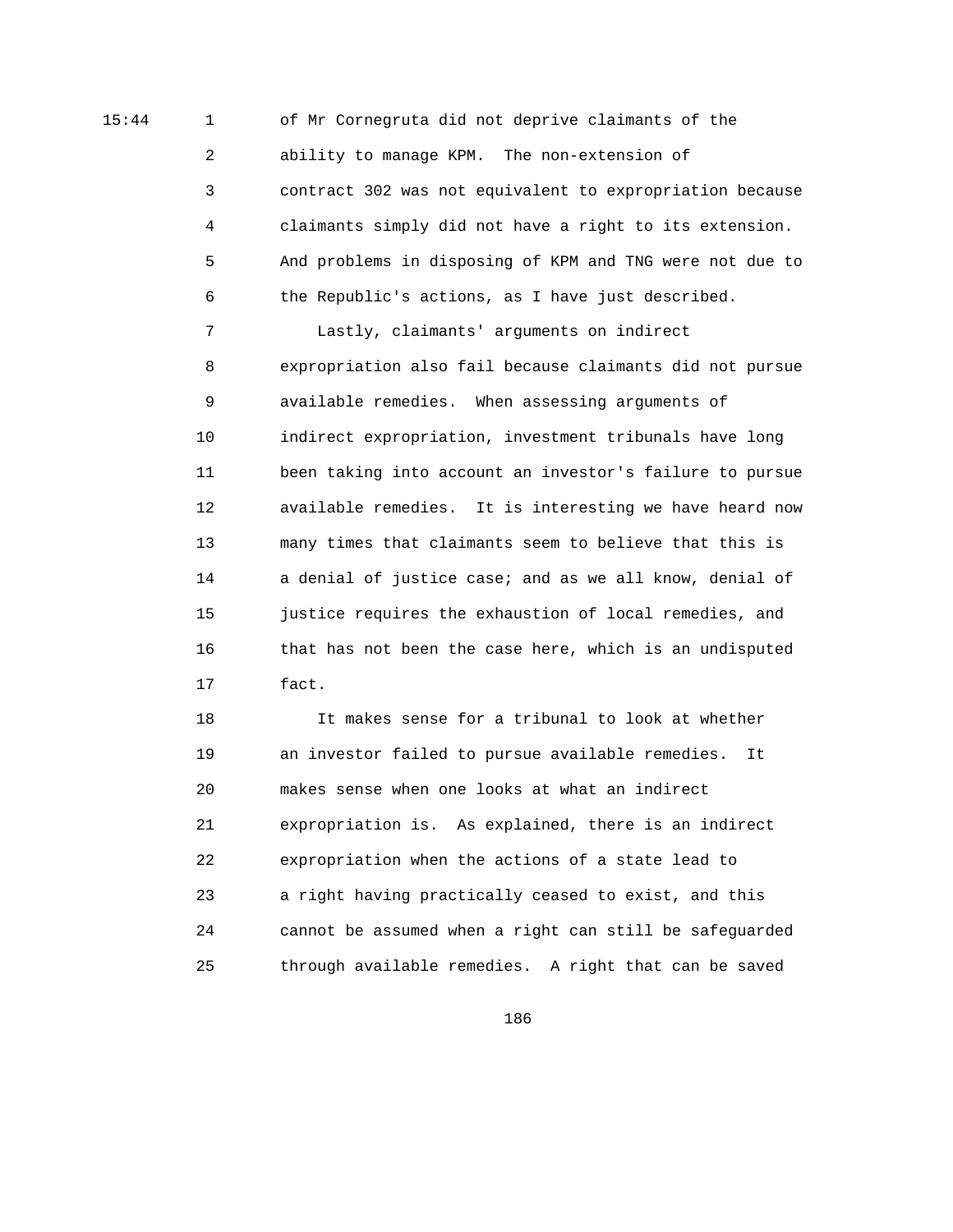15:46 1 by pursuing remedies cannot be deemed to have been 2 destroyed.

> 3 I invite the Tribunal to look very thoroughly into 4 the remedies that claimants could have taken and failed 5 to. In the present case, KPM could have appealed the 6 Aktau City Court judgment, and it failed to do so. It's 7 difficult to understand, but claimants missed the 8 deadline. And as I said previously, the request to 9 reinstate the deadline was rightfully refused. There 10 was simply no valid reason for this, because it had 11 simply been missed.

> 12 So, to summarise the requirements for a direct 13 expropriation: in this case the state does not exercise 14 its right to regulate, that is the police powers; 15 a formal transfer of title; and the pursuit of available 16 remedies by the investor. Let's address those 17 requirements.

> 18 We have explained that the audits and inspections in 19 June and July 2010 had shown a whole range of breaches 20 by claimants of Kazakh law and contract term. This 21 included the nonpayment of taxes, the nonfulfilment of 22 working programmes, and the operation of the main 23 pipeline without a licence.

> 24 As we have mentioned before, the Republic takes its 25 Subsoil Use Law and the policy behind it very seriously,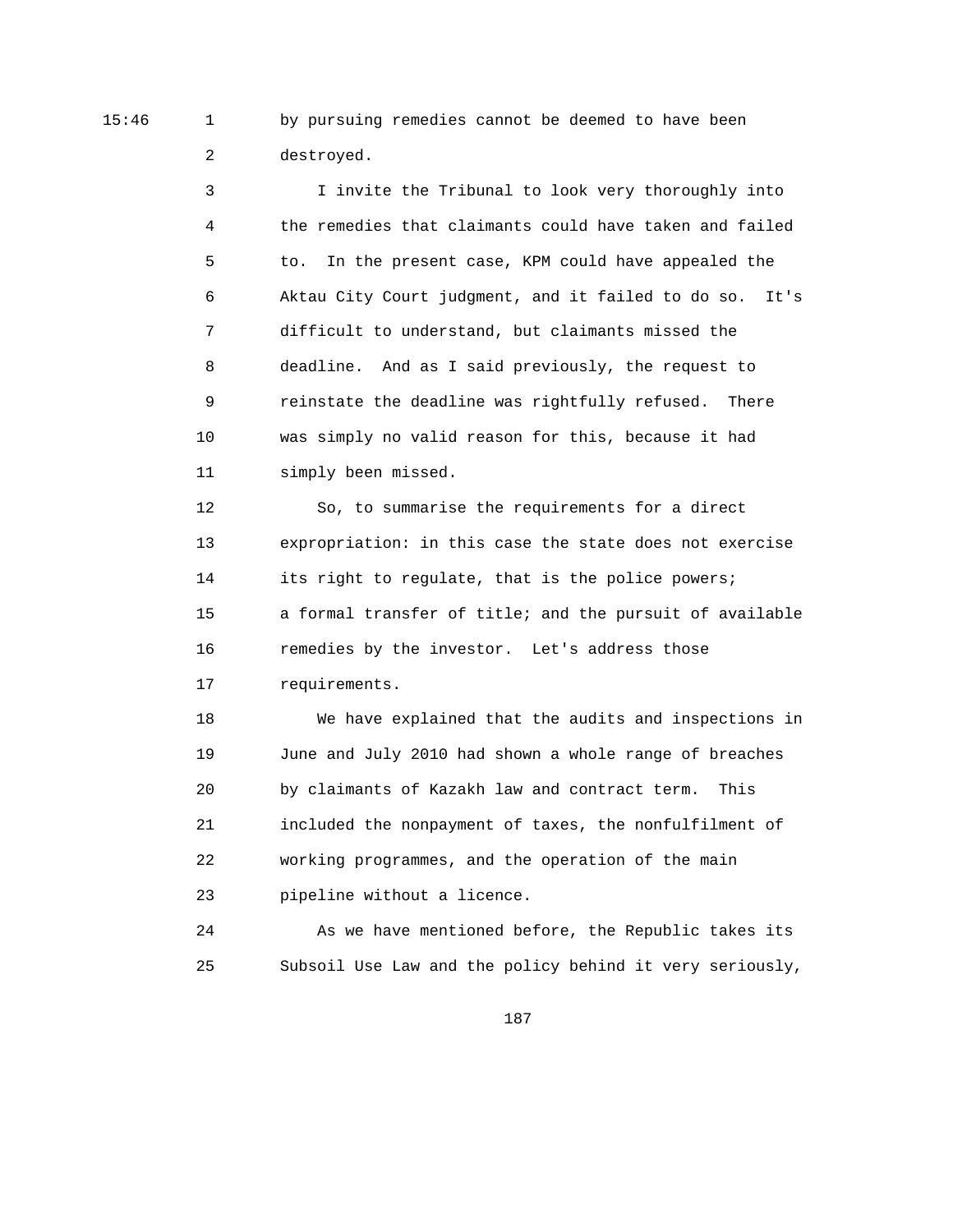15:48 1 and it will not accept breaches of the law by subsoil 2 users. The contract termination was therefore the 3 appropriate reaction to safeguard state policy.

> 4 In this regard, trust management is also 5 a legitimate regulatory measure. Trust management 6 serves a legitimate public purpose. After termination, 7 the assets of the subsoil user are taken into trust 8 management, with the simple aim to ensure that 9 production can be continued, so that the workforce does 10 not need to be discharged, and that there is a continued 11 supply of oil and gas for the region.

> 12 As to the available remedies, many investors have 13 tried to bring investment claims based on contractual 14 actions of states. In such instances, investment 15 tribunals require, for a finding of expropriation, that 16 the investor goes through the contractually agreed upon 17 remedy first. And the reason is the same: a loss of 18 title has not become manifest as long as there is 19 a remedy to address the alleged taking of the title. 20 Presently, all the contracts in question refer to 21 a specific dispute resolution mechanism. The 22 contracts 210 and 302 refer to the Kazakh Law on Foreign 23 Investment. Contract 305 refers to the SCC. 24 Claimants did not address the contract termination 25 in Kazakh courts, nor did they bring an ICC arbitration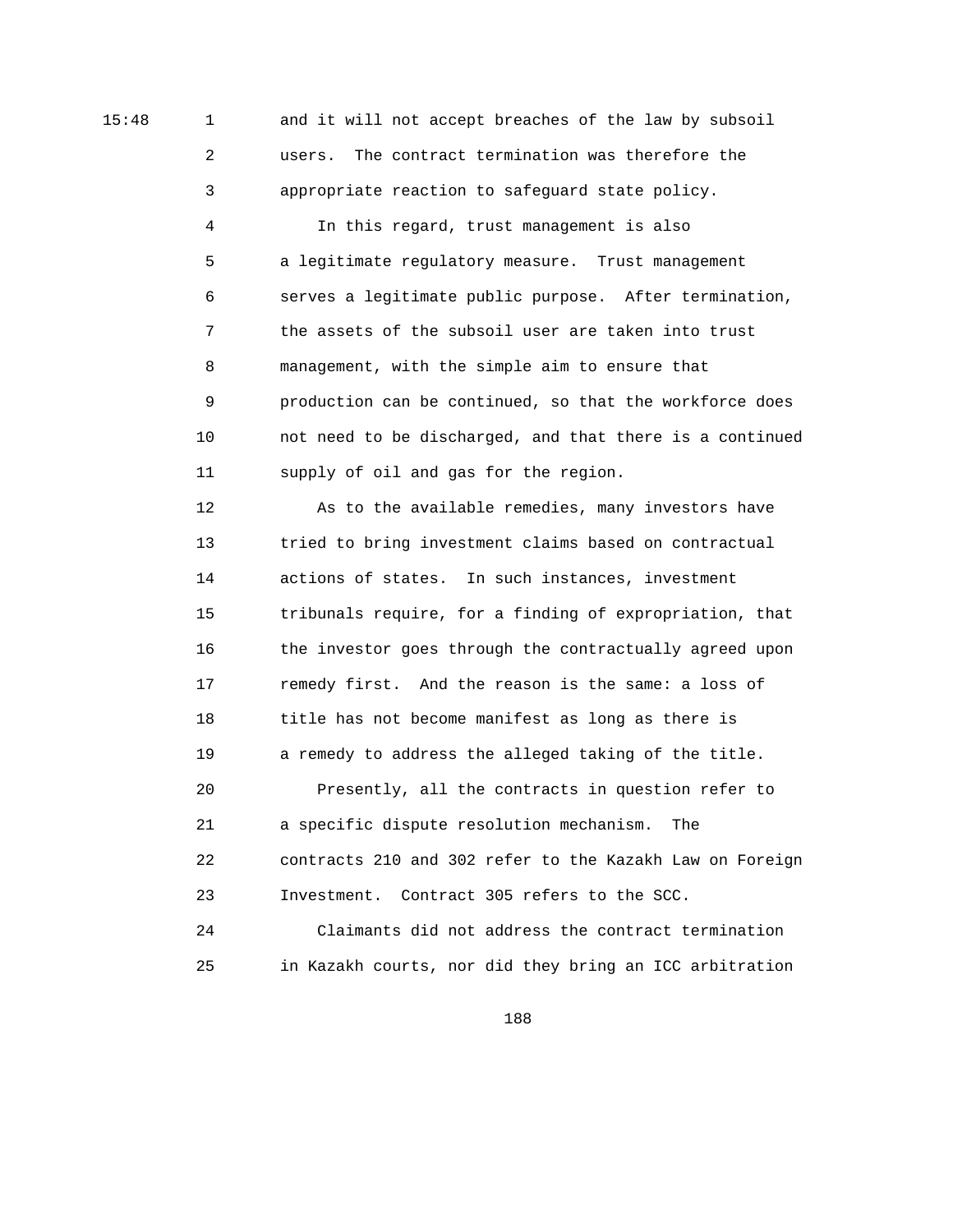15:49 1 based on the SCC arbitration clause in contract 305. So 2 the claims of direct expropriation are barred too.

> 3 To conclude the legal analysis, there is generally 4 no liability of the Republic also with regard to the 5 most constant protection and security. The standard of 6 most constant protection and security is simply not 7 suited for addressing the wrongdoings that claimants 8 allege here. The standard only aims to protect against 9 physical violations. The standard only requires the 10 implementation of reasonable measures of protection. 11 Investors are referred to remedies under local law and 12 the contracts.

 13 Let me finish here, and refer you for the remaining 14 legal analysis to our written submission. Thank you. 15 THE CHAIRMAN: Thank you very much indeed. This concludes 16 the opening statements. We now need a little break. We 17 deserve that, I think.

 18 Is 15 minutes okay for the coffee break? 20? All 19 right. 4.15.

 20 MR HAIGH: Mr Chairman, just before we adjourn, as a matter 21 of logistics, I am going to ask the respondents in 22 particular: are you going to be using overheads similar 23 to the ones that you've used in your opening statement 24 in other matters or other evidence that you're going to 25 be presenting? If you are, I was going to suggest that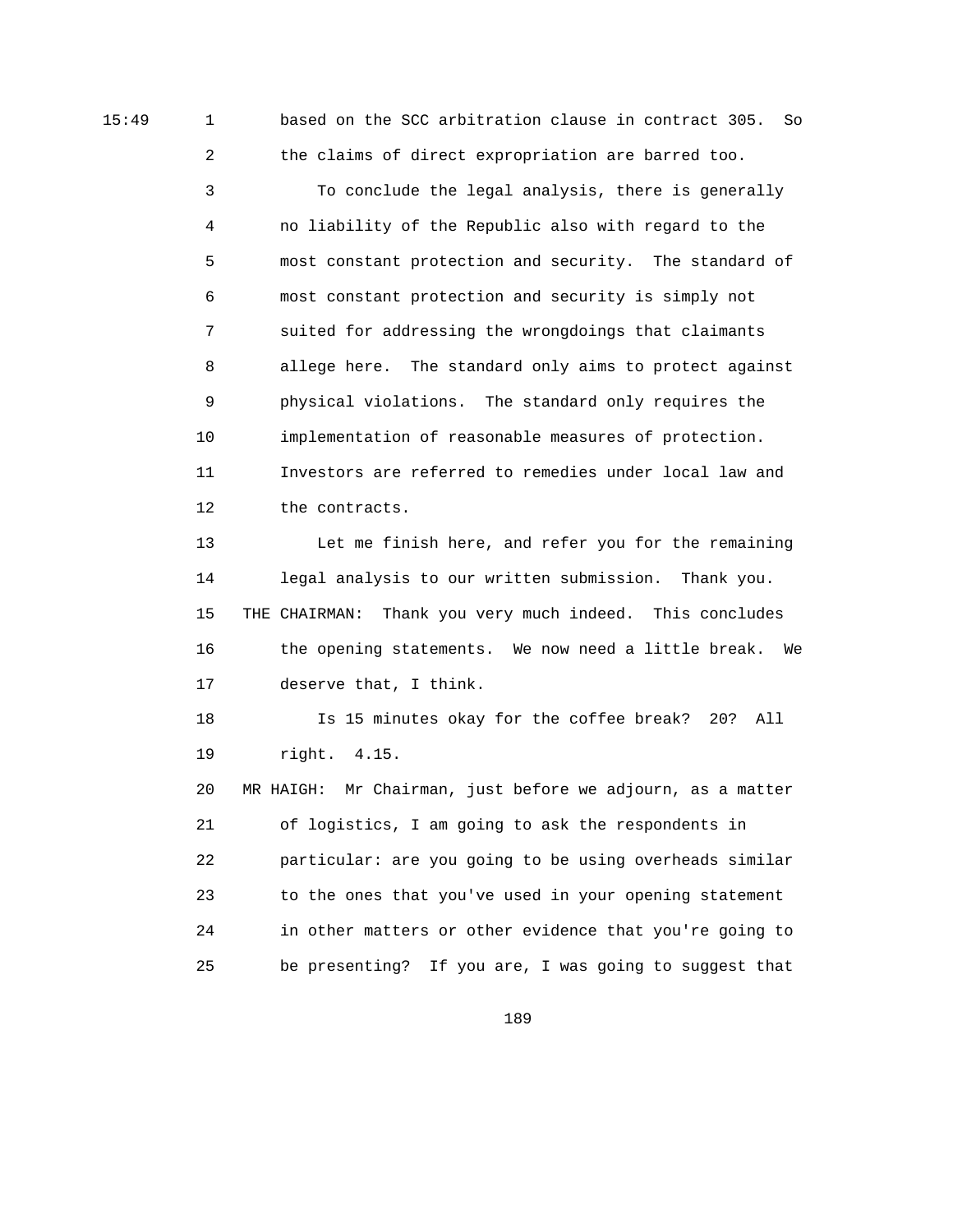15:52 1 we could at least pull a couple of blinds down at the 2 end. That would make it far easier to read. There's 3 quite a glare, and it's difficult for me to read it. 4 THE CHAIRMAN: It is indeed a bit far away. 5 DR NACIMIENTO: We do not intend to use further slides. 6 THE CHAIRMAN: Since we are at logistics, what is the 7 intention of the parties and their witness examination 8 now? There are different ways of doing that, obviously. 9 Will you give us specific hearing binders per witness, 10 or will we rely on what we have behind us? Just so that 11 we get prepared before we hear the first witness. 12 MR SMITH: For the claimants, for our cross-examinations we 13 will be providing separate witness binders. I can't 14 promise you we won't stray from those, but we'll try not 15 to. 16 THE CHAIRMAN: Alright. And for cross, obviously you will 17 see. 18 DR NACIMIENTO: We will refer you to the hearing binder, and 19 in some instances we may have copies of the exhibits. 20 THE CHAIRMAN: Okay. Alright. But we will have something 21 in our hands when we go on? 22 DR NACIMIENTO: Yes. 23 THE CHAIRMAN: Okay. Thank you very much. 4.15. 24 (3.53 pm) 25 (A short break)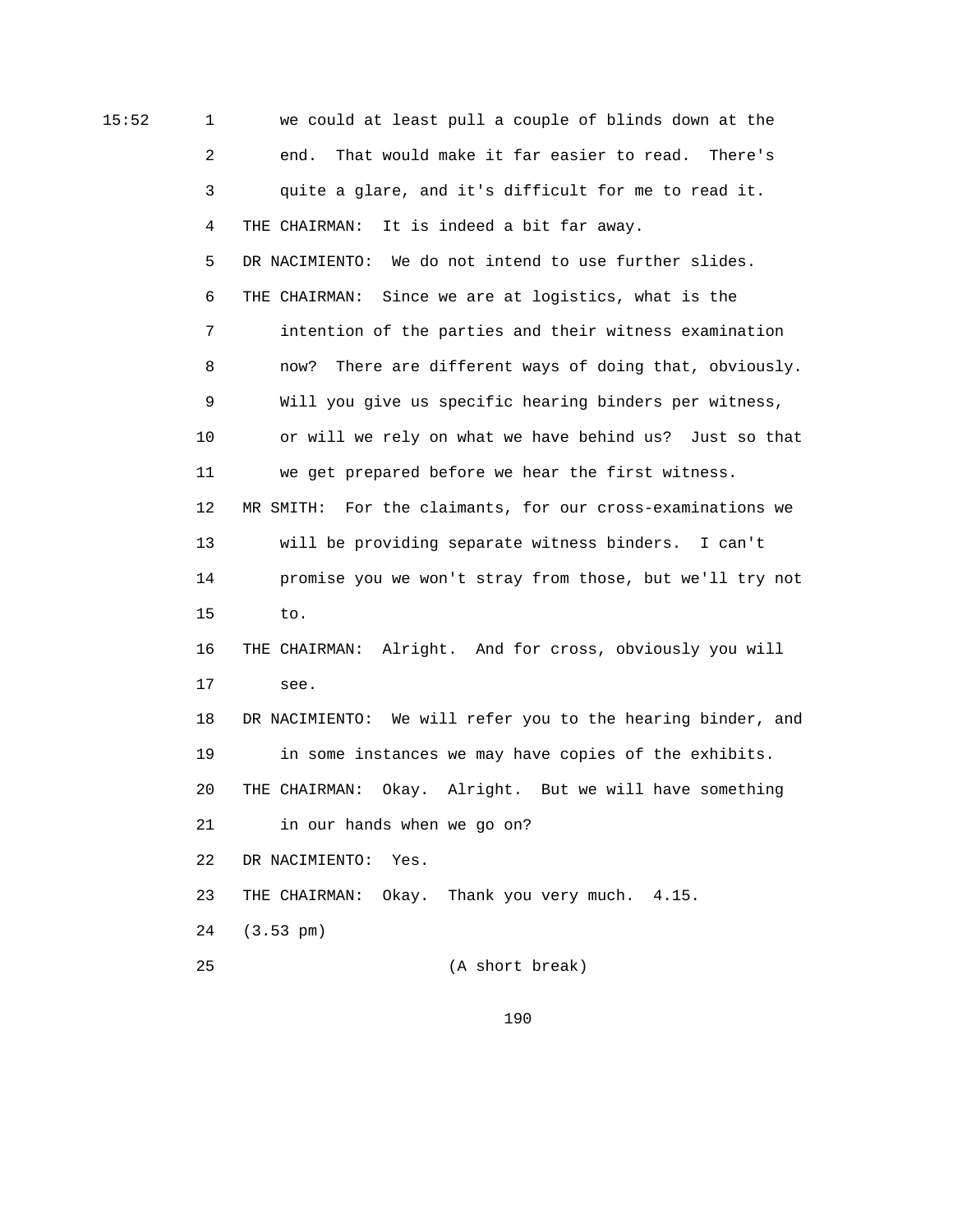15:53 1 (4.15 pm)

 2 MR ARTUR LUNGU (called) 3 (Evidence interpreted) 4 THE CHAIRMAN: Alright. Everybody is here, I take it, or 5 should be here. 6 Mr Lungu, welcome. Do you speak English, or which 7 language will you speak? Or can the parties tell us? 8 THE WITNESS: (In English) I would prefer to speak in 9 Romanian. 10 THE CHAIRMAN: Romanian, okay. And we have an interpreter 11 into English. Very good. 12 Well, Mr Lungu, the very first thing -- and you are 13 the first witness, so you are the first one to do it -- 14 is that you please read out the declaration that you 15 have on the sheet of paper in front of you. Now, the 16 interpreter has the same sheet and they will tell you in 17 Romanian, I take it, what you are supposed to confirm. 18 So perhaps you just listen to the interpreter and, if 19 that is agreeable to you, you just confirm the 20 statement. 21 Could I ask the interpreters to do this now into 22 Romanian. 23 THE WITNESS: (Interpreted) Excuse me, forgive me. The 24 statement, the declaration is in English. Am I going to 25 read it out in English or am I going to translate it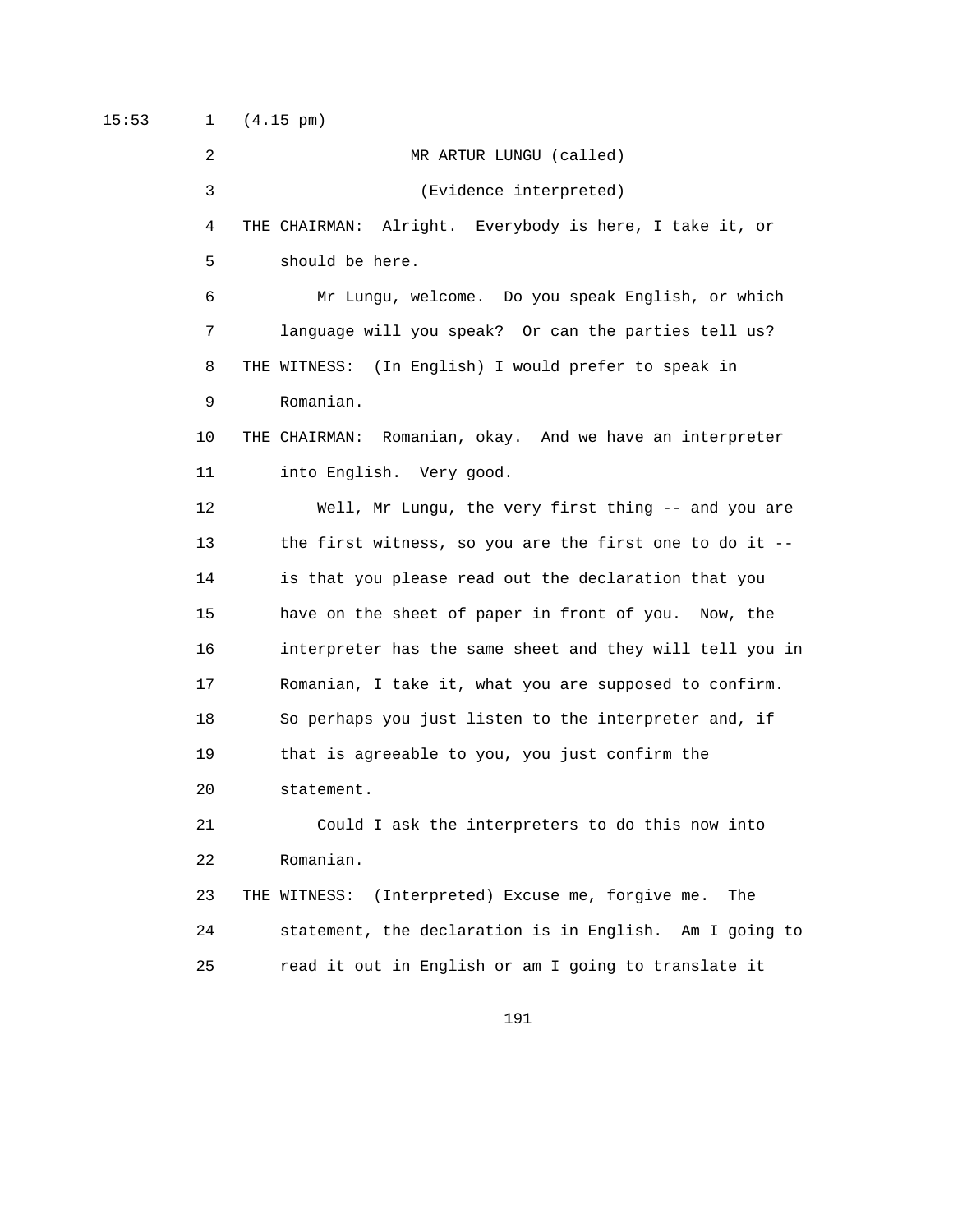## 16:18 1 into Romanian?

|    | 2  | THE CHAIRMAN: No, the witness is not supposed to translate  |
|----|----|-------------------------------------------------------------|
|    | 3  | anything if he speaks Romanian. I asked the interpreter     |
|    | 4  | to read out the English statement into Romanian so that     |
|    | 5  | he can listen to it and then he can say "Yes" or            |
|    | 6  | whatever. So if the interpreters would be kind enough       |
|    | 7  | to do that.                                                 |
|    | 8  | THE INTERPRETER: I am aware that in my testimony I know --  |
|    | 9  | THE CHAIRMAN: Does she understand?                          |
| 10 |    | THE INTERPRETER: Yes, I understand that I will follow the   |
| 11 |    | witness's words.                                            |
| 12 |    | THE CHAIRMAN: No. You should please read out the sheet of   |
| 13 |    | paper into Romanian.                                        |
| 14 |    | THE INTERPRETER: Okay. Then I will read it out into         |
| 15 |    | Romanian, okay.                                             |
| 16 |    | THE WITNESS: I am aware that in my testimony I have to tell |
| 17 |    | the truth and nothing but the truth. I am also aware        |
| 18 |    | that if I do not comply with this obligation, I may         |
| 19 |    | face, I may be submitted to severe legal consequences.      |
| 20 |    | THE CHAIRMAN: Thank you very much indeed.                   |
| 21 |    | Now the claimant will shortly introduce the witness,        |
| 22 |    | I take it.                                                  |
| 23 |    | $(4.20 \text{ pm})$                                         |
| 24 |    | Direct examination by MR MOHR                               |
| 25 | Q. | Would you please introduce yourself to the Tribunal?        |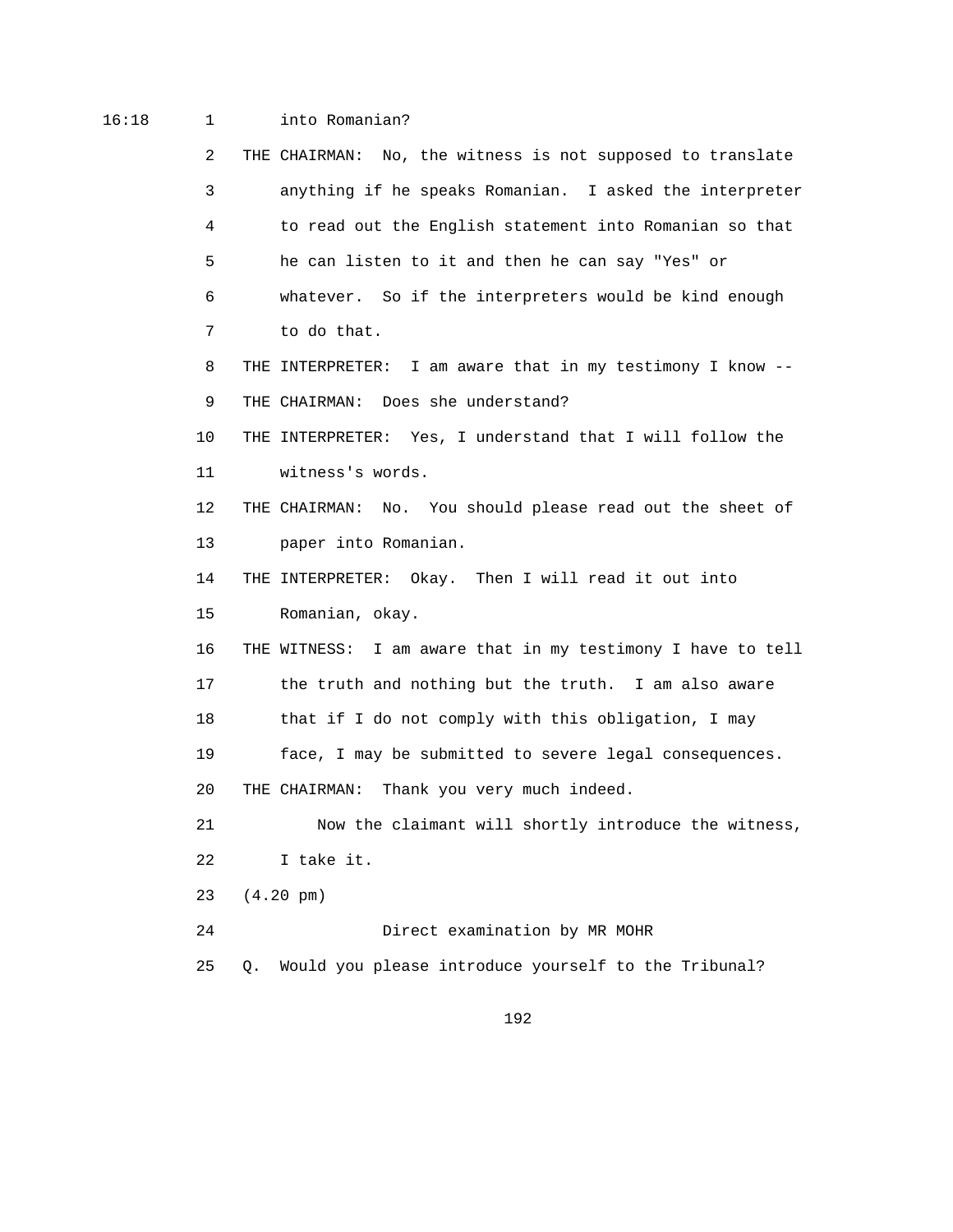| 16:20 | 1  | THE CHAIRMAN: I'm sorry, what do you mean by "introduce"?      |
|-------|----|----------------------------------------------------------------|
|       | 2  | We know he is Mr Lungu. What else do you want him to           |
|       | 3  | say? A CV or whatever? We have a statement on his              |
|       | 4  | background in the witness statement, so I don't think we       |
|       | 5  | have to spend time on that.                                    |
|       | 6  | Mr Lungu, you have submitted two witness<br>MR MOHR:           |
|       | 7  | statements in this arbitration; correct?                       |
|       | 8  | Yes, it is true.<br>Α.                                         |
|       | 9  | Do you confirm those witness statements are accurate?<br>Q.    |
|       | 10 | Yes, both of them are accurate. Just one more<br>Α.            |
|       | 11 | clarification in connection with one of my statements          |
|       | 12 | related to the sale process that was initiated with Cliffson   |
| and   |    |                                                                |
|       | 13 | the request for information, additional information,           |
|       | 14 | from the part of the Ministry of Gas.                          |
|       | 15 | In connection with that, I declared that on the                |
|       | 16 | request of the ministry, I submitted all required              |
|       | 17 | information. This clarification of mine is that I did          |
|       | 18 | submit all the information and all the data that I had         |
|       | 19 | and were under our control.                                    |
|       | 20 | Please tell the Tribunal about your educational and work       |
|       | 21 | background.                                                    |
|       | 22 | I graduated from the Academy of Economic Sciences in the<br>Α. |
|       | 23 | Republic of Moldova in 1995.<br>Then I worked for six          |
|       | 24 | years with the municipality of Chisinau, when I was            |
|       | 25 | promoted as a head of the department for international         |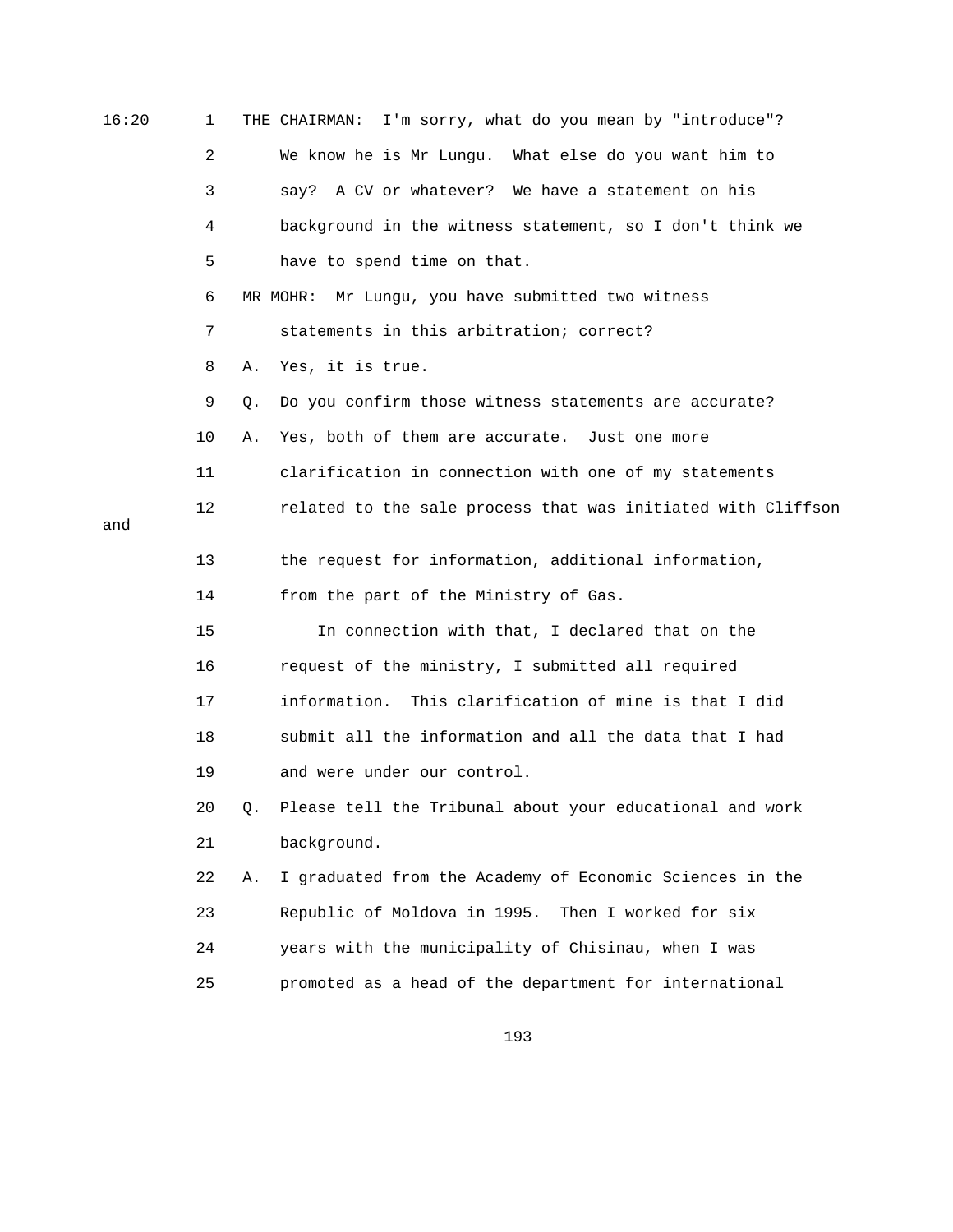| 16:22 | 1  |    | affairs. And then I pursued two years in the Master's                                          |
|-------|----|----|------------------------------------------------------------------------------------------------|
|       | 2  |    | degree at the University of Delaware, and I graduated                                          |
|       | 3  |    | from the public finance Master's programme. And then in                                        |
|       | 4  |    | my capacity as consultant I worked in Romania, in the                                          |
|       | 5  |    | financial area, and in 2004 I was employed by Ascom.                                           |
|       | 6  | Q. | What have your job duties been since you joined the                                            |
|       | 7  |    | Ascom Group?                                                                                   |
|       | 8  | Α. | In Ascom from the very beginning I dealt with                                                  |
|       | 9  |    | corporate finances, but my role was relatively limited                                         |
|       | 10 |    | between 2004 [and] early 2006. But once the decision of                                        |
|       | 11 |    | the management was issued about issue of bonds, I am talking<br>about the Tristan bonds, I was |
|       | 12 |    | promoted in the position of executive vice president and                                       |
|       | 13 |    | financial manager of Tristan Oil Company. And since                                            |
|       | 14 |    | then, I've been actively involved in all financial                                             |
|       | 15 |    | decisions that were taken.                                                                     |
|       | 16 | Q. | How were the claimants' acquisitions of KPM and TNG                                            |
|       | 17 |    | capitalised after their initial acquisition?                                                   |
|       | 18 | Α. | Our group acquired shares in [Kazpolmunay and                                                  |
|       | 19 |    | Tolkynneftegaz] since 1999 up until 2004, and as for the                                       |
|       | 20 |    | shares that were acquired, money was paid. And then for                                        |
|       | 21 |    | fulfilment of the minimal works, and then for the annual                                       |
|       | 22 |    | works and programmes, the companies were capitalised by                                        |
|       | 23 |    | use of loans of shareholders, and use of loans from the                                        |
| as by | 24 |    | local banks of Kazakhstan up until the end of 2006, as well                                    |
|       | 25 |    | reinvestment of the profits generated by the oil activity in                                   |

Kazakhstan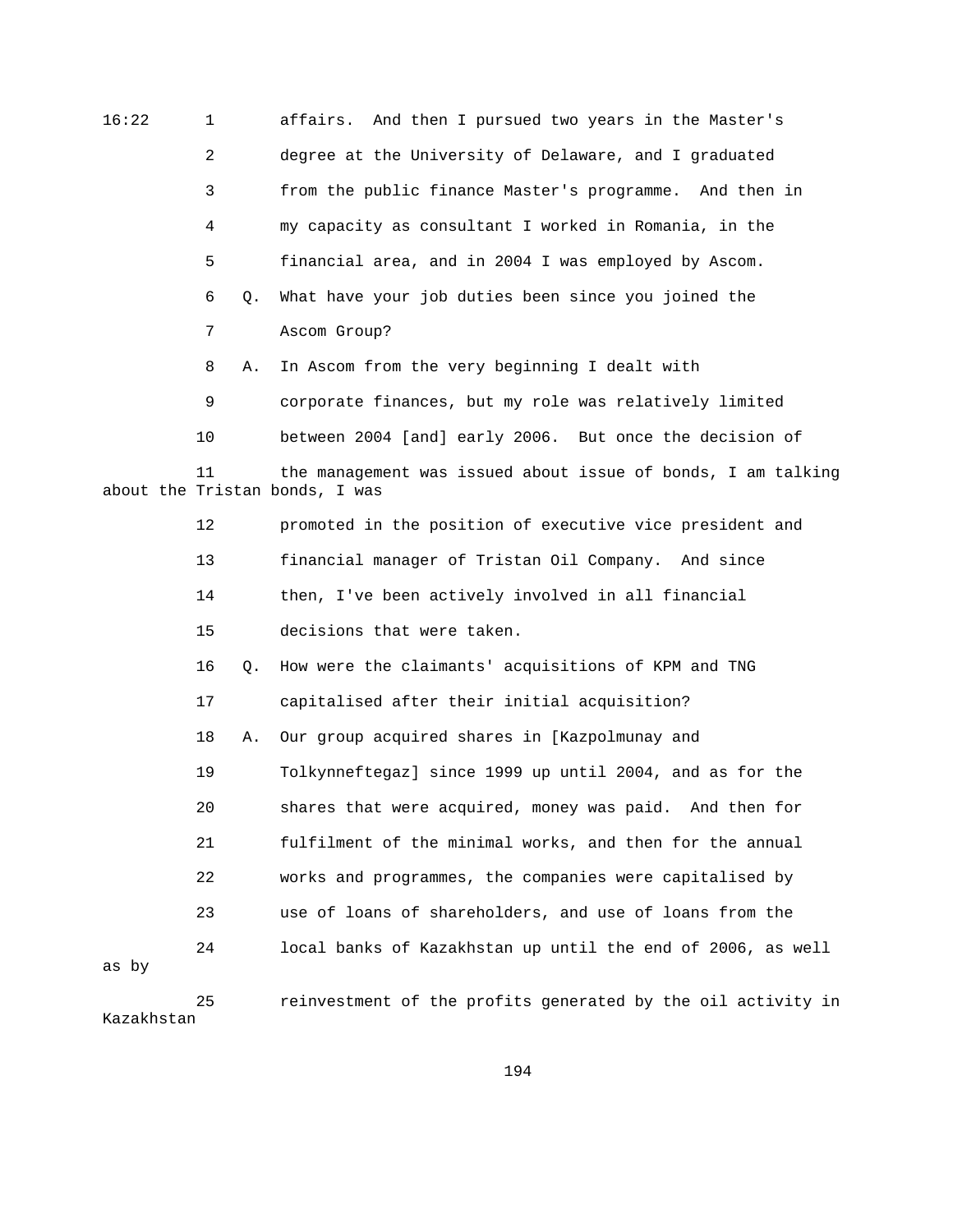| 16:25     | $\mathbf 1$ |    | $\bullet$                                                  |
|-----------|-------------|----|------------------------------------------------------------|
|           | 2           | Q. | Why did the claimants decide to enter into the Tristan     |
|           | 3           |    | note offering?                                             |
|           | 4           |    | THE INTERPRETER: Will you please repeat the question?      |
|           | 5           | Q. | Why did the claimants decide to enter into the Tristan     |
|           | 6           |    | note offering?                                             |
|           | 7           | Α. | I'm sorry, I did not get the translation. Your question    |
|           | 8           |    | was not translated correctly.                              |
|           | 9           | О. | In 2006, did the claimants enter into a note offering on   |
|           | 10          |    | the public debt markets?                                   |
| result of | 11          | Α. | Yes. Any company, as a result of its activity, and as a    |
|           | 12          |    | growth of its assets, wants to diversify its               |
|           | 13          |    | financing options. At the time, in 2006, we had            |
|           | 14          |    | traversed a relatively stable development period with      |
|           | 15          |    | important growth possibilities. That is why we deemed      |
| hoping    | 16          |    | it necessary to diversify our financing sources, and also  |
|           | 17          |    | that we will get better financing conditions.              |
|           | 18          | О. | Why was that note offering structured involving            |
|           | 19          |    | a special purpose entity, Tristan?                         |
|           | 20          | Α. | This was the outcome of a very detailed analysis that we   |
|           | 21          |    | conducted together with our advisors at the time,          |
|           | 22          |    | I am referring to our investing bankers Jefferies, and our |
| marketing | 23          |    | attorneys, Salans. Any issuance of a bond is also a        |
|           | 24          |    | effort which is quite important, and each and every        |
|           | 25          |    | detail is important; that is, the basis of reserves is     |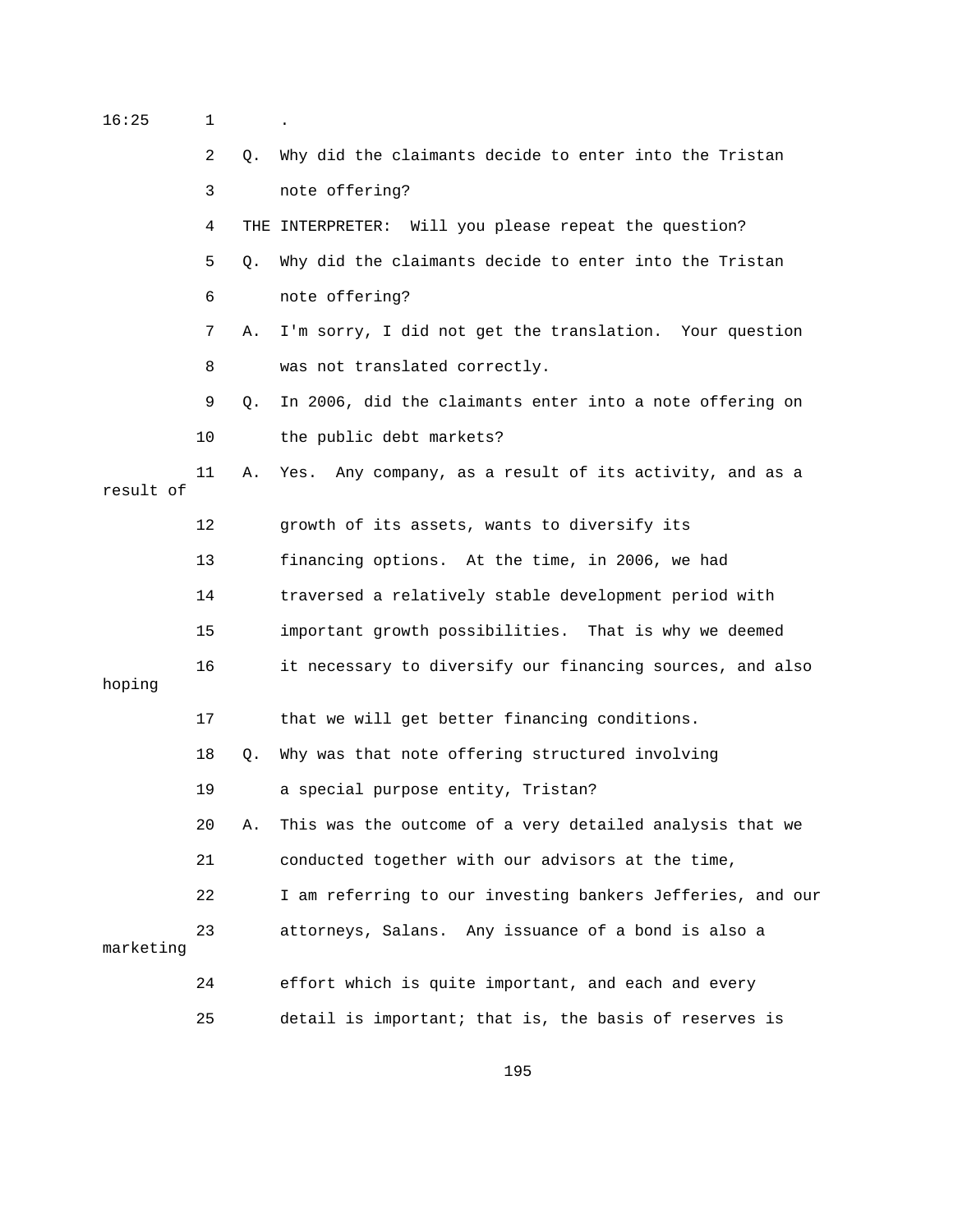16:28 1 also important: the guarantees, the aggregate production that

2 could be generated by the companies that are interested

 3 in attracting financial resources. And from this perspective, coupled

 4 with a more serious reserve base, and with potential, quite large potential

 5 future earning, would enable investors to feel comfortable, so

6 to say, and offer more attractive financing conditions.

 7 That was the reason why we structured it this way. Also because of some constraints that existed at that time.

> 8 Q. And what were the advantages of borrowing that money 9 through the special purpose vehicle Tristan, rather than 10 having KPM and TNG borrow the money individually? 11 A. First, costs are important. As you know, the issuance of 12 bonds is quite expensive. And if we think of 13 a package of guarantees, and we combine the transaction 14 so as to turn it into one entity, we could keep costs at 15 a reasonable level. And then this also enabled us to 16 attract a comfortable amount for financing the works for 17 the prognosis of 2007 and 2008, which were rather important. 18 0. Who was the underwriter on that transaction? 19 A. Jefferies Investment Bank was the investment bank. But 20 the investors were numerous funds coming from all over the 21 world. 22 Q. And what due diligence, if any, did Jefferies conduct in 23 connection with the Tristan note offerings? 24 A. Under such circumstances, the analysis, the due 25 diligence analysis is made very seriously. Those who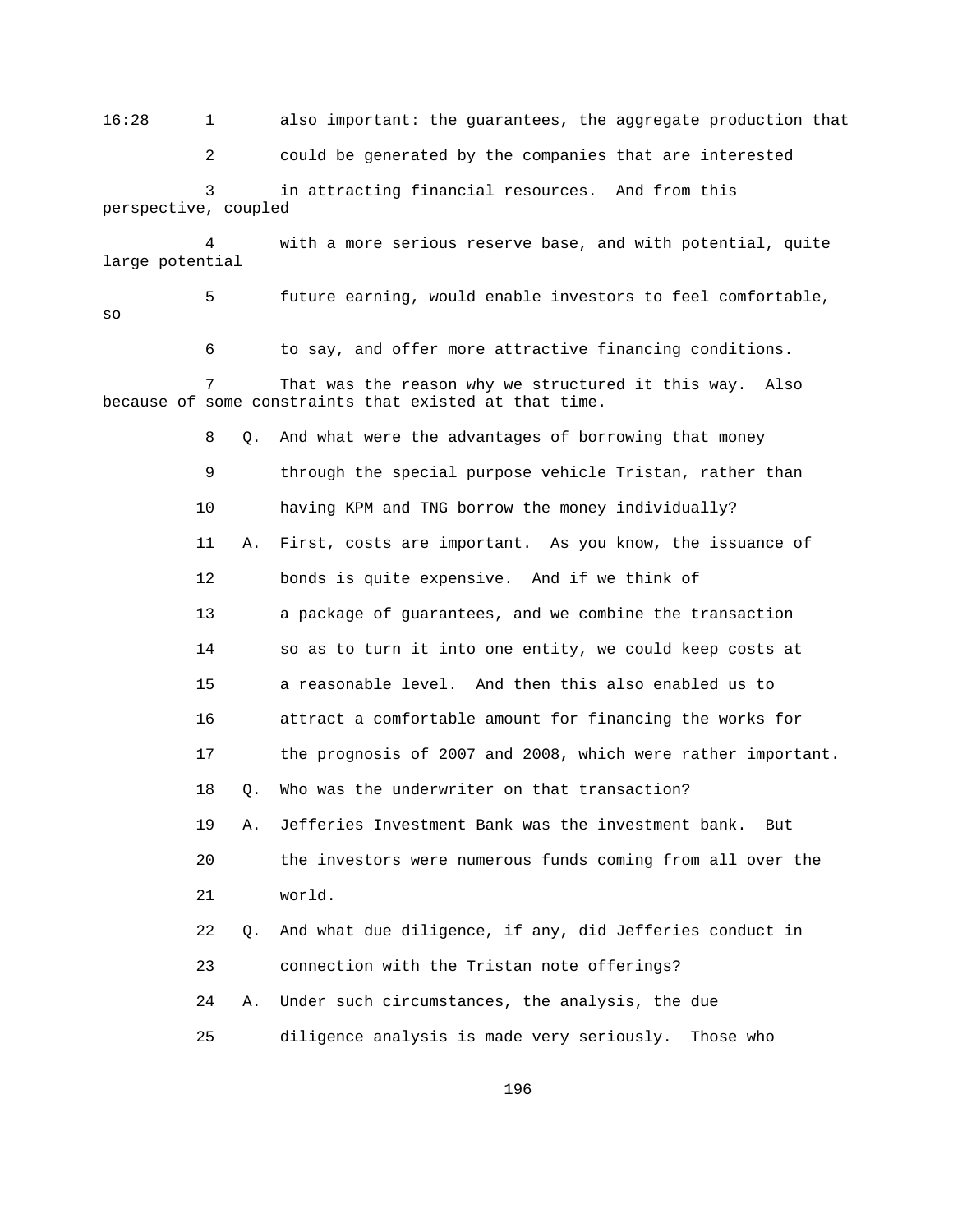16:31 1 are familiar with this would know that they are 2 duty-bound to make sure that once marketing process is 3 underway, the assets and the guarantees are confirmed. 4 And it is the bank indeed which conducted the 5 analysis and the computation of the reserves, and in 6 connection with the future production throughout the term of the licence and 7 the potential cash that could have been managed. 8 Legally speaking, due diligence was performed both by 9 Salans, our attorneys, and by the attorneys of the 10 investment bank, who were, I think, if I remember well, 11 White & Case. 12 Q. What was the interest rate on the Tristan notes? 13 A. The annual interest rate was 10.5%.

> 14 Q. Respondent argues in its rejoinder that the 10.5% 15 interest rate indicates that claimants' activities in 16 Kazakhstan were given only a limited chance by the 17 markets. Do you agree with that? 18 A. I do not agree. I think that 10.5% was a reasonable 19 interest rate, and it reflected the reality existing in

21 the time.

20 the company and in the economy, the national economy, at

 22 Q. Respondent also argues in its rejoinder that the ratings 23 given from ratings agency such as Moody's and Fitch, 24 which were B2 and B+ respectively, indicate that 25 claimants' activities in Kazakhstan were given only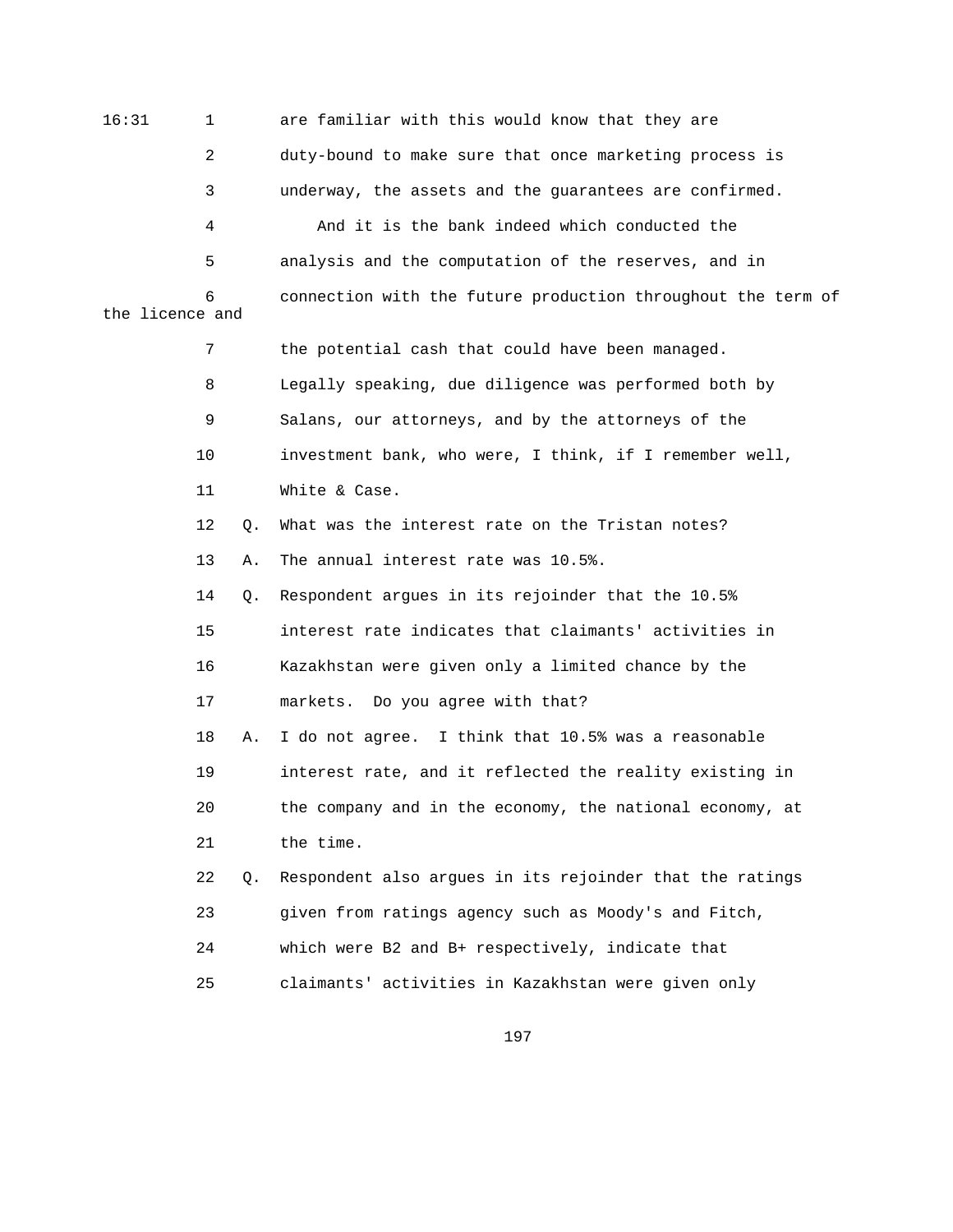16:33 1 a limited chance by the markets from the beginning. Do 2 you agree with that?

3 A. Could you please repeat your question?

 4 Q. Respondent argues in its rejoinder that the B2 rating 5 from Moody's and the B+ rating from Fitch indicate that 6 the investments in Kazakhstan were somehow speculative. 7 Do you agree with that?

 8 A. I totally disagree. They were not speculative in the 9 direct sense of the word. This is the technical 10 language of the rating agencies in order to classify the 11 various types of investment and give the possibility to 12 various types of investors to participate or not in such 13 investment. But they were not speculative investments 14 at all.

 15 Q. Respondent also argues that the debt structure of the 16 companies caused KPM and TNG to be over-leveraged. Do 17 you agree with that?

 18 A. No, it was not like that. When we issued the bonds, we 19 took into consideration several parameters proforma, 20 such as the total debt as per the total reserve, the 21 EBITDA as against the interest, the total debt to 22 EBITDA, and according to these ratios we were in line 23 with the market average for oil companies.

 24 Q. Did the banks that invested or participated in the 25 Tristan note offering indicate in any way that they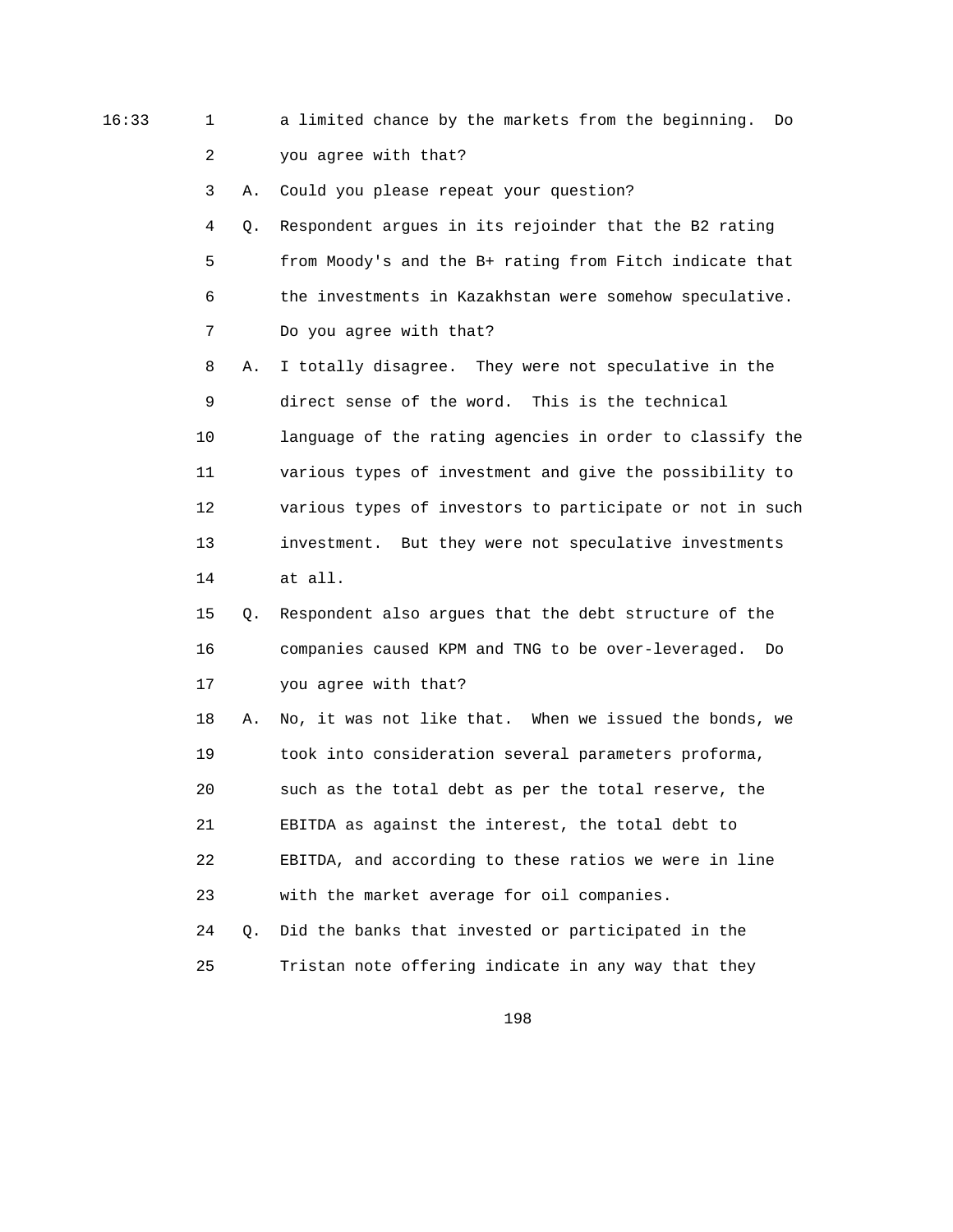16:35 1 believed the companies were over-leveraged?

 2 A. Well, no. Judging by the success of the bond 3 issuance -- the first bond issuance but also the demand

 5 I can say with certainty that investors thought our 6 companies were worth investing in.

4 of the market for the second issuance of June 2007 --

 7 Q. Why did the claimants seek a bridge loan beginning 8 around the fall of 2008?

 9 A. There were several reasons why they did that. In the 10 fall of 2008, at the beginning of the fall, we were at 11 the end of the second stage for the sale of the assets, 12 the Zenith Project. The money we got from that, we 13 wanted to reinvest that money into other investment 14 opportunities in the area of oil and gas in Iraq. Any 15 opportunity should be used as soon as it comes up, and 16 we needed a limited bridge loan that would be guaranteed 17 by the future money we would get from the sale of the 18 assets.

 19 We relied on the statements and the estimations of 20 our bankers, who said that a normal process like that 21 should be over at the end of November 2008.

 22 Q. At some point did the claimants consider seeking bridge 23 financing because of concerns about cashflows? 24 A. Well, that happened a little bit later. Well, it 25 happened towards the end of 2008, in December, when we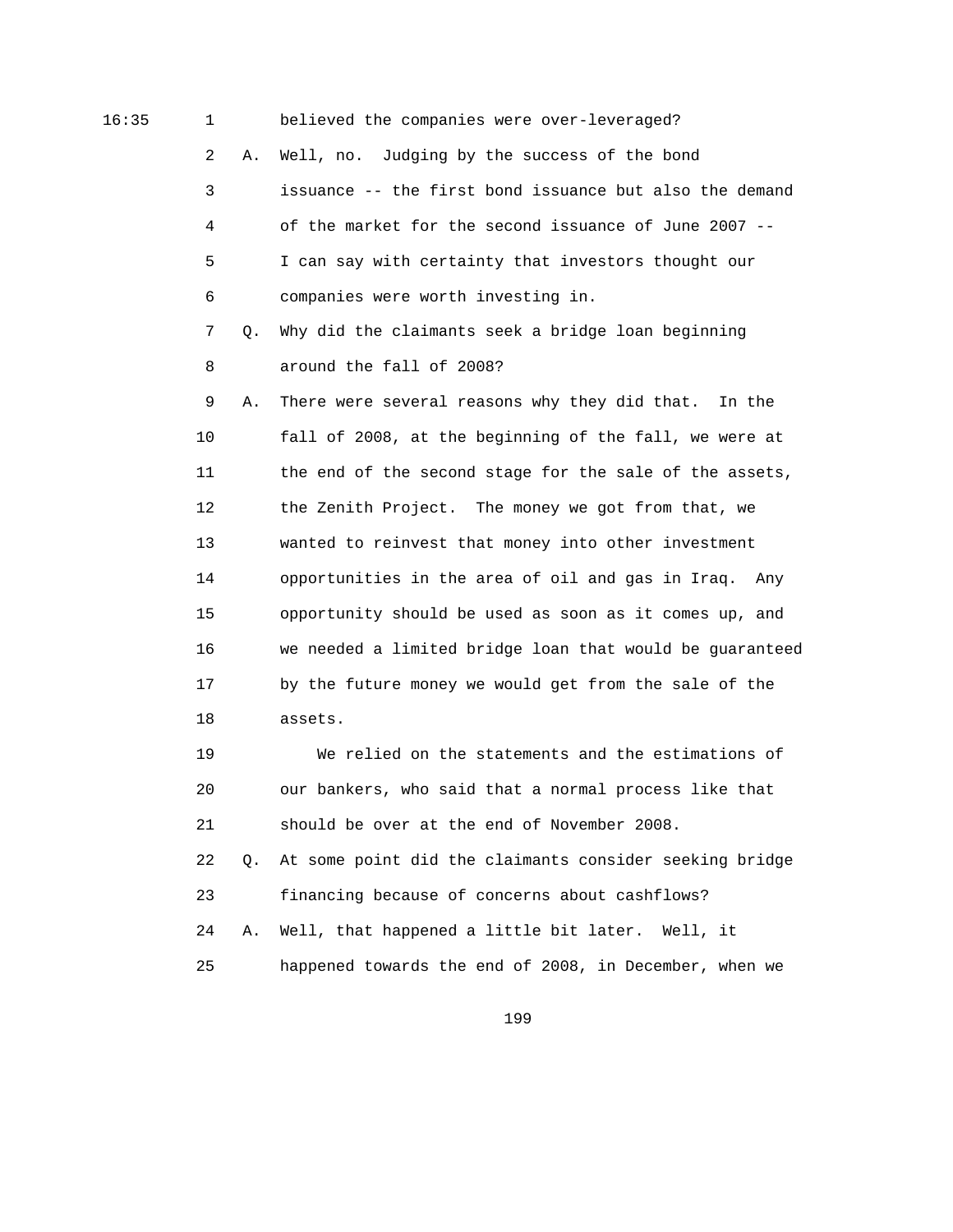16:38 1 were negotiating with Crédit Suisse. But the

2 rationale -- there was a dual rationale here: on the one

3 hand, we still had opportunities that justified the

bridge loan at the beginning of the fall, and which from the discussions we had with potential partners, we were

 5 not able to restructure them fully, to postpone them; and on the other hand, we

 6 saw that the prices on the international market were going down, and

7 we thought it would be reasonable for us to make our

8 ourselves -- to protect ourselves in case this

9 downfall in prices would continue.

10 Q. The respondent has asserted in its rejoinder that KPM

11 and TNG's liquidity problems in the 2009 time period

12 were caused by factors outside of the influence of the

13 Republic of Kazakhstan. What do you think caused those

14 cashflow problems?

 15 A. There were such problems. But the reasons that 16 generated such problems and the severity of the problems 17 was of two types: on the one hand, we had objective 18 reasons, such as the prices, the oil price went down on 19 the world market, and this affected us; and then the 20 seasonality of the gas demand on the local market.

 21 The extraordinary reasons, on the other hand, that 22 contributed the most, in our opinion, to the difficult 23 financial situation at the end of spring 2009/the beginning

of summer

 24 2009 were the actions of Kazakhstan that were started in 25 October and November 2008, such as the controls they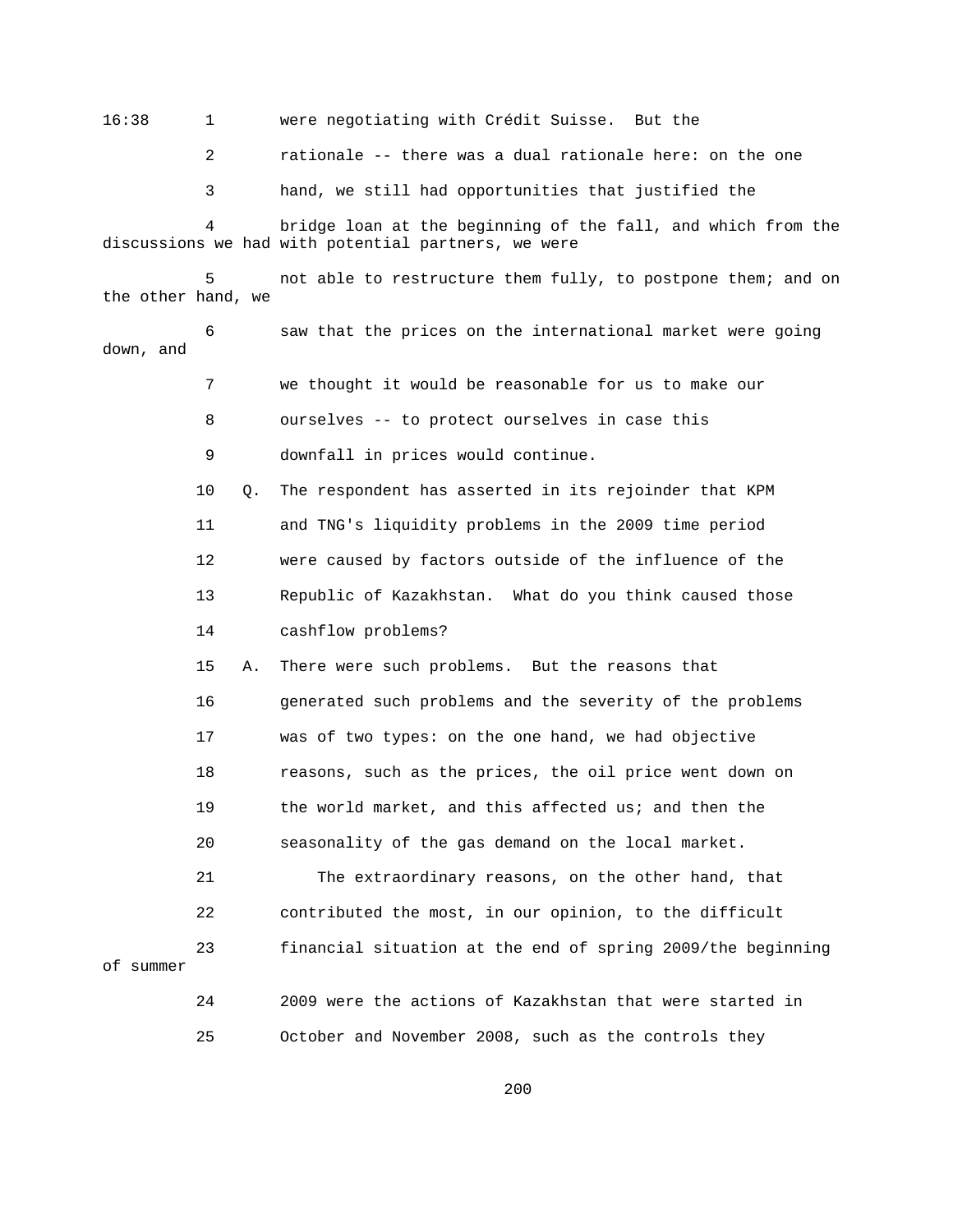16:41 1 carried out in the company, as well as starting criminal 2 proceedings [on the] main pipeline that never existed, 3 as well as re-evaluating new taxes for our previous 4 activity.

 5 And on the other hand, we could not continue with 6 the contract with Kemikal. We terminated that contract 7 at the end of December 2008. Kemikal was the company 8 which in 2008 would purchase the gas difference we 9 manufactured, after delivery to local consumers. So we terminated the 10 contract because Kemikal failed to meet its obligations.

> 11 And on the other hand, we knew who was behind Kemikal 12 and we knew that when Kemikal refused to renew the 13 contract under the same conditions, such as issuing bank 14 guarantees to guarantee the payments, we understood that 15 Kemikal intended not to pay us for the gas we 16 supplied.

 17 In my opinion, the financial situation that was 18 generated at the end of spring 2009 and the beginning of summer 2009 19 was caused by objective factors, and we could have dealt 20 with that quite easily, more or less easily; but we were 21 affected, impacted, the most by the actions of the State of Kazakhstan, and 22 I mentioned the actions against us.

23 Q. Why do you attribute the issues with Kemikal to

24 Kazakhstan?

25 A. I have two reasons to do that. First of all, the State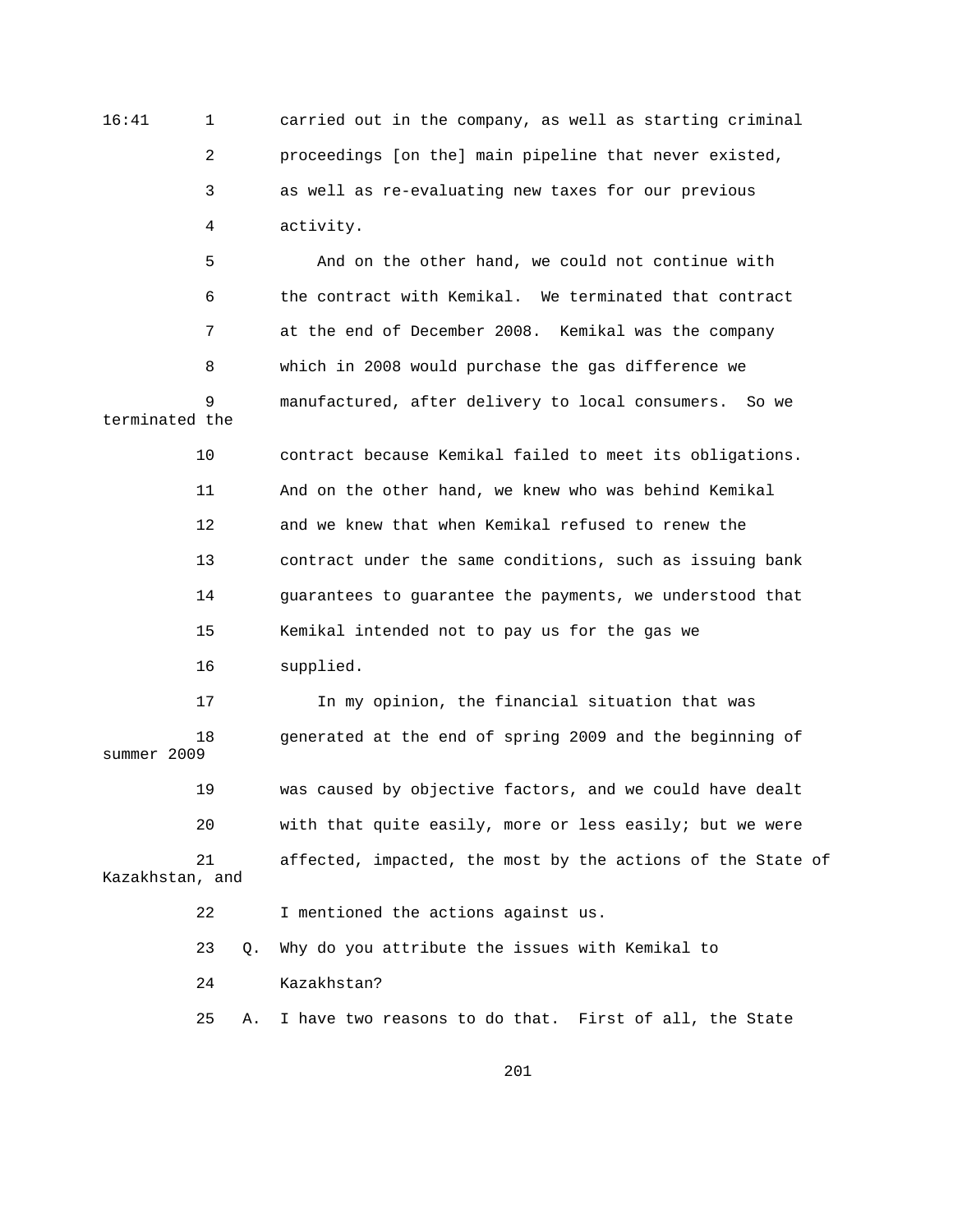16:43 1 of Kazakhstan did not ensure the necessary environment 2 for us to exercise our contractual rights. We had the 3 right to sell freely on the export markets to any buyer who 4 would offer a reasonable price for the gas. This never happened,

 5 never during our activity. It didn't happen when we sold to KazRosGaz, joint venture between KazMunaiGas and

6 Gazprom, or when we were selling our product to

 7 an affiliate of that company, Gazimpex. And it didn't happen when we sold to Kemikal. Because all those companies were managed by

> 8 actually the same people. So this right of ours was 9 violated.

 10 On the other hand, we knew that there were people 11 very close to Mr Kulibayev behind Kemikal, and we saw

12 the responsibility of the State of Kazakhstan.

13 Q. I think this will be my last question. Why did KPM pay

14 a dividend in 2009 if it was experiencing cashflow

15 problems?

16 A. What dividend do you mean?

- 17 Q. Did KPM pay a dividend of around \$59 million towards the
- 18 end of 2009?

19 A. That's right. That's correct.

20 Q. And why did KPM pay a dividend in 2009 if it was

21 experiencing cashflow problems? Wouldn't that just make

22 a bad situation worse?

23 A. Well, this happened at the end

24 of 2009 and the beginning of 2010, when we already knew

25 that the State of Kazakhstan had decided to take over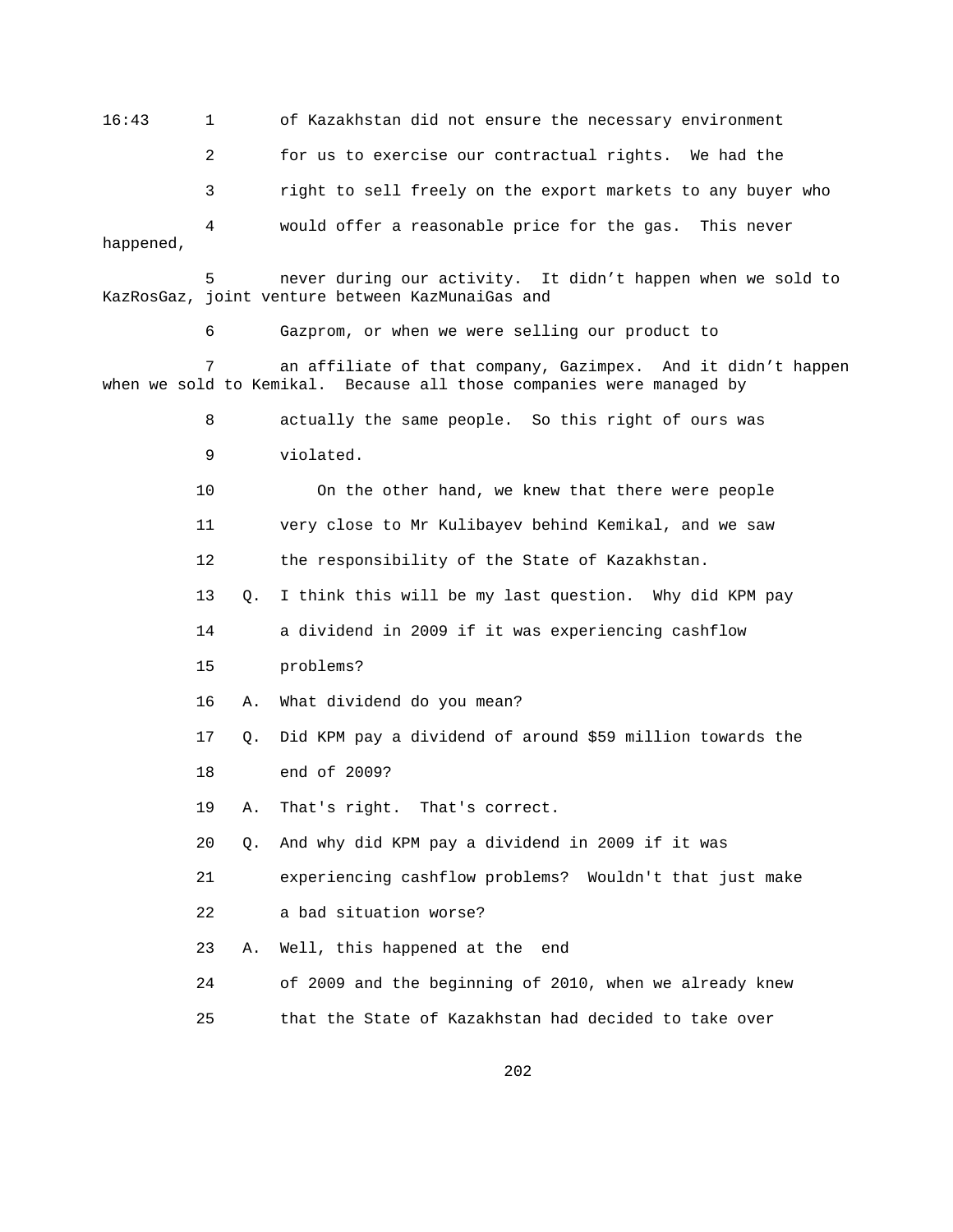16:45 1 Kazpolmunay, when the legal order against Mr Cornegruta 2 became effective and when they applied the penalty of 3 \$145 million, and the company could not pay such 4 an amount at that time. It was unreasonable, and we understood that 5 they had made their decision and we tried to protect 6 what we could still protect at that time. 7 MR MOHR: Thank you. 8 THE CHAIRMAN: Thank you very much. That obviously was 9 quite a bit more than five minutes, but I take it that 10 that was in rebuttal to new developments that came after 11 the last statement from the witness. 12 MR MOHR: Correct. 13 THE CHAIRMAN: Alright. We turn to cross-examination right 14 away, please. 15 MR TIRADO: Thank you, sir. 16 (4.46 pm) 17 Cross-examination by MR TIRADO 18 Q. Good afternoon, Mr Lungu. I wonder if we could start, 19 please, with what we call the preemptive rights waiver. 20 Do you remember the issue of the preemptive rights 21 waiver? 22 A. You mean the transactions of 2003? What preemptive 23 rights? 24 Q. It was the transfer of shares in TNG from Gheso to 25 Terra Raf.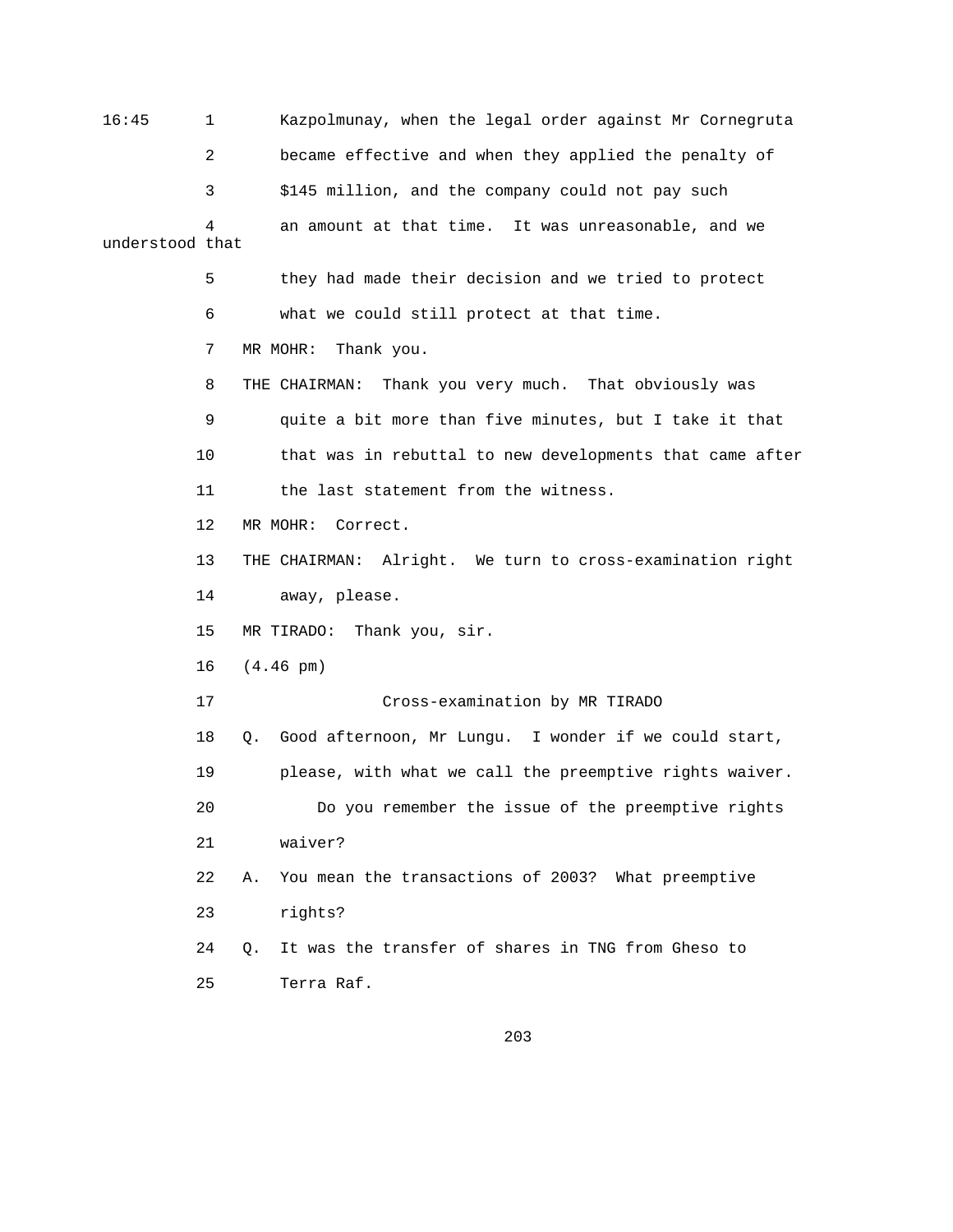16:47 1 A. Yes, I do recall that. 2 Q. And is it correct that there was some dispute about the 3 waiver of preemptive rights by the state concerning this 4 dispute? 5 A. The State of Kazakhstan had a different view concerning 6 the transaction. We never thought that the position of 7 the State of Kazakhstan was the right one. We thought and we still

8 think that we didn't need to request the State of

Kazakhstan to have a preemptive right waiver, this was always our position, but at the insistence of the State of Kazakhstan, we

10 just tried to prove that we were acting in good faith.

11 Q. I see. Perhaps, Mr Lungu, could I ask you to refer to

12 your first witness statement, please, paragraph 38 in

13 particular. Perhaps if you'd like to take a moment to

14 refresh your memory of that paragraph.

15 A. Yes, thank you. (Pause) [Yes.]

16 Q. Are you saying in this paragraph 38, Mr Lungu, that with

17 the preemptive rights waiver in December 2007, the state

18 waived all of its preemptive rights also with regard to

19 the transfer from Gheso to Terra Raf?

 20 A. No. I refer to the request I made. So we expressly requested the

21 transfer. We anticipated that we would make -- issue

22 capital on the London market, and we requested the State

23 of Kazakhstan to waive the preemptive rights so that we

 24 had the right – if we decided to do this – to have the right for Ascom and Terra Raf to transfer to

25 an affiliate the rights they had. So this referred to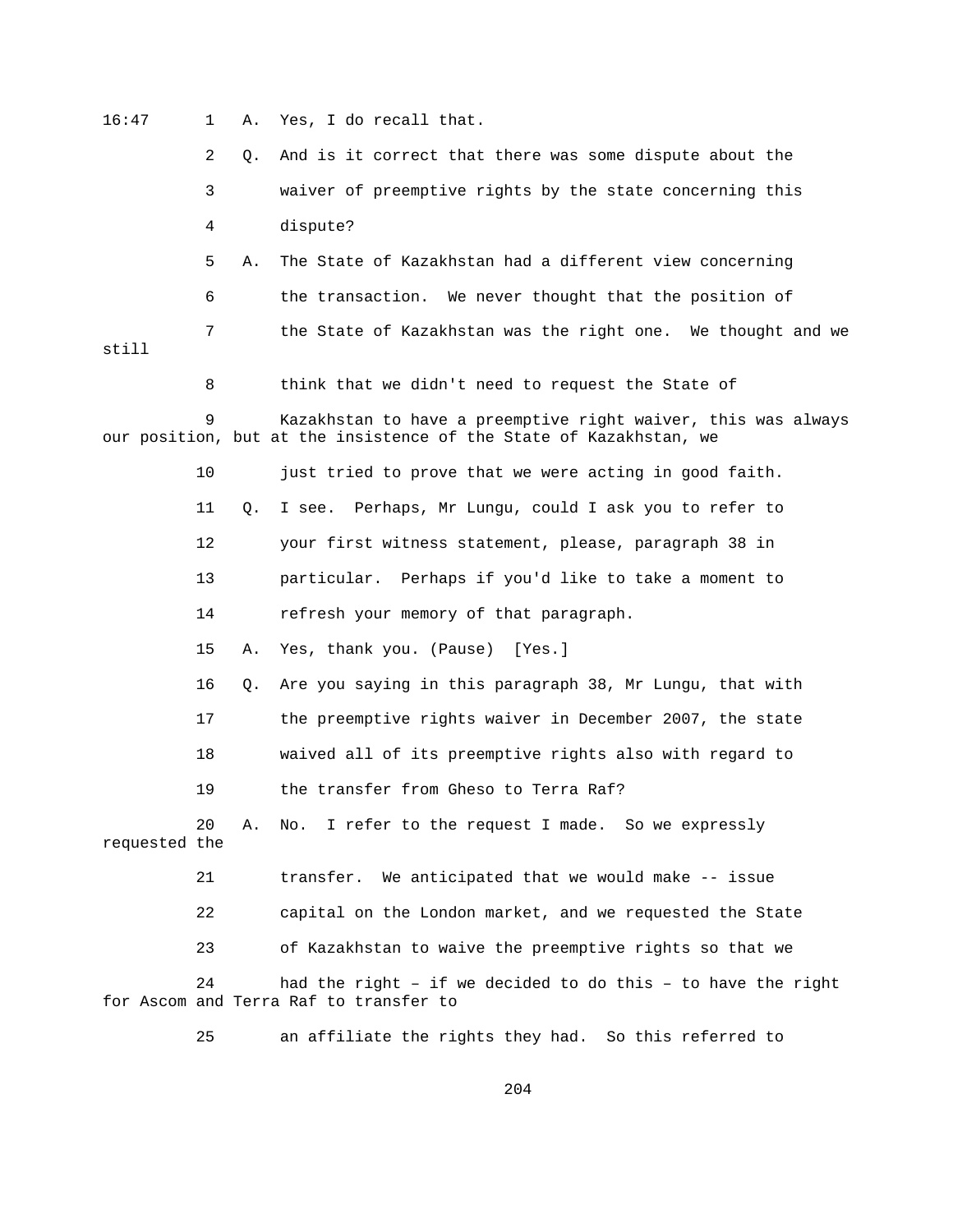16:50 1 that particular case only.

2 Q. Okay. Thank you, Mr Lungu.

 3 I wonder, as you still have your witness statement 4 in front of you, could I ask you to look at 5 paragraphs 47-50. This deals with the non-extension of 6 contract no. 302. (Pause) 7 A. [Yes.] 8 Q. Thank you. The question is a simple one. Is it correct 9 that in 2009 TNG applied for an extension of this 10 contract 302? 11 A. In my witness statement I said that TNG submitted its 12 application on October 14, 2008, and we repeated that in 13 March 2009. That's true; it's correct. 14 Q. Thank you. In that regard, do you remember that 15 an inter-ministerial commission ever decided on the 16 extension of contract 302? If it helps, I am referring 17 to a commission consisting of representatives from the 18 Ministry of Finance, the Ministry of Economics, the 19 geology committee and other entities. 20 A. Unfortunately I don't know any details about the 21 commissions or representatives of various entities or 22 their procedures. What I know is that we submitted 23 the application, we were notified by the ministry 24 that the decision had been made to extend the contract 25 as we had requested, and we were asked to submit the

<u>205</u>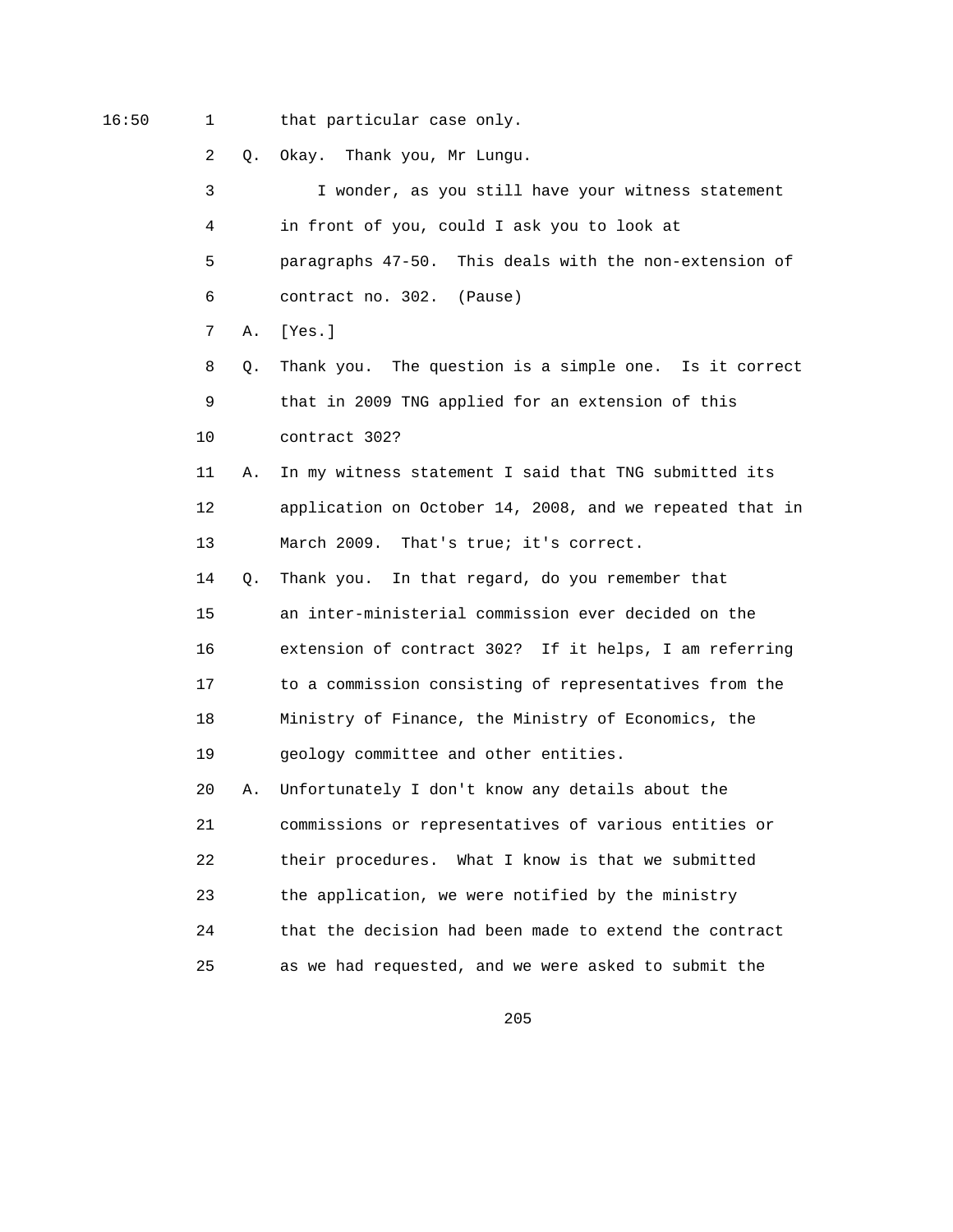| 16:53 | 1              |    | amendment to the contract whereby the procedure would   |
|-------|----------------|----|---------------------------------------------------------|
|       | $\overline{2}$ |    | have been made logical in the end.                      |
|       | 3              | Q. | I see. Perhaps I could ask you to look at               |
|       | 4              |    | Exhibit R-163.1. Do you have it in front of you,        |
|       | 5              |    | Mr Lungu? Do you have that exhibit?                     |
|       | 6              | Α. | (In English) I think so. It's R-                        |
|       | 7              |    | (Interpreted) Yes, it's R-163.1, right?                 |
|       | 8              | Q. | Correct, yes. Is this the document that you were just   |
|       | 9              |    | referring to?                                           |
|       | 10             | Α. | Yes, that's the letter, yes.                            |
|       | 11             | Q. | Do you see this document as being issued by             |
|       | 12             |    | an inter-ministerial commission?                        |
|       | 13             | Α. | From what I can see, it was signed by Mr Batalov on the |
|       | 14             |    | heading of the Ministry of Energy and Mineral Resources |
|       | 15             |    | of the Republic of Kazakhstan.                          |
|       | 16             | Q. | Correct. It is a letter on the letterhead of the        |
|       | 17             |    | Ministry of Energy and Mineral Resources, rather than   |
|       | 18             |    | from an inter-ministerial commission?                   |
|       | 19             | Α. | Correct.                                                |
|       | 20             | Q. | Thank you. Mr Lungu, I wonder, is it correct that in    |
|       | 21             |    | 2005 and 2006 TNG sold gas to GazImpex and KazRosGaz?   |
|       | 22             | Α. | From what I recall, yes, it is correct.                 |
|       | 23             | О. | It may help you if I refer you to your second witness   |
|       | 24             |    | statement, paragraph 2. Do you have that there, the     |
|       | 25             |    | second one?                                             |
|       |                |    |                                                         |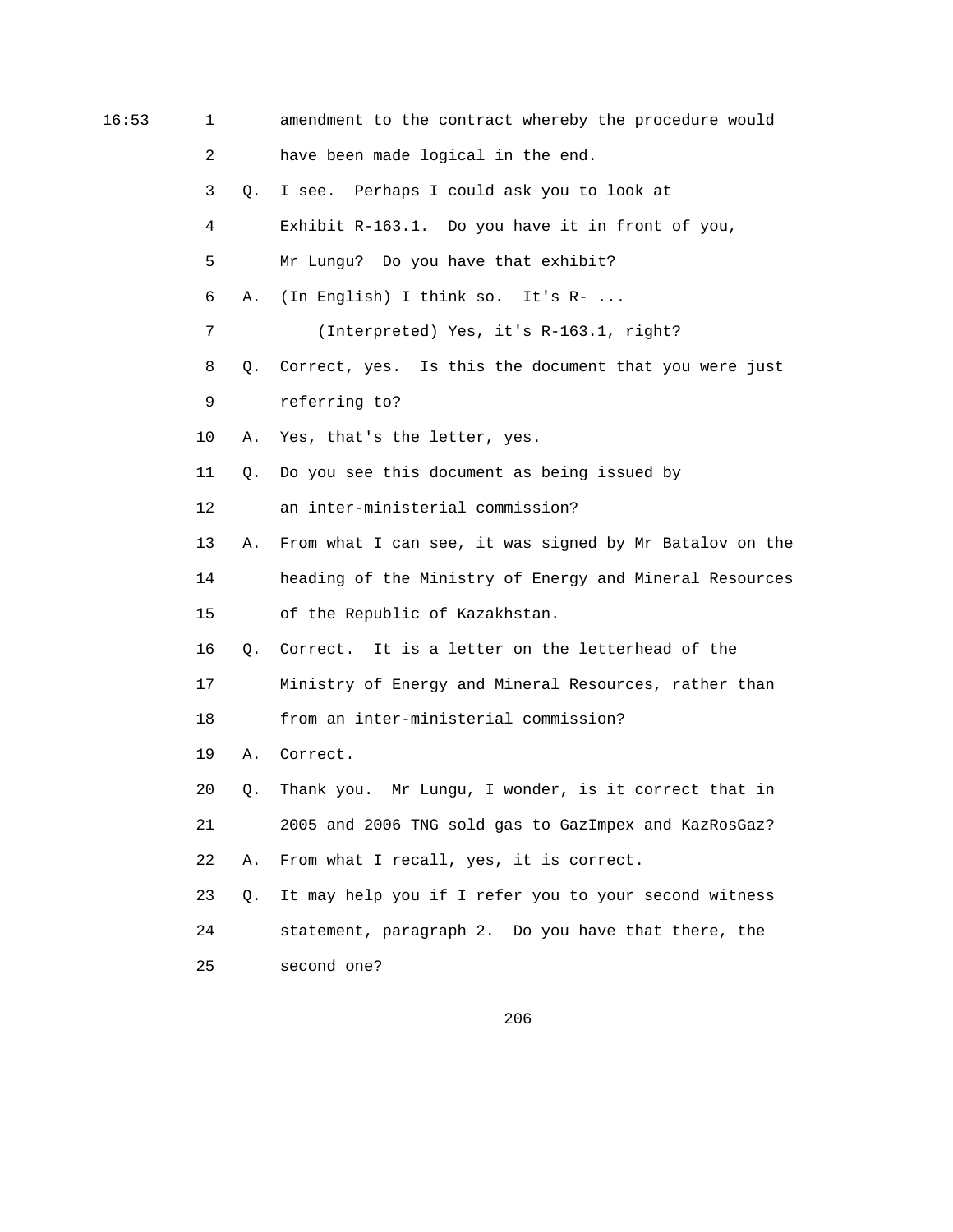| 16:56         | $\mathbf{1}$ | Α. | Could you provide a copy of that, please?                 |
|---------------|--------------|----|-----------------------------------------------------------|
|               | 2            | Q. | It's paragraph 2; that may help refresh your memory.      |
|               | 3            | Α. | Yes, it is so.                                            |
|               | 4            | Q. | It's correct, isn't it, that these companies then         |
|               | 5            |    | exported the gas, and could sell it for a substantially   |
|               | 6            |    | higher amount?                                            |
|               | 7            | Α. | Yes, it is written so.<br>Yes.                            |
|               | 8            | Q. | And I think, going on to paragraph 3, you also<br>Yes.    |
|               | 9            |    | considered the differences in prices inequitable?         |
| companies and | 10           | Α. | Yes, because prices -- the prices that we sold at those   |
|               | 11           |    | the prices that we knew were current in exports, there    |
| prices.       | 12           |    | were substantial differences between these two types of   |
|               | 13           | Q. | And so for that reason TNG suspended the contract<br>Yes. |
|               | 14           |    | with KazRosGaz at the end of 2006 and terminated the      |
|               | 15           |    | contract with GazImpex in March 2007; correct?            |
|               | 16           | Α. | With KazRosGaz it was in December 2006, and indeed in     |
|               | 17           |    | March 2007with GazImpex.                                  |
|               | 19           | Q. | And TNG then negotiated a new contract with Kemikal;      |
|               | 20           |    | correct?                                                  |
|               | 21           | Α. | A longer period of negotiations followed, with a view to  |
|               | 22           |    | obtaining better prices. And in the autumn of 2007 we     |
|               | 23           |    | signed another contract with Kemikal.                     |
|               | 24           | Q. | And under that contract, deliveries were only<br>Yes.     |
|               | 25           |    | going to begin in October 2007; isn't that right?         |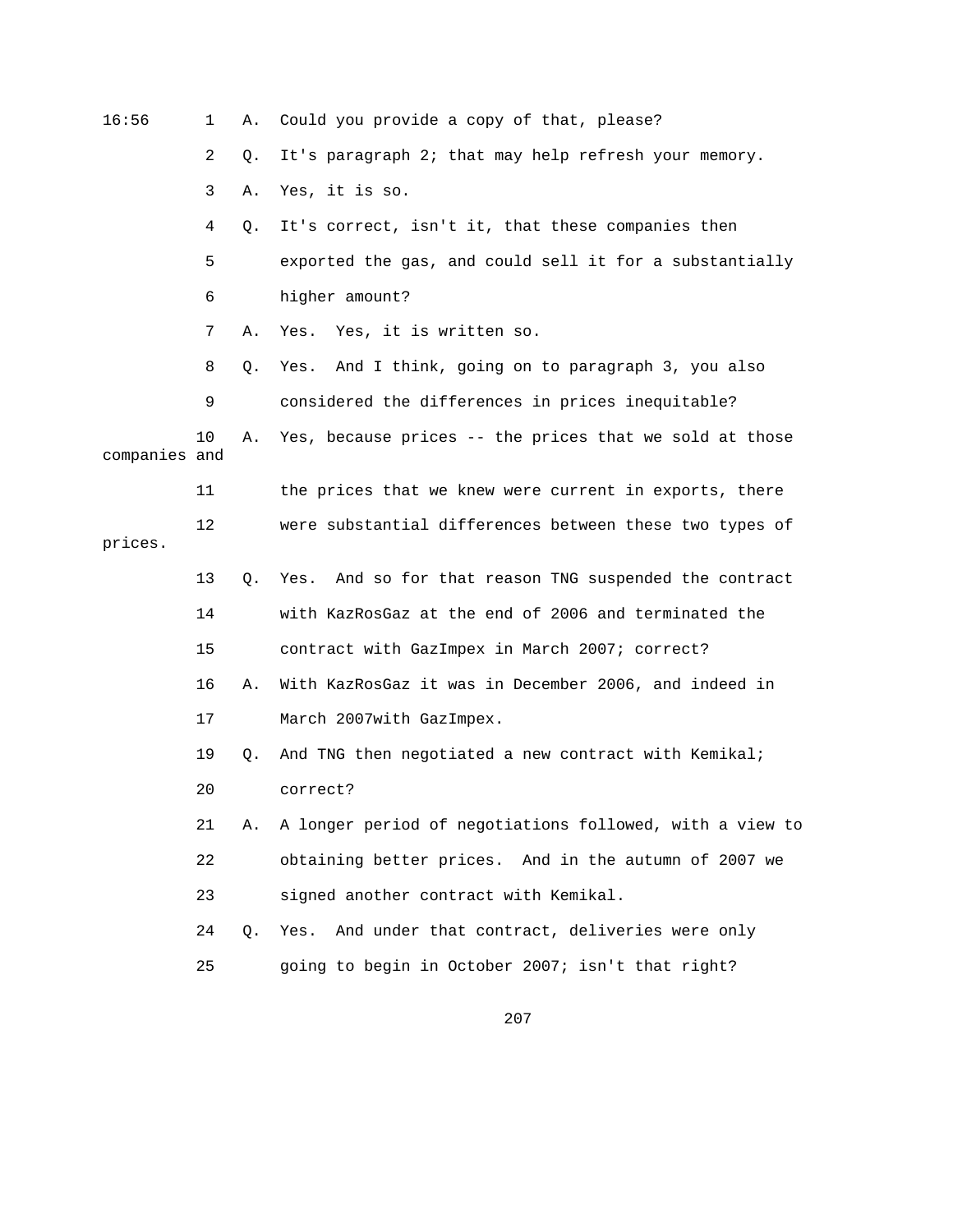16:59 1 A. Yes.

2 Q. Then surely it's not true that there was a substantial

3 gap of several months during which sales in 2007 were

4 rather low due to a lack of contracts?

5 A. If you refer to the period of 2007, it is true that

6 between March 2007 and October 2007 there were

 7 negotiations with a hope of obtaining better prices from KazRosGaz and GazImpex.

 8 And because the teams were the same, were identical, we 9 received another company -- another proposal, the 10 Kemikal company, but the people were the same. 11 Q. Mr Lungu, I put it to you: could TNG not have avoided 12 that gap and kept up steady income if it had not 13 terminated the contracts before the new contract came 14 into force? 15 A. Could you please reformulate your question? 16 Q. Sure, I'll try to. The point is there was this gap in 17 time that could have been avoided, could it not, had TNG 18 kept up -- had not terminated the contracts before the 19 new contract came into force. 20 A. Yes, this vacuum could have been avoided if KazRosGaz and GazImpex had 21 negotiated under conditions of good faith and a price 22 formula related to export prices or international gas prices would have been offered, but this formula did 23 not exist. Suspension, termination of the contract was

 24 our sole possibility of trying to negotiate a better price for

25 the gas and oil that we sold.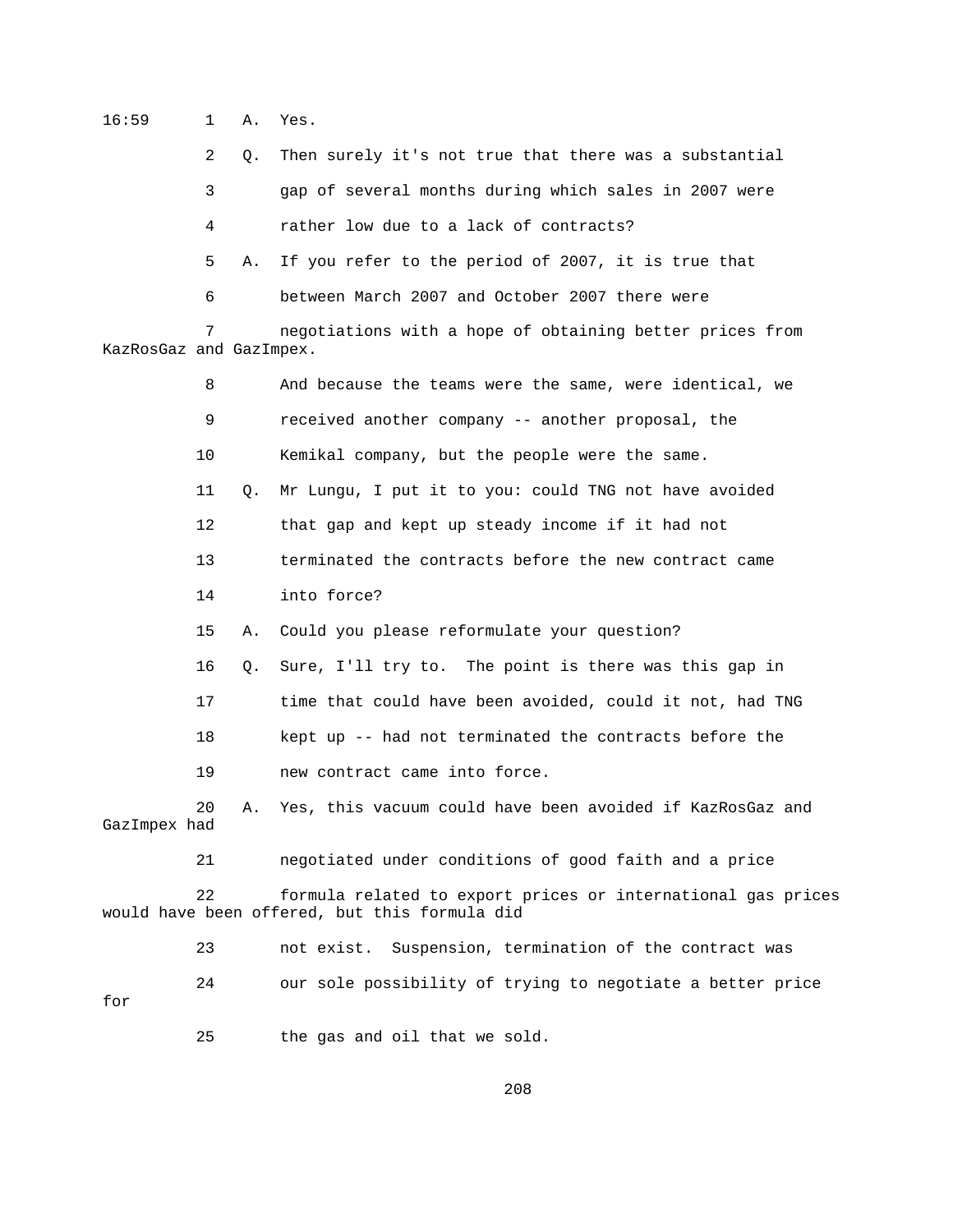17:01 1 Q. Okay, thank you.

| 2  | Is it correct to say that the drop in oil prices                |
|----|-----------------------------------------------------------------|
| 3  | from a high point in 2008 to a low point at the                 |
| 4  | beginning of 2009 played a role in this?                        |
| 5  | Drop of prices did and does have a role, and such<br>Α.         |
| 6  | a substantial drop indeed was important.                        |
| 7  | I think, just to clarify, moving on from the last<br>Q.<br>Yes. |
| 8  | point that in terms of the effect on your alleged loss          |
| 9  | was due to the drop in oil prices, I just want to be            |
| 10 | clear, it was slightly different -- the question goes to        |
| 11 | causation.                                                      |
| 12 | MR MOHR: Perhaps you could just reformulate the question        |
| 13 | entirely.                                                       |
| 14 | In fact we had moved on to a different subject,<br>MR TIRADO:   |
| 15 | in terms of what was causing damage or problems was that        |
| 16 | there was a significant drop in oil prices [from] the           |
| 17 | high point in 2008 to the low point at the beginning of         |
| 18 | 2009.                                                           |
| 19 | THE CHAIRMAN: I'm sorry, that was a statement, not              |
| 20 | a question.                                                     |
| 21 | MR TIRADO:<br>Sorry.                                            |
| 22 | Is it correct that the impact of<br>Is that correct?            |
| 23 | the fall in the price of oil from the high point in 2008        |
| 24 | to the low point in 2009 played a role in the loss you          |
| 25 | claim you sustained?                                            |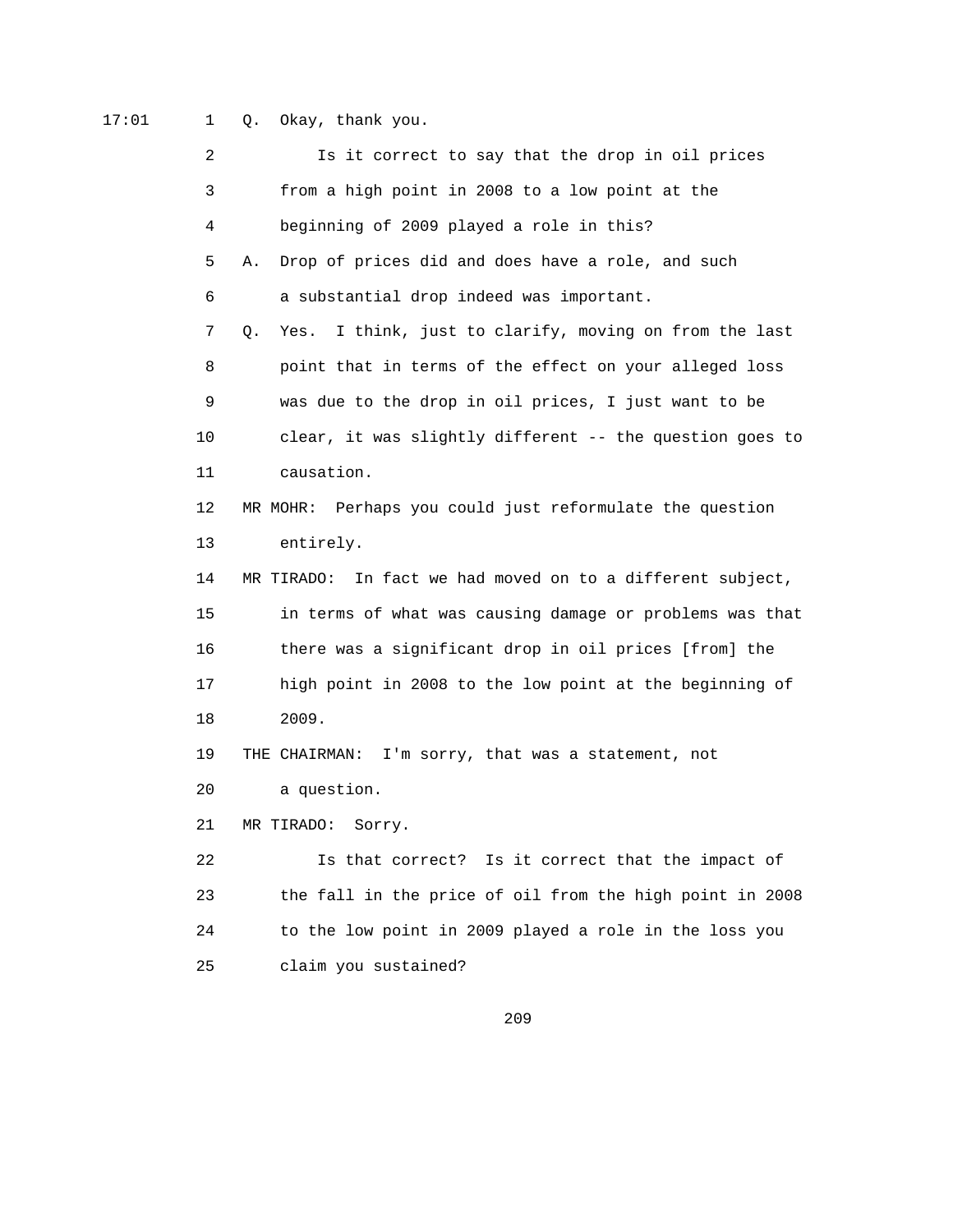17:03 1 A. Let me make a clarification. In 2009 we recorded no

2 losses. The financial year finished in good conditions,

3 profitable conditions. If you refer to the impact of

4 the price, of the price drop in the latter part of 2008,

 5 yes, drop of prices did have an impact,on the revenue and the sales of the companies. But for 2009 there was no significant loss.

7 Q. But it was a significant drop in price; in fact it

8 halved during that time, did it not?

9 A. Yes. But the average of prices for 2008 was very good.

10 And if we refer to the financial reports, you could

11 see, you would see that we recorded the best sales in 2008.

13 Q. Could you just clarify, please: when you say "we" did

14 not record a loss in 2009, who are you referring to?

15 A. We recorded no losses in 2008, not in 2009. The end of

16 2008.

17 Q. And when you say "we", who are you referring to?

 18 A. I am referring to the companies and to the combined financial reports for our benefit and for the

20 benefit of the shareholders.

21 Q. I'm sorry, could you repeat that last answer? I'm not

22 sure I understood that, to whom you were referring.

23 A. When I say "we", that is Kazakhstan project. I am

24 referring to the group of companies, the way it was

 25 conceived of when Tristan shares were issued, namely Kazpolmunay, Tolkyneftegas and Tristan Oil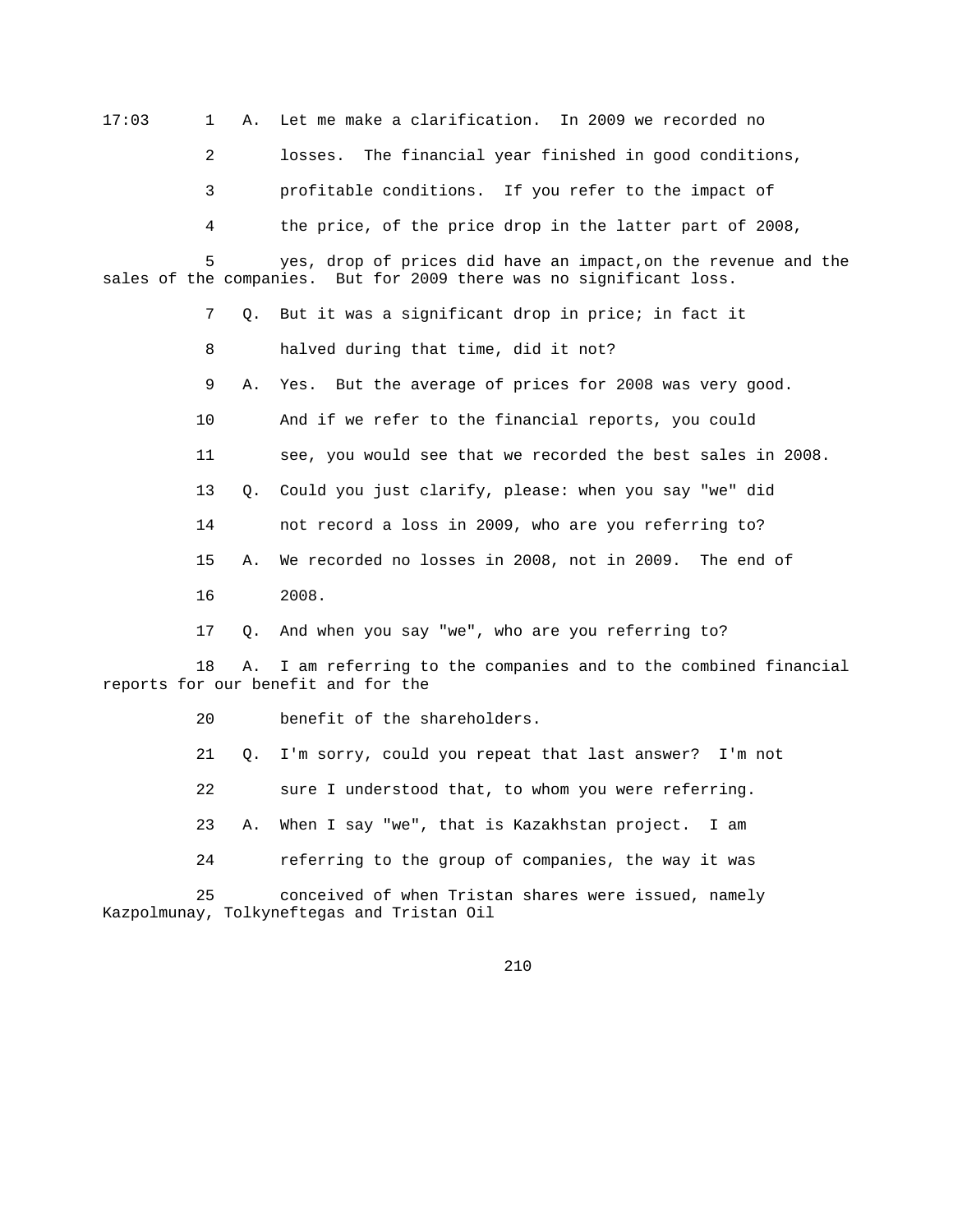## 17:06 1 so to the combined

 2 financial reports, and partially to the financial reports 3 that are called stand-alone for each and every company. 4 Q. Okay. And is it correct that a drop in local demand -- 5 if I can go back to that question -- also affected the 6 cash situation of TNG? 7 A. The respective problem occurred in 2009, not in 2008. 8 That is a dramatic decrease of sales of crude oil 9 because of lack of demand on the local market, starting 10 from March and continuing in the summer of 2009, this 11 happened in 2009. In 2008 we had no such problems. In 12 2008 we had stable sales of crude oil and of gas as 13 well. 14 Q. Understood. But also TNG lost its largest customer, 15 Kemikal; that's correct, isn't it? 16 A. It is correct. Kemikal was the company which, 17 throughout 2008, purchased the difference of gas that remained after we 18 supplied the local consumers. But I mentioned, I stated 19 the reasons why we wanted to terminate the contract with 20 Kemikal. 21 Q. Yes, I understand. But that must have affected the cash

22 situation too, isn't that right, losing Kemikal?

23 A. Yes, this affected the revenue coming from sale of gas.

24 But at the moment, while knowing who was behind Kemikal

 25 and seeing what were the claims of the Kazakh State toward the end of December 2008, we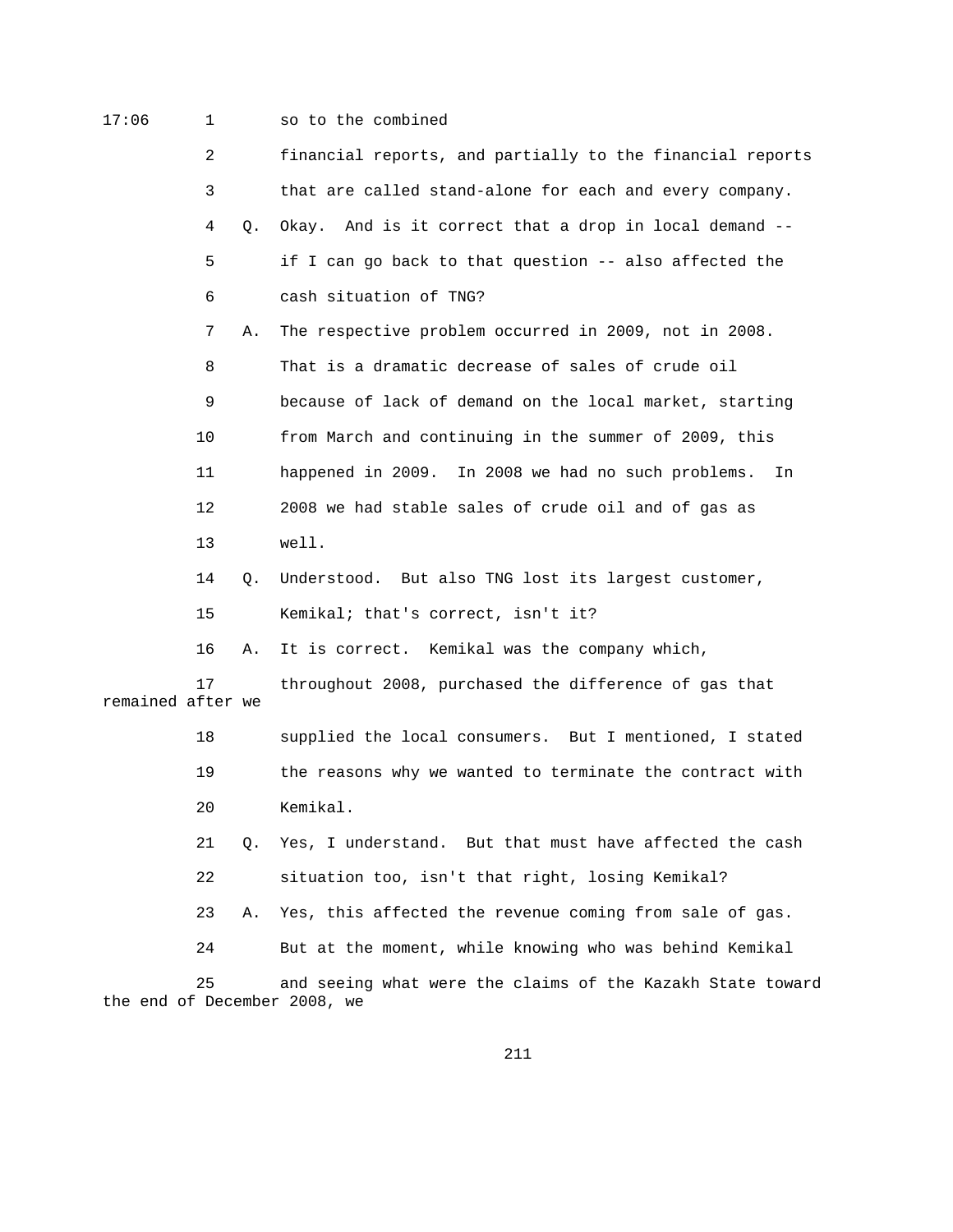17:09 1 understood that even if we did keep the contract with Kemikal, this would not help us in any way. Because we would not get anything.

3 Q. Further, is it correct that in the summer of 2009 TNG

4 had to pay excess profits tax in the amount of some

5 \$20 million?

6 A. I know the total amount that had to be paid, but can you

7 refer, please, in more precise terms which part of the

8 declaration, where in the statement, which is the

9 figure? I knew that the total amount of excess profit tax<br>10 in the summer of 2009 was approximately in the summer of 2009 was approximately

11 \$32 million.

 12 Q. Mr Lungu, I am just about to hand over to you a copy of 13 the Tristan Oil Limited annual report for the financial 14 year 2009, and if I could ask you to look at page 4. 15 THE CHAIRMAN: Would you just always mention the exhibit 16 number for the record.

17 MR TIRADO: Yes, sir. That's Exhibit R-37.6.

18 THE WITNESS: Could you please repeat your question?

19 MR TIRADO: Yes. My question was specifically in relation

20 to TNG having to pay excess profits tax in the amount of

21 some \$20 million. It actually indicates \$20.8 million

22 in the annual report.

23 THE CHAIRMAN: What page?

24 MR TIRADO: Page 4, sir.

25 A. Yes, it is true.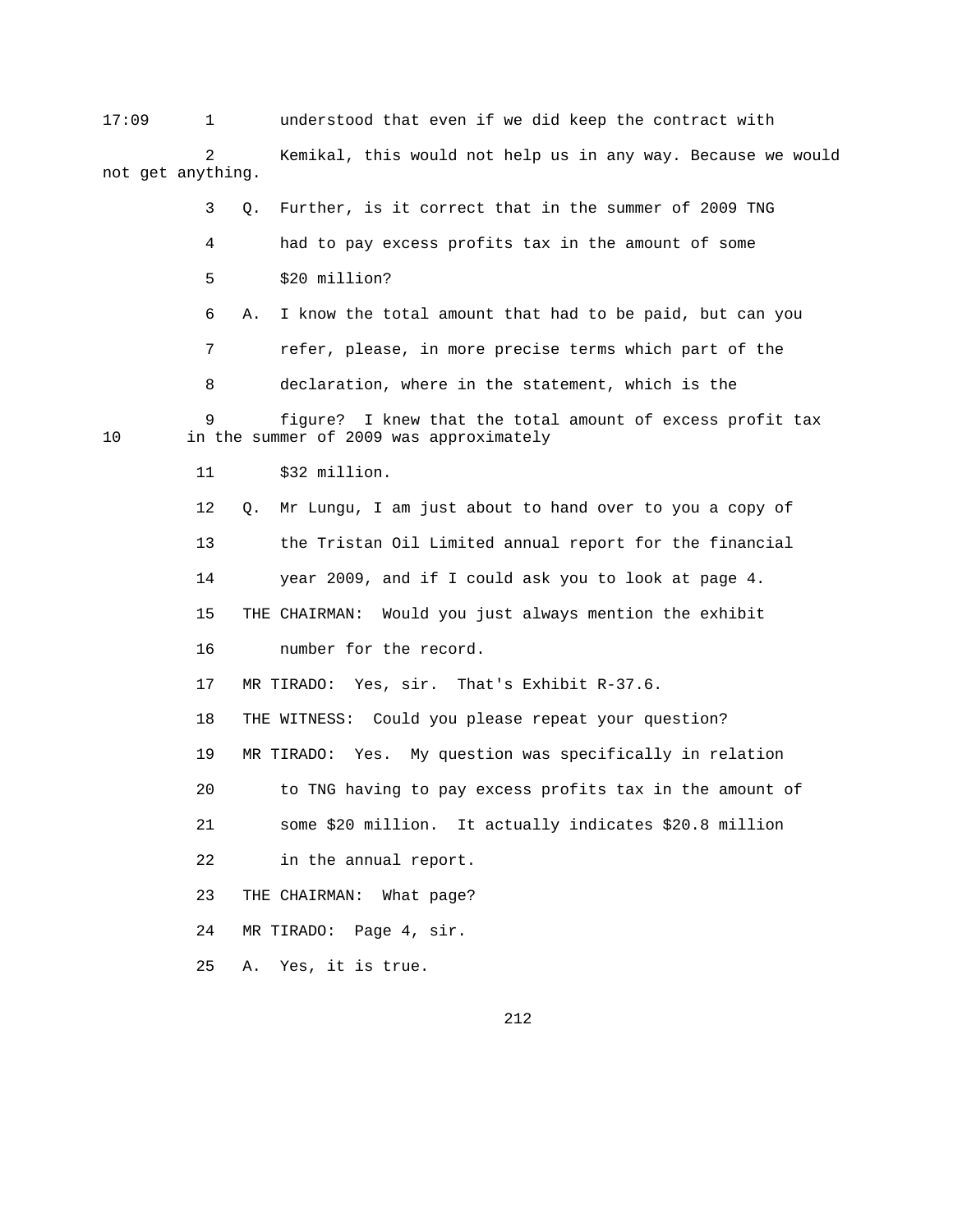| 17:11   | 1         | Q. | And this affected the cash situation too, didn't it?     |
|---------|-----------|----|----------------------------------------------------------|
|         | 2         | Α. | Of course.                                               |
|         | 3         | Q. | Were these tax demands legal?                            |
|         | 4         | Α. | Yes, they were legal.                                    |
|         | 5         | Q. | So would you describe the financial situation of TNG in  |
|         | 6         |    | the spring and summer of 2009 as rather dire, to put it  |
|         | 7         |    | mildly?                                                  |
|         | 8         | Α. | The situation was difficult indeed. But I explained the  |
|         | 9         |    | reasons and the factors that led to such a situation.    |
|         | 10        | Q. | Yes, thank you. So there were cash constraints at that   |
|         | 11        |    | point in time?                                           |
|         | 12        | Α. | There was a certain cash deficit that was motivated by   |
|         | 13        |    | those factors, the drop of prices and a lack             |
| demand. | 14<br>But |    | of contracts and demand on the local market, a lack of   |
|         | 15        |    | there were also extraordinary factors that led to the    |
|         | 16        |    | creation of this situation because in our opinion,       |
|         | 17        |    | if the environment had been normal, even if there are    |
|         | 18        |    | such financial temporary constraints, they can be sorted |
|         | 19        |    | out, they can be solved.                                 |
|         | 20        |    | Q. Okay, thank you.                                      |
|         | 21        |    | Turning to the construction of the LPG plant, is it      |
|         | 22        |    | correct that around late spring/summer of 2009, TNG      |
|         | 23        |    | stopped constructing the LPG plant?                      |
|         | 24        | Α. | It is true. In May 2009 we decided to stop investments   |
|         | 25        |    | in LPG.                                                  |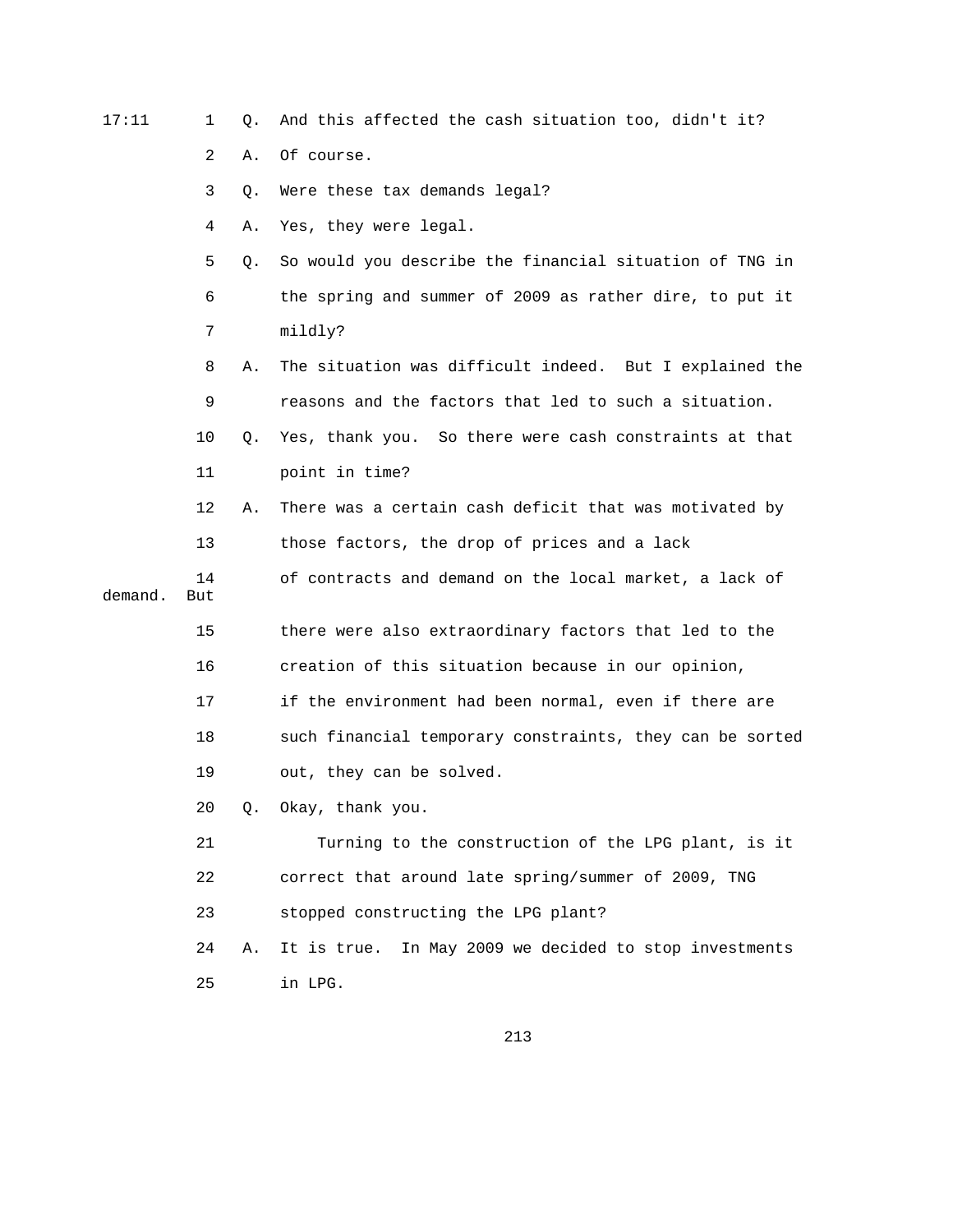17:13 1 Q. Okay, thank you.

| 2  |    | Mr Lungu, perhaps if we could explore with you the        |
|----|----|-----------------------------------------------------------|
| 3  |    | question of the Cliffson sale. The initial Cliffson       |
| 4  |    | contract, dated 13th February 2010, provided for          |
| 5  |    | a closing date of 30th April 2010; is that correct?       |
| 6  | Α. | The contract was signed on 13th February and it<br>Yes.   |
| 7  |    | was going to end on 13 April.                             |
| 8  | Q. | Perhaps I can refer you to Exhibit C-540. Section 4 of    |
| 9  |    | the contract sets out the conditions. And in particular   |
| 10 |    | if I can refer you to section 4.5, which states:          |
| 11 |    | "This Agreement automatically terminates, if              |
| 12 |    | "(a) subject to clause 4.6, the conditions in             |
| 13 |    | clause 4.1 have not been fulfilled or waived on or        |
| 14 |    | before 30 April 2010 "                                    |
| 15 |    | That means that by that date, 30th April 2010,            |
| 16 |    | certain conditions had to be met, otherwise the contract  |
| 17 |    | would automatically terminate; is that correct?           |
| 18 | Α. | Yes, there were some conditions to be met for the         |
| 19 |    | contract to become effective, and the most important one  |
| 20 |    | was the waiver by the state of the preemptive rights.     |
| 21 | Q. | There are a number of other conditions set out in<br>Yes. |
| 22 |    | Article 4.1.                                              |
| 23 | Α. | Yes, there are other conditions set out there.            |
| 24 | Q. | And is it correct that this closing date of 30th April    |
| 25 |    | 2010 was extended by agreement between the sellers,       |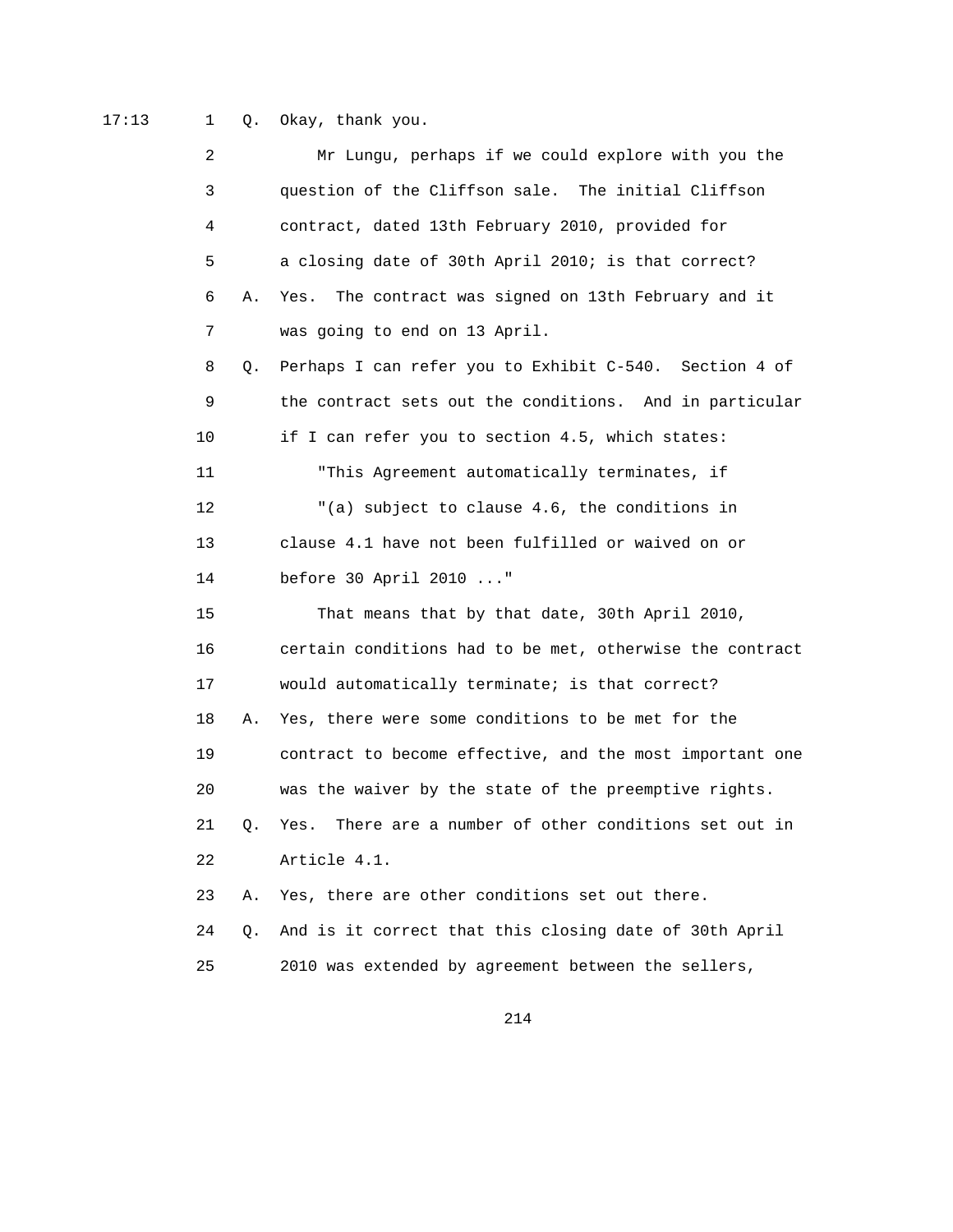17:16 1 Ascom and Terra Raf, and the buyer, Cliffson, to

2 31st May 2010?

 3 A. Yes, that period was extended, but I don't recall if it 4 was 31st May 2010. But it was extended, indeed. 5 Q. So it is fair to say that the conditions had not been 6 met by 30th April 2010? 7 A. It is correct that the conditions were not met until 8 30th April. But because the buyers were reassuring us

 9 that it was just a bureaucratic matter, so we extended 10 our agreement for a longer period.

 11 Q. It is correct also that not all closing conditions had 12 been met by 31st May 2010 either?

13 A. It is correct to say that.

14 Q. And would you agree that the closing date was not

15 extended further than the end of May, or 31st May 2010?

16 A. Unfortunately -- could you provide the document whereby

17 we extended until 31st May? I only know that after we

 18 learned about the Cliffson letter, the conditions of the 19 contract would not be extended any longer.

20 Q. Yes. I am going to hand the witness a copy of

21 Exhibit C-701.2. (Handed)

22 A. Yes, that's correct.

23 Q. You can see in the second paragraph the extension to

24 31st May 2010?

25 A. Yes, correct.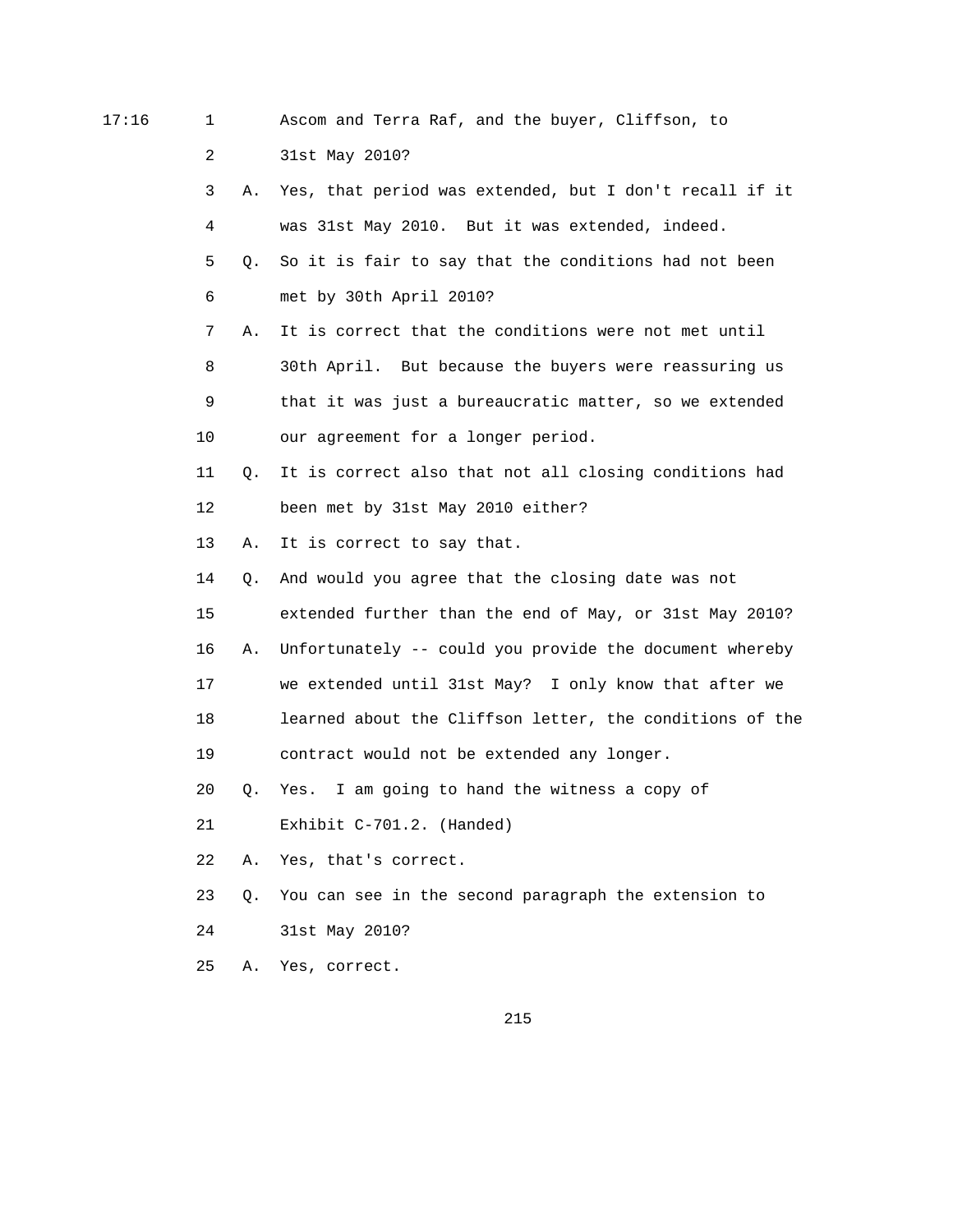| 17:19 | $\mathbf{1}$ | Q. | My question was: it is also correct, isn't it, that the  |
|-------|--------------|----|----------------------------------------------------------|
|       | 2            |    | contract ended on 31st May 2010?                         |
|       | 3            | Α. | It would be fair to say that we did not receive the      |
|       | 4            |    | preemptive right and the preconditions were not met.     |
|       | 5            |    | But other discussions with the potential buyers          |
|       | 6            |    | continued even after 31st May 2010 because we tried to   |
|       | 7            |    | understand if it was worthwhile extending the contract   |
|       | 8            |    | again. But then we learned about the Cliffson letter to  |
|       | 9            |    | the ministry whereby they said that they withdrew from   |
|       | 10           |    | the process.                                             |
|       | 11           | Q. | If I could refer you to that letter: this is             |
|       | 12           |    | Exhibit R-314. This is a letter from Cliffson to the     |
|       | 13           |    | It's probably worth noting that it's not clear<br>MOG.   |
|       | 14           |    | actually who the addressee is.                           |
|       | 15           |    | Mr Lungu, if you could look at the date, what does       |
|       | 16           |    | it say?                                                  |
|       | 17           | Α. | The letter is dated 7th June 2010, and the second        |
|       | 18           |    | paragraph says that the contract, the purchase contract, |
|       | 19           |    | is terminated unilaterally as of 7th June 2010 by the    |
|       | 20           |    | company.                                                 |
|       | 21           | Q. | Sure. So the simple point here really is that it is      |
|       | 22           |    | correct, isn't it, that on 7th June 2010 the MOG knew    |
|       | 23           |    | that the Cliffson contract had ended?                    |
|       | 24           | Α. | I do not know what the ministry knew, but that's what    |
|       | 25           |    | the letter writes. We never received a copy of the       |
|       |              |    |                                                          |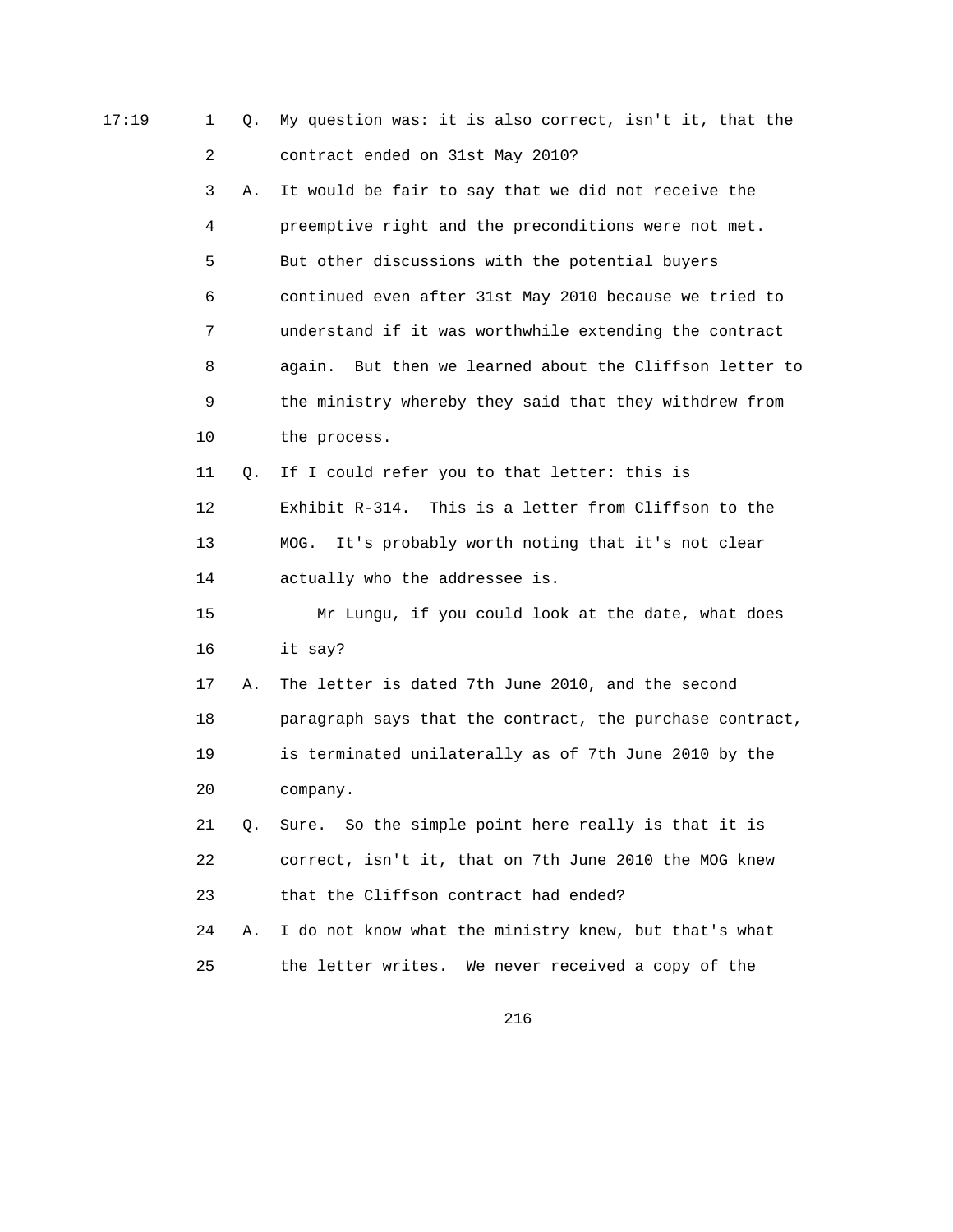17:22 1 letter from Cliffson, but that -- before that, prior to 2 that date.

> 3 Q. If this was known to the MOG by 7th June 2010, did the 4 MOG not act perfectly legally by not declaring 5 an approval of the transfer? 6 THE CHAIRMAN: I'm sorry, that's a legal question. The 7 witness is not really the right person to ask that. 8 MR TIRADO: Okay. Perhaps this is less ... 9 Would it not have been at least then senseless to 10 declare an approval -- okay, I'll scrub that, because 11 I think they're both going to be legal questions. 12 Sir, I am mindful of the time. I probably have 13 another ... I'm just trying to be economical here. 14 I think we can skip a couple of these questions. 15 In that case -- thank you for that -- we have just 16 one more set of questions that relate to the failure to 17 sell KPM and TNG. 18 In phase 1 of Project Zenith in the summer/autumn of 19 2008, were you in direct contact with the potential 20 bidders? 21 A. Less in the initial stage. We had a direct contact 22 through our investment bank, Renaissance Capital, and we 23 would receive regular reports from them. 24 Q. So Renaissance Capital was the contact for the potential

217

25 bidders and controlled the early information of the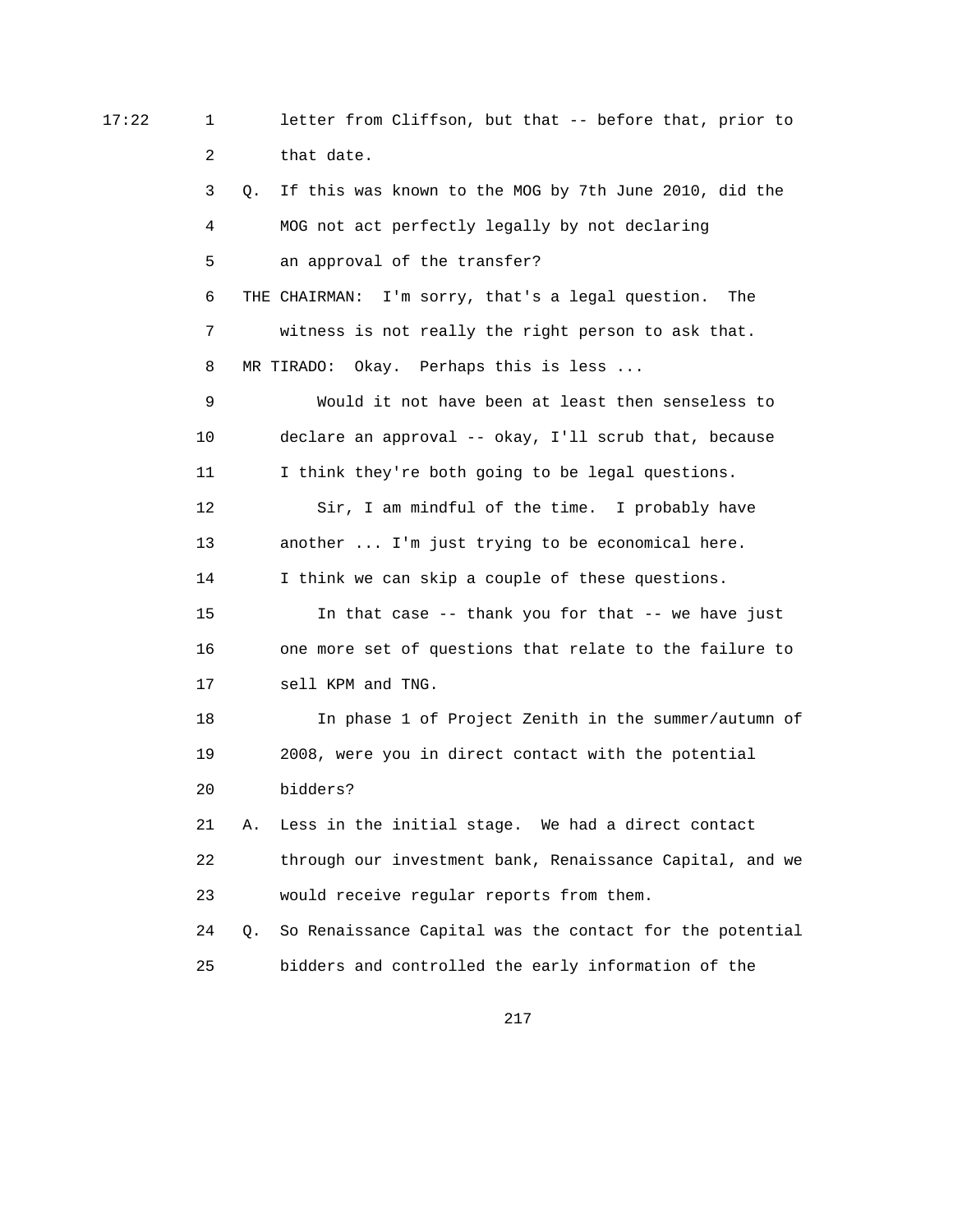# 17:24 1 potential bidders?

- 2 A. Yes, that's correct.
- 3 Q. And it was also Renaissance Capital that prepared the 4 information memorandum of August 2008 that was handed 5 out to the potential bidders?
- 6 A. The memorandum was drafted based on the information we 7 produced, and it was a joint work between the company 8 and our bankers.
- 9 Q. Is it correct that at the beginning of 2009 you started 10 the sales process for KPM and TNG in earnest?
- 11 A. Yes, it is true that we decided to start the second 12 stage of the Zenith Project at the end of 2008/the
- 13 beginning of 2009.
- 14 Q. And is it correct that RenCap was also involved in this 15 phase 2 of Project Zenith?
- 16 A. Yes, that's true. We continued with our investment 17 bank, RenCap.
- 18 Q. In fact, RenCap was instructed to contact the potential 19 bidders, wasn't it?
- 20 A. Yes, we asked them to contact the potential bidders, to 21 contact the people who submitted preliminary offers or 22 bids.
- 23 Q. Okay. And in your first witness statement you say at 24 paragraph 57 -- I think you have it in front of you: 25 "... Total informed us that they were going to talk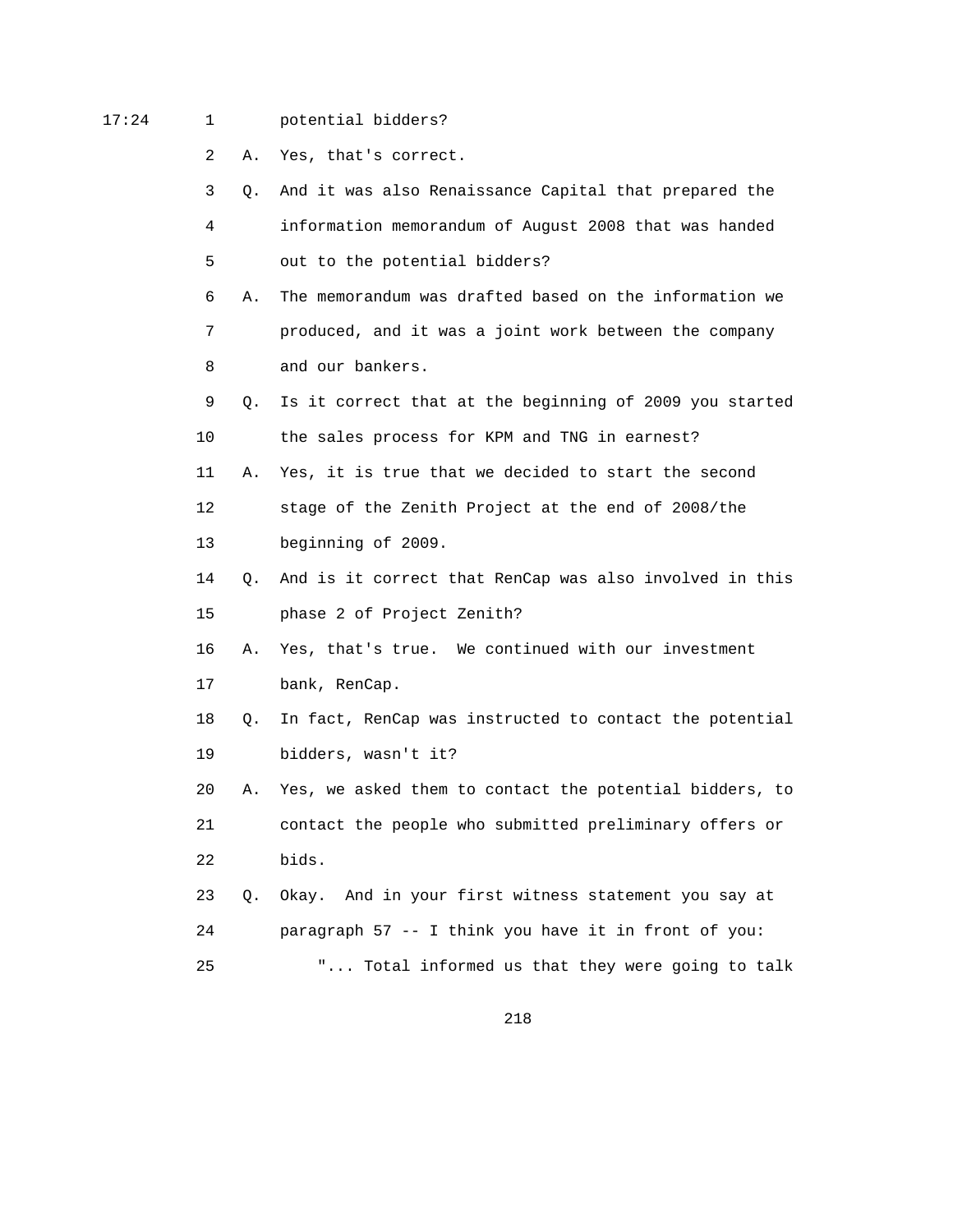17:26 1 about the Kazakh authorities about the companies before 2 they would be willing to move ahead with a bidding 3 proposal." 4 MR HAIGH: Excuse me, was that the full sentence that you 5 were intending to read or just a part of the sentence? 6 MR TIRADO: No, that's the quote I was reading. 7 MR HAIGH: Thank you. I thought it began with: 8 "After its examination of the data room and our 9 management presentation ..." 10 MR TIRADO: Mr Haigh, you are quite right, yes. But it's 11 the part of the sentence I wanted Mr Lungu to 12 concentrate on. 13 MR HAIGH: Thank you. 14 MR TIRADO: The question, Mr Lungu, is: did you receive 15 a letter from Total which said so? 16 A. Saying what? Saying what? Could you rephrase your 17 question, please? 18 Q. Yes. You say in paragraph 57 that you were informed by 19 Total that: 20 "... they were going to talk with the Kazakh 21 authorities about the companies before they would be 22 willing to move ahead with a binding proposal." 23 My question is: how was that communicated to you? 24 Or rather, did you receive a letter from Total which 25 said they were going to do that?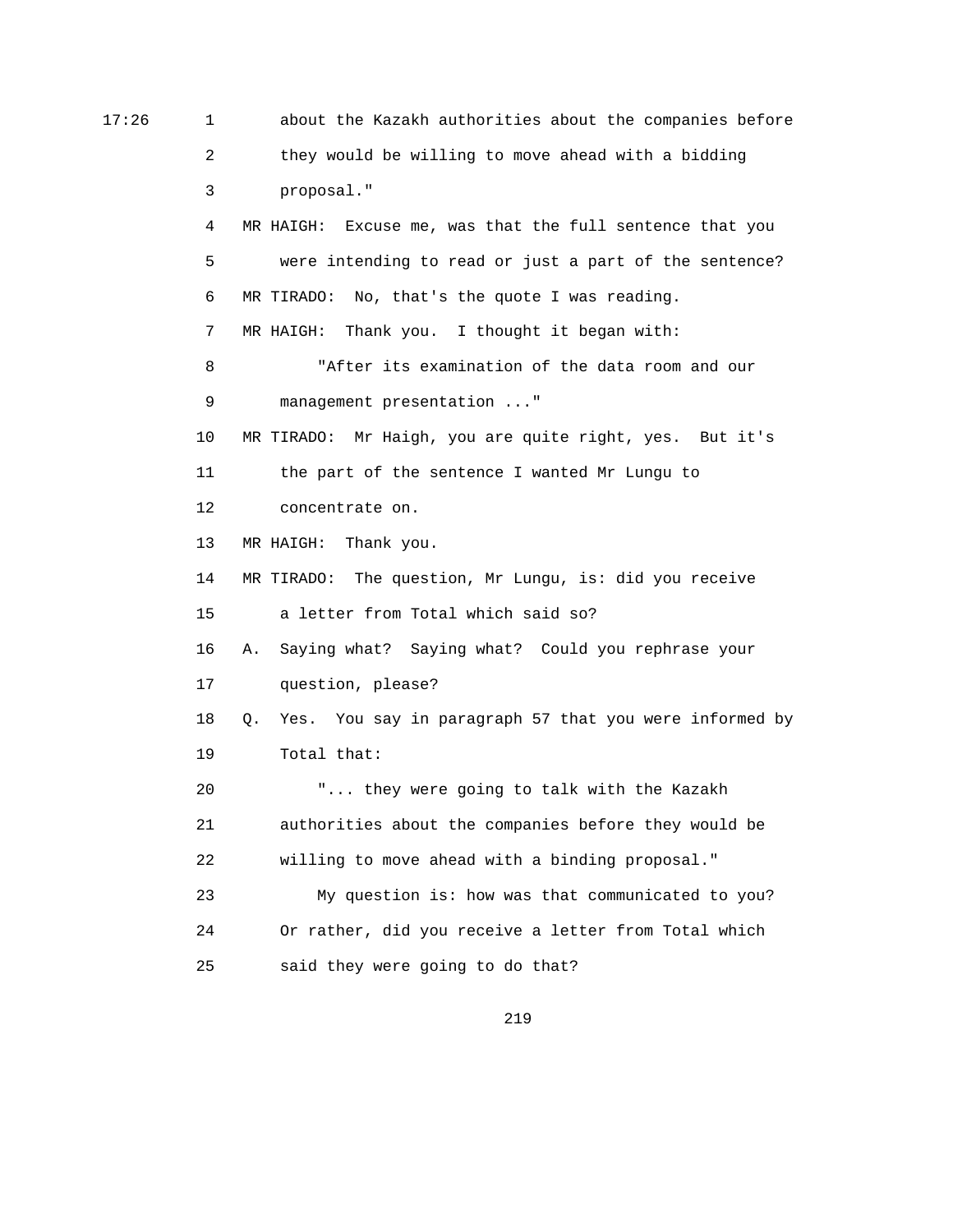| 17:28                                                                                                      | $\mathbf 1$    | Α.        | We never received such a letter. But that was the         |  |
|------------------------------------------------------------------------------------------------------------|----------------|-----------|-----------------------------------------------------------|--|
|                                                                                                            | $\overline{a}$ |           | comment at the end of the management presentation that we |  |
|                                                                                                            | 3              |           | delivered at the headquarters of Total in February of     |  |
|                                                                                                            | 4              |           | 2009.<br>That was the statement of the head of Total      |  |
|                                                                                                            | 5              |           | delegation, a verbal declaration that he made.            |  |
|                                                                                                            | 6              | $\circ$ . | So this declaration was made personally to you?           |  |
|                                                                                                            | 7              | Α.        | It was made in my presence. I don't recall if it was      |  |
|                                                                                                            | 8              |           | made to Mr Stati or myself, but I was there.              |  |
|                                                                                                            | 9              | О.        | But it was a verbal statement?                            |  |
|                                                                                                            | 10             | Α.        | Yes, correct.                                             |  |
|                                                                                                            | 11             | Q.        | Thank you.                                                |  |
|                                                                                                            | 12             |           | A last point: do you recall who was the head of the       |  |
|                                                                                                            | 13             |           | Total delegation?                                         |  |
| From what I can remember now, at the moment when we made the<br>14<br>Α.<br>management presentation it was |                |           |                                                           |  |
|                                                                                                            | 15             |           | Mr Kayar.                                                 |  |
|                                                                                                            | 16             |           | MR TIRADO: Kayar, okay. Thank you.                        |  |
|                                                                                                            | 17             |           | No further questions, Mr Chairman.                        |  |
|                                                                                                            | 18             |           | Thank you, Mr Lungu.                                      |  |

19 THE CHAIRMAN: Thank you very much. How about re-direct?

20 MR MOHR: I do have some re-direct questions.

21 THE CHAIRMAN: How long do you think it would take?

22 MR MOHR: I would expect it to take 10 or 15 minutes.

23 THE CHAIRMAN: Then I would suggest we do that now, rather

24 than restart tomorrow morning, if that's okay. It fits

25 together better. So please go ahead.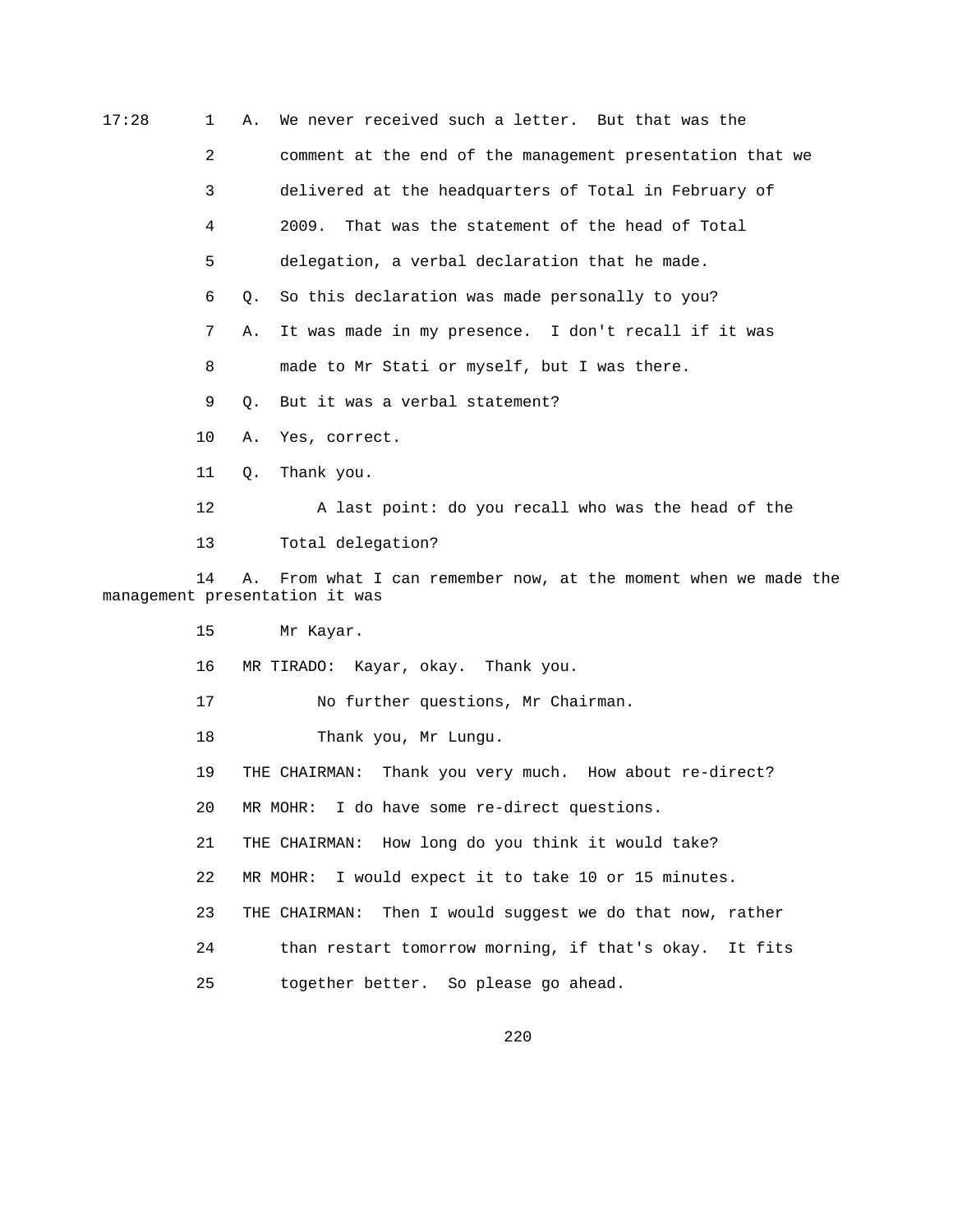17:30 1 (5.30 pm)

| $\overline{2}$ | Re-direct examination by MR MOHR                                                                 |
|----------------|--------------------------------------------------------------------------------------------------|
| 3              | Mr Lungu, can you please tell the Tribunal more about<br>Q.                                      |
| 4              | why you believe Timur Kulibayev was behind Kemikal?                                              |
| 5              | I'm sorry, the rules say that you can only<br>THE CHAIRMAN:                                      |
| 6              | address things that were addressed in cross, and I don't                                         |
| 7              | recall that this was mentioned in cross. You mentioned                                           |
| 8              | it yourself in direct, but I don't remember that this                                            |
| 9              | was mentioned in cross.                                                                          |
| 10             | I thought that the cross had asked a number of<br>MR MOHR:                                       |
| 11             | questions about the relationship between TNG and                                                 |
| 12             | Kemikal.                                                                                         |
| 13             | THE CHAIRMAN: We can look at the transcript, but I am                                            |
| 14             | pretty sure that that was not mentioned in cross.                                                |
| 15             | MR TIRADO: Mr Kulibayev was not mentioned once.                                                  |
| 16             | THE CHAIRMAN:<br>Exactly.                                                                        |
| 17             | Mr Lungu, was there any agreement between the<br>MR MOHR:                                        |
| 18             | claimant parties and the Cliffson company regarding who                                          |
| 19             | would approach the Government of Kazakhstan for a waiver                                         |
| 20             | of its preemptive rights?                                                                        |
| 21             | Yes, of course. It was obvious at the moment when we<br>Α.                                       |
| 22             | signed the contract with them and when we were negotiating<br>with them that the biggest problem |
| 23             | would occur after the contract, to obtain the preemption                                         |

- 24 rights, and our then-relations with the Kazakh State and
- 25 with the ministry were such that we knew we did not have the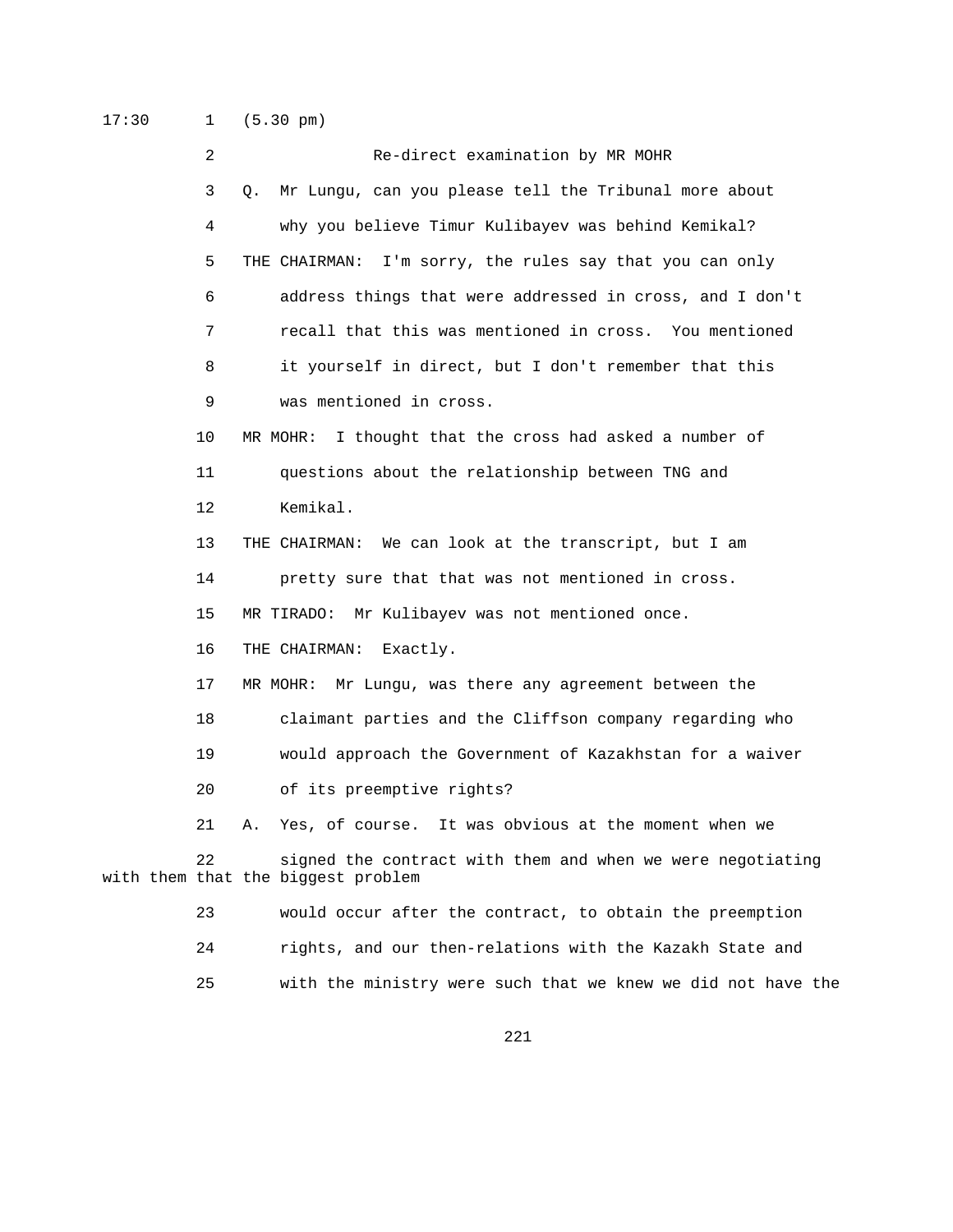17:32 1 slightest chance -- we had no chance to come to 2 an understanding with them. But the understanding was that the purchaser, the family that we knew 3 was a respectful, reputed family in Kazakhstan. 4 So it was the buyer, it was upon the buyer to solve 5 this problem, to approach the Kazakh authorities, and 6 then tell us when we were to comply with the formal 7 part, after general agreement with the representatives 8 of the ministry. 9 Q. Why did you think getting a preemptive rights waiver 10 from the government was a significant obstacle to 11 closing that transaction? 12 A. Because throughout the two years of activities in 13 Kazakhstan, our belief was and still is that the Kazakh State did 14 their utmost that we should not sell the assets, and 15 that the assets should get transferred in some way or 16 another, directly or indirectly, to the Kazakh State. 17 And being convinced about that, and knowing already that 18 multinational companies such as Total or KNOC were 19 interested at first, and then they withdrew out of 20 reasons that we guess -- we suspect which reasons they 21 had, because they did that after they had talks with the 22 representatives of the Kazakh State. 23 So we understood that it was only the buyer, the 24 purchaser, and because that was a family from 25 Kazakhstan, they would be the only ones to perform this,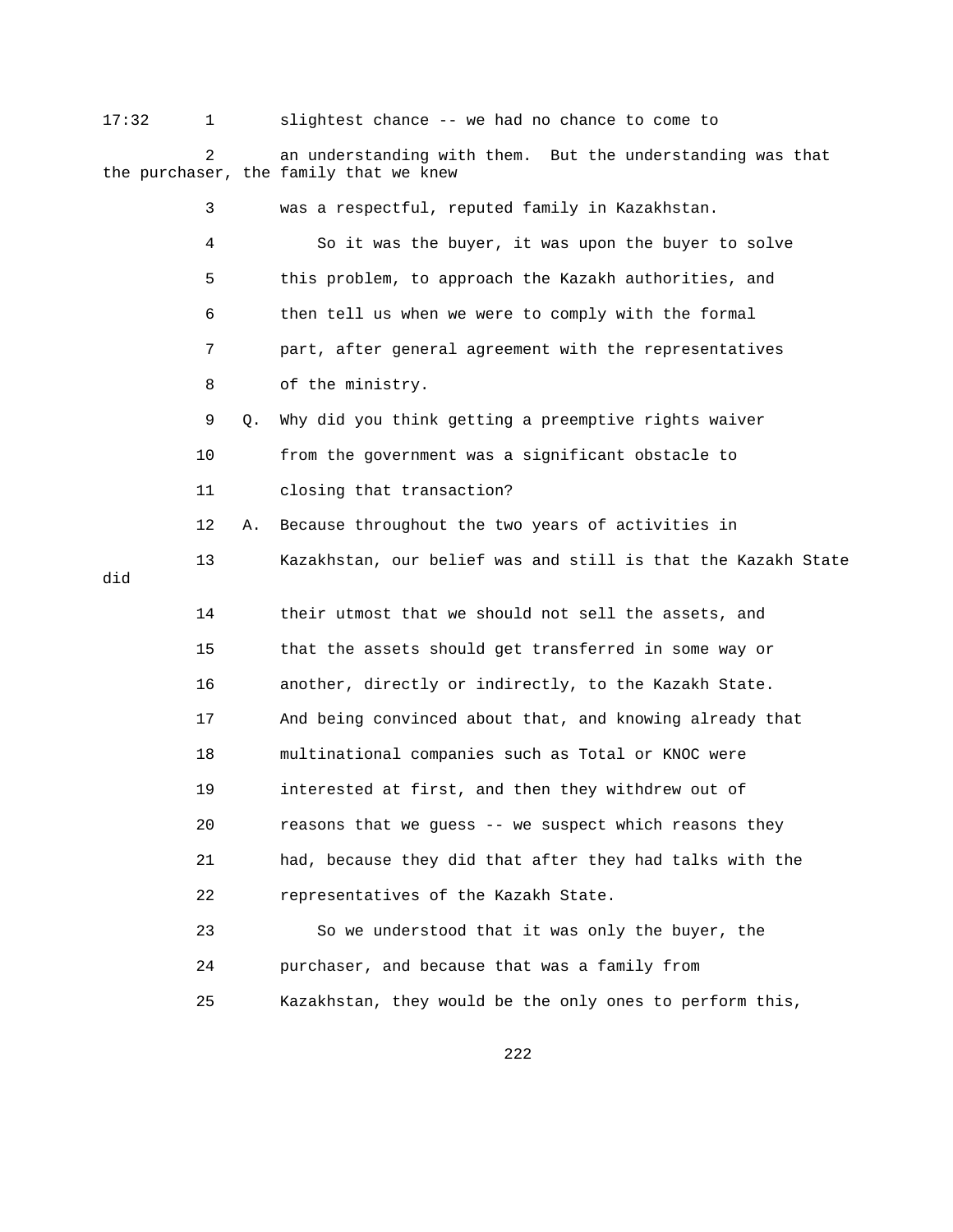17:34 1 to accomplish this. We would not have been able.

2 Q. Did you have any conversations or any agreements with

3 Cliffson regarding who would provide any information

4 about Cliffson's financials to the government?

 5 A. When we got the requests for information and data that we pertained to

 6 Cliffson, and which we did not have of course, we asked Cliffson, the buyer, to provide

 7 promptly that information to the ministry, in order to answer their request. And they

8 assured us that they would do it.

9 Q. Can you please refer to Exhibits C-530 and C-531.

10 A. Yes.

- 11 Q. Do you recognise these letters?
- 12 A. Yes, I remember them.
- 13 Q. And what are these letters?
- 14 A. They are request letters, asking for further
- 15 information, additional information from the part of the
- 16 Ministry of Gas and Oil.
- 17 Q. Further information regarding what?

 18 A. Regarding our request concerning the Cliffson transaction with regard to the waiver from the

- 19 part of the Kazakh ministry of preemptive rights. And
- 20 additional information was required so that such
- 21 a decision should be taken about waiving or not

 22 waiving -- waiving the preemption rights. So they are extended information, geological, exploration information, and of 23 management of

24 resources.

25 Q. Now, can you also refer to Exhibits C-532 and C-533.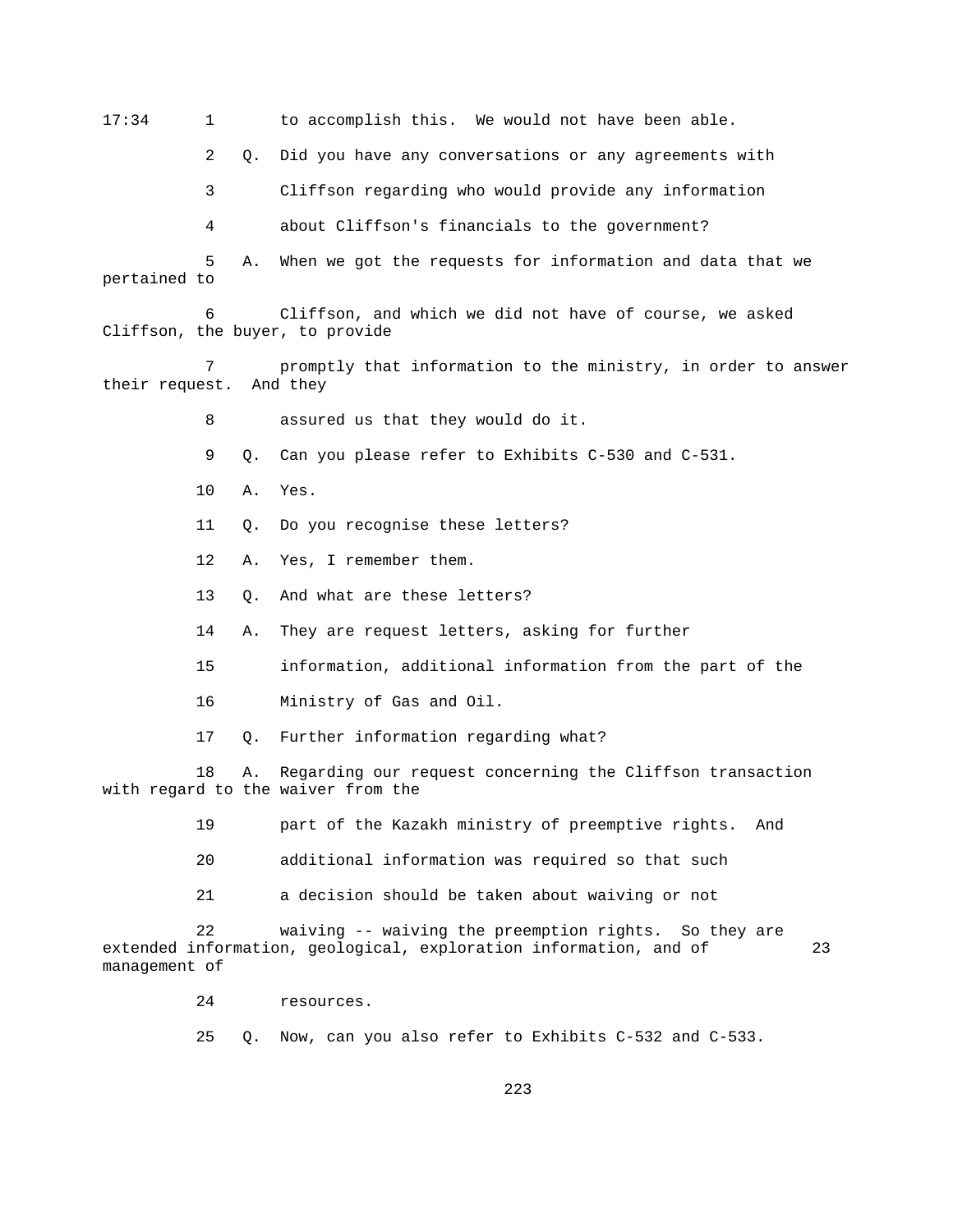17:37 1 A. Yes.

2 Q. What are these documents?

 3 A. They are the answers of the companies Kazpolmunay and Tolkynneftegaz to the letters

> 4 of the ministry dated June 1, 2010 regarding requests for 5 information, where we submitted all the information that 6 had been requested by the ministry, the information and 7 the data we had at the time.

8 Q. What was the date on those two letters again?

 9 A. The date on the response letters from Kazpolmunay and Tolkynneftegaz is 12th June 2010.

10 Q. At that point in time, did the claimants still believe

 11 there was a possibility that the Cliffson deal could be 12 closed?

13 A. Could you please repeat your question?

 14 Q. As of 12th June 2010, when the claimants provided this 15 additional information to the government, did you still 16 feel that there was a possibility that the Cliffson

17 transaction could be closed and a preemptive rights

18 waiver obtained from the government?

 19 A. Yes. Obviously, yes. Because, although our talks with 20 the potential buyer had not been that dynamic, we did 21 not know about their letter. We still had talks with 22 them, and we still hoped that a transaction was

23 possible.

24 MR MOHR: Thank you.

25 THE CHAIRMAN: Thank you very much. Any questions in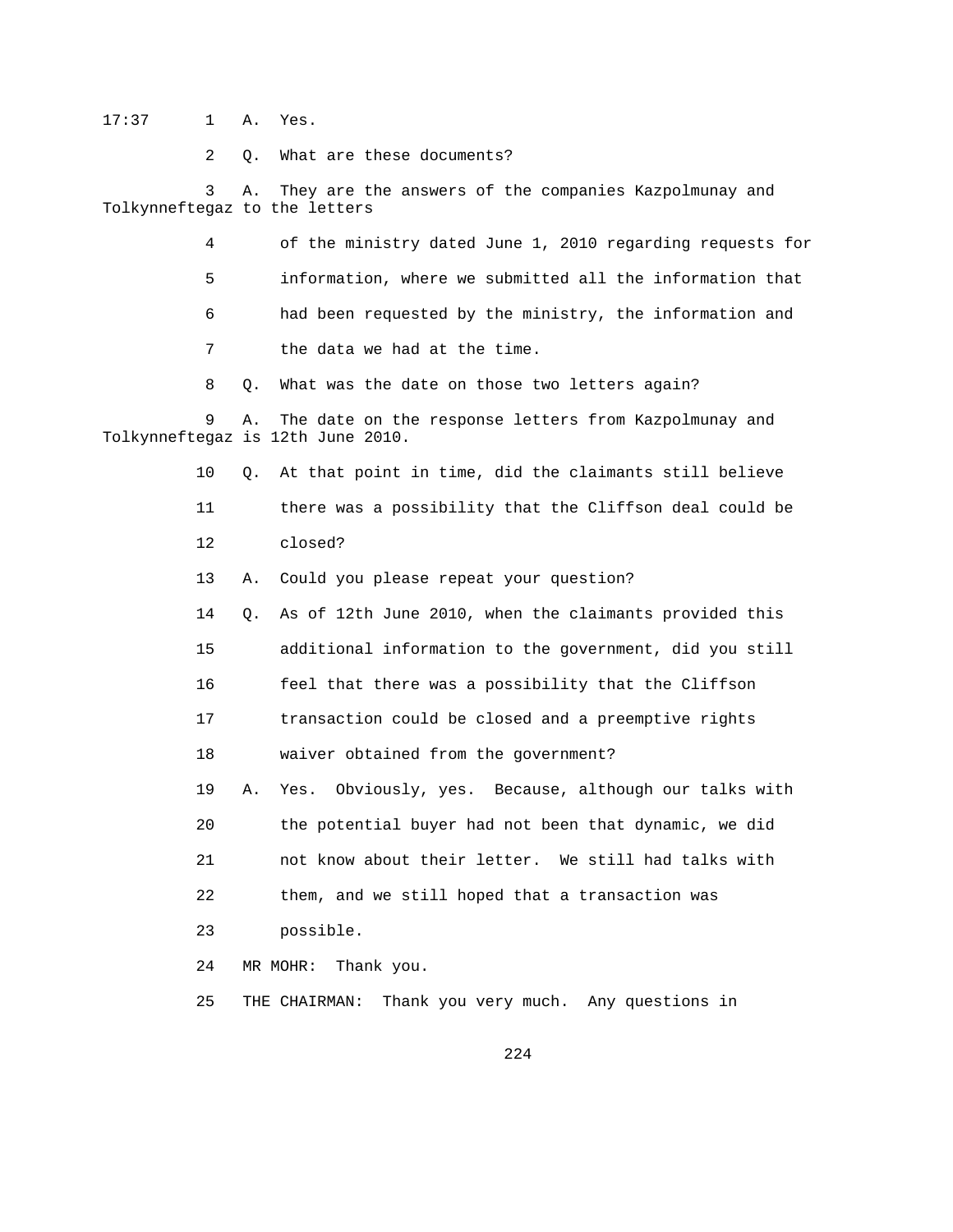## 17:39 1 re-cross?

2 MR TIRADO: No, sir.

3 THE CHAIRMAN: No. Any questions by my colleagues?

4 PROFESSOR LEBEDEV: No.

5 MR HAIGH: No, thank you.

6 THE CHAIRMAN: None from me.

 7 Alright. Well, thank you very much for being here 8 and being patient, which is always a quality required of 9 witnesses. But we did finish today, so thank you very 10 much for coming.

 11 That is all we can do today, obviously, so we will 12 meet at 9.30 tomorrow morning. Thank you.

13 I forgot one thing: I would be grateful if 14 representatives of both sides could meet with the 15 Secretary of the Tribunal so that we can reorganise the 16 files behind us in a way which is easier for us to use. 17 (5.41 pm) 18 (The hearing adjourned until 9.30 am the following day) 19

20

21

22

23

24

25

<u>225</u>